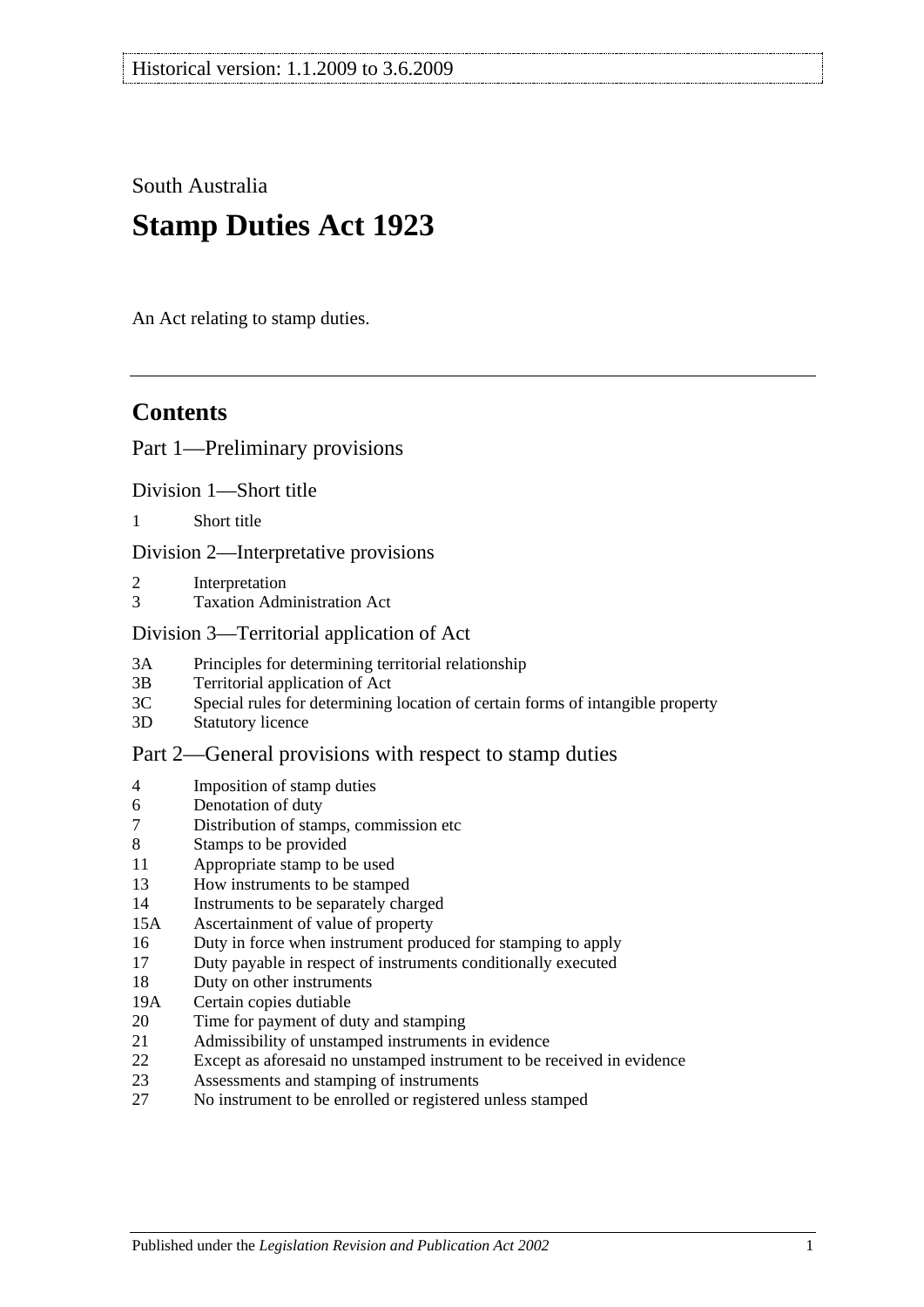# [Part 3—Special provisions with respect to certain stamp duties](#page-18-0)

#### [Division 1—Agreements](#page-18-1)

- 30 [When agreement comprised of several letters](#page-18-2)
- 31 [Certain contracts to be chargeable as conveyances on sale](#page-18-3)
- 31A [Duty on agreements for "walk in walk out" sales of land used](#page-19-0) for primary production

#### [Division 2—Rental business](#page-19-1)

- 31B [Interpretation](#page-19-2)
- 31C [Jurisdictional nexus](#page-21-0)
- 31D [Obligation to be registered](#page-21-1)
- 31E [Registration](#page-21-2)
- 31F [Lodgement of statement and payment of duty](#page-21-3)
- 31H [Manner of denoting duty on statement](#page-23-0)
- 31I [Matter not to be included in statement](#page-23-1)
- 31K [Calculation by other methods](#page-25-0)
- 31L [Passing on a rental duty](#page-25-1)
- 31M [Ascertainment and disclosure of place of use of goods](#page-26-0)

[Division 3—Annual licences](#page-26-1)

- 32 [Interpretation](#page-26-2)
- 33 [Annual licence required for insurance business](#page-27-0)
- 34 [Application for annual licence](#page-27-1)
- 35 [Issuing and term of annual licence](#page-27-2)
- 36 [Monthly returns in respect of general insurance business](#page-28-0)
- 36A [Duty if annual licence application or monthly return not lodged as required](#page-28-1)
- 37 [Denoting of duty](#page-28-2)
- 38 [Duty payable on acquisition of insurance business](#page-28-3)
- 42AA [Duty in respect of policies effected outside South Australia](#page-29-0)
- 42AB [Insurers not required to be licensed](#page-29-1)

#### [Division 4—Application for motor vehicle registration](#page-30-0)

- 42A [Interpretation](#page-30-1)
- 42B [Duty on applications for motor vehicle registration or transfer of registration](#page-31-0)
- 42BA [Concessional rate of duty on some applications to transfer registration](#page-33-0)
- 42C [Refund of duty where vehicle returned or registration or transfer in error](#page-33-1)
- 42CA [Refund of duty on eligibility for reduced fee](#page-34-0)
- 42D [Taxation Administration Act and functions of Registrar](#page-34-1)
- 42E [Regulations](#page-34-2)

#### [Division 5—Cheques](#page-34-3)

- 43 [Interpretation](#page-34-4)
- 44 [Duty on cheques and cheque forms](#page-34-5)
- 45 [Duty not to be chargeable after certain date](#page-35-0)
- 46 [Power to make regulations](#page-35-1)

#### [Division 6—Conveyances and conveyances on sale](#page-36-0)

- 60 [Interpretation](#page-36-1)
- 60A [Value of property conveyed or transferred](#page-36-2)
- 60B [Refund of duty where transaction is rescinded or annulled](#page-38-0)
- 60C [Refund of duty on reconveyance of property subject to a common law mortgage](#page-38-1)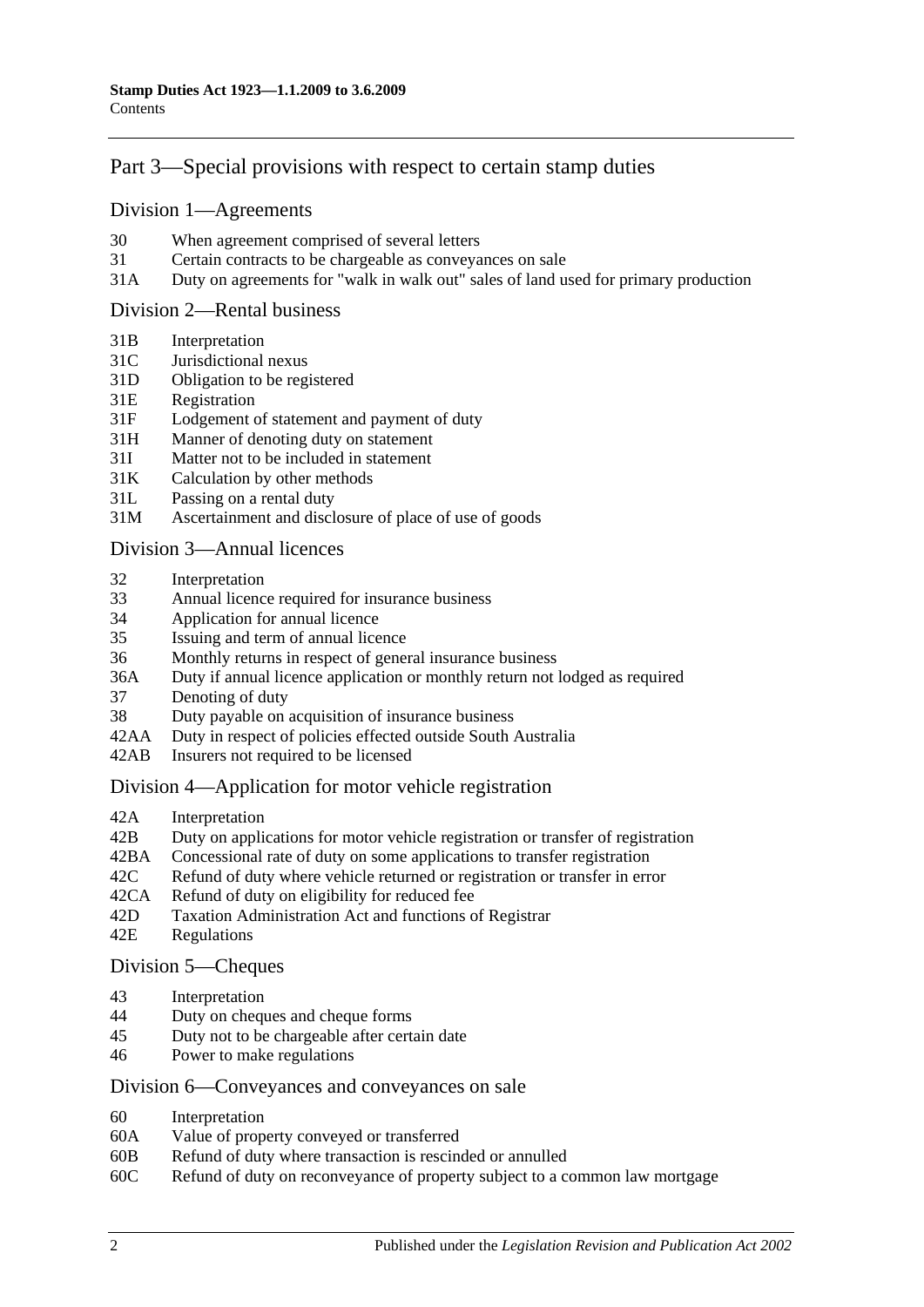- 61 [Method or estimating value of consideration where consideration](#page-39-0) consists of shares
- 62 [Land use entitlements](#page-39-1)
- 64 [Consideration in case of lease](#page-40-0)
- 65 [Where consideration consists of real or personal property](#page-40-1)
- 66 [Where consideration is payable in instalments](#page-40-2)
- 67 [Computation of duty where instruments are interrelated](#page-40-3)
- 68 [Duty in certain cases](#page-41-0)
- 70 [Evasion of duty](#page-41-1)
- 71 [Instruments chargeable as conveyances](#page-42-0)
- 71AA [Instruments disclaiming etc an interest in the estate of a deceased person](#page-47-0)
- 71A [Provision where trust property distributed](#page-47-1) *in specie*
- 71B [Partition or division of property](#page-47-2)
- 71C [Concessional rates of duty in respect of purchase of first home etc](#page-48-0)
- 71CA [Exemption from duty in respect of Family Law instruments](#page-52-0)
- 71CB [Exemption from duty in respect of certain transfers between spouses etc or former spouses](#page-54-0)   $_{\text{e}^{\text{t}}$
- 71CBA Exemption from [duty in respect of domestic partnership agreements or property](#page-55-0)  [adjustment orders](#page-55-0)
- 71CC [Interfamilial transfer of farming property](#page-57-0)
- 71CD [Duty on conveyances by Official Trustee etc](#page-59-0)
- 71D [Concessional duty to encourage mineral or petroleum exploration activity](#page-59-1)
- 71DA [Duty on certain conveyances between superannuation funds etc](#page-60-0)

#### [Division 7—Gaming machine surcharge](#page-62-0)

- 71EA [Interpretation](#page-62-1)
- 71EB [Direct interests](#page-63-0)
- 71EC [Related entities](#page-64-0)
- 71ED [Indirect interests](#page-64-1)
- 71EE [Notional interests](#page-64-2)
- 71EF [Application of this Division](#page-65-0)
- 71EG [Imposition of surcharge](#page-65-1)
- 71EH [Exempt transactions](#page-66-0)
- 71EI [Notice of transaction to which this Division applies](#page-66-1)
- 71EJ [Recovery of duty](#page-66-2)

#### [Division 8—Transactions effected without creating dutiable instrument](#page-67-0)

- 71E [Transactions otherwise than by dutiable instrument](#page-67-1)<br>71F Statutory transfers
- **[Statutory transfers](#page-68-0)**

#### [Division 9—Leases](#page-69-0)

- 72 [Agreement for lease to be charged as a lease](#page-69-1)
- 73 [Leases, how to be charged in respect of produce etc](#page-69-2)
- 74 [Duty in respect of certain kinds of lease](#page-70-0)
- 75 [Consideration for lease](#page-70-1)
- 75A [Abolition of duty on leases](#page-71-0)

#### [Division 10—Mortgages](#page-71-1)

- 76 [Interpretation](#page-71-2)
- 77 [Where mortgage consists of several instruments](#page-71-3)
- 78 [Security for stock, how to be charged](#page-71-4)
- 79 [Mortgage securing future and contingent liabilities](#page-72-0)
- 80 [Security for repayment by periodical payments, how to be charged](#page-73-0)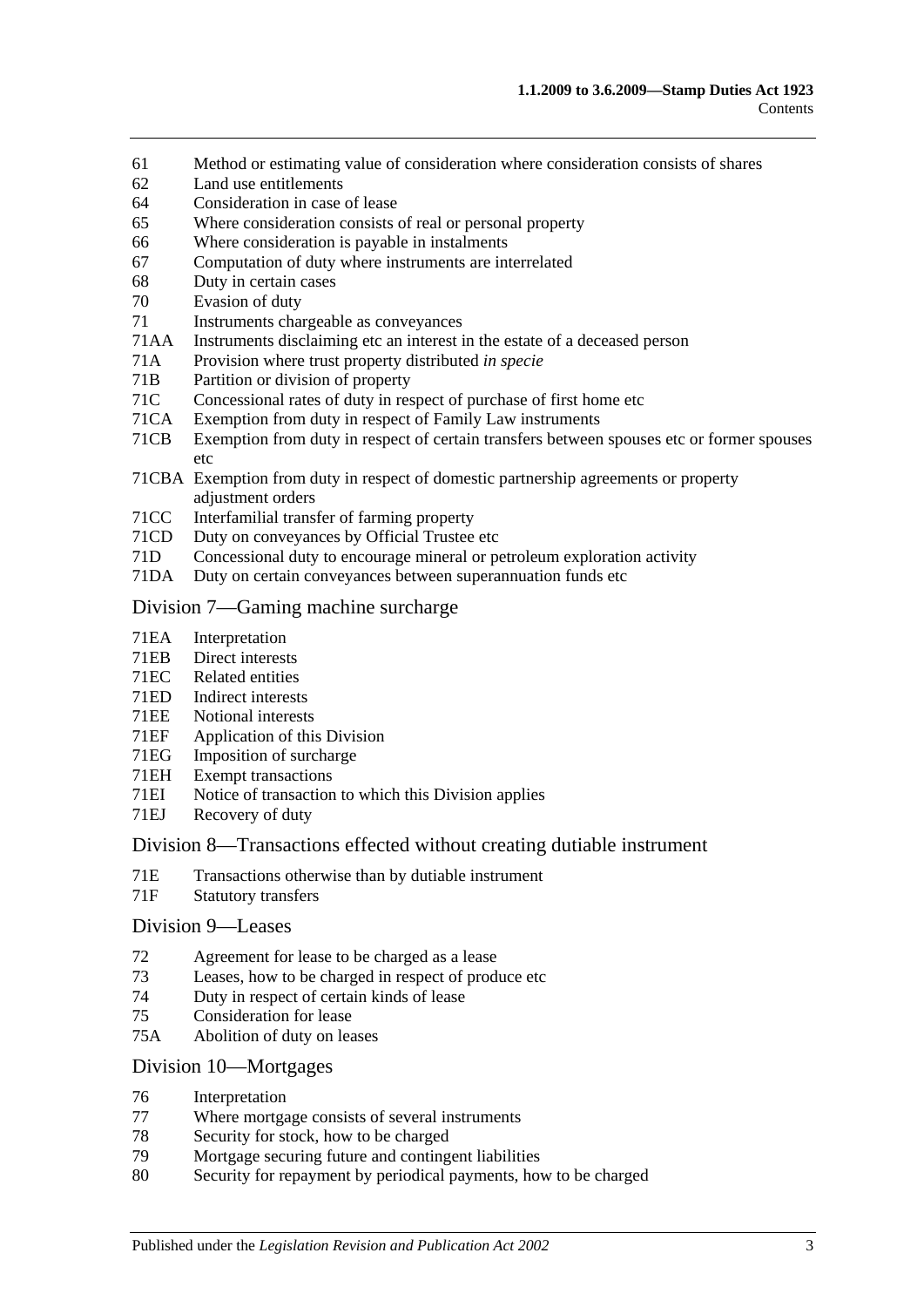- 81 [Transfers and further charges](#page-74-0)
- 81B [Duty chargeable proportioned to value of South Australian property](#page-74-1)
- 81C [Duty paid on one mortgage may be denoted as having been paid on another mortgage](#page-74-2)
- 82 [Unregistered mortgages protected by caveats](#page-75-0)

## [Part 3A—Special provisions relating to financial products](#page-76-0)

- 83 [Interpretation](#page-76-1)
- 84 [Share buy-back](#page-76-2)
- 85 [Exempt transactions](#page-76-3)
- 86 [Financial products liable to duty](#page-76-4)
- 87 [Proclaimed countries](#page-77-0)
- 88 [Transfer of financial products not to be registered unless duly stamped](#page-77-1)

### [Part 4—Land rich entities](#page-80-0)

#### [Division 1—Preliminary](#page-80-1)

- 91 [Interpretation](#page-80-2)
- 91A [Land assets](#page-82-0)
- 92 [Direct interests](#page-83-0)
- 92A [Related entities](#page-83-1)
- 92B [Indirect interests](#page-84-0)
- 93 [Notional interest in assets of related entity](#page-84-1)

#### [Division 2—Land rich entity](#page-84-2)

94 [Land rich entity](#page-84-3)

#### [Division 3—Dutiable transactions](#page-85-0)

- 95 [General principle of liability to duty](#page-85-1)
- 95A [Aggregation of interests](#page-86-0)
- 95B [Primary production entities](#page-86-1)
- 96 [Value of notional interest acquired as a result of dutiable transaction](#page-87-0)
- 97 [Calculation of duty](#page-87-1)

#### [Division 4—Payment and recovery of duty](#page-88-0)

- 98 [Acquisition statement](#page-88-1)
- 99 [Recovery from entity](#page-89-0)

#### [Division 5—Miscellaneous](#page-90-0)

- 100 [Valuation of interest under contract or option to purchase land](#page-90-1)
- 101 [Exempt transactions](#page-90-2)
- 102 [Multiple incidences of duty](#page-90-3)

#### [Part 5—Miscellaneous provisions](#page-92-0)

- 106 [Spoiled or unused stamps](#page-92-1)
- 107 [Transfer of property to correct error](#page-92-2)
- 108 [Penalties for certain offences](#page-92-3)
- 111 [Remedy for misappropriation](#page-93-0)
- 112 [Regulations](#page-93-1)
- 114 [Exemption from stamp duty](#page-94-0)

#### [Schedule 1—Transitional provisions](#page-96-0)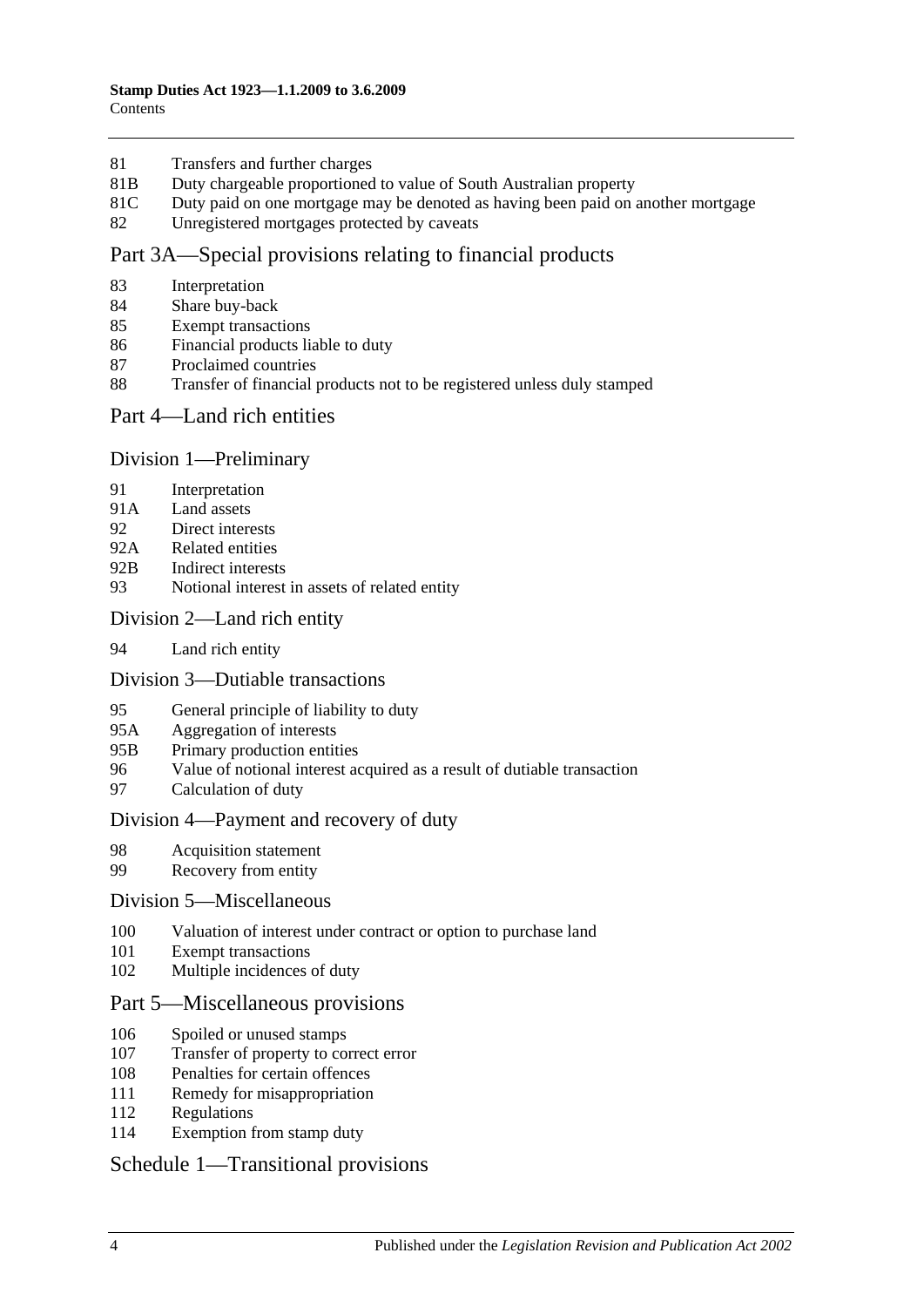1 [Commencement of consequential regulations](#page-96-1)

[Schedule 2—Stamp duties and exemptions](#page-96-2)

Part 1—Specified instruments

Part 2—General exemptions from all stamp duties

16 [General exemptions](#page-109-0)

[Legislative history](#page-114-0)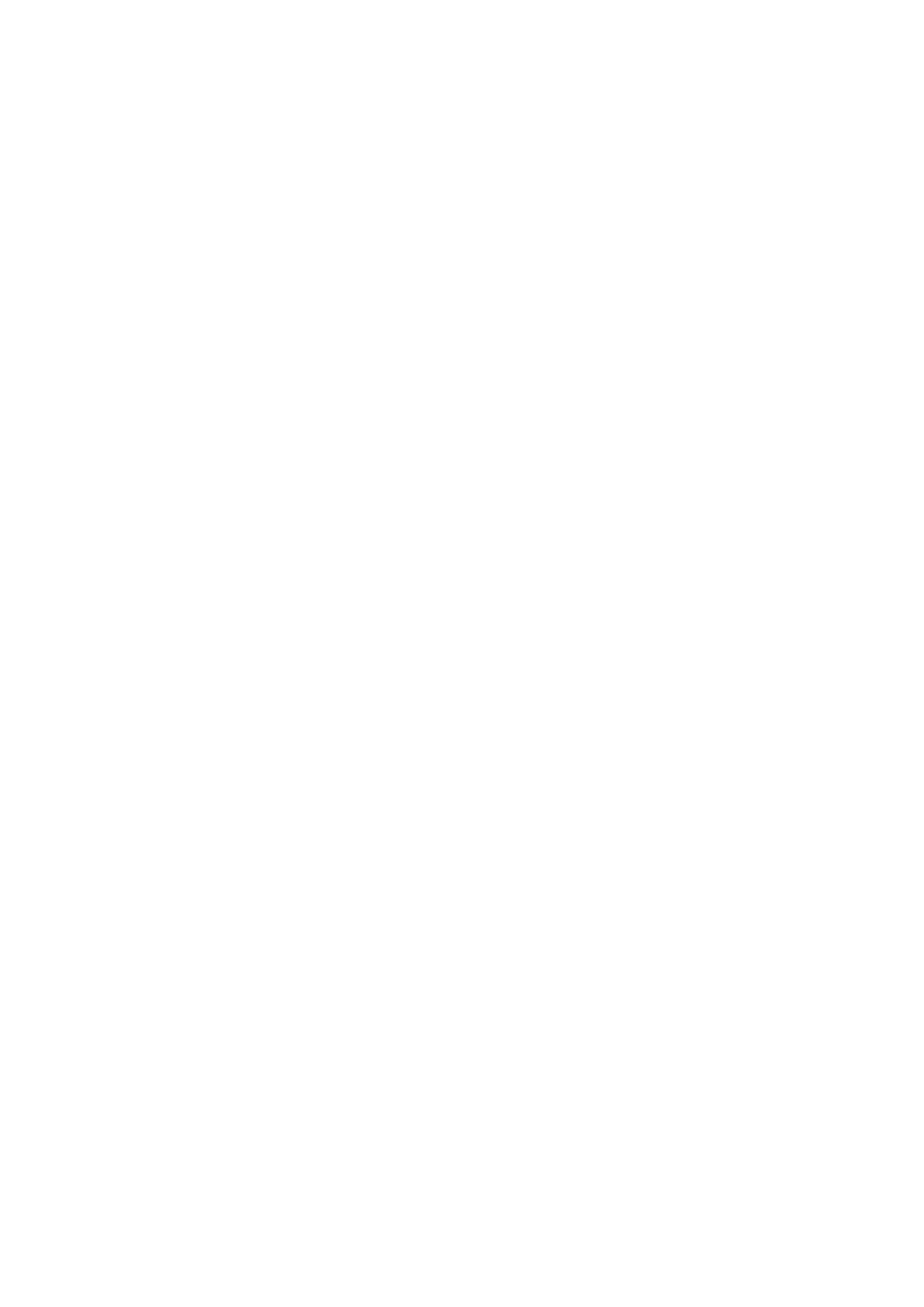# <span id="page-6-0"></span>**The Parliament of South Australia enacts as follows:**

# **Part 1—Preliminary provisions**

# <span id="page-6-1"></span>**Division 1—Short title**

# <span id="page-6-2"></span>**1—Short title**

This Act may be cited as the *Stamp Duties Act 1923*.

# <span id="page-6-3"></span>**Division 2—Interpretative provisions**

## <span id="page-6-4"></span>**2—Interpretation**

(1) In this Act, unless it is otherwise provided or there is something in the context repugnant thereto—

*approved form* means a form approved by the Commissioner;

*assessment* means an assessment or reassessment by the Commissioner under Part 3 of the *[Taxation Administration Act](http://www.legislation.sa.gov.au/index.aspx?action=legref&type=act&legtitle=Taxation%20Administration%20Act%201996) 1996*, and *assess* and *assessed* have corresponding meanings;

*beneficial interest* means an equitable interest or an interest vested both at law and in equity in the holder of the interest and includes a potential beneficial interest;

*business of primary production* means the business of agriculture, pasturage, horticulture, viticulture, apiculture, poultry farming, dairy farming, forestry or any other business consisting of the cultivation of soils, the gathering in of crops, the rearing of livestock or the propagation and harvesting of fish or other aquatic organisms;

*Commissioner* means the person appointed or acting as the Commissioner of State Taxation, and includes a person appointed or acting as a Deputy Commissioner of State Taxation (see Part 9 of the *[Taxation Administration Act](http://www.legislation.sa.gov.au/index.aspx?action=legref&type=act&legtitle=Taxation%20Administration%20Act%201996) 1996*);

*die* means die or other machine or implement used for impressing or imprinting stamps upon documents;

*discretionary trust* means an arrangement, however made, under which a person holds property, and the beneficial interest in all or any part of that property may be vested in a person (in this Act referred to as an *object* of the discretionary trust) on the exercise of a discretion, whether subject to any other contingency or not and whether the exercise of the discretion is obligatory or optional;

*domestic partner* means a person who is a domestic partner within the meaning of the *[Family Relationships Act](http://www.legislation.sa.gov.au/index.aspx?action=legref&type=act&legtitle=Family%20Relationships%20Act%201975) 1975*, whether declared as such under that Act or not;

*duty* means duty charged under this Act, and includes penalty tax and interest payable under Part 5 of the *[Taxation Administration Act](http://www.legislation.sa.gov.au/index.aspx?action=legref&type=act&legtitle=Taxation%20Administration%20Act%201996) 1996* in relation to duty under this Act;

*executed* and *execution*, with reference to instruments not under seal, mean signed and signature;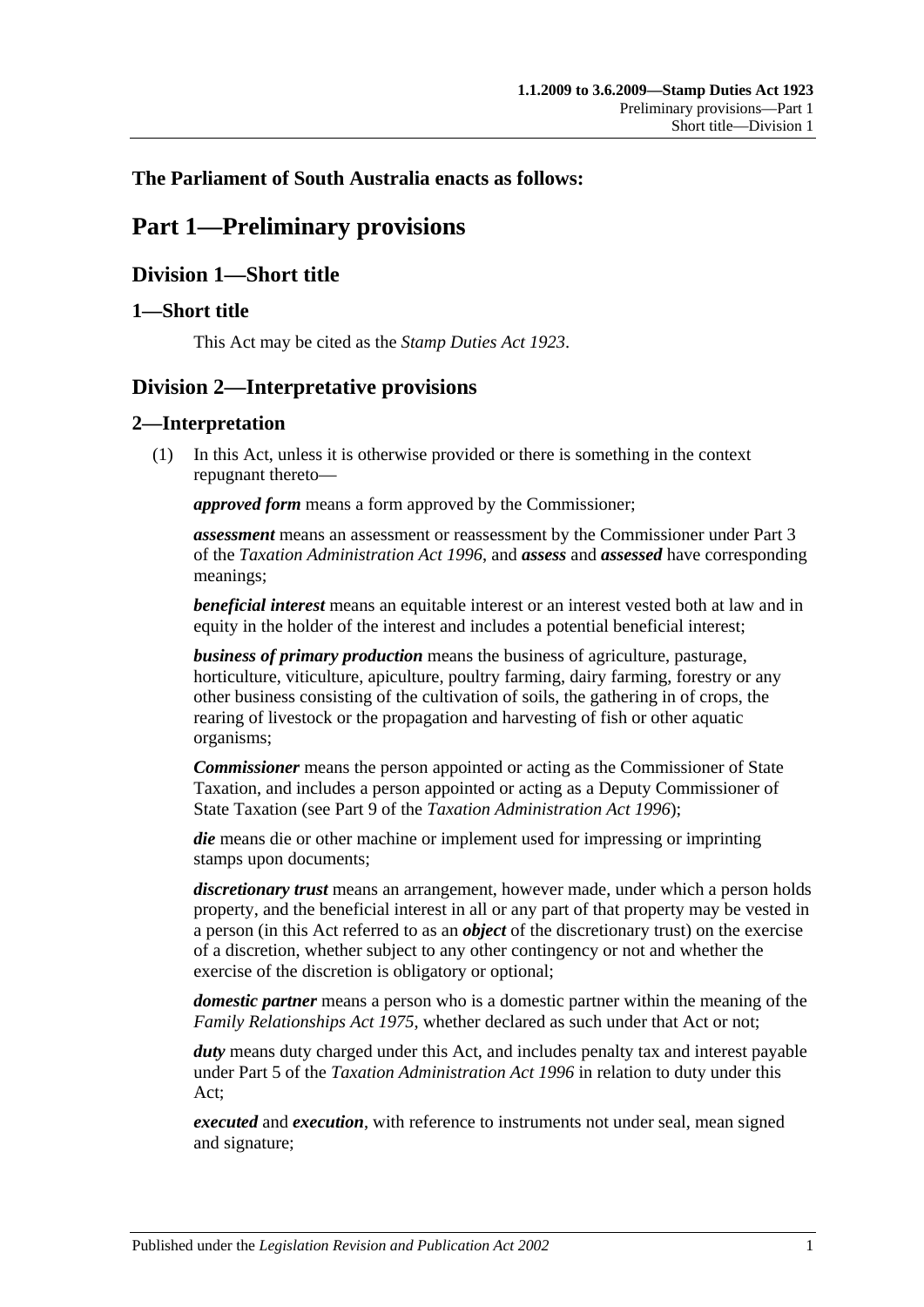#### *financial product* means—

- (a) any stock, share or other similar security of a corporation (including a government, semi-government or municipal corporation), company or society; or
- (b) any debenture, debenture stock, bond, note or other similar security of a corporation (including a government, semi-government or municipal corporation), company or society (whether constituting a charge on the assets of the corporation, company or society or not); or
- (c) any interest in a managed investment scheme registered under Chapter 5C of the *Corporations Act 2001* of the Commonwealth; or
- (f) any other stock, security or interest brought within the ambit of this definition by the regulations,

and includes a right in respect of a financial product but does not include any stock, security or interest excluded from the ambit of this definition by the regulations;

*forge* includes counterfeit;

*GST* means the tax payable under the GST law;

*GST law* means—

- (a) A *New Tax System (Goods and Services Tax) Act 1999* (Cwth); and
- (b) the related legislation of the Commonwealth dealing with the imposition of a tax on the supply of goods and services;

*impressed stamp* means—

- (a) a stamp impressed or imprinted by means of a die; or
- (b) a record imprinted or made by means of any machine or implement,

under the direction of the Commissioner in pursuance of this Act;

*instrument* includes every written document;

*intellectual property* includes—

- (a) a registered patent, circuit layout, or design;
- (b) a right under the *Plant Breeder's Rights Act 1994* (Cwth);
- (c) a trade mark;
- (d) a copyright;

*interest* in property means a legal or equitable interest and includes a potential, contingent, expectant or inchoate interest;

#### *jurisdiction* means—

- (a) a State or Territory of Australia; or
- (b) a country or place subject to the laws of a particular legislative authority;

*material* means any sort of material upon which words or figures can be expressed;

*money* includes all sums expressed in Australian or foreign currency;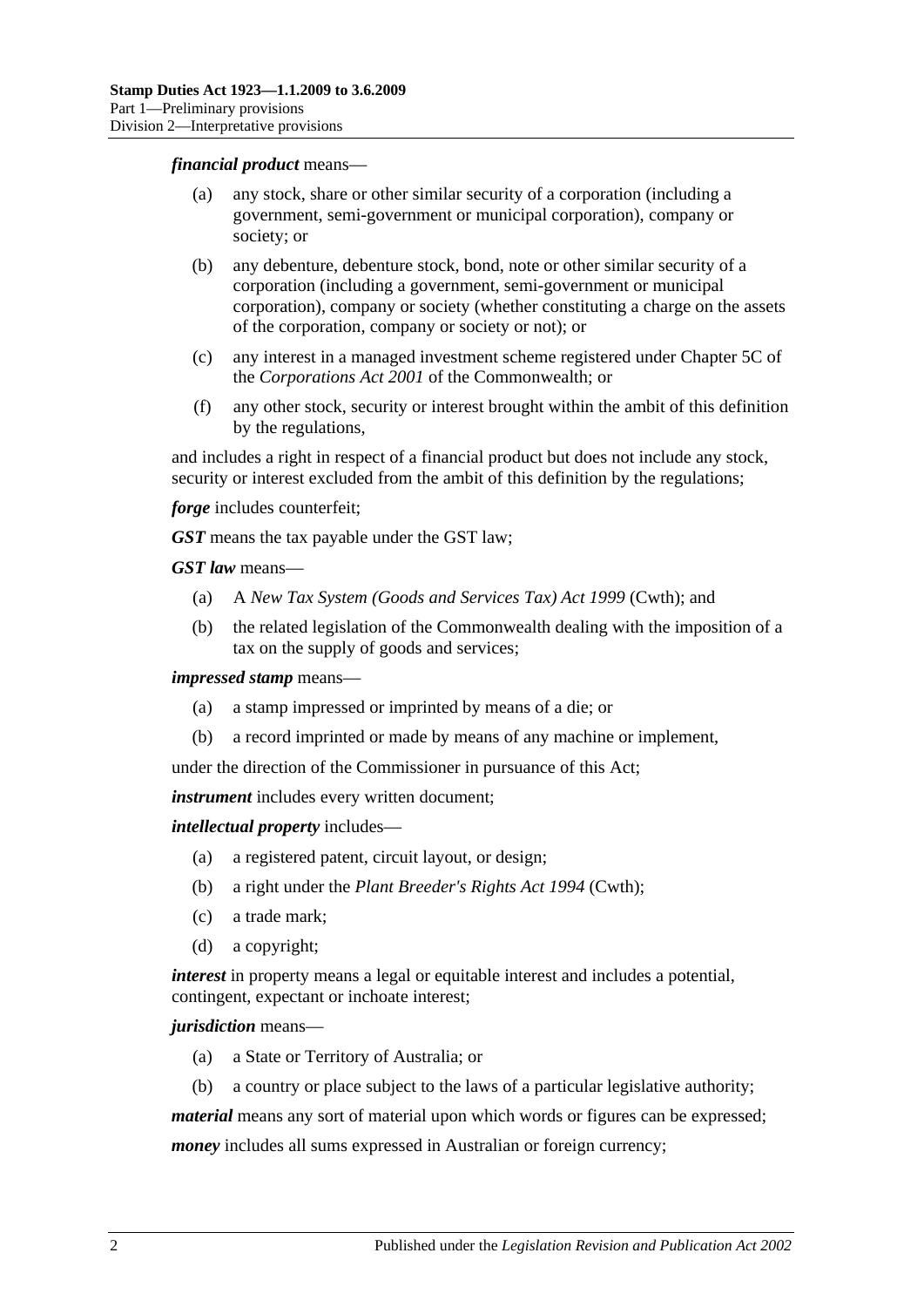*potential beneficial interest* means the rights, expectancies or possibilities of an object of a discretionary trust in, or in relation to, property subject to the discretionary trust;

*property* means real or personal property and includes—

- (a) intellectual property (except know-how and confidential information); and
- (b) an interest in property;

*recognised financial market* means—

- (a) a financial market operated by the Australian Stock Exchange Limited; or
- (b) a financial market of a stock exchange brought within the ambit of this definition by the regulations;

*records* means records of any kind (whether in documentary or other form);

*rent* includes an amount (however it may be described in a lease) to be paid by a lessee to a lessor to reimburse, offset or defray the lessor's liability to GST;

*right in respect of a financial product* means a right, whether actual, prospective or contingent, of any person to have issued to him or her a financial product, whether or not on payment of any money or other consideration for the financial product;

*sale* of property includes any transaction under which the property is converted into money;

*spouse*—a person is the spouse of another if they are legally married;

*stamp* means an impressed stamp;

*stamped* means bearing an impressed stamp;

*State* includes the Australian Capital Territory and the Northern Territory;

*stock* means any share in the stocks or funds of any State or government, or in the capital stock or funded debt of any company, corporation or society (whether incorporated under a law of this or any other State, a law of the Commonwealth, or a law of any other place);

*transfer*, in relation to property, means transfer, assure or vest at law or in equity (whether or not the transfer, assurance or vesting is subject to registration, the issue of a certificate of title or some other similar requirement);

*unit* in relation to a unit trust scheme means a right or interest (however described) of a beneficiary under a unit trust scheme;

*unit trust scheme* means an arrangement made for the purpose, or having the effect, of providing for persons having funds available for investment facilities for the participation by them, as beneficiaries under a trust, in any profits or income arising from the acquisition, holding, management or disposal of any property subject to the trust;

*write*, *written* and *writing* include every mode in which words or figures can be expressed upon material.

(2) An interest of a particular kind in the proceeds of the sale of property is, until the property is sold, taken to be an interest of the same kind in the property.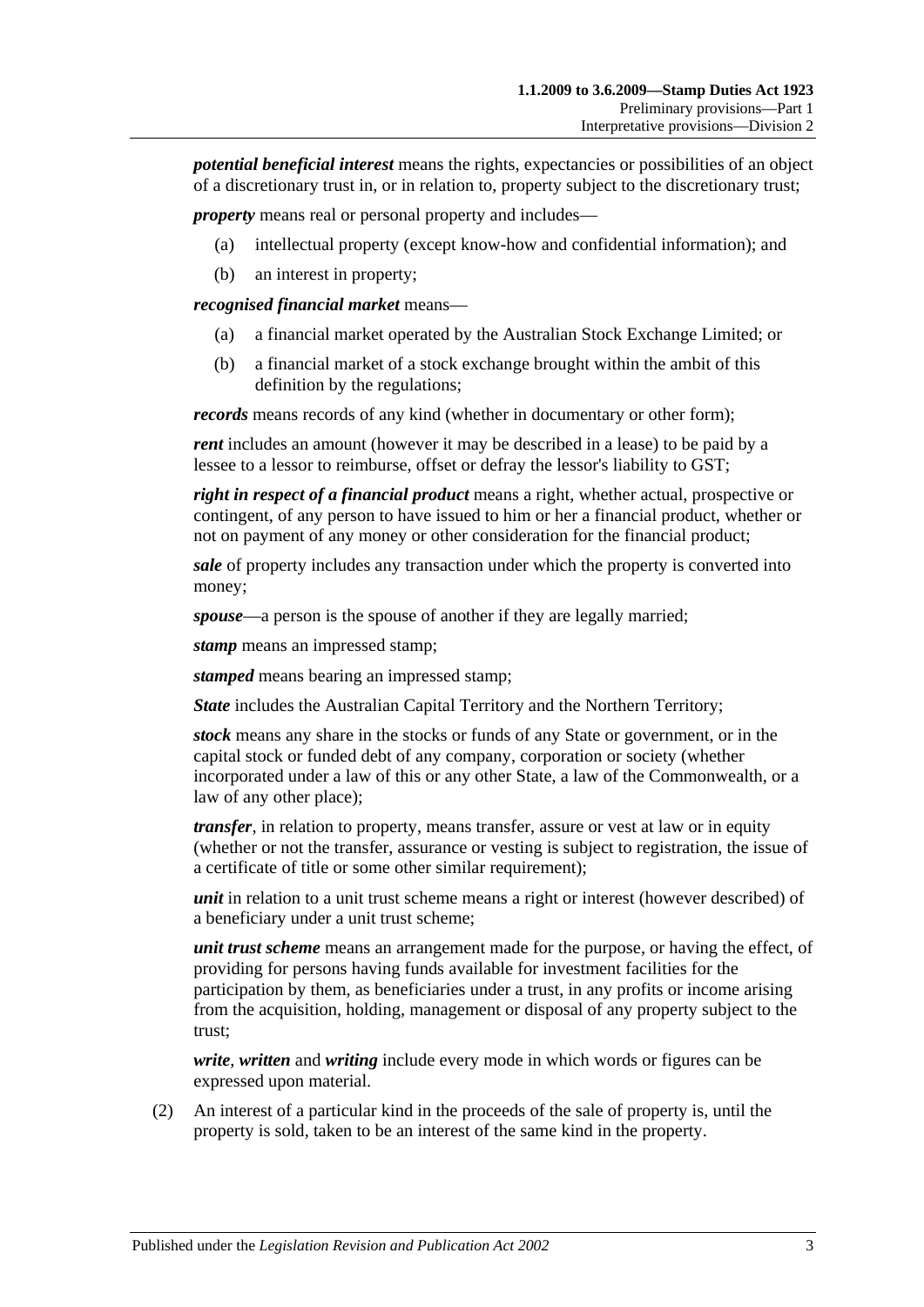#### **Example—**

A beneficial interest in the proceeds of the sale of property is, until the property is sold, taken to be a beneficial interest in the property.

(3) A person is taken to transfer a leasehold or other interest in land held from the Crown if the person surrenders the interest so that the Crown may grant to a person other than the surrenderor a leasehold or other interest in the land.

### <span id="page-9-0"></span>**3—Taxation Administration Act**

This Act should be read together with the *[Taxation Administration Act](http://www.legislation.sa.gov.au/index.aspx?action=legref&type=act&legtitle=Taxation%20Administration%20Act%201996) 1996* which makes provision for the administration and enforcement of this Act and other taxation laws.

# <span id="page-9-1"></span>**Division 3—Territorial application of Act**

### <span id="page-9-2"></span>**3A—Principles for determining territorial relationship**

- <span id="page-9-5"></span><span id="page-9-4"></span>(1) An instrument relates to property situated in a particular jurisdiction if it—
	- (a) creates, transfers, redeems, renounces, surrenders, cancels or extinguishes an interest in property situated in the relevant jurisdiction; or
	- (b) deals with an interest in property situated in the relevant jurisdiction in any other way; or
	- (c) acknowledges, evidences or records a transaction to which [paragraph](#page-9-4) (a) or [\(b\)](#page-9-5) refers.
- (2) A potential, contingent, expectant or other inchoate interest is to be regarded as an interest in property in a particular jurisdiction if the realisation of the potentiality, contingency or expectancy, or the occurrence of any act or event necessary to perfect the interest could result in—
	- (a) an interest in property situated in that jurisdiction; or
	- (b) an interest in the proceeds of the sale of property situated in that jurisdiction.
- (3) For the purpose of calculating duty on an instrument that relates to a potential, contingent, expectant or other inchoate interest-
	- (a) the interest is to be treated as an actual interest ie as if the potentiality, contingency or expectancy had been realised or anything necessary to perfect the interest had occurred; and
	- (b) if the interest is dependent in any way on the exercise of a discretion or any other contingency, it will be presumed that the discretion has been exercised, or the contingency has been realised, so as to give rise to the greatest possible liability to duty in this State.
- (4) An interest in property is taken to be situated in the jurisdiction in which the property to which the interest relates is situated.

#### <span id="page-9-3"></span>**3B—Territorial application of Act**

- (1) This Act applies in respect of an instrument that relates to property situated, or a matter or thing to be done, in South Australia irrespective of whether—
	- (a) the instrument is within or outside South Australia; or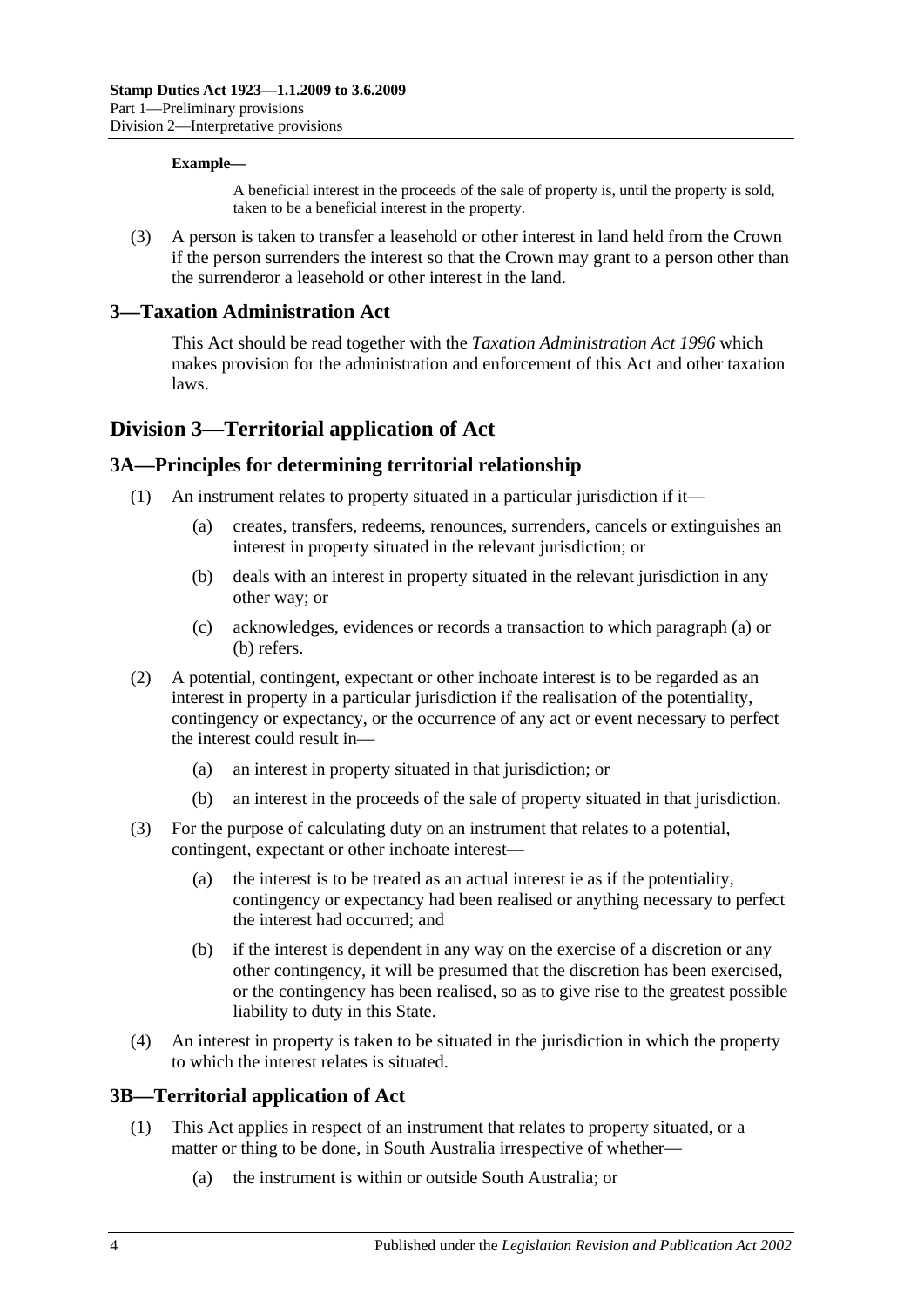- (b) the instrument was executed within or outside South Australia.
- (2) If an instrument relates to property situated in part in South Australia and in part outside South Australia, duty is to be calculated as if the instrument related only to the property situated in South Australia.
- (3) This section operates subject to any other specific provision dealing with how duty is to be calculated on an instrument that relates to property within and outside South Australia.<sup>1</sup>

#### **Note—**

1 [Section](#page-74-1) 81B deals with the duty payable on a mortgage over property within and outside the State.

# <span id="page-10-0"></span>**3C—Special rules for determining location of certain forms of intangible property**

- (1) This section applies to intangible property of the following kinds—
	- (a) business or product goodwill;
	- (b) intellectual property (except know-how and confidential information);
	- (c) rights conferred under a franchise agreement or licence (including a statutory licence granted under the law of the Commonwealth but not a statutory licence granted under the law of the State).
- <span id="page-10-1"></span>(2) If intangible property to which this section applies is a business asset, it is taken to be wholly situated in South Australia if the business is carried on wholly in South Australia and, if not, is taken to be situated in the various jurisdictions in which the business is carried on in proportion to the volume of business carried on in each.
- (3) The Commissioner is to determine proportions for the purposes of [subsection](#page-10-1) (2) having regard to—
	- (a) the turnover of the business; and
	- (b) the relative extent of income generated by the business in each jurisdiction in which the business is carried on; and
	- (c) the relative extent of the work carried on in each of the relevant jurisdictions; and
	- (d) any other relevant factors.
- (4) If intangible property to which this section applies is not a business asset, it is taken to be situated in the jurisdiction in which the owner—
	- (a) if a company—
		- (i) in the case of a company incorporated or taken to be incorporated under the *Corporations Act 2001* of the Commonwealth—is taken, under that Act, to be registered;
		- (ii) in any other case—is incorporated; or
	- (b) if a natural person—is ordinarily resident.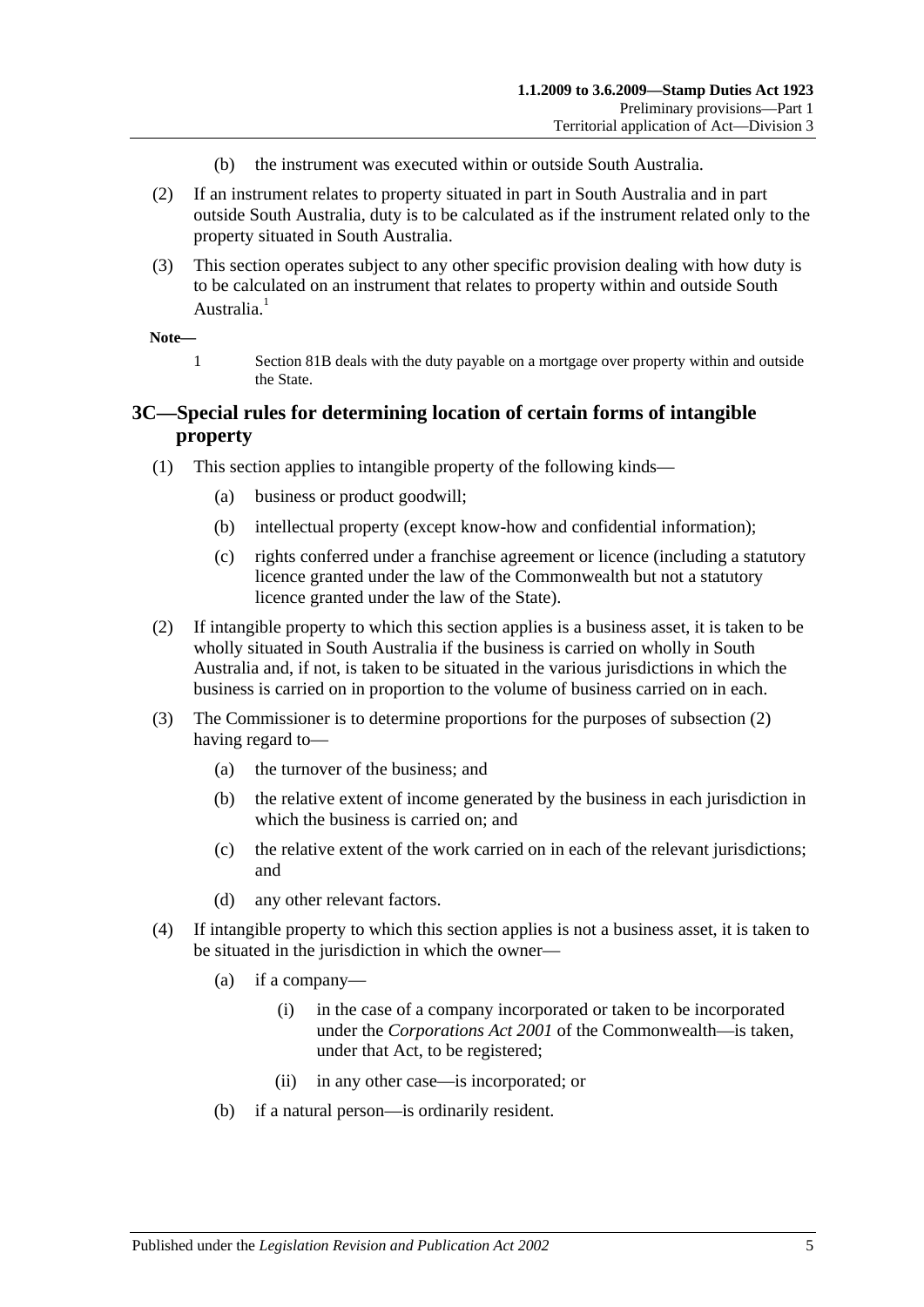# <span id="page-11-0"></span>**3D—Statutory licence**

The property in a statutory licence granted under the law of South Australia, and in any rights deriving from such a licence, is taken to be situated in South Australia.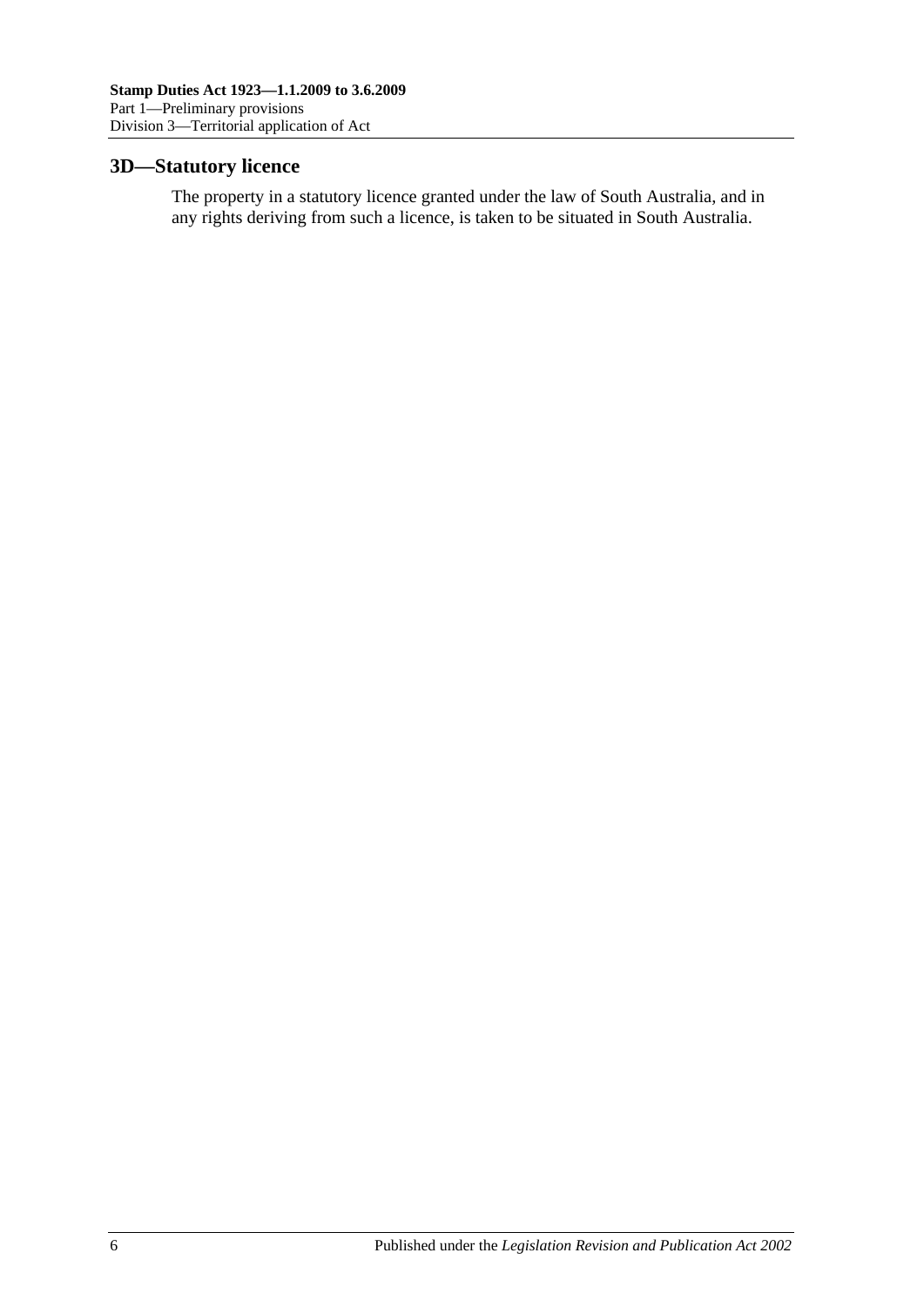# <span id="page-12-0"></span>**Part 2—General provisions with respect to stamp duties**

# <span id="page-12-1"></span>**4—Imposition of stamp duties**

- (1) Subject to the exemptions contained in [Schedule 2](#page-96-2) and the other provisions of this Act, the stamp duties specified in that Schedule are charged in respect of the instruments specified in that Schedule.
- (2) The parties who executed an instrument are jointly and severally liable to pay the duty charged in respect of the instrument.

# <span id="page-12-2"></span>**6—Denotation of duty**

(1) Subject to any express provision to the contrary, the payment of duty on an instrument is to be denoted on the instrument by an impressed stamp.

## <span id="page-12-3"></span>**7—Distribution of stamps, commission etc**

- (1) The Governor may appoint any person a distributor of stamps.
- (2) Any such distributor may be remunerated by a commission upon the value of stamps purchased for disposal by him, or by salary, or by any other allowance, and upon the sale of stamps to any such distributor such discount may be allowed as may be authorised by regulations made under this Act.
- (3) A financial institution paying duty to the Commissioner in respect of cheque forms and cheques may be allowed commission at the prescribed rate.

# <span id="page-12-4"></span>**8—Stamps to be provided**

The Treasurer shall, for denoting the several duties chargeable under this Act, provide such stamps or dies as may be required for the purposes of this Act, and may do any other act which may be necessary for effectually collecting the duties.

## <span id="page-12-5"></span>**11—Appropriate stamp to be used**

- (1) A stamp which, by any word or words on the face of it, is appropriated to any particular description of instrument shall not be used for any instrument of another description.
- (2) An instrument falling under the particular description to which any stamp is so appropriated shall not be deemed duly stamped unless it is stamped with the stamp so appropriated.

# <span id="page-12-6"></span>**13—How instruments to be stamped**

- (1) Every instrument written upon stamped material shall be written in such manner, and every instrument partly or wholly written before being stamped shall be so stamped, that the stamp may appear on the face of the instrument and cannot be used for, or applied to, any other instrument written upon the same piece of material.
- (2) If more than one instrument is written upon the same piece of material, each one of those instruments shall be separately and distinctly stamped with the duty with which it is chargeable.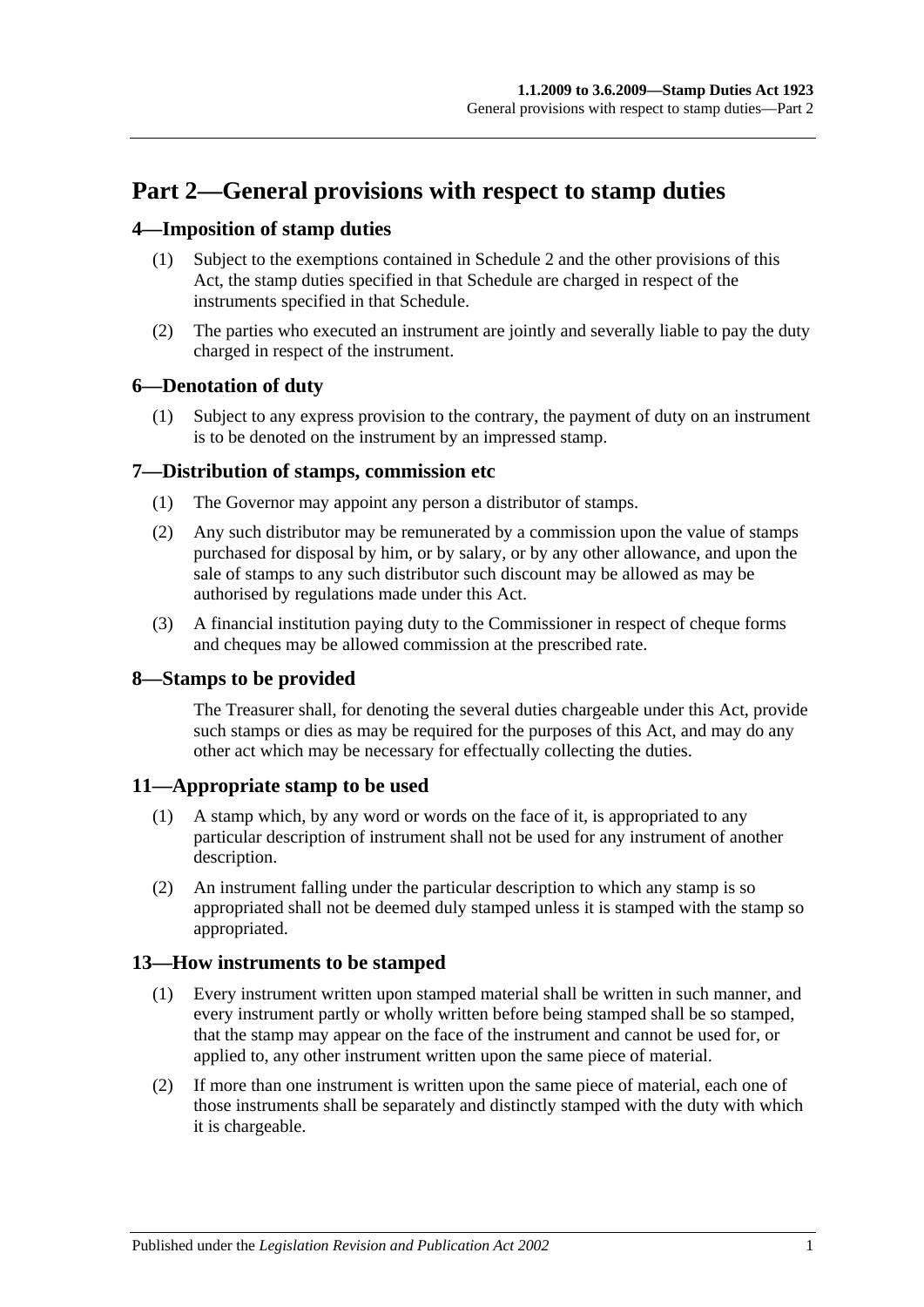Part 2—General provisions with respect to stamp duties

### <span id="page-13-0"></span>**14—Instruments to be separately charged**

Except where express provision is made to the contrary—

- (a) any instrument containing or relating to several distinct matters shall be separately and distinctly charged with duty in respect of each of such matters as if the portion of the instrument containing or relating to each such matter were a separate instrument;
- (b) any instrument made for any consideration in respect of which it is chargeable with *ad valorem* duty, and also for any further or other valuable consideration, shall, in addition to being charged with *ad valorem* duty, be charged with duty in respect of the last mentioned consideration as if it were an instrument made only for that consideration.

### <span id="page-13-1"></span>**15A—Ascertainment of value of property**

- (1) If the value of property is to be ascertained by reference to an actual or notional cost of acquisition, any component of the cost of acquisition that is referable to GST payable on its sale or supply is to be regarded as a component of its value.
- (2) In ascertaining the value of property for the purpose of assessing *ad valorem* duty on an instrument, the existence of an overriding power of revocation or reconveyance in that or any other instrument may be disregarded.

## <span id="page-13-2"></span>**16—Duty in force when instrument produced for stamping to apply**

The duty chargeable upon any instrument shall be calculated according to the rates in force at the time when the instrument is produced to the Commissioner for the purpose of being stamped.

#### <span id="page-13-3"></span>**17—Duty payable in respect of instruments conditionally executed**

- (1) Subject to [subsection](#page-13-5) (2), an instrument that is executed conditionally by one or more parties is liable to duty as if it had been executed unconditionally.
- <span id="page-13-5"></span> $(2)$  If—
	- (a) duty is paid on or in respect of an instrument that was executed conditionally by one or more of the parties;
	- (b) the Commissioner is satisfied that, by reason of non-fulfilment of the condition, or recall of the execution, the instrument will never come into force,

the Commissioner will, on application by a party who paid the duty and production of the instrument, cancel any stamp on the instrument and refund the amount of the duty paid.

#### <span id="page-13-4"></span>**18—Duty on other instruments**

Where the duty with which any instrument is chargeable depends in any manner upon the duty paid upon another instrument, the payment of the last mentioned duty may, on production of both the instruments, be denoted in such manner as the Commissioner thinks fit upon the first mentioned instrument.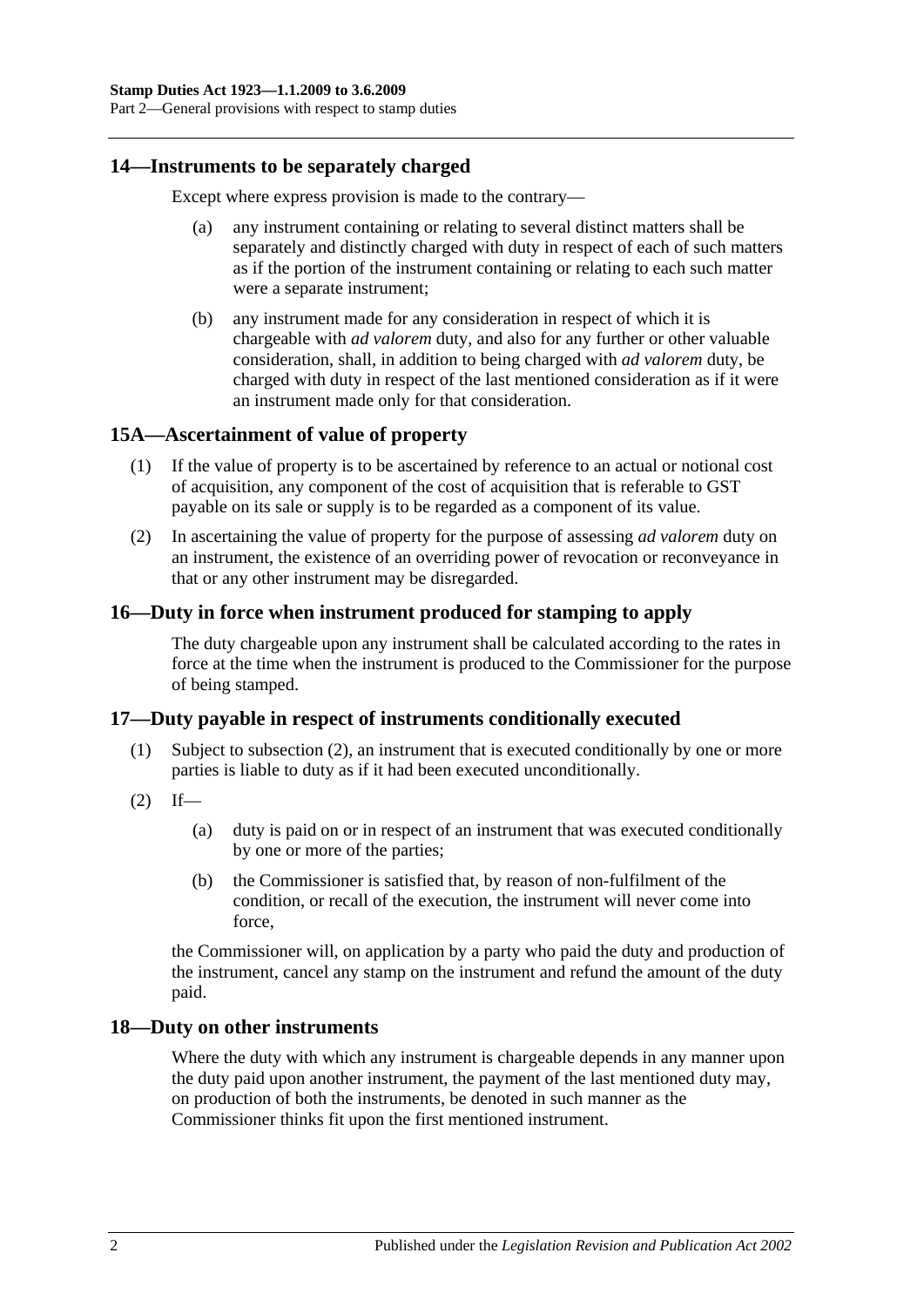# <span id="page-14-0"></span>**19A—Certain copies dutiable**

- (1) Notwithstanding any other provision of this Act, but subject to [subsection](#page-14-2) (2), where an original instrument chargeable with duty under this Act has not been duly stamped or has been destroyed without being duly stamped, any copy of the instrument shall, for the purposes of this Act, be chargeable with duty as if it were the original and be deemed to have been executed by the person or persons who executed the original at the same time as the original was executed.
- <span id="page-14-2"></span>(2) Where an original instrument or a copy of an instrument is duly stamped under this Act, the Commissioner shall, upon application and production of that original or copy, stamp any copy or further copy or the original, as the case may be, with a particular stamp denoting that it is duly stamped.
- (3) In this section—

*copy* includes—

- (a) a duplicate or counterpart of an original instrument; or
- (b) an instrument that acknowledges, evidences or records the existence or terms of an original instrument; or
- (c) an instrument that acknowledges, evidences or records the transaction or a part of the transaction to which an original instrument relates or related.

### <span id="page-14-1"></span>**20—Time for payment of duty and stamping**

- (1) Subject to any express provision to the contrary, if an instrument is chargeable with duty, the duty must be paid and the instrument stamped—
	- (a) in the case of an instrument executed in South Australia—within two months after its execution; or
	- (b) in the case of an instrument executed outside South Australia—within two months after its receipt in South Australia or within six months after its execution, whichever period first expires.
- (2) If duty or further duty becomes chargeable on an instrument in consequence of an event occurring after its execution, the duty must be paid and the instrument stamped within two months after that event.
- (3) The payment in relation to an instrument of any penalty tax or interest under Part 5 of the *[Taxation Administration Act](http://www.legislation.sa.gov.au/index.aspx?action=legref&type=act&legtitle=Taxation%20Administration%20Act%201996) 1996* must be denoted on the instrument by a particular stamp.
- <span id="page-14-3"></span>(4) If an instrument that is chargeable with stamp duty is not produced to the Commissioner for stamping within the period prescribed by this section, any person who executed the instrument, or on whose behalf it was executed, is guilty of an offence.

Maximum penalty: \$10 000.

(5) [Subsection](#page-14-3) (4) does not apply in relation to an instrument that has been duly stamped in some other manner authorised by this Act within the relevant period.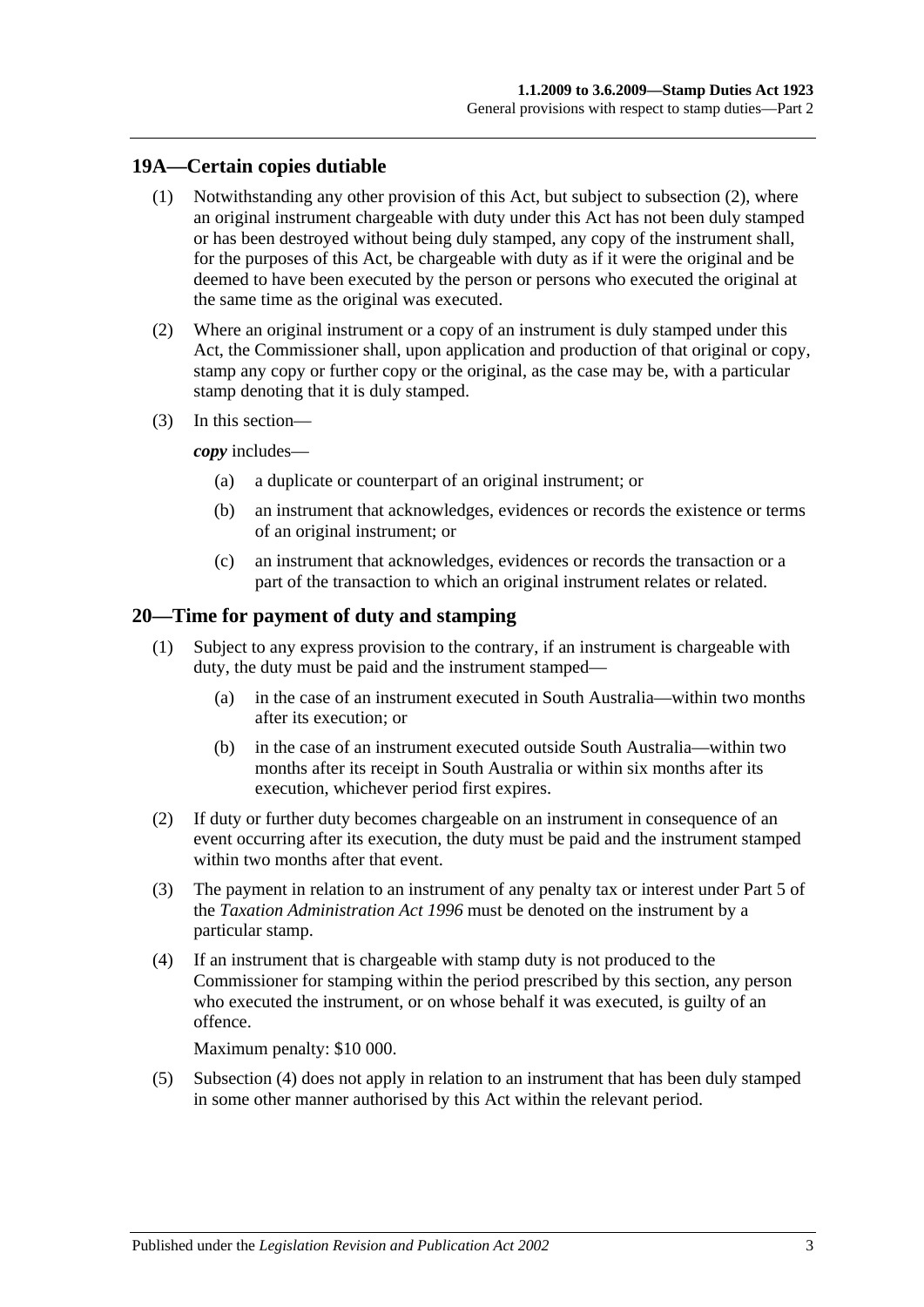- (6) It is a defence to a charge against [subsection](#page-14-3) (4) to prove that the defendant delivered the instrument or had it delivered into the possession of some other party, or an agent for some other party, to the instrument in the reasonable expectation that the other party would have it stamped.
- (7) The commission of an offence against [subsection](#page-14-3) (4) does not affect the validity of the instrument in relation to which the offence was committed.

# <span id="page-15-0"></span>**21—Admissibility of unstamped instruments in evidence**

Upon the production of any instrument chargeable with duty as evidence in any civil proceedings in any part of South Australia, the officer whose duty it is to read the instrument shall call the attention of the presiding judge, special magistrate or justices to any omission or insufficiency of the stamp thereon.

#### <span id="page-15-1"></span>**22—Except as aforesaid no unstamped instrument to be received in evidence**

No instrument chargeable with duty executed in any part of South Australia, or relating, wherever it was executed, to any property situated, or to any matter or thing done or to be done, in any part of South Australia, shall, except in criminal proceedings, be pleaded or given in evidence, or admitted to be good, useful or available at law or in equity, unless duly stamped.

### <span id="page-15-2"></span>**23—Assessments and stamping of instruments**

- (1) If the result of an assessment relating to an instrument is that the instrument is not chargeable with duty, the instrument may be stamped by the Commissioner with a particular stamp denoting that it is not chargeable with duty.
- (2) If the result of an assessment relating to an instrument is that the instrument is chargeable with duty or further duty, the instrument is, on payment of any duty or further duty payable in respect of the instrument, to be stamped or further stamped in accordance with the assessment, and, when so stamped, may also be stamped by the Commissioner with a particular stamp denoting that it is duly stamped.
- <span id="page-15-3"></span>(3) If the result of an assessment relating to a stamped instrument is that duty or further duty is chargeable in respect of the instrument, the instrument is, from the date of the assessment until the duty or further duty is paid and the instrument is further stamped, to be taken to be insufficiently stamped, and this subsection applies despite the fact that the instrument has already been stamped, whether under this section or another provision of this Act, with a particular stamp denoting that it is not chargeable with duty or that it is duly stamped.
- (4) Every instrument stamped with the particular stamp denoting either that it is not chargeable with duty or that it is duly stamped shall, subject to [subsection](#page-15-3) (3), be admissible in evidence and shall be available for all purposes, notwithstanding any objection relating to duty.
- (5) An instrument on which duty has been assessed by the Commissioner cannot be stamped except in accordance with that assessment unless the Commissioner reassesses duty on the instrument.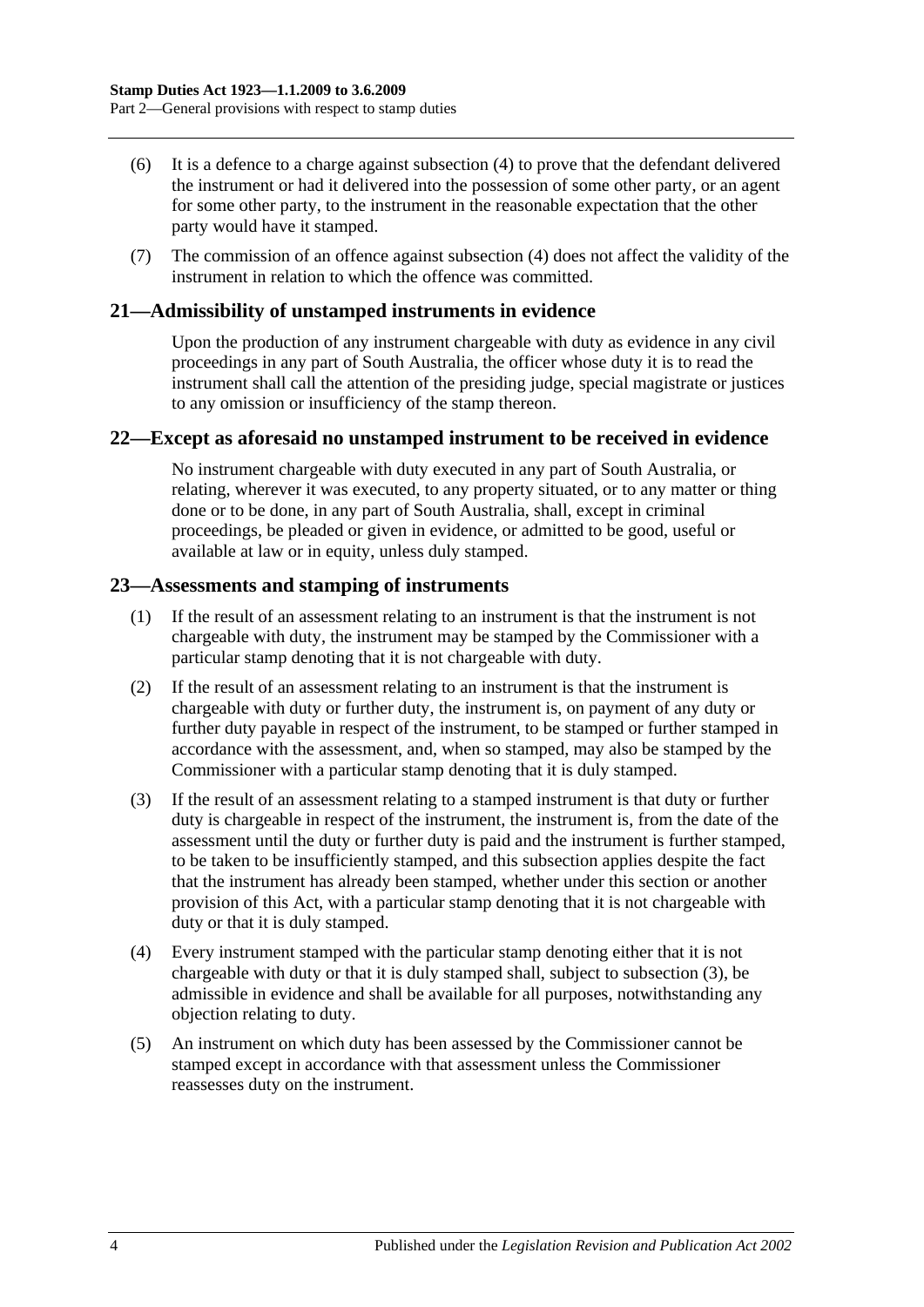# <span id="page-16-0"></span>**27—No instrument to be enrolled or registered unless stamped**

No person whose office it is to enrol, register or enter in or upon any rolls, books or records any instrument chargeable with any duty, or the memorial of any instrument chargeable with any duty, shall enrol, register or enter any such an instrument or memorial unless the instrument is duly stamped.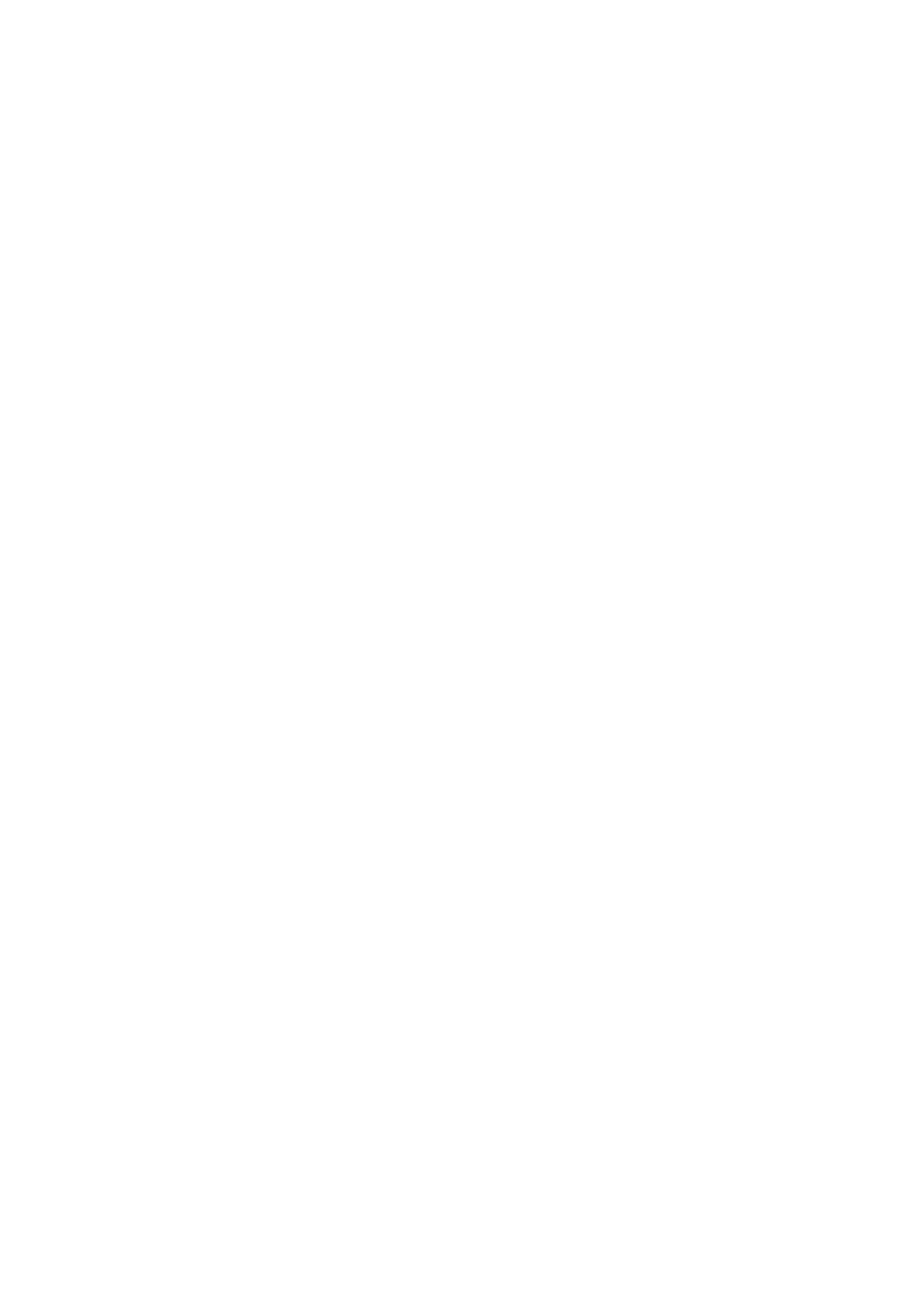# <span id="page-18-0"></span>**Part 3—Special provisions with respect to certain stamp duties**

# <span id="page-18-1"></span>**Division 1—Agreements**

### <span id="page-18-2"></span>**30—When agreement comprised of several letters**

In any case where an agreement is constituted by two or more letters, the agreement and all the letters shall be deemed to be duly stamped if any one of the letters is duly stamped with the duty payable upon the agreement.

#### <span id="page-18-4"></span><span id="page-18-3"></span>**31—Certain contracts to be chargeable as conveyances on sale**

- (1) Any contract or agreement in writing for the sale of any estate or interest in any property (including goods, wares and merchandise not being goods, wares and merchandise agreed to be sold in the ordinary course of trade by a party whose business is or includes the sale of such goods, wares and merchandise) except—
	- (a) property which cannot vest in the purchaser except upon registration of a conveyance; or
	- (c) stock or financial products or shares in the stock, funds or capital of any corporation, company or society,

shall be charged with the same *ad valorem* duty as if it were an actual conveyance on sale of the estate or interest contracted or agreed to be sold.

- (2) Where duty has been duly paid on a contract or agreement in accordance with [subsection](#page-18-4) (1), any conveyance made to the purchaser in pursuance of the contract or agreement shall not be chargeable with any duty, and the Commissioner, upon application and upon the production of the contract or agreement duly stamped, shall stamp the conveyance with a particular stamp denoting that it is duly stamped.
- (3) For the purposes of this section, a receipt for the payment, in pursuance of any contract or agreement, of any purchase money shall, in the absence of any further or other instrument being or evidencing the contract or agreement, be charged with *ad valorem* duty.
- (4) If any such contract or agreement as is mentioned in [subsection](#page-18-4) (1) is afterwards rescinded or annulled, or for any other reason is not substantially performed or carried into effect so as to operate as, or to be followed by, a conveyance, the person who paid the *ad valorem* duty upon the contract or agreement shall be deemed to be possessed of stamped material rendered useless by being inadvertently spoiled, within the meaning of [section](#page-92-1) 106, and the provisions of that section shall apply accordingly.
- (5) This section shall not apply to, or in respect of, any hire-purchase agreement within the meaning of this Act.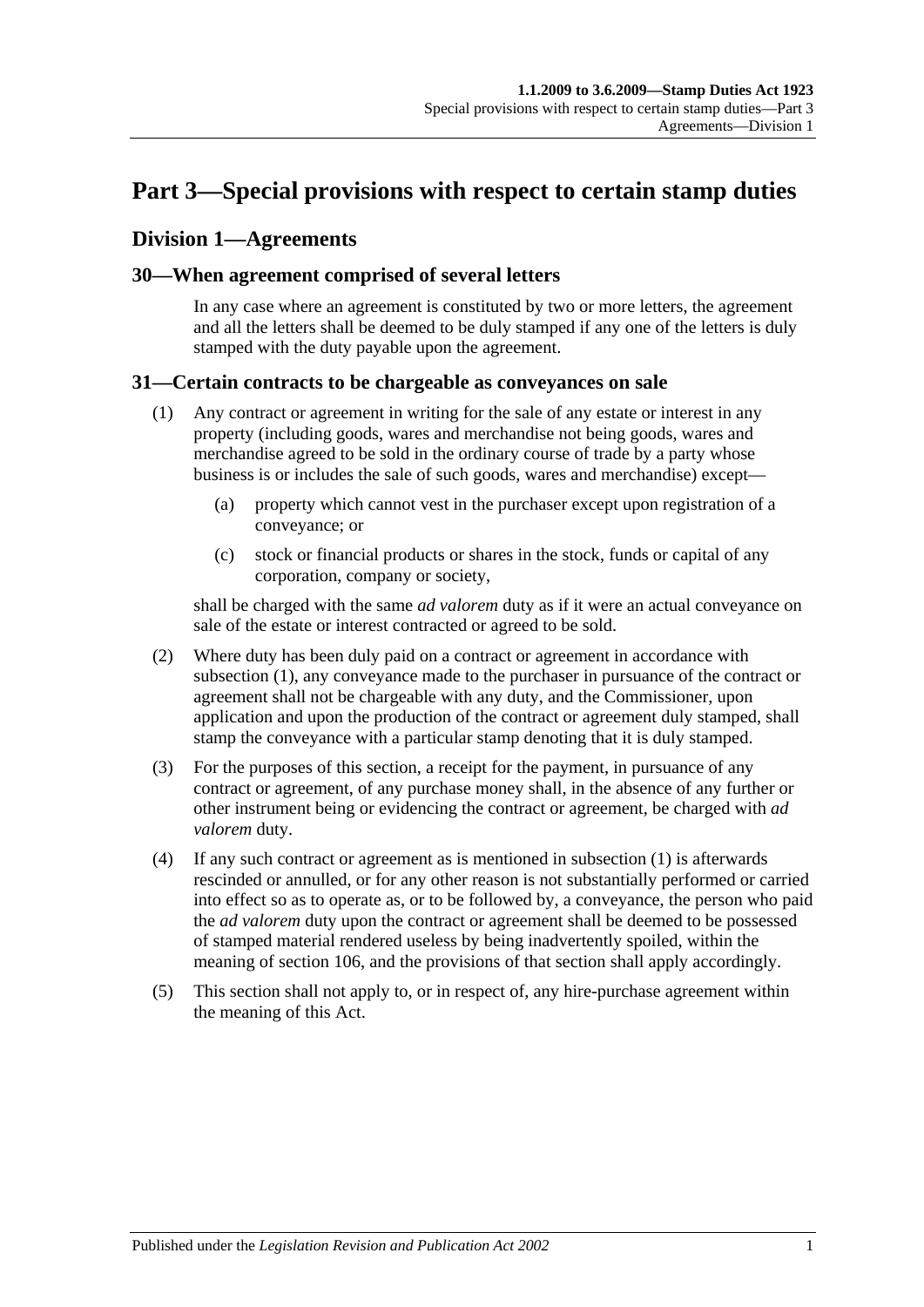# <span id="page-19-0"></span>**31A—Duty on agreements for "walk in walk out" sales of land used for primary production**

Notwithstanding [section](#page-18-3) 31, if—

- (a) a contract or agreement in writing provides for the sale as a going concern of land used wholly or mainly for the business of primary production, together with stock, implements and other chattels held or used in connection therewith; and
- (b) the contract or agreement sets out separately the consideration payable for the land and the consideration payable for stock, implements or other chattels; and
- (c) the Commissioner certifies in writing on the contract or agreement that he is of the opinion that the consideration specified as being payable for the land represents the value of that land,

then the contract or agreement in writing shall be chargeable with stamp duty as if it related solely to the land mentioned therein and not to the stock, implements and other chattels.

# <span id="page-19-1"></span>**Division 2—Rental business**

## <span id="page-19-2"></span>**31B—Interpretation**

In this Division, unless the contrary intention appears—

*bailee* means a person who has, or is entitled to, possession of goods under a contractual or non-contractual bailment;

*bailment plan* means an arrangement under which—

- (a) a financier provides financial accommodation for a business carried on by a trader; and
- (b) the financier retains or acquires title to a trading stock as security for the financial accommodation provided; and
- (c) the trader has possession of the trading stock by virtue of a contractual or non-contractual bailment;

*bailor* means a person who confers a right to possession of goods on another under a contractual or non-contractual bailment;

*contractual bailment* means a contract or agreement under which a person who owns, or is entitled to the possession of, goods confers on another a right to possession or use of the goods, and includes a hire-purchase agreement, but does not include a contract or agreement conferring a right to the possession or use of goods, or providing for the sale of goods, incidentally to a lease of, or licence to occupy, or the sale of, land;

*corresponding law* means a law of the Commonwealth or of another State or of a Territory that imposes duty of a similar nature to the duty imposed under this Division in respect of rental business or hiring arrangements;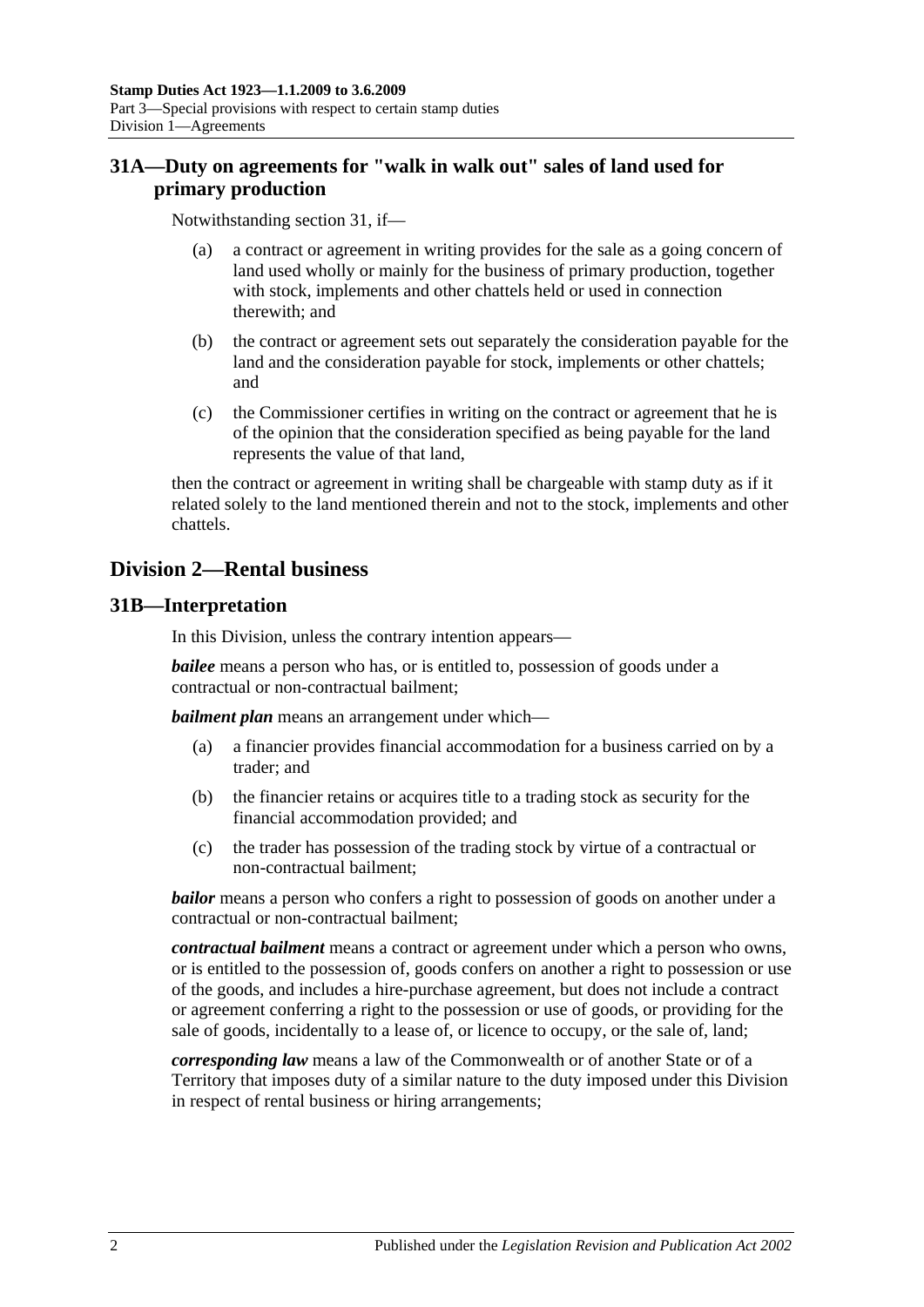*dutiable rental business* means rental business consisting of one or more of the following—

- (a) conferring rights to the possession or use of goods under a contractual bailment to which this Division applies;
- (b) guaranteeing the obligations of the bailee under a contractual bailment to which this Division applies;
- (c) acquiring the rights of the bailor under a contractual bailment to which this Division applies;
- (d) providing financial accommodation under a bailment plan where the trading stock is situated in South Australia;
- (e) guaranteeing the obligations of the bailee under a bailment plan where the trading stock is situated in South Australia,

but does not include such business arising from contracts, agreements or arrangements entered into on or after 1 July 2009;

#### *equipment financing arrangement* means—

- (a) a hire purchase agreement; or
- (b) a contractual bailment for a term of not less than 9 months under which the final payment is not required to be made earlier than 8 months after the agreement is entered into;

*goods* includes all chattels personal and any fixture severable from the realty, but does not include money, livestock , things in action or books;

#### *hire-purchase agreement* means—

- (a) a contract or agreement for the letting of goods with an option to purchase the goods; or
- (b) a contract or agreement for the sale of goods by instalments (whether the contract or agreement describes the instalments as rent or hire or otherwise),

but does not include a contract or agreement under which property in the goods passes on or before delivery of the goods;

*registered* means registered under [section](#page-21-2) 31E;

*related corporation*, in relation to a corporation, means a corporation that is related to the first-mentioned corporation under section 50 of the *Corporations Act 2001* of the Commonwealth;

*rental business* means—

- (a) the business of conferring rights to the possession or use of goods under a contractual bailment; or
- (b) the business of acquiring the rights of the bailor under a contractual bailment; or
- (c) the business of providing financial accommodation under a bailment plan; or
- (d) the business of guaranteeing the obligations of a bailee under a contractual bailment or a bailment plan,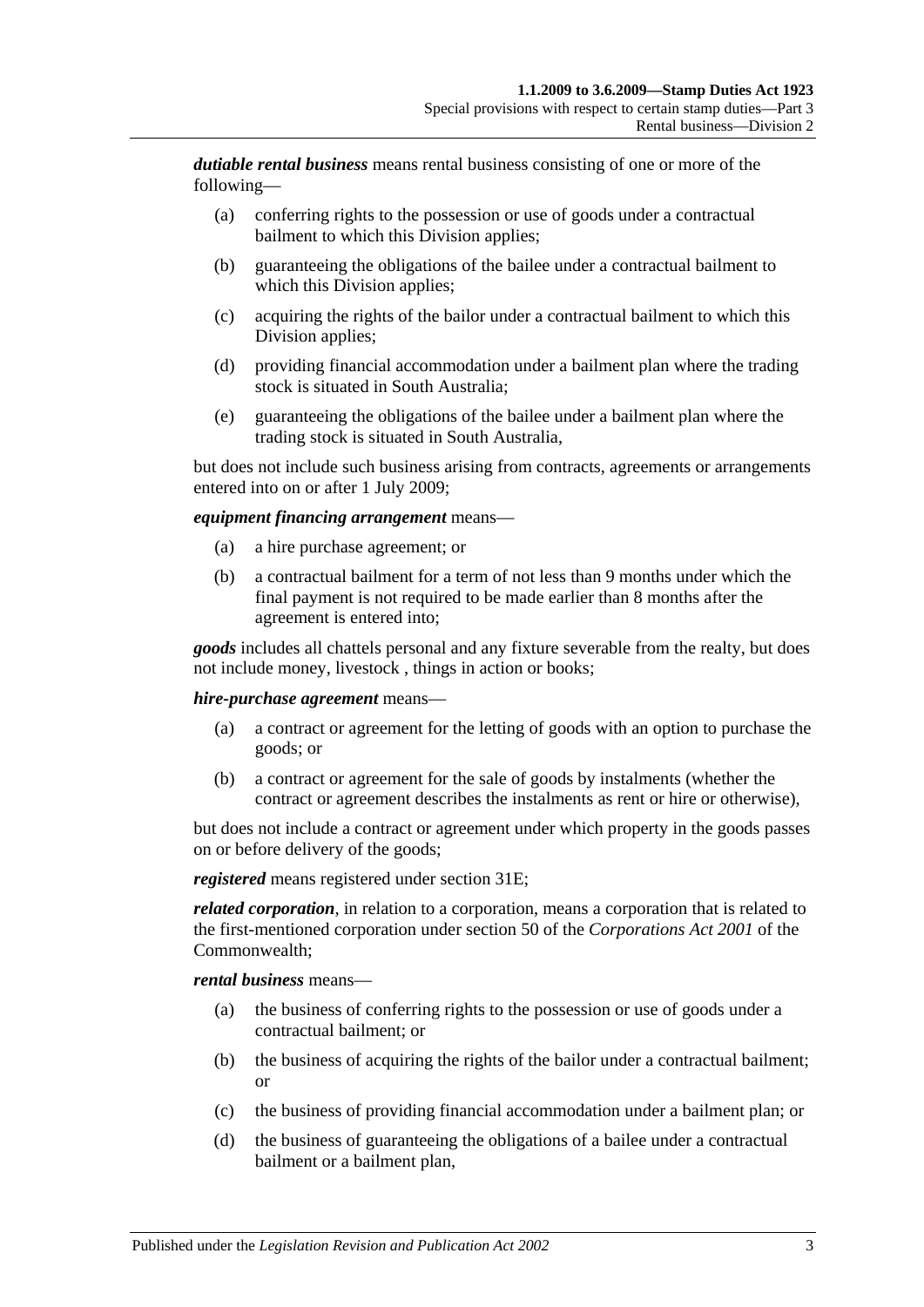but does not include business of a class exempted by regulation from the ambit of this definition.

## <span id="page-21-0"></span>**31C—Jurisdictional nexus**

- (1) This Division applies to a contractual bailment if—
	- (a) the goods are, or are to be, used solely or predominantly in South Australia; or
	- (b) the goods are delivered to the bailee in South Australia and—
		- (i) they are to be used outside Australia; or
		- (ii) they are not to be used solely in any one Australian State and it is not possible to determine which Australian State is to be the jurisdiction of predominant use.
- (2) If a motor vehicle is taken on hire under an equipment financing arrangement, and the motor vehicle is, or is to be, registered under the law of a State, the State in which the motor vehicle is registered will be taken to be the jurisdiction of its predominant use.

## <span id="page-21-1"></span>**31D—Obligation to be registered**

(1) A person who carries on rental business consisting of or involving dutiable rental business must be registered.

Maximum penalty: \$10 000.

- (2) The section applies—
	- (a) irrespective of where the rental business is transacted; and
	- (b) whether or not the person is resident, or has a place of business, within the State.

#### <span id="page-21-2"></span>**31E—Registration**

- (1) The Commissioner shall register any person who applies in the approved form for registration under this section.
- (2) A registered person who is no longer required to be registered may, by notice in the approved form given to the Commissioner, cancel his registration under this section.

## <span id="page-21-4"></span><span id="page-21-3"></span>**31F—Lodgement of statement and payment of duty**

- (1) A person who is, or ought to be, registered must, not later than the 21st day of each month—
	- (a) lodge with the Commissioner a statement in the approved form setting out—
		- (i) the total amount received during the previous month in respect of dutiable rental business; and
		- (ii) the amount representing the component referable to equipment financing arrangements entered into before 1 October 2003 (the *old equipment financing component*); and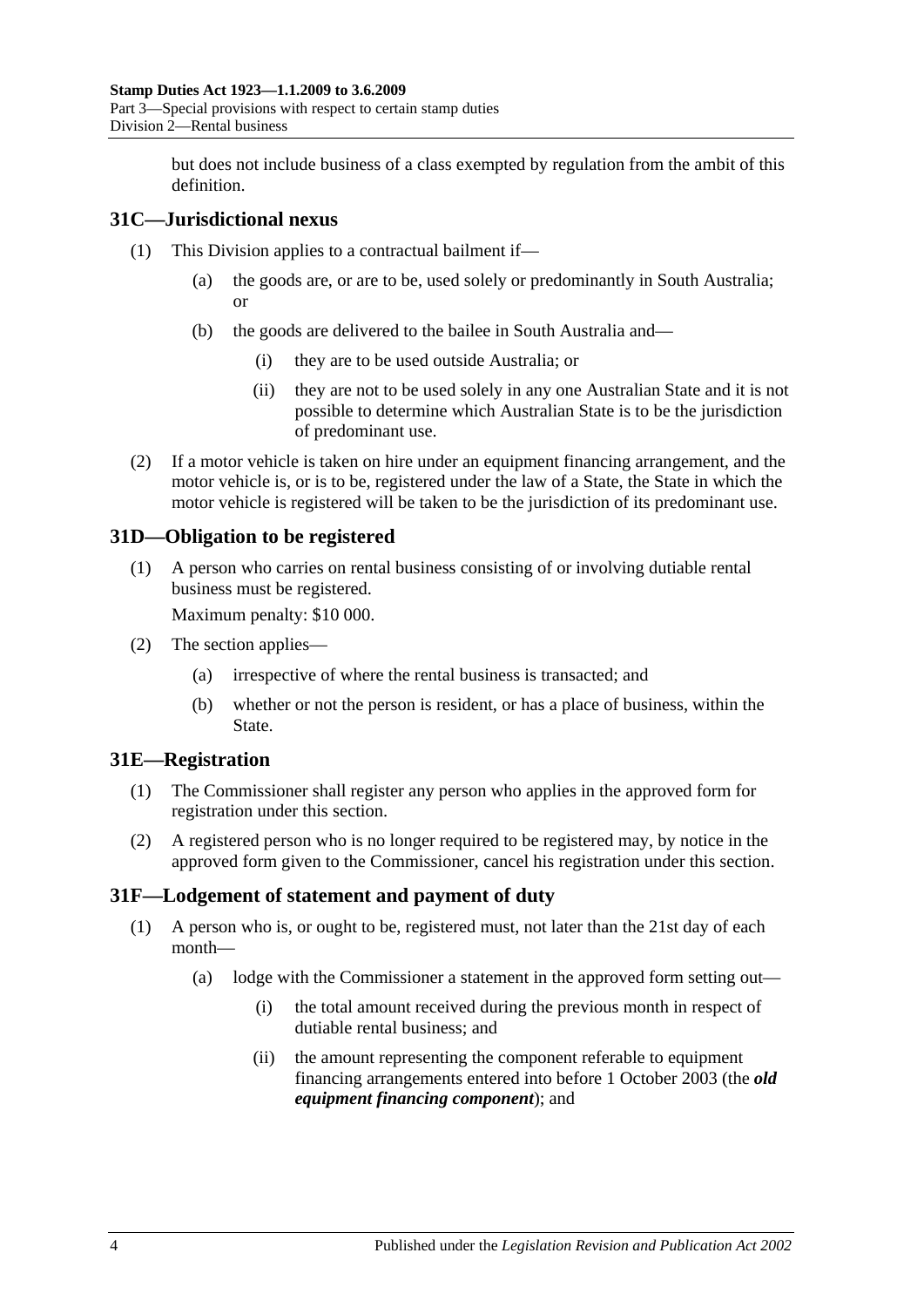- (iii) the amount representing the component referable to equipment financing arrangements entered into on or after 1 October 2003 but before 1 July 2007 (*new equipment financing component No 1*); and
- (iv) the amount representing the component referable to equipment financing arrangements entered into on or after 1 July 2007 but before 1 July 2008 (*new equipment financing component No 2*); and
- (v) the amount representing the component referable to equipment financing arrangements entered into on or after 1 July 2008 but before 1 July 2009 (*new equipment financing component No 3*); and
- (vi) the amount representing the component referable to other kinds of rental business based on contracts entered into before 1 July 2007 (*general rental business component No 1*); and
- (vii) the amount representing the component referable to other kinds of rental business based on contracts entered into on or after 1 July 2007 but before 1 July 2008 (*general rental business component No 2*); and
- (viii) the amount representing the component referable to other kinds of rental business based on contracts entered into on or after 1 July 2008 but before 1 July 2009 (*general rental business component No 3*); and

#### **Exception—**

The statement need not include amounts received in respect of hire purchase agreements entered into before 1 January 2003.

- (b) pay to the Commissioner duty equivalent to the aggregate of—
	- (i) 1.8% of the old equipment financing component; and
	- (ii) 0.75% of new equipment financing component No 1; and
	- (iii) 0.5% of new equipment financing component No 2; and
	- (iv) 0.25% of new equipment financing component No 3; and
	- (v) if general rental business component No 1 exceeds a fraction of \$6 000 calculated by dividing general rental business component No 1 by the aggregate of the general rental business components—1.8% of the amount of the excess; and
	- (vi) if general rental business component No 2 exceeds a fraction of \$6 000 calculated by dividing general rental business component No 2 by the aggregate of the general rental business components—1.2% of the amount of the excess; and
	- (vii) if general business component No 3 exceeds a fraction of \$6 000 calculated by dividing general rental business component No 3 by the aggregate of the general rental business components—0.6% of the amount of the excess.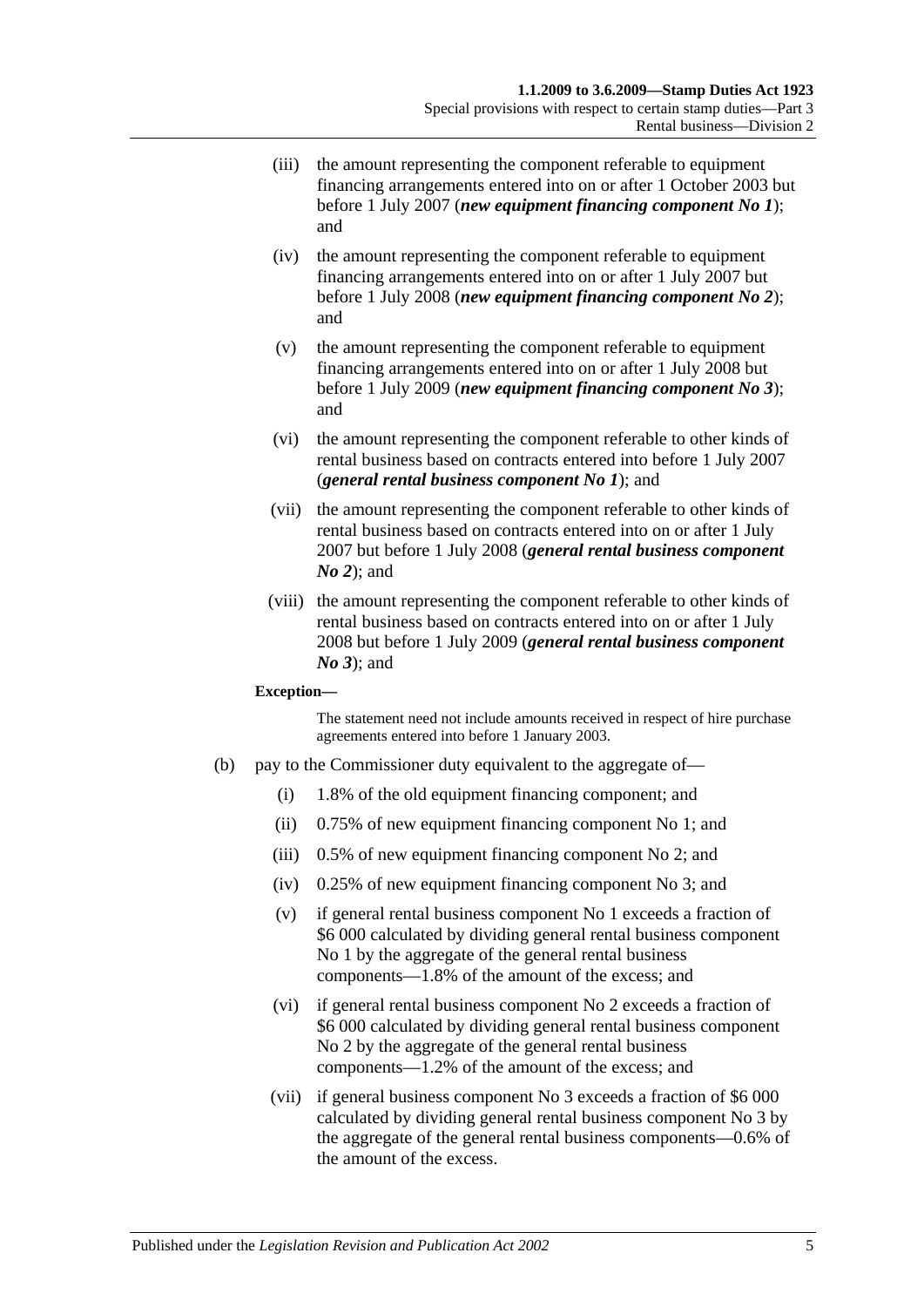- (2) The amount to be disclosed in respect of dutiable rental business or a particular component of dutiable rental business under [subsection](#page-21-4) (1)—
	- (a) is to include amounts received for services incidental or related to the business or the relevant component of the business; but
	- (b) is not to include amounts received to reimburse, offset or defray liability to GST.

#### **Exception—**

If an equipment financing arrangement (or a collateral agreement) provides that the financier is to be responsible for servicing the goods—

- (a) the cost of servicing, if separately charged, need not be disclosed and is not liable to duty; or
- (b) if the cost of servicing is not separately charged, a proportion of the consideration received by the financier that the Commissioner considers properly referable to servicing the goods, need not be disclosed and is not liable to duty.
- <span id="page-23-2"></span>(3) If the Commissioner is satisfied, on application in the approved form by a registered person, that the total on which duty is to be calculated for the ensuing 12 months is likely to be less than \$120 000, the Commissioner may permit the person to lodge statements and pay duty on an annual basis.
- (4) A person must comply with any conditions on which the Commissioner grants permission under [subsection](#page-23-2) (3).

Maximum penalty: \$10 000.

(5) The Commissioner may, at any time, revoke a permission granted under [subsection](#page-23-2) (3) for breach of a condition or any other proper reason.

#### <span id="page-23-0"></span>**31H—Manner of denoting duty on statement**

The duty paid by a person on a statement lodged with the Commissioner under [section](#page-21-3) 31F shall be denoted by cash register imprint on the statement or in such other manner approved by the Auditor-General as is notified by the Commissioner in the Gazette.

## <span id="page-23-1"></span>**31I—Matter not to be included in statement**

- (1) Nothing contained in [section](#page-21-3) 31F shall require a person to include in a statement required by that section to be lodged with the Commissioner any amount in respect of—
	- (a) a transaction entered into by the person in the course of any business carried on by the person as a pawnbroker; or
	- (b) the sale of any goods (other than under a hire-purchase agreement or where there is an agreement, arrangement or understanding that the person to whom the goods are sold may, at a later time, sell the goods back to the first mentioned person); or
	- (c) business transacted by a registered person in respect of which the registered person has paid duty under a corresponding law if the Commissioner is satisfied, on application by the registered person, that—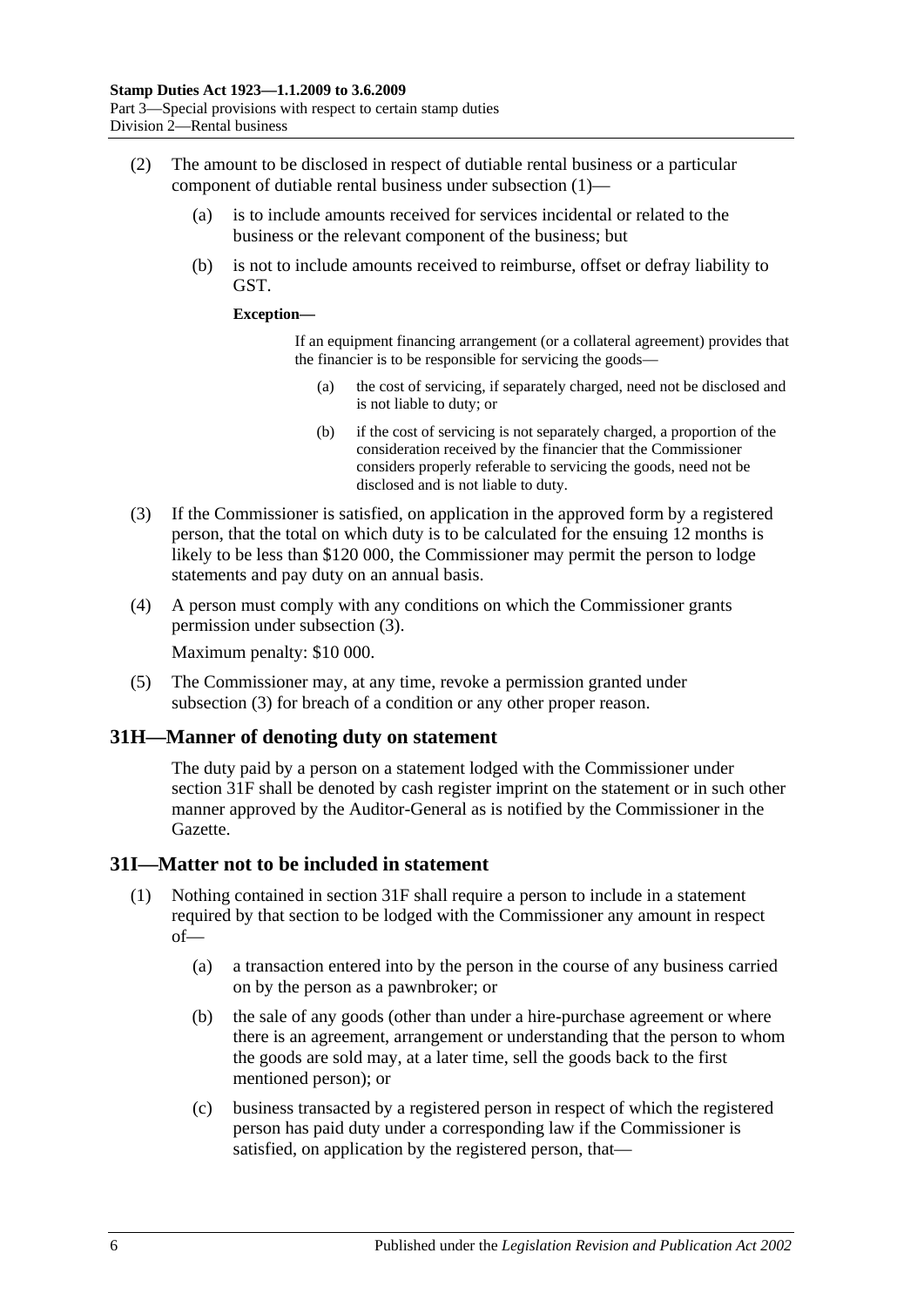- (i) the duty paid under the corresponding law is not less than would be applicable under this Act; and
- (ii) it would be reasonable to allow the person the benefit of this subsection in respect of that business; or
- <span id="page-24-0"></span>(g) the grant, by a corporation to a related corporation, of the right to the use of goods beneficially owned by that first mentioned corporation.

 $(1a)$  If—

- (a) a registered person, in respect of any period for which duty is payable under this Division in respect of his or her rental business, pays duty in respect of the same business (including business that involves a hiring arrangement) under a corresponding law; and
- (b) the duty paid under the corresponding law is less than would be applicable under this Act; and
- <span id="page-24-1"></span>(c) the Commissioner is satisfied, on application made to the Commissioner by the registered person in a manner and form determined by the Commissioner, that it would be reasonable to allow a deduction to be made under this subsection,

the registered person is entitled to a deduction from the amount of duty that would, apart from this subsection, be payable, the amount of the deduction being equal to the amount of duty paid in respect of the same business under that corresponding law for the corresponding period.

- (1b) The Commissioner may, in making a decision on an application under [subsection](#page-24-0)  $(1)(c)(ii)$  or  $(1a)(c)$ , take into account any of the following:
	- (b) the extent to which the business to which the application relates is connected with the place where the corresponding law applies;
	- (c) the extent (if any) to which it appears to the Commissioner that the registered person has arranged or structured his or her business to avoid the payment of duty under this Division,

and may take into account such other matters (whether similar or dissimilar to those referred to above) as the Commissioner thinks fit.

- (1c) Where a person receives in excess of \$6 000 per month for or in relation to the use of goods under a contractual bailment (other than an equipment financing arrangement) that provides for the person to be responsible for the servicing of those goods, the person may deduct from the excess, on account of the cost of servicing those goods—
	- (a) an amount not exceeding 40 per centum of the excess or such higher proportion of the excess as is fixed by the Commissioner, on the application of the person, in respect of particular goods where, in the opinion of the Commissioner, the higher proportion is properly attributable to the cost of servicing the goods; or
	- (b) the actual cost of servicing the goods,

whichever is the lesser.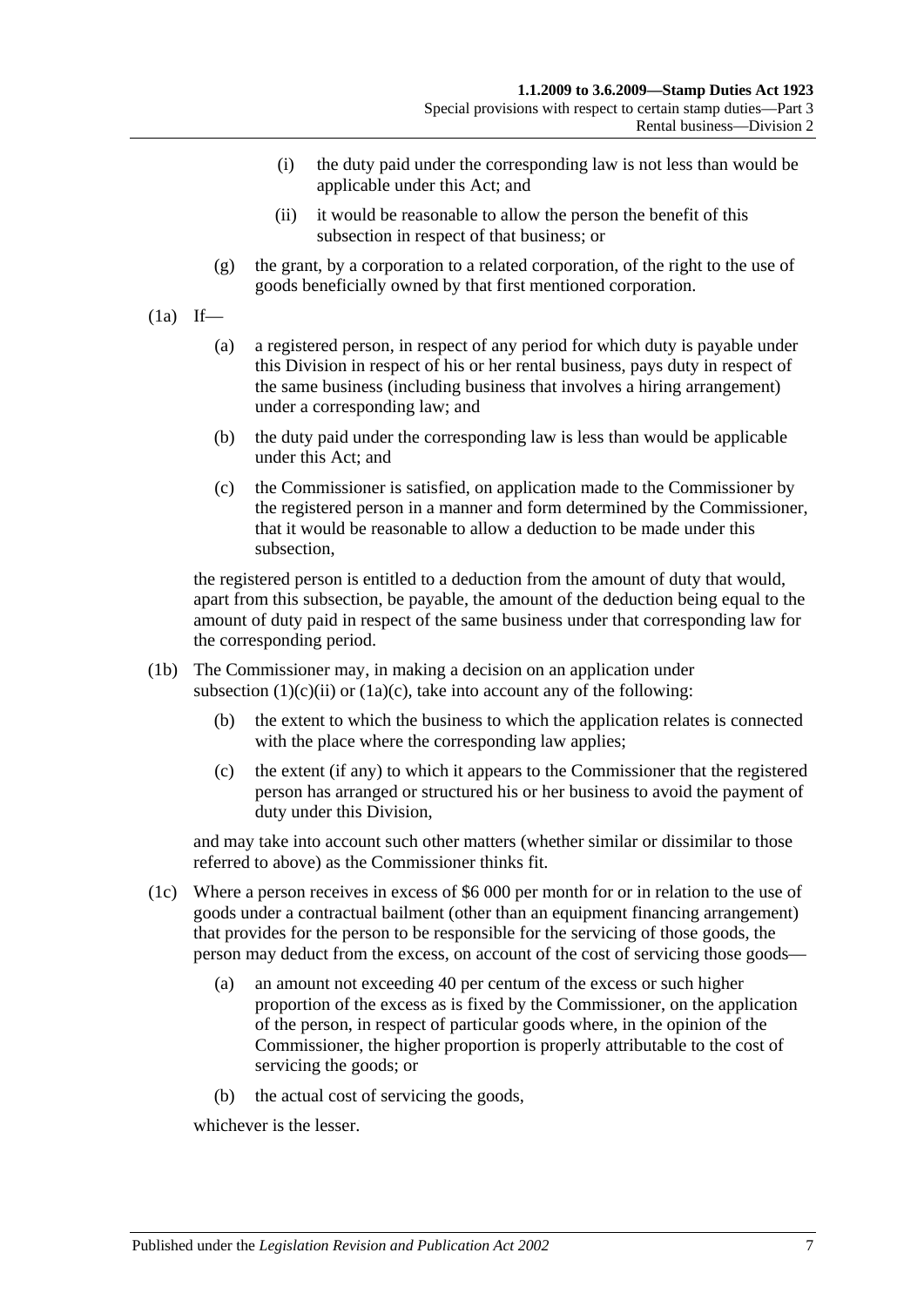# <span id="page-25-2"></span><span id="page-25-0"></span>**31K—Calculation by other methods**

- (1) Where the Commissioner is satisfied that—
	- (a) it is not reasonably practicable to calculate precisely any amount which is to be set out in the statement of any registered person required to be lodged under [section](#page-21-3) 31F, he may agree to accept from that person statements in which that amount is calculated in such a manner or on such a basis as he thinks fit; or
	- (b) in the circumstances of a particular case, it is not reasonable to require statements to be lodged by the registered person in each month, he may agree to accept statements at such times and relating to such periods as he thinks fit.
- (2) Where, pursuant to [subsection](#page-25-2) (1), the Commissioner agrees to accept from a registered person a statement—
	- (a) in which an amount is calculated in a manner or on a basis different from that required under [section](#page-21-3) 31F; or
	- (b) at a time, or relating to a period, otherwise than in accordance with that section,

the registered person shall, at the time of lodging that statement with the Commissioner, pay to the Commissioner the amount of duty that would be payable on that statement if it were lodged by him with the Commissioner in accordance with that section.

(3) The Commissioner may, by notice in writing served on a registered person, cancel any agreement made pursuant to [subsection](#page-25-2) (1) and, upon the day specified in the notice as the day on which the agreement is cancelled, that agreement shall have no further force or effect in relation to that registered person.

## <span id="page-25-3"></span><span id="page-25-1"></span>**31L—Passing on a rental duty**

(1) Subject to this section, a registered person or any person acting on his behalf shall not add the amount of any duty or of any part of the duty payable by the registered person as such under this Act to any amount payable by any other person with whom he has entered into or is conducting any rental business, whether by agreement or otherwise, or otherwise demand or recover or seek to recover any such first mentioned amount from that other person.

Maximum penalty: \$250.

Expiation fee: \$80.

- (2) In the event of a contravention of [subsection](#page-25-3)  $(1)$ 
	- (a) the court by which the defendant is convicted shall, in addition to imposing a penalty for the offence, order the defendant to refund to the other person referred to in that subsection any such amount which has been paid by that other person; or
	- (b) the other person referred to in that subsection may recover any such amount from the registered person, or person to whom he paid it, by action in a court of competent jurisdiction as if it were a debt due to him from that person.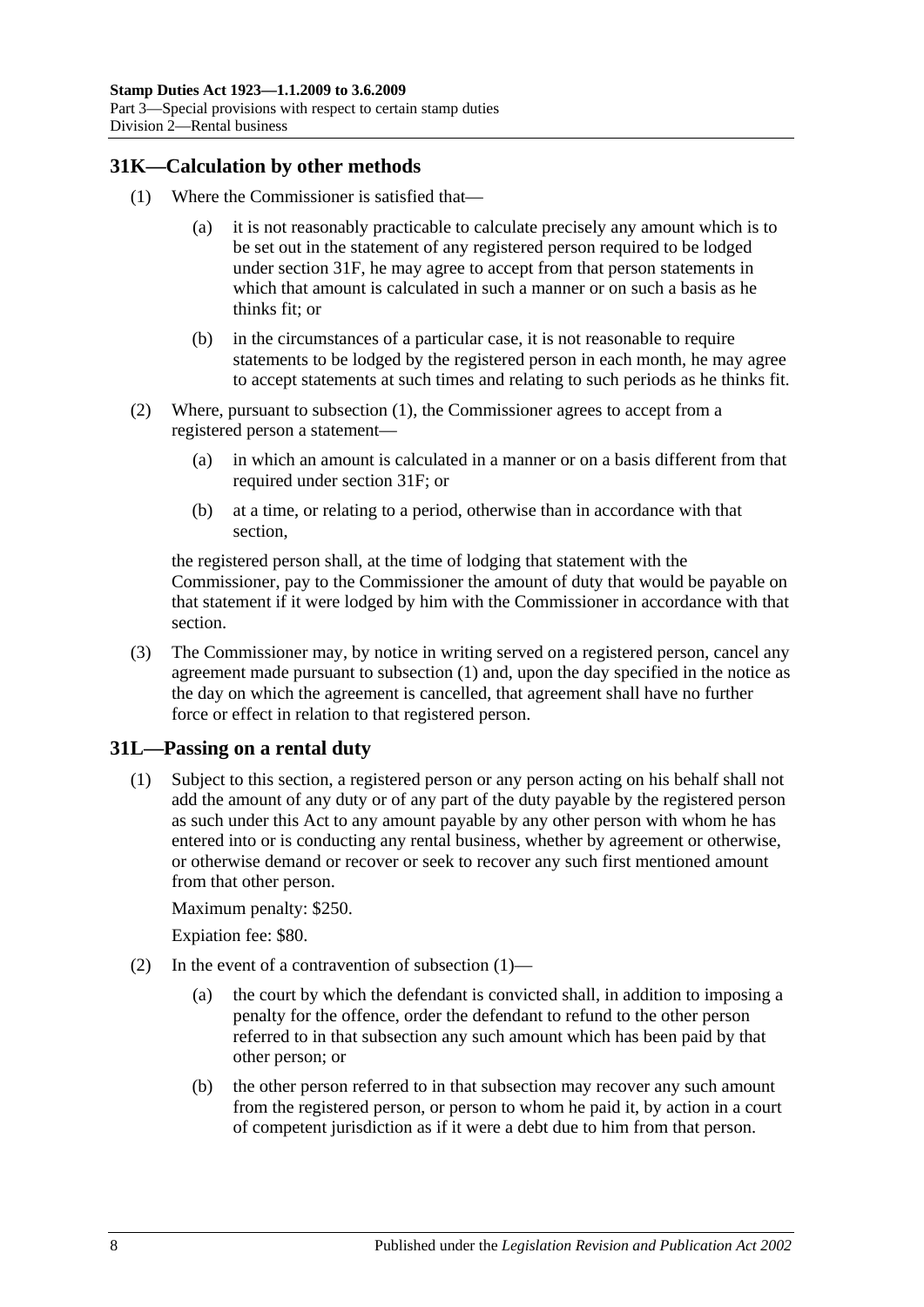- (3) The Governor may by proclamation—
	- (a) exempt a class of transactions from the application of this section; or
	- (b) vary or revoke any such exemption.

## <span id="page-26-0"></span>**31M—Ascertainment and disclosure of place of use of goods**

- (1) A person who carries on a rental business may rely on a statement of the person who takes goods on hire as to where the goods will be solely or predominantly used during the course of the hire or, in the case of a motor vehicle, where the motor vehicle will be registered, unless the person knows that the statement is false.
- (2) A person who carries on a rental business is not bound to inquire as to any change in the place of use of the goods or, in the case of a motor vehicle, the place of registration.
- (3) If the Commissioner finds that insufficient duty has been paid, the failure to pay the correct amount of duty does not constitute a tax default under the *[Taxation](http://www.legislation.sa.gov.au/index.aspx?action=legref&type=act&legtitle=Taxation%20Administration%20Act%201996)  [Administration Act](http://www.legislation.sa.gov.au/index.aspx?action=legref&type=act&legtitle=Taxation%20Administration%20Act%201996) 1996* if—
	- (a) the failure to pay the correct amount of duty results from reliance on information on which the person liable for the duty was entitled to rely under this section; and
	- (b) the correct amount of duty is paid within 3 months after the issue of a notice of assessment of the duty by the Commissioner.
- (4) A person who falsely represents that the goods that the person takes, or proposes to take, on hire will be used solely or predominantly outside South Australia, is guilty of an offence.

Maximum penalty: \$10 000.

## <span id="page-26-1"></span>**Division 3—Annual licences**

#### <span id="page-26-2"></span>**32—Interpretation**

In this Act—

*assurance or insurance business* means and includes—

- (a) the granting or issuing of any life, personal accident, fire, fidelity, guarantee, livestock, plate glass, marine or other assurance or insurance policies; or
- (b) the acceptance, either directly or indirectly, of any premium, renewal premium or consideration for, or in respect of, the granting or issuing or keeping alive or in force of any life, personal accident, fire, fidelity, guarantee, livestock, plate glass, marine or other policy; or
- (c) the receiving of any letter or declaration of interest attaching to any life, personal accident, fire, marine or other policy issued in South Australia or elsewhere; or
- (d) the carrying out, by means of assurance or insurance effected out of South Australia, of any written, verbal or implied contract or undertaking to effect assurance or insurance;

*company* includes corporation and society, whether corporate or unincorporate;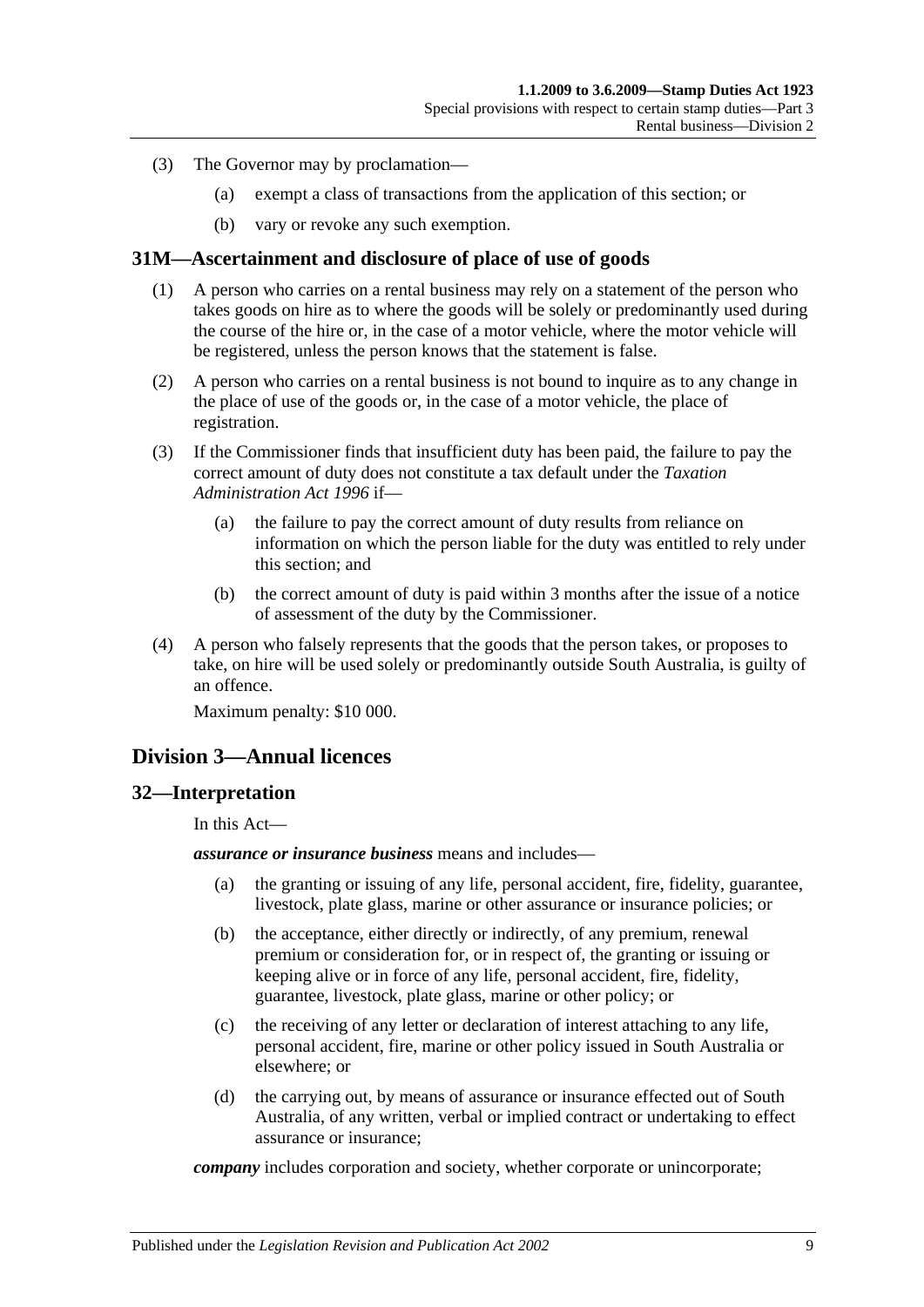*firm of persons* includes any association of underwriters carrying on marine assurance or insurance business through a managing underwriter solely;

*general insurance business* means any assurance or insurance business not relating to life insurance policies;

*life insurance policy* does not include a policy covering personal accident or workers compensation or a policy complying with Part 4 of the *[Motor Vehicles Act](http://www.legislation.sa.gov.au/index.aspx?action=legref&type=act&legtitle=Motor%20Vehicles%20Act%201959) 1959*;

*policy* includes any instrument in the nature of a policy, an open policy, an insurance cover or any instrument in any manner covering any assurance or insurance;

*premium* means any amount paid or payable for assurance or insurance and includes—

- (a) an amount charged to a policy holder to reimburse, offset or defray the insurer's liability for GST in respect of the assurance or insurance;
- (b) a levy charged to a policy holder;
- (c) an instalment of premium.

### <span id="page-27-0"></span>**33—Annual licence required for insurance business**

A company, person or firm of persons must not carry on any assurance or insurance business in any year in South Australia, whether the head office or principal place of business of that company, person or firm is in South Australia or elsewhere, unless the company, person or firm has taken out an annual licence for that year in a form determined by the Commissioner.

Maximum penalty: \$10 000.

## <span id="page-27-1"></span>**34—Application for annual licence**

- (1) A company, person or firm of persons requiring an annual licence must make a written application to the Commissioner in a manner and form determined by the Commissioner and supported by such evidence as the Commissioner may require.
- (2) Any information or statement contained in the application must be verified by statutory declaration made—
	- (a) where the applicant is a natural person—by that person; or
	- (b) where the applicant is a firm—by a member of the firm; or
	- (c) where the applicant is a company—by a member of the board or committee of management of the company; or
	- (d) in any case—by a person authorised by the applicant and approved by the Commissioner.
- (3) A company, person or firm of persons that applies for an annual licence must, at the time of lodging the application, pay to the Commissioner the duty (if any) payable under [Schedule 2](#page-96-2) on the annual licence application.

#### <span id="page-27-2"></span>**35—Issuing and term of annual licence**

(1) The Commissioner is authorised to issue an annual licence on payment of the duty (if any) payable on the annual licence application.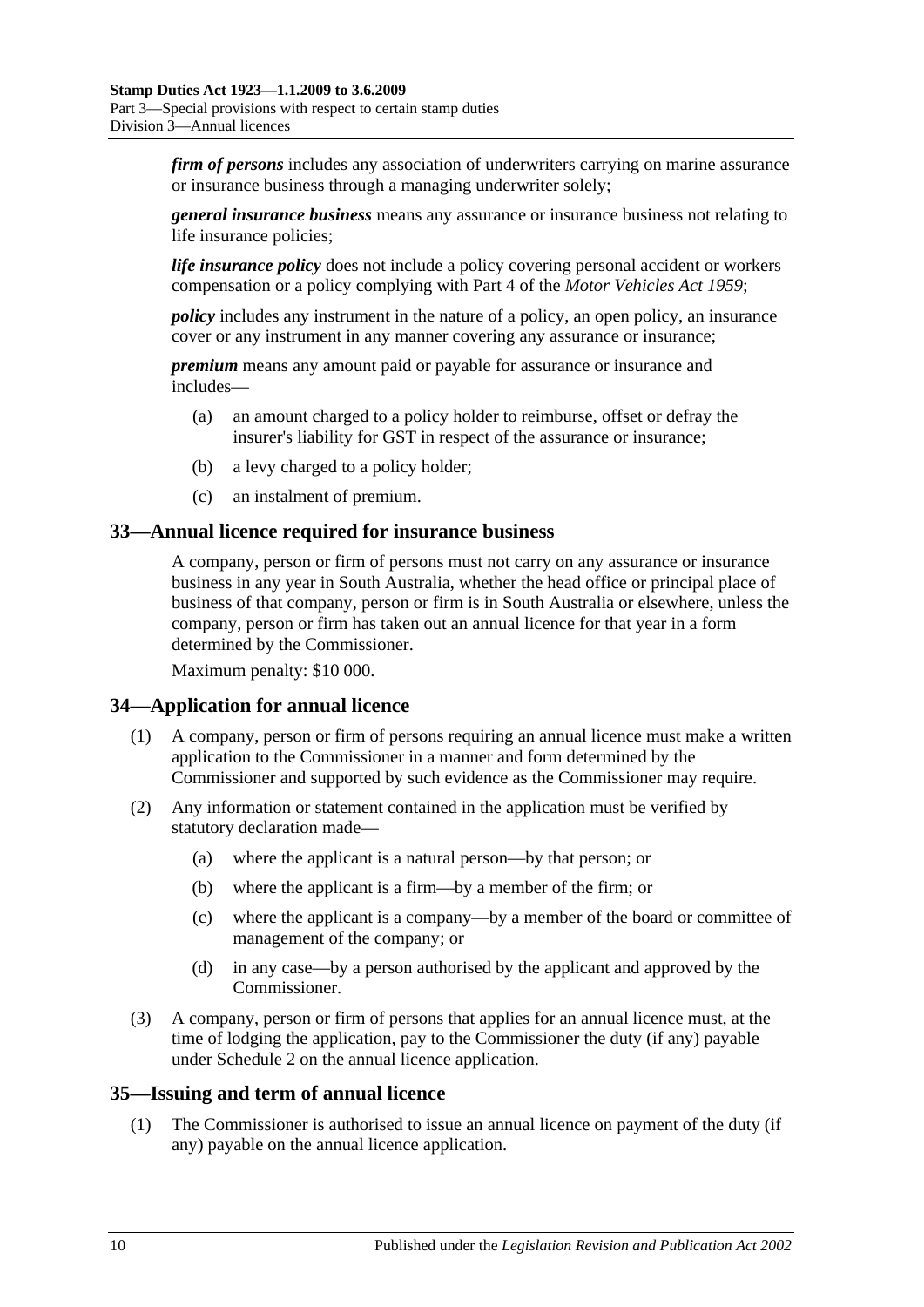(2) An annual licence comes into force on the date specified in the licence (which may be a date earlier than the date of issue of the licence) and remains in force until 31 December of the year in which it is issued.

# <span id="page-28-0"></span>**36—Monthly returns in respect of general insurance business**

- (1) A company, person or firm of persons that carries on general insurance business in South Australia, whether the head office or principal place of business of that company, person or firm is in South Australia or elsewhere, must lodge with the Commissioner a return in a form determined by the Commissioner, supported by such evidence as the Commissioner may require, not later than the fifteenth day of the month following each month in which the company, person or firm carries on such business.
- (2) Any information or statement contained in a monthly return must be verified by statutory declaration in the same way as is required for an application for an annual licence.
- (3) A company, person or firm of persons that lodges a monthly return must, at the time of lodging the monthly return, pay to the Commissioner the duty (if any) payable under [Schedule 2](#page-96-2) on the monthly return.

# <span id="page-28-1"></span>**36A—Duty if annual licence application or monthly return not lodged as required**

A company, person or firm that does not lodge an application for an annual licence, or does not lodge a monthly return, as required under this Act is nevertheless liable to pay duty to the Commissioner as if the company, person or firm had lodged the application or return required under this Act immediately before the end of the period allowed for such lodgment.

## <span id="page-28-2"></span>**37—Denoting of duty**

The duty paid on an annual licence application or a monthly return must be denoted by cash register imprint on the licence or return.

## <span id="page-28-3"></span>**38—Duty payable on acquisition of insurance business**

Where a company, person or firm of persons acquires contractual rights and obligations of, or in connection with, the assurance or insurance business of some other company, person or firm, the acquiring company, person or firm is liable to pay to the Commissioner the amount of any unpaid duty in respect of premiums received or in any manner charged in account (whether directly or by agents) by the other company, person or firm after the end of the period in respect of which such duty was last paid by the other company, person or firm as if the acquiring company, person or firm had received or charged in account those premiums.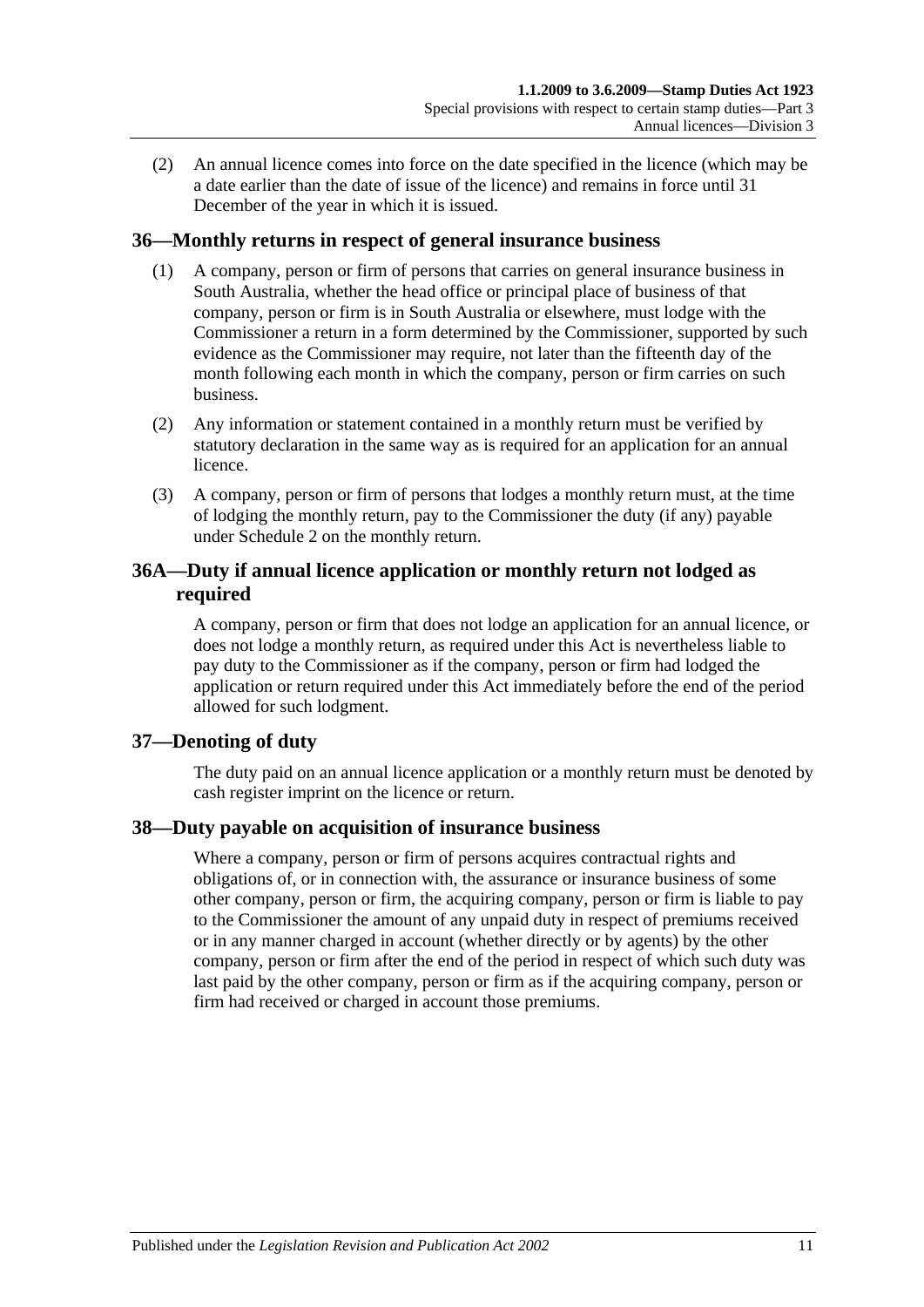# <span id="page-29-2"></span><span id="page-29-0"></span>**42AA—Duty in respect of policies effected outside South Australia**

- (1) Every company, person or firm of persons which is not required to take out an annual licence under [section](#page-27-0) 33 and which obtains, effects or renews, outside South Australia, a policy of assurance or insurance wholly or partly in respect of any property in South Australia, or any risk, contingency or event occurring in South Australia, shall, within one month of obtaining, effecting or renewing that policy, lodge with the Commissioner a return in the approved form containing such particulars of that policy and such other information as may be prescribed or as the Commissioner may in any particular case require.
- (2) The Commissioner may allow a rebate of the duty payable on that proportion of any premium which is, in his opinion, properly attributable to the assurance or insurance of any property outside South Australia or any risk, contingency or event occurring outside South Australia.
- (3) The person lodging such a return shall, upon lodgment, pay to the Commissioner the duty payable thereon, which shall be denoted by cash register imprint on the receipt issued therefor.
- (4) A company, person or firm that does not lodge a return as required under this section is nevertheless liable to pay duty to the Commissioner as if the company, person or firm had lodged the return required under this section immediately before the end of the period allowed for such lodgement.
- (5) [Subsection](#page-29-2) (1) does not apply to any policy of life assurance.

## <span id="page-29-1"></span>**42AB—Insurers not required to be licensed**

- (1) The Commissioner may enter into an agreement with an insurer who is not required to take out an annual licence under this Act under which—
	- (a) the Commissioner approves the insurer for the purposes of this section; and
	- (b) the insurer undertakes to pay duty as if the insurer were required to be licensed and were in fact licensed under this Act.
- (2) A party to an agreement under this section may, by notice in writing to the other party, terminate the agreement at any time.
- (3) Where an insurer is neither required to be licensed under this Act nor approved under this section, a person who pays a premium to the insurer shall, within 21 days after the end of the month in which the premium was paid—
	- (a) furnish a return to the Commissioner stating the amount of premium; and
	- (b) pay stamp duty calculated by reference to the amount of the premium and the appropriate rate prescribed by [Schedule 2](#page-96-2) in relation to annual licence applications.
- (4) This section does not apply in relation to a levy paid under the *[Workers Rehabilitation](http://www.legislation.sa.gov.au/index.aspx?action=legref&type=act&legtitle=Workers%20Rehabilitation%20and%20Compensation%20Act%201986)  [and Compensation Act](http://www.legislation.sa.gov.au/index.aspx?action=legref&type=act&legtitle=Workers%20Rehabilitation%20and%20Compensation%20Act%201986) 1986*.
- (5) In this section—

*insurer* means a person, firm or company that carries on assurance or insurance business in the State.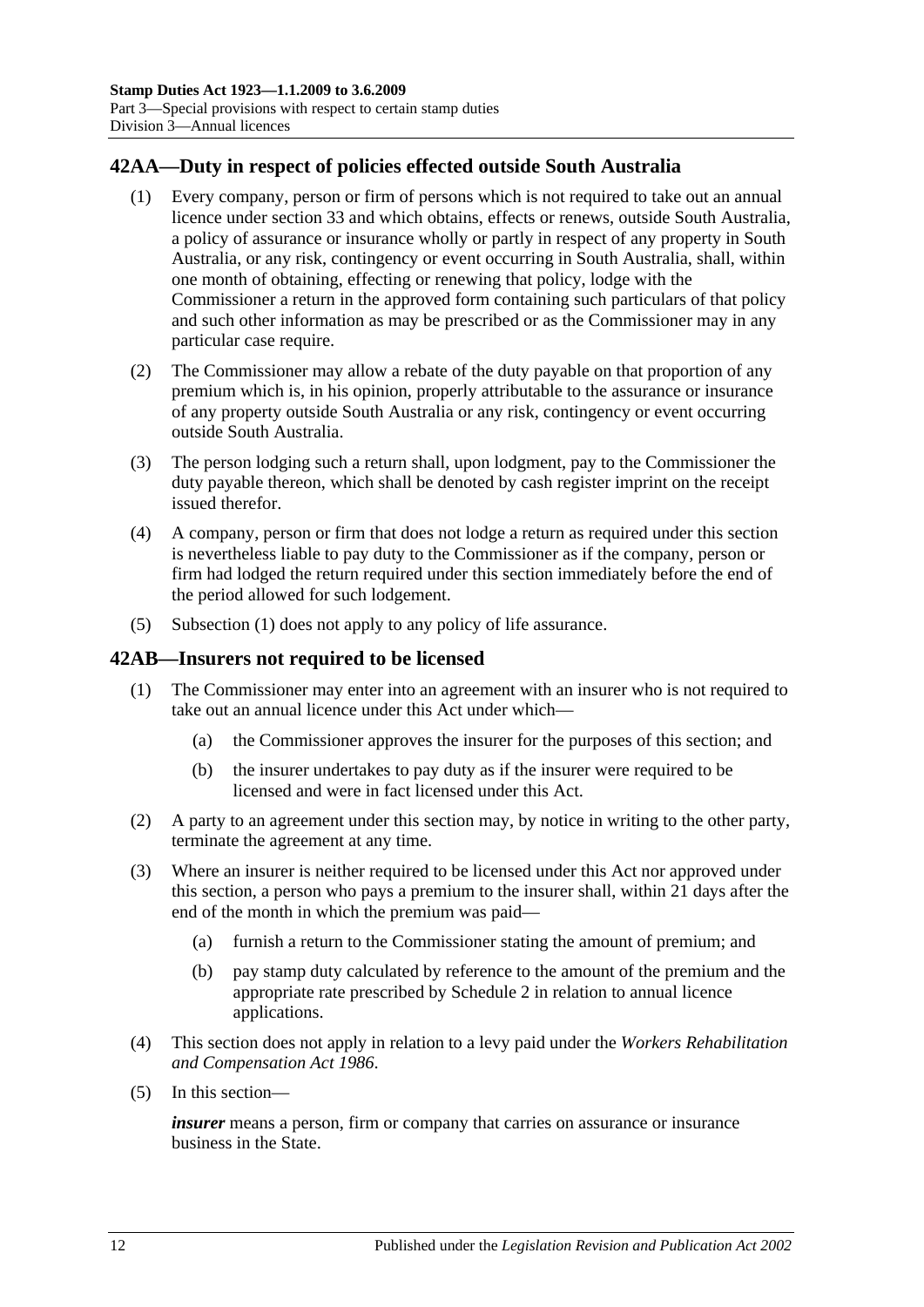# <span id="page-30-0"></span>**Division 4—Application for motor vehicle registration**

# <span id="page-30-1"></span>**42A—Interpretation**

(1) In this Act—

*applicant* means a person by or on whose behalf an application to register a motor vehicle or an application to transfer the registration of a motor vehicle is made;

*application to register a motor vehicle* means an application to register a motor vehicle made under the *[Motor Vehicles Act](http://www.legislation.sa.gov.au/index.aspx?action=legref&type=act&legtitle=Motor%20Vehicles%20Act%201959) 1959* and includes an application so made to renew the registration of a motor vehicle;

*application to transfer the registration of a motor vehicle* means an application to transfer the registration of a motor vehicle made under the provisions of the *[Motor](http://www.legislation.sa.gov.au/index.aspx?action=legref&type=act&legtitle=Motor%20Vehicles%20Act%201959)  [Vehicles Act](http://www.legislation.sa.gov.au/index.aspx?action=legref&type=act&legtitle=Motor%20Vehicles%20Act%201959) 1959*;

*commercial motor vehicle* has the same meaning as in the *[Motor Vehicles Act](http://www.legislation.sa.gov.au/index.aspx?action=legref&type=act&legtitle=Motor%20Vehicles%20Act%201959) 1959*;

*dealer* means a person licensed as a dealer under the *[Second-hand Motor Vehicles](http://www.legislation.sa.gov.au/index.aspx?action=legref&type=act&legtitle=Second-hand%20Motor%20Vehicles%20Act%201983)  Act [1983](http://www.legislation.sa.gov.au/index.aspx?action=legref&type=act&legtitle=Second-hand%20Motor%20Vehicles%20Act%201983)*;

*list price* means—

- (a) for a motor vehicle—the price (inclusive of GST) fixed by the manufacturer, importer or principal distributor as the retail selling price in the State of a motor vehicle of the relevant make and model;
- (b) for optional equipment—the additional price (inclusive of GST) so fixed if the vehicle is to be sold with the optional equipment;

*market value*, in relation to a motor vehicle, means the amount (inclusive of GST) for which the motor vehicle might reasonably be sold, free of encumbrances, in the open market;

*motor vehicle* and *trailer* have the same meanings as those expressions respectively have in the *[Motor Vehicles Act](http://www.legislation.sa.gov.au/index.aspx?action=legref&type=act&legtitle=Motor%20Vehicles%20Act%201959) 1959*;

*new motor vehicle* means a motor vehicle not previously registered in this State or elsewhere;

*optional equipment*, in relation to a motor vehicle for which there is a list price, means equipment or a feature of the vehicle that is not covered by that list price, being—

- (a) a particular kind of transmission; or
- (b) power steering; or
- (c) any other prescribed equipment or feature;

*policy of insurance* means a policy of insurance under Part 4 of the *[Motor Vehicles](http://www.legislation.sa.gov.au/index.aspx?action=legref&type=act&legtitle=Motor%20Vehicles%20Act%201959)  Act [1959](http://www.legislation.sa.gov.au/index.aspx?action=legref&type=act&legtitle=Motor%20Vehicles%20Act%201959)*;

*primary producer* has the same meaning as in the *[Motor Vehicles Act](http://www.legislation.sa.gov.au/index.aspx?action=legref&type=act&legtitle=Motor%20Vehicles%20Act%201959) 1959*;

*second-hand motor vehicle* means a motor vehicle previously registered in this State or elsewhere.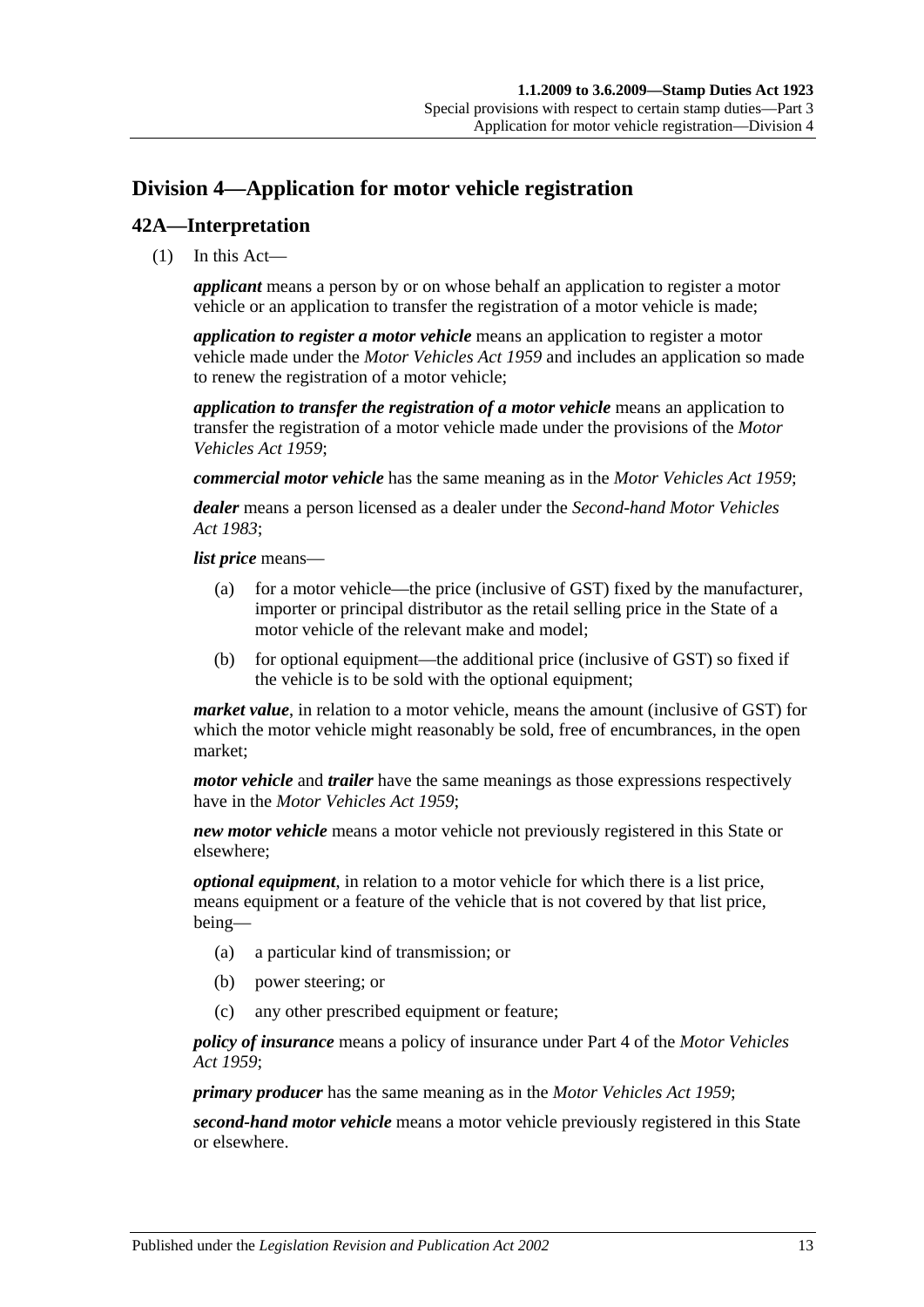(2) For the purposes of this Act, if an applicant for registration, or transfer of registration, of a motor vehicle makes the application by a means of electronic communication approved by the Registrar of Motor Vehicles, the electronic communication is taken to be an instrument executed by the applicant and is chargeable with duty as an application for registration, or transfer of registration, of a motor vehicle (as appropriate).

# <span id="page-31-0"></span>**42B—Duty on applications for motor vehicle registration or transfer of registration**

- (1) For the purposes of this Act, the value of a motor vehicle is—
	- (a) in the case of an application to register a new motor vehicle for which there is a list price—
		- (i) if the motor vehicle has no optional equipment, the list price of the vehicle; or
		- (ii) if the motor vehicle has optional equipment, the list price of the motor vehicle plus the list price or, if there is no list price, the actual price (inclusive of GST) of the equipment; or
	- (b) in the case of an application to transfer the registration of a second-hand motor vehicle upon sale of the vehicle, the consideration for the sale or the market value of the motor vehicle, whichever is the higher; or
	- (c) in any other case, the market value (inclusive of GST) of the motor vehicle.
- (1a) An applicant for registration, or transfer of registration, of a motor vehicle must state in the application the value of the motor vehicle as at the date of the application.
- <span id="page-31-1"></span>(1b) If the Commissioner is not satisfied that the amount stated as the value of a motor vehicle in an application for registration, or transfer of registration, of the vehicle reflects the market value of the vehicle, the Commissioner may cause a valuation of the vehicle to be made by a person appointed by the Commissioner and may assess the duty payable by reference to the valuation.
- (1c) The Commissioner may, having regard to the merits of the case, charge the whole or part of the expenses of, or incidental to, the making of a valuation under [subsection](#page-31-1)  $(\overline{1b})$  to the person liable to pay the duty and may recover the amount charged as a debt due to the Crown.
- <span id="page-31-2"></span>(1d) The amount of stamp duty—
	- (a) payable upon an application to register a motor vehicle shall be an amount calculated by the addition of—
		- (i) the amount prescribed by [Schedule 2](#page-96-2) as the component payable in respect of registration; and
		- (ii) the amount prescribed by [Schedule 2](#page-96-2) as the component payable in respect of a policy of insurance; or
	- (b) payable upon an application to transfer the registration of a motor vehicle shall be the amount prescribed by [Schedule 2](#page-96-2) as the component payable in respect of registration and, in the case of such an application, no additional component shall be payable in respect of a policy of insurance.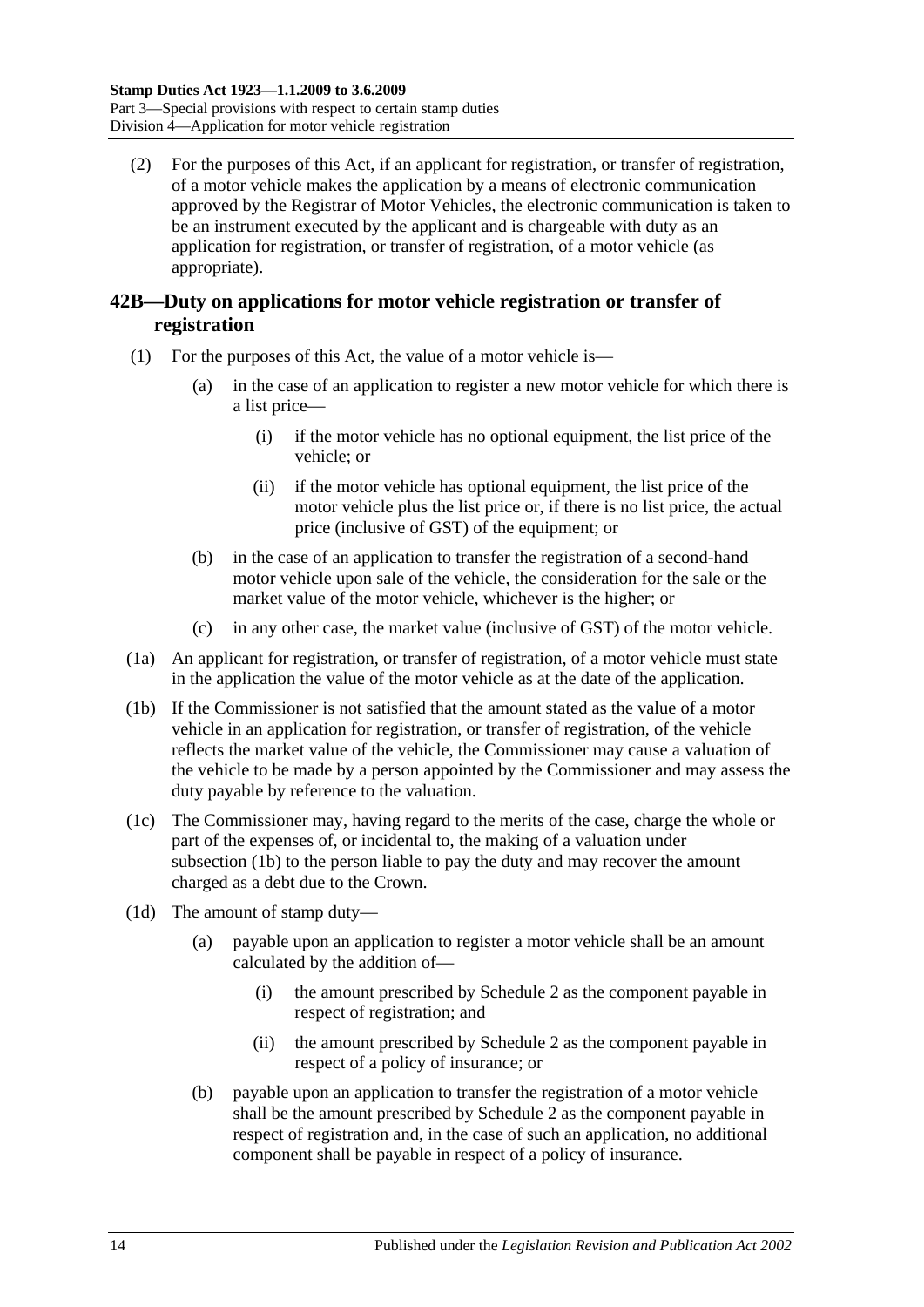- (2) The amount payable upon an application in accordance with [subsection](#page-31-2) (1d) shall be paid by the applicant to the Registrar of Motor Vehicles at the time of making the application.
- (2a) The total amount paid (including stamp duty and any registration fee or premium payable under the *[Motor Vehicles Act](http://www.legislation.sa.gov.au/index.aspx?action=legref&type=act&legtitle=Motor%20Vehicles%20Act%201959) 1959*)—
	- (a) on an application to register a motor vehicle shall be denoted by impressed stamp or cash register imprint, or by both, on the certificate or interim certificate of registration relating to that motor vehicle issued by the Registrar or on such form or forms as may be approved by the Commissioner; and
	- (b) on an application to transfer the registration of a motor vehicle shall be denoted by impressed stamp or cash register imprint, or by both, on such form or forms as may be approved by the Commissioner.
- (2b) Section 6 does not apply in relation to an application to register a motor vehicle or an application to transfer the registration of a motor vehicle.
- (3) The Registrar of Motor Vehicles shall furnish the Commissioner, at least once in every month, with a statement showing details of amounts received by him as stamp duty on applications to register, and to transfer the registration of, motor vehicles, and showing separately the amounts so received upon applications to register motor vehicles in respect of policies of insurance, and shall pay all amounts of stamp duty received by him to the Treasurer who shall—
	- (a) place to the credit of the General Revenue—
		- (i) all amounts representing the stamp duty received by the Registrar on applications to register motor vehicles except amounts paid upon such applications in respect of policies of insurance; and
		- (ii) all amounts representing the stamp duty received by the Registrar upon applications to transfer the registration of motor vehicles; and
	- (b) place to the credit of the Hospitals Fund kept at the Treasury all amounts representing stamp duty received by the Registrar upon applications in respect of policies of insurance.
- (4) A person who does not lodge an application to register a motor vehicle, or transfer the registration of a motor vehicle, as required is nevertheless liable to pay duty to the Commissioner as if the person had lodged the required application immediately before the end of the period allowed for making such an application.
- (5) If a person drives a motor vehicle on a road without registration in contravention of the *[Motor Vehicles Act](http://www.legislation.sa.gov.au/index.aspx?action=legref&type=act&legtitle=Motor%20Vehicles%20Act%201959) 1959*, the person is to be taken to have been required by this Act to lodge an application to register the vehicle not later than the day preceding the day on which the vehicle is so driven on a road.
- (6) A person is to be taken to be required by this Act to lodge an application to transfer the registration of a motor vehicle within the period within which such an application is required to be made under the *[Motor Vehicles Act](http://www.legislation.sa.gov.au/index.aspx?action=legref&type=act&legtitle=Motor%20Vehicles%20Act%201959) 1959*.
- (7) The Commissioner or the Registrar of Motor Vehicles may require an applicant who claims to be entitled to an exemption from, or reduction in, stamp duty under this Act—
	- (a) to state that fact on the application; and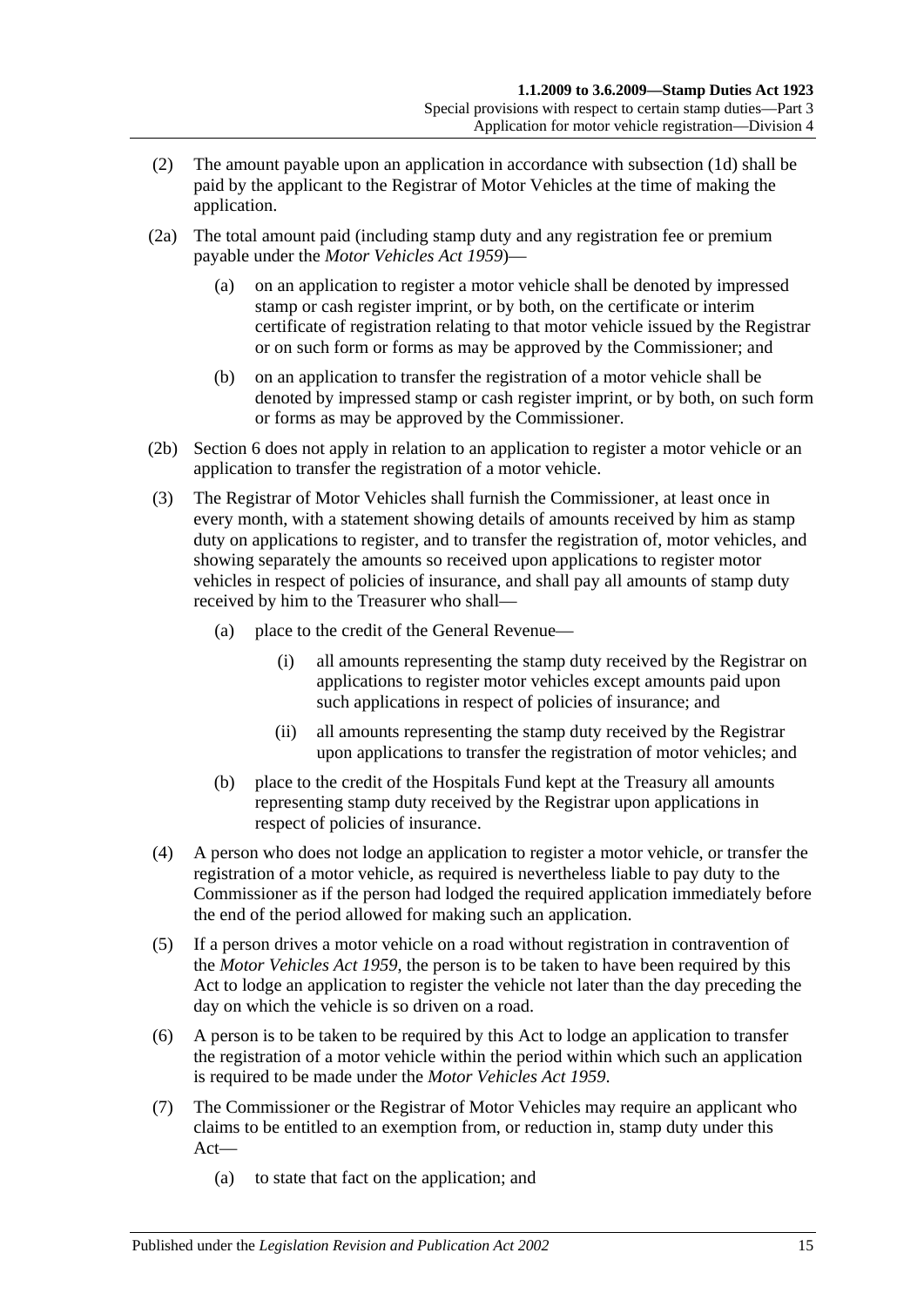(b) to provide such information as the Commissioner or Registrar may require for the purpose of determining the applicant's claim.

# <span id="page-33-0"></span>**42BA—Concessional rate of duty on some applications to transfer registration**

(1) The amount of duty payable on an application to transfer the registration of a motor vehicle where a person who is a registered owner of the motor vehicle immediately before the registration is transferred will continue to be a registered owner of the motor vehicle immediately after the registration is transferred is calculated as follows:

 $D = A \times \frac{B}{a}$ *C*  $= A \times$ 

where—

*D* is the amount of duty payable

*A* is the amount of duty that would be payable apart from this section

*B* is the number of persons that the application seeks to add to, or remove from, the register as owners of the motor vehicle, whichever is the greater

 $C$  is—

- (a) the number of persons who are registered owners of the motor vehicle immediately before the registration is transferred; or
- (b) the number of persons who will be registered owners of the motor vehicle immediately after the registration is transferred,

whichever is the greater.

- (2) This section does not derogate from any other provision conferring an exemption under this Act.
- (3) This section applies to applications executed after its commencement.

# <span id="page-33-1"></span>**42C—Refund of duty where vehicle returned or registration or transfer in error**

If, on application, the Commissioner is satisfied, in relation to the registration, or transfer of the registration, of a motor vehicle—

- (a) that, within three months after the registration or transfer, the vehicle was returned by the applicant to the person from whom it was acquired and accepted by that person; or
- (b) that the registration or transfer was made in error,

the Commissioner may refund the duty paid in respect of the application for the registration or transfer.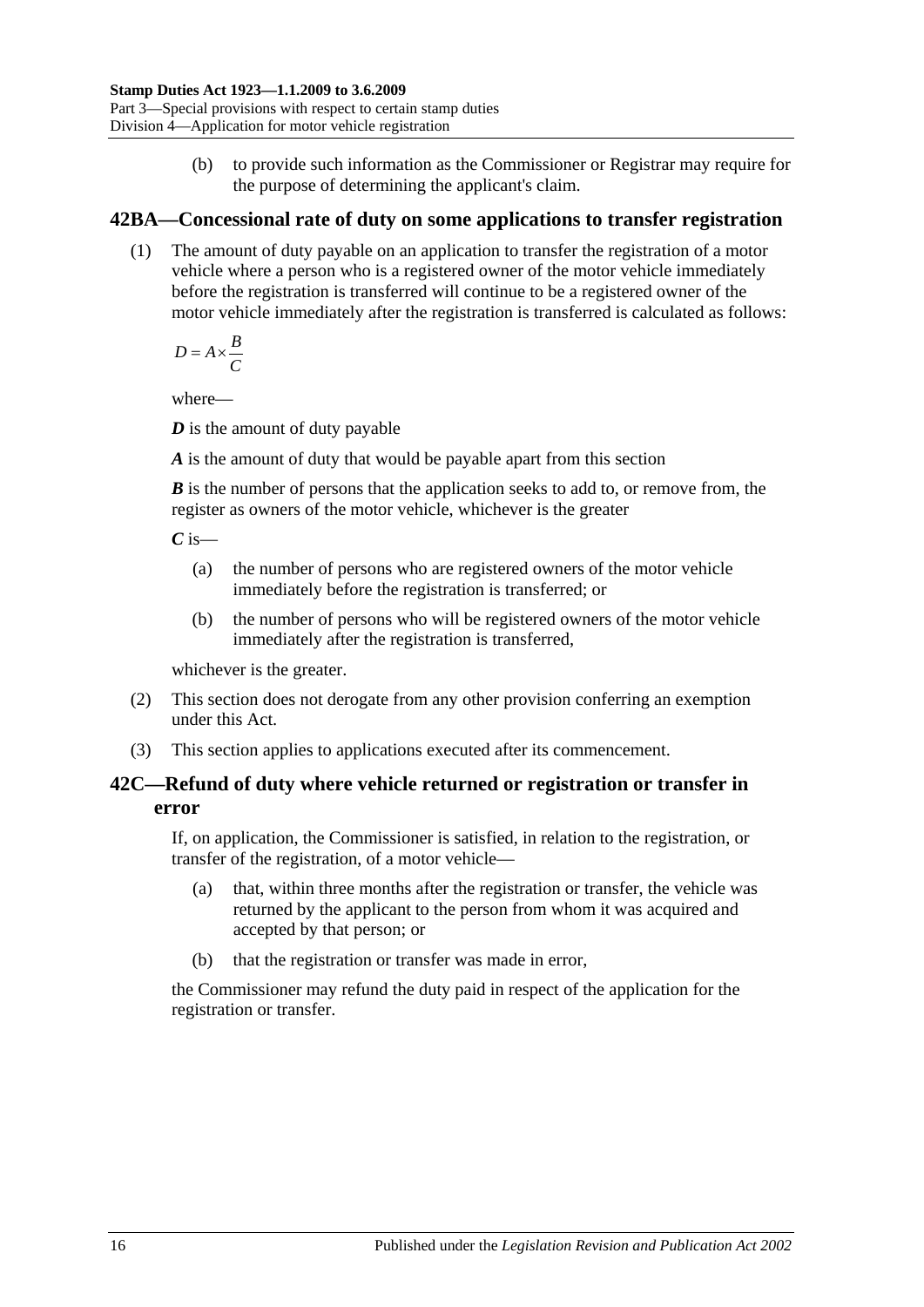# <span id="page-34-0"></span>**42CA—Refund of duty on eligibility for reduced fee**

If, on application, the Commissioner is satisfied, in relation to the registration of a motor vehicle, that the owner of the vehicle has become entitled to an exemption from, or reduction of, registration fees payable under the *[Motor Vehicles Act](http://www.legislation.sa.gov.au/index.aspx?action=legref&type=act&legtitle=Motor%20Vehicles%20Act%201959) 1959* at any time during the period for which the vehicle is registered, the Commissioner has a discretion to refund to the owner of the vehicle such part of the component of the duty paid under section [42B\(1d\)](#page-31-2) on the application for the registration of the vehicle in respect of a policy of insurance as the Commissioner thinks just in the circumstances.

# <span id="page-34-1"></span>**42D—Taxation Administration Act and functions of Registrar**

The *[Taxation Administration Act](http://www.legislation.sa.gov.au/index.aspx?action=legref&type=act&legtitle=Taxation%20Administration%20Act%201996) 1996* applies in relation to—

- (a) the payment of money to the Registrar of Motor Vehicles as duty under this Act; and
- (b) the performance of functions by the Registrar under this Act or the *[Motor](http://www.legislation.sa.gov.au/index.aspx?action=legref&type=act&legtitle=Motor%20Vehicles%20Act%201959)  [Vehicles Act](http://www.legislation.sa.gov.au/index.aspx?action=legref&type=act&legtitle=Motor%20Vehicles%20Act%201959) 1959* in relation to duty under this Act,

as if the Registrar were the Commissioner.

## <span id="page-34-2"></span>**42E—Regulations**

In addition to any power by any other section conferred on the Governor to make regulations as to any matter, the Governor may make any regulations which may be necessary or convenient for carrying out any of the provisions of [sections](#page-30-1) 42A, [42B,](#page-31-0) [42BA,](#page-33-0) [42C,](#page-33-1) [42D](#page-34-1) and this section or for better effecting the objects of those sections and in particular (without limiting the effect of this section) for prescribing exemptions additional to or in substitution for or repealing or varying any of the exemptions to clause 2 of [Schedule 2.](#page-96-2)

# <span id="page-34-3"></span>**Division 5—Cheques**

## <span id="page-34-4"></span>**43—Interpretation**

In this Act, unless the contrary intention appears—

#### *cheque* means—

- (a) a cheque for the purposes of the *Cheques Act 1986* of the Commonwealth;
- (b) an instrument of a prescribed class;

*financial institution* has the same meaning as in the *Cheques Act 1986* of the Commonwealth;

*unstamped cheque* means a cheque drawn against an account held with a financial institution in South Australia on which duty or exemption from duty is not denoted in a form approved by the Commissioner.

#### <span id="page-34-6"></span><span id="page-34-5"></span>**44—Duty on cheques and cheque forms**

- (1) A financial institution must, not later than the 7th day of each month—
	- (a) lodge with the Commissioner a return, in a form approved by the Commissioner, of—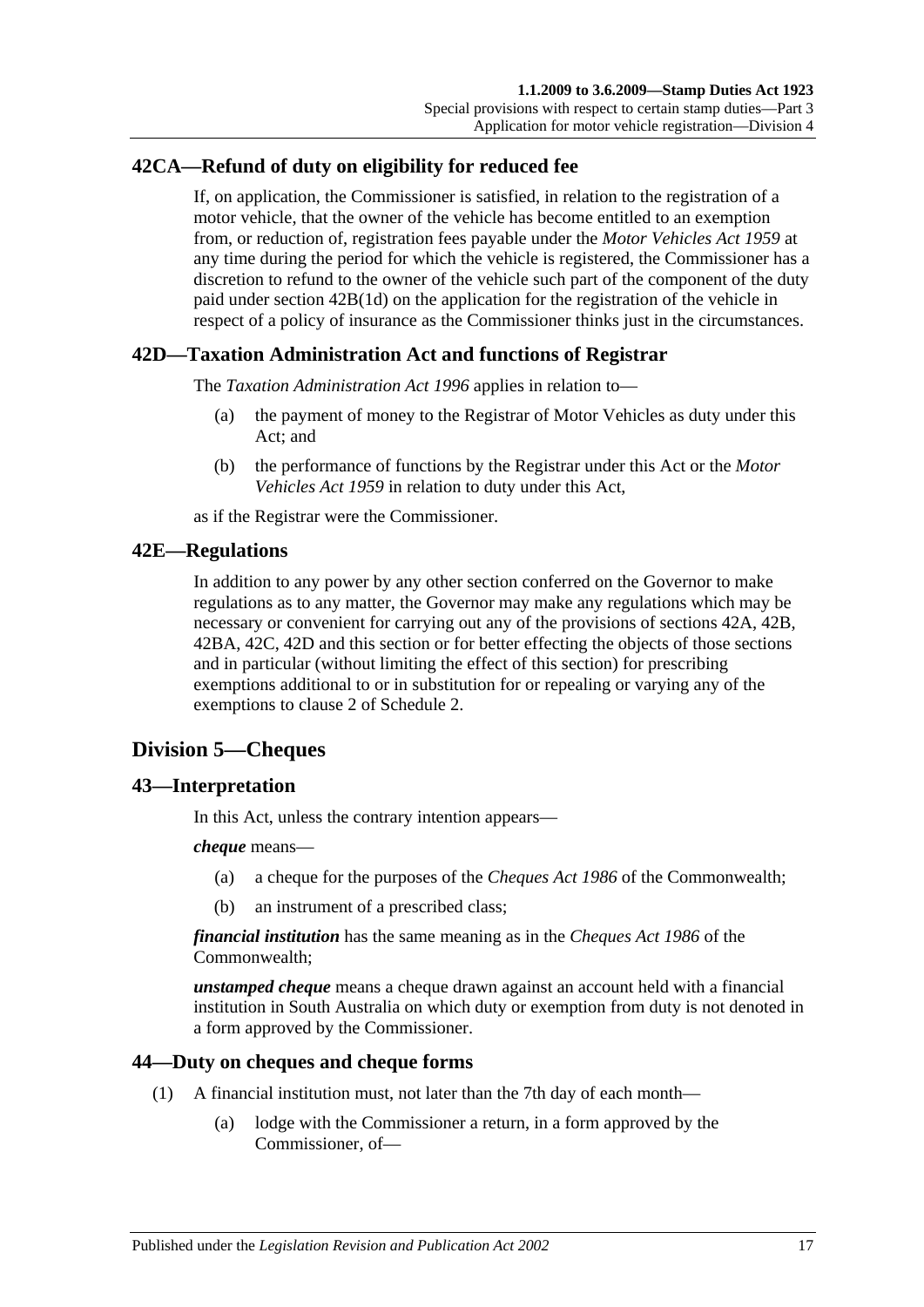- (i) all cheque forms issued during the preceding month by the financial institution to be used in drawing on accounts held by the financial institution in South Australia; and
- (ii) all unstamped cheques paid by the financial institution during the preceding month; and
- (b) pay to the Commissioner duty at a rate prescribed by [Schedule 2](#page-96-2) less commission referred to in [section](#page-12-3) 7 on each cheque form and cheque to which the return relates.
- (2) A financial institution is entitled to recover duty on a cheque form issued or an unstamped cheque paid by the financial institution from the person to whom the cheque form was issued or the payee of the unstamped cheque and may deduct the amount of the duty from an account of the person at the financial institution or from the amount paid on the cheque.
- (3) A financial institution that does not lodge a return as required under [subsection](#page-34-6) (1) is nevertheless liable to pay duty to the Commissioner as if the financial institution had lodged the return required under that subsection immediately before the end of the last day for such lodgement.
- (4) Duty on cheque forms issued by financial institutions is to be denoted in a form approved by the Commissioner.
- (5) If a cheque form issued by a financial institution in respect of an account held with the financial institution in South Australia is exempt from duty, the fact that it is so exempt is to be denoted in a form approved by the Commissioner.

# <span id="page-35-0"></span>**45—Duty not to be chargeable after certain date**

- (1) Despite any other provision of this Act, duty is not chargeable on a cheque form issued by a financial institution or a cheque paid by a financial institution on or after 1 July 2004.
- (2) No refund of duty on cheque forms is to be allowed on or after 1 July 2004.
- <span id="page-35-2"></span>(3) After 1 July 2004, the Governor may, by proclamation, fix a date for the repeal of this Division and Schedule 2 clause 13.
- (4) On the date fixed under [subsection](#page-35-2) (3), this Division (including this section) and Schedule 2 clause 13 are repealed.

## <span id="page-35-1"></span>**46—Power to make regulations**

The power to make regulations conferred on the Governor by [section](#page-93-1) 112 includes power to make regulations with respect to returns and the payment of duty under [section](#page-34-5) 44 and the obligations of financial institutions.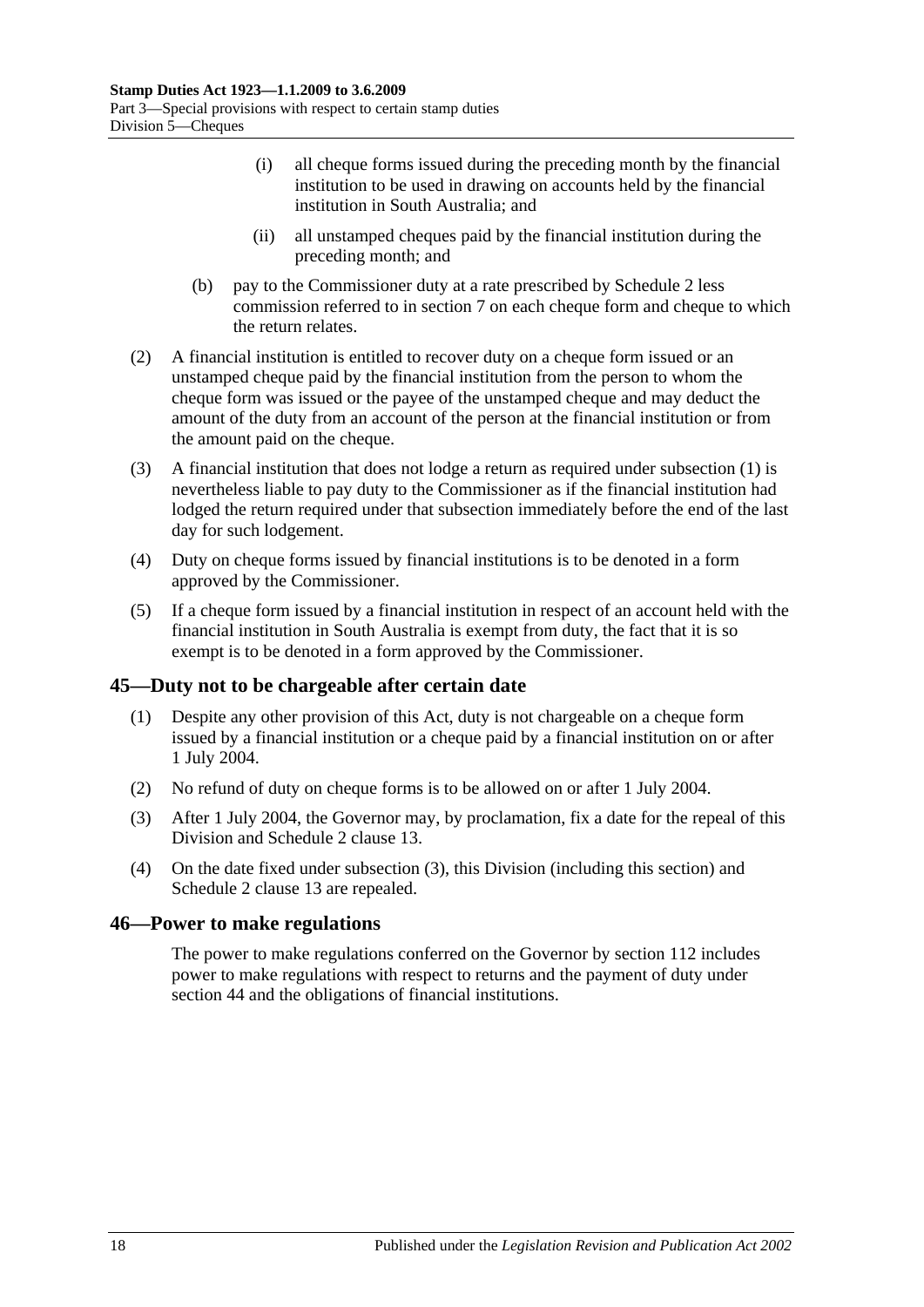# **Division 6—Conveyances and conveyances on sale**

## **60—Interpretation**

In this Act—

*conveyance* includes—

- (a) every conveyance, assignment, transfer or declaration of trust and every application under the *[Real Property Act](http://www.legislation.sa.gov.au/index.aspx?action=legref&type=act&legtitle=Real%20Property%20Act%201886) 1886* or the *[Community Titles](http://www.legislation.sa.gov.au/index.aspx?action=legref&type=act&legtitle=Community%20Titles%20Act%201996)  Act [1996](http://www.legislation.sa.gov.au/index.aspx?action=legref&type=act&legtitle=Community%20Titles%20Act%201996)*; and
- (b) every decree or order of any court, judge or commissioner; and
- (c) every other application or request of any kind; and
- (d) every other assurance or instrument of any kind,

by which or by virtue of which or by the operation of which, whether upon registration or otherwise, or by the issue of a certificate of title in pursuance of which, any real or personal property or any estate or interest in any such property is assured to, or vested in, any person, and *to convey* has a meaning coextensive with the meaning of *conveyance*, as extended by this section;

*conveyance on sale* includes—

- (a) every conveyance, assignment, transfer or application under the *[Real](http://www.legislation.sa.gov.au/index.aspx?action=legref&type=act&legtitle=Real%20Property%20Act%201886)  [Property Act](http://www.legislation.sa.gov.au/index.aspx?action=legref&type=act&legtitle=Real%20Property%20Act%201886) 1886*; and
- (b) every decree or order of any court, judge or commissioner; and
- (c) every other application or request of any kind; and
- (d) every other assurance or instrument,

by which or by virtue of which any real or personal property, upon the sale thereof, is legally or equitably transferred to, or vested in, the purchaser or any other person on his behalf or by his direction, and also includes—

- (e) every application for a foreclosure order under the *[Real Property Act](http://www.legislation.sa.gov.au/index.aspx?action=legref&type=act&legtitle=Real%20Property%20Act%201886) 1886*; and
- (f) every lease for which any consideration other than the rent reserved may be paid or agreed to be paid (but only so far as such consideration is concerned).

# <span id="page-36-0"></span>**60A—Value of property conveyed or transferred**

- (1) Subject to [subsection](#page-37-0) (2), a reference in this Act (other than in [Part 4\)](#page-80-0) to the value of property conveyed or transferred is a reference to the market value of the property—
	- (a) in the case of a conveyance on sale—as at the date of the sale; or
	- (b) in any other case—as at the date of the conveyance,

assuming, in either case, that the property had, at that date, been free from any encumbrances.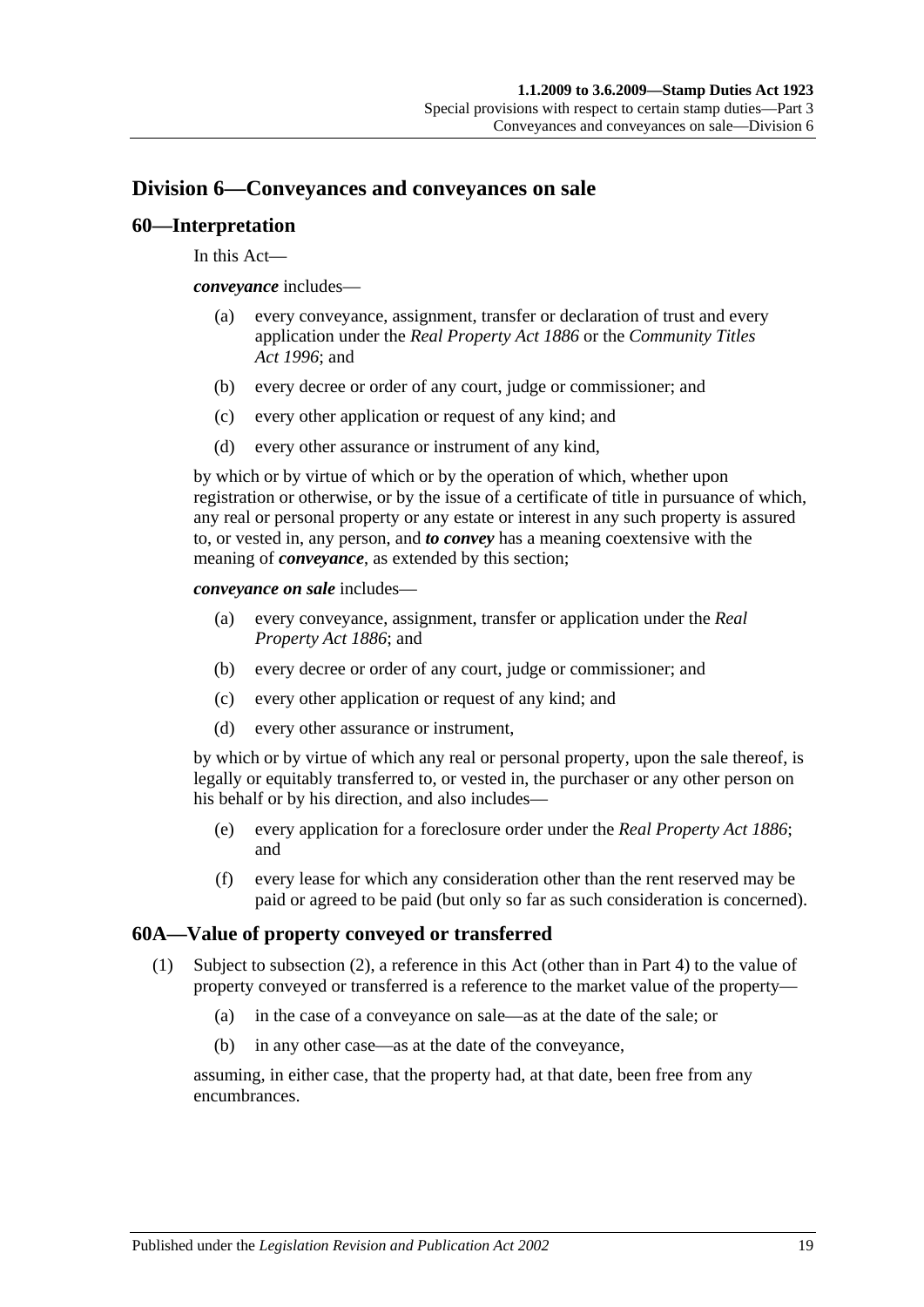- <span id="page-37-0"></span>(2) In the case of a conveyance on sale, the Commissioner may treat the consideration for the sale as being the value of the property conveyed or transferred unless it appears to the Commissioner that the consideration may be less than the value of the property as referred to in [subsection](#page-36-0) (1).
- <span id="page-37-1"></span>(3) Where no evidence of the value of property conveyed or transferred, or comprising or forming part of the consideration for a conveyance, is furnished to the Commissioner, or the evidence so furnished is, in his opinion, unsatisfactory, the Commissioner may cause a valuation of the property to be made by some person appointed by him and may assess the duty payable by reference to that valuation.
- (4) The Commissioner may, having regard to the merits of the case, charge the whole or a part of the expenses of, or incidental to, the making of a valuation pursuant to [subsection](#page-37-1) (3) to the person liable to pay the duty and may recover the amount so charged from him as a debt due to the Crown.
- <span id="page-37-2"></span>(4a) Where an interest, agreement or arrangement (granted or made on or after 7 January 1997) in respect of property has the effect of reducing the value of the property, the Commissioner may, for the purposes of assessing the duty payable on a conveyance of the property, disregard the existence of the interest, agreement or arrangement unless a person liable to pay the duty satisfies the Commissioner that the interest, agreement or arrangement—
	- (a) was granted or made for a purpose other than reducing the value of the property; and
	- (b) was not granted or made in favour of the transferee or a person related to the transferee.
- (4b) Where an estate or interest conveyed or transferred merges with an estate or interest already held by the transferee (the latter having been acquired by the transferee on or after 7 January 1997), the Commissioner may, for the purposes of assessing the duty payable on the conveyance, treat the value of the estate or interest conveyed or transferred as being—
	- (a) where the instrument creating the estate or interest already held was charged with *ad valorem* duty as a conveyance—the value of the estate or interest produced by the merger less the value of the estate or interest already held; or
	- (b) in any other case—the value of the estate or interest produced by the merger.
- (5) In [subsection](#page-36-0)  $(1)$ —

*encumbrance* does not include a prescribed encumbrance or an encumbrance of a prescribed kind.

- <span id="page-37-3"></span>(6) For the purposes of [subsection](#page-38-0)  $(4a)$  (but subject to subsection  $(7)$ )—
	- (a) natural persons are related persons if—
		- (i) they are members of a partnership within the meaning of the *[Partnership Act](http://www.legislation.sa.gov.au/index.aspx?action=legref&type=act&legtitle=Partnership%20Act%201891) 1891*; or
		- (ii) one is the spouse or domestic partner of the other or the relationship between them is that of parent and child; and
	- (b) companies are related persons if they are related bodies corporate within the meaning of the *Corporations Act 2001* of the Commonwealth; and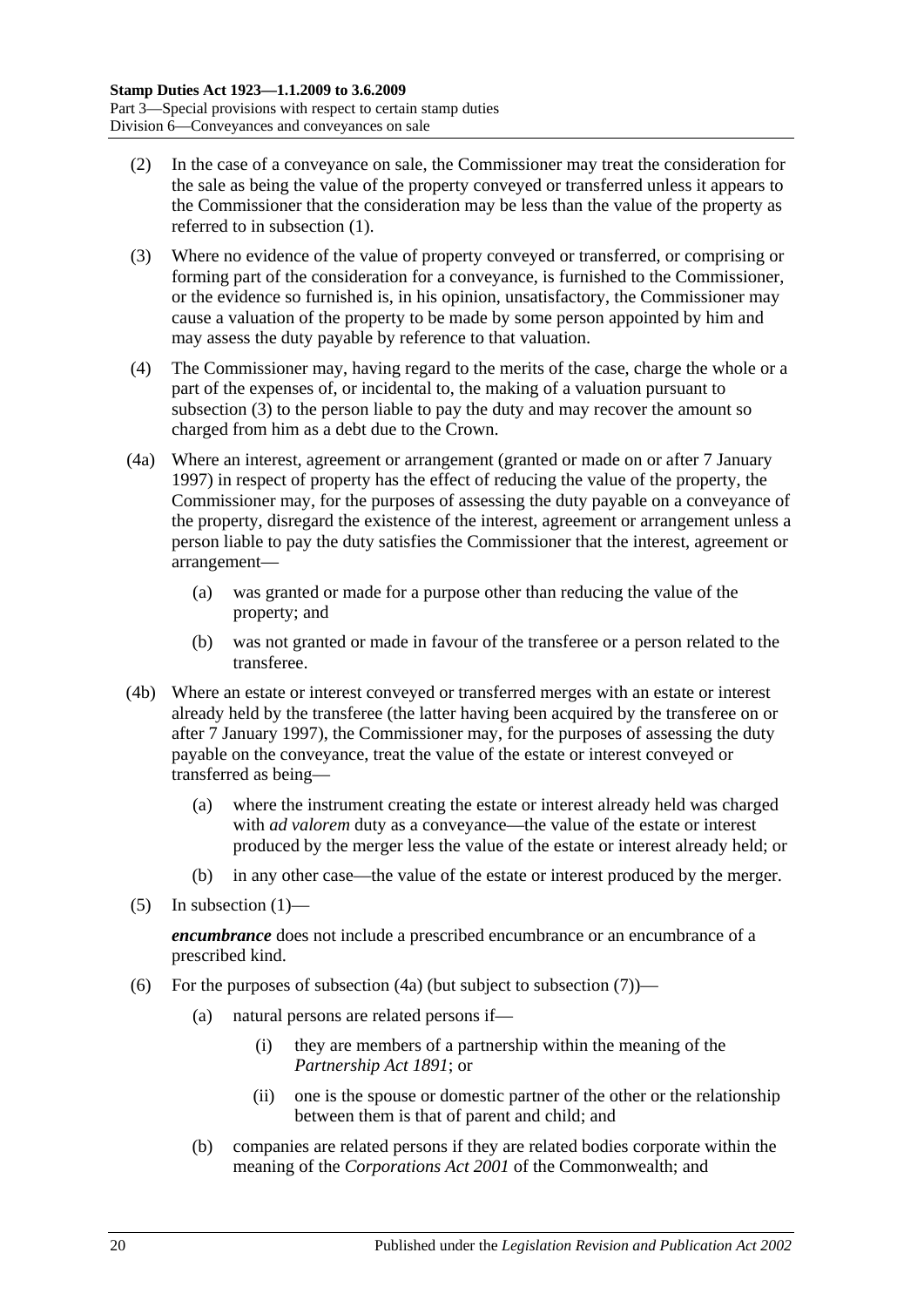- (c) trustees are related persons if any person is a beneficiary common to the trusts of which they are trustees; and
- (d) a natural person and a company are related persons if the natural person is a majority shareholder, director or secretary in or of the company or in or of another company that is a related body corporate of the company within the meaning of the *Corporations Act 2001* of the Commonwealth; and
- (e) a natural person and a trustee are related persons if the natural person is a beneficiary of the trust of which the trustee is a trustee; and
- (f) a company and a trustee are related persons if—
	- (i) the company, or a majority shareholder, director or secretary in or of the company, is a beneficiary of the trust of which the trustee is a trustee; or
	- (ii) a related body corporate of the company (within the meaning of the *Corporations Act 2001* of the Commonwealth) is a beneficiary of the trust of which the trustee is a trustee.
- <span id="page-38-0"></span>(7) For the purposes of [subsection](#page-37-2) (4a), persons are not related persons if the Commissioner is satisfied that the persons were not acting together to achieve a common purpose.
- (8) In [subsection](#page-37-3) (6)—

*majority shareholder*, in relation to a company, means a person who would have a substantial shareholding in the company as defined in section 9 of the *Corporations Act 2001* of the Commonwealth if the reference to 5% in paragraph (a) of the definition of *substantial holding* in that section were replaced by a reference at 50%.

# **60B—Refund of duty where transaction is rescinded or annulled**

- (1) Where a party to an instrument of a kind that is registrable under the *[Real Property](http://www.legislation.sa.gov.au/index.aspx?action=legref&type=act&legtitle=Real%20Property%20Act%201886)  Act [1886](http://www.legislation.sa.gov.au/index.aspx?action=legref&type=act&legtitle=Real%20Property%20Act%201886)* satisfies the Commissioner, upon application made to him not later than 5 years after execution of the instrument—
	- (a) that he has paid duty upon the instrument; and
	- (b) that the transaction in respect of which the instrument was executed has been frustrated or avoided or has miscarried through failure of a party to comply with a condition.

the applicant shall be deemed to be possessed of stamped material rendered useless by being inadvertently spoiled within the meaning of [section](#page-92-0) 106, and the provisions of that section shall apply accordingly.

# **60C—Refund of duty on reconveyance of property subject to a common law mortgage**

- $(1)$  If—
	- (a) *ad valorem* duty is paid on a conveyance of property (the *prior conveyance*); and
	- (b) the sole purpose of the conveyance is to secure a liability under a loan, indemnity or guarantee; and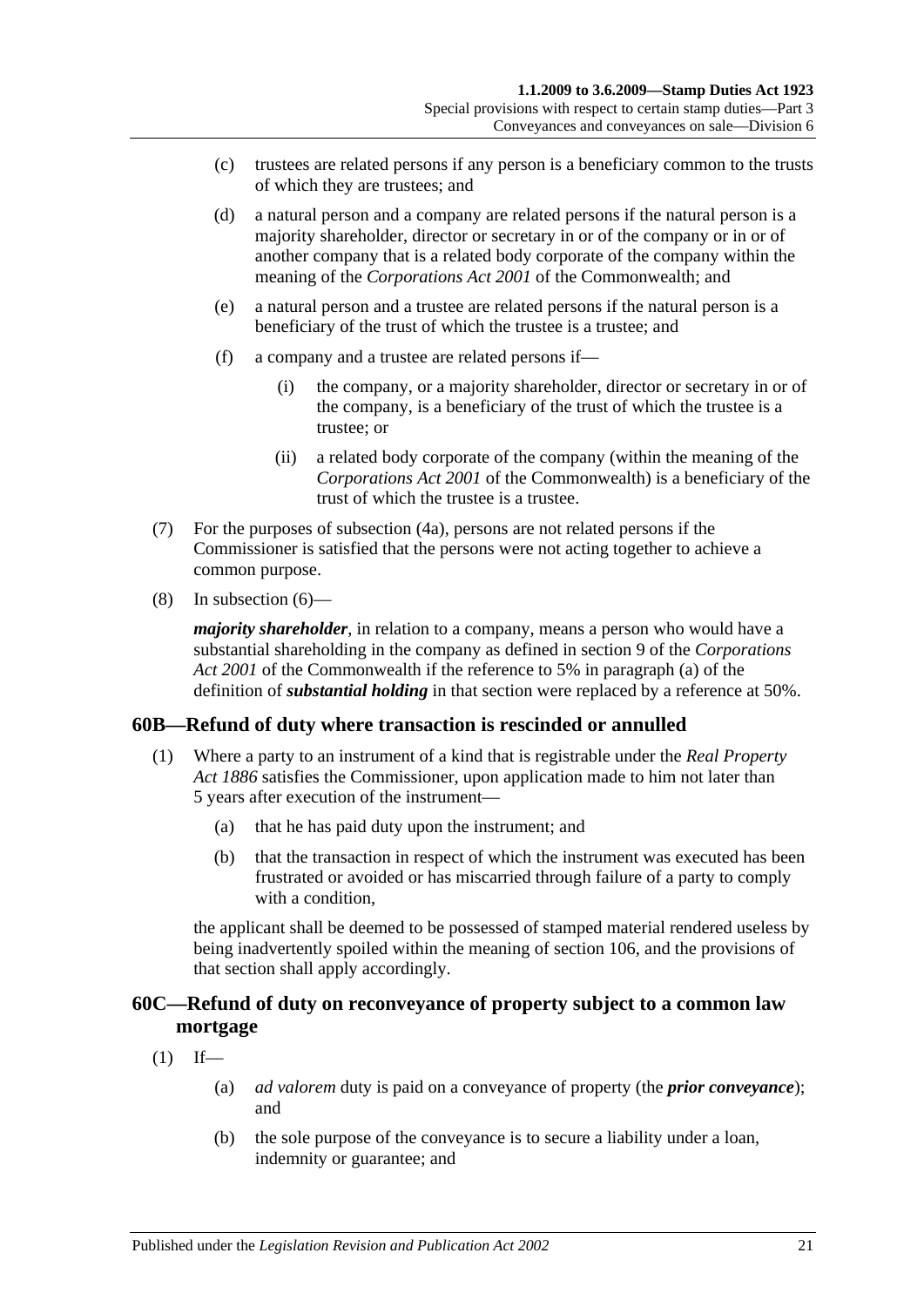(c) a conveyance (the *later conveyance*) reconveys the property to the person by whom the security was given under the terms of the security or on extinguishment or termination of the secured liability,

this section applies to the later conveyance.

- (2) If the Commissioner is satisfied that a conveyance is one to which this section applies—
	- (a) no stamp duty is payable on the conveyance; and
	- (b) the Commissioner must, on application by the person to whom the property is reconveyed, refund the duty paid on the prior conveyance.

# **61—Method or estimating value of consideration where consideration consists of shares**

Where the consideration or part of the consideration for a conveyance chargeable with *ad valorem* duty consists of shares or debentures to be issued by a company, or a contract to issue such shares or debentures, the market value of the shares or debentures shall be taken as the value of the consideration or part.

## **62—Land use entitlements**

- (1) This section applies to a transaction under which a person—
	- (a) acquires a share in a company or an interest under a trust; or
	- (b) becomes entitled, as the owner of a share in a company or an interest under a trust, to the possession of land.
- (2) Subject to the following exceptions, if a person acquires a notional interest in land as a result of a transaction to which this section applies, the transaction is dutiable under this section.

### **Exceptions—**

- 1 The acquisition of a share in a company or an interest under a trust that confers a right to occupy a dwelling is not dutiable under this section if the dwelling is part of a scheme consisting of two or more dwellings owned and administered by the company or the trustees of the trust.
- 2 The acquisition of a share in a company or an interest under a trust that confers a right to occupy a dwelling is not dutiable under this section if the dwelling is part of a retirement village scheme under the *[Retirement Villages Act](http://www.legislation.sa.gov.au/index.aspx?action=legref&type=act&legtitle=Retirement%20Villages%20Act%201987) 1987*.
- 3 A transaction exempted by the regulations from this section is not dutiable under this section.
- (3) An instrument that gives effect to, or acknowledges, evidences or records a transaction that is dutiable under this section is dutiable as a conveyance of a notional interest in the land.
- (4) The value of the notional interest acquired as a result of the transaction is determined as follows—
	- (a) if the person acquires a right to exclusive possession of land—the value of the notional interest is equivalent to the value of an unencumbered estate in fee simple in the land;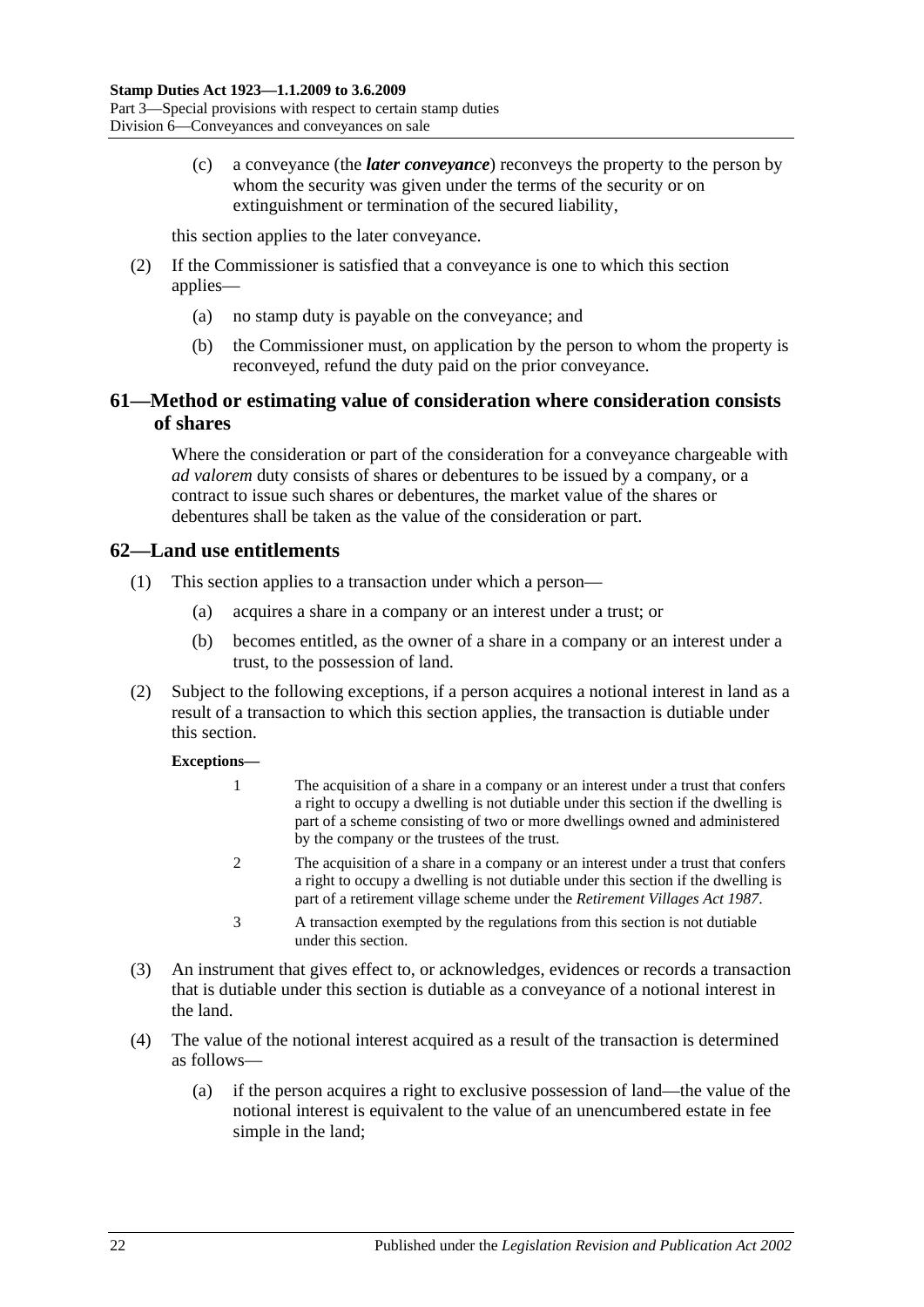(b) in any other case—the value of the notional interest is a proportion of the value of an unencumbered estate in fee simple in the land reflecting the more limited extent of the possessory right.

## **64—Consideration in case of lease**

In the case of a lease for which any consideration other than the rent reserved may be paid or agreed to be paid, the amount of the other consideration shall be deemed the consideration for the conveyance on sale.

## **65—Where consideration consists of real or personal property**

Where the consideration or any part of the consideration for a conveyance on sale consists of any real or personal property other than money, the market value of the real or personal property at the date of the sale shall be taken as the value of the consideration or part of the consideration.

## **66—Where consideration is payable in instalments**

Where the consideration or any part of the consideration for a conveyance on sale consists of money payable periodically for a definite period, so that the total amount to be paid can be previously ascertained, the total amount shall be taken as the consideration or part of the consideration.

## **67—Computation of duty where instruments are interrelated**

- (1) Subject to [subsection](#page-40-0) (2), this section applies to the following instruments:
	- (a) a conveyance on sale; or
	- (b) a conveyance operating as a voluntary disposition *inter vivos*; or
	- (c) an instrument chargeable with duty as if it were a conveyance (including a statement under [section](#page-67-0) 71E).
- <span id="page-40-0"></span>(2) This section does not apply to the following instruments:
	- (a) a conveyance that relates to property that is being conveyed in separate parcels to different persons by separate conveyances where the Commissioner is satisfied that no arrangement or understanding exists between the persons under which the parcels of property conveyed are to be used otherwise than separately and independently from each other;
	- (b) a conveyance of stock, implements or other chattels in a case where [section](#page-19-0) 31A applies;
	- (c) a conveyance on sale of any financial product;
	- (d) an instrument excluded from the operation of this section by the regulations.
- (3) Where two or more instruments to which this section applies—
	- (a) arise from a single contract of sale; or
	- (b) together form, or arise from, substantially one transaction or one series of transactions,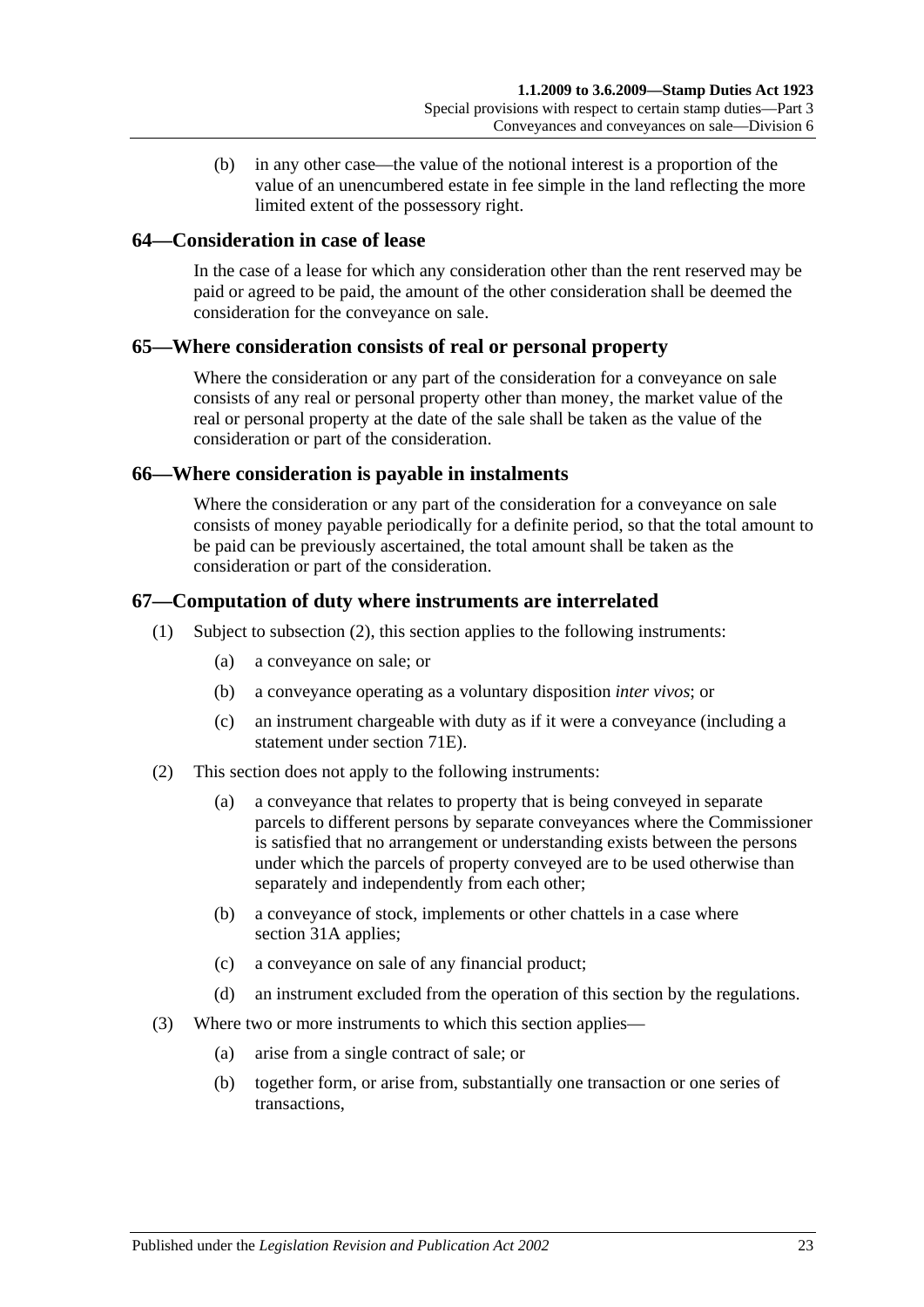the instruments are chargeable with *ad valorem* duty calculated on the sum of the amounts by reference to which *ad valorem* duty on each of the instruments would, but for this subsection, have been calculated, and that duty will be apportioned to the various instruments as determined by the Commissioner.

- (4) Where by instruments that have been, or appear to have been, executed within 12 months of each other a person conveys property or interests in property to the same person (whether that person takes alone or with the same or different persons), it will be presumed, unless the Commissioner is satisfied to the contrary, that the instruments form one transaction or one series of transactions.
- (7) This section does not operate to reduce the duty payable on an instrument.

## **68—Duty in certain cases**

- (3) Where a person, having contracted for the purchase of any property but not having obtained a conveyance, contracts to sell it to any other person and the property is in consequence conveyed immediately to the subpurchaser, the conveyance shall be chargeable with *ad valorem* duty as a conveyance for the consideration for the sale to the original purchaser and also as a conveyance for the consideration for the sale by the original purchaser to the subpurchaser, in the same manner as if the considerations were specified in separate instruments.
- (4) Where a person, having contracted for the purchase of any property but not having obtained a conveyance, contracts to sell the whole or any part or parts thereof to any other person and the property is in consequence conveyed by the original seller to different persons in parts or parcels, the conveyance of each part or parcel shall be chargeable with *ad valorem* duty as a conveyance for the consideration for the sale to the original purchaser and also as a conveyance for the consideration for the sale by the original purchaser to the subpurchaser, in the same manner as if the considerations were specified in separate instruments. The consideration for the sale to the original purchaser in respect of each part or parcel shall, for the purposes of this subsection, be ascertained by determining the ratio which the value of the part or parcel in question bears to the value of the whole property and shall be specified in the instrument of conveyance.
- (5) Where a subpurchaser takes an actual conveyance of the interest of the person immediately selling to him, which is chargeable with *ad valorem* duty as a conveyance for the consideration moving from him and is duly stamped accordingly, any conveyance to be afterwards made to him of the same property by the original seller shall be chargeable with *ad valorem* duty as a conveyance for the consideration for the sale to the original purchaser.

# <span id="page-41-1"></span>**70—Evasion of duty**

- (1) Subject to [subsection](#page-41-0) (2), an instrument executed in order, either directly or indirectly, to avoid or evade the payment of the duty payable upon a conveyance on sale is void.
- <span id="page-41-0"></span>(2) Where a third party relying in good faith on an instrument that is void by virtue of [subsection](#page-41-1) (1) purports to acquire an interest in property subject to the instrument, the instrument shall, for the purposes of that transaction, be treated as valid, provided that it is duly stamped as a conveyance on sale.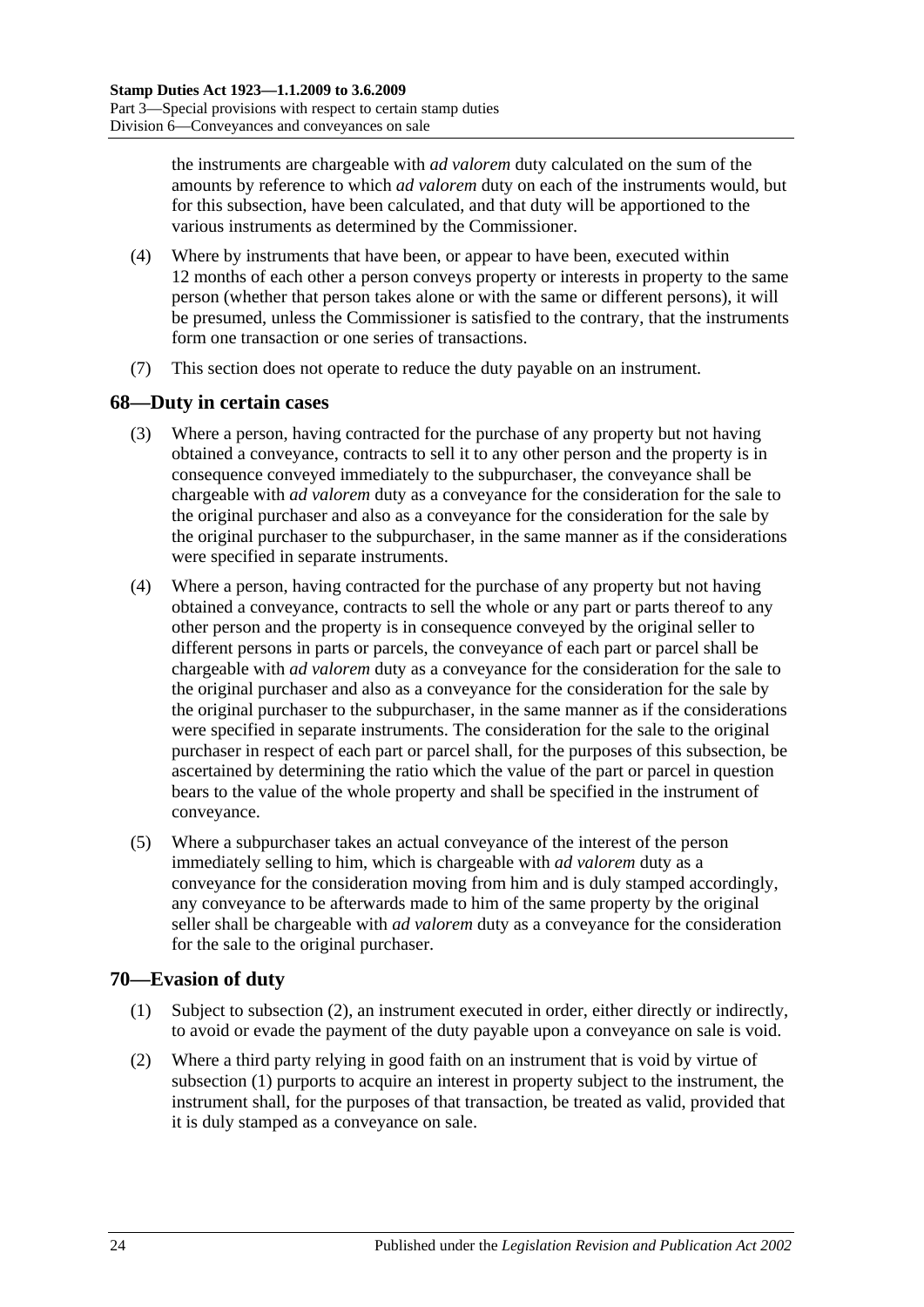### **71—Instruments chargeable as conveyances**

- (1) The value for the purposes of this Act of the property conveyed by any conveyance operating as a voluntary disposition *inter vivos* shall be declared in the conveyance.
- <span id="page-42-1"></span>(3) For the purposes of this Act, the following instruments shall, subject to this section, be deemed to be conveyances operating as voluntary dispositions *inter vivos*:
	- (a) an instrument to which [subsection](#page-42-0) (4) applies effecting or acknowledging, evidencing or recording, any of the following transactions:
		- (i) a transfer of property to a person who takes as trustee; or
		- (ii) a declaration of trust; or
		- (iii) the creation of an interest in property subject to a trust; or
		- (iv) a transfer of an interest in property subject to a trust; or
		- (v) the surrender or renunciation of an interest in property subject to a trust; or
		- (vi) the redemption, cancellation or extinguishment of an interest in property subject to a trust,

whether or not any consideration is given for the transaction; or

- (b) an instrument to which [paragraph](#page-42-1) (a) does not apply, being a conveyance that is not chargeable with duty as a conveyance on sale.
- <span id="page-42-0"></span>(4) This subsection applies to any instrument that relates to land, a financial product or a unit under a unit trust scheme, or an interest in land, a financial product or a unit under a unit trust scheme.
- (4a) A reference in [subsection](#page-42-0) (4) to a unit trust scheme does not include—
	- (a) an arrangement under the constitution of a registered managed investment scheme; or
	- (b) an approved deposit fund or a pooled superannuation trust within the meaning of the *Superannuation Industry (Supervision) Act 1993* (Cwlth).
- <span id="page-42-2"></span>(4b) For the purposes of this Act (other than [Part 4\)](#page-80-0)—
	- (a) property is taken to be held beneficially by a unit trust scheme if it is held by the trustees of the scheme in trust for the unitholders; and
	- (b) the holder of a unit in a unit trust scheme that is taken under [paragraph](#page-42-2) (a) to hold property beneficially is taken to have a beneficial interest in that property; and
	- (c) the transfer, creation, surrender, renunciation, redemption, cancellation or extinguishment of a unit in a unit trust scheme that is taken under [paragraph](#page-42-2) (a) to hold property beneficially is taken to be a transfer, creation, surrender, renunciation, redemption, cancellation or extinguishment (as appropriate) of a beneficial interest in that property.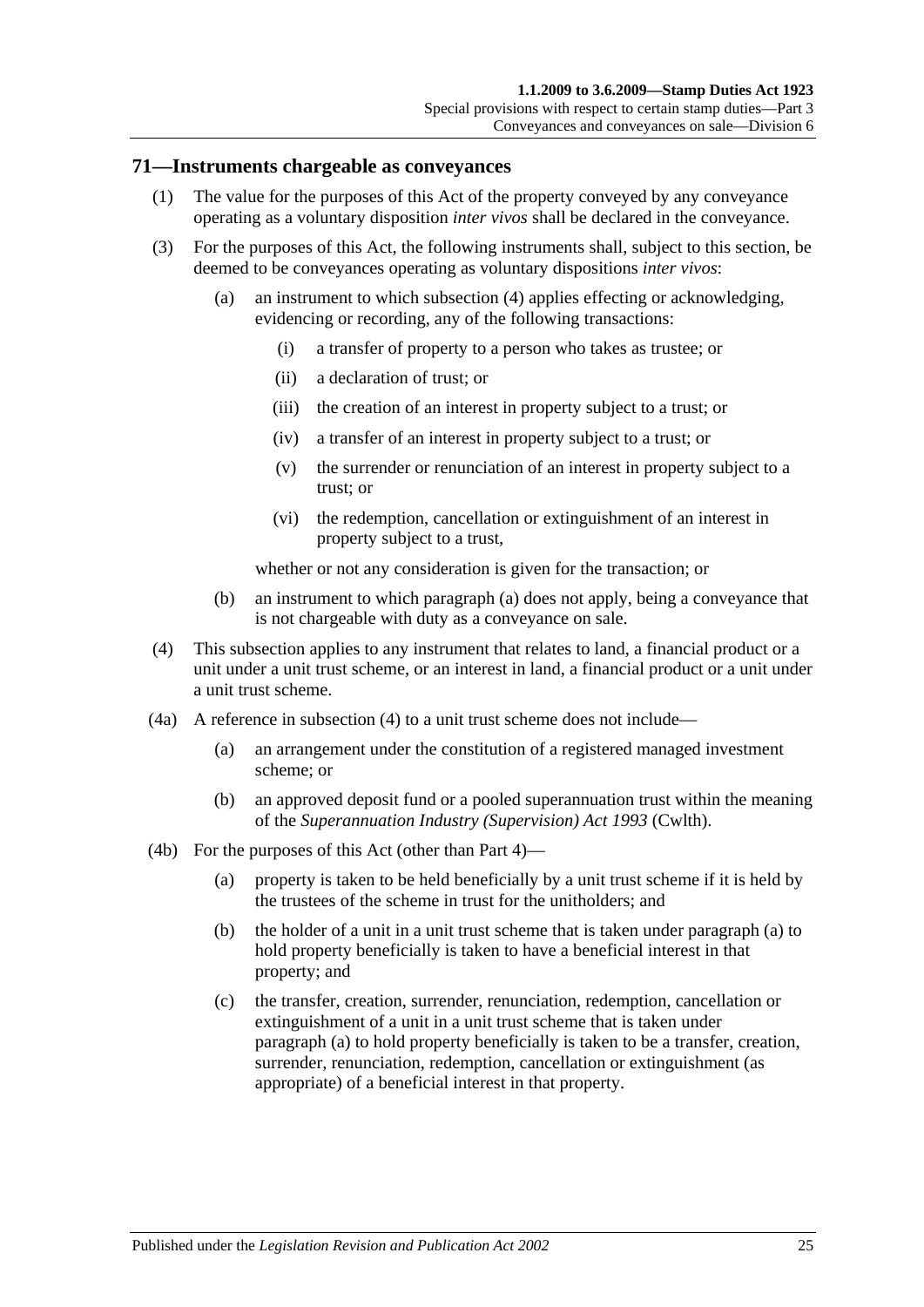- <span id="page-43-0"></span>(5) Subject to [subsection](#page-45-0) (6), an instrument effecting or acknowledging, evidencing or recording, any of the following transactions shall be deemed not to be a conveyance operating as a voluntary disposition *inter vivos*:
	- (b) a transfer *in specie* of property of a company in liquidation made by the liquidator to a shareholder of the company;
	- (c) a transfer of any financial product issued by a public company to a person who takes as trustee, where—
		- (i) the beneficial interest in the property is, upon the transfer, vested in the transferor; and
		- (ii) the transfer is not in pursuance of a sale;
	- (d) a transfer of property for the purpose of effectuating the retirement of a trustee or the appointment of a new trustee, where the Commissioner is satisfied that the transfer is not part of a scheme for conferring a benefit, in relation to the trust property, upon the new trustee or any other person, whether as a beneficiary or otherwise, to the detriment of the beneficial interest of any person;
	- (da) a transfer of property subject to a registered managed investment scheme if the transfer is—
		- (i) from the responsible entity of the scheme to a person as primary custodian for the responsible entity; or
		- (ii) from a person as primary custodian for the responsible entity of the scheme to the responsible entity;

### **Exception to paragraph (da)—**

Paragraph (da) does not apply to a transfer of property that is part of an arrangement under which—

- (a) the property ceases to be subject to the scheme; or
- (b) the persons who are members of the scheme do not have the same interest in the property after the property is transferred as they had immediately before the arrangement was entered into.
- <span id="page-43-1"></span>(e) a transfer of property by a trustee to a person who has a beneficial interest in the property in the following circumstances:
	- (i) the person has a beneficial interest in the property (other than a potential beneficial interest) by virtue of an instrument that is duly stamped; and
	- (ii) the property was acquired for the trust, or became subject to the trust—
		- (A) by virtue of an instrument duly stamped with *ad valorem* duty; or
		- (B) as a result of a transaction to which section 71E applies in relation to which a statement under that section has been lodged and *ad valorem* duty paid; or
		- (C) under 1 of the other paragraphs of this subsection (except paragraph (d)); and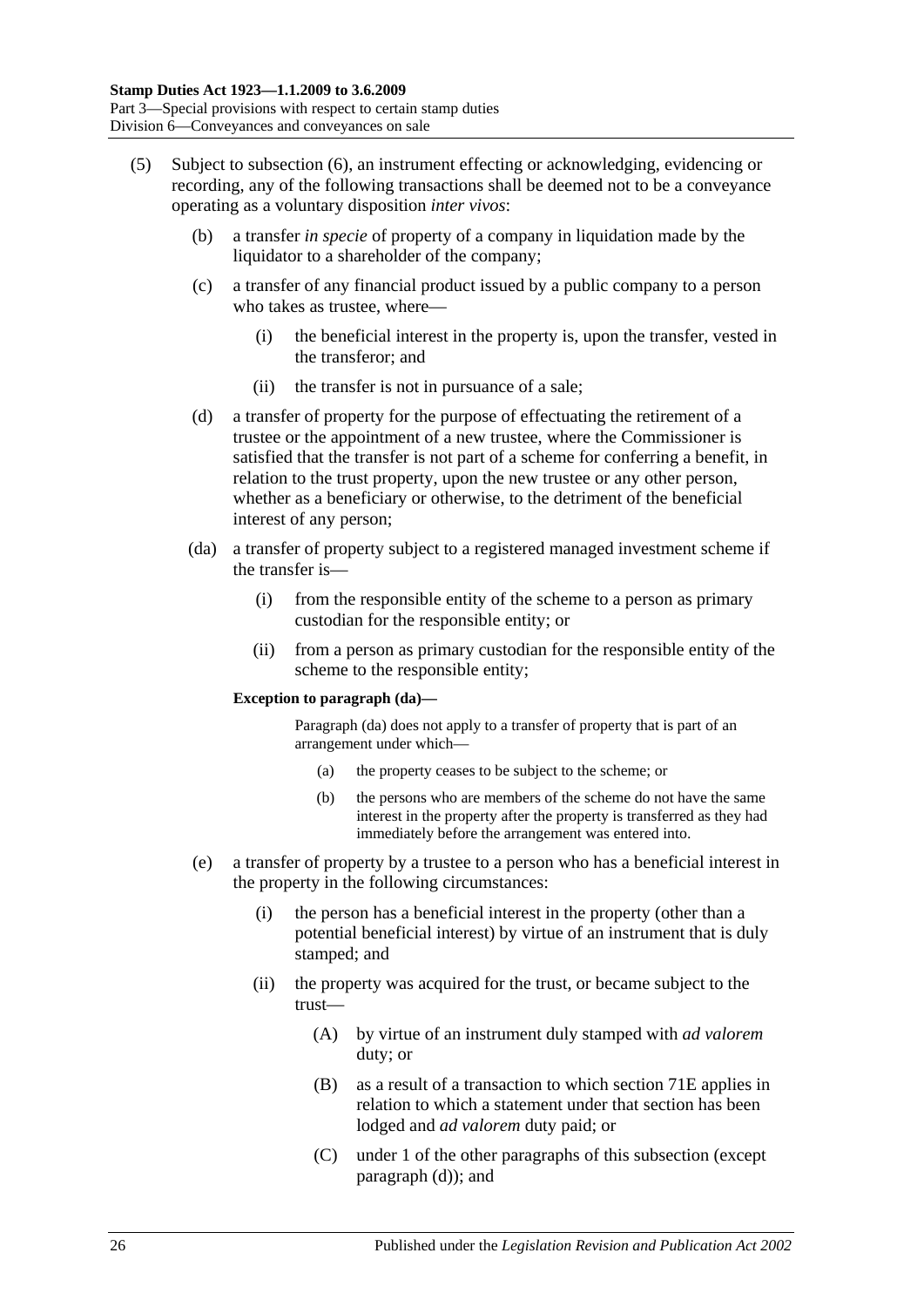(iii) if the trust is a discretionary trust (other than a superannuation fund or a unit trust)—the person acquired the beneficial interest by virtue of a duly stamped instrument that is separate from the instrument under which he or she became an object of the trust;

### **Exception to paragraph (e)—**

If v<sub>1</sub>exceeds [v<sub>2</sub>- v<sub>3</sub>], then the instrument is liable to *ad valorem* duty as if it were a transfer of property with a value equivalent to the excess. In this exception—

 $v_1$  is the net value of the property transferred;

*v2* is the value of the beneficiary's interest in the trust immediately before the transfer takes effect;

 $v_3$  is the value of the beneficiary's interest in the trust immediately after the transfer takes effect.

- (f) a transfer to a natural person who is an object of a discretionary trust of property or a beneficial interest in property subject to the discretionary trust, where—
	- (i) the discretionary trust was created by an instrument that is duly stamped; and
	- (ii) the Commissioner is satisfied that the discretionary trust was created wholly or principally for the benefit of that person or a family group of which that person is a member;
- (g) a transfer of a potential beneficial interest in property subject to a discretionary trust, where—
	- (i) the discretionary trust was created by an instrument that is duly stamped wholly or principally for the benefit of a family group; and
	- (ii) the transfer is made by one member of the family group to another member of the family group, or by a member of the family group by way of surrender or renunciation of the potential beneficial interest and another member of the family group is to continue as an object or beneficiary under the trust;
- (h) a transfer to or by a person in his capacity as the personal representative of a deceased person or the trustee of the estate of a deceased person, being a transfer made in pursuance of the provisions of the will of the deceased person or the laws of intestacy and not being a transfer in pursuance of a sale;
- (i) any variation of the terms of a trust, where the trust was created by an instrument that is duly stamped and the variation does not involve the creation or variation of any beneficial interest in property subject to the trust;
- (ia) a transaction under which there is a *pro rata* increase or diminution of the number of units held by the unitholders in a unit trust so that each unitholder's holding, expressed as a proportion of the aggregate number of units, remains unaffected by the transaction;
- (j) a voluntary disposition of property that is wholly for charitable or religious purposes;
- (k) a transfer of a prescribed class.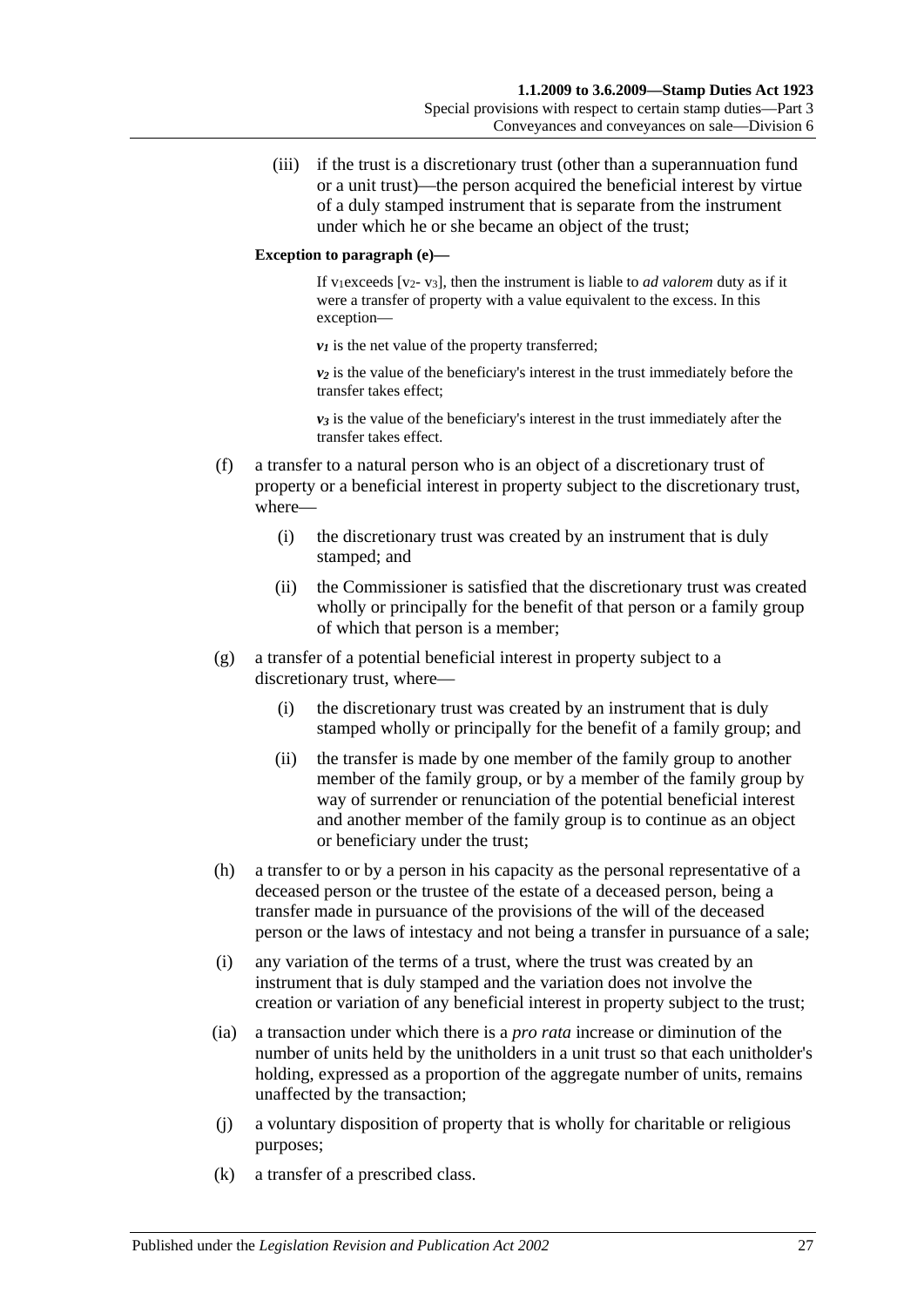- <span id="page-45-0"></span>(6) [Subsection](#page-43-0) (5) does not apply in relation to a transfer of property or a beneficial interest in property to a person who has, prior to the transfer, a beneficial interest in the property but who takes the property or interest transferred to him as trustee under a further trust.
- (7) The following provisions apply for the purposes of [subsection](#page-43-1)  $(5)(e)$  (including the exception to [paragraph](#page-43-1) (e)):
	- (a) the net value of property is calculated by subtracting from its unencumbered value the amount of any liability subject to which the property is transferred (other than a liability that is to be discharged after the transfer takes effect by the trustee or for some other reason is not finally assumed by the transferee);
	- (b) in calculating the value of a beneficiary's interest in a trust, all assets and liabilities of the trust are to be taken into account;
	- (c) a member of a superannuation fund is to be taken to have a beneficial interest in the property of the fund equivalent to the amount to which the member would be entitled on transfer of membership to another fund;
	- $(d)$  if—
		- (i) property of a trust consisting of land is divided by community plan under the *[Community Titles Act](http://www.legislation.sa.gov.au/index.aspx?action=legref&type=act&legtitle=Community%20Titles%20Act%201996) 1996* (including by strata plan under that Act); and
		- (ii) land subject to the division is subsequently transferred to a beneficiary of the trust; and
		- (iii) the Commissioner is satisfied that the land the subject of the transfer was transferred to the beneficiary pursuant to the trust and is identifiable as property in which the beneficiary had a fixed beneficial interest contingent on, and arising from, the division,

the transfer will be taken to have been a transfer to the beneficiary of property in which the beneficiary had a beneficial interest.

- (8) A conveyance operating as a voluntary disposition *inter vivos* that transfers a potential beneficial interest in, or in relation to, property subject to a discretionary trust shall, subject to this Act, be chargeable with duty as if it transferred the beneficial interest in the property that the transferee would have if the discretion under the discretionary trust were so exercised as to confer upon him the greatest benefit in relation to that property that can be conferred upon him under the discretionary trust.
- (9) An instrument that acknowledges, evidences or records a transaction of a kind referred to in [subsection](#page-42-1) (3)(a) (not being a copy within the meaning of [section](#page-14-0) 19A that is duly stamped) shall, for the purposes of this Act, be deemed to have effected the transaction and to have been executed by the parties to the transaction at the same time as the transaction took place.
- (10) For the purposes of this Act, in determining the value of property transferred by a conveyance operating as a voluntary disposition *inter vivos*, no regard shall be had to the fact that the person to whom the property is transferred takes or is to hold the property subject to a trust or has a beneficial interest in the property.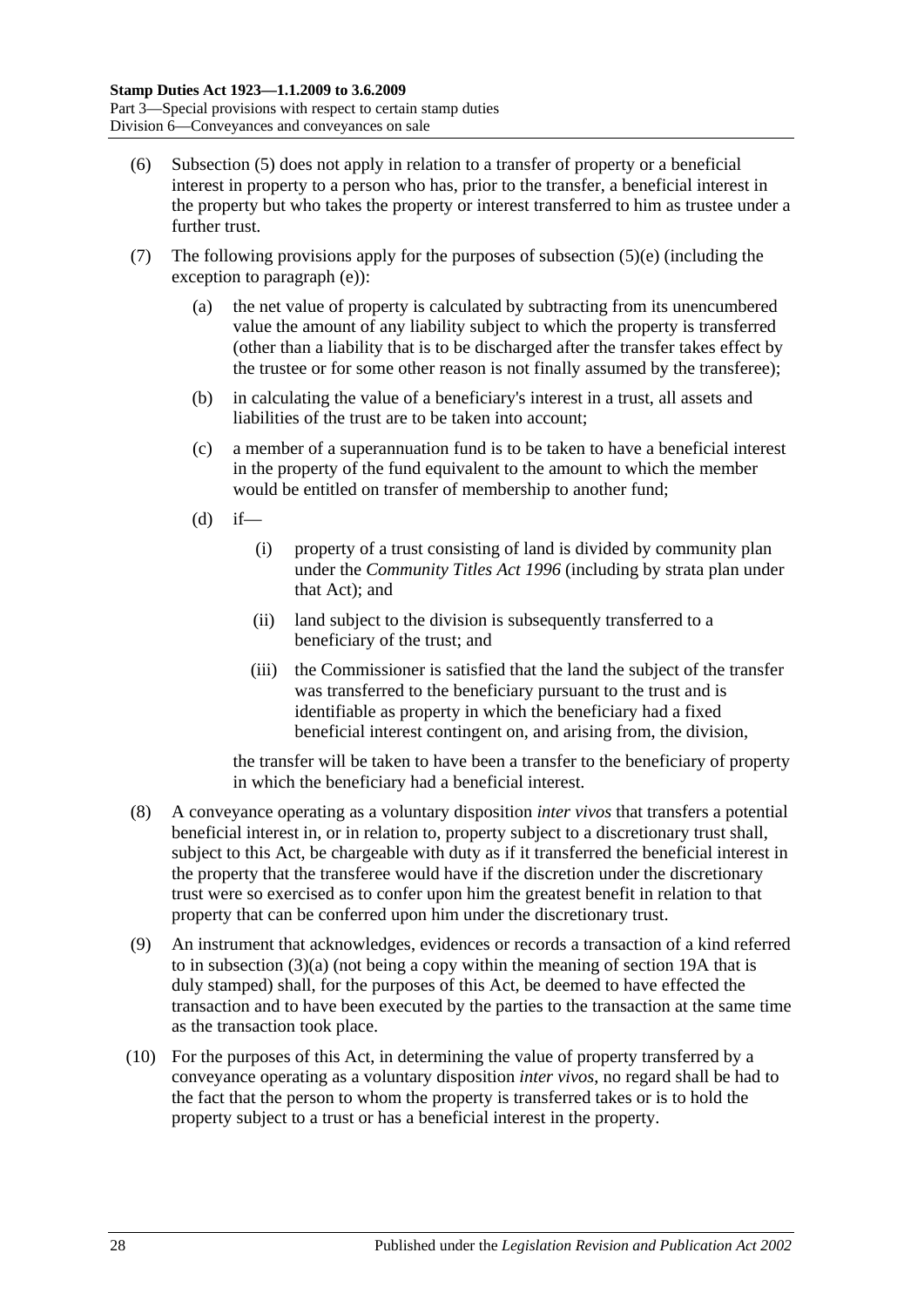- <span id="page-46-1"></span>(11) Notwithstanding any other provisions of this Act but subject to [subsection](#page-46-0) (11a), the rate of duty chargeable in respect of a conveyance operating as a voluntary disposition *inter vivos* of a financial product shall, if that conveyance is made in pursuance of sale, be the rate fixed by [Schedule 2](#page-96-0) in respect of a conveyance or transfer on sale of a financial product.
- <span id="page-46-0"></span>(11a) [Subsection](#page-46-1) (11) does not apply in relation to a statement under [Part 4.](#page-80-0)
- <span id="page-46-2"></span>(12) Where an instrument of a kind referred to in [subsection](#page-42-1) (3)(a) is duly stamped under this Act, the Commissioner shall, upon application and production of that instrument, stamp any other instrument of a kind referred to in [subsection](#page-42-1) (3)(a) that he is satisfied relates to the same transaction with a particular stamp denoting that it is duly stamped.
- (13) Without limiting the generality of [subsection](#page-46-2) (12), where an instrument that is duly stamped transfers or creates, or acknowledges, evidences or records, the transfer or creation of any property or interest in property and the person to or in whom the property or interest in property is transferred or vested takes the property or interest in property as trustee, the Commissioner shall, upon application and production of that instrument, stamp any declaration of trust or other instrument that acknowledges, evidences or records the fact that the person took the property or interest in property as trustee with a particular stamp denoting that it is duly stamped.
- (14) Notwithstanding any other provisions of this Act, where—
	- (a) property has been transferred to a person who took as trustee; and
	- (b) that property is subsequently transferred back to the transferor; and
	- (c) the Commissioner is satisfied that no person other than the transferor under the first transfer has had a beneficial interest in the property during the period elapsing between the transfers,

the Commissioner shall, if *ad valorem* duty was paid in respect of the first transfer, upon application, refund to the person who paid that duty an amount equal to the difference between the amount of the duty and ten dollars.

<span id="page-46-3"></span>(15) In this section—

*family group* means a group of persons connected by an unbroken series of relationships of consanguinity or affinity;

*primary custodian* for the responsible entity of a registered managed investment scheme means the person that has been appointed under section 601FB(2) of the *Corporations Act 2001* of the Commonwealth to hold property for the scheme as agent for the responsible entity (but does not include a person who is taken under section 601FB(3) of the *Corporations Act 2001* of the Commonwealth to be an agent appointed by the responsible entity to do something for the purposes of subsection (2) of that section);

*public company* means a public company within the meaning of the *Corporations Act 2001* of the Commonwealth;

*registered managed investment scheme* means a managed investment scheme registered under Chapter 5C of the *Corporations Act 2001* of the Commonwealth;

*responsible entity* for a registered managed investment scheme means the responsible entity for the scheme under the *Corporations Act 2001* of the Commonwealth;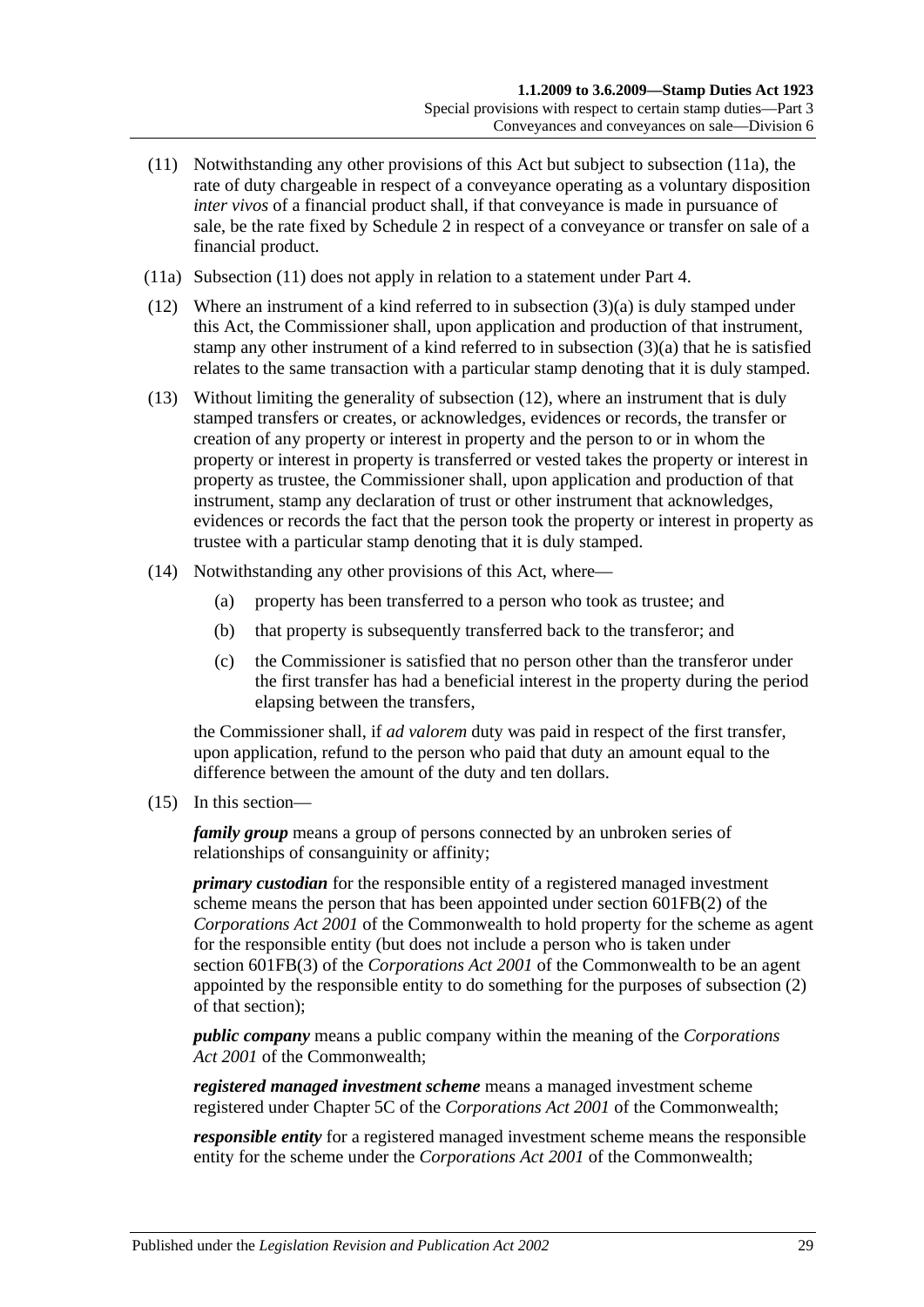*superannuation fund* means a fund that is, under section 45 of the *Superannuation Industry (Supervision) Act 1993* of the Commonwealth, a complying superannuation fund for the purposes of the *Income Tax Assessment Act 1936* or the *Income Tax Assessment Act 1997* of the Commonwealth;

*trust* includes an implied trust or a discretionary trust;

*trustee* includes—

- (a) a trustee under an implied trust; or
- (b) a person who holds property subject to a discretionary trust;

*unit trust* means a trust giving effect to a unit trust scheme.

# **71AA—Instruments disclaiming etc an interest in the estate of a deceased person**

- (1) This section applies to an instrument under which a person who is, or may be, entitled to share in the distribution of the estate of a deceased person—
	- (a) disclaims an interest in the estate; or
	- (b) assigns or transfers an interest in the estate to another.
- (2) An instrument to which this section applies is taken to be a conveyance of property operating as a voluntary disposition *inter vivos* (whether or not consideration is given for the transaction).
- (3) For the purpose of calculating *ad valorem* duty payable on an instrument to which this section applies, the value of the interest subject to the conveyance is to be determined as if the estate had been distributed and the interest were an interest in possession.

# **71A—Provision where trust property distributed** *in specie*

If any will or any instrument by which any trust is declared contains a direction to convert any property into money and to pay the proceeds to any beneficiary and, instead of converting the property into money the executor, administrator or trustee, as the case may be, conveys the property *in specie* to the beneficiary, the conveyance shall not be chargeable with duty as a conveyance on sale or as a conveyance operating as a voluntary disposition *inter vivos* if, in the case of a trust other than a trust declared by a will, the beneficiary is beneficiary by virtue of an instrument that is duly stamped.

# **71B—Partition or division of property**

- (1) Where upon the partition or division of any property any consideration exceeding in amount or value two hundred dollars is paid or given, or agreed to be paid or given, for equality, the instrument by which the partition or division is effected shall be charged with duty as if it were a conveyance on sale and that consideration were equal to the value of the property.
- (2) If the consideration for equality is (in amount or value) two hundred dollars or less, the instrument by which the partition or division is effected is entirely exempt from duty.
- (4) This section applies only in relation to a conveyance for the partition or division of property between members of a family group.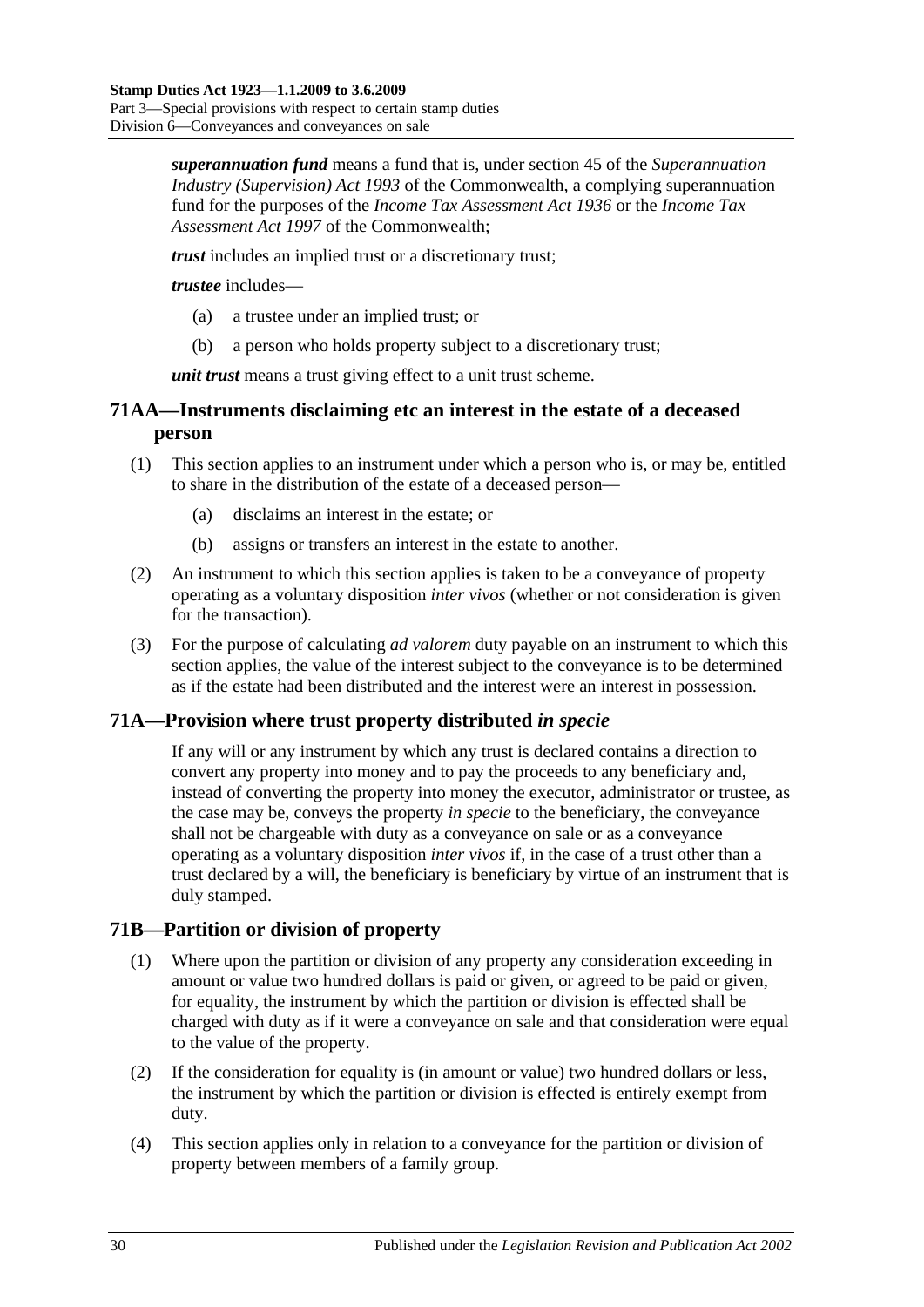(5) In this section—

*family group* has the meaning assigned to that expression by [section](#page-46-3) 71(15).

## **71C—Concessional rates of duty in respect of purchase of first home etc**

- <span id="page-48-2"></span>(1) Where upon an application made on or after 9 August, 1989, in a manner and form determined by the Commissioner and supported by such evidence as he may require the Commissioner is satisfied—
	- (a) that the applicant or applicants—
		- (i) are natural persons; and
		- (ii) on or after the fifteenth day of September, 1979, entered into a contract for the purchase of a relevant interest in land or for the purchase of shares in a company that confer a right to occupy land of the company; and
		- (iii) are the sole purchasers of the land or the shares; and
		- $(iv)$
- <span id="page-48-3"></span><span id="page-48-1"></span>(A) have entered into a contract for the construction of a dwelling house on the land and intend to occupy the dwelling house as their principal place of residence within 12 months of completion of construction; or
- (B) where there is presently a dwelling house on the land—were occupying that dwelling house as their principal place of residence at the date of the conveyance, or intend to so occupy the dwelling house within 12 months of the date of the conveyance; and
- (ab) where the relevant contract is entered into on or after 1 September 1992—that the amount by reference to which duty would, apart from this section, be calculated does not exceed the prescribed maximum; and
- (b) that no party to the application has previously—
	- (i) occupied a dwellinghouse (except as a minor) either in the State or elsewhere in pursuance of a relevant interest of that party in the dwellinghouse (other than an interest arising under an agreement with the South Australian Housing Trust relating to the purchase of the dwelling house to which the application relates) or any interest of that party in shares conferring a right to occupy the dwellinghouse; or
	- (ii) received the benefit of this section,

<span id="page-48-0"></span>this section applies to a conveyance under which the land or shares are conveyed to the purchaser or purchasers.

- (1a) [Subsection](#page-48-0) (1)(b)(ii) does not apply to an applicant who is the occupier of a Housing Trust home and who is purchasing the home under an agreement with the South Australian Housing Trust if the Commissioner is satisfied—
	- (a) that the conveyance to which the application relates arises from that agreement; and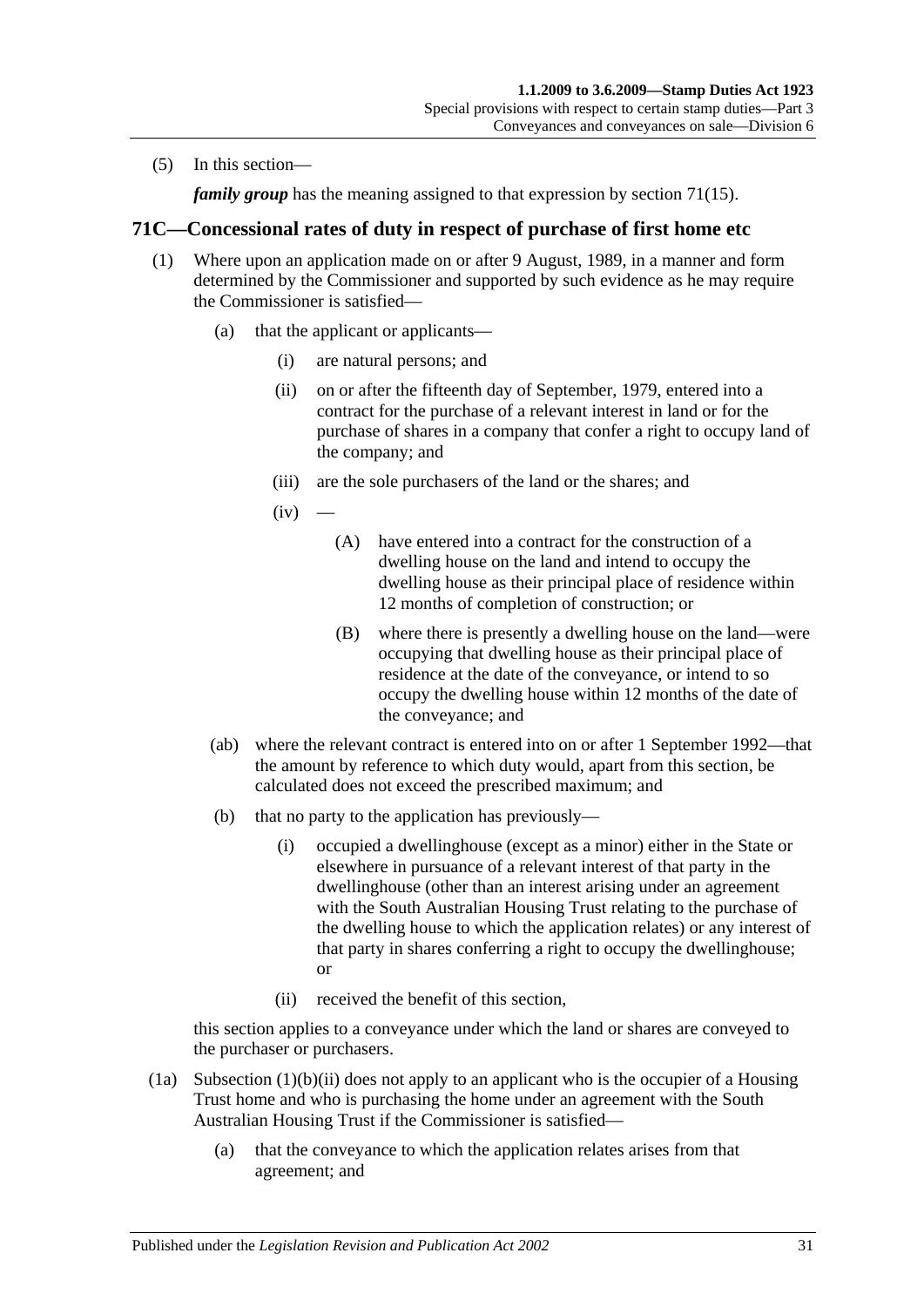- (b) that the applicant previously received the benefit of this section only in relation to another conveyance arising from the same agreement.
- (1b) If the Commissioner is satisfied on an application under this section—
	- (a) that the conveyance relates to a genuine farm; and
	- (b) that the conveyance would be one to which this section applies if it related only to the relevant component of the genuine farm,

this section applies to a notional conveyance of the relevant component of the genuine farm.

- (2) The duty payable upon a conveyance or notional conveyance to which this section applies will, if it gives effect to a relevant contract entered into before 27 May 2004, be as follows:
	- (a) where the amount by reference to which the duty would, apart from this section, be calculated does not exceed the prescribed amount—no duty will be payable; or
	- (b) where the amount by reference to which the duty would, apart from this section, be calculated exceeds the prescribed amount—
		- (i) where the relevant contract was entered into before 1 September 1992—the duty payable will be the amount payable apart from this section less \$2 130;
		- (ii) where the relevant contract is entered into on or after 1 September 1992—the duty payable will be an amount calculated in accordance with the following formula:

$$
A = B - \left(C - D \frac{(E - F)}{1000}\right)
$$

where

*A* is the amount of duty payable

*B* is the amount of duty payable apart from this section

*C* is—

where the relevant contract is entered into during the period commencing on 1 February 1997 and ending on 31 January 1998—\$2 830;

in any other case—\$2 130

 $\overline{D}$  is—

where the relevant contract is entered into during the period commencing on 1 February 1997 and ending on 31 January 1998—56;

in any other case—42

*E* is the amount by reference to which duty would, apart from this section, be calculated (any fractional part of \$1 000 being rounded up to the next multiple of \$1 000)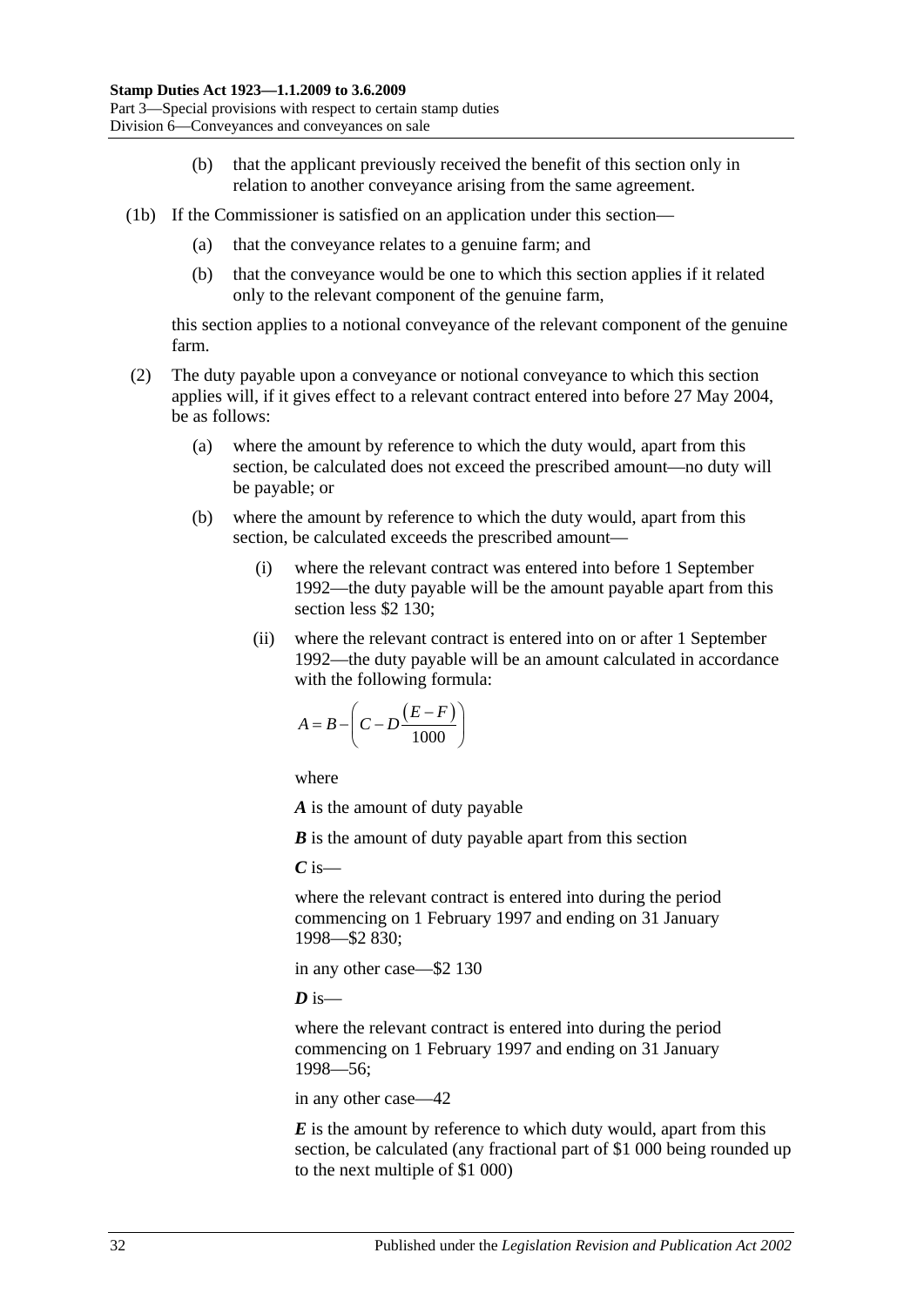*F* is the prescribed amount.

- <span id="page-50-0"></span>(3) The duty payable upon a conveyance or notional conveyance to which this section applies will, if it gives effect to a relevant contract entered into on or after 27 May 2004, be as follows:
	- (a) where the amount by reference to which the duty would, apart from this section, be calculated (the *property value*) does not exceed \$80 000—no duty will be payable;
	- (b) where the property value exceeds \$80 000 but does not exceed \$100 000—the duty payable is the relevant percentage of the duty that would, apart from this section, be payable;

In [paragraph](#page-50-0) (b), the *relevant percentage* is a percentage in a range beginning at 2.5% for a property value of \$81 000, increasing in steps of 2.5% for each additional \$1 000 of property value, and ending at 50% for a property value of \$100 000.

- (c) where the property value exceeds \$100 000 but does not exceed \$150 000—the duty payable will be 50% of the duty that would, apart from this section, be payable;
- (d) the maximum concession under this subsection (\$2 415) is reached at a property value of \$150 000 and where the property value exceeds \$150 000 but does not exceed \$250 000 the amount of duty payable is the amount that would, apart from this section, be payable less a concession calculated by reducing the maximum concession by \$24 for each additional \$1 000 by which the property value exceeds \$150 000;
- (e) where the property value exceeds \$250 000—no concession applies.

**Note—**

For the purposes of this subsection, property values are to be expressed to the nearest multiple of \$1 000 and if a property value lies exactly at the mid point between two multiples of \$1 000, the property value is to be rounded down to the lower of those multiples.

- (4) Where the Commissioner is satisfied by such evidence as the Commissioner may require that—
	- (a) a person or persons who have paid stamp duty on a conveyance would have been entitled to the benefit of this section in respect of the conveyance if when it was submitted for stamping the requirements of [subsection](#page-48-1)  $(1)(a)(iv)$ had been satisfied; and
	- (b) the person or persons occupied, as their principal place of residence, a dwelling house constructed subsequent to the conveyance, on the land comprised in the conveyance, or under rights conferred by shares comprised in the conveyance, within 2 years of the date of the conveyance,

the Commissioner must refund to that person or those persons any duty in excess of the amount that would have been payable if the conveyance had been stamped under this section.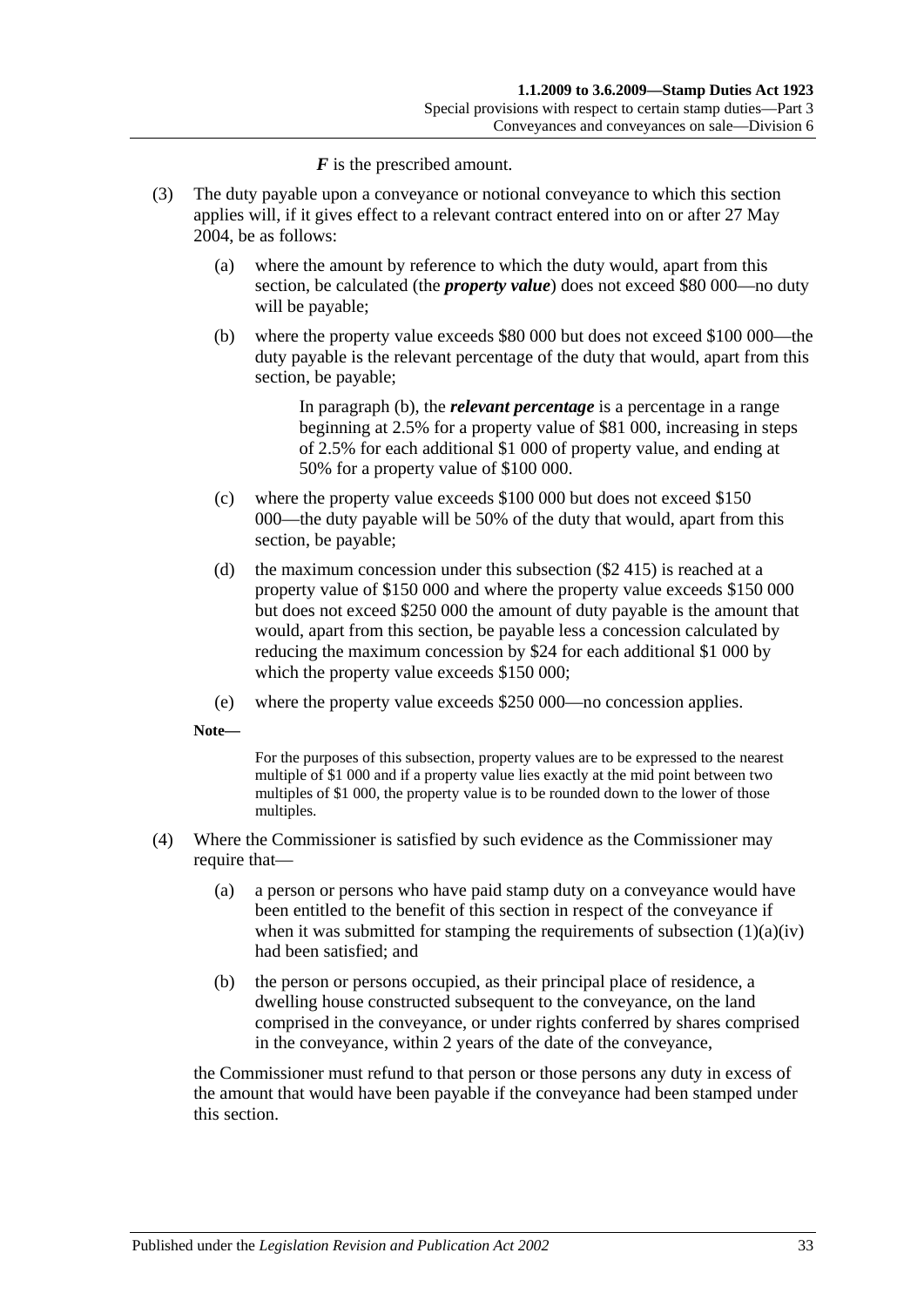- (5) Where, on the conveyance of a genuine farm, the amount by reference to which duty would, apart from this section, be calculated exceeds the prescribed maximum, the duty payable on the conveyance is calculated as follows:
	- (a) first, calculate the duty on the conveyance apart from this section;
	- (b) then, subtract from this amount the duty that would be payable apart from this section on a notional conveyance of the relevant component of the farm;
	- (c) finally, add to this amount the duty calculated on the notional conveyance in accordance with this section.
- (6) In this section—

*dwelling house* does not include residential premises that form part of industrial or commercial premises;

*genuine farm* means land as to which the Commissioner is satisfied—

- (a) the land is to be used for primary production by the person seeking the benefit of this section; and
- (b) the land is, by itself, or in conjunction with other land owned by that person, capable of supporting economically viable primary production operations;

*Housing Trust home* means residential premises owned by the South Australian Housing Trust;

*perpetual lease* means a perpetual lease under the *[Crown Lands Act](http://www.legislation.sa.gov.au/index.aspx?action=legref&type=act&legtitle=Crown%20Lands%20Act%201929) 1929*;

### *prescribed amount* means—

- (a) where the relevant contract is entered into during the period commencing on 1 February 1997 and ending on 31 January 1998—\$100 000;
- (b) in any other case—\$80 000;

*prescribed maximum* means—

- (a) where the relevant contract is entered into during the period commencing on 1 February 1997 and ending on 31 January 1998—\$150 000;
- (b) in any other case—\$130 000;

*relevant component* of a genuine farm means the part of the farm constituted by the dwelling house and its curtilage, or the part of the land that is to constitute the site and curtilage of a dwelling house that is to be constructed;

*relevant contract* means the contract relied on by an applicant under this section to satisfy the requirements of [subsection](#page-48-2)  $(1)(a)(ii)$ ;

*relevant interest*, in relation to land or a dwelling house, means any estate or interest conferring a right to possession, including any such estate or interest arising under a perpetual lease but not including any other leasehold estate or interest.

- (7) This section applies to a conveyance first lodged with the Commissioner for stamping on or after 9 August, 1989.
- (8) This section does not apply to a conveyance—
	- (a) if the conveyance gives effect to a contract entered into on or after 5 June 2008; or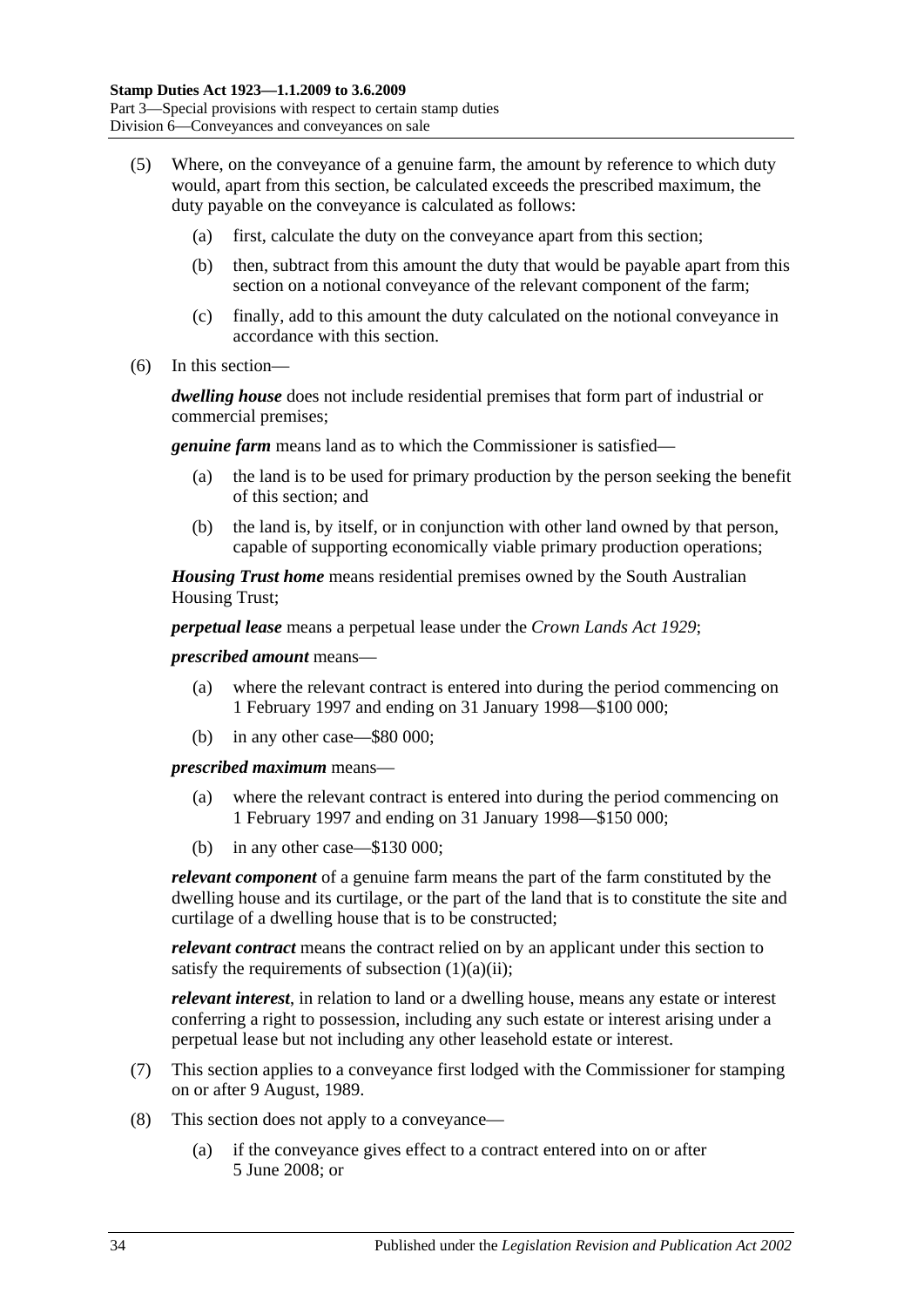- (b) if the conveyance relates to land where a party to the conveyance has, on or after 5 June 2008, entered into a contract for the construction of a dwelling house on the relevant land (as described in subsection  $(1)(a)(iv)(A)$ ); or
- (c) if the conveyance relates to land where the construction of a dwelling house has commenced on or after 5 June 2008.

# **71CA—Exemption from duty in respect of Family Law instruments**

(1) In this section—

### *Family Law agreement* means—

- (a) a maintenance agreement; or
- (b) a financial agreement; or
- (c) a splitting agreement;

*Family Law order* means an order of a court under Part VIII, VIIIA or VIIIB of the *Family Law Act 1975* of the Commonwealth;

*flag lifting agreement* has the same meaning as in Part VIIIB of the *Family Law Act 1975* of the Commonwealth;

*financial agreement* means a financial agreement made under section 90B, 90C or 90D of the *Family Law Act 1975* of the Commonwealth that, under that Act, is binding on the parties to the agreement;

*maintenance agreement* means—

- (a) a maintenance agreement approved by a court by order under section 87 of the *Family Law Act 1975* of the Commonwealth; or
- (b) a maintenance agreement registered in a court under section 86 of the *Family Law Act 1975* of the Commonwealth or under regulations made pursuant to section 89 of that Act;

*marriage* includes a marriage that is void and thus liable to annulment, and *married* has a corresponding meaning;

*splitting agreement* means—

- (a) a flag lifting agreement; or
- (b) a superannuation agreement,

that has effect under Part VIIIB of the *Family Law Act 1975* of the Commonwealth;

*superannuation agreement* has the same meaning as in Part VIIIB of the *Family Law Act 1975* of the Commonwealth;

*superannuation fund* means—

- (a) a superannuation fund within the meaning of the *Superannuation Industry (Supervision) Act 1993* of the Commonwealth; or
- (b) an approved deposit fund within the meaning of the *Superannuation Industry (Supervision) Act 1993* of the Commonwealth; or
- (c) a retirement savings account within the meaning of the *Retirement Savings Accounts Act 1997* of the Commonwealth; or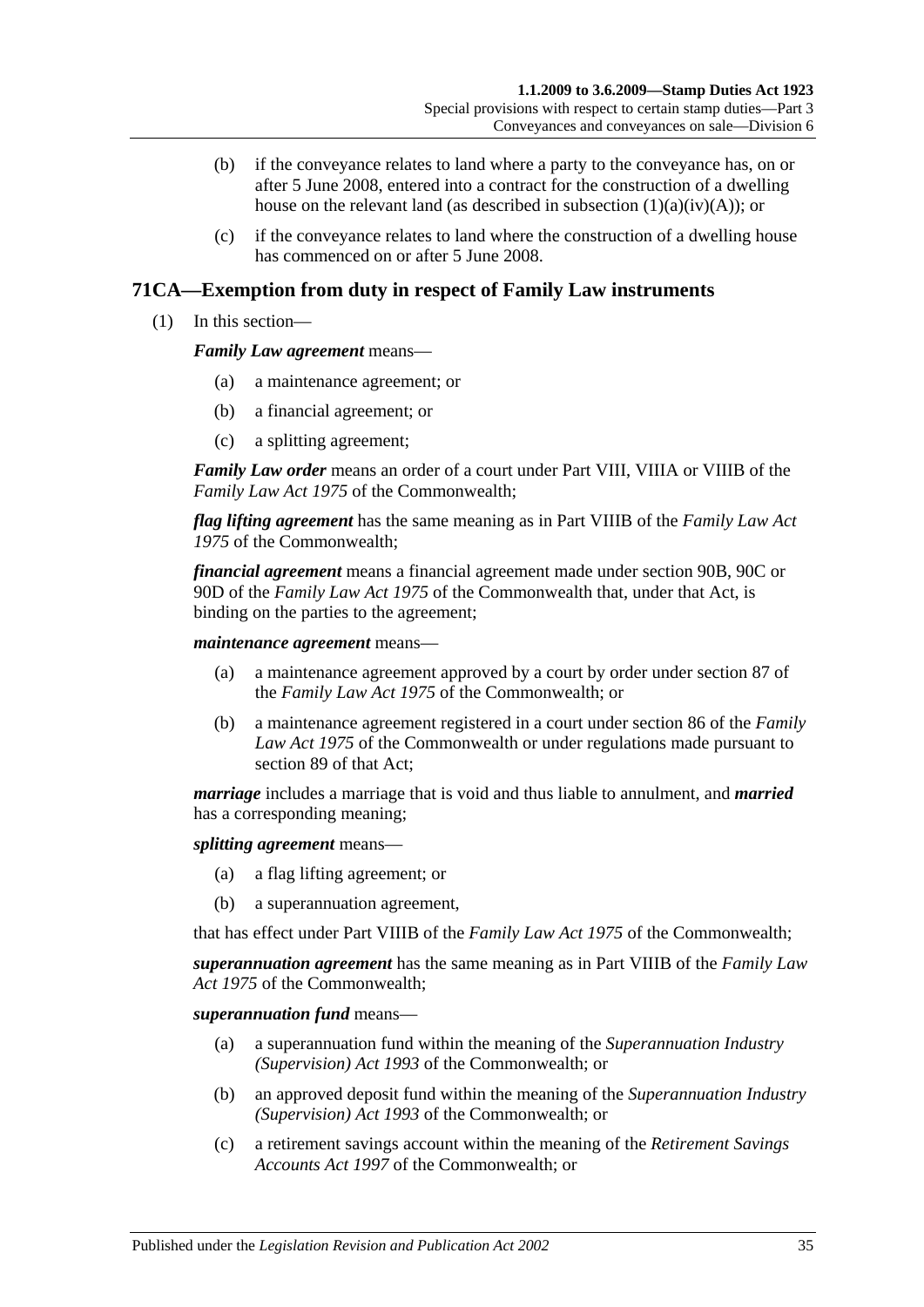(d) an account within the meaning of the *Small Superannuation Accounts Act 1995* of the Commonwealth;

<span id="page-53-0"></span>*trustee* of a superannuation fund means—

- (a) if the fund has a trustee (within the ordinary meaning of that word)—the trustee of the fund; or
- (b) if [paragraph](#page-53-0) (a) does not apply and a person is identified in accordance with the regulations as the trustee of a fund for the purposes of this definition—the person identified in accordance with the regulations; or
- (c) in any other case—the person who manages the fund,

and includes any other person who has power to make payments to the members of a superannuation scheme or plan that is constituted by, or incorporates, a superannuation fund.

- (2) The following instruments are exempt from stamp duty:
	- (a) a Family Law agreement;
	- (b) a deed or other instrument (including an application to transfer registration of a motor vehicle) to give effect to, or consequential on—
		- (i) a Family Law agreement; or
		- (ii) a Family Law order,

if—

- (iii) the marriage to which the agreement or order relates has been dissolved or annulled, or the Commissioner is satisfied that the marriage to which the agreement or order relates has broken down irretrievably; and
- (iv) the instrument—
	- (A) provides for the disposition of property between the parties to the marriage (or former marriage) and no other person, other than a trustee of a superannuation fund (if relevant), takes or is entitled to take an interest in property in pursuance of the instrument; or
	- (B) in the case of an application to transfer registration of a motor vehicle—is consequential on a disposition of property between the parties to the marriage (or former marriage); and
- (v) at the time of the execution of the instrument the parties were, or had been, married to each other;
- (c) a deed or other instrument executed by a trustee of a superannuation fund to give effect to, or consequential on—
	- (i) a Family Law agreement; or
	- (ii) a Family Law order; or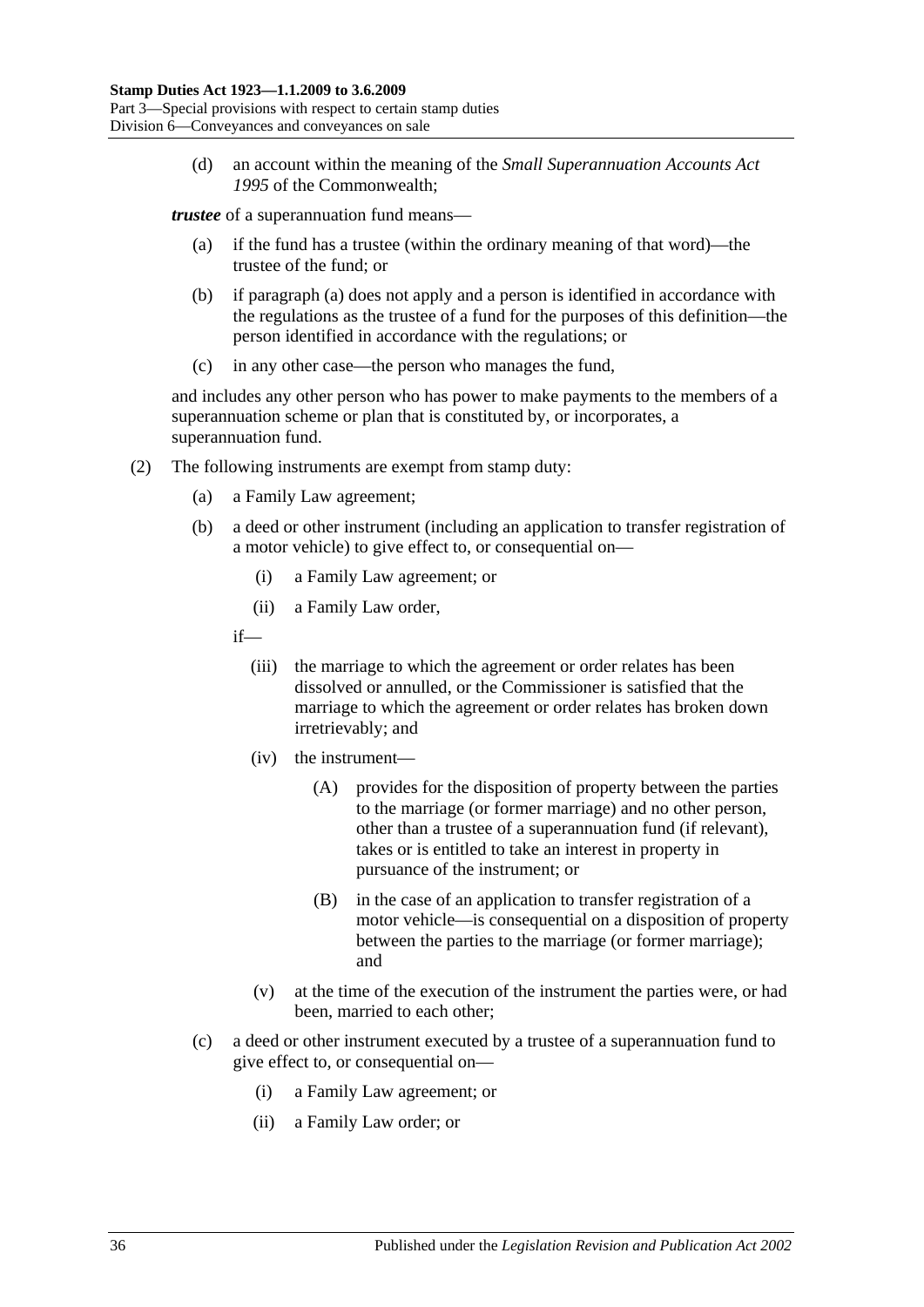- (iii) the provisions of any Act or law (including an Act or subordinate legislation of the Commonwealth) relating to the transfer or disposition of property or any entitlements on account of a Family Law agreement or Family Law order.
- (3) Where an instrument was not exempt from stamp duty under this section by reason only that—
	- (a) the marriage of the 2 persons had not been dissolved or annulled; and
	- (b) the Commissioner was not satisfied that the marriage of the 2 persons had broken down irretrievably,

a party to the marriage who paid stamp duty on the instrument is entitled to a refund of the duty—

- (c) if the marriage is subsequently dissolved or annulled; or
- (d) if the Commissioner is subsequently satisfied that the marriage has broken down irretrievably.
- (4) The Commissioner may require a party to an instrument in respect of which an exemption is claimed under this section to provide such evidence (verified, if the Commissioner so requires, by statutory declaration) as the Commissioner may require for the purpose of determining whether the instrument is exempt from duty under this section.
- (5) This section, as re-enacted by the *[Stamp Duties \(Miscellaneous\) Amendment Act 2004](http://www.legislation.sa.gov.au/index.aspx?action=legref&type=act&legtitle=Stamp%20Duties%20(Miscellaneous)%20Amendment%20Act%202004)*, applies—
	- (a) in relation to Family Law agreements—both prospectively and retrospectively;
	- (b) in relation to any other kind of instrument—to instruments executed after the commencement of that Act.

# **71CB—Exemption from duty in respect of certain transfers between spouses etc or former spouses etc**

(1) In this section—

*shared residence* means—

- (a) in relation to spouses or domestic partners—their principal place of residence of which both or either of them is owner;
- (b) in relation to former spouses or domestic partners—their last principal place of residence of which both or either of them was owner,

but does not include premises that form part of industrial or commercial premises.

- (2) Subject to [subsection](#page-55-0) (3), an instrument of which the sole effect is—
	- (a) to transfer—
		- (i) an interest in a shared residence; or
		- (ii) registration of a motor vehicle,

between parties who are spouses or former spouses, or domestic partners or former domestic partners; or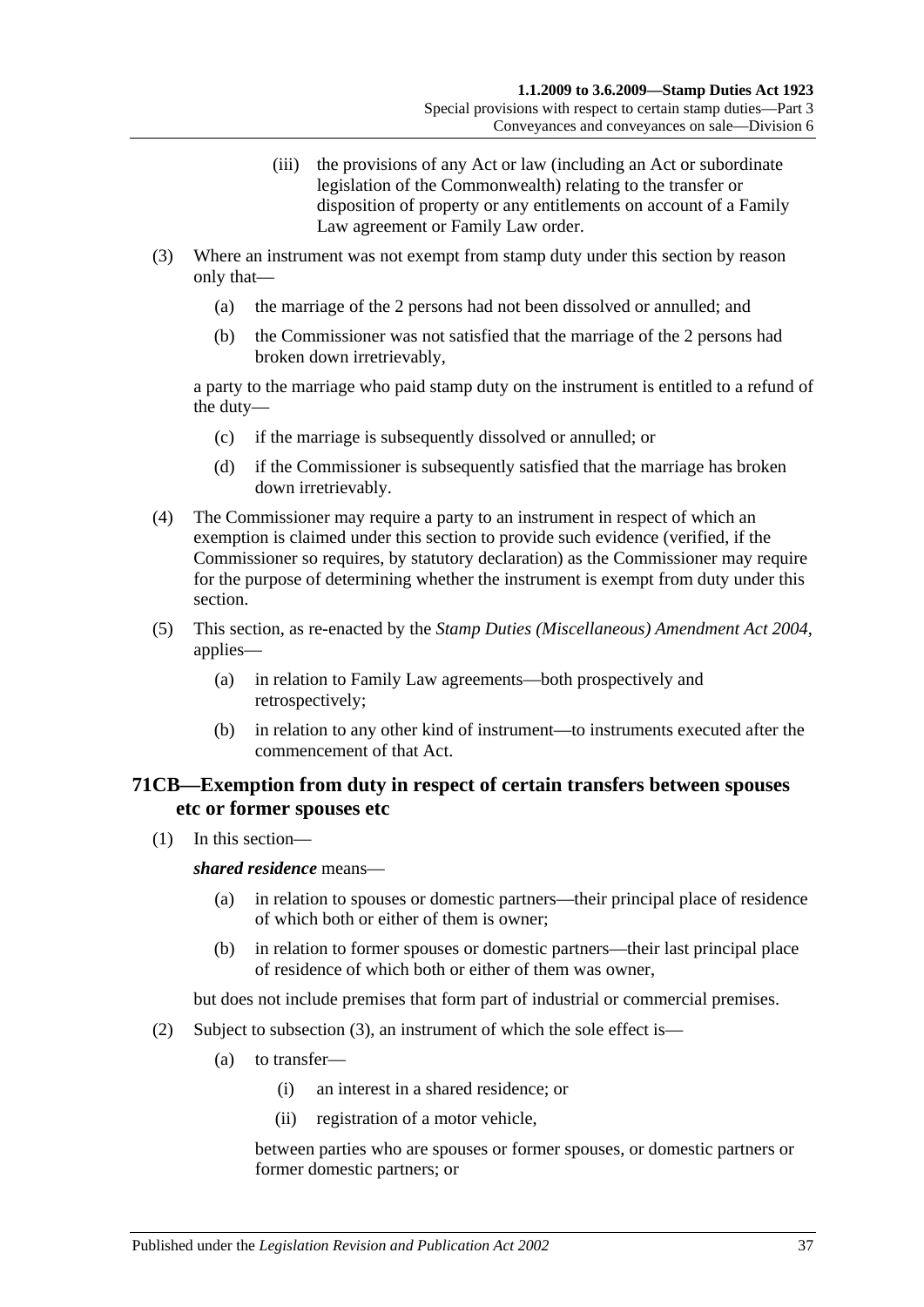(b) to register a motor vehicle in the name of a person whose spouse or former spouse, or domestic partner or former domestic partner, was the last registered owner of the vehicle (either alone or jointly with the person),

is exempt from stamp duty.

- <span id="page-55-0"></span>(3) An instrument described in subsection (2) between parties who are former spouses or former domestic partners is only exempt from stamp duty if the Commissioner is satisfied that the instrument has been executed as a result of the irretrievable breakdown of the parties' marriage or relationship.
- (4) Where an instrument was not exempt from stamp duty under this section by reason only that the Commissioner was not satisfied that the instrument had been executed as a result of the irretrievable breakdown of the parties' marriage or relationship, the party by whom stamp duty was paid on the instrument is entitled to a refund of the duty if the Commissioner is subsequently satisfied that the instrument had been executed as a result of the irretrievable breakdown of the parties' marriage or relationship.
- (5) The Commissioner may require a party to an instrument in respect of which an exemption is claimed under this section to provide such evidence (verified, if the Commissioner so requires, by statutory declaration) as the Commissioner may require for the purpose of determining whether the instrument is exempt from duty under this section.
- (6) This section applies in relation to instruments executed after its commencement.

# **71CBA—Exemption from duty in respect of domestic partnership agreements or property adjustment orders**

(1) In this section—

*certified domestic partnership agreement* has the same meaning as in the *[Domestic](http://www.legislation.sa.gov.au/index.aspx?action=legref&type=act&legtitle=Domestic%20Partners%20Property%20Act%201996)  [Partners Property Act](http://www.legislation.sa.gov.au/index.aspx?action=legref&type=act&legtitle=Domestic%20Partners%20Property%20Act%201996) 1996*;

*domestic partner* has the same meaning as in the *[Domestic Partners Property](http://www.legislation.sa.gov.au/index.aspx?action=legref&type=act&legtitle=Domestic%20Partners%20Property%20Act%201996)  Act [1996](http://www.legislation.sa.gov.au/index.aspx?action=legref&type=act&legtitle=Domestic%20Partners%20Property%20Act%201996)*;

*domestic relationship* means the relationship between domestic partners;

*property adjustment order* means an order of a court under Part 3 or 4 of the *[Domestic](http://www.legislation.sa.gov.au/index.aspx?action=legref&type=act&legtitle=Domestic%20Partners%20Property%20Act%201996)  [Partners Property Act](http://www.legislation.sa.gov.au/index.aspx?action=legref&type=act&legtitle=Domestic%20Partners%20Property%20Act%201996) 1996*;

## *superannuation fund* means—

- (a) a superannuation fund within the meaning of the *Superannuation Industry (Supervision) Act 1993* of the Commonwealth; or
- (b) an approved deposit fund within the meaning of the *Superannuation Industry (Supervision) Act 1993* of the Commonwealth; or
- (c) a retirement savings account within the meaning of the *Retirement Savings Accounts Act 1997* of the Commonwealth; or
- (d) an account within the meaning of the *Small Superannuation Accounts Act 1995* of the Commonwealth;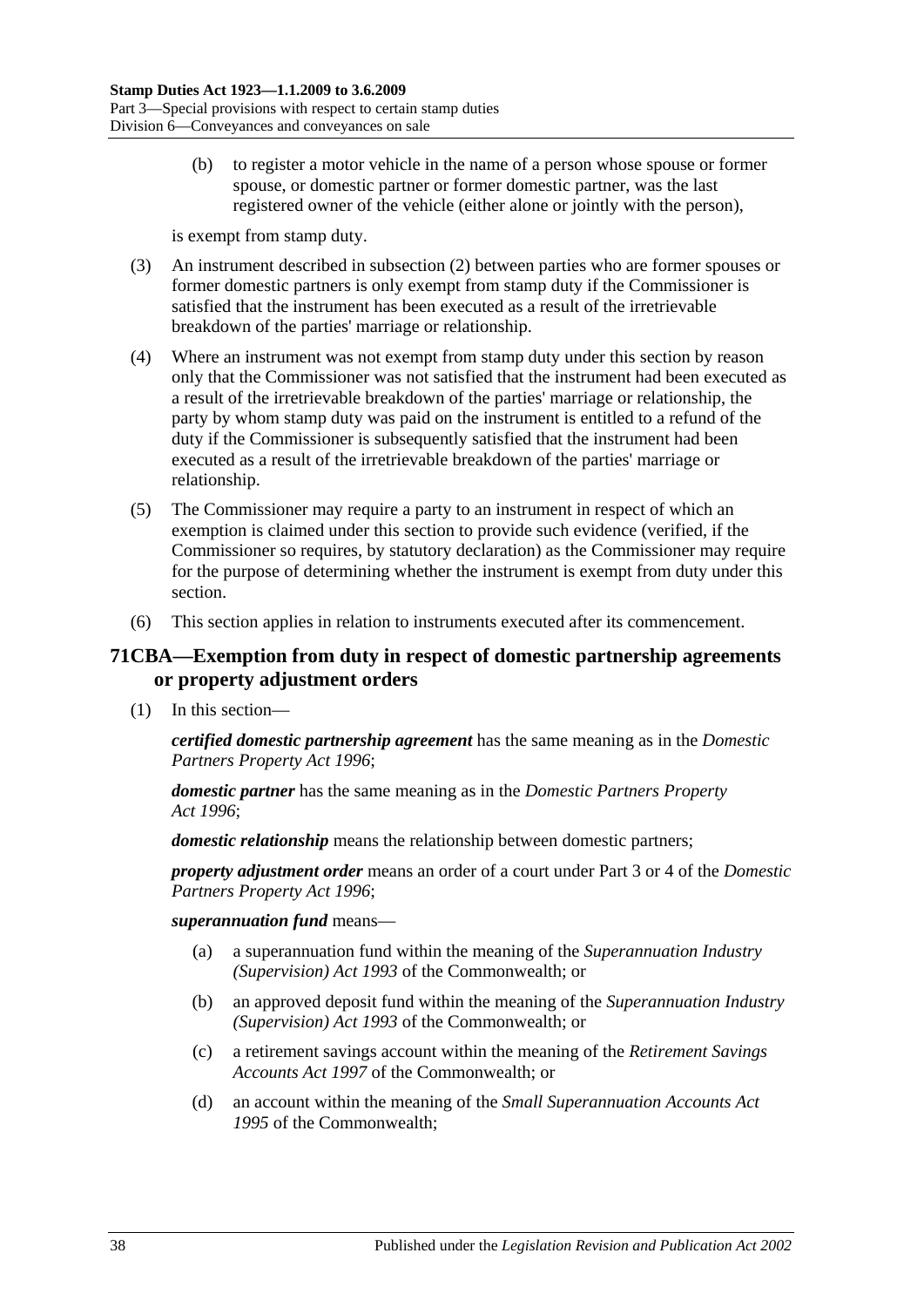<span id="page-56-0"></span>*trustee* of a superannuation fund means—

- (a) if the fund has a trustee (within the ordinary meaning of that word)—the trustee of the fund; or
- (b) if [paragraph](#page-56-0) (a) does not apply and a person is identified in accordance with the regulations as the trustee of a fund for the purposes of this definition—the person identified in accordance with the regulations; or
- (c) in any other case—the person who manages the fund,

and includes any other person who has power to make payments to the members of a superannuation scheme or plan that is constituted by, or incorporates, a superannuation fund.

- (2) The following instruments are exempt from stamp duty:
	- (a) a certified domestic partnership agreement;
	- (b) a deed or other instrument (including an application to transfer registration of a motor vehicle) to give effect to, or consequential on—
		- (i) a certified domestic partnership agreement; or
		- (ii) a property adjustment order,
		- if—
			- (iii) the Commissioner is satisfied—
				- (A) that the domestic relationship to which the agreement or order relates has broken down irretrievably; and
				- (B) that the domestic partners lived together continuously as domestic partners for at least 3 years; and
			- (iv) the instrument—
				- (A) provides for the disposition of property between the parties to the former domestic relationship and no other person, other than a trustee of a superannuation fund (if relevant), takes or is entitled to take an interest in property in pursuance of the instrument; or
				- (B) in the case of an application to transfer registration of a motor vehicle—is consequential on a disposition of property between the parties to the former domestic relationship; and
			- (v) at the time of the execution of the instrument the parties were, or had been, domestic partners;
	- (c) a deed or other instrument executed by the trustee of a superannuation fund to give effect to, or consequential on—
		- (i) a certified domestic partnership agreement; or
		- (ii) a property adjustment order.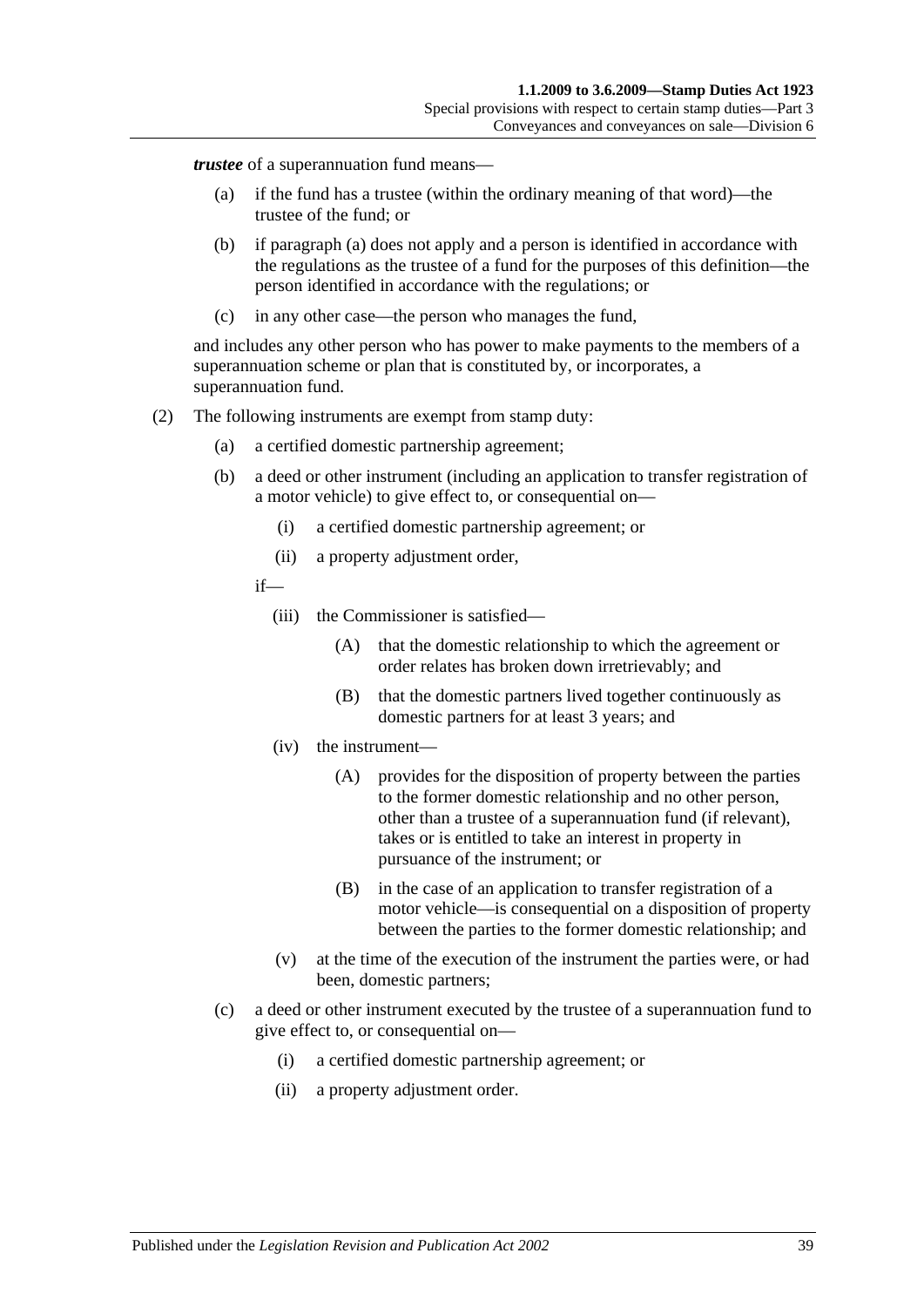- (3) Where an instrument was not exempt from stamp duty under this section by reason only that the Commissioner was not satisfied that a domestic relationship had broken down irretrievably, a party to the relationship who paid stamp duty on the instrument is entitled to a refund of duty if the Commissioner is subsequently satisfied that the domestic relationship has broken down irretrievably.
- (4) The Commissioner may require a party to an instrument in respect of which an exemption is claimed under this section to provide such evidence (verified, if the Commissioner so requires, by statutory declaration) as the Commissioner may require for the purpose of determining whether the instrument is exempt from duty under this section.
- (5) This section applies—
	- (a) in relation to a certified domestic partnership agreement—both prospectively and retrospectively;
	- (b) in relation to any other kind of instrument—to instruments executed after the commencement of this section.

# <span id="page-57-1"></span>**71CC—Interfamilial transfer of farming property**

- (1) A transfer of an interest in land, or land and goods, referred to in [subsection](#page-57-0) (1a) from a natural person, or a trustee for a natural person, to a relative of the natural person, or a trustee for a relative of the natural person, is exempt from stamp duty if the Commissioner is satisfied—
	- (a) that the land to which the transfer relates is used wholly or mainly for the business of primary production and is not less than 0.8 hectares in area; and
	- (ab) that the sole or principal business of the natural person who, or whose trustee, is the transferor is (immediately before the instrument) the business of primary production; and
	- (b) that for a period of 12 months immediately before the instrument there was a business relationship between—
		- (i) the natural person (A) who, or whose trustee, is the transferor; and
		- (ii) the natural person (B) who, or whose trustee, is the transferee, or a lineal ancestor or spouse or domestic partner of B,

<span id="page-57-3"></span>with respect to the use of the property for the business of primary production; and

- (c) in the case of a transfer where either or both parties are trustees, that no person is a beneficiary of the trust or trusts other than—
	- (i) the natural person (A) who, or whose trustee, is transferor;
	- (ii) the natural person (B) who, or whose trustee, is transferee;
	- (iii) a relative (or relatives) of A or B; and
- (d) that the transfer does not arise from arrangements or a scheme devised for the principal purpose of taking advantage of the benefit of this section.
- <span id="page-57-2"></span><span id="page-57-0"></span>(1a) [Subsection](#page-57-1) (1) applies to—
	- (a) land used for the business of primary production; and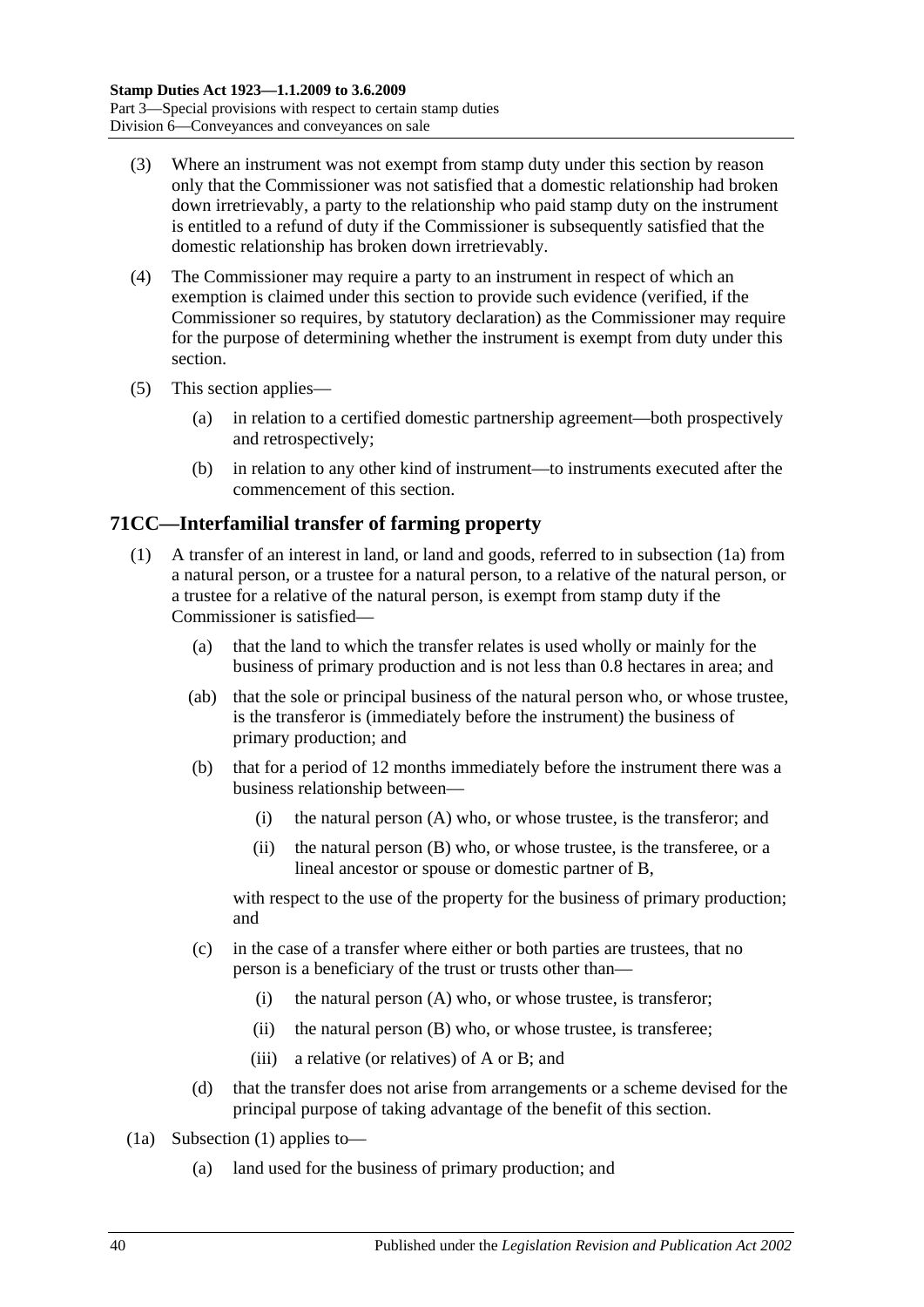- (b) goods comprising livestock, machinery, implements and other goods used or acquired for the business of primary production conducted on the land referred to in [paragraph](#page-57-2) (a).
- (1b) In assessing the duty payable on an instrument, the Commissioner is to apply the following principles:
	- (a) if the instrument gives effect solely to a transaction, or part of a transaction, that is exempt from duty under this section, then no duty is payable on the instrument;
	- (b) if the instrument gives effect to a transaction, or part of a transaction, of which some of the elements are exempt from duty under this section and others not, the instrument will be assessed for duty as if it gave effect only to those elements of the transaction that are not exempt from duty under this section.
- (2) The Commissioner may, in deciding for the purposes of [subsection](#page-57-3) (1)(b) whether a business relationship existed between two persons, take into account any of the following;
	- (a) a previous employment relationship between them (regardless of the amount or form of remuneration);
	- (b) a share-farming arrangement;
	- (c) the provision of assistance in the running of the business;
	- (d) a partnership arrangement,

and may take into account such other matters (whether similar or dissimilar to those referred to above) as the Commissioner thinks fit.

- (3) The Commissioner may require a party to an instrument in respect of which an exemption is claimed under this section to provide such information or evidence as the Commissioner may require for the purpose of determining whether the instrument is exempt from duty under this section.
- (4) The Commissioner may require the information or evidence to be given on oath or verified by statutory declaration.
- (5) In this section—

*natural person* or *person* does not include a person who is deceased (as at the time of execution of the relevant instrument);

<span id="page-58-0"></span>*relative*, in relation to a natural person, means a person who is—

- (a) a child or remoter lineal descendant of the person or of the spouse or domestic partner of the person;
- <span id="page-58-1"></span>(b) a parent or remoter lineal ancestor of the person or of the spouse or domestic partner of the person;
- <span id="page-58-2"></span>(c) a brother or sister of the person or of the spouse or domestic partner of the person;
- (ca) a child or remoter lineal descendant of the brother or sister of the person or of the spouse or domestic partner of the person;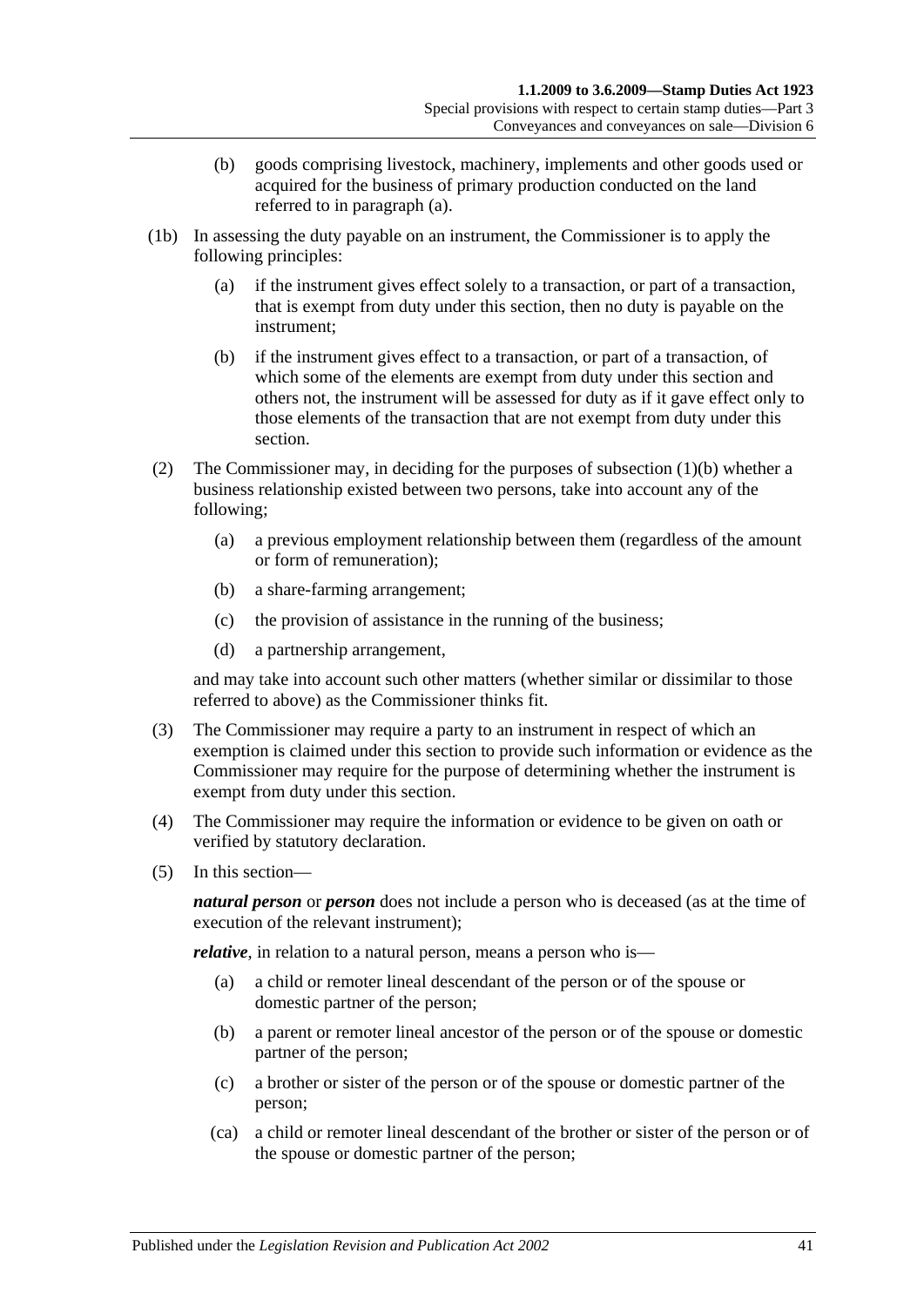- (d) the spouse or domestic partner of the person or a spouse or domestic partner of any person referred to in [paragraphs](#page-58-0) (a), [\(b\)](#page-58-1) or [\(c\).](#page-58-2)
- (6) This section applies in relation to instruments executed after its commencement.

# **71CD—Duty on conveyances by Official Trustee etc**

Where, on the bankruptcy of a debtor, property of the debtor is vested in the Official Trustee in Bankruptcy or a registered trustee under the *Bankruptcy Act 1966* of the Commonwealth—

- (a) a subsequent conveyance of the property by the Official Trustee or registered trustee to the bankrupt or former bankrupt is exempt from stamp duty;
- (b) a subsequent conveyance of the property by the Official Trustee or registered trustee to some other person will be assessed for stamp duty as though the conveyance were from the bankrupt or former bankrupt to that person.

# **71D—Concessional duty to encourage mineral or petroleum exploration activity**

- <span id="page-59-0"></span>(1) Where upon an application made under this section the Treasurer, after consultation with the Minister of Mines and Energy, is satisfied—
	- (a) that the applicants are parties to a conveyance of an exploration tenement or an interest in an exploration tenement; and
	- (b) that the consideration or a part of the consideration for the conveyance consists of an undertaking on the part of the person or persons acquiring an interest in the tenement by virtue of the conveyance—
		- (i) to engage in exploratory or investigatory operations (to be carried on after the date of the undertaking) within that part of the area of the tenement to which the conveyance relates; or
		- (ii) to contribute to the cost of exploratory or investigatory operations (to be carried on after the date of the undertaking) within that part of the area of the tenement to which the conveyance relates,

this section applies to the conveyance.

- (2) An application under this section must—
	- (a) be made in a manner and form determined by the Treasurer; and
	- (b) set out a statement of—
		- (i) the value of the interest being transferred by the conveyance; and
		- (ii) the value of the undertaking referred to in [subsection](#page-59-0)  $(1)(b)$ ; and
	- (c) be accompanied by such evidence as the Treasurer may require.
- (2a) The duty payable upon a conveyance to which this section applies will be as follows:
	- (a) where the amount by reference to which the duty would, apart from this section, be calculated does not exceed the value of the undertaking referred to in [subsection](#page-59-0)  $(1)(b)$ —the duty will be \$1 000;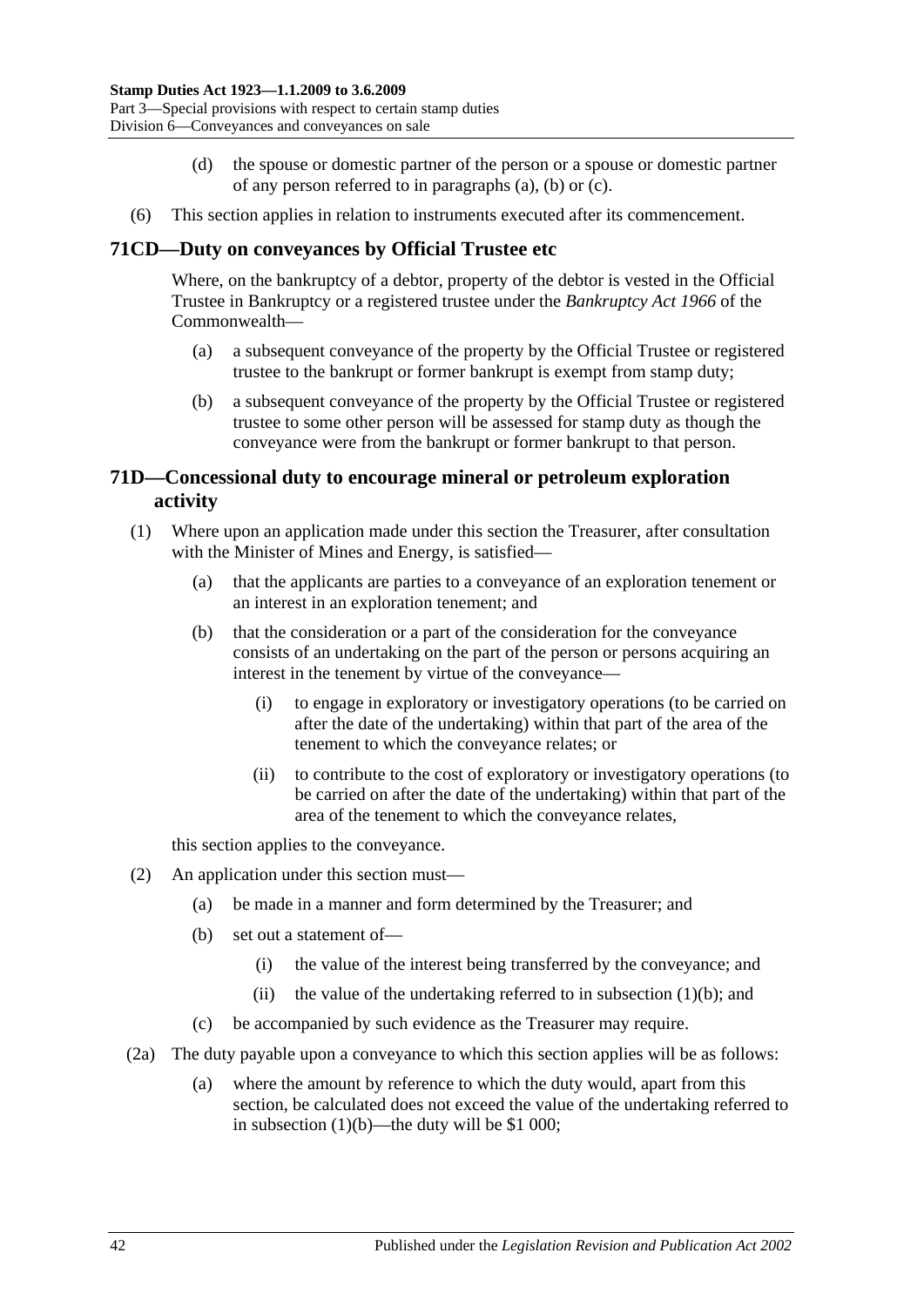(b) where the amount by reference to which the duty would, apart from this section, be calculated exceeds the value of the undertaking referred to in [subsection](#page-59-0)  $(1)(b)$ —the duty will be an amount calculated in accordance with the following formula:

 $D = (A-V) + $1000$ 

where

*D* is the amount payable

*A* is the amount of duty payable apart from this section

*V* is the amount of duty payable on a conveyance of an interest in property the value of which equals the value of the undertaking referred to in [subsection](#page-59-0)  $(1)(b)$ .

(3) In this section—

## *exploration tenement* means—

- (a) an exploration licence granted under the *[Mining Act](http://www.legislation.sa.gov.au/index.aspx?action=legref&type=act&legtitle=Mining%20Act%201971) 1971*; or
- (b) a petroleum exploration licence granted under the *[Petroleum Act](http://www.legislation.sa.gov.au/index.aspx?action=legref&type=act&legtitle=Petroleum%20Act%201940) 1940*; or
- (c) an exploration permit for petroleum granted under the *[Petroleum \(Submerged](http://www.legislation.sa.gov.au/index.aspx?action=legref&type=act&legtitle=Petroleum%20(Submerged%20Lands)%20Act%201982)  [Lands\) Act](http://www.legislation.sa.gov.au/index.aspx?action=legref&type=act&legtitle=Petroleum%20(Submerged%20Lands)%20Act%201982) 1982*; or
- (d) an exploration licence granted under the *[Offshore Minerals Act](http://www.legislation.sa.gov.au/index.aspx?action=legref&type=act&legtitle=Offshore%20Minerals%20Act%202000) 2000*.
- (4) A reference in this section to an exploration tenement includes a reference to a portion of an exploration tenement.
- (5) For the purposes of this section, the value of the undertaking referred to in [subsection](#page-59-0) (1)(b) will be taken to be equal to the costs for which the person or persons acquiring an interest in the tenement by virtue of the conveyance become liable, or for which that person or those persons are reasonably expected to become liable, by virtue of the undertaking (assessed as at the time that the undertaking was given).
- (6) This section applies to a conveyance first lodged with the Commissioner for stamping on or after the commencement of the *[Stamp Duties \(Concessional Duty and](http://www.legislation.sa.gov.au/index.aspx?action=legref&type=act&legtitle=Stamp%20Duties%20(Concessional%20Duty%20and%20Exemptions)%20Amendment%20Act%201991)  [Exemptions\) Amendment Act](http://www.legislation.sa.gov.au/index.aspx?action=legref&type=act&legtitle=Stamp%20Duties%20(Concessional%20Duty%20and%20Exemptions)%20Amendment%20Act%201991) 1991*.

# <span id="page-60-0"></span>**71DA—Duty on certain conveyances between superannuation funds etc**

- (1) If on an application made under this section the Commissioner is satisfied—
	- (a) that the applicant is a party to an instrument that constitutes—
		- (i) a conveyance of property between superannuation funds; or
		- (ii) an agreement to convey property between superannuation funds; and
	- (b) that the trustees of the respective funds are of the opinion that the funds will be complying superannuation funds for the year in which the conveyance occurs; and
	- (c) that the conveyance is in connection with a person ceasing to be a member of, or otherwise ceasing to be entitled to benefits in respect of, one superannuation fund and becoming a member of, or otherwise becoming entitled to benefits in respect of, the other superannuation fund,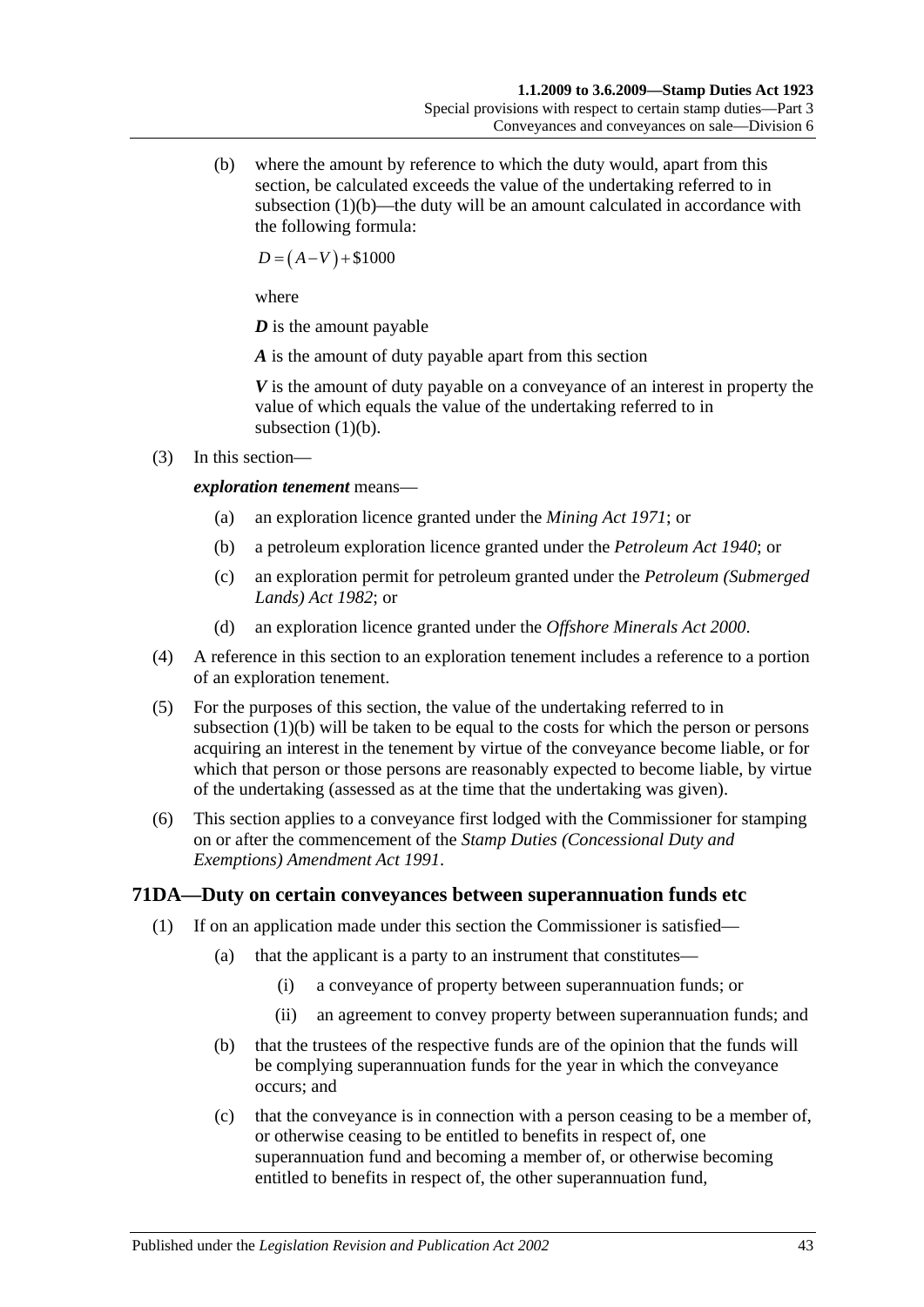this section applies to the instrument.

- <span id="page-61-0"></span>(1a) If on application made under this section the Commissioner is satisfied—
	- (a) that the applicant is a party to an instrument that is a conveyance of property, or an agreement to convey property, from a superannuation fund to a pooled superannuation trust; and
	- (b) that the purpose of the conveyance is to satisfy standards relating to the investment of assets of the superannuation fund prescribed by or under the SIS Act; and
	- (c) that the only consideration for the conveyance is the right to share in the income and assets of the pooled superannuation trust whether that right is in the form of units issued by the trust or some other form,

this section applies to the instrument.

- <span id="page-61-1"></span>(1b) If on application made under this section the Commissioner is satisfied—
	- (a) that the applicant is a party to an instrument that is a conveyance of property, or an agreement to convey property, from a pooled superannuation trust—
		- (i) to a superannuation fund; or
		- (ii) to another pooled superannuation trust at the direction of a superannuation fund; and
	- (b) that the only consideration passing from the superannuation fund to the firstmentioned pooled superannuation trust for the conveyance is the surrender by the superannuation fund of the whole or part of its right to share in the income and assets of the pooled superannuation trust,

this section applies to the instrument.

- (2) The duty payable on an instrument to which this section applies will be—
	- (a) the amount of *ad valorem* duty that would be payable on the instrument as a conveyance apart from this section; or
	- (b) \$200,

whichever is the lesser.

- (3) The Commissioner may require a party to an instrument that may be assessable under this section to provide such information or evidence as the Commissioner may require for the purpose of determining whether this section applies and, if so, the amount of duty payable on the instrument.
- (4) The Commissioner may require the information or evidence to be given on oath or verified by statutory declaration.
- (5) In this section—

*complying superannuation fund* means—

- (a) a fund which is a complying superannuation fund within the meaning of section 267 of the *Income Tax Assessment Act 1936* of the Commonwealth; or
- (b) a fund which is a complying approved deposit fund as defined by section 47 of the SIS Act;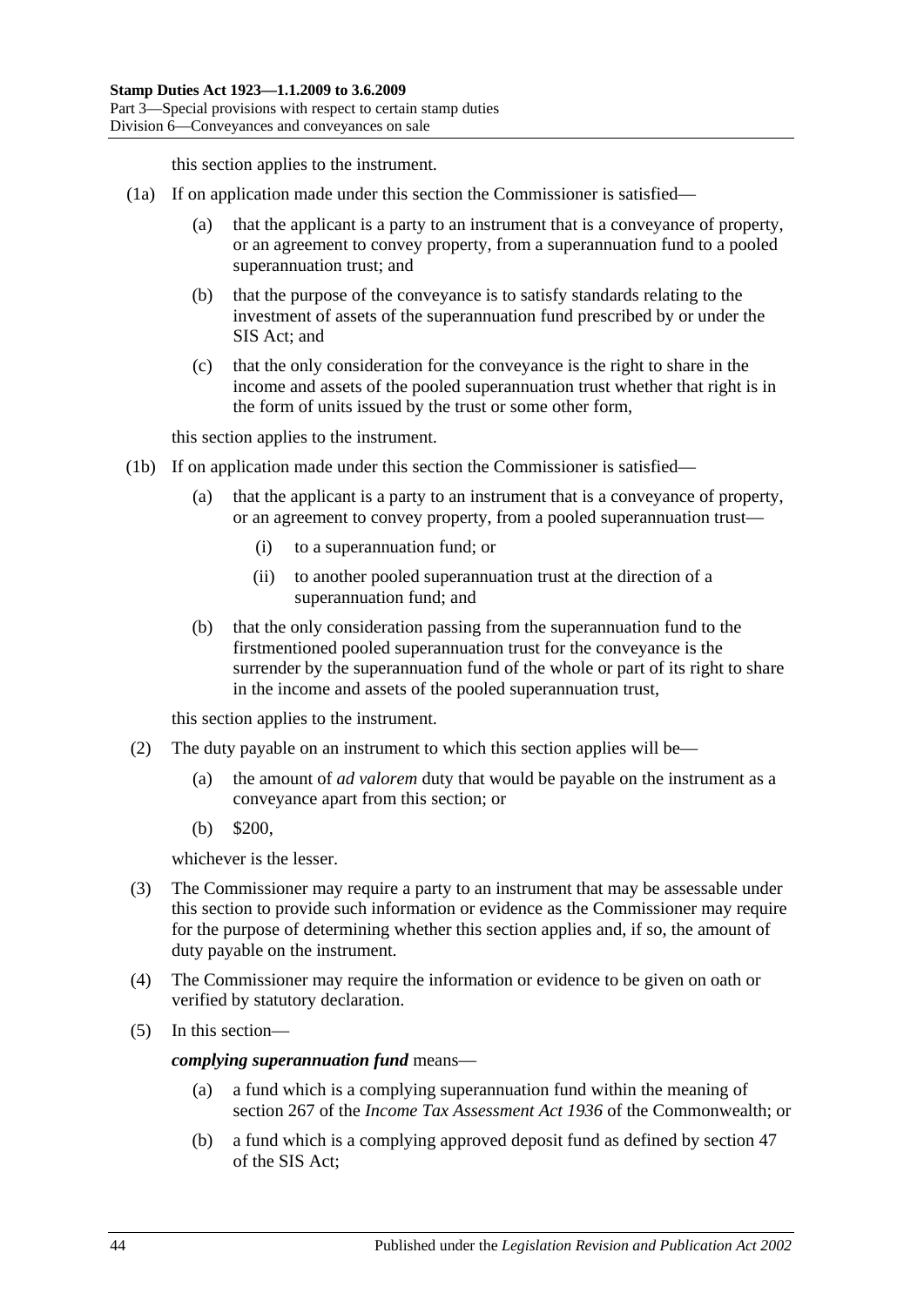*pooled superannuation trust* means a pooled superannuation trust as defined in the SIS Act;

*the SIS Act* means the *Superannuation Industry (Supervision) Act 1993* of the Commonwealth.

(6) This section applies to an instrument of a kind referred to in [subsection](#page-60-0) (1), [\(1a\)](#page-61-0) or [\(1b\)](#page-61-1) if it was first lodged for stamping with the Commissioner on or after the commencement of the subsection concerned.

# **Division 7—Gaming machine surcharge**

## **71EA—Interpretation**

(1) In this Division—

*direct interest*—see section [71EB\(1\);](#page-63-0)

*family group* means a group of persons connected by an unbroken series of relationships of consanguinity or affinity;

*gaming machine business* means a business conducted in pursuance of a gaming machine licence;

*gaming machine licence* means a gaming machine licence under the *[Gaming](http://www.legislation.sa.gov.au/index.aspx?action=legref&type=act&legtitle=Gaming%20Machines%20Act%201992)  [Machines Act](http://www.legislation.sa.gov.au/index.aspx?action=legref&type=act&legtitle=Gaming%20Machines%20Act%201992) 1992*;

*gaming machine surcharge* means the duty imposed under this Division;

*hold*—a person *holds* a share in a private entity if the person—

- (a) is registered as the holder; or
- (b) is beneficially entitled to the share; or
- (c) controls the exercise of rights attached to the share;

*indirect interest*—see section [71ED\(1\);](#page-64-0)

*net gambling revenue* means net gambling revenue as defined for the purposes of section 72 of the *[Gaming Machines Act](http://www.legislation.sa.gov.au/index.aspx?action=legref&type=act&legtitle=Gaming%20Machines%20Act%201992) 1992*;

*person* includes a private entity;

*private company* means—

- (a) a company that is limited by shares but whose shares are not quoted on a recognised financial market; or
- (b) a company that is not limited by shares,

but does not include a company that is excluded from the ambit of this definition by the regulations;

*private entity* means a private company or a private unit trust scheme:

*private unit trust scheme* means—

- (a) a unit trust scheme in which less than 50 persons hold units; or
- (b) a unit trust scheme in which 50 or more persons hold units if 20 or fewer persons hold 75 per cent or more in number or value of the units on issue,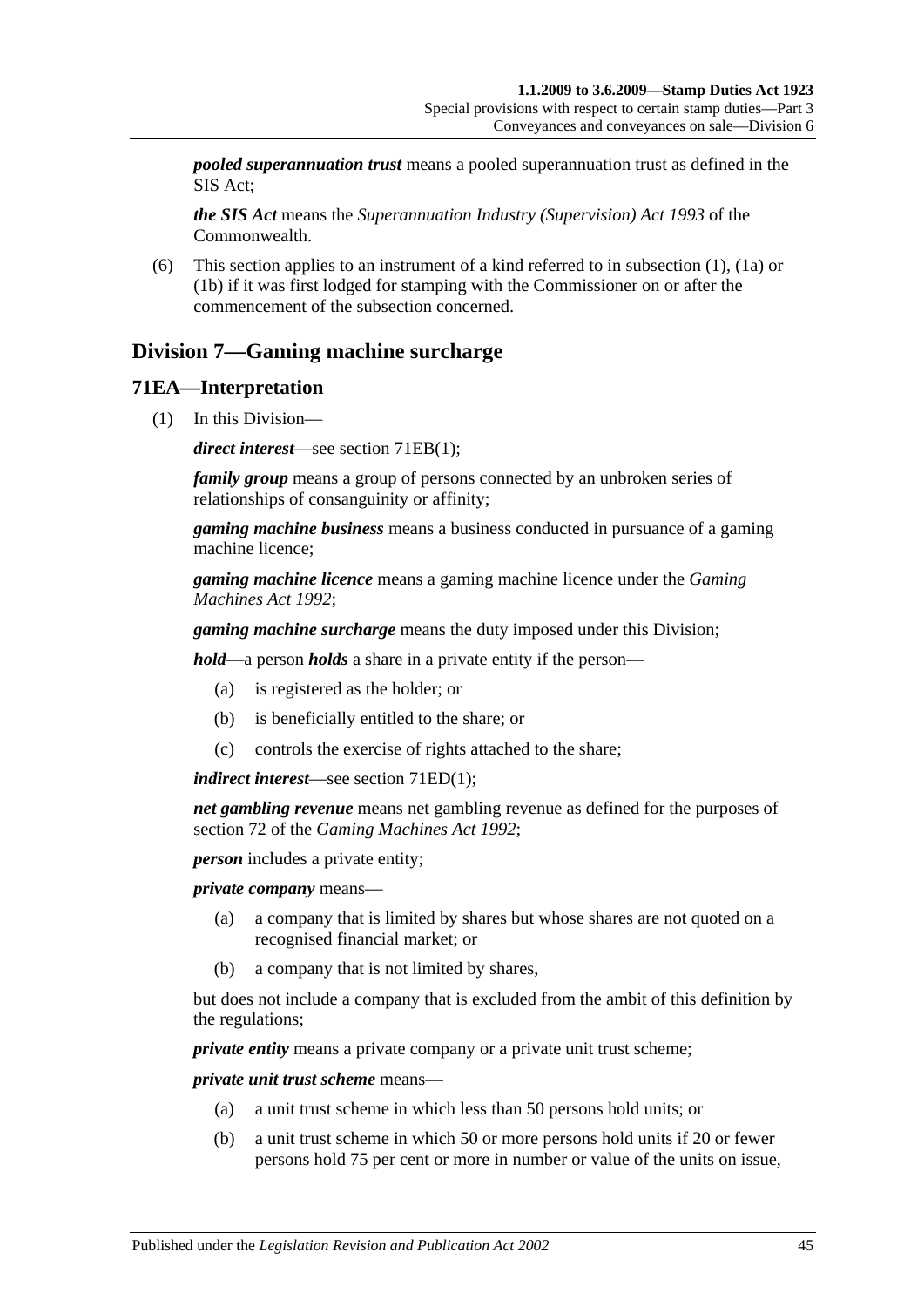but does not include a unit trust scheme that is an approved deposit fund or a pooled superannuation trust within the meaning of the *Superannuation Industry (Supervision) Act 1993* (Cwth);

*proportionate interest*—see sections [71EB\(3\),](#page-63-1) [71EC\(2\)](#page-64-1) and [71ED\(3\);](#page-64-2)

*related entity—see section [71EC\(1\);](#page-64-3)* 

*share* in a private entity means—

- (a) where the private entity is a private company—a share or other interest that—
	- (i) entitles the holder to vote at a general meeting of shareholders of the private company; or
	- (ii) entitles the holder to share in dividends or would entitle the holder to share in dividends assuming that there were profits out of which dividends could be declared; or
	- (iii) entitles the holder to share in the distribution of the assets of the company in the event of a winding up; or
	- (iv) confers entitlements of two or more kinds mentioned above;
- (b) where the private entity is a private unit trust—a unit in the trust.
- (2) Property is taken to be held beneficially by a private unit trust scheme if it is held by the trustees of the scheme in trust for the unitholders.
- (3) If an interest that is to be valued for the purposes of this Division is the potential interest of an object of a discretionary trust, the interest is to be valued as if it were the greatest beneficial interest in the property subject to the trust that could be conferred under the terms of the trust.

# <span id="page-63-0"></span>**71EB—Direct interests**

- (1) A person has a *direct interest* in a private entity if the person holds a share in the private entity.
- (2) A direct interest is to be expressed as a proportionate interest.
- <span id="page-63-1"></span>(3) The *proportionate interest* is the highest of the following:
	- (a) a percentage representing the proportion of votes that the person would be entitled to exercise (or control) at a general meeting of shareholders or unitholders assuming that all shareholders or unitholders exercised their voting rights;
	- (b) a percentage representing the extent the person is entitled to participate in dividends or distributions of income;
	- (c) a percentage representing the extent to which the person would be entitled to participate in distribution of assets on a winding up of the private entity.
- (4) The proportionate interest of a person is to be determined as if any power that the person has to increase the extent of an interest (by varying the constituent documents of the private entity or in any other way) had been exercised so as to maximise the relevant interest in the private entity.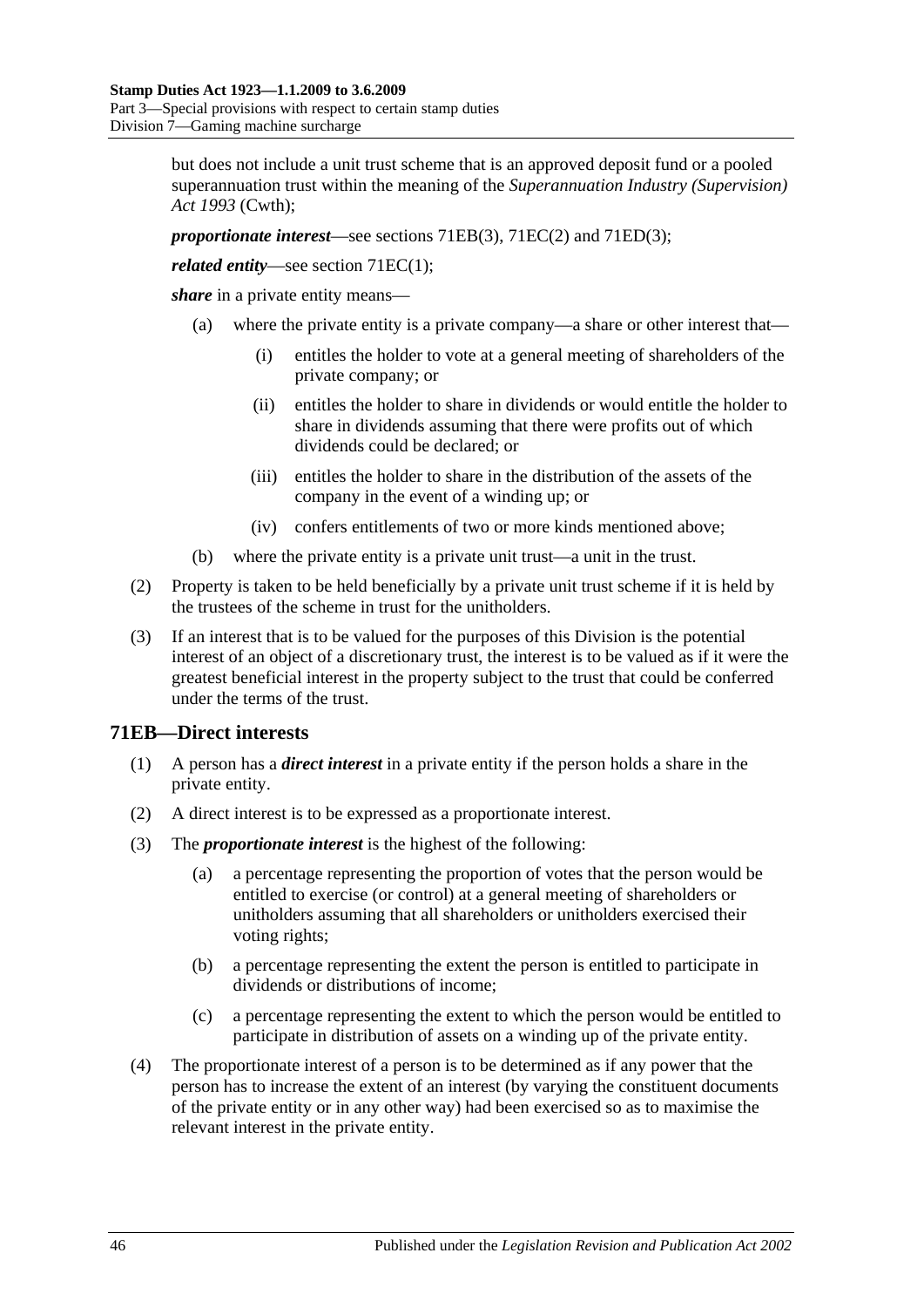## <span id="page-64-3"></span>**71EC—Related entities**

- (1) Two private entities are *related entities* if—
	- (a) one has a direct interest in the other; or
	- (b) a series of such relationships can be traced between them through another or other related entities (*intermediate entities*).
- <span id="page-64-1"></span>(2) If a private entity is related to another private entity by a relationship traced through an intermediate entity or intermediate entities, the private entity's proportionate interest in the other is calculated by multiplying the relevant fractions together and expressing the result as a percentage.

### **Example—**

Entity A (a private company) holds a 75% proportionate interest in entity B (a private unit trust scheme) which in turn holds a 50% proportionate interest in entity C (a private company). In this case, the proportionate interest of entity A in entity C (insofar as it is traced through entity B) is 37.5%.

# <span id="page-64-0"></span>**71ED—Indirect interests**

- (1) If a person has a direct interest in a private entity (entity A) which is related to another private entity (entity B), the person has an *indirect interest* in entity B.
- (2) An indirect interest is to be expressed as a proportionate interest.
- <span id="page-64-2"></span>(3) The proportionate interest is calculated by multiplying together—
	- (a) a fraction representing the person's proportionate interest in entity A; and
	- (b) a fraction representing entity A's proportionate interest in entity B,

and expressing the result as a percentage.

### **Example—**

X holds a proportionate interest of 33⅓% in entity A (a private company) which in turn holds a 75% proportionate interest in entity B (a private unit trust scheme) which in turn holds a 50% proportionate interest in entity C (a private company). In this case X's indirect interest in entity C is to be expressed as a proportionate interest of 12.5%

## **71EE—Notional interests**

- (1) If a private entity owns a gaming machine business or an interest in a gaming machine business, a person who holds a direct or indirect interest in the private entity is taken to have a notional interest in the gaming machine business.
- (2) The value of the notional interest is calculated as follows:

 $V = p \times v_1$ 

where—

*p* is a fraction representing the person's proportionate interest in the private entity;

 $v_1$  is the value of the gaming machine business or the interest in the gaming machine business (as the case requires).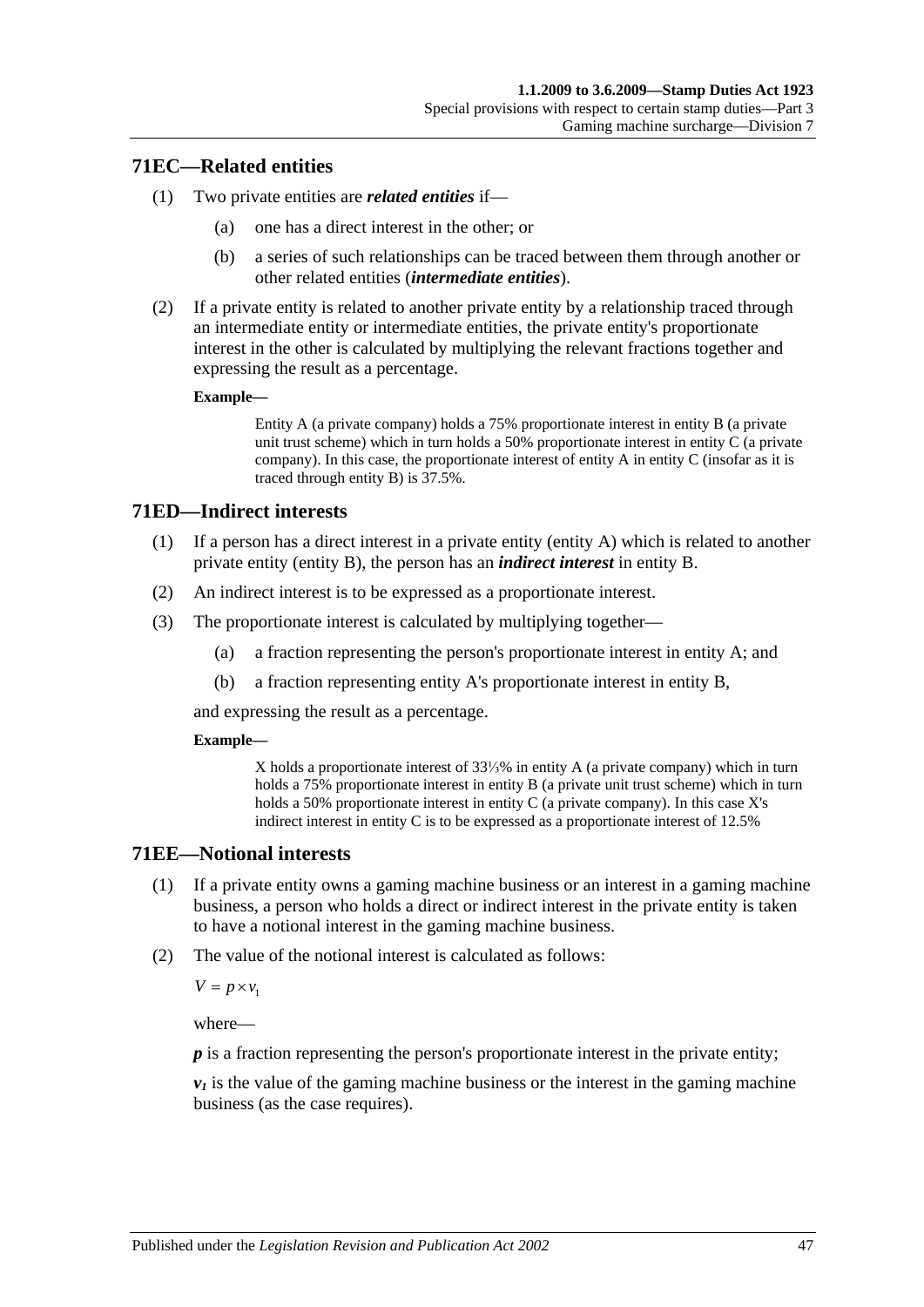# **71EF—Application of this Division**

- (1) This Division applies to the following transactions—
	- (a) the transfer of an interest in a gaming machine business; or
	- (b) the transfer of a notional interest in a gaming machine business.
- (2) A transfer includes any transaction as a result of which the amount or value of the interest or notional interest of a person (the transferor) in a gaming machine business is diminished or extinguished and another person (the transferee) gains an interest or notional interest in the gaming machine business or the transferee's interest or notional interest increases in amount or value.

### **Example—**

Suppose that a gaming machine business is operated by a private entity. The shares of a particular person in the private entity are redeemed or cancelled. This transaction is to be regarded as a transfer of the shareholder's notional interest to the remaining shareholders because their respective notional interests are increased by the value of the notional interest that has been extinguished by the redemption or cancellation.

- (3) However, a transfer does not include—
	- (a) a transaction by way of mortgage; or
	- (b) a transaction between members of the same family group by way of gift; or
	- (c) a transaction between members of the same family group for which there is no consideration of a commercial nature.

## **71EG—Imposition of surcharge**

- (1) A gaming machine surcharge is imposed on a transaction to which this Division applies.
- (2) The surcharge is in addition to any other duty payable under this Act in respect of the transaction.
- (3) The surcharge is calculated as follows:

 $A = p \times 0.05 \times NGR$ 

where—

*A* is the amount of the surcharge

 $p$  is  $-$ 

- (a) if the whole of the gaming machine business is transferred—1;
- (b) in any other case—a fraction representing the relationship between the value of the interest or notional interest transferred and the value of the gaming machine business

*NGR* is the net gambling revenue derived from the business for the last 12 complete calendar months before the date of the transaction or, if the business was not carried on during that period or for the whole of that period, an amount determined by the Liquor and Gambling Commissioner to be reasonable having regard to net gambling revenue derived during that period from similar businesses.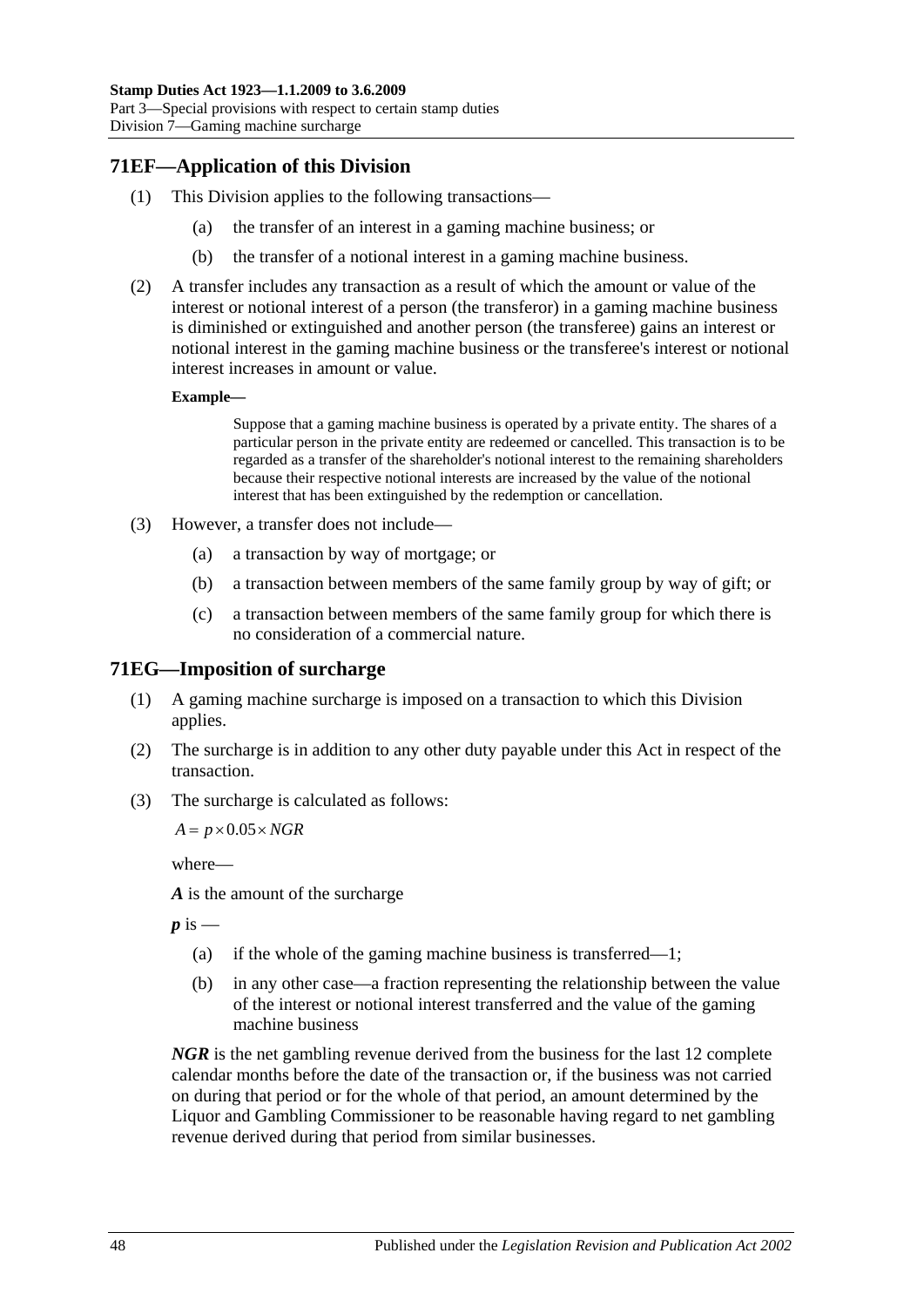## **71EH—Exempt transactions**

- (1) A transaction is exempt from the surcharge if—
	- (a) no liability to duty is imposed (apart from this Division) in respect of the transaction (or an instrument by which it is effected); or
	- (b) the transaction is effected by a conveyance that is exempt from *ad valorem* duty under this Act.
- (2) The regulations may exempt transactions of a specified class from the surcharge.

# **71EI—Notice of transaction to which this Division applies**

- (1) If a transaction to which this Division applies occurs, the parties to the transaction must within 2 months after the date of the transaction—
	- (a) lodge a return with the Commissioner; and
	- (b) pay the relevant amount of the surcharge.

Maximum penalty: \$10 000.

- (2) The return must be in a form approved by the Commissioner and contain the following information—
	- (a) the names and addresses of the parties to the transaction; and
	- (b) the date of the transaction; and
	- (c) particulars of the transaction and the interest or notional interest transferred as a result of the transaction; and
	- (d) sufficient details to enable the calculation of the fraction representing the relationship between the value of the interest or notional interest transferred and the value of the gaming machine business; and
	- (e) details of the net gambling revenue for the last 12 calendar months before the date of the transaction; and
	- (f) other information required by the Commissioner.

## **71EJ—Recovery of duty**

- (1) The Commissioner may recover a surcharge payable on a transaction to which this Division applies as a debt—
	- (a) from a party to the transaction; or
	- (b) if the relevant gaming machine business is owned by a private entity—from the private entity.
- (2) If the Commissioner recovers the surcharge from a private entity, the private entity may recover the relevant amount from the parties to the transaction.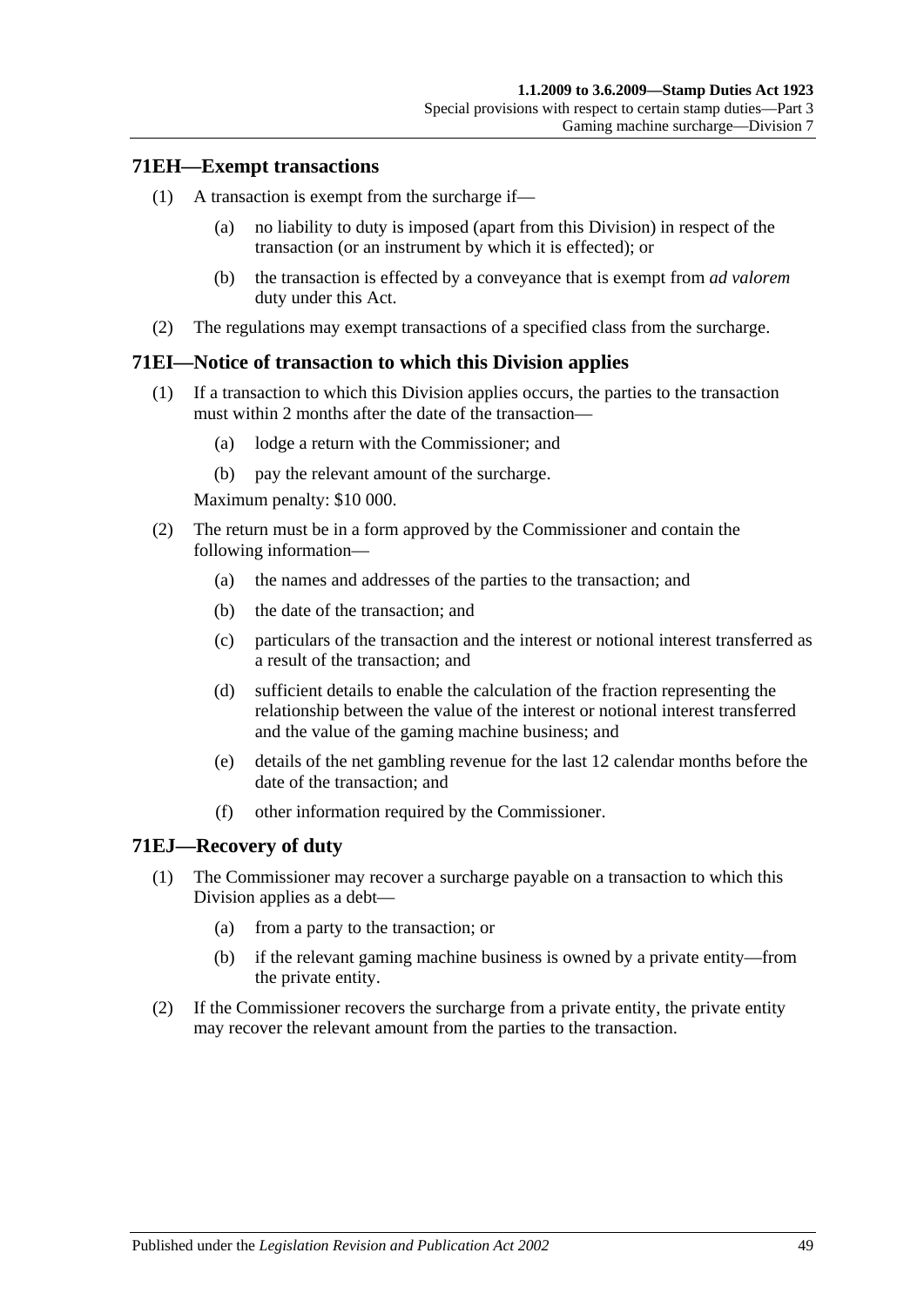# **Division 8—Transactions effected without creating dutiable instrument**

## <span id="page-67-0"></span>**71E—Transactions otherwise than by dutiable instrument**

- (1) Subject to [subsection](#page-67-1) (2), this section applies to a transaction in the following circumstances—
	- (a) the transaction results in a change in the ownership of a legal or equitable interest in—
		- (i) land; or
		- $(ii)$ 
			- (A) a business situated in the State; or
			- (B) a part of a business (being a business situated in the State), excluding goods that are stock-in-trade of a business where the transaction occurs in the ordinary course of business, where the transaction is associated with, or is for the purposes of, a change in the ownership of a legal or equitable interest in the business (including a case where a business is being divided up into separate parts and then those parts are being transferred to one or more persons as part of one transaction or one series of transactions); or
		- (iii) an interest in a partnership; and
	- $(b)$
- (i) the transaction is not effected, or not wholly effected, by an instrument on which *ad valorem* duty is chargeable; but
- (ii) if the transaction had been effected, or wholly effected, by an instrument, the instrument would be chargeable with duty as a conveyance or as if it were a conveyance.
- (1a) For the purposes of this section (and for the calculation of the value of any property), a change in the ownership of a legal or equitable interest in a business will be taken to include a transfer of the goodwill of the business.
- <span id="page-67-1"></span>(2) This section does not apply to any of the following transactions—
	- (a) the appointment of a receiver or trustee in bankruptcy;
	- (b) the appointment of a liquidator;
	- (c) a compromise or arrangement under Part 5.1 of the *Corporations Act 2001* of the Commonwealth;
	- (e) any other transaction of a prescribed class.
- (3) Where a transaction to which this section applies is entered into, a statement in a form approved by the Commissioner must be lodged with the Commissioner setting out—
	- (a) the nature and effect of the transaction;
	- (b) a description of the property affected by the transaction;
	- (c) a statement of the value of any property to which the transaction relates;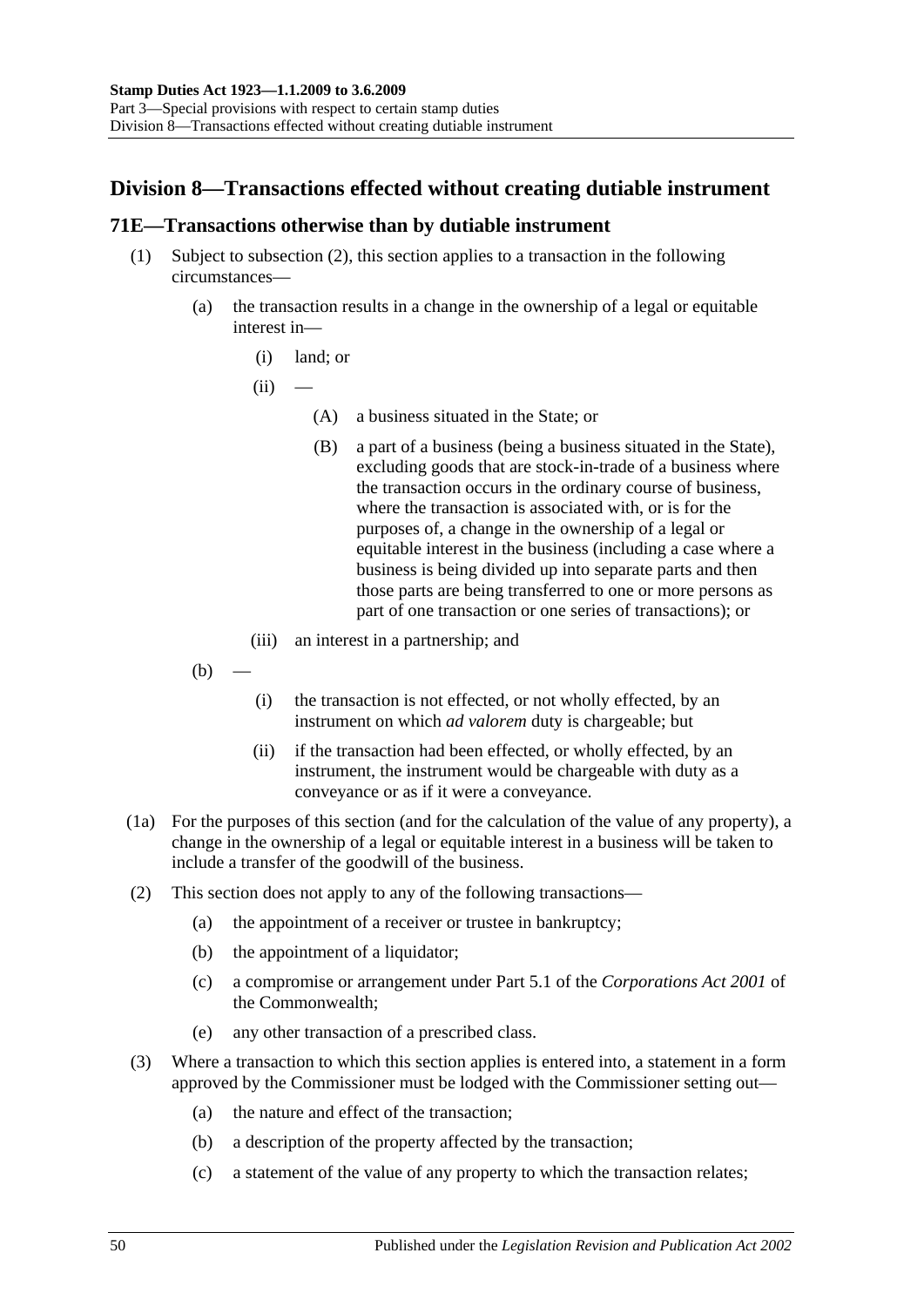- (d) a statement of any consideration that has passed or is to pass between the parties to the transaction.
- (4) Duty is payable on the statement as if it were a conveyance effecting the transaction to which it relates.
- (4a) A statement under this section will, for the purposes of this Act, be taken to be an instrument executed by the person required to lodge the statement on the date of the change in legal or equitable ownership of property effected by the transaction to which the statement relates.
- (5) Where a statement is lodged with the Commissioner under this section—
	- (a) any instrument that relates to the same transaction is not chargeable with duty to the extent to which duty has been paid on the statement; and
	- (b) the statement will not be charged with duty to the extent that duty has been paid on any instrument that relates to the same transaction.
- (6) If a statement relating to a transaction to which this section applies is not lodged with the Commissioner in accordance with this section within two months after a change in legal or equitable ownership of property is effected by the transaction—
	- (a) each party to the transaction is guilty of an offence; and
	- (b) the parties to the transaction are nevertheless jointly and severally liable to pay duty to the Commissioner as if such a statement had been lodged with the Commissioner immediately before the end of that period of two months.
- (7) A person who aids, abets, counsels or procures another person to enter into a transaction to which this section applies knowing that none of the parties to the transaction intends to lodge a statement under this section is guilty of an offence.
- (8) A person who is guilty of an offence against this section is liable to a fine not exceeding \$10 000.
- (9) If a statement relating to a transaction to which this section applies is lodged with the Commissioner but it is subsequently established to the satisfaction of the Commissioner that the transaction is not to be completed, the Commissioner may refund any duty paid on the statement.

## **71F—Statutory transfers**

- (1) A statutory transfer is a transfer or vesting of assets or liabilities that takes effect by or under the provisions of a special Act.
- (2) The parties to a statutory transfer must, within 2 months after a statutory transfer takes effect, lodge with the Commissioner a statement in a form approved by the Commissioner setting out—
	- (a) a description of the property subject to the statutory transfer; and
	- (b) the value of that property; and
	- (c) any other information required by the Commissioner.
- (3) Duty is payable on the statement as if it were a conveyance, executed by the parties to the statutory transfer, operating as a voluntary disposition *inter vivos* of the property subject to the statutory transfer.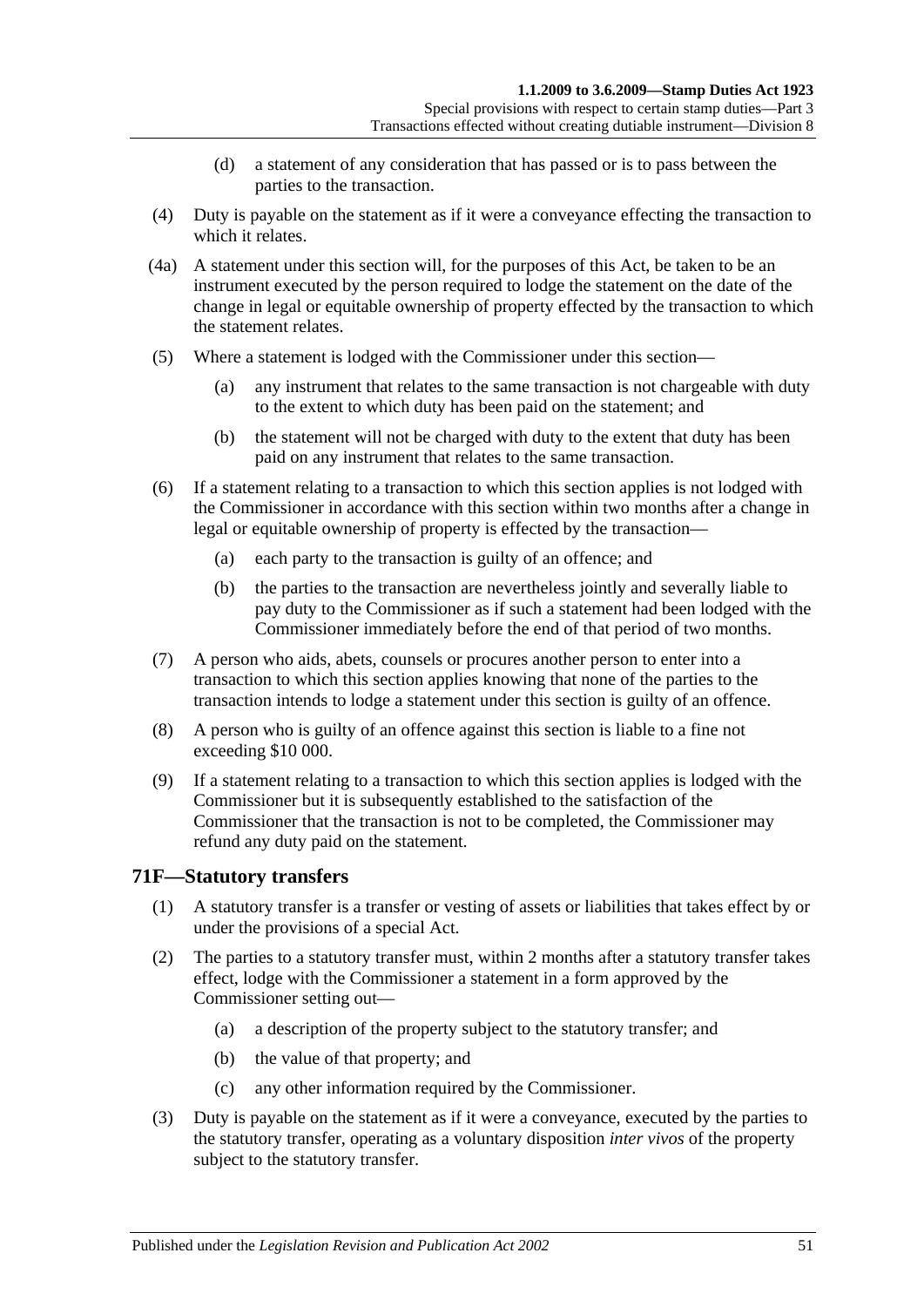- (4) If a statement is not lodged as required by this section within 2 months after the statutory transfer takes effect—
	- (a) each party to the transfer is guilty of an offence and liable to a penalty not exceeding \$10 000; and
	- (b) the parties to the transfer are jointly and severally liable to pay duty to the Commissioner as if such a statement had been lodged with the Commissioner immediately before the end of that period of 2 months.
- (5) A statutory transfer arising from the merger of credit unions, or transferring assets from one credit union to another, is exempt from this section.
- (6) In this section—

*special Act* means—

- (a) the *[Financial Sector \(Transfer of Business\) Act](http://www.legislation.sa.gov.au/index.aspx?action=legref&type=act&legtitle=Financial%20Sector%20(Transfer%20of%20Business)%20Act%201999) 1999*; or
- (b) the *Financial Sector (Transfer of Business) Act 1999* of the Commonwealth; or
- (c) any other Act of the State, another State, or the Commonwealth prescribed by regulation for the purposes of this section.

# **Division 9—Leases**

## **72—Agreement for lease to be charged as a lease**

An agreement for a lease or with respect to the letting of any lands shall be chargeable with the same duty as if it were an actual lease made for the term and consideration mentioned in the agreement.

# **73—Leases, how to be charged in respect of produce etc**

- (1) Where the consideration or any part of the consideration for which a lease is granted or agreed to be granted consists of any produce or other goods, the value of the produce or goods shall be deemed a consideration in respect of which the lease or agreement is chargeable with *ad valorem* duty.
- (2) Where it is stipulated in any lease or agreement for a lease that the value of the produce or goods shall amount at least to, or shall not exceed, a given sum or where the lessee is specially charged with, or has the option of paying after, any permanent rate of conversion, the value of the produce or goods shall, for the purpose of assessing the *ad valorem* duty, be estimated at the given sum or according to the permanent rate.
- (3) A lease or agreement for a lease made either wholly or partially for any such consideration, if it contains a statement of the value thereof and is stamped in accordance with the statement, shall, so far as regards the subject matter of the statement, be deemed duly stamped, unless or until it is otherwise shown that the statement is incorrect and that the lease or agreement is in fact not duly stamped.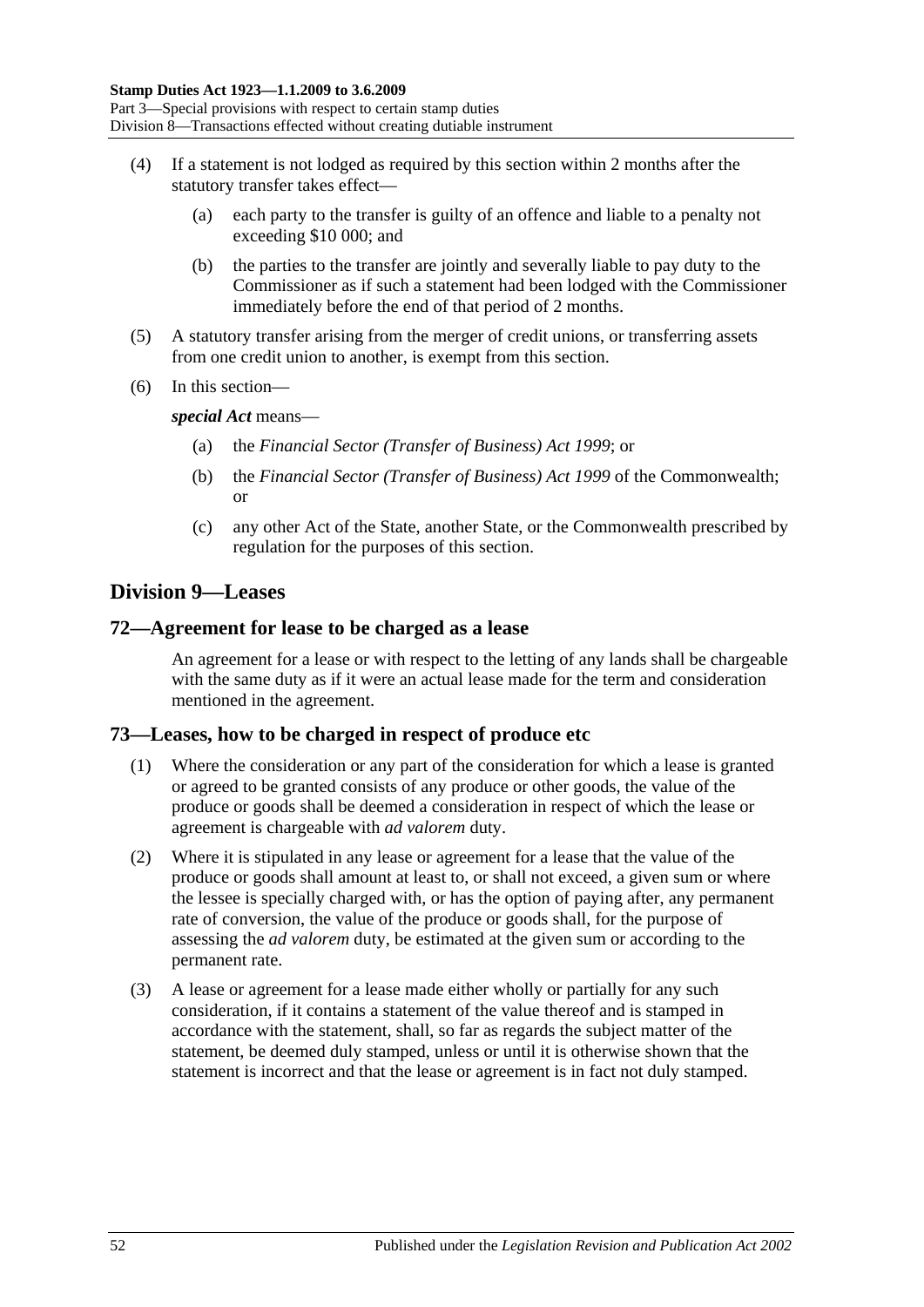# **74—Duty in respect of certain kinds of lease**

- (1) A lease or agreement for a lease or with respect to the letting of any lands shall not be chargeable with any duty in respect of any penal rent, or increased rent in the nature of a penal rent, thereby reserved or agreed to be reserved or made payable, or by reason of being made in consideration of the surrender or abandonment of any existing lease or agreement of, or relating to, the same subject matter.
- (2) A lease made for any consideration in respect of which it is chargeable with *ad valorem* duty and in further consideration either of a covenant by the lessee to make, or of his having previously made, any substantial improvement of, or addition to, the property demised to him, or of any covenant relating to the subject matter of the lease, shall not be chargeable with any duty in respect of the further consideration.

# **75—Consideration for lease**

(1) In this section—

*current market rent* for property means the consideration (including rent and any other form of valuable consideration) that a lessee might reasonably be expected to pay under a lease of the property, if it were unoccupied and offered for renting, expressed as a rate of rent per annum;

*lease* includes an agreement for a lease or any written document for the tenancy or occupancy of property;

*lessee* means the person who has the right to occupy property under a lease and includes a prospective lessee under an agreement for a lease;

*property* means land or a tenement.

- (2) If the rent or any other consideration payable by the lessee under a lease of property cannot be ascertained or estimated at the time that the lease is lodged with the Commissioner for stamping (whether because the consideration depends on some future contingency or for any other reason), the Commissioner may assess the duty payable based on the current market rent for the property as if the current market rent were the rate or average rate of rent per annum under the lease and there were no other consideration payable under the lease.
- (3) If the consideration payable by the lessee under a lease of property can be ascertained or estimated at the time that the lease is lodged with the Commissioner for stamping but the duty that may be charged on the instrument (whether as a lease or a conveyance on sale or both) apart from this section is less than the duty that would be payable based on the current market rent for the property, the Commissioner may assess the duty payable based on the current market rent as if the current market rent were the rate or average rate of rent per annum under the lease and there were no other consideration payable under the lease.
- (4) For the purposes of this section, the Commissioner may—
	- (a) cause a valuation to be made of any property that is the subject of a lease for the purpose of determining the current market rent for the property; and
	- (b) having regard to the merits of the case, charge the whole or a part of the expenses of, or incidental to, the making of the valuation to the person liable to pay the duty and may recover the amount charged as a debt due to the Crown.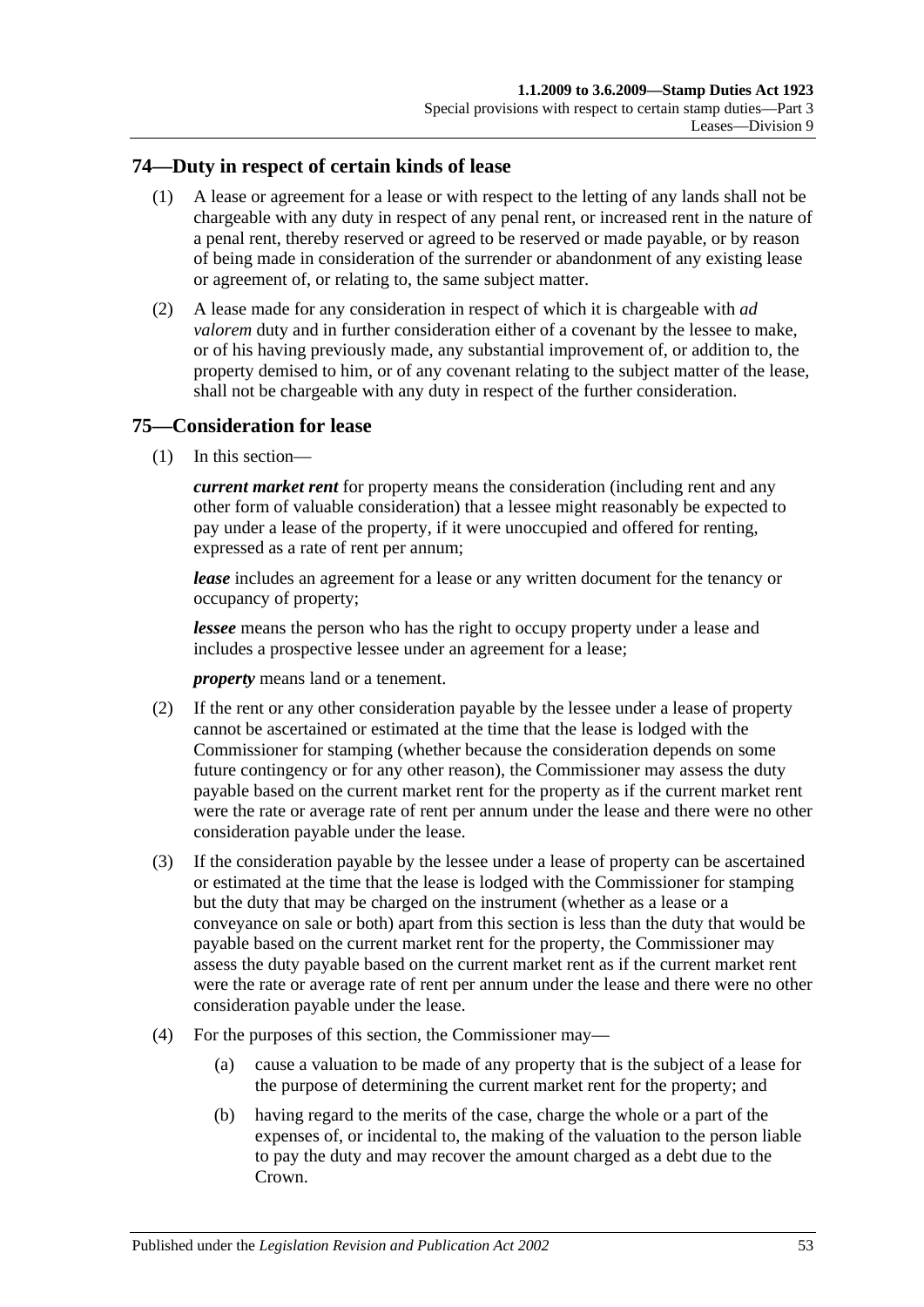# **75A—Abolition of duty on leases**

- (1) No liability to duty arises in relation to a lease entered into on or after 1 July 2004.
- <span id="page-71-0"></span>(2) After 1 July 2004, the Governor may, by proclamation, fix a date for the repeal of this Division and Schedule 2 clause 10.
- (3) On the date fixed under [subsection](#page-71-0) (2), this Division (including this section) and Schedule 2 clause 10 are repealed.
- (4) In this section—

*lease* includes an agreement for a lease or any other document for the tenancy or occupancy of land or a tenement.

# **Division 10—Mortgages**

## **76—Interpretation**

In this Act—

*liability* means a present, future or contingent monetary liability;

### *mortgage* means—

- (a) an instrument creating, acknowledging, evidencing or recording a legal or equitable interest in, or charge over, real or personal property by way of security for a liability; or
- (b) an instrument creating, acknowledging, evidencing or recording a liability in respect of which an instrument of title is or is to be pledged or deposited by way of security.
	- 1 A *mortgage* includes an instrument that would, assuming the fulfilment of a condition to which the instrument is subject, fall into one of the above categories.
	- 2 A *mortgage* includes an agreement that gives rise to a presumptive mortgage under section 10(3) of the *Consumer Credit (South Australia) Code*.

## **77—Where mortgage consists of several instruments**

If several instruments are necessary to make a mortgage and duty would, but for this section, be chargeable on more than one of those instruments, the duty shall be chargeable upon the principal instrument only and the other instruments shall not be liable to any duty, and the parties, with the approval of the Commissioner, may decide which is the principal instrument.

# **78—Security for stock, how to be charged**

A security for the transfer or retransfer of any stock shall be chargeable with the same duty as a similar security for a sum of money equal in amount to the value of the stock; and a transfer or assignment of any such security shall be chargeable with the same duty as an instrument of the same description relating to a sum of money equal in amount to the value of the stock.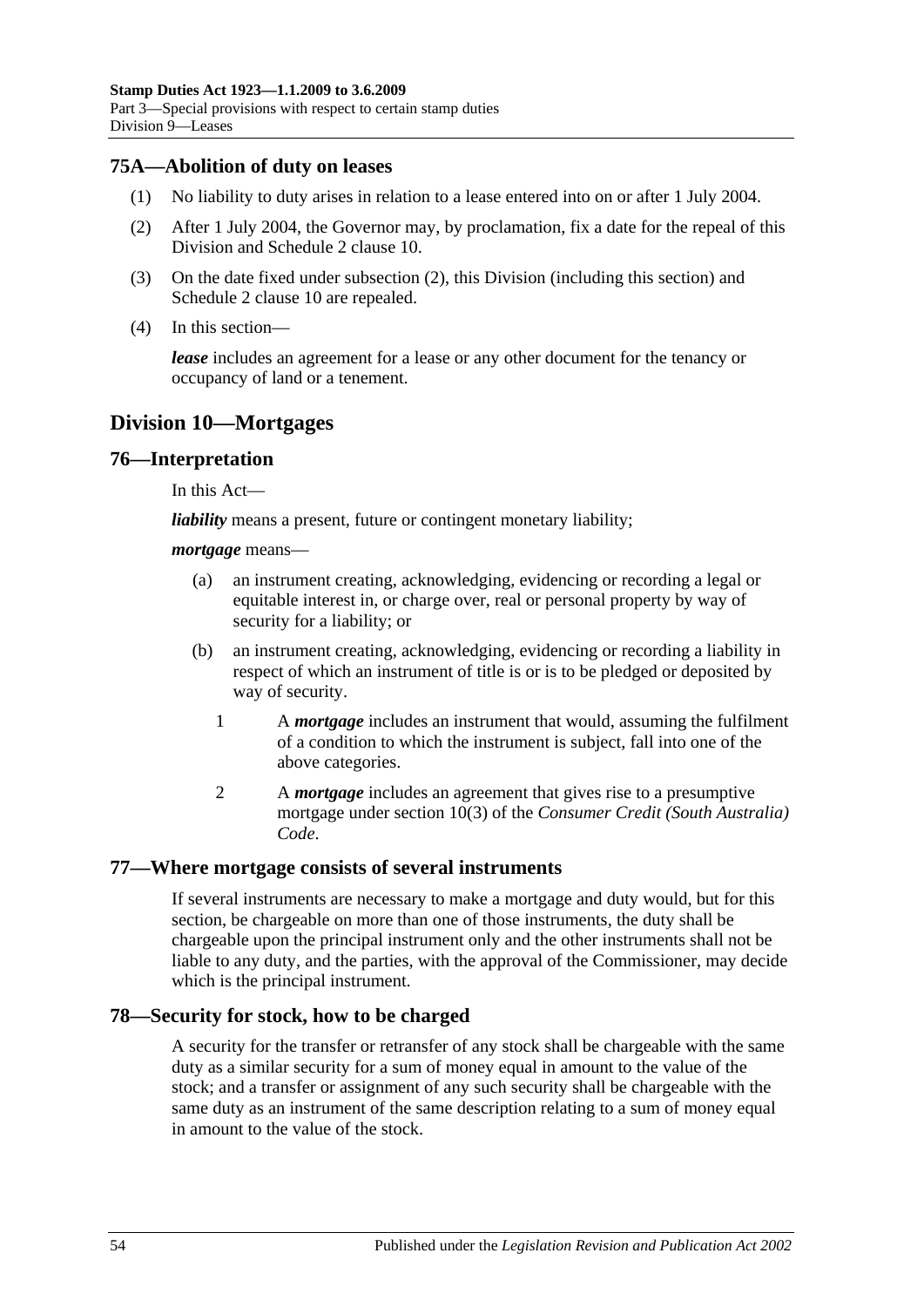### **79—Mortgage securing future and contingent liabilities**

- (1) A mortgage that extends to future or contingent liabilities is, if limited to a particular amount, chargeable with duty as if it were a security for that amount.
- <span id="page-72-2"></span><span id="page-72-1"></span>(2) A mortgage that extends to future or contingent liabilities is, if not limited to a particular amount, chargeable with duty as follows:
	- (a) the mortgage is chargeable, in the first instance, with duty on the basis of an estimate of the highest amount to be secured (to be made on the assumption that all contingencies to which the mortgage or the liability is subject will actually happen); and
	- (b) if the amount of the liability secured by the mortgage subsequently exceeds the amount for which the mortgage has been previously stamped, the mortgage becomes chargeable with further duty as from the date when the liability was first exceeded and the amount of that further duty is to be calculated as follows:
		- (i) a fresh estimate is to be made in accordance with this section of the highest amount to be secured; and
		- (ii) duty is then to be calculated on the basis of that estimate and in all other respects as if the mortgage were a new and separate instrument made on the date when the liability was first exceeded; and
		- (iii) the further duty is then to be calculated by subtracting the amount of duty already paid from the amount of duty calculated under [subparagraph](#page-72-0) (ii).

#### <span id="page-72-0"></span>**Exceptions—**

- 1 [Paragraph](#page-72-1) (b) does not apply if the liability is wholly or partly denominated in a foreign currency and the amount for which the mortgage has been previously stamped is extended solely because of fluctuations in the rate of exchange.
- 2 If a mortgage becomes chargeable with further duty under [paragraph](#page-72-1) (b), and the rate of duty payable on the mortgage has increased since it was previously stamped, then the further duty is to be calculated by subtracting from the amount of duty calculated under [paragraph](#page-72-0) (b)(ii) the amount that would have been already paid if duty had then been calculated and paid at the higher rate.
- 3 If a mortgage becomes chargeable with further duty under [paragraph](#page-72-1) (b), and the rate of duty payable on the mortgage has decreased since it was previously stamped, then the further duty is to be calculated by subtracting from the amount of duty calculated under [paragraph](#page-72-0) (b)(ii) the amount that would have been already paid if duty had then been calculated and paid at the lower rate.
- 4 If—
	- (a) a further advance is made under—
		- (i) a mortgage that is, until the further advance, wholly exempt from duty; or
		- (ii) a mortgage that would, assuming it had been submitted for stamping immediately before the further advance, have been wholly exempt from duty; and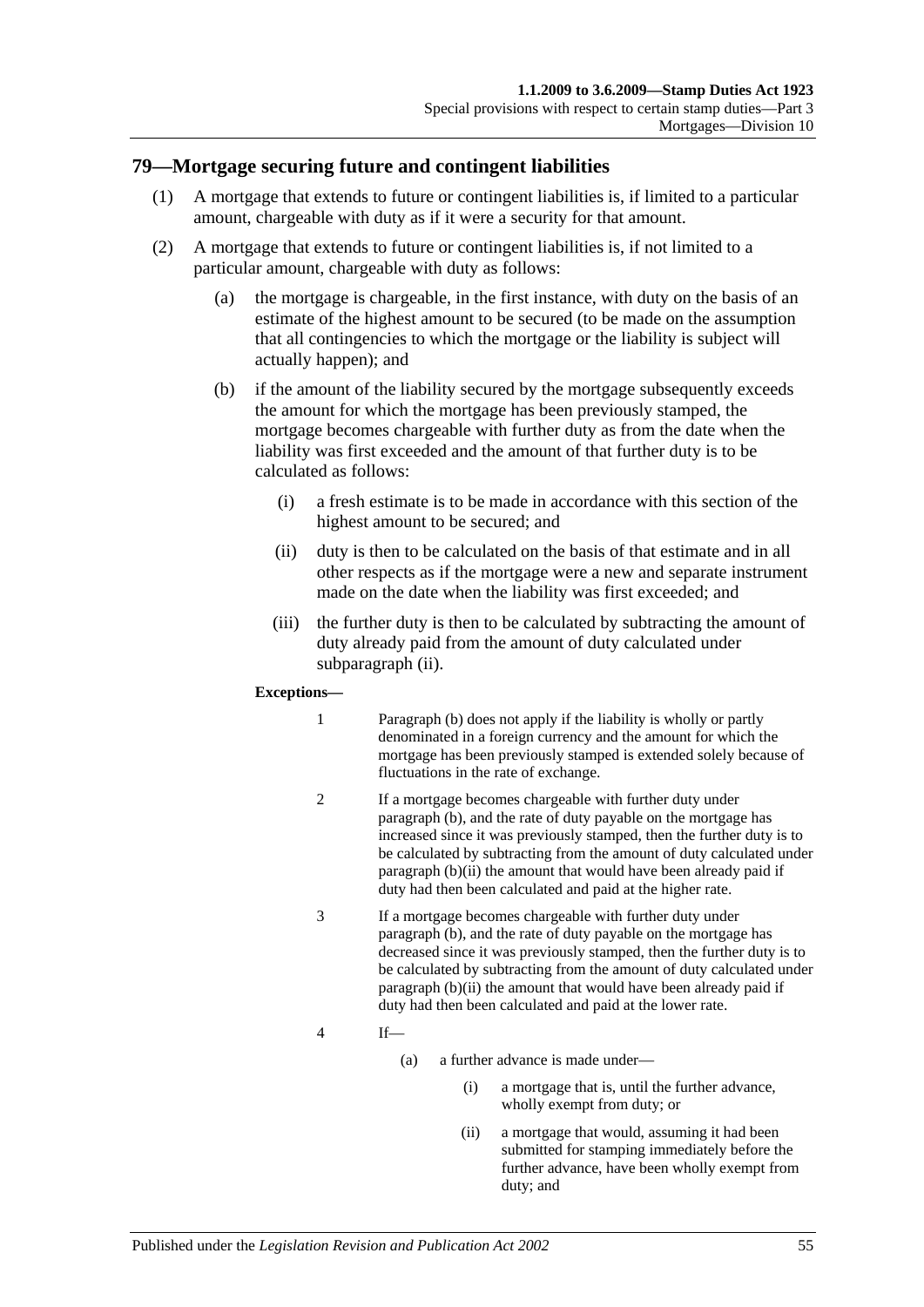(b) in consequence of the further advance, the mortgage ceases to be of a type that is, or has become, wholly exempt from duty,

duty (or further duty) is calculated on the mortgage as if it secured only the further advance and, if duty was paid before the exemption took effect, as if no such payment had been made.

- (3) If a mortgage is chargeable with duty under [subsection](#page-72-2) (2), the parties must, on submitting the mortgage for stamping or further stamping, make a fair estimate of the highest amount to be secured (to be made on the assumption that all contingencies to which the mortgage or the liability is subject will actually happen).
- (4) The Commissioner may accept the parties' estimate of the highest amount to be secured or, if dissatisfied with that estimate, substitute the Commissioner's own estimate of that amount, for the purposes of determining the amount of duty or further duty with which the mortgage is chargeable.
- <span id="page-73-0"></span>(5) The Commissioner has a discretion, in the case of a mortgage securing a contingent liability, to permit the mortgage to be stamped for an amount that is less than the full amount of that liability, but, if the contingency subsequently happens, further duty becomes chargeable on the mortgage as from the date of the happening of the contingency and the amount of that further duty is to be calculated as follows:
	- (a) duty is to be calculated on the mortgage on the basis of the full amount of the liability as if the mortgage were a new and separate instrument made on the date of the happening of the contingency; and
	- (b) the further duty is then to be calculated by subtracting the amount of duty already paid from the amount of duty calculated under [paragraph](#page-73-0) (a).
- <span id="page-73-1"></span>(6) If a mortgage for an unlimited amount is registered under the *[Real Property Act](http://www.legislation.sa.gov.au/index.aspx?action=legref&type=act&legtitle=Real%20Property%20Act%201886) 1886*, a discharge of the mortgage may not be registered unless the instrument of discharge is endorsed with a certificate by the mortgagee, an officer, agent or employee of the mortgagee, or some other person approved for the purposes of this subsection by the Commissioner—
	- (a) stating the highest amount that was secured during the currency of the mortgage; and
	- (b) stating that the mortgage has been duly stamped.
- (7) If a certificate under [subsection](#page-73-1) (6) is false, the mortgagee and the person by whom the certificate was signed are each guilty of an offence.

Maximum penalty: Imprisonment for 2 years.

(8) In this section references to an amount secured or to be secured by a mortgage are, if the mortgage secures both principal and interest or principal, interest, and rates taxes or other recurrent charges in respect of land, to be read as references to the principal only.

# **80—Security for repayment by periodical payments, how to be charged**

A security for the payment of any rentcharge, annuity or other periodical payment, by way of repayment or in satisfaction or discharge of any loan, advance or payment intended to be so repaid, satisfied or discharged, shall be chargeable with the same duty as a similar security for the payment of the sum of money so lent, advanced or paid.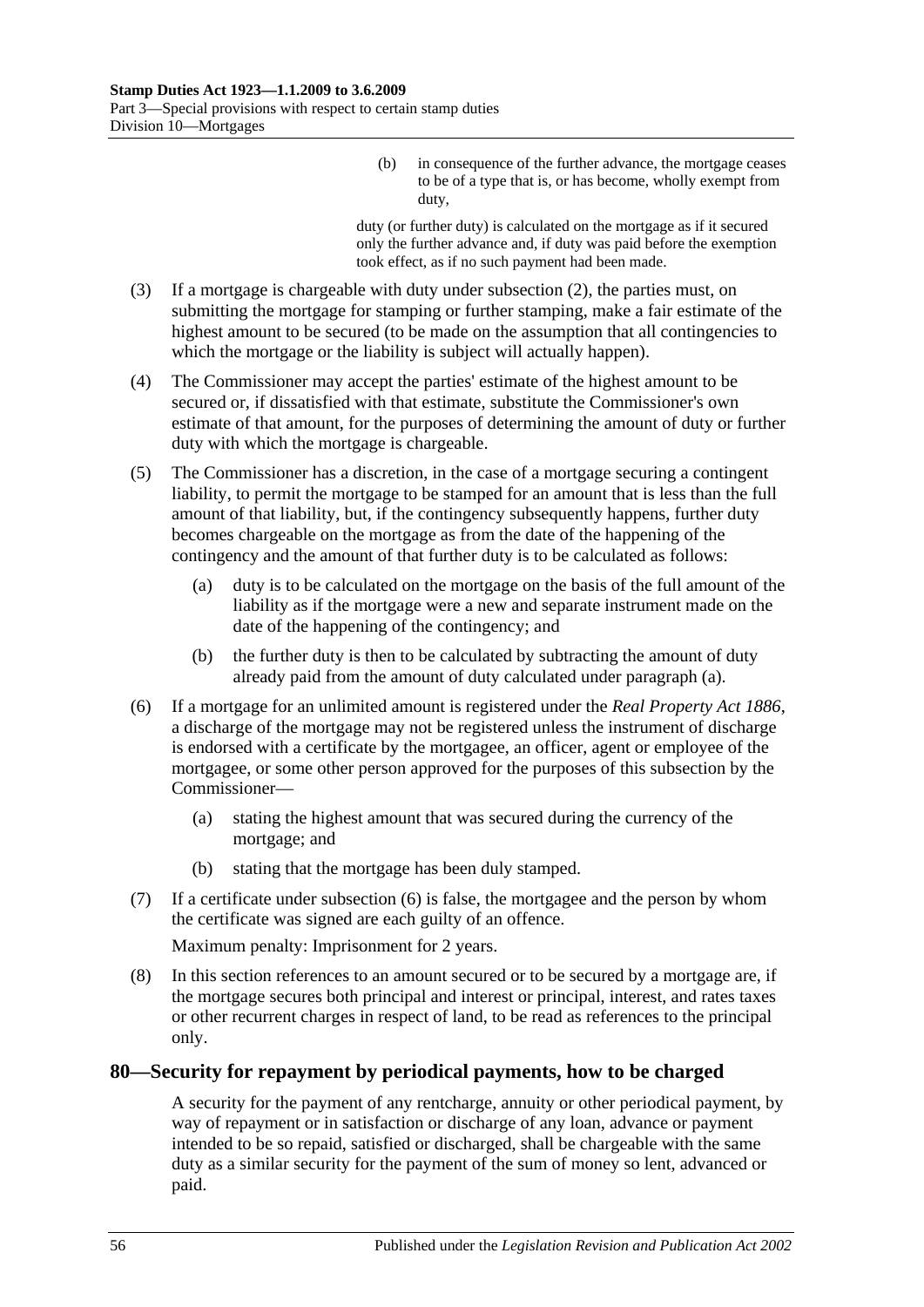### <span id="page-74-0"></span>**81—Transfers and further charges**

- (1) No transfer of a duly stamped security and no security by way of further charge for money or stock added to money or stock previously secured by a duly stamped instrument shall be chargeable with any duty by reason of containing any further or additional security for the money or stock transferred or previously secured, or the interest or dividends thereon, or any new covenant, proviso, power, stipulation or agreement in relation thereto or any further assurance of the property comprised in the transferred or previous security.
- (2) However, [subsection](#page-74-0) (1) does not apply if the security is over, or relates to, land that is subject to the provisions of the *[Real Property Act](http://www.legislation.sa.gov.au/index.aspx?action=legref&type=act&legtitle=Real%20Property%20Act%201886) 1886*.

## **81B—Duty chargeable proportioned to value of South Australian property**

- (1) A security that creates a charge on property in South Australia and property outside South Australia may, subject to this section, be stamped for less than the full amount *ad valorem* duty otherwise appropriate to the amount secured.
- (2) The amount for which the security is stamped must however be sufficient to satisfy the following formula:

 $^{1}$   $>$   $^{1}$ 2  $\sqrt{2}$  $A_{\!\scriptscriptstyle 1} \supset V$  $A_2$ <sup>-</sup> *V* ≥

Where

 $A<sub>I</sub>$  is the amount for which the security is stamped

*A2* is the amount on which *ad valorem* duty would, apart from this section, be chargeable

 $V_1$  is the value of property situated in South Australia

 $V_2$  is the total value of the property subject to the security.

- (3) A security stamped under this section is available as a security on property situated in South Australia for such amount only as the *ad valorem* duty denoted on the security extends to cover.
- (4) If a security does not create a charge on property in South Australia it may be stamped with a stamp indicating that no *ad valorem* duty is payable.

## **81C—Duty paid on one mortgage may be denoted as having been paid on another mortgage**

- <span id="page-74-1"></span>(1) The Commissioner may, upon the application of a party to a mortgage upon which duty has been paid, authorise the whole or a part of the duty paid upon the mortgage to be denoted as having been paid upon some other mortgage or mortgages if he is satisfied, upon the basis of such evidence as he may require—
	- (a) that the duty was paid upon the first mentioned mortgage instead of the other mortgage or mortgages as a result of an error on the part of a party to the mortgage or his agent; and
	- (b) that the parties to the first mentioned mortgage are the same as the parties to the other mortgage or mortgages; and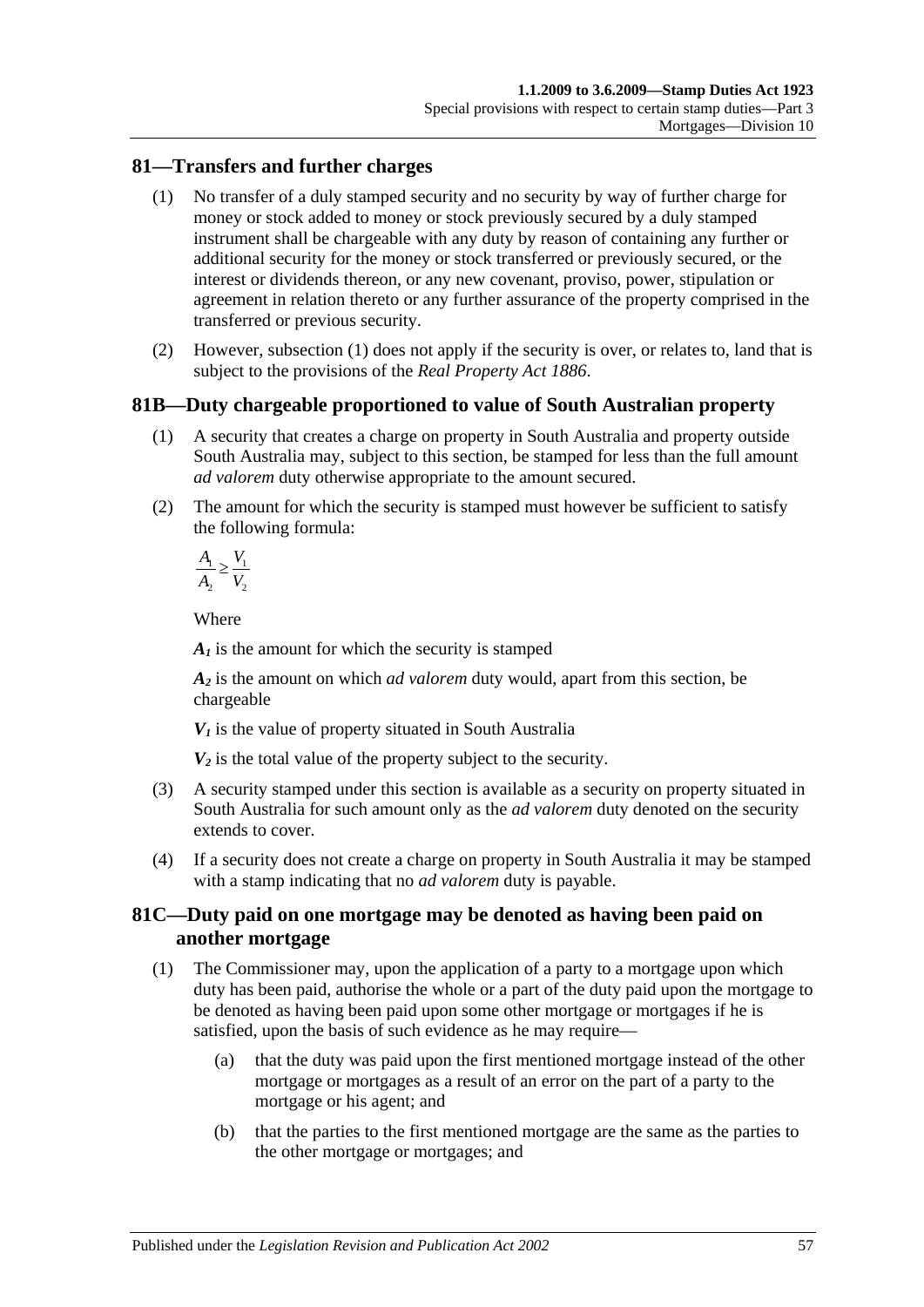- (c) that the first mentioned mortgage has not been acted upon or relied upon in any way as a security.
- (2) An application under [subsection](#page-74-1) (1) must—
	- (a) be made in a form approved by the Commissioner; and
	- (b) be made not later than three months after the date on which duty was paid upon the first mentioned mortgage; and
	- (c) be accompanied by the prescribed charge.
- (3) The Commissioner may, upon an application under [subsection](#page-74-1) (1), if he thinks it just to do so, waive payment of the prescribed charge.
- (4) The Commissioner may require any evidence given in support of an application under [subsection](#page-74-1) (1) to be verified by statutory declaration.
- (5) Duty shall not be denoted as having been paid upon the other mortgage or mortgages in pursuance of [subsection](#page-74-1) (1) unless the original and every copy of the first mentioned mortgage stamped under this Act has been produced to the Commissioner and dealt with in accordance with the regulations.
- (6) For the purposes of this section—
	- (a) mortgagees that are related corporations shall be regarded as one and the same person; and
	- (b) corporations are related if they are related for the purposes of the *Corporations Act 2001* of the Commonwealth.

### <span id="page-75-0"></span>**82—Unregistered mortgages protected by caveats**

- (1) A caveat under the *[Real Property Act](http://www.legislation.sa.gov.au/index.aspx?action=legref&type=act&legtitle=Real%20Property%20Act%201886) 1886* to protect an interest arising under an unregistered mortgage is, if the unregistered mortgage is liable to stamp duty and has not been produced for stamping, liable to stamp duty.
- (2) The amount of duty chargeable on a caveat to which [subsection](#page-75-0) (1) applies is the same as would be payable on the mortgage if produced for stamping.
- $(3)$  If—
	- (a) stamp duty is paid on a caveat in respect of a mortgage that has not been stamped; and
	- (b) the mortgage is subsequently produced for stamping,

the mortgage is not chargeable with duty to the extent to which duty in respect of the mortgage has been paid on the caveat.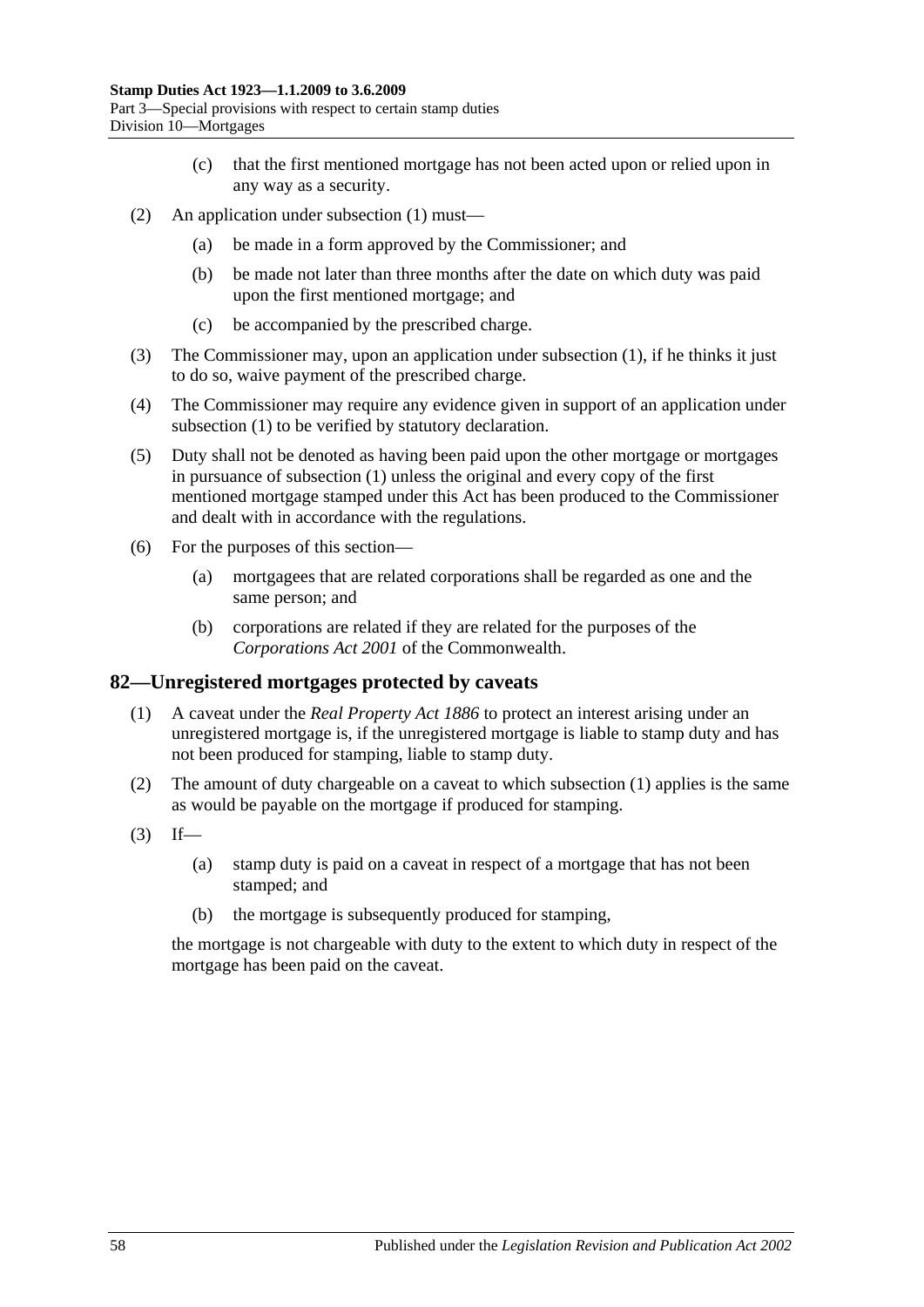# **Part 3A—Special provisions relating to financial products**

## **83—Interpretation**

In this Part, unless the contrary intention appears—

*exempt transaction* means a conveyance (including a sale or purchase) of a quoted financial product made after 30 June 2001;

*foreign company* has the same meaning as is assigned to the term by section 9 of the *Corporations Act 2001* of the Commonwealth;

*quoted financial product* means a financial product that is quoted on a recognised financial market (see [section](#page-6-0) 2);

*relevant company* means—

- (a) a South Australian registered company; or
- (b) a foreign company with a registered office under the *Corporations Act 2001* of the Commonwealth that is situated in this State;

*South Australian registered company* means a company incorporated or taken to be incorporated under the *Corporations Act 2001* of the Commonwealth that is taken to be registered in South Australia for the purposes of that Act.

### **84—Share buy-back**

- (1) An instrument under which a shareholder transfers or divests shares to give effect to a transaction under which a company buys back its own shares is a conveyance of the shares.
- (2) This section—
	- (a) applies to an instrument whether created or executed before or after the commencement of this section; and
	- (b) applies whether the transfer or divestiture of shares occurred before, or occurs after, the commencement of this section; but
	- (c) does not apply in relation to redeemable preference shares unless they are bought back on terms other than those on which they were on issue.

### **85—Exempt transactions**

No duty is payable under this Act in relation to an exempt transaction.

### <span id="page-76-0"></span>**86—Financial products liable to duty**

- (1) This section applies to a conveyance or conveyance on sale of a financial product only where—
	- (a) the financial product is—
		- (i) a financial product of a company that, under the *Corporations Act 2001* of the Commonwealth, is taken to be registered in the State; or
		- (ii) a financial product of a foreign company; or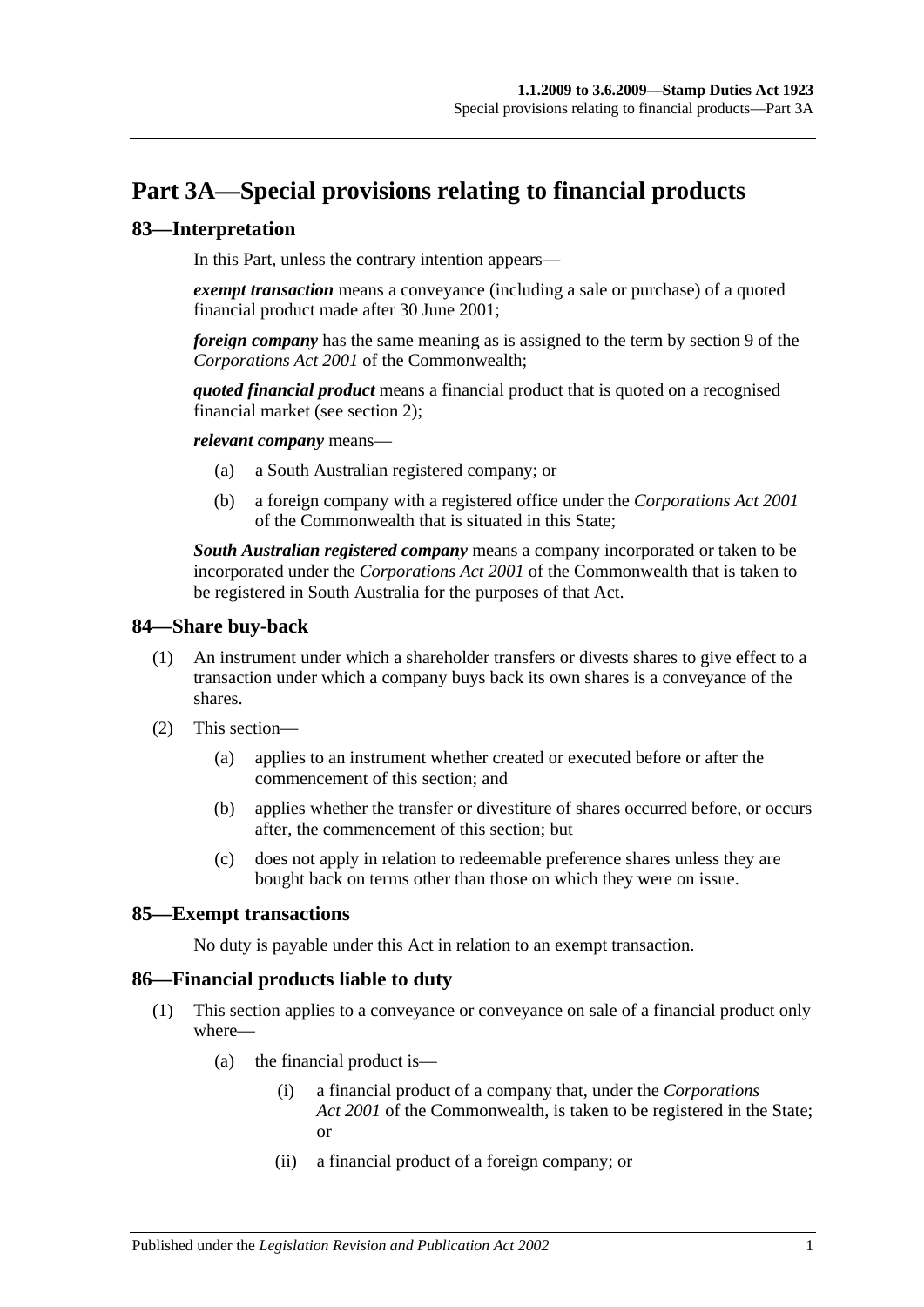- (iii) a unit of a unit trust scheme; and
- (b) the conveyance is not an exempt transaction.
- (2) Subject to [section](#page-77-0) 87, a conveyance or conveyance on sale of a financial product to which this section applies is only liable to duty if the financial product is—
	- (a) a financial product of a relevant company; or
	- (b) a unit of a unit trust scheme the principal register of which is situated in this State; or
	- (c) a unit of a unit trust scheme in relation to which no register exists in Australia and—
		- (i) having as the manager of the scheme a relevant company or a natural person principally resident in this State; or
		- (ii) not having a manager but with a trustee that is a relevant company or a natural person principally resident in this State.

## <span id="page-77-0"></span>**87—Proclaimed countries**

- (1) No duty is payable under this Act in respect of a conveyance or conveyance on sale of a financial product that is registered on a register kept within a proclaimed country.
- (2) The Governor may, by proclamation, declare any country to be a proclaimed country for the purposes of this section and may, by subsequent proclamation, vary or revoke any such proclamation.
- (3) This section does not operate to exempt a transaction from duty under [Part 4.](#page-80-0)

### **88—Transfer of financial products not to be registered unless duly stamped**

- (1) A transfer of a financial product to which [section](#page-76-0) 86 applies must not be registered by the corporation, company or society by which the financial product was issued—
	- (a) unless a proper instrument of transfer has been delivered to the corporation, company or society in which, in the case of a transfer by way of sale, the consideration for the financial product is expressed in terms of money and the actual date of sale and the date or dates of execution by the transferor and transferee are set out; and
	- (b) unless the instrument is duly stamped under this Act or is, under [subsection](#page-77-1) (3), taken to have been duly stamped.
- <span id="page-77-2"></span>(2) Despite any other provision of this Act, if financial products are transferred pursuant to a takeover scheme, the Commissioner may, if the Commissioner thinks it expedient to do so, on payment of the duty payable in respect of the instruments of transfer, denote payment of the duty on a statement in the approved form.
- <span id="page-77-1"></span>(3) If payment of duty is denoted on a statement pursuant to [subsection](#page-77-2) (2), each instrument of transfer to which the statement relates will be taken to have been duly stamped.
- (4) After a transfer of a financial product has been registered by a corporation, company or society in this State, the instrument of transfer must be retained in this State by the corporation, company or society for a period of not less than 5 years.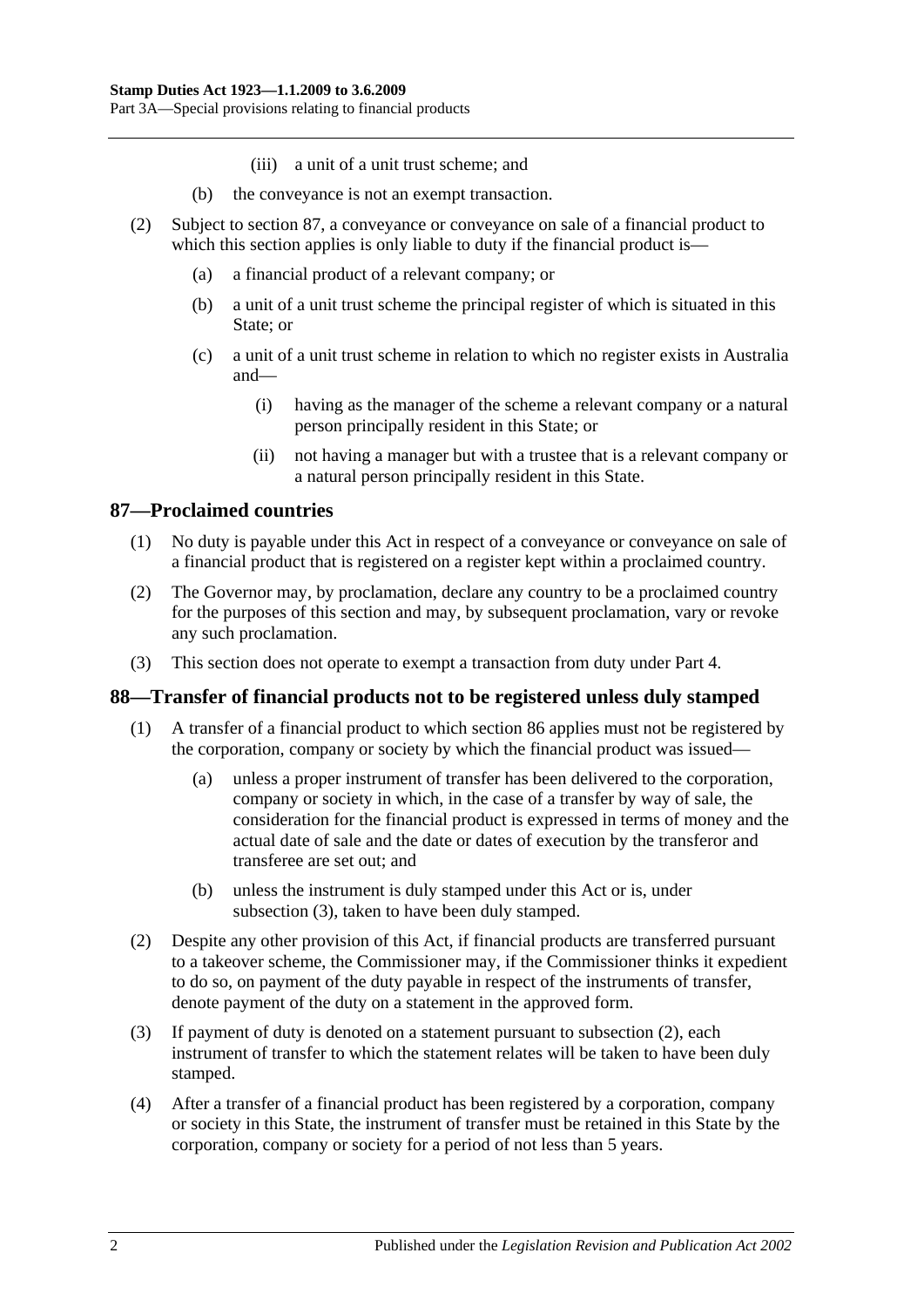- (5) If a corporation, company or society contravenes or fails to comply with any of the provisions of this section, the corporation, company or society is guilty of an offence. Maximum penalty: \$10 000.
- (6) The right or title of a transferee or subsequent holder of a financial product is not invalidated by reason only that the transfer of the financial product was registered by a corporation, company or society in contravention of the provisions of this section.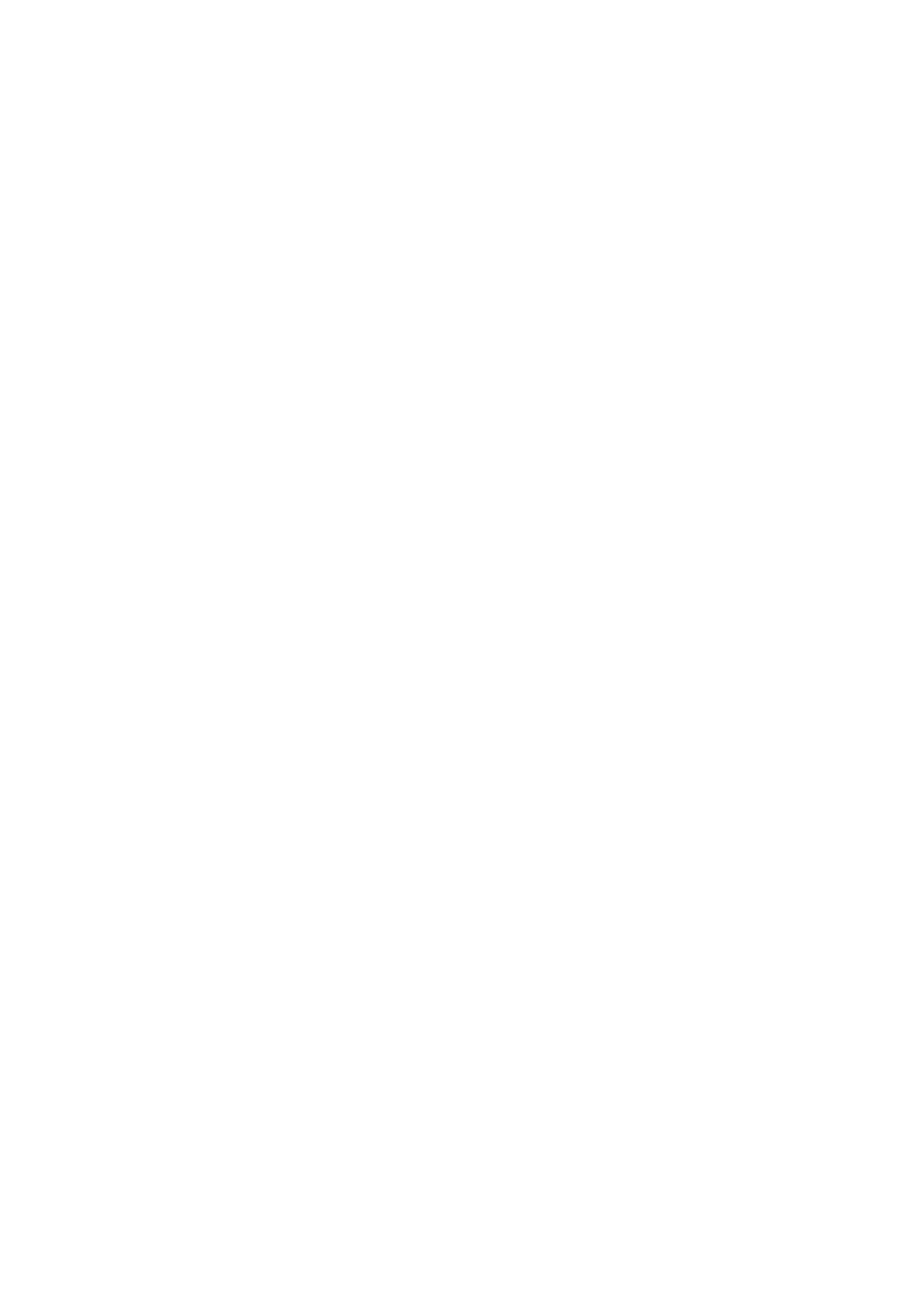# <span id="page-80-0"></span>**Part 4—Land rich entities**

# **Division 1—Preliminary**

## **91—Interpretation**

(1) In this Part—

*asset* includes any form of property;

*associate*—see [subsection](#page-82-0) (4);

*close personal relationship* means the relationship between 2 adult persons (whether or not related by family and irrespective of their gender) who live together as a couple on a genuine domestic basis, but does not include—

- (a) the relationship between a legally married couple; or
- (b) a relationship where 1 of the persons provides the other with domestic support or personal care (or both) for fee or reward, or on behalf of some other person or an organisation of whatever kind;

**Note—**

Two persons may live together as a couple on a genuine domestic basis whether or not a sexual relationship exists, or has ever existed, between them.

*constituent documents* of a private entity means—

- (a) for a private company—its constitution; or
- (b) for a unit trust scheme—the instruments constituting or governing the administration of the scheme;

*corresponding law* means a law of another State, or a Territory, of the Commonwealth that imposes duties corresponding to those imposed by this Act;

*direct interest*—see [section](#page-83-0) 92(1);

*executive officer* of a company has the same meaning as in the *Corporations Act 2001* of the Commonwealth;

*group* means a group of associates;

*hold*—a person *holds* a share or unit in a private entity if the person—

- (a) is registered as the holder; or
- (b) is beneficially entitled to the share or unit; or
- (c) controls the exercise of rights attached to the share or unit;

*indirect interest*—see [section](#page-84-0) 92B;

*land asset* and *local land asset*—see [section](#page-82-1) 91A;

*local primary production land asset* means a local land asset consisting of an interest in land that is used for the business of primary production;

*notional interest*—see [section](#page-84-1) 93;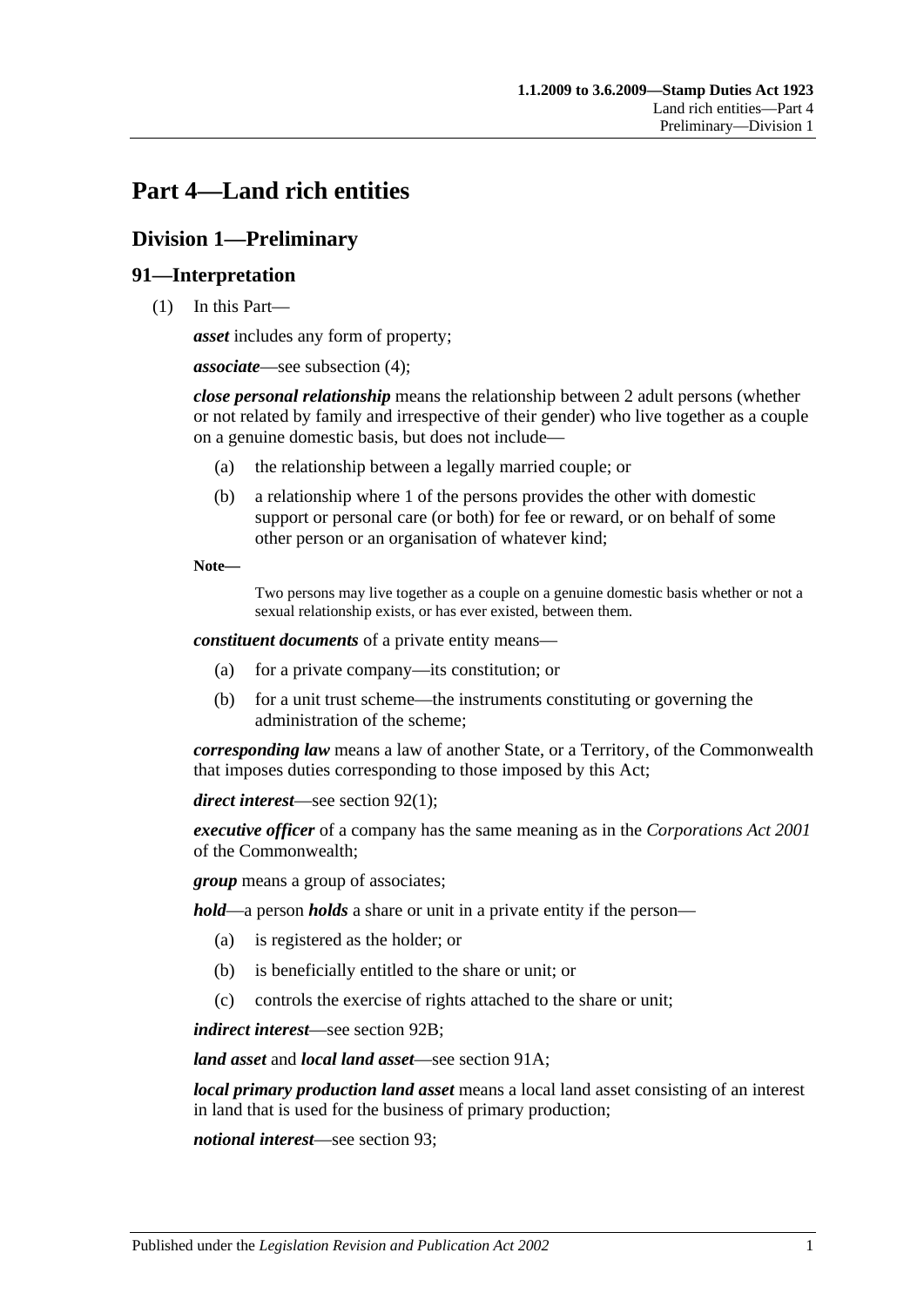*primary production entity*—a private entity is a primary production entity if the unencumbered value of the entity's underlying local primary production land assets exceeds 50 per cent of the unencumbered value of its total underlying local land assets;

#### *private company* means—

- (a) a company that is limited by shares but whose shares are not quoted on a recognised financial market; or
- (b) a company that is not limited by shares,

but does not include a company excluded from the ambit of this definition by the regulations;

*private entity* means a private company or a private unit trust scheme;

*private trust* means a trust other than one in which the public is (or has been) invited to invest;

*private unit trust scheme* means—

- (a) a unit trust scheme in which less than 50 persons hold units; or
- (b) a unit trust scheme in which 50 or more persons hold units if 20 or fewer persons hold 75 per cent or more in number or value of the units on issue,

but does not include a unit trust scheme that is an approved deposit fund or a pooled superannuation trust within the meaning of the *Superannuation Industry (Supervision) Act 1993* (Cwth);

*proportionate interest* in a private entity means—

- (a) for a person or group that has a direct or indirect interest in the entity—the percentage representing the extent of that interest; or
- (b) for a person or group that has both a direct and an indirect interest in the entity—an aggregate percentage representing the extent of both those interests;

*related*—see [section](#page-83-1) 92A;

*relative* of a person means a spouse, domestic partner, brother, sister, parent or child of the person;

*significant interest* in a private entity means a proportionate interest in the entity of 50 per cent or more;

*underlying*—the underlying assets (or a particular class of underlying assets) of a private entity include both the assets (or assets of the relevant class) held beneficially by the private entity and its notional interests in the assets (or assets of the relevant class) of related entities;

*unit* in a unit trust scheme means—

- (a) a right to participate in profits, income or distribution of assets under the scheme; or
- (b) a right to any such right of participation;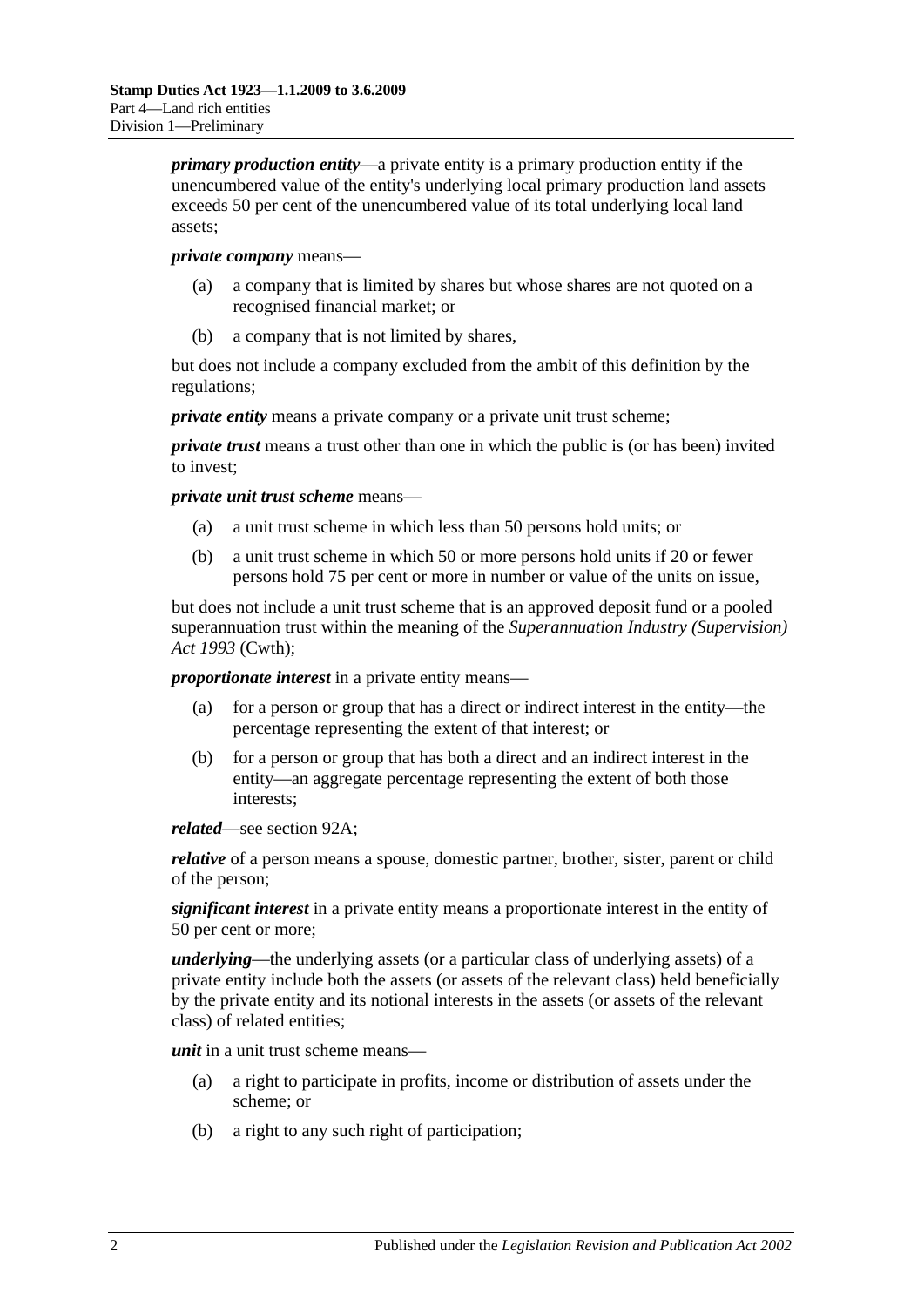*unit trust scheme* means an arrangement under which investors may acquire rights to participate, as beneficiaries under a trust, in profits, income or distribution of assets arising from the acquisition, holding, management, use or disposal of property;

*winding up*—a unit trust scheme is wound up if the assets subject to the scheme are distributed in their entirety.

- (2) Property is taken to be held beneficially by a unit trust scheme if it is held by the trustees of the scheme in trust for the unitholders.
- (3) A private entity or other person that is an object of a discretionary trust is to be regarded, for the purposes of this Part, as beneficially entitled to the trust property unless—
	- (a) the private entity or other person satisfies the Commissioner that this subsection operates unreasonably in the circumstances of the particular case; and
	- (b) the Commissioner determines that the private entity or other person is not, in the circumstances of the particular case, to be regarded as beneficially entitled to the trust property.
- <span id="page-82-0"></span>(4) A person is an *associate* of, or *associated* with, another if—
	- (a) they are married or in a close personal relationship; or
	- (b) one is the parent, child, brother or sister of the other; or
	- (c) they are in partnership; or
	- (d) they are private companies which are related bodies corporate for the purposes of the *Corporations Act 2001* of the Commonwealth; or
	- (e) one is a private company and the other is a director or executive officer of, or shareholder in, the company; or
	- (f) they are both trustees of a private trust or one is a trustee of a private trust and the other is a beneficiary of the private trust; or
	- (g) a chain of relationships can be traced between them under one or more of the above paragraphs,

(but a person is not to be regarded as an associate of another if the Commissioner is satisfied that the association has not arisen as a result of a common commercial interest or purpose and they will act entirely independently of each other).

- (5) An obligation or liability imposed under this Part on a unit trust scheme attaches to the trustees for the time being of the scheme jointly and severally.
- (6) An obligation or liability imposed under this Part on a group attaches to the members of the group jointly and severally.

### <span id="page-82-1"></span>**91A—Land assets**

- (1) A *land asset* is an interest in land (including a right to explore for minerals, petroleum or other substances on land or to recover minerals, petroleum or any other substance from land), other than—
	- (a) a mortgage, lien or charge; or
	- (b) an interest under a warrant or writ.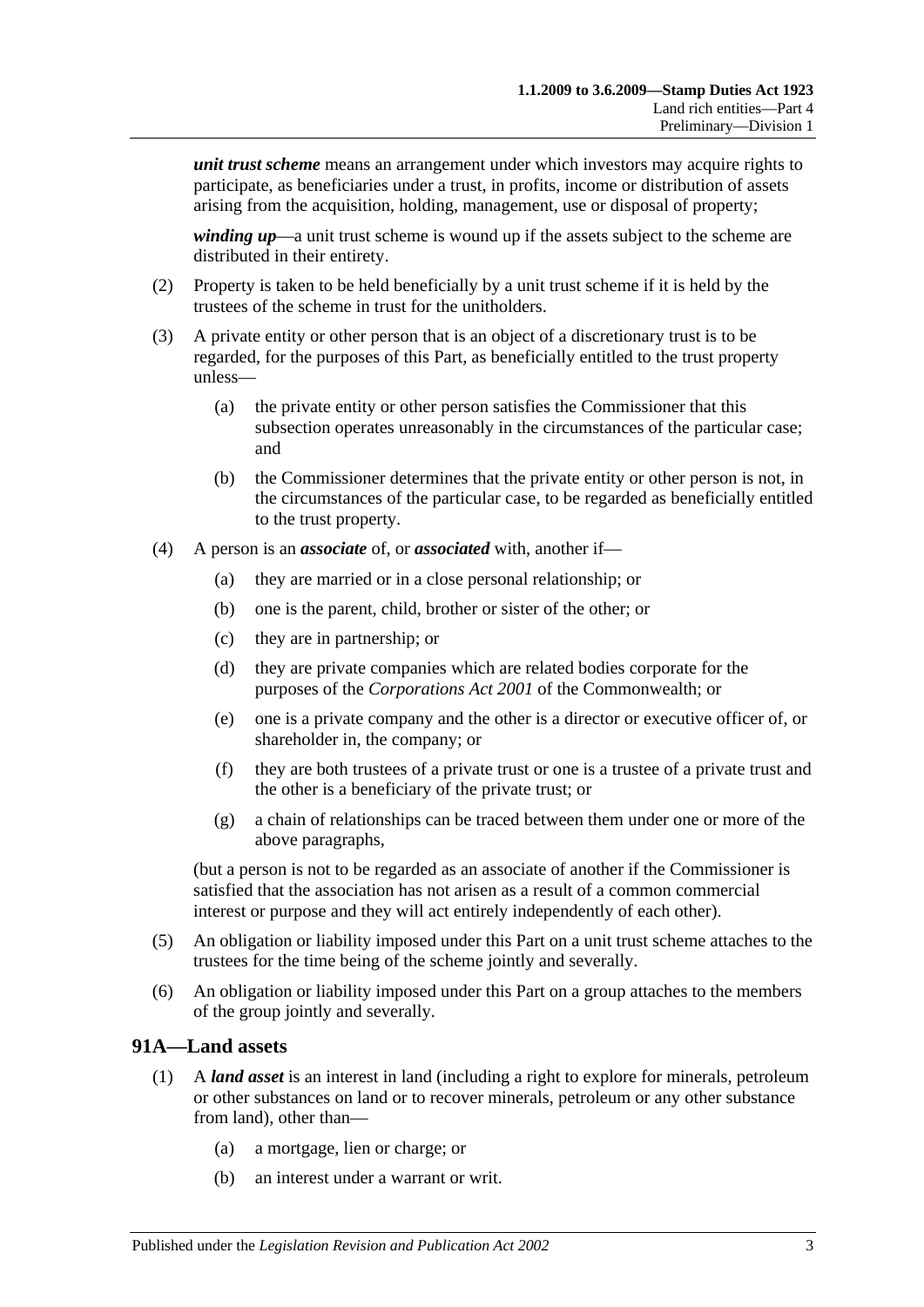- (2) A *local land asset* is a land asset consisting of an interest in land in South Australia.
- (3) A private entity's interest in land will be taken to include an interest in anything fixed to the land, including anything separately owned from the land.
- (4) However, if the Commissioner is satisfied that, at a relevant time, it was not part of an arrangement to avoid duty under this Part that property was separately owned from the land, the Commissioner may determine that a private entity's interest in the land did not include an interest in the property.

### <span id="page-83-0"></span>**92—Direct interests**

- (1) A person has a *direct interest* in a private entity if the person holds a share or unit in the private entity.
- (2) A direct interest that a person or group has in a private entity is to be expressed as a proportionate interest.
- (3) The *proportionate interest* is the highest of the following:
	- (a) a percentage representing the proportion of votes that the person or members of the group would be entitled to exercise (or control) at a general meeting of shareholders or unitholders assuming that all shareholders or unitholders exercised their voting rights;
	- (b) a percentage representing the extent the person or members of the group are entitled to participate in dividends or distributions of income;
	- (c) a percentage representing the extent to which the person or members of the group would be entitled to participate in the distribution of assets on a winding up of the private entity.
- (4) The proportionate interest of a person or group in a private entity is to be determined as if any power that the person has, or the members of the group or any of them have, to increase the extent of an interest (by varying the constituent documents of the private entity or in any other way) had been exercised so as to maximise the relevant interest in the private entity.

### <span id="page-83-1"></span>**92A—Related entities**

- (1) Two private entities are *related entities* if—
	- (a) one has a direct interest in the other; or
	- (b) a series of such relationships can be traced between them through another or other related entities (*intermediate entities*).
- (2) If a private entity is related to another private entity by a relationship traced through an intermediate entity or intermediate entities, the private entity's proportionate interest in the other is calculated by multiplying the relevant fractions together and expressing the result as a percentage.

#### **Example—**

Entity A (a private company) holds a 75 per cent proportionate interest in entity B (a private unit trust scheme) which in turn holds a 50% proportionate interest in entity C (a private company). In this case the proportionate interest of entity A in entity C (insofar as it is traced through entity B) is 37.5 per cent.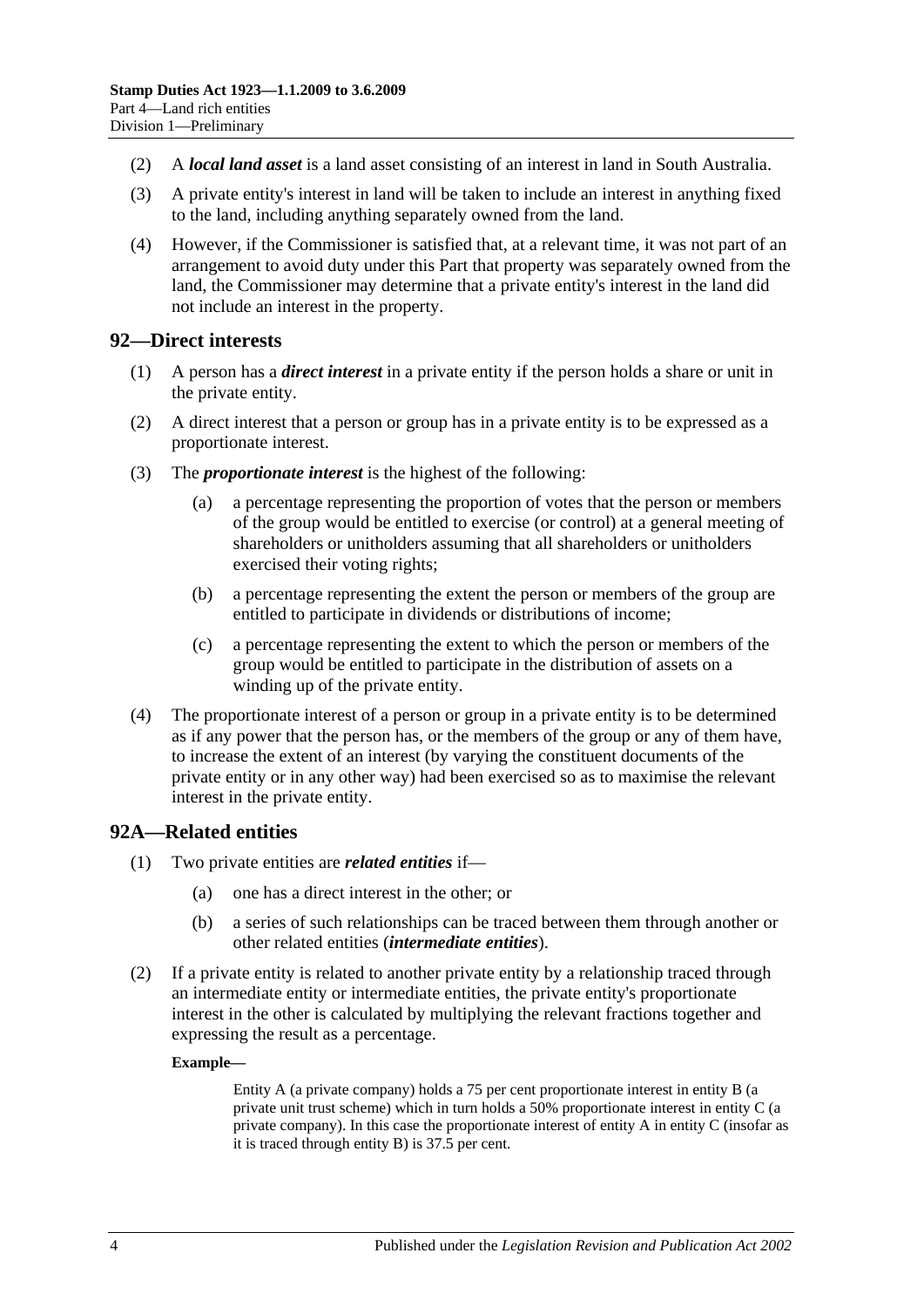## <span id="page-84-0"></span>**92B—Indirect interests**

- (1) If a person or group has a direct interest in a private entity (entity A) which is related to another private entity (entity B), the person or group has an *indirect interest* in entity B.
- (2) An indirect interest that a person or group has in a private entity is to be expressed as a proportionate interest.
- (3) The proportionate interest is calculated by multiplying together—
	- (a) a fraction representing the proportionate interest of the person or group in entity A; and
	- (b) a fraction representing entity A's proportionate interest in entity B,

and expressing the result as a percentage.

### **Example—**

X holds a proportionate interest of 33⅓% in entity A (a private company) which in turn holds a 75% proportionate interest in entity B (a private unit trust scheme) which in turn holds a 50% proportionate interest in entity C (a private company). In this case the X's indirect interest in entity C is to be expressed as a proportionate interest of 12.5%.

## <span id="page-84-1"></span>**93—Notional interest in assets of related entity**

- (1) A private entity has a notional interest in an asset held beneficially by a related entity if—
	- (a) the private entity holds a significant interest in the related entity; or
	- (b) a chain of significant interests can be traced between the private entity and the related entity.

### **Example—**

Entity A holds a 75% proportionate interest in entity B which in turn holds a 60% proportionate interest in entity C which in turn holds a 40% proportionate interest in entity D. In this case entity A has a notional interest in the assets held beneficially by entity B and entity C but not in the assets held by entity D.

(2) The value of the notional interest is calculated as follows:

 $V = V_1 \times P$ 

Where—

 $V_1$  is the unencumbered value of the asset:

*P* is a fraction representing the proportionate interest of the private entity in the related entity.

# **Division 2—Land rich entity**

# <span id="page-84-2"></span>**94—Land rich entity**

- (1) A private entity is a *land rich entity* if—
	- (a) the unencumbered value of the underlying local land assets of the private entity and associated private entities is \$1m or more; and
	- (b) the unencumbered value of the entity's underlying land assets comprises—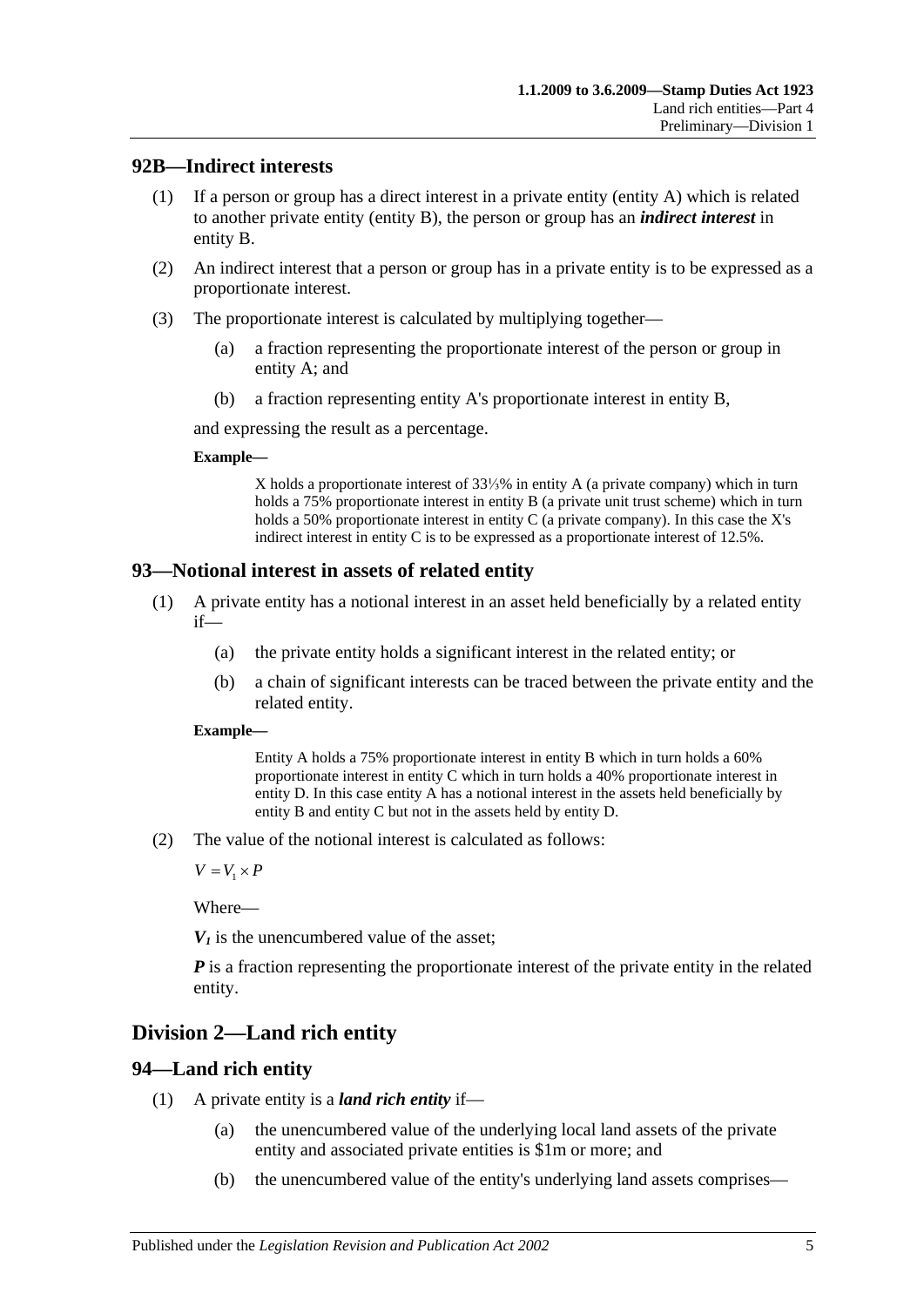- (i) in the case of a primary production entity—80 per cent or more; and
- (ii) in any other case—60 per cent or more,

of the unencumbered value of the entity's total underlying assets.

- <span id="page-85-2"></span>(2) In determining the unencumbered value of a private entity's total underlying assets, assets of the following classes are to be excluded from consideration—
	- (a) money in cash or on deposit with a financial institution;
	- (b) negotiable instruments;
	- (c) shares or units in a related private entity;
	- (d) contractual rights or interests other than—
		- (i) an interest in land arising from a contract or option to purchase the land; or
		- (ii) a right or interest under a loan transaction that is to be taken into account under [subsection](#page-85-0) (4); or
		- (iii) a right or interest that is to be taken into account under [subsection](#page-85-1) (5);
	- (e) monetary entitlements from shareholders or unitholders under the terms on which shares or units were issued;
	- (f) an asset of a class that is, under the regulations, to be excluded from consideration.
- <span id="page-85-3"></span>(3) Further, in determining the value of a private entity's total underlying assets as at a particular time, any asset (other than a land asset) acquired by the entity or a related entity within the previous 2 years is to be excluded from consideration unless the private entity satisfies the Commissioner that the asset was not acquired solely or mainly for the purpose of avoiding duty under this Part.
- <span id="page-85-0"></span>(4) A loan transaction is to be taken into account for the purposes of [subsection](#page-85-2)  $(2)(d)(ii)$ unless—
	- (a) the loan is repayable on demand or within 12 months of the date of the loan; or
	- (b) the loan is to a director, shareholder, trustee or beneficiary, or a relative of a director, shareholder, trustee or beneficiary, of the private entity or an associated private entity.
- <span id="page-85-1"></span>(5) A right or interest is to be taken into account for the purposes of [subsection](#page-85-3)  $(2)(d)(iii)$ if the Commissioner is satisfied that it was acquired in the course of the normal business of the entity and not as part of an arrangement to avoid duty under this Part.

# **Division 3—Dutiable transactions**

### **95—General principle of liability to duty**

(1) A person or group that acquires a significant interest, or increases its significant interest, in a land rich entity notionally acquires an interest in the underlying local land assets of the entity and is liable to duty in respect of the notional acquisition.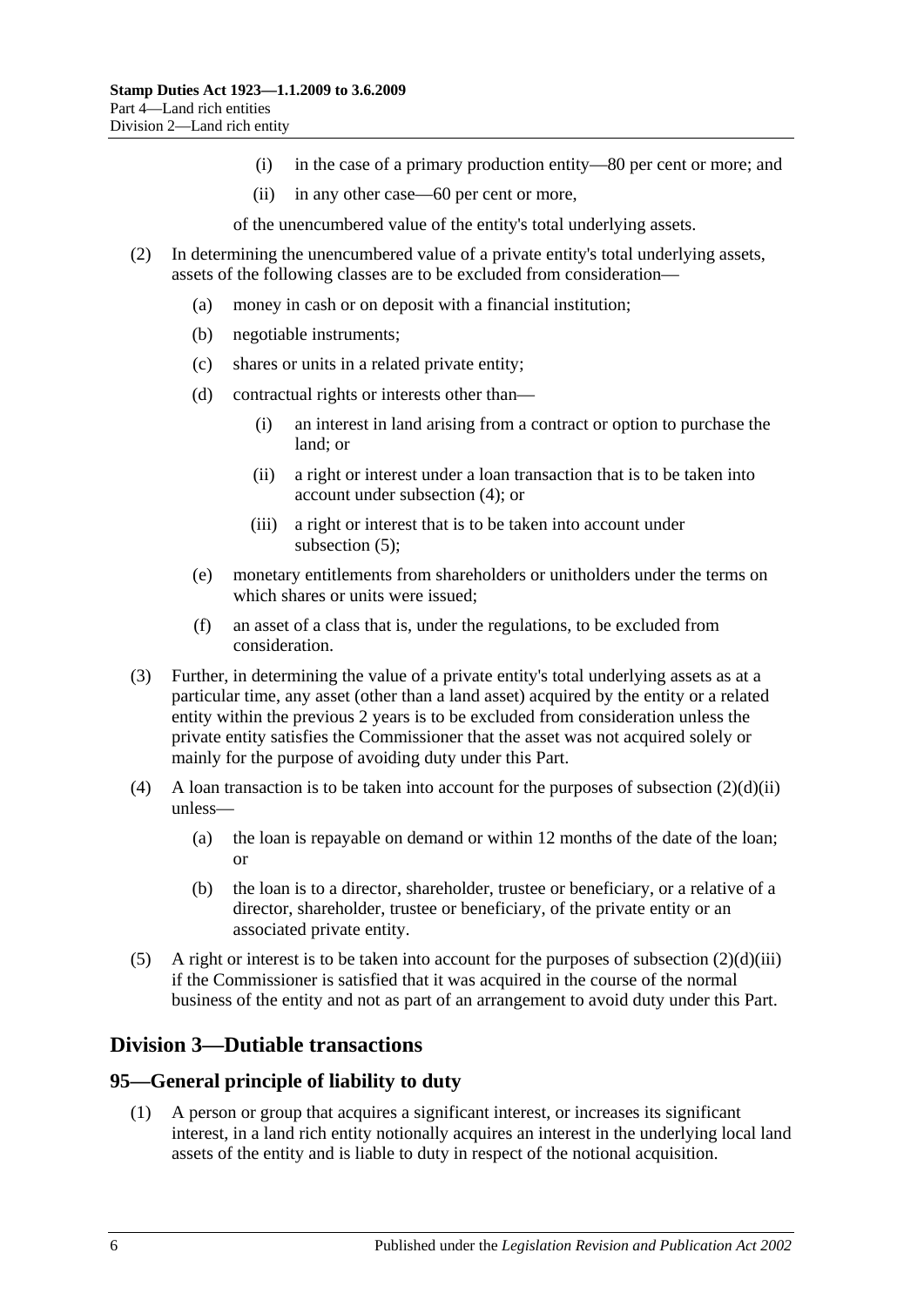- (2) The following transactions are therefore dutiable:
	- (a) a transaction as a result of which a person or group has a significant interest in a land rich entity; or
	- (b) a transaction as a result of which a person or group that has a significant interest in a land rich entity increases its significant interest in the entity.
- (3) A transaction is dutiable under this Part even though the person or group that has a significant interest, or increases its significant interest, in the land rich entity as a result of the transaction—
	- (a) is not a party to the transaction; or
	- (b) has a passive role in the transaction.
- (4) For example, any of the following is capable of being a dutiable transaction:
	- (a) an allotment of shares in a company or units in a unit trust scheme; or
	- (b) the variation or abrogation of rights attaching to shares in a company or units in a unit trust scheme; or
	- (c) the redemption, surrender or cancellation of shares in a company or units in a unit trust scheme.
- (5) However, if a private entity acquires a local land asset and, as a result of the acquisition, becomes a land rich entity, and conveyance duty is paid in respect of the transaction, the transaction is not dutiable under this Part.

### **95A—Aggregation of interests**

- (1) If a person or group acquires an interest in a land rich entity that, when aggregated with an interest in the entity acquired by another person as a result of an associated transaction on the same day or within the preceding 3 years, amounts to a significant interest in the entity, then for the purposes of this Part—
	- (a) the person or group acquires that significant interest in the entity; and
	- (b) the person or group and any other person acquiring an interest in the entity as a result of the associated transaction are jointly and severally liable for the payment of duty in respect of the acquisition.
- (2) In this section—

*associated transaction*, in relation to the acquisition of an interest in a land rich entity by a person or group, means an acquisition of an interest in the entity by another person in circumstances in which—

- (a) those persons are acting in concert; or
- (b) the acquisitions form, evidence, give effect to or arise from substantially 1 arrangement, 1 transaction or 1 series of transactions.

### <span id="page-86-0"></span>**95B—Primary production entities**

(1) This section applies to a transaction whereby a person or group acquires a significant interest, or increases its significant interest, in a relevant primary production entity if the entity ceases within the period of 3 years following the acquisition or increase to be a primary production entity.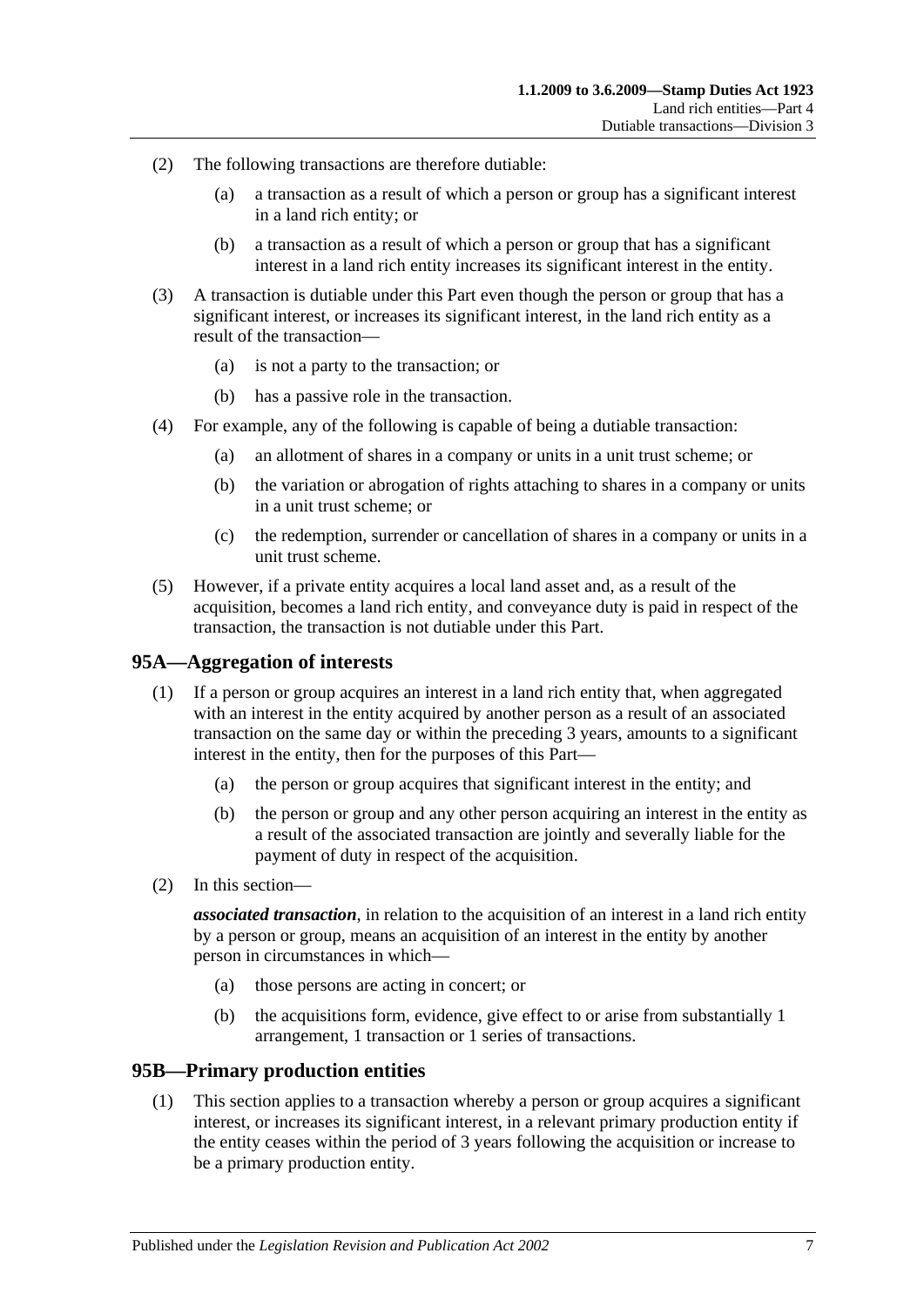- (2) Duty is payable under this Part in respect of a transaction to which this section applies as if the entity had not been a primary production entity at the time at which the person or group acquired or increased the interest in the entity.
- (3) In this section—

*relevant primary production entity* means a primary production entity that is not a land rich entity under [section](#page-84-2) 94(1) only because the unencumbered value of the entity's underlying land assets comprises less than 80 per cent of the unencumbered value of the entity's total underlying assets.

### **96—Value of notional interest acquired as a result of dutiable transaction**

(1) If a person or group has, as a result of a dutiable transaction, a significant interest in a land rich entity the value of the notional interest acquired in the entity's underlying local land assets is determined as follows:

 $\overline{AV} = \overline{TV} \times \overline{P}$ 

Where—

*NV* is the value to be of the notional interest acquired.

*TV* is the total unencumbered value of all the entity's underlying local land assets.

*P* is the fraction representing the proportionate interest of the person or group in the entity.

(2) If a person or group that has a significant interest in a land rich entity increases its significant interest as a result of a dutiable transaction the value of the notional interest acquired in the entity's underlying local land assets is determined as follows:

 $NV = TV \times (P_2 - P_1)$ 

Where—

*NV* is the value to be ascertained.

*TV* is the total unencumbered value of all the entity's underlying local land assets.

 $P_1$  is the fraction representing the proportionate interest in the entity before the increase.

 $P_2$  is the fraction representing the proportionate interest in the entity after the increase.

### <span id="page-87-0"></span>**97—Calculation of duty**

- (1) If the total unencumbered value of the entity's underlying local land assets is \$1.5m or more, duty in respect of a transaction under which a person or group acquires a significant interest in a land rich entity is to be equivalent to the duty payable on a conveyance of land with an unencumbered value equivalent to the value of the acquirer's notional interest in the entity's underlying local land assets.
- (2) If the total unencumbered value of the entity's underlying local land assets is less than \$1.5m, duty is to be calculated in accordance with the following formula:

$$
D = \left[ \frac{(TV - $1m)}{$30.5m} \times d_1 \right] + \left[ \left( 1 - \frac{(TV - $1m)}{$30.5m} \right) \times d_2 \right]
$$

Where—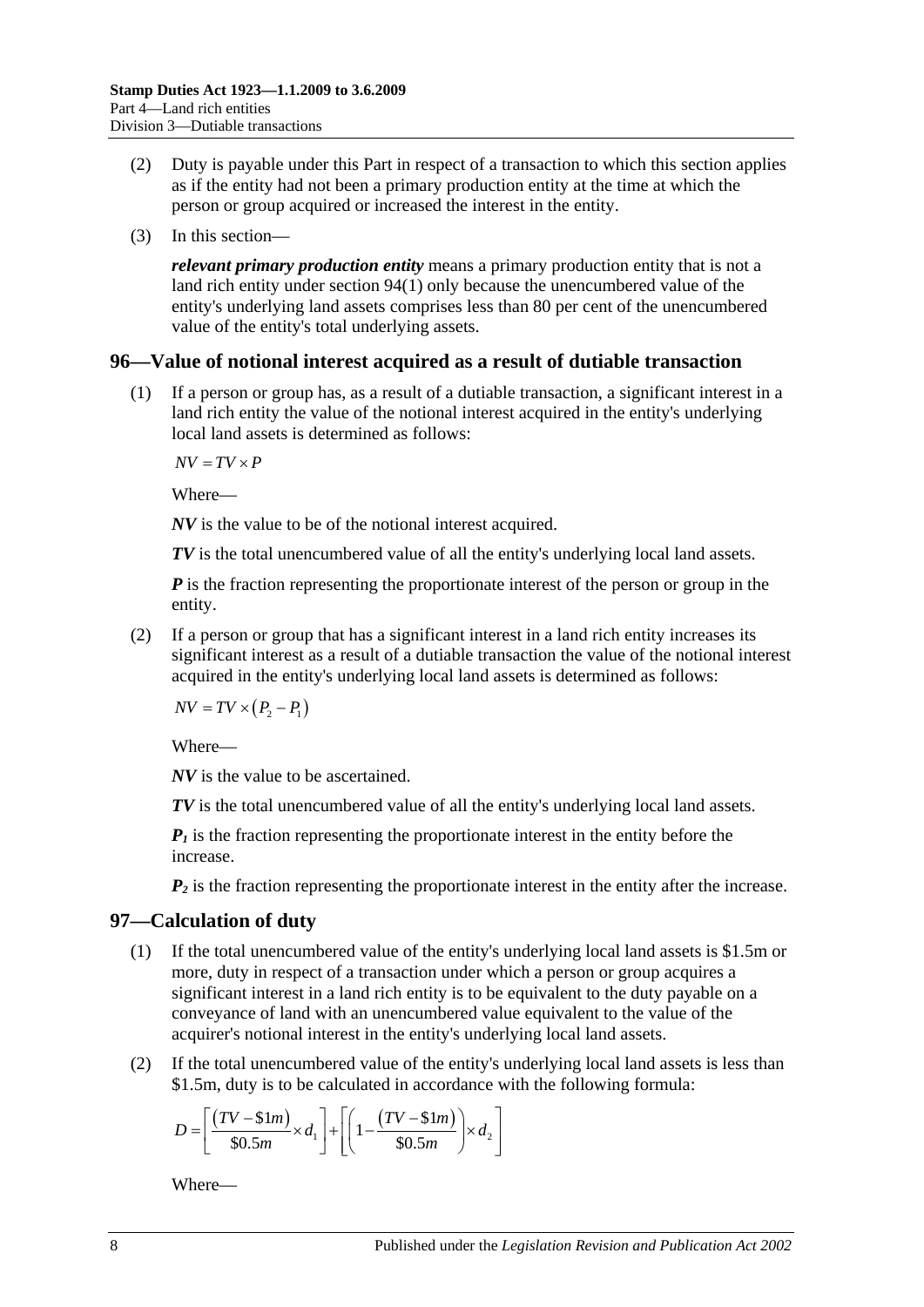*D* is the amount of the duty.

*TV* is the total unencumbered value of all the entity's underlying local land assets.

 $d_1$  is the duty that would be payable if [subsection](#page-87-0) (1) were applicable.

*d2* is the duty that would be payable in respect of a transaction for the acquisition of financial products with a dutiable value equivalent to the value of the notional interest.

(3) Duty on a dutiable transaction under which a person or group increases its significant interest in a land rich entity is to be calculated as follows:

 $D = d_1 - d_2$ 

Where—

*D* is the amount of the duty.

 $d_1$  is the amount that would have been payable if the person or group had acquired the whole of its interest in a single transaction at the time of the increase.

*d2* is the amount that would have been payable if the person or group had acquired its pre-existing interest in a single transaction at the time of the increase.

- (4) However, if any part of a significant interest in a land rich entity was acquired by the relevant person or group more than 3 years before the date of a dutiable transaction (the *earlier acquisition*), the duty calculated under the above provisions is to be rebated by a percentage representing the extent of the earlier acquisition as a proportion of the significant interest as a whole.
- (5) If a person or group acquires or increases a significant interest in a land rich entity through the acquisition of financial products or units in a private unit trust scheme and duty has been paid under this Act or a corresponding law in respect of the transaction for the acquisition of the financial products or units, the duty calculated under this section is to be reduced by the amount of the duty paid.

# **Division 4—Payment and recovery of duty**

### **98—Acquisition statement**

- (1) Subject to [subsection](#page-88-0) (1a), if a dutiable transaction occurs, the person or group that acquires or increases its significant interest in the land rich entity must, within 2 months after the date of the dutiable transaction—
	- (a) lodge a return with the Commissioner; and
	- (b) pay the relevant amount of duty.

Maximum penalty: \$10 000.

- <span id="page-88-0"></span>(1a) A person or group that acquires or increases an interest in an entity by virtue of a transaction to which [section](#page-86-0) 95B applies must, within 2 months after the date on which the entity ceases to be a primary production entity—
	- (a) lodge a return with the Commissioner that specifies, in addition to the information required by [subsection](#page-89-0) (2)—
		- (i) that the entity has ceased to be a primary production entity; and
		- (ii) the date on which the cessation occurred; and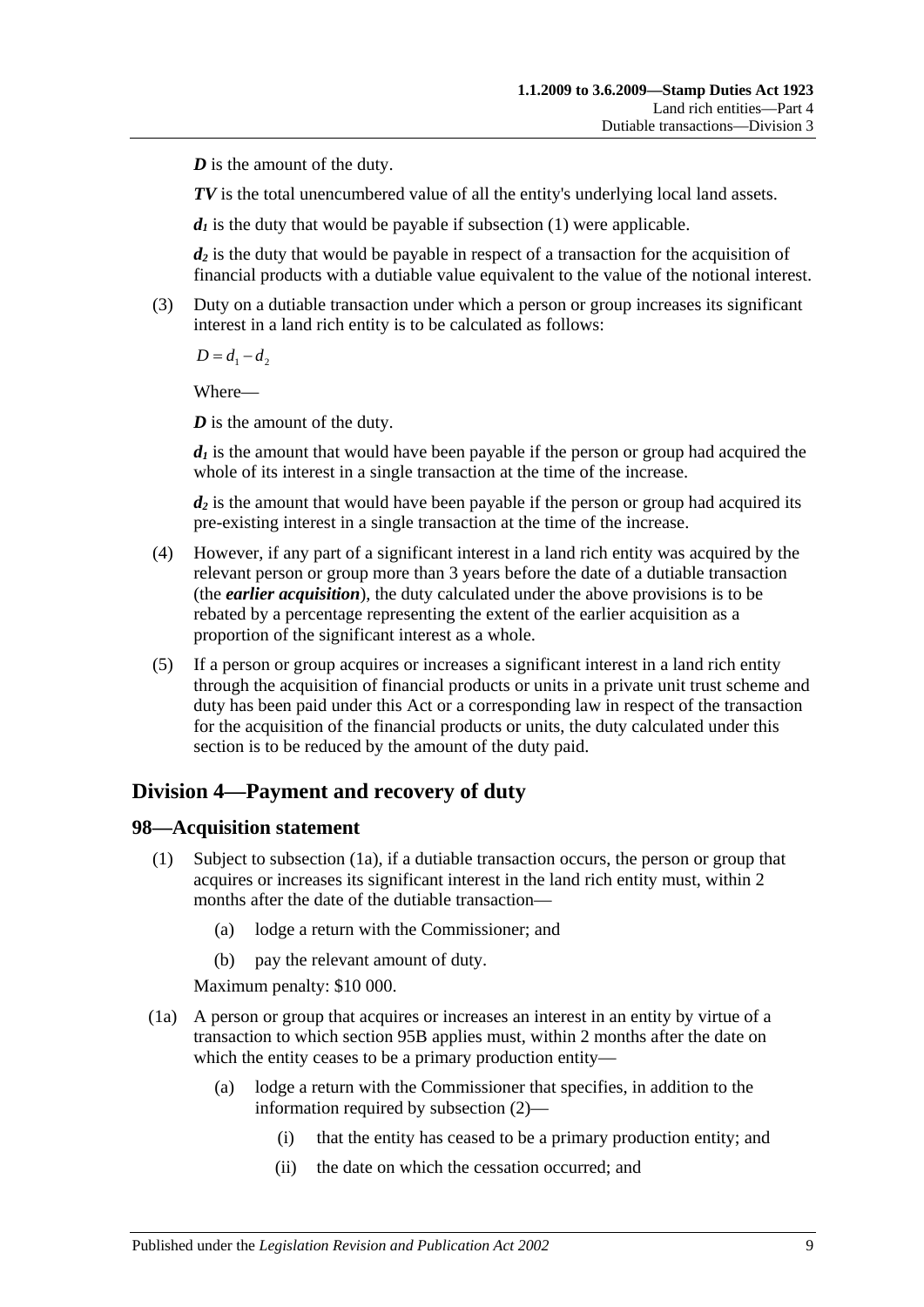(b) pay the relevant amount of duty.

Maximum penalty: \$10 000.

- <span id="page-89-0"></span>(2) The return must contain the following information:
	- (a) the name and address of the person, or the name and address of each member of the group, that has the significant interest or has increased its significant interest as a result of the transaction; and
	- (b) the date of the transaction; and
	- (c) particulars of—
		- (i) the interest acquired as a result of the transaction; and
		- (ii) any other interests held and the dates and circumstances of their acquisition; and
		- (iii) the underlying land assets and the underlying local land assets of the land rich entity as at the date of the transaction; and
		- (iv) the underlying assets of the land rich entity as at the date of the transaction; and
		- (v) amounts of duty paid under this Act or a corresponding law in relation to the acquisition of the significant interest in the land rich entity; and
	- (d) other information required by the Commissioner.

### **99—Recovery from entity**

- (1) If a person or group fails to pay duty as required under this Part, the Commissioner may recover the duty, as a debt, from the relevant private entity.
- (2) Instead of, or as well as, proceeding against the private entity for recovery of duty as a debt, the Commissioner may register a charge on any of its land for the amount of the unpaid duty.
- (3) The Commissioner must give written notice of the registration of a charge under this section to—
	- (a) the registered proprietor of the land; and
	- (b) the person in default, or each member of the group in default.
- <span id="page-89-1"></span>(4) If the duty remains unpaid 6 months after the registration of the charge, the Commissioner may apply to the District Court for an order for the sale of the land.
- (5) On an application under [subsection](#page-89-1) (4), the Court may make an order for sale of the land by public auction and, in that event, the proceeds of sale are to be applied as follows:
	- (a) firstly—in payment of the costs of the sale and other costs of proceeding under this section; and
	- (b) secondly—in discharging liabilities secured by an instrument registered in priority to the registered charge; and
	- (c) thirdly—in discharging the liability to duty; and
	- (d) fourthly—in discharging other liabilities as directed by the Court; and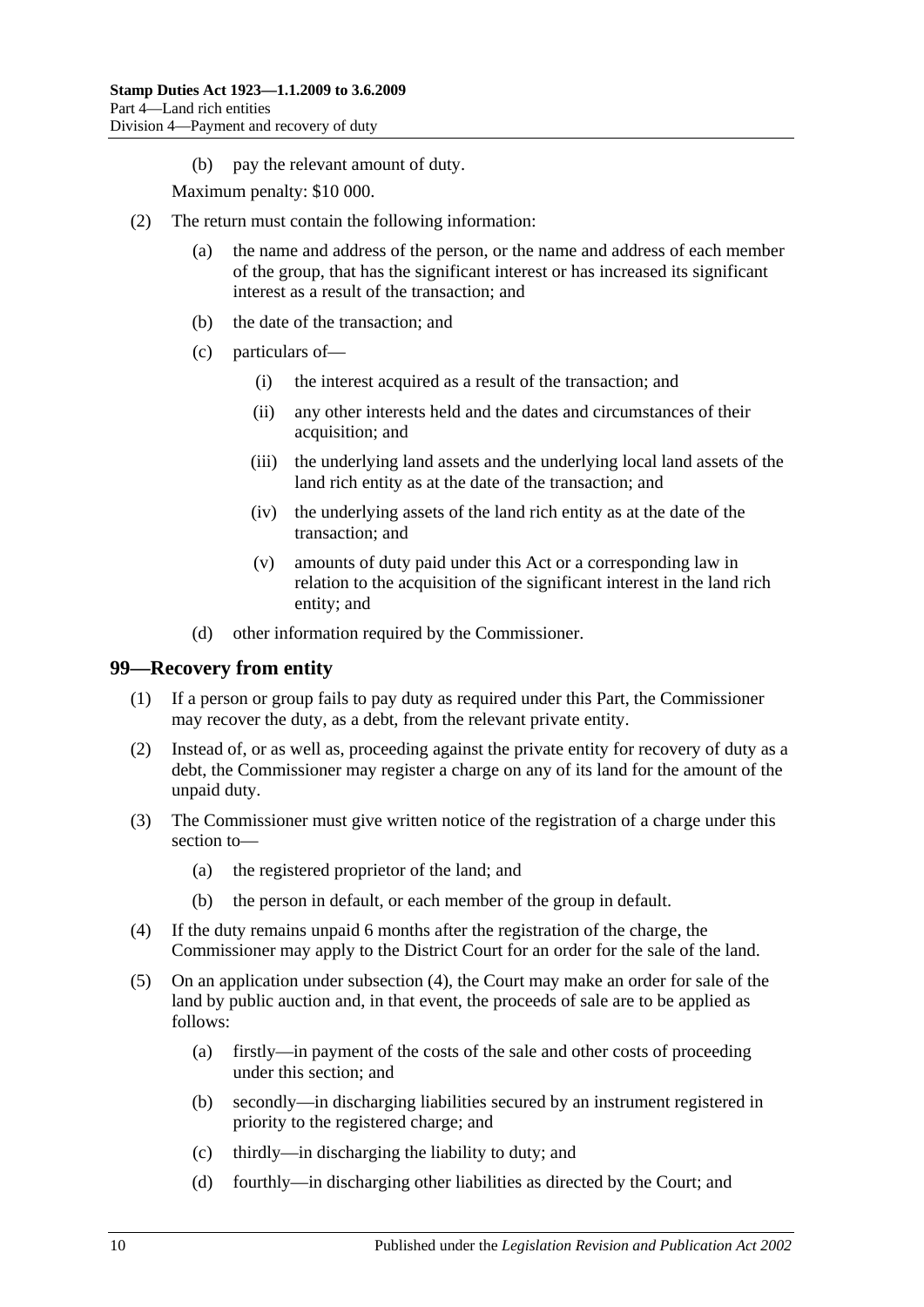- (e) fifthly—in payment to the registered proprietor of the land immediately before the completion of the sale.
- (6) If the Commissioner recovers duty under this section, the private entity may recover the amount paid to, or recovered from, the entity from the person or persons principally liable for the payment of the duty.

# **Division 5—Miscellaneous**

### **100—Valuation of interest under contract or option to purchase land**

If an interest in land consists of an interest arising under a contract or option to purchase the land, the interest is to be valued, for the purposes of this Part, by subtracting from the market value of the land the amount that the purchaser under the contract or the holder of the option would be required to pay in order to complete the purchase.

### **101—Exempt transactions**

(1) A transaction under which a person or a group acquires an interest in a land rich entity is exempt from duty under this Part if it takes place in circumstances in which a conveyance of an interest in the underlying local land assets would not attract *ad valorem* duty.

#### **Example—**

Suppose that A is entitled under the will of B to 60% of the shares in X Pty Ltd, a land rich entity, owning land in the State valued at \$2m. A's acquisition of the shares on distribution of the estate is exempt from duty because a conveyance of the land itself would, if it occurred in these circumstances (ie on distribution of the estate), be exempt from *ad valorem* duty.

- (2) The following transactions are exempt from duty under this Part:
	- (a) an acquisition of an interest in a land rich entity that takes place under a compromise or arrangement approved by a court under Part 5.1 of the *Corporations Act 2001* of the Commonwealth;
	- (b) a transaction exempted by regulation from duty under this Part.

### **102—Multiple incidences of duty**

- (1) If it is possible under this Part to assess the incidence of duty in different ways in respect of the same transaction, duty will be assessed so as to maximise the return to the revenue but not so as to extend the incidence of duty beyond a single person or group identified in the assessment.
- (2) If a person or a group acquires a significant interest in a land rich entity, and another person or group later acquires a significant interest in the land rich entity without diminishing the former significant interest, the Commissioner may, if satisfied that it is just and equitable to do so, exempt the later acquisition, wholly or partly, from duty under this Part.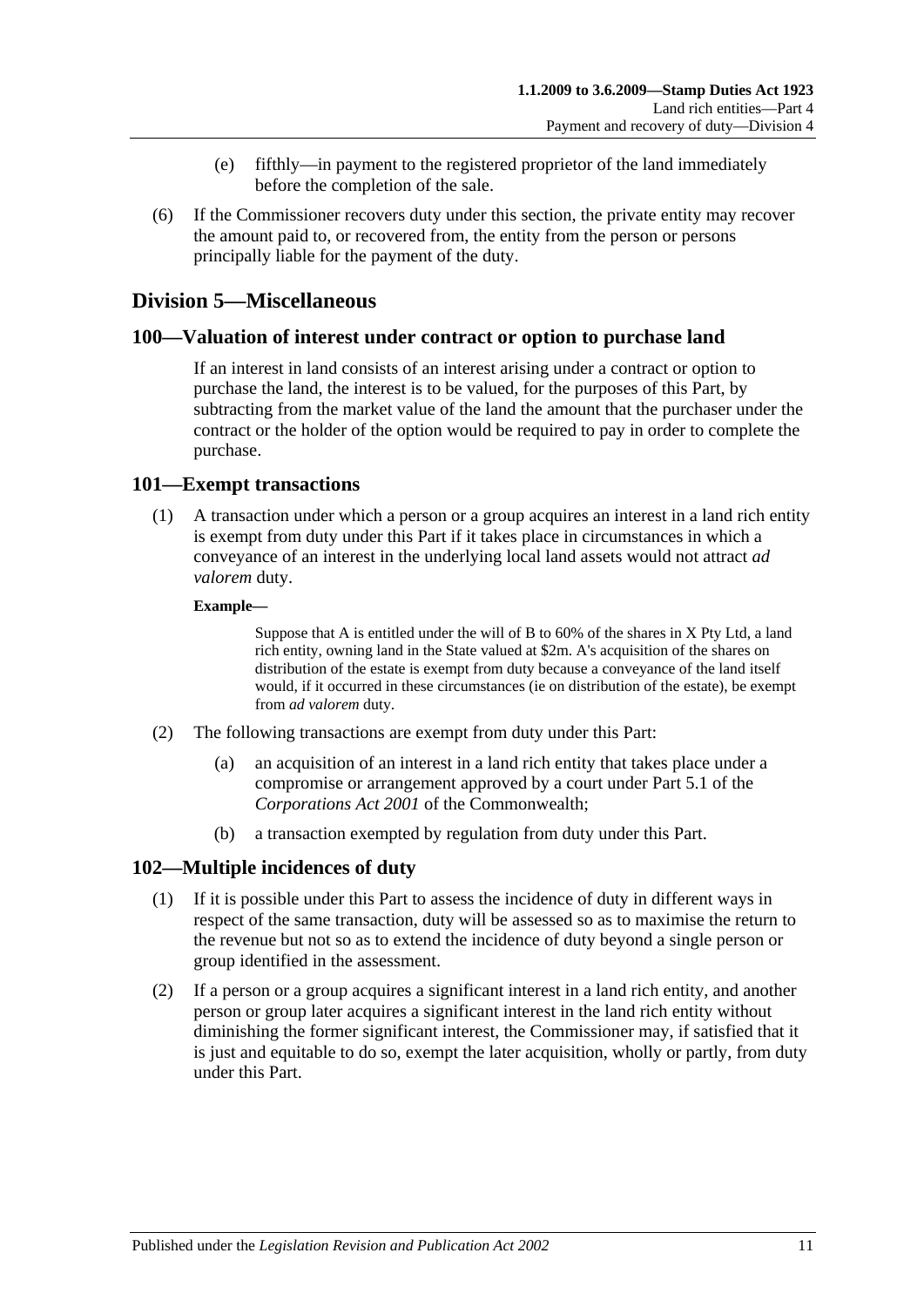#### **Example—**

Suppose the shares of X Pty Ltd, a land rich entity, are divided into Class A and Class B. The Class A shares confer rights to dividends but no rights to share in the distribution of assets on winding up of the company. The Class B shares confer no rights to dividends but do confer rights to share in the distribution of assets on the winding up of the company. Suppose that A acquires all the Class A shares and pays duty under this Part on the acquisition of a significant interest in the company. Suppose that B then acquires all the Class B shares. In this case, the Commissioner could, if satisfied that it would be just and equitable to do so, grant relief under the above subsection.

(3) If a group acquires a significant interest in a land rich entity as a result of a dutiable transaction, and a person or group that is a member or subgroup of the group acquires that significant interest from the group, the Commissioner may, if satisfied that it is just and equitable to do so, exempt the later acquisition, wholly or partly, from duty under this Part.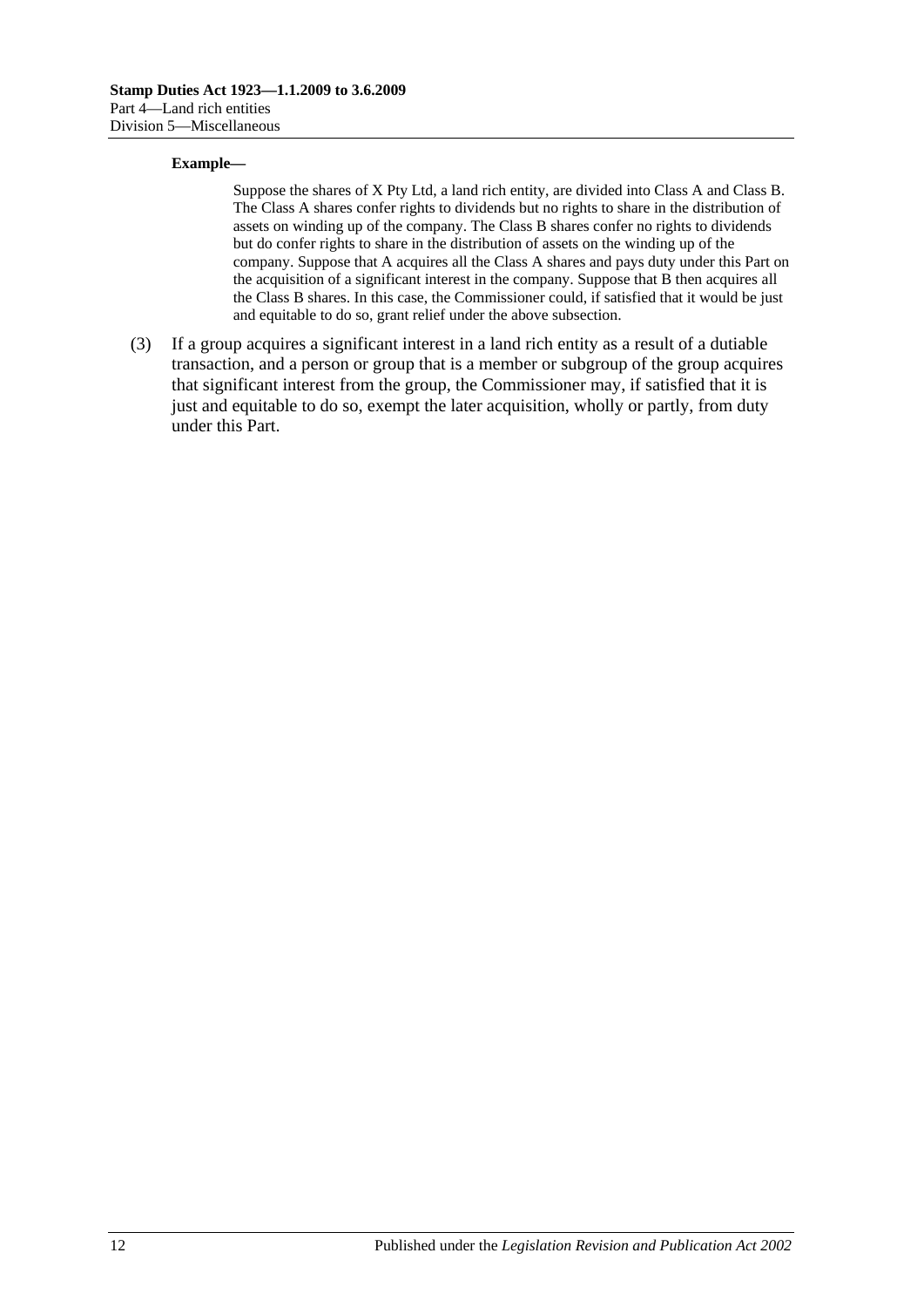# **Part 5—Miscellaneous provisions**

### **106—Spoiled or unused stamps**

- (1) Subject to any regulations made under this Act, the Commissioner may, on the application of any person in possession of stamps or stamped material unused or rendered useless by being inadvertently spoiled, give to that person, in lieu of the stamps or stamped material so spoiled or unused, other stamps (of the same or another denomination) of the same value or, at his discretion, money of the same value, deducting the proper allowance on purchase of stamps of the same description; but the Commissioner may, if he thinks it just to do so, refrain from making any such deduction.
- (2) For the purposes of Part 4 of the *[Taxation Administration Act](http://www.legislation.sa.gov.au/index.aspx?action=legref&type=act&legtitle=Taxation%20Administration%20Act%201996) 1996*
	- (a) an application under this section is to be taken to be an application for a refund; and
	- (b) the giving of stamps or money under this section is to be taken to be the making of a refund.
- (3) In this section—

*stamp* includes an adhesive stamp purchased or otherwise obtained from the Commissioner or a distributor of stamps under this Act before the commencement of Part 5 of the *[Statutes Amendment and Repeal \(Taxation Administration\) Act 2008](http://www.legislation.sa.gov.au/index.aspx?action=legref&type=act&legtitle=Statutes%20Amendment%20and%20Repeal%20(Taxation%20Administration)%20Act%202008)*;

*stamped* includes having an adhesive stamp affixed before the commencement of Part 5 of the *[Statutes Amendment and Repeal \(Taxation Administration\) Act 2008](http://www.legislation.sa.gov.au/index.aspx?action=legref&type=act&legtitle=Statutes%20Amendment%20and%20Repeal%20(Taxation%20Administration)%20Act%202008)*.

# **107—Transfer of property to correct error**

- (1) If the Commissioner is satisfied, on application by a party to an instrument submitted for stamping, that the sole purpose of the instrument is to reverse or correct a disposition of property resulting from an error in an earlier instrument, the Commissioner may grant relief from stamp duty under this section.
- (2) The Commissioner may require the applicant to provide such information (verified if the Commissioner thinks fit by statutory declaration) as the Commissioner thinks necessary to decide the application.
- (3) If the Commissioner grants relief from stamp duty under this section, the duty chargeable on the instrument is ten dollars plus the amount (if any) by which the duty that would have been paid on the earlier instrument if it had been correctly made in the first instance exceeds the amount of duty actually paid on that instrument.

### **108—Penalties for certain offences**

- <span id="page-92-0"></span>(1) Any person who—
	- (a) forges any die or stamp;
	- (b) impresses any material with a forged die;
	- (c) cuts, tears or in any way removes from any material any stamp with intent to make fraudulent use of the stamp or of any part thereof;
	- (d) mutilates any stamp with intent to make fraudulent use of any part thereof;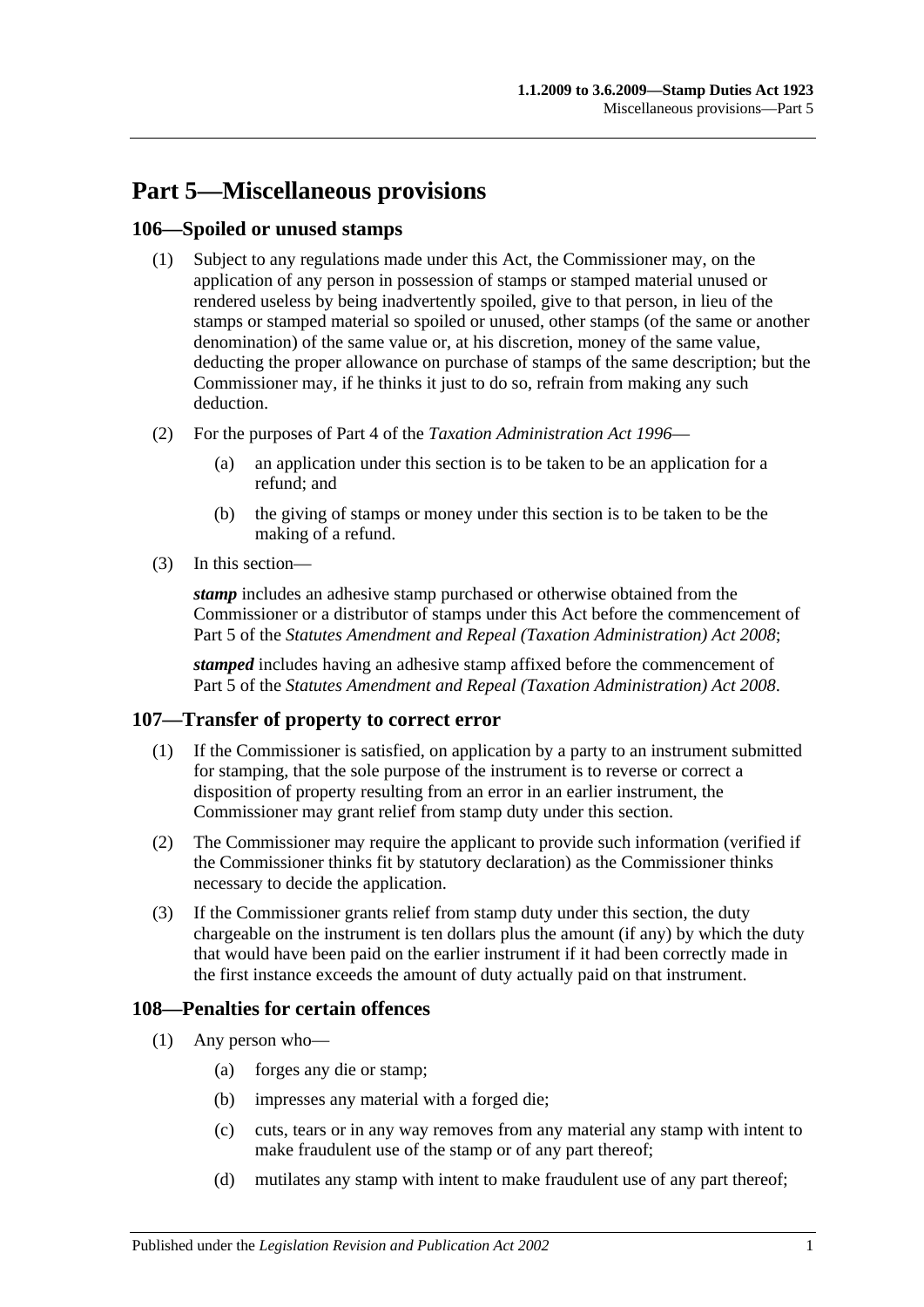- (e) fraudulently fixes or places upon any material, or upon any stamp, any stamp or part of a stamp which has been cut, torn or in any way removed from any other material or out of or from any other stamp;
- (f) erases or otherwise removes from any stamped material any name, sum, date or other matter or thing therein written with the intent that any fraudulent use should be made of the stamp upon the material;
- (g) knowingly sells or exposes for sale, or utters or uses, any forged stamp;
- <span id="page-93-0"></span>(h) knowingly and without lawful excuse (the proof of which lawful excuse shall lie on the person accused) has in his possession any forged die or stamp, or any stamp or part of a stamp which has been fraudulently cut, torn or otherwise removed from any material, or any stamp which has been fraudulently mutilated, or any stamped material out of which any name, sum, date or other matter or thing has been fraudulently erased or otherwise removed,

shall be guilty of an offence and liable to imprisonment for a term of not less than one year and not more than seven years.

(2) Any person who causes to be done, or knowingly assists in doing, any of the acts mentioned in [subsection](#page-92-0)  $(1)(a)$  to  $(h)$  shall be deemed to be guilty of the principal offence and shall be punishable accordingly.

### **111—Remedy for misappropriation**

- (1) The Supreme Court may, upon application by, or on behalf of, the Commissioner, grant a rule requiring any person who has received money payable by way of duty, or the executor or administrator of any such person, to show cause why he should not deliver to the Commissioner an account upon affidavit of any duty or sum of money received by that person, executor or administrator and why it should not be forthwith paid to the Commissioner.
- (2) The Court may make absolute such a rule and enforce by attachment or otherwise the payment of any such duty or sum of money as appears to be due, together with costs.

### <span id="page-93-1"></span>**112—Regulations**

- (1) The Governor may make such regulations as are contemplated by, or necessary or expedient for the purposes of, this Act.
- (2) Without limiting the generality of [subsection](#page-93-1) (1), the regulations may—
	- (a) be of general or limited application; and
	- (b) require the use of forms approved by the Commissioner for documents required or authorised to be used for the purposes of this Act or the regulations; and
	- (c) leave any other matter to be determined, varied or regulated according to the discretion of the Commissioner; and
	- (ca) prescribe fines, not exceeding \$2 000, for offences against the regulations; and
	- (d) make different prescriptions according to prescribed circumstances.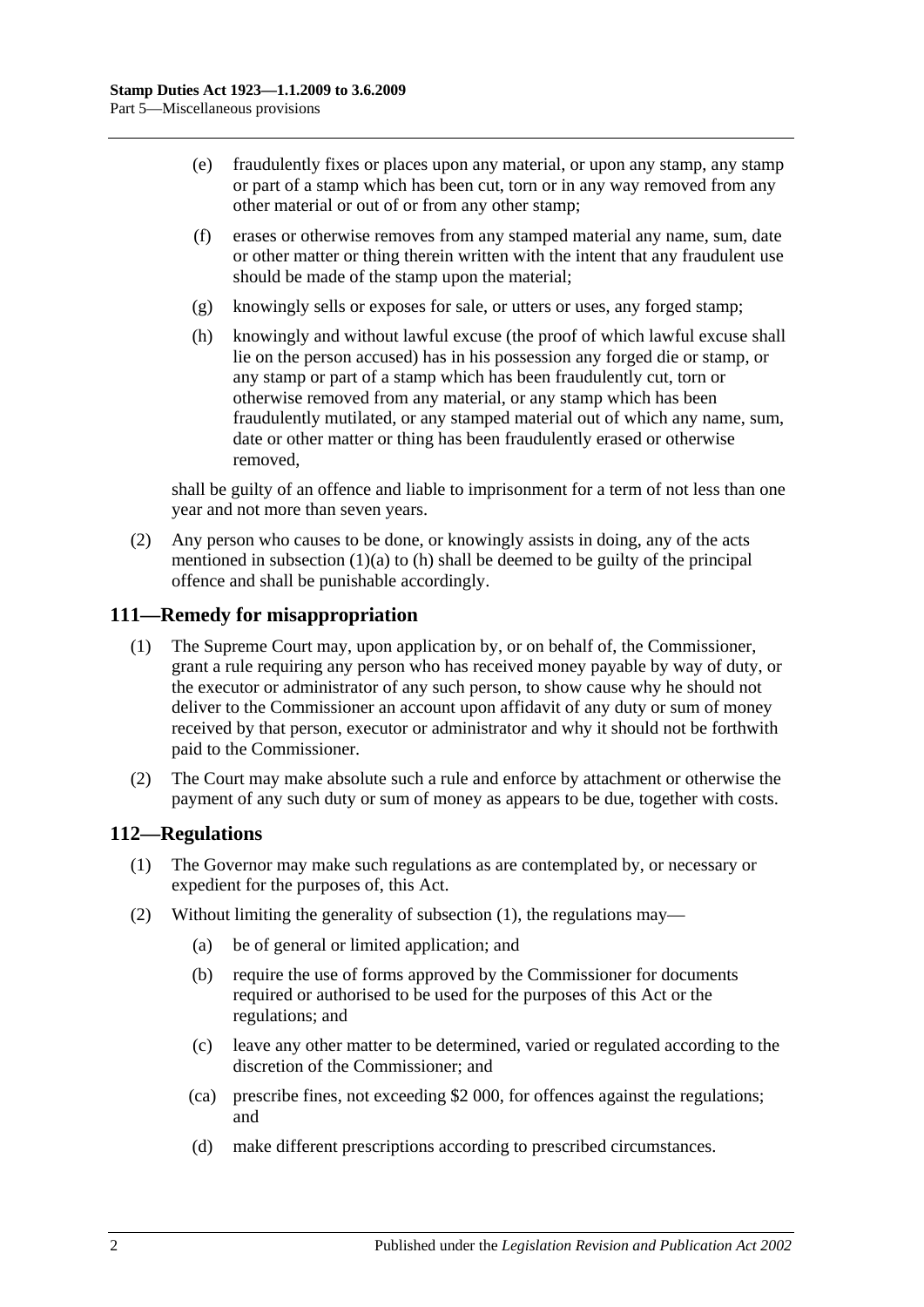# **114—Exemption from stamp duty**

- (1) The Governor may, by proclamation, exempt any body or authority established by statute from the payment of duty under this Act.
- (2) The Governor may, by subsequent proclamation, vary or revoke a proclamation under this section.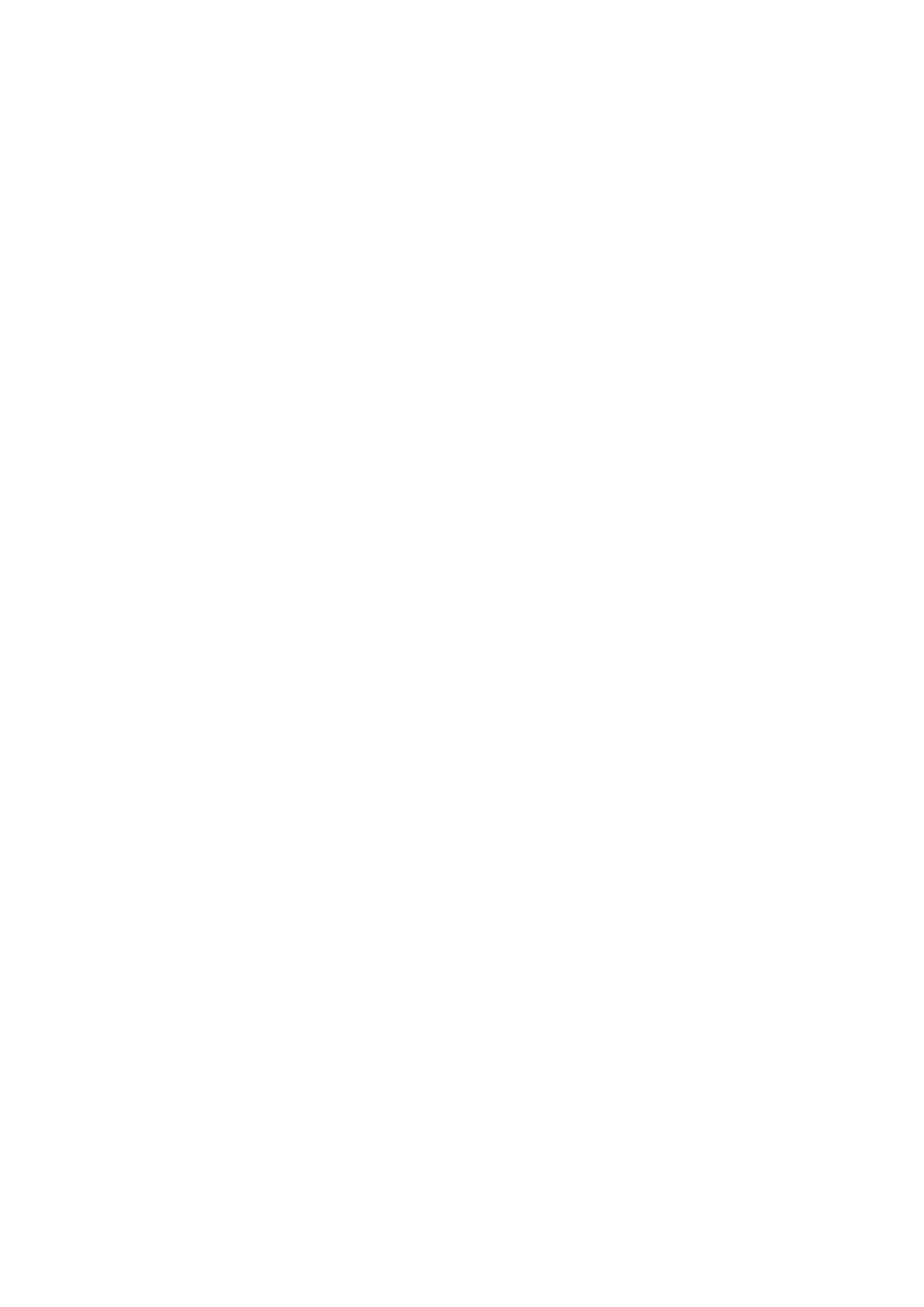# **Schedule 1—Transitional provisions**

### **1—Commencement of consequential regulations**

Regulations under this Act that are consequential on the amendments made to this Act by the *[Statutes Amendment \(Financial Institutions\) Act](http://www.legislation.sa.gov.au/index.aspx?action=legref&type=act&legtitle=Statutes%20Amendment%20(Financial%20Institutions)%20Act%201999) 1999* or are consequential on the *Cheques and Payment Orders Amendment Act 1998* of the Commonwealth may come into operation on 1 December 1998 or on any subsequent day occurring before the regulations were made.

# **Schedule 2—Stamp duties and exemptions Part 1—Specified instruments**

#### **1—Annual licence application or monthly return**

| (1) | Annual licence application or monthly return to be lodged by any company, person<br>or firm of persons, whether corporate or unincorporate, which carries on or<br>proposes to carry on in South Australia any life, personal accident, fire, fidelity,<br>guarantee, livestock, plate glass, marine or other assurance or insurance business<br>and whether the head office or principal place of business of that company, person<br>or firm is in South Australia or elsewhere- |      |                                                                                                                                                                                                                                                                                                                                                                                                  |          |  |
|-----|------------------------------------------------------------------------------------------------------------------------------------------------------------------------------------------------------------------------------------------------------------------------------------------------------------------------------------------------------------------------------------------------------------------------------------------------------------------------------------|------|--------------------------------------------------------------------------------------------------------------------------------------------------------------------------------------------------------------------------------------------------------------------------------------------------------------------------------------------------------------------------------------------------|----------|--|
|     | (a)                                                                                                                                                                                                                                                                                                                                                                                                                                                                                |      | in the case of an annual licence application where the company, person<br>or firm has received or in any manner charged in account (whether<br>directly or by agents) premiums relating to life insurance within the<br>period of 12 months preceding the year for which the licence is to be<br>taken out—for every \$100 or fractional part of \$100 of those premiums                         | \$1.50   |  |
|     | (ab)                                                                                                                                                                                                                                                                                                                                                                                                                                                                               |      | in the case of a monthly return where the company, person or firm has<br>received or in any manner charged in account (whether directly or by<br>agents) premiums relating to policies of any kind (other than life<br>insurance policies) within the month preceding the month in which the<br>return is required to be lodged—for every \$100 or fractional part of \$100<br>of those premiums | \$11.00  |  |
|     | (b)                                                                                                                                                                                                                                                                                                                                                                                                                                                                                |      | where the company, person or firm has not, prior to applying for an<br>annual licence, transacted any assurance or insurance business-                                                                                                                                                                                                                                                           |          |  |
|     |                                                                                                                                                                                                                                                                                                                                                                                                                                                                                    | (i)  | if the annual licence is required for the full period of twelve months                                                                                                                                                                                                                                                                                                                           | \$100.00 |  |
|     |                                                                                                                                                                                                                                                                                                                                                                                                                                                                                    | (ii) | if the annual licence is required for a shorter period than<br>twelve months, a proportionate part of                                                                                                                                                                                                                                                                                            | \$100.00 |  |
| (2) |                                                                                                                                                                                                                                                                                                                                                                                                                                                                                    |      | For the purposes of this item, subject to the exemptions in subclause $(3)$ —                                                                                                                                                                                                                                                                                                                    |          |  |
|     | the premiums referred to in subclause $(1)(a)$ are net premiums and shall<br>(a)<br>be counted so as to exclude any amount in respect of stamp duty on the<br>annual licence application received or charged on or after 1 January,<br>1986, any commission or discount and any portion of those premiums<br>actually paid by way of reinsurance effected in South Australia with any                                                                                              |      |                                                                                                                                                                                                                                                                                                                                                                                                  |          |  |

other such company, person or firm; and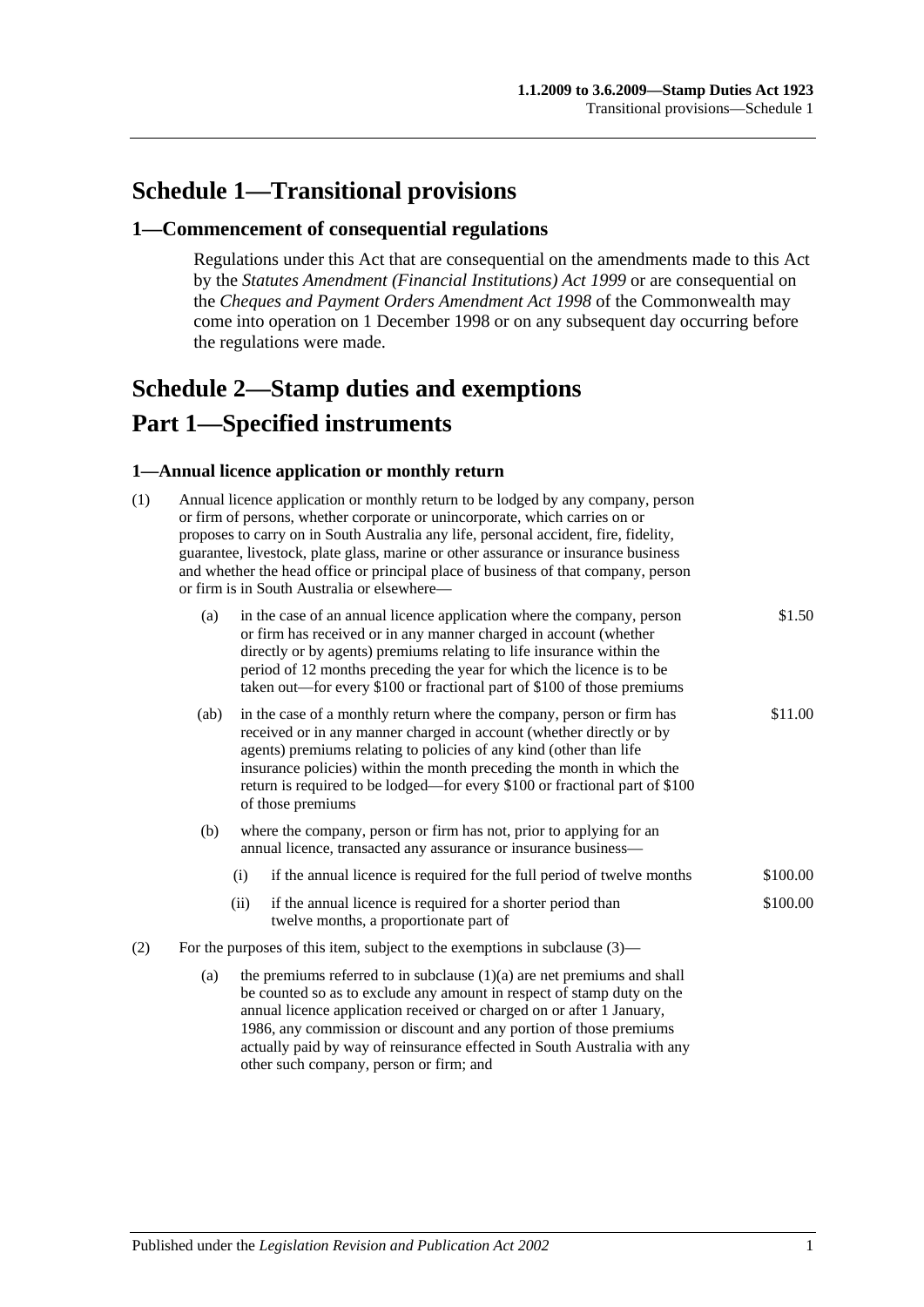- (b) in the case of an application for an annual licence to be taken out for the year commencing on 1 January, 1987, or a subsequent year, the amount of any premiums refunded during the period of 12 months preceding the year for which the annual licence is to be taken out (whether those premiums were received during that preceding period or earlier) shall be deducted from the amount of the premiums referred to in subclause  $(1)(a)$ ; and
- (c) the premiums referred to in subclause  $(1)(ab)$  must be counted so as to exclude any amount in respect of stamp duty received or charged on or after 1 January 1986, and any portion of those premiums actually paid by way of reinsurance effected in South Australia with any other such company, person or firm; and
- (d) in the case of a monthly return, there must be deducted from the amount of the premiums referred to in subclause  $(1)(ab)$  the amount of any refunds in respect of premiums (whenever received) made after the end of the month in respect of which duty was last paid under this item by the company, person or firm and before the commencement of the month in which the return is required to be lodged; and
- (e) no premiums received by any such company, person or firm for insurance risks outside South Australia, except life and personal accident insurance risks outside South Australia, shall be counted; and
- (f) in the case of a life insurance policy, any amount that is paid on or after 1 January, 1986, from an account established for investment to an account established for insurance of a risk shall be deemed to be a premium received under that policy for insurance of that risk; and
- (g) the duty in respect of any one licence under subclause  $(1)(a)$  shall not in any case be less than \$100.

#### (3) **Exemptions**

- 1. Premiums received or charged under any private guarantee fidelity insurance scheme promoted amongst and sustained solely for the benefit of the officers and servants of any particular public department, company, person or firm and not extended, either directly or indirectly, beyond such officers and servants.
- 2. Premiums received or charged under any scheme referred to in exemption 1 promoted amongst and sustained solely for the benefit of the officers and members of any friendly society or branch thereof and not extended, either directly or indirectly, beyond such officers and members.
- 3. Any premium or portion of a premium received or charged on or after 1 January, 1986, under a life insurance policy in respect of investment and not in respect of any risk insured by the policy.
- 4. Any premium received or charged under a policy in respect of a life or personal accident insurance risk where the principal place of residence of the policy owner is in the Northern Territory and the policy is registered in a registry kept in the Northern Territory pursuant to the *Life Insurance Act 1945* of the Commonwealth.
- 5. Any premium or portion of a premium received or charged on or after the first day of January, 1985, under a policy of workers compensation insurance where the premium or portion is referable to insurance against liability to pay workers compensation in respect of workers under the age of 25 years.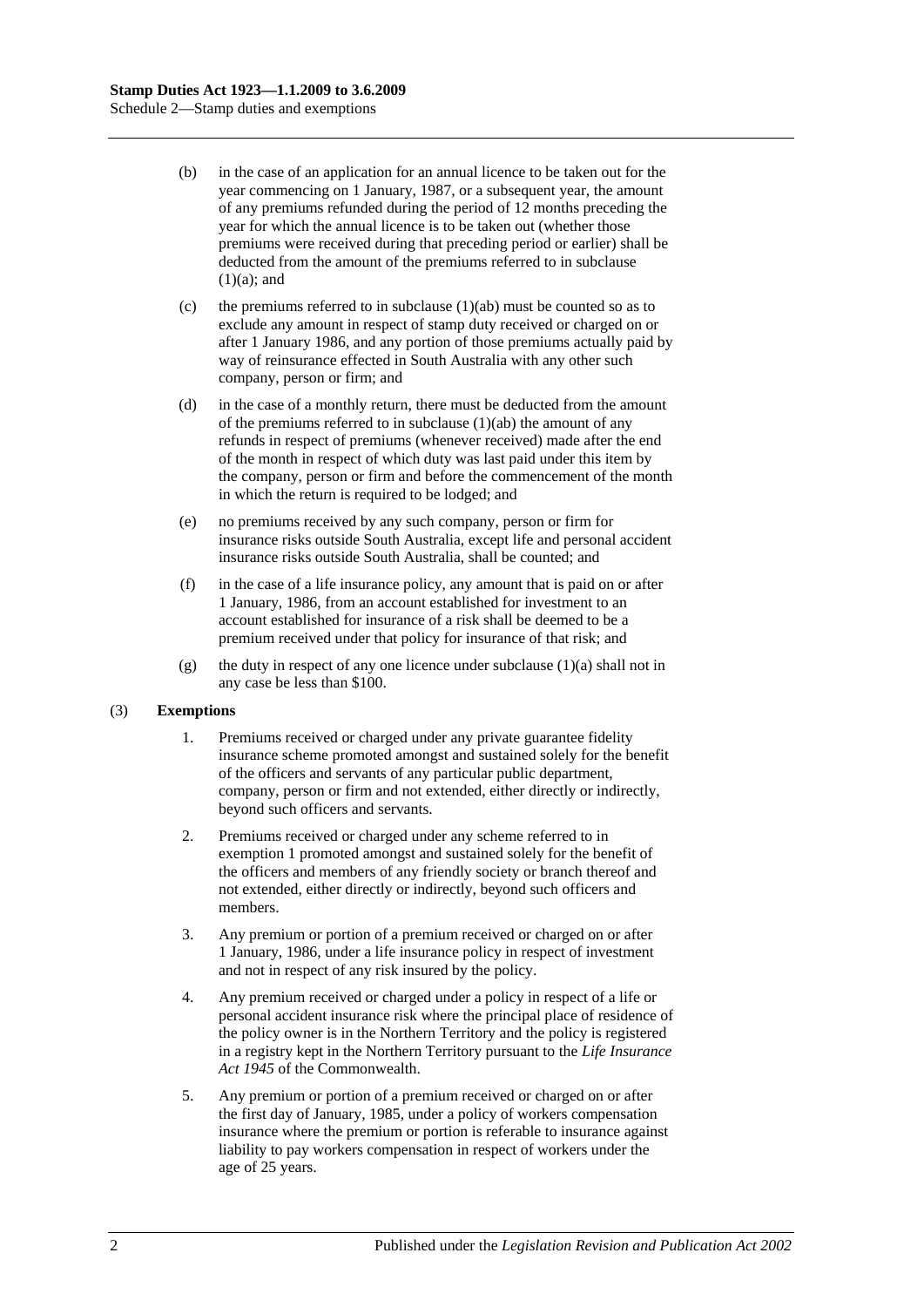|     | 6.  |       | Any premium or portion of a premium received or charged on or after<br>the first day of January, 1985, under a policy of insurance by a registered<br>medical benefits organisation within the meaning of the National Health<br>Act 1953 of the Commonwealth where the premium or portion is<br>referable to insurance against medical, dental or hospital expenses. |                                                                                                                         |
|-----|-----|-------|-----------------------------------------------------------------------------------------------------------------------------------------------------------------------------------------------------------------------------------------------------------------------------------------------------------------------------------------------------------------------|-------------------------------------------------------------------------------------------------------------------------|
|     | 7.  |       | Any premium or portion of a premium received or charged on or after<br>1 January, 1986, under any life insurance policy, being a policy for the<br>payment of an annuity to the person insured.                                                                                                                                                                       |                                                                                                                         |
|     | 8.  |       | Any premium or portion of a premium received or charged on or after<br>1 November, 1986, in respect of the insurance of the hull of a marine<br>craft used primarily for commercial purposes or in respect of the<br>insurance of goods carried by railway, road, air or sea or of the freight on<br>such goods.                                                      |                                                                                                                         |
|     |     |       | 2—Application to register or transfer registration of motor vehicle                                                                                                                                                                                                                                                                                                   |                                                                                                                         |
| (1) |     |       | Application to register or transfer the registration of a motor vehicle—component<br>payable in respect of registration-                                                                                                                                                                                                                                              |                                                                                                                         |
|     | (a) |       | where the value of the motor vehicle (not being a commercial motor<br>vehicle or a trailer)-                                                                                                                                                                                                                                                                          |                                                                                                                         |
|     |     | (i)   | does not exceed \$1 000—for every \$100 or fractional part of \$100<br>of that value                                                                                                                                                                                                                                                                                  | \$1.00                                                                                                                  |
|     |     | (ii)  | exceeds \$1 000, but does not exceed \$2 000                                                                                                                                                                                                                                                                                                                          | \$10.00 plus \$2.00<br>for every \$100 or<br>fractional part of<br>\$100 of the excess<br>over \$1 000 of<br>that value |
|     |     | (iii) | exceeds \$2 000, but does not exceed \$3 000                                                                                                                                                                                                                                                                                                                          | \$30.00 plus \$3.00<br>for every \$100 or<br>fractional part of<br>\$100 of the excess<br>over \$2 000 of<br>that value |
|     |     | (iv)  | exceeds \$3 000                                                                                                                                                                                                                                                                                                                                                       | \$60.00 plus \$4.00<br>for every \$100 or<br>fractional part of<br>\$100 of the excess<br>over \$3 000 of<br>that value |
|     | (b) |       | where the value of the motor vehicle (being a commercial motor vehicle<br>or a trailer)—                                                                                                                                                                                                                                                                              |                                                                                                                         |
|     |     | (i)   | does not exceed \$1 000—for every \$100 or fractional part of \$100<br>of that value                                                                                                                                                                                                                                                                                  | \$1.00                                                                                                                  |
|     |     | (ii)  | exceeds \$1 000, but does not exceed \$2 000                                                                                                                                                                                                                                                                                                                          | \$10.00 plus \$2.00<br>for every \$100 or<br>fractional part of<br>\$100 of the excess<br>over \$1 000 of<br>that value |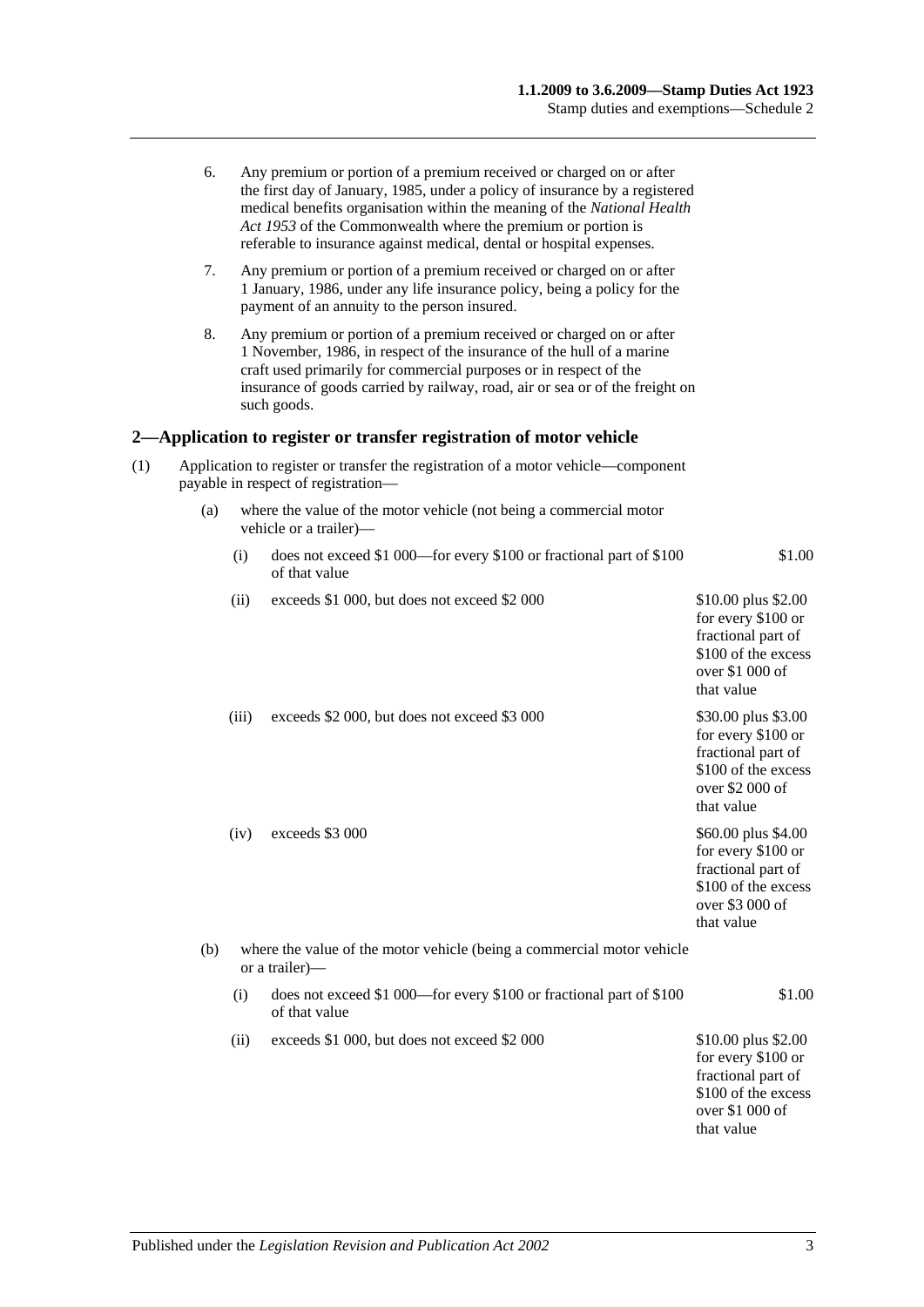(iii) exceeds  $$2\,000$   $$30.00 \, \text{plus } $3.00$ 

for every \$100 or fractional part of \$100 of the excess over \$2 000 of that value

(c) if the application is not exempt from duty but the amount of the duty would, apart from this paragraph, be less than \$5, the component in respect of registration is to be \$5.

#### (2) **Exemptions from component payable under subclause (1) in respect of registration**

- 1. Any application to register a motor vehicle made by a person who carries on the business of selling motor vehicles if the application is made by that person for the purpose of selling the motor vehicle to which the application relates to another person in the ordinary course of that business or for the purpose of demonstrating such motor vehicle to prospective purchasers thereof and such motor vehicle has not been previously registered (whether in this State or elsewhere in the Commonwealth).
- 2. Any application to register a motor vehicle that has been previously registered (whether in this State or elsewhere in Australia) or any application to transfer the registration of a motor vehicle that has been previously registered (whether in this State or elsewhere in Australia) to a dealer if the application is being made by that dealer for the purpose of the resale by him to another person of the motor vehicle to which the application relates and the resale is in the ordinary course of the business of the dealer.
- 3. Any application to register a motor vehicle or to transfer the registration of a motor vehicle made by a person or body who or which is entitled to registration, without fee, of the vehicle to which the application relates.
- 4. Any application to register or to transfer the registration of a trailer that is not a heavy vehicle.
- 5. Any application to register a motor vehicle or to transfer the registration of a motor vehicle made by the Crown or by any statutory body or authority which holds its assets for and on account of the Crown or by any person on behalf of the Crown or of any such body or authority.
- 6. Any application to register a motor vehicle or to transfer the registration of a motor vehicle to the extent that *ad valorem* stamp duty has already been paid, or is payable, on another instrument by which or by virtue of which the property in the motor vehicle was, or will be, legally or equitably transferred to, or vested in, the applicant.
- 7. Any application to register or to transfer the registration of a motor vehicle made by an executor or administrator of, or by any person administering the estate of, a deceased person if the application is made only for the purpose of the transfer of the motor vehicle to a person beneficially entitled thereto or for the purpose of the sale of the motor vehicle in the course of winding up the estate.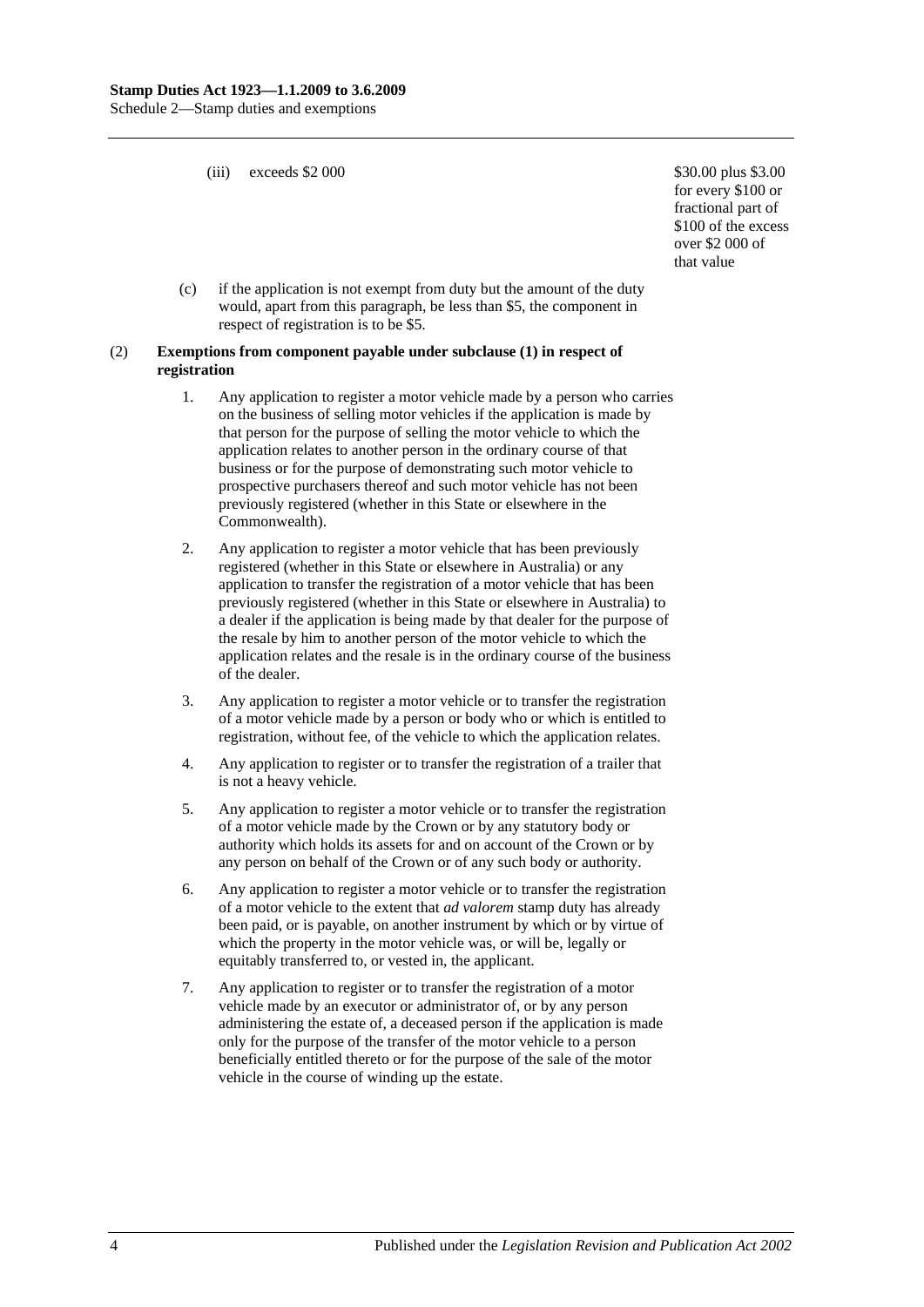- 8. Any application to transfer the registration of a motor vehicle made by an owner who has repossessed that motor vehicle pursuant to a hire-purchase agreement or made by an owner in pursuance of the return of the motor vehicle to that owner by the hirer voluntarily where the vehicle is the subject of a hire-purchase agreement or upon the termination of a hiring agreement (not being a hire-purchase agreement).
- 9. Any application to register or to transfer the registration of a motor vehicle in which seating for not less than twelve adult passengers is provided and which is to be used solely or predominantly for the carriage of passengers for hire or reward.
- 10. Any application to register a motor vehicle in, or to transfer the registration of a motor vehicle to, the name of a council as defined in the *[Local Government Act](http://www.legislation.sa.gov.au/index.aspx?action=legref&type=act&legtitle=Local%20Government%20Act%201999) 1999* or a subsidiary of a council under that Act.
- 10A. Any application to register a motor vehicle where the vehicle is to be conditionally registered under section 25 of the *[Motor Vehicles Act](http://www.legislation.sa.gov.au/index.aspx?action=legref&type=act&legtitle=Motor%20Vehicles%20Act%201959) 1959* and the application is of a class declared by regulation under that Act to be exempt from stamp duty.
- 11. Any application to register a motor vehicle in, or transfer the registration of a motor vehicle to, the name of a person who—
	- (a) is entitled under section 38 of the *[Motor Vehicles Act](http://www.legislation.sa.gov.au/index.aspx?action=legref&type=act&legtitle=Motor%20Vehicles%20Act%201959) 1959* to have the motor vehicle registered at a reduced registration fee; and
	- (b) is not enjoying the benefit of this exemption in respect of any other motor vehicle currently owned by the person.
- 12. Any application to register a motor vehicle in, or to transfer the registration of a motor vehicle to, the name of a person who satisfies the Registrar of Motor Vehicles—
	- (a) that he is licensed under the law of another State or Territory of the Commonwealth to carry on the business of buying, selling or exchanging second-hand or used motor vehicles; and
	- (b) that the application is being made by that person for the purpose of the resale by him to another person of the motor vehicle to which the application relates; and
	- (c) that such resale is in the ordinary course of the business of that person.
- 13. Any application to register a motor vehicle in, or to transfer the registration of a motor vehicle to, the name of a person who satisfies the Registrar of Motor Vehicles—
	- (a) that he is the owner of the motor vehicle; and
	- (b) that, in consequence of the loss by him of the use of one or both of his legs, he is permanently unable to use public transport; and
	- (c) that the motor vehicle will be wholly or mainly used for transporting himself; and
	- (d) that he is not enjoying the benefit of this exemption in respect of any other motor vehicle currently owned by him.
- 14. Any application to register a motor vehicle in, or to transfer the registration of a motor vehicle to, the name of a person who satisfies the Registrar of Motor Vehicles—
	- (a) that the motor vehicle is the subject of a hire-purchase agreement; and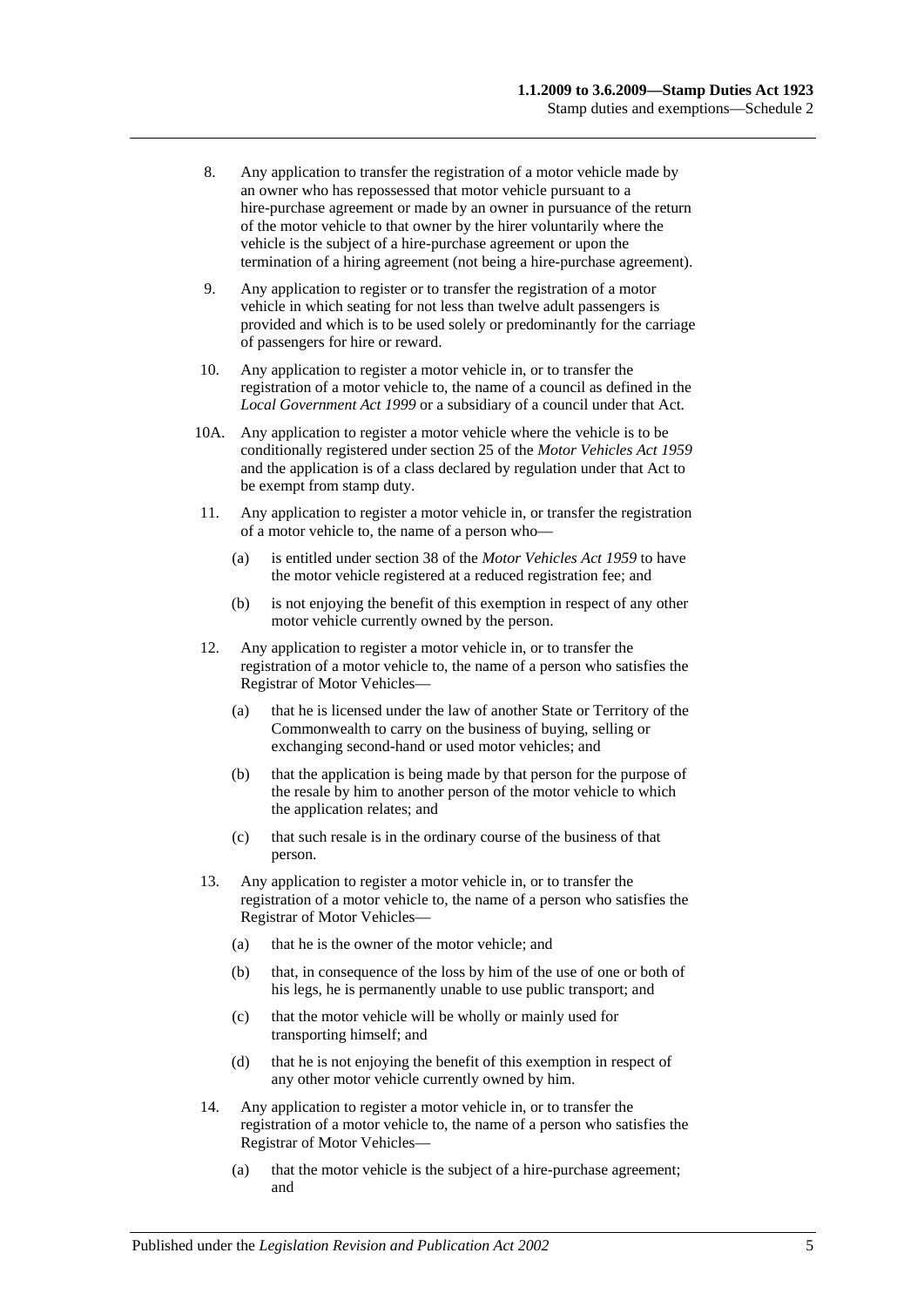(b) that he is a person to whom the hirer's rights under the agreement have passed by assignment,

but, if *ad valorem* stamp duty has already been paid in respect of the assignment of such rights on the instrument by which, or by virtue of which, such rights were assigned, this exemption shall apply only to the extent of the amount of such duty so paid.

- 15. Any application to register a motor vehicle where the vehicle was not, immediately before the date on which the application is made, conditionally registered under section 25 of the *[Motor Vehicles](http://www.legislation.sa.gov.au/index.aspx?action=legref&type=act&legtitle=Motor%20Vehicles%20Act%201959) Act 1959* and—
	- (a) immediately before the date on which the application is made, the motor vehicle was registered in the name of the applicant (and not in the name of any other person) under the law of this State; or
	- (b) the applicant satisfies the Registrar of Motor Vehicles that, immediately before the date on which the application is made—
		- (i) the motor vehicle was registered in the name of the applicant (and not in the name of any other person) under the law of another State or a Territory of the Commonwealth; and
		- (ii) the applicant—
			- (A) was a resident of that State or Territory; or
			- (B) carried on a business in that State or Territory.
- 16. Any application to register a motor vehicle in, or to transfer the registration of a motor vehicle into, the name of the East Torrens County Board of Health constituted under the *[Health Act](http://www.legislation.sa.gov.au/index.aspx?action=legref&type=act&legtitle=Health%20Act%201935) 1935*.
- 17. Any application to transfer the registration of a motor vehicle made by a mortgagee—
	- (a) who has, in accordance with the *[Consumer Transactions Act](http://www.legislation.sa.gov.au/index.aspx?action=legref&type=act&legtitle=Consumer%20Transactions%20Act%201972) 1972*, taken possession of the motor vehicle in pursuance of a consumer mortgage; or
	- (b) to whom the motor vehicle has been voluntarily returned by the mortgagor in pursuance of the *[Consumer Transactions Act](http://www.legislation.sa.gov.au/index.aspx?action=legref&type=act&legtitle=Consumer%20Transactions%20Act%201972) 1972*.
- 18. Any application to register or to transfer the registration of a tractor or item of agricultural machinery owned by a primary producer.
- 19. An application to register a motor vehicle in, or to transfer the registration of a motor vehicle into, the name of a beneficiary of the estate of a deceased person in order to give effect to the provisions of a will or the rules of intestacy.
- (3) Application to register or transfer the registration of a motor vehicle—component payable in respect of policy of insurance where the application is for registration of the vehicle for a period of—
	- (a) less than 12 months (for each 3 months or part of each 3 months in the period of registration) \$15.00
	- (b)  $12 \text{ months}$  \$60.00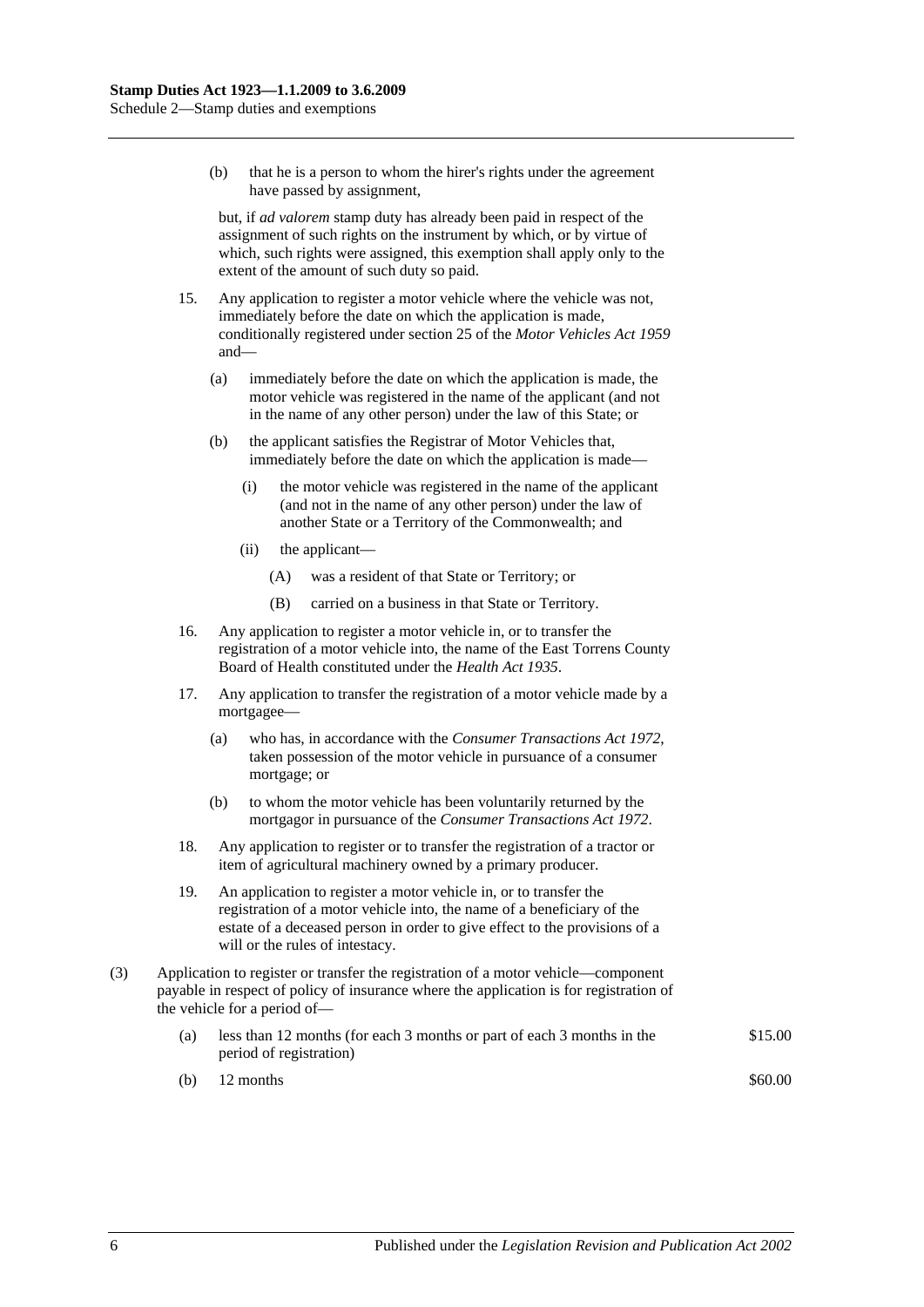#### (4) **Exemptions from component payable under subclause (3) in respect of a policy of insurance**

- 1. Policy of insurance where the application for registration is made by a person or body who or which is entitled to registration of the motor vehicle to which the application relates without fee.
- 2. Policy of insurance where the application is for registration of a trailer that is not a heavy vehicle.
- 3. Policy of insurance where the application for registration is made by the Crown or by any statutory body or authority which holds its assets for and on account of the Crown or by any person on behalf of the Crown or of any such body or authority.
- 4. Policy of insurance where the application is for registration of a motor vehicle in which seating for not less than twelve adult passengers if provided and which is used solely or predominantly for the carriage of passengers for hire or reward.
- 5. Policy of insurance where the application for registration is made by a council as defined in the *[Local Government Act](http://www.legislation.sa.gov.au/index.aspx?action=legref&type=act&legtitle=Local%20Government%20Act%201999) 1999* or a subsidiary of a council under that Act.
- 5A. Policy of insurance where the motor vehicle is to be conditionally registered under section 25 of the *[Motor Vehicles Act](http://www.legislation.sa.gov.au/index.aspx?action=legref&type=act&legtitle=Motor%20Vehicles%20Act%201959) 1959* and the application for registration is of a class declared by regulation under that Act to be exempt from stamp duty.
- 6. Policy of insurance where the application for registration is made by a person who—
	- (a) is entitled under section 38 of the *[Motor Vehicles Act](http://www.legislation.sa.gov.au/index.aspx?action=legref&type=act&legtitle=Motor%20Vehicles%20Act%201959) 1959* to have the motor vehicle registered at a reduced registration fee; and
	- (b) is not enjoying the benefit of this exemption in respect of any other motor vehicle currently owned by the person.
- 7. Policy of insurance where the application for registration is made by a person who satisfies the Registrar of Motor Vehicles—
	- (a) that he is the owner of the motor vehicle; and
	- (b) that, in consequence of the loss by him of the use of one or both of his legs, he is permanently unable to use public transport; and
	- (c) that the motor vehicle will be wholly or mainly used for transporting himself; and
	- (d) that he is not enjoying the benefit of this exemption in respect of any other motor vehicle currently owned by him.
- 8. Policy of insurance where the application for registration is made by a person who satisfies the Registrar of Motor Vehicles—
	- (a) that he is the owner of the motor vehicle;
	- (b) that he is entitled as the holder of—
		- (i) a State concession card issued by the Department of Community Welfare; or
		- (ii) a pensioner entitlement card issued under any Act or law of the Commonwealth,

to travel on public transport in this State at reduced fares.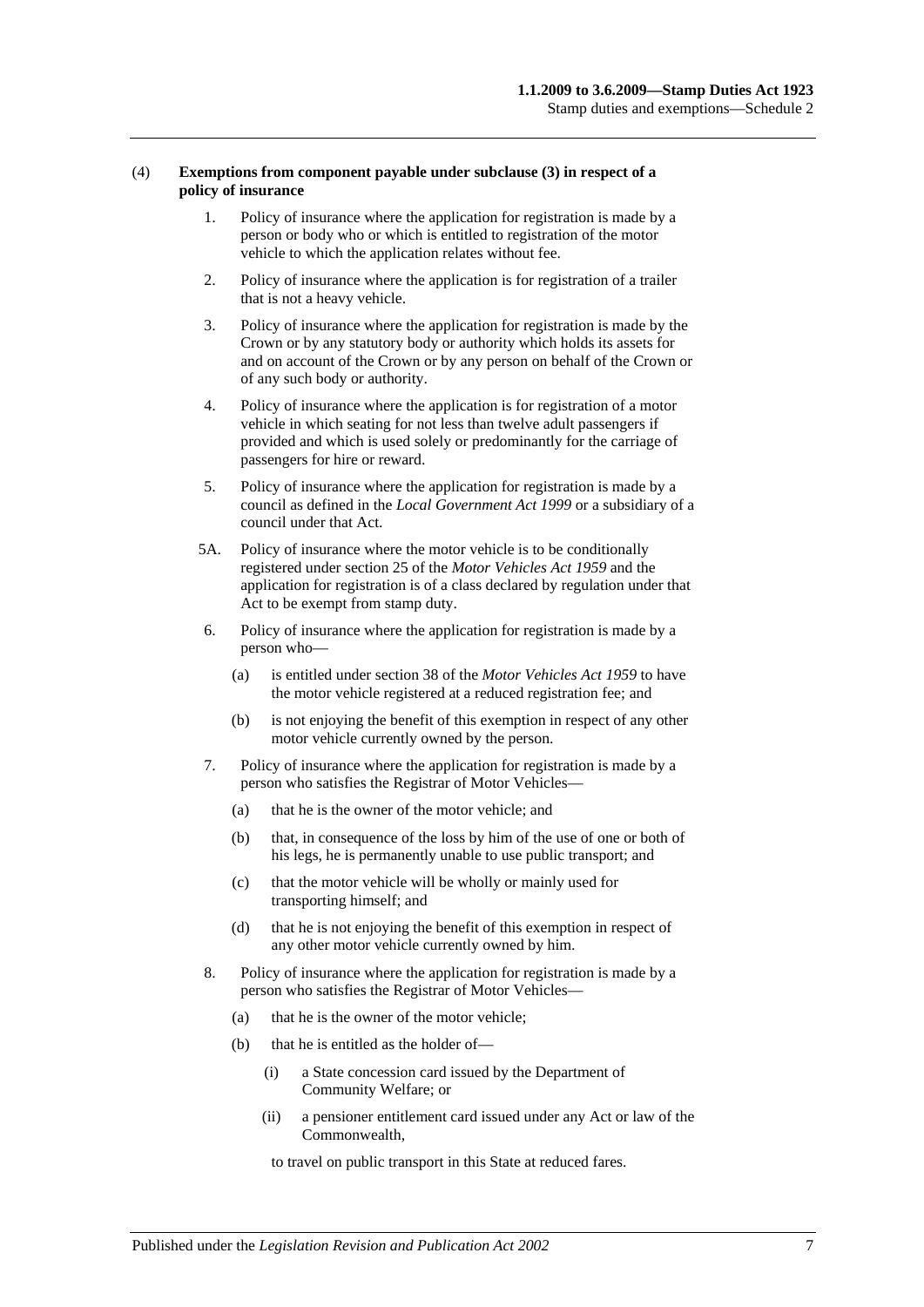## **3—Conveyance or transfer on sale of property not otherwise charged**

| (1) | Conveyance or transfer on sale of any property (not otherwise charged), including<br>contract or agreement for sale- |       |                                                                                                                                                                                                 |                                                                                                                           |  |  |  |
|-----|----------------------------------------------------------------------------------------------------------------------|-------|-------------------------------------------------------------------------------------------------------------------------------------------------------------------------------------------------|---------------------------------------------------------------------------------------------------------------------------|--|--|--|
|     | (a)                                                                                                                  |       | in the case of the sale of a financial product that is not quoted on a<br>recognised financial market—for every \$100 and any fractional part of<br>\$100 of the value of the financial product | \$0.60                                                                                                                    |  |  |  |
|     | (b)                                                                                                                  |       | in any other case (not being a conveyance or transfer on sale of any<br>financial product)—where the value of the property conveyed—                                                            |                                                                                                                           |  |  |  |
|     |                                                                                                                      | (i)   | does not exceed \$12 000—for every \$100 or fractional part of \$100<br>of the value                                                                                                            | \$1.00                                                                                                                    |  |  |  |
|     |                                                                                                                      | (ii)  | exceeds \$12 000 but does not exceed \$30 000                                                                                                                                                   | \$120 plus \$2.00<br>for every \$100 or<br>fractional part of<br>\$100 of the excess<br>over \$12 000 of<br>that value    |  |  |  |
|     |                                                                                                                      | (iii) | exceeds \$30 000 but does not exceed \$50 000                                                                                                                                                   | \$480 plus \$3.00<br>for every \$100 or<br>fractional part of<br>\$100 of the excess<br>over \$30 000 of<br>that value    |  |  |  |
|     |                                                                                                                      | (iv)  | exceeds \$50 000 but does not exceed \$100 000                                                                                                                                                  | \$1 080 plus \$3.50<br>for every \$100 or<br>fractional part of<br>\$100 of the excess<br>over \$50 000 of<br>that value  |  |  |  |
|     |                                                                                                                      | (v)   | exceeds \$100 000 but does not exceed \$200 000                                                                                                                                                 | \$2 830 plus \$4.00<br>for every \$100 or<br>fractional part of<br>\$100 of the excess<br>over \$100 000 of<br>that value |  |  |  |
|     |                                                                                                                      | (vi)  | exceeds \$200 000 but does not exceed \$250 000                                                                                                                                                 | \$6 830 plus \$4.25<br>for every \$100 or<br>fractional part of<br>\$100 of the excess<br>over \$200 000 of<br>that value |  |  |  |
|     |                                                                                                                      | (vii) | exceeds \$250,000 but does not exceed \$300,000                                                                                                                                                 | \$8 955 plus \$4.75<br>for every \$100 or<br>fractional part of<br>\$100 of the excess<br>over \$250 000 of<br>that value |  |  |  |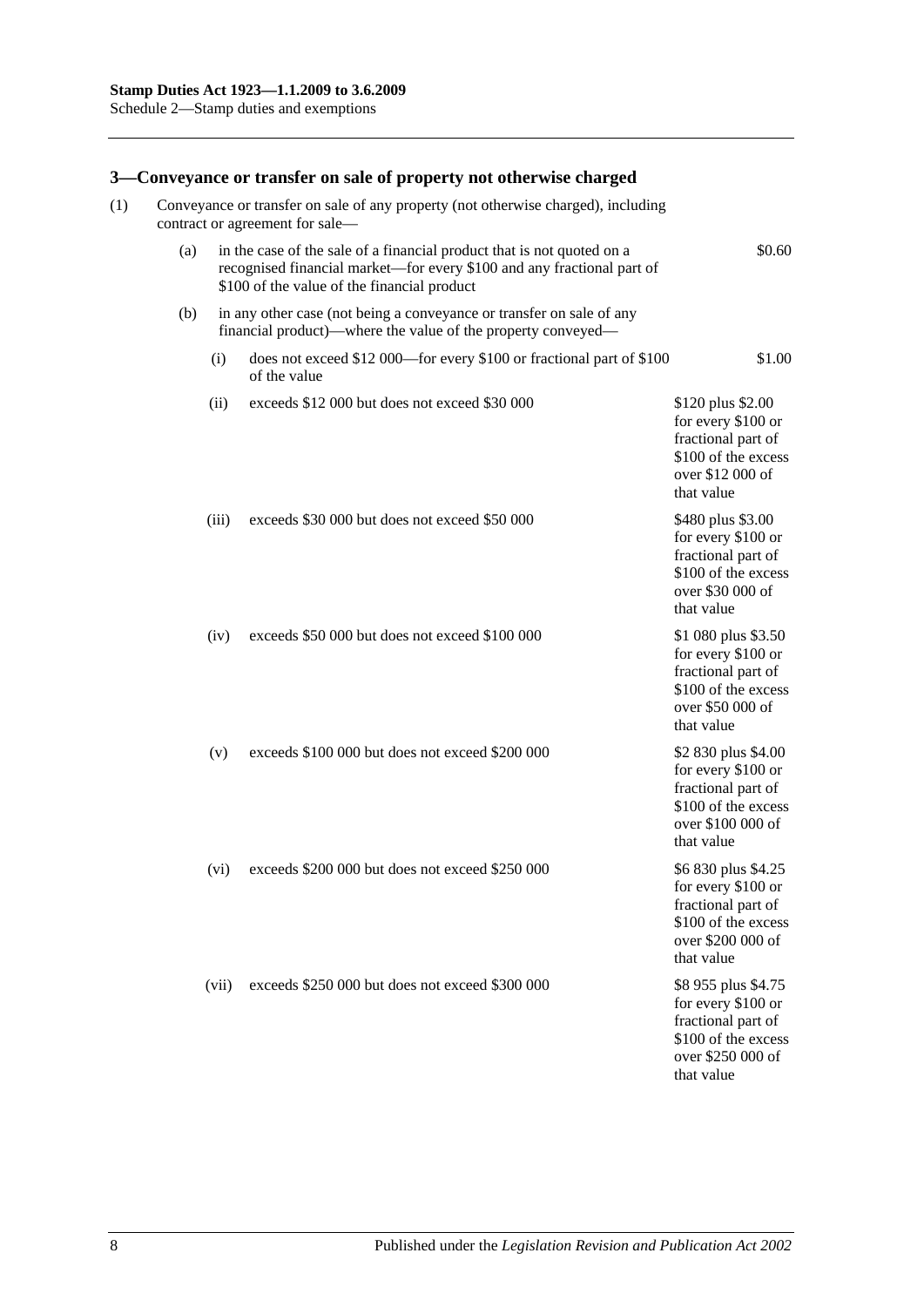#### **1.1.2009 to 3.6.2009—Stamp Duties Act 1923**

Stamp duties and exemptions—Schedule 2

|      |                                                                                                                             | (viii) | exceeds \$300 000 but does not exceed \$500 000                                                                                                                                                                                                                                                                                         | \$11 330 plus<br>\$5.00 for every<br>\$100 or fractional<br>part of \$100 of the<br>excess over<br>\$300 000 of that<br>value |  |
|------|-----------------------------------------------------------------------------------------------------------------------------|--------|-----------------------------------------------------------------------------------------------------------------------------------------------------------------------------------------------------------------------------------------------------------------------------------------------------------------------------------------|-------------------------------------------------------------------------------------------------------------------------------|--|
|      |                                                                                                                             | (ix)   | exceeds \$500 000                                                                                                                                                                                                                                                                                                                       | \$21 330 plus<br>\$5.50 for every<br>\$100 or fractional<br>part of \$100 of the<br>excess over<br>\$500 000 of that<br>value |  |
| (2)  | <b>Exemption</b>                                                                                                            |        |                                                                                                                                                                                                                                                                                                                                         |                                                                                                                               |  |
|      | 1.                                                                                                                          |        | Conveyance or transfer of a mortgage or an interest in a mortgage<br>(including such a conveyance or transfer under which a chose in action<br>consisting of the debt secured by that mortgage or part of that debt is<br>also conveyed or transferred).                                                                                |                                                                                                                               |  |
|      | 2.                                                                                                                          |        | Conveyance or transfer of any debenture, debenture stock, bond, note or<br>other security of a similar kind of a government or of any municipal or<br>other corporation, company or society (whether constituting a charge on<br>the assets of the government, or of the municipal or other corporation,<br>company or society or not). |                                                                                                                               |  |
|      | 4.                                                                                                                          |        | In the case of an amalgamation under the Fair Work Act 1994 any<br>conveyance or transfer of property by an amalgamating association to<br>the association formed by the amalgamation.                                                                                                                                                  |                                                                                                                               |  |
|      | 5.                                                                                                                          |        | In the case of an amalgamation under Schedule 1 of the Workplace<br>Relations Act 1996 of the Commonwealth, any conveyance or transfer of<br>property to an amalgamated organisation from a de-registered<br>organisation.                                                                                                              |                                                                                                                               |  |
| $4-$ |                                                                                                                             |        | Conveyance operating as voluntary disposition <i>inter vivos</i>                                                                                                                                                                                                                                                                        |                                                                                                                               |  |
| (1)  | Conveyance operating as a voluntary disposition <i>inter vivos</i> of any property<br>(including a statement under Part 4)— |        |                                                                                                                                                                                                                                                                                                                                         |                                                                                                                               |  |
|      | (a)                                                                                                                         |        | in the case of the disposition of a financial product that is not quoted on a<br>recognised financial market—for every \$100 and any fractional part of<br>\$100 of the value of the financial product                                                                                                                                  | \$0.60                                                                                                                        |  |
|      | (b)                                                                                                                         |        | in any other case—where the value of the property conveyed—                                                                                                                                                                                                                                                                             |                                                                                                                               |  |
|      |                                                                                                                             | (i)    | does not exceed \$12 000—for every \$100 or fractional part of \$100<br>of the value                                                                                                                                                                                                                                                    | \$1.00                                                                                                                        |  |
|      |                                                                                                                             | (ii)   | exceeds \$12 000 but does not exceed \$30 000                                                                                                                                                                                                                                                                                           | \$120 plus \$2.00<br>for every \$100 or<br>fractional part of<br>\$100 of the excess<br>over \$12 000 of<br>that value        |  |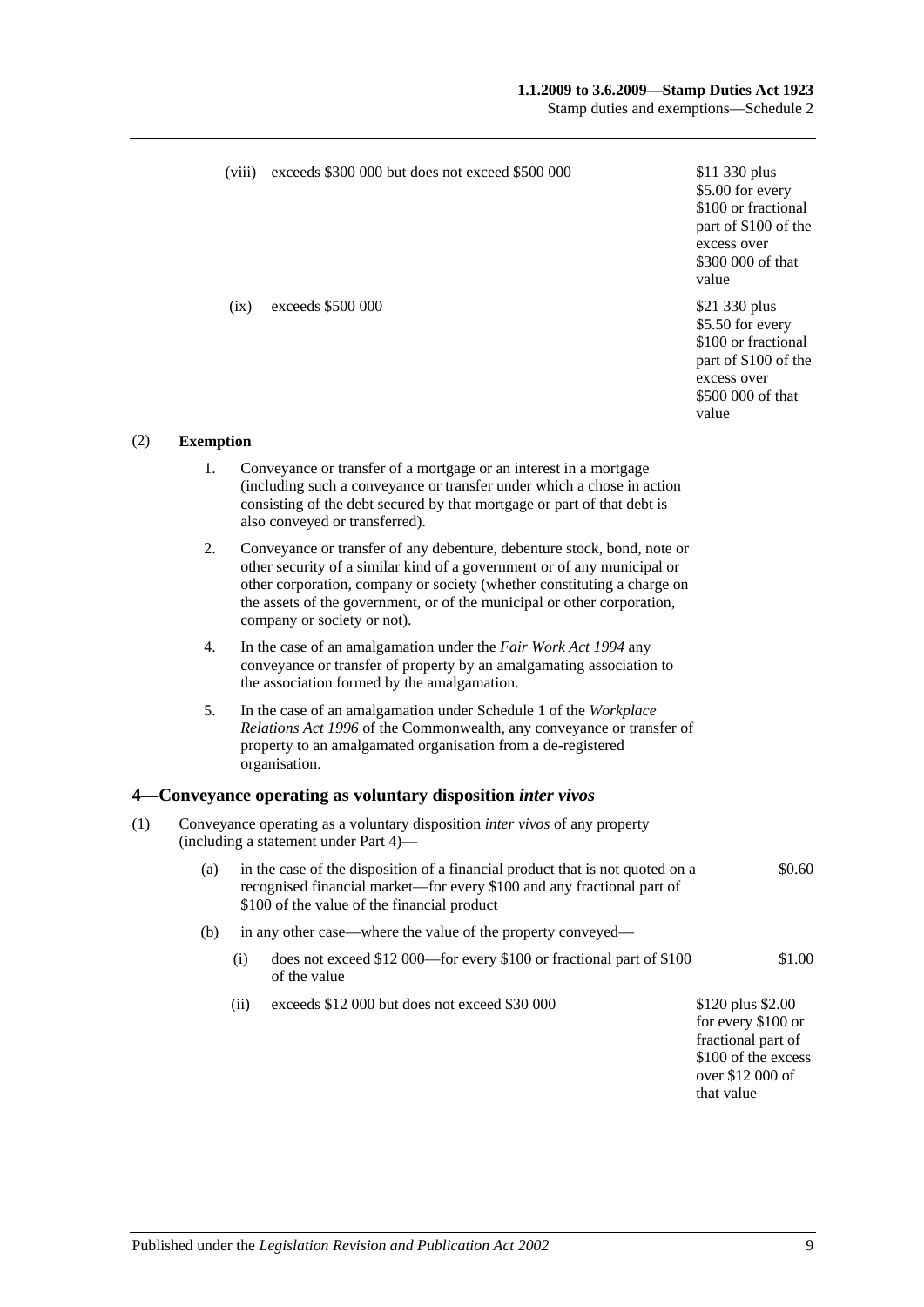(iii) exceeds \$30 000 but does not exceed \$50 000 \$480 plus \$3.00 for every \$100 or fractional part of \$100 of the excess over \$30 000 of that value (iv) exceeds \$50 000 but does not exceed \$100 000 \$1 080 plus \$3.50 for every \$100 or fractional part of \$100 of the excess over \$50 000 of that value (v) exceeds \$100 000 but does not exceed \$200 000 \$2 830 plus \$4.00 for every \$100 or fractional part of \$100 of the excess over \$100 000 of that value (vi) exceeds \$200 000 but does not exceed \$250 000 \$6 830 plus \$4.25 for every \$100 or fractional part of \$100 of the excess over \$200 000 of that value (vii) exceeds \$250 000 but does not exceed \$300 000 \$8 955 plus \$4.75 for every \$100 or fractional part of \$100 of the excess over \$250 000 of that value (viii) exceeds \$300 000 but does not exceed \$500 000 \$11 330 plus \$5.00 for every \$100 or fractional part of \$100 of the excess over \$300 000 of that value (ix) exceeds  $$500,000$  \$21 330 plus \$5.50 for every \$100 or fractional part of \$100 of the excess over \$500 000 of that value

#### (2) **Exemption**

- 1. Conveyance operating as a voluntary disposition *inter vivos* by an employer of any property for the purpose of providing individual personal benefits, pensions or retiring allowances for his employees.
- 2. Conveyance or transfer of a mortgage or an interest in a mortgage (including such a conveyance or transfer under which a chose in action consisting of the debt secured by that mortgage or part of that debt is also conveyed or transferred).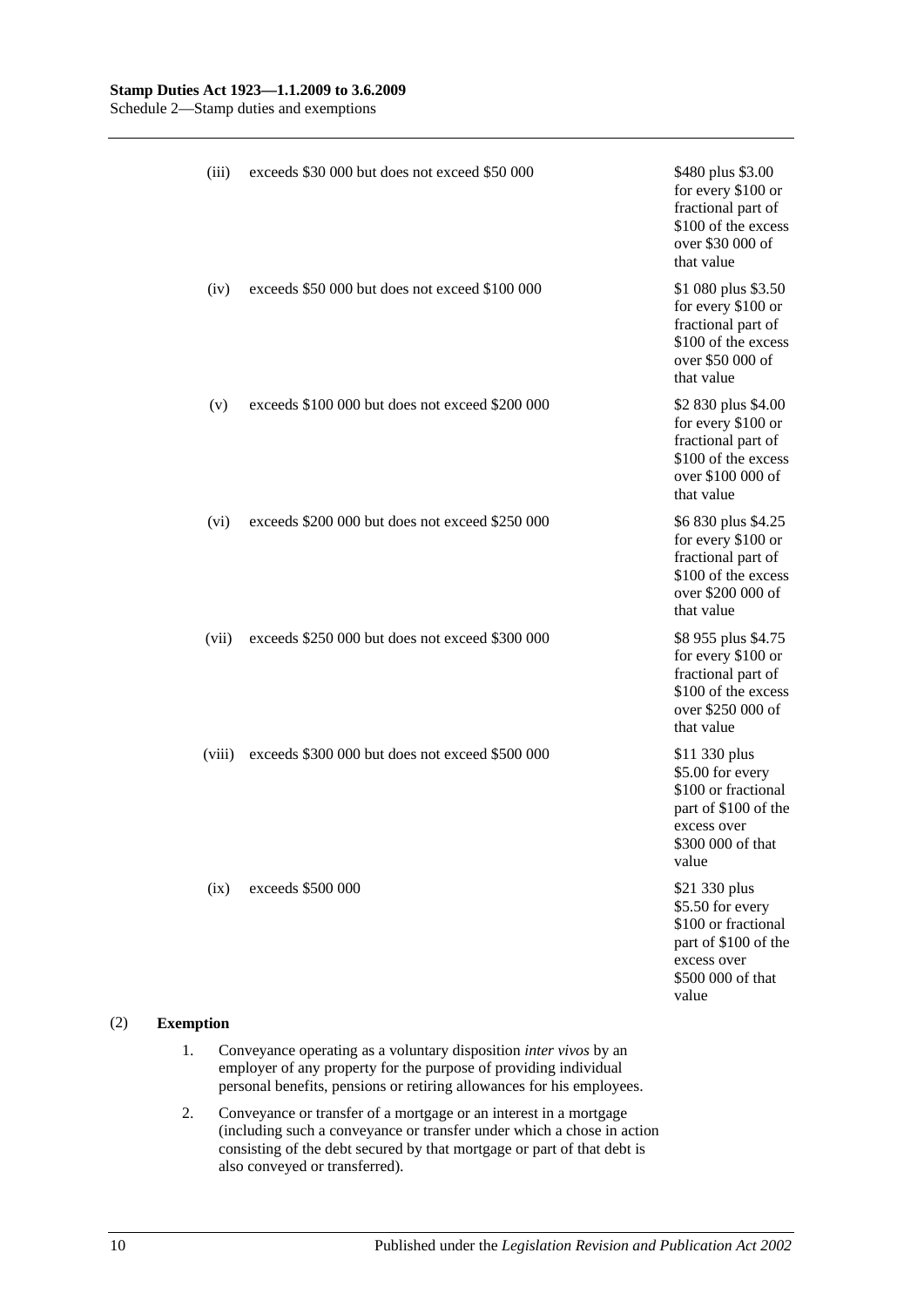|       | 4.                |      | In the case of an amalgamation under the Fair Work Act 1994 any<br>conveyance or transfer of property by an amalgamating association to<br>the association formed by the amalgamation.                                     |         |
|-------|-------------------|------|----------------------------------------------------------------------------------------------------------------------------------------------------------------------------------------------------------------------------|---------|
|       | 5.                |      | In the case of an amalgamation under Schedule 1 of the Workplace<br>Relations Act 1996 of the Commonwealth, any conveyance or transfer of<br>property to an amalgamated organisation from a de-registered<br>organisation. |         |
|       |                   |      | 10—Lease or agreement for lease                                                                                                                                                                                            |         |
| (1)   |                   |      | Lease or agreement for a lease or any other document for the tenancy or occupancy<br>of land or a tenement—                                                                                                                |         |
|       | (a)               |      | in the case of a lease made by way of an extension of an existing lease<br>where—                                                                                                                                          | \$10.00 |
|       |                   | (i)  | the term of the extension is a period not exceeding one day; and                                                                                                                                                           |         |
|       |                   | (ii) | the sole purpose of the extension is to vary a covenant (other than a<br>covenant specifying the rent payable) contained in the existing<br>lease,                                                                         |         |
|       | (b)               |      | in the case of a lease made subsequently to and in conformity with a duly<br>stamped agreement for a lease                                                                                                                 | \$0.50  |
|       | (c)               |      | in any other case—                                                                                                                                                                                                         |         |
|       |                   |      | For every \$100 or fractional part of \$100 of one years rent calculated at<br>the rate of rent per annum or, if an average rate of rent per annum can be<br>ascertained or estimated, at that average rate                | \$1.00  |
| Note- |                   |      |                                                                                                                                                                                                                            |         |
|       |                   |      | Under section 75 the rate or average rate of rent per annum used as a basis for<br>calculating duty may be—                                                                                                                |         |
|       | (a)               |      | the actual or estimated rate of rent charged; or                                                                                                                                                                           |         |
|       | (b)               |      | if the consideration payable by the lessee cannot be ascertained or<br>estimated or would result in a lower duty being payable—the current<br>market rent.                                                                 |         |
| (2)   | <b>Exemptions</b> |      |                                                                                                                                                                                                                            |         |
|       | 1.                |      | Lease or agreement for a lease or any written document for the tenancy<br>or occupancy of land or a tenement where-                                                                                                        |         |
|       |                   | (a)  | the term of the lease, proposed lease, tenancy or occupancy<br>commences on or after 1 January 2002; and                                                                                                                   |         |
|       |                   | (b)  | the rent reserved, averaged over the term of the lease, proposed<br>lease, tenancy or occupancy, does not exceed the rate of \$50 000<br>per annum.                                                                        |         |
|       | 2.                |      | Lease or agreement for a lease of residential premises that are or are to<br>be occupied by the lessee or prospective lessee as a place of residence.                                                                      |         |
|       |                   |      | 11—Mortgage, bond, debenture, covenant or warrant of attorney                                                                                                                                                              |         |
| (1)   | up judgment-      |      | Mortgage, bond, debenture, covenant or warrant of attorney to confess and enter                                                                                                                                            |         |
|       | (a)               |      | subject to paragraphs (b) and (c), the rate of duty is—                                                                                                                                                                    |         |

(i) if the secured liability does not exceed \$6 000—\$10.00;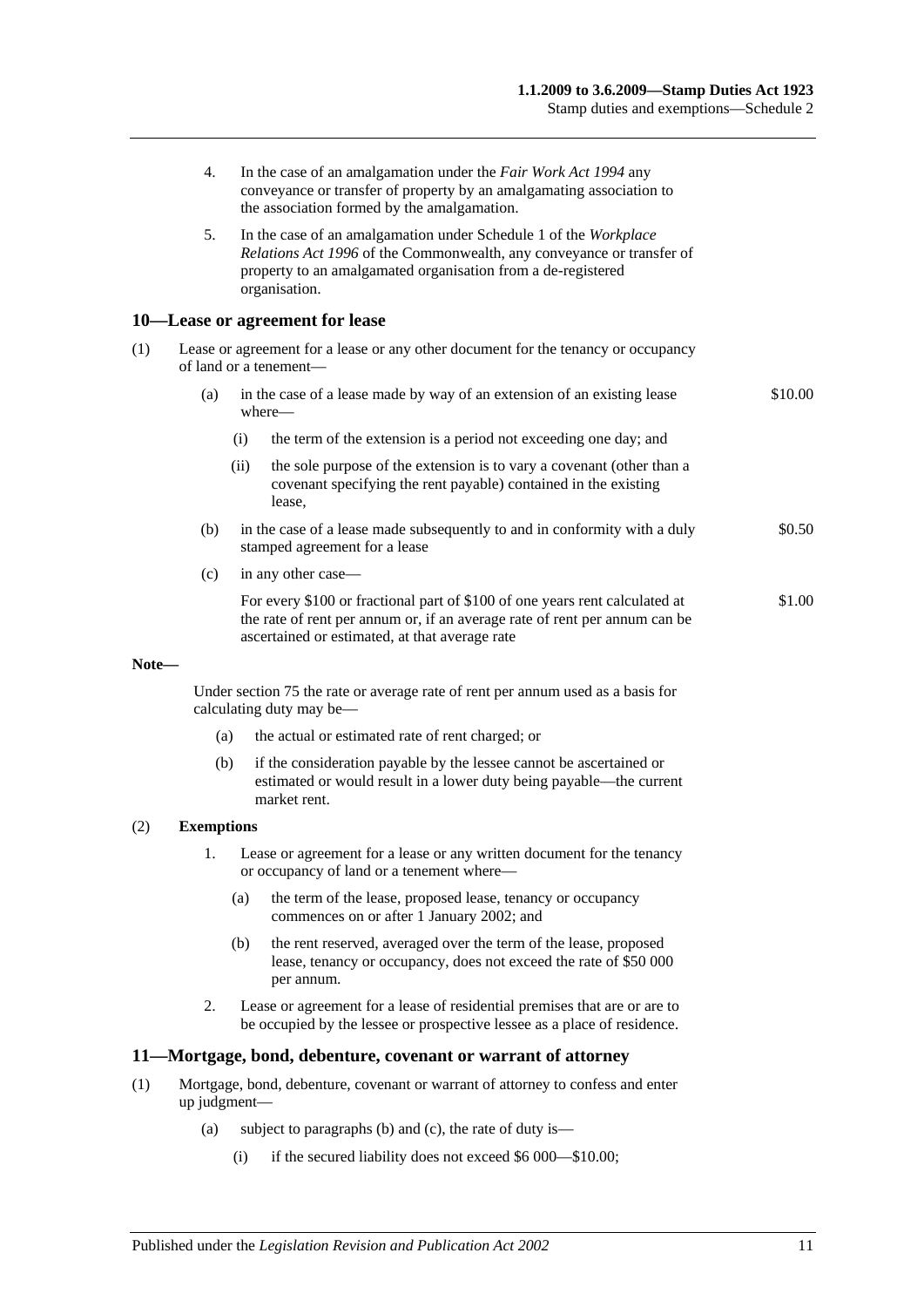(ii) if the secured liability exceeds \$6 000—\$10 plus \$0.15 for every \$100 or fractional part of \$100 over \$6 000,

(but any amount representing the premium on an insurance policy over property subject to the security is to be excluded);

- (b) if a mortgage is a mortgage of an existing mortgage over land used or to be used solely as the site of a residential building, the duty is \$10.00;
- (c) a bond, debenture, or covenant securing a contingent liability is liable to *ad valorem* duty based on the amount presently secured at the time of stamping if the Commissioner is satisfied of the genuineness of the contingency.

#### (2) **Exemptions**

- 1. Every collateral or auxiliary or additional or substituted security, or security by way of further assurance for the above-mentioned purpose, where the principal or primary security is chargeable with duty as a mortgage, bond, debenture, covenant or warrant of attorney to confess and enter up judgment and is duly stamped as such.
- 2. Every mortgage, bond, debenture or covenant securing the payment or repayment of an amount not exceeding four hundred dollars.
- 2a. A mortgage securing a loan that has been, or is to be, applied wholly for home acquisition or improvement.
- 2b. A mortgage to secure a loan that has been, or is to be, applied wholly for refinancing purposes.
- 3. A deed of cross guarantee entered into between a company and its subsidiaries in pursuance of a class order under section 341 of the *Corporations Act 2001* of the Commonwealth or a mortgage, bond, debenture or covenant securing a liability under such a deed of cross guarantee.
- 4. Charge over property imposed by order made under section 8(1) of the *[Enforcement of Judgments Act](http://www.legislation.sa.gov.au/index.aspx?action=legref&type=act&legtitle=Enforcement%20of%20Judgments%20Act%201991) 1991*.

#### (3) **Partial exemptions**

- 1 A mortgage securing a loan that has been, or is to be, applied in part for home acquisition or improvement and in part for other purposes is liable to duty as if it secured only so much of the loan as is to be applied for the other purposes.
- 2 A mortgage securing a loan that has been, or is to be, applied in part for refinancing purposes and in part for other purposes is liable to duty as if it secured only so much of the loan as is to be applied for the other purposes.

#### (4) **Definitions**

A loan secured by a mortgage is applied for *home acquisition or improvement* to the extent that it is used for one or more of the following purposes:

- (a) purchasing land on which residential premises have been, or are to be, built that the mortgagor (or, if there are 2 or more mortgagors, at least one of them) intends to occupy as his or her sole or principal place of residence;
- (b) building, or making additions or improvements to, residential premises that the mortgagor (or, if there are 2 or more mortgagors, at least one of them) occupies or intends to occupy as his or her sole or principal place of residence;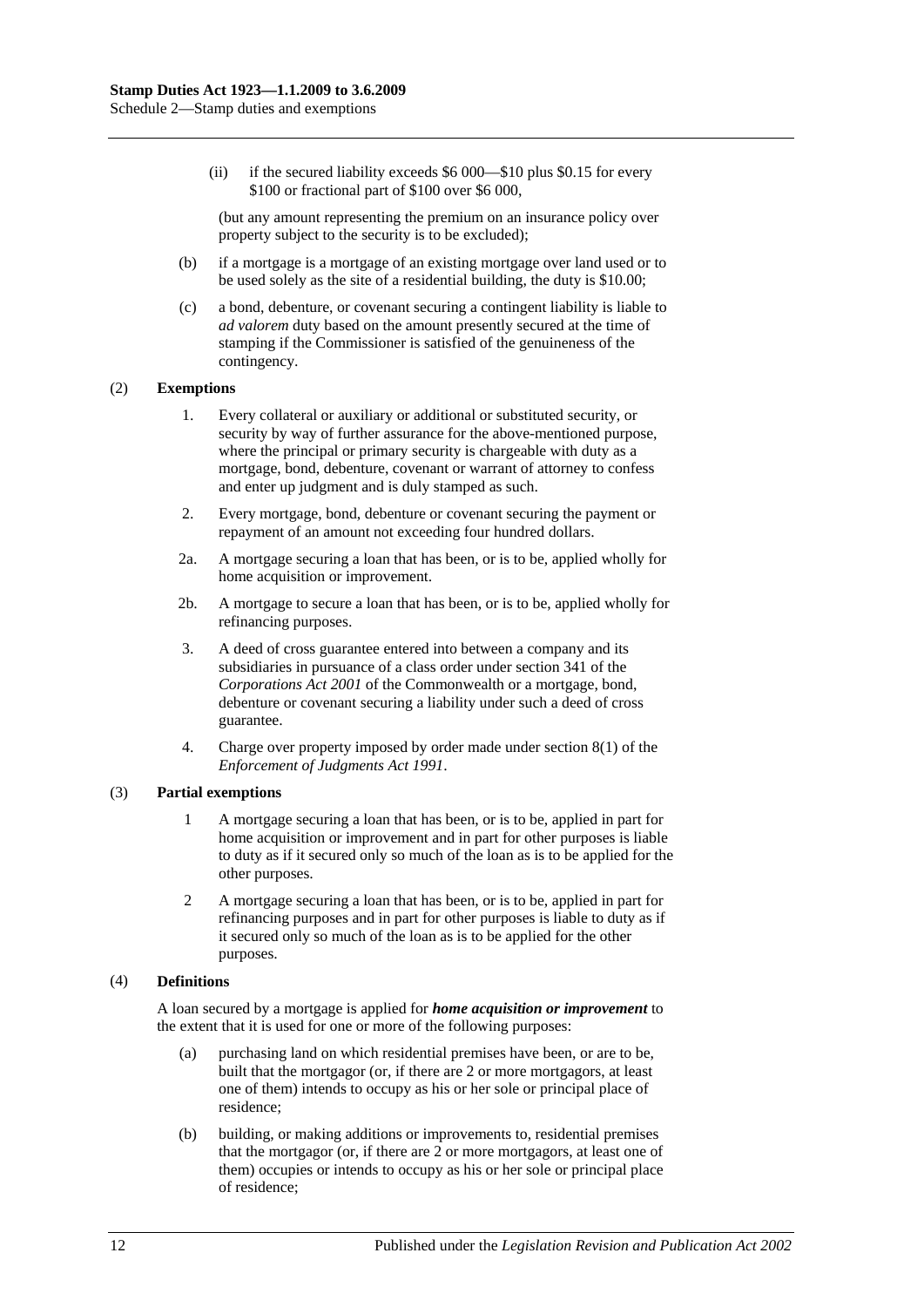(c) repaying a loan previously taken out for one or more of the above purposes.

A loan secured by a mortgage is applied for *refinancing purposes* to the extent that the loan has been, or is to be, applied to paying out the outstanding balance of a debt secured by an earlier mortgage on which duty has been paid (or which is exempt from duty) if the following conditions are satisfied:

- (a) the borrower under the loan transaction must be the person liable for the debt secured by the earlier mortgage; and
- (b) at least some of the mortgaged property must be common to both mortgages; and
- (c) the earlier mortgage must be fully discharged before, or as soon as practicable after, the first payment of loan money to, or for the benefit of, the borrower under the loan transaction secured by the later mortgage.

#### **12—Return under section 42AA**

Return lodged with the Commissioner by a company, person or firm of persons unde[r section](#page-29-0) 42AA—

There shall be paid by the person lodging the return a duty at such rate per centum of the amount of the premiums paid or payable in respect of each class of assurance or insurance to which the return relates as would have been payable if the assurance or insurance had been effected under a policy issued in this State.

#### **13—Return under section 44**

(1) Return lodged with the Commissioner by a financial institution under [section](#page-34-0) 44—

Duty is payable on each cheque form or cheque to which the return relates as follows:

For every cheque form or cheque  $\qquad$  \$0.10

#### (2) **Exemptions**

- 1. A cheque form issued by a financial institution in respect of an account held with the financial institution—
	- (a) outside of South Australia; or
	- (b) by a part of the Public Service; or
	- (c) by or on behalf of a body established for a charitable, educational, benevolent, religious, sporting, community or philanthropic purpose; or
	- (d) by a friendly society or by or on behalf of a community or publicly subsidised hospital.
- 2. A cheque drawn (whether before or after the commencement of this provision) against an account held with a financial institution outside of South Australia.
- 3. A cheque drawn by any financial institution in South Australia upon any other financial institution in South Australia, not payable to bearer or to order and used solely for the purpose of settling or clearing any account between such financial institutions.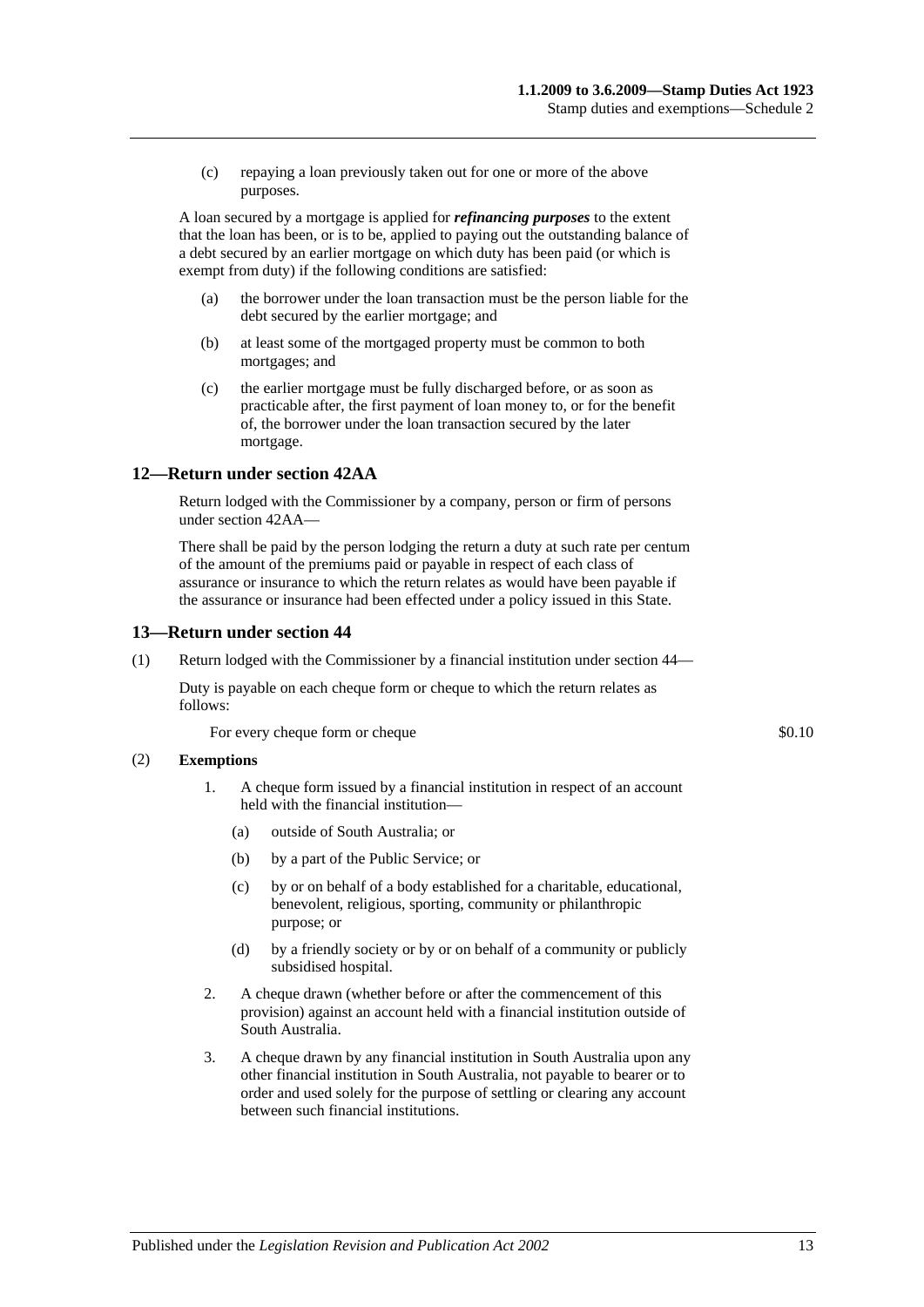## **Part 2—General exemptions from all stamp duties**

### **16—General exemptions**

The following instruments are exempt from all stamp duties:

- 1 Wills, testamentary instruments and letters of administration and any instrument acknowledging, evidencing or recording any such instrument.
- 1A Agreement or memorandum of agreement made on or after 1 September 1992, not under seal, and not otherwise specifically charged with duty.
- 2 Certificates of title issued from the Lands Titles Office.
- 3 Customs bonds.
- 4 Administration bonds.
- 5 Bonds to the Crown.
- 6 Conveyances of bills, bonds, debentures or other securities issued by a public statutory body constituted under a law of the Commonwealth or of this or any other State or of any Territory of the Commonwealth, not being a prescribed statutory body or a statutory body of a prescribed class.
- 7 Bond on appointment of a special bailiff.
- 8 Memorandum of association, articles of association and rules and regulations of any incorporated company, association or society.
- 9 Marriage settlements.
- 10 Mortgage bonds guaranteed by the Government of South Australia.
- 11 Articles or indentures of apprenticeship and assignments of articles or indentures of apprenticeship.
- 12 Leases to the Crown and to any person on behalf of the Crown.
- 13 A power of attorney (or any other instrument in the nature of a power of attorney).
- 13A Grant of land from the Crown.
- 13B Conveyance, whether on sale or otherwise, to the Crown or to any person on behalf of the Crown (not being a surrender to the Crown, or any such person, of a lease or other interest in land in order that the Crown may grant to a person other than the surrenderor a lease of, or other interest in, the same land or any part thereof).
- 15 Any transfer of any fire, personal accident, fidelity, guarantee, livestock, plate glass or marine insurance or assurance policy.
- 16 Any cemetery leases.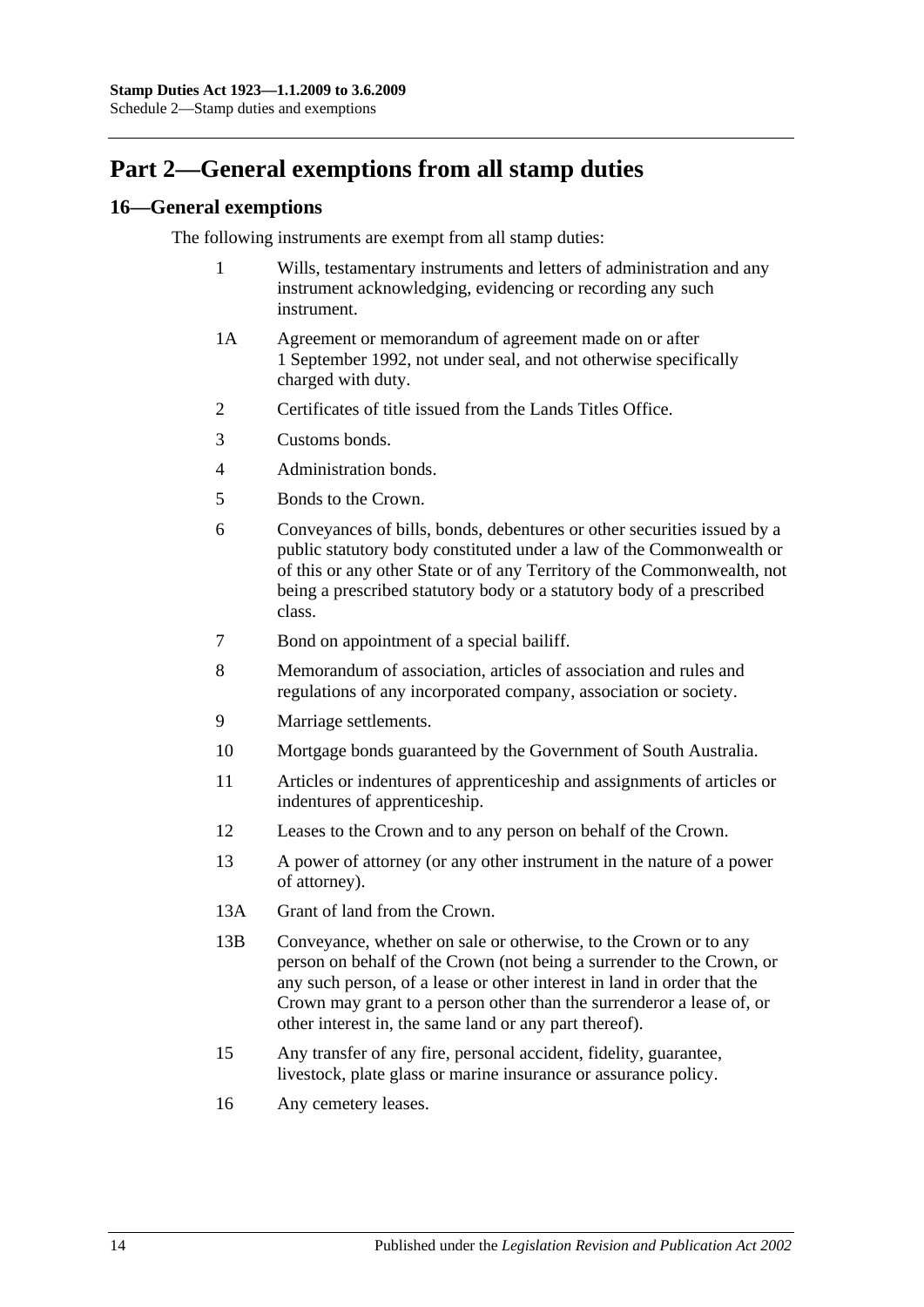- 18 Bills, bonds, inscribed stock, debentures, deposit receipts and other securities issued by the Government of the State, and coupons or interest warrants issued in connection with any such bills, bonds, stock, debentures, deposit receipts or other securities, and any transfer of, or document relating to, the purchase or sale of any such bills, bonds, stock, debentures, deposit receipts or other securities.
- 19 Conveyance or transfer of a financial product by the personal representative of a deceased person to another person entitled under the will of the deceased person, or on intestacy, to have the financial product conveyed or transferred to him or her.
- 20 Conveyance or transfer of a financial product if the conveyance or transfer is made for the purpose of effectuating the appointment of a new trustee or the retirement of a trustee and all duty chargeable on any instrument for the appointment of the new trustee or the retirement of the trustee, as the case may be, has been duly paid.
- 21 Conveyance or transfer of a financial product if the conveyance of transfer is made in pursuance of any deed of settlement or deed of gift and all duty chargeable on the deed of settlement or deed of gift, as the case may be, has been duly paid.
- 23 (1) Any conveyance, transfer or mortgage to which a prescribed person is a party and which is executed or entered into in connection with the purchase or gift of any land on which the prescribed person resides or intends to reside shall be exempt from stamp duty on so much of the amount on which the duty is chargeable as does not exceed two thousand four hundred dollars, but a conveyance, transfer or mortgage shall not be exempt under this paragraph unless the Commissioner is satisfied by such evidence as he requires—
	- (a) that the purchase or gift is made for the purpose of enabling the prescribed person to become the owner, or lessee from the Crown, of a dwelling house in which he resides or intends to reside;
	- (b) that a conveyance, transfer or mortgage to which the prescribed person was a party and which was executed or entered into in connection with any other purchase or gift of land on which the prescribed person resided or intended to reside has not previously been exempt from stamp duty pursuant to this paragraph or any enactment relating to advances for homes.
	- (2) In this exemption—

### <span id="page-110-0"></span>*prescribed person* means—

(a) a person who, during any war in which the Commonwealth is or was engaged, has served as a member of a naval, military or air force of the Commonwealth or of the United Kingdom or of any part of Her Majesty's dominions, whether or not he is still so serving at the time when he claims exemption under this paragraph;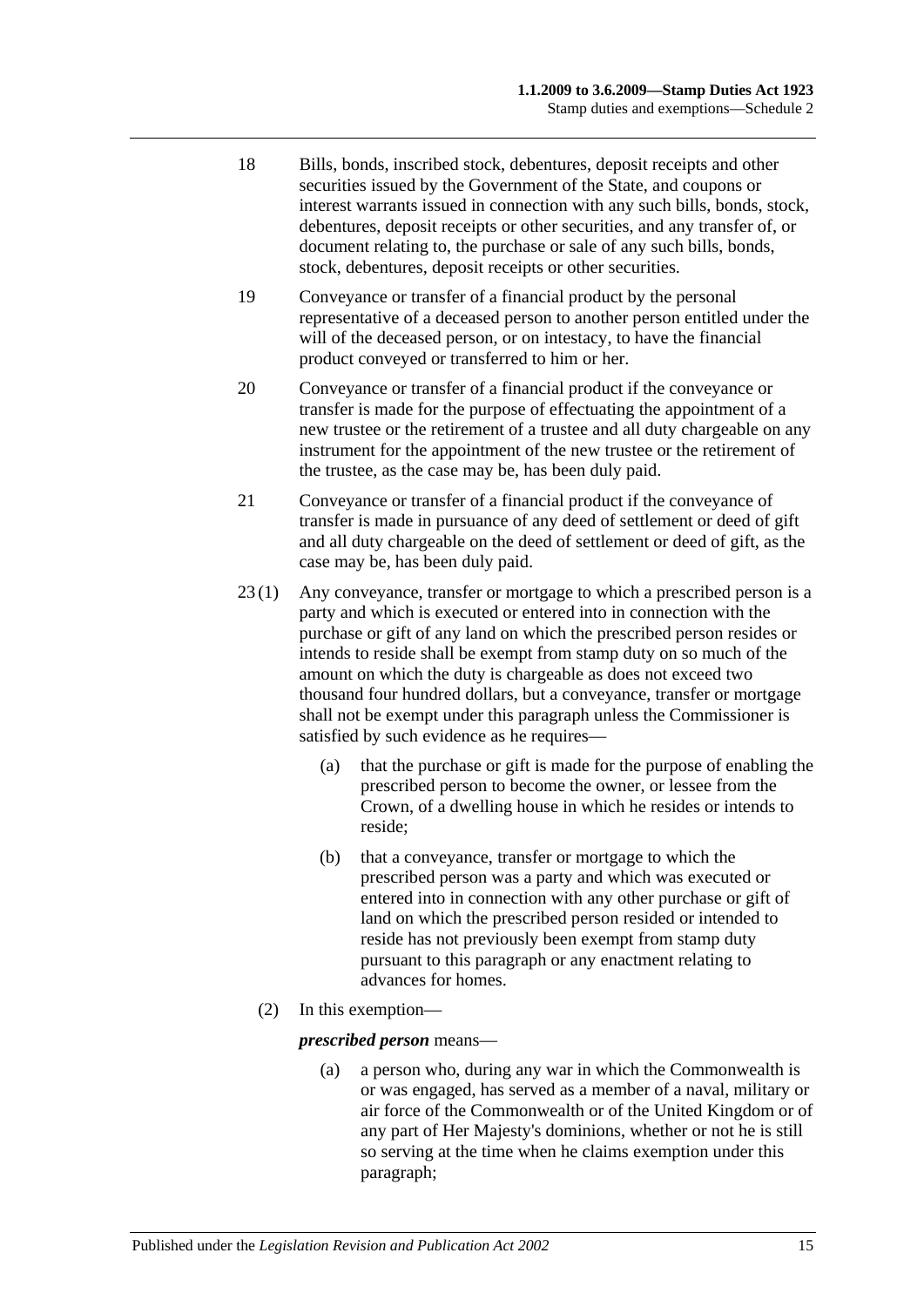- <span id="page-111-0"></span>(b) a person who, during any such war, was employed in seagoing service on a ship registered in any territory under the dominion of Her Majesty the Queen, whether or not he is still so employed at the time when he claims exemption under this paragraph;
- <span id="page-111-1"></span>(c) a person who has been on active service in the Korean war as a member of a naval, military or air force of the Commonwealth or of the United Kingdom or of any other part of Her Majesty's dominions, whether or not he is still on such service at the time when he claims exemption under this paragraph.

The expression *Korean war* in this paragraph means the war in Korea which commenced on the twenty-fifth day of June, 1950. For the purposes of this paragraph that war shall be deemed to end on the day on which a proclamation is issued by the Governor declaring that the Korean war has ceased;

- <span id="page-111-2"></span>(d) a person who has been on active service as a member of a naval, military or air force of the Commonwealth or of the United Kingdom or of any other part of Her Majesty's dominions operating for the suppression of unlawful violence in Malaya, whether or not he is still on such service at the time when he claims exemption under this paragraph;
- <span id="page-111-3"></span>(d1) a person who (whether before or after the commencement of the *[Stamp Duties Act Amendment Act](http://www.legislation.sa.gov.au/index.aspx?action=legref&type=act&legtitle=Stamp%20Duties%20Act%20Amendment%20Act%201965) 1965*) has been on active service as a member of a naval, military or air force of the Commonwealth or of the United Kingdom or of any other part of Her Majesty's dominions in any area outside Australia or in any naval, military or air force operation that is proclaimed to be an area or (as the case may be) a naval, military or air force operation for the purposes of this paragraph, whether or not he is still on such service at the time when he claims exemption under this paragraph;
- (e) the widow of any deceased person who during his lifetime served or was employed as mentioned in [paragraph](#page-110-0) (a), [\(b\),](#page-111-0)  $(c)$ ,  $(d)$  or  $(d1)$ ;

*land* includes the fee simple of any land and the estate and interest of a lessee of land held under a Crown lease, and of a purchaser of land held under an agreement for sale and purchase granted by the Crown.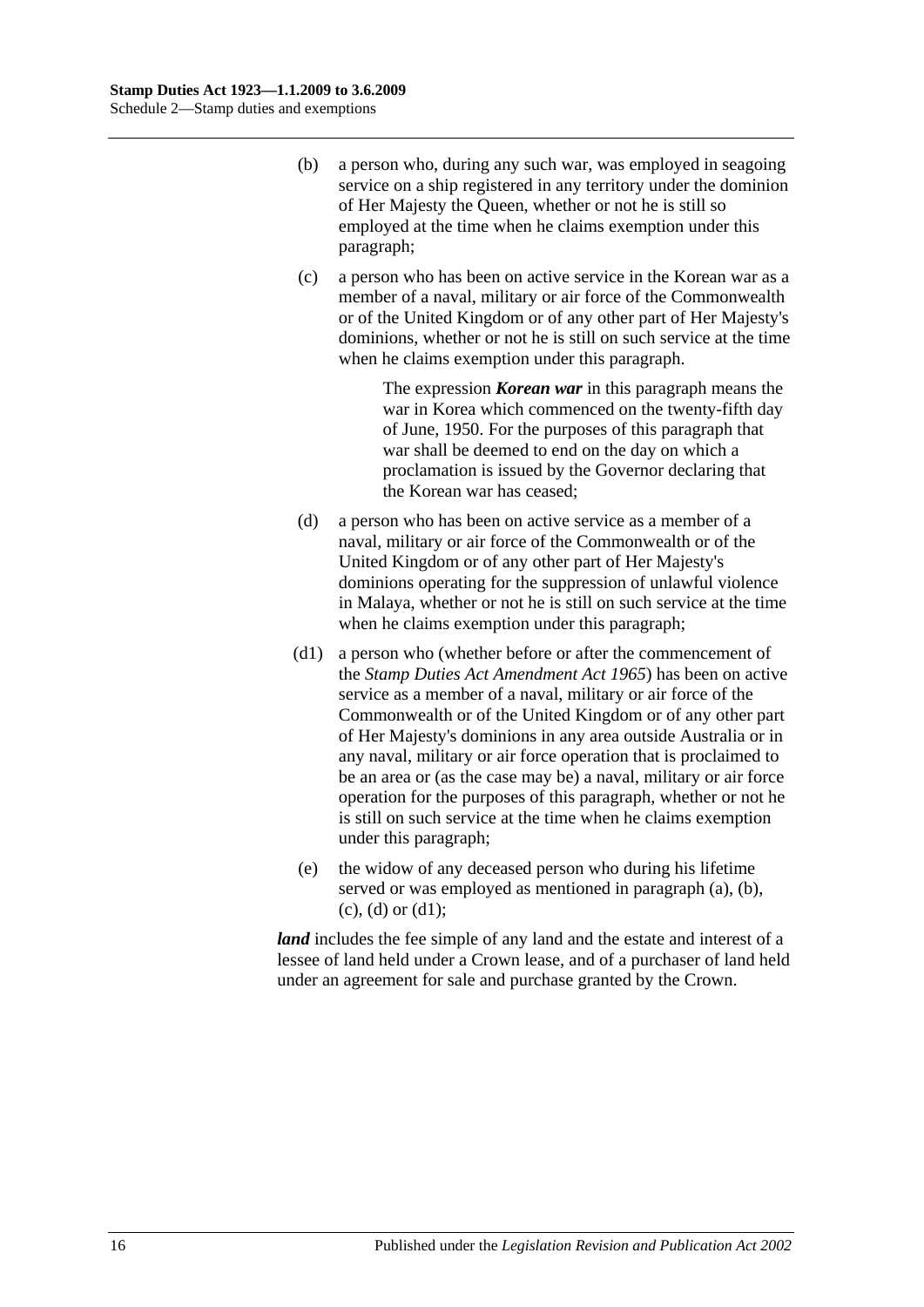- (3) For the purposes of [paragraphs](#page-110-0) (a) and [\(b\)](#page-111-0) of the definition of *prescribed person*, a war shall be deemed to continue from the commencement thereof until the day declared by the Governor by proclamation to be the day on which the war shall be deemed to cease. Notwithstanding the provisions of this paragraph, or of any proclamation made in pursuance thereof, the war which commenced on the third day of September, 1939, shall, for the purposes of any conveyance, transfer or mortgage executed or entered into after the commencement of the *[Stamp Duties Act Amendment Act](http://www.legislation.sa.gov.au/index.aspx?action=legref&type=act&legtitle=Stamp%20Duties%20Act%20Amendment%20Act%201965) 1965* be deemed to have ceased on the thirty-first day of December, 1945.
- 24B A conveyance or transfer of a financial product made solely for the purpose of a security lending transaction of a kind that would qualify for relief under section 26BC(3) of the *Income Tax Assessment*  Act 1936 of the Commonwealth, as amended from time to time.
- 25 A declaration of trust by the Public Trustee for the benefit of a child under the age of 18 years who has received a payment under the *[Victims of Crime Act](http://www.legislation.sa.gov.au/index.aspx?action=legref&type=act&legtitle=Victims%20of%20Crime%20Act%202001) 2001* or a corresponding previous law.
- 26 An instrument executed by a trustee of a regulated superannuation fund within the meaning of the *Superannuation Industry (Supervision) Act 1993* of the Commonwealth in the ordinary course of administering the fund for the purpose of effecting or acknowledging, evidencing or recording—
	- (a) the creation of an interest in the property of the superannuation fund on account of a person becoming a member of the fund; or
	- (b) the redemption, cancellation or extinguishment of an interest in the property of the superannuation fund on account of a person ceasing to be a member of the fund,

but not so as to exempt any conveyance or transfer of property into or out of the fund.

- 27 An instrument of discharge or partial discharge of a mortgage or charge.
- 28 A conveyance (other than a conveyance operating as a voluntary disposition *inter vivos*) for effectuating the appointment of a new trustee or the retirement of a trustee.
- 29 A conveyance of a kind for which no specific charge, or basis for charging duty, is fixed by this Schedule.
- 30 A deed or transfer of a kind for which no specific charge, or basis for charging duty, is fixed by this Schedule.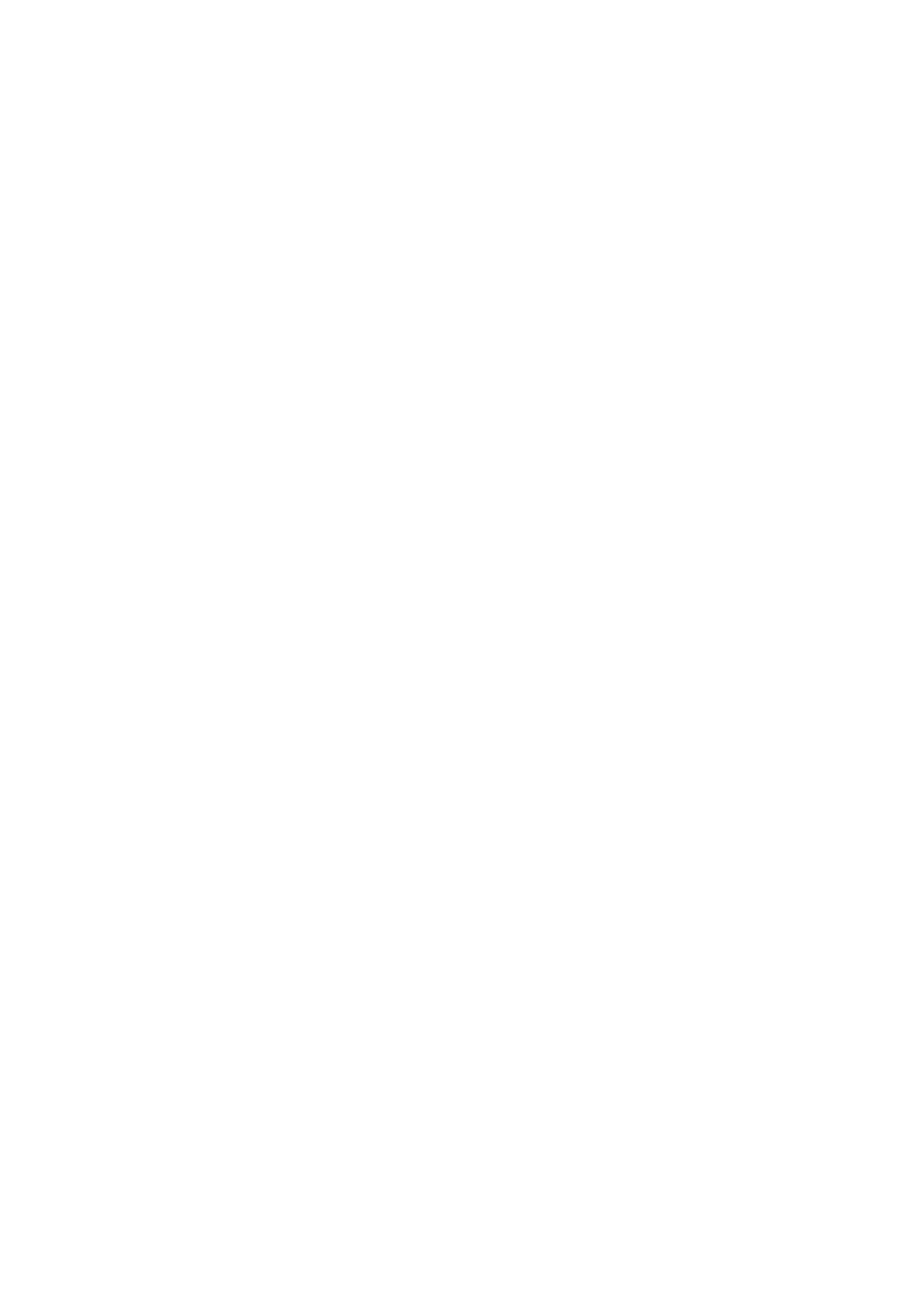# **Legislative history**

## **Notes**

• This version is comprised of the following:

| Part 1    | 1.1.2009 |
|-----------|----------|
| Part 2    | 1.1.2009 |
| Part 3    | 1.1.2009 |
| Part 3A   | 1.1.2009 |
| Part 4    | 1.1.2009 |
| Part 5    | 1.1.2009 |
| Schedules | 1.1.2009 |

- Amendments of this version that are uncommenced are not incorporated into the text.
- Please note—References in the legislation to other legislation or instruments or to titles of bodies or offices are not automatically updated as part of the program for the revision and publication of legislation and therefore may be obsolete.
- Earlier versions of this Act (historical versions) are listed at the end of the legislative history.
- For further information relating to the Act and subordinate legislation made under the Act see the Index of South Australian Statutes or www.legislation.sa.gov.au.

## **Principal Act and amendments**

### New entries appear in bold.

| Year | N <sub>o</sub> | Title                                                               | Assent     | Commencement                              |
|------|----------------|---------------------------------------------------------------------|------------|-------------------------------------------|
| 1923 | 1569           | <b>Stamp Duties Act 1923</b>                                        | 21.11.1923 | 21.11.1923                                |
| 1927 | 1822           | <b>Stamp Duties Act 1927</b>                                        | 21.12.1927 | 24.12.1927 (Gazette 22.12.1927 p1609)     |
| 1928 | 1860           | <b>Stamp Duties Amendment Act 1928</b>                              | 17.10.1928 | 17.10.1928                                |
| 1928 | 1877           | Lottery and Gaming Act Amendment<br>Act 1928                        | 1.11.1928  | 1.11.1928                                 |
| 1935 | 2246           | <b>Statute Law Revision Act 1935</b>                                | 19.12.1935 | 19.12.1935                                |
|      | 1936 2312      | <b>Stamp Duties Act Amendment</b><br>Act 1936                       | 19.11.1936 | 19.11.1936                                |
| 1937 | 2359           | <b>Stamp Duties Act Amendment</b><br>Act 1937                       | 19.11.1937 | 19.11.1937                                |
| 1938 | 2387           | <b>Stamp Duties Act Amendment</b><br>Act 1938                       | 25.8.1938  | 25.8.1938 except s $4(1)$ —16.1.1939: s 4 |
| 1941 | 48             | <b>Stamp Duties Act Amendment</b><br>Act 1941                       | 27.11.1941 | 27.11.1941                                |
| 1942 | 22             | <b>Stamp Duties Act Amendment</b><br>Act 1942                       | 12.11.1942 | 12.11.1942                                |
| 1944 | 30             | <b>Stamp Duties Act Amendment</b><br>Act 1944                       | 14.12.1944 | 14.12.1944                                |
| 1945 | 32             | <b>Stamp Duties Act Amendment</b><br>Act 1945 as amended by 41/1947 | 3.1.1946   | 3.1.1946 except s $3-3.9.1939$ : s $4(1)$ |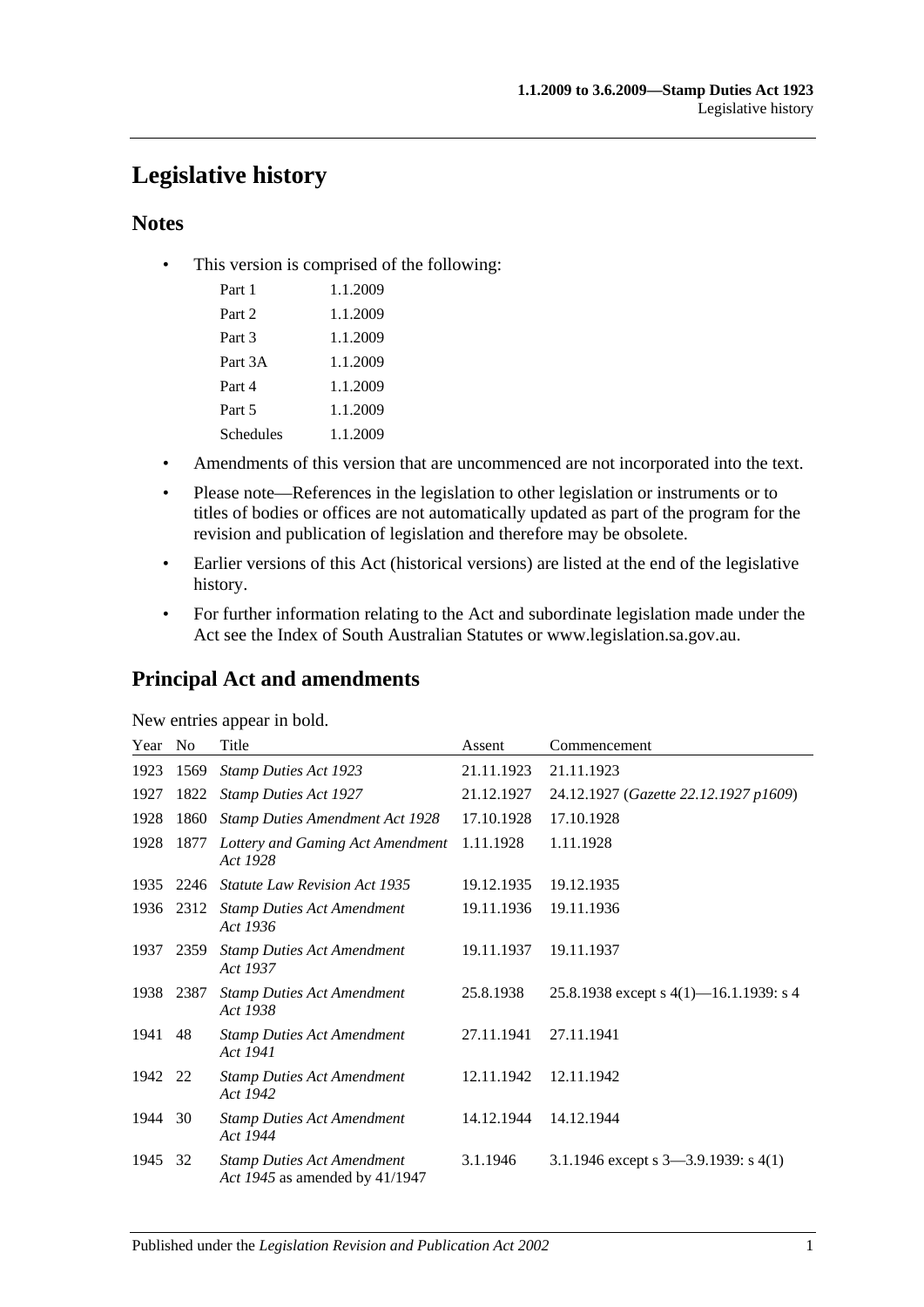| 1947 41 |      | <b>Stamp Duties Act Amendment Act</b><br>1947                                     | 11.12.1947 | 11.12.1947                                                                                   |
|---------|------|-----------------------------------------------------------------------------------|------------|----------------------------------------------------------------------------------------------|
| 1950    | - 16 | <b>Stamp Duties Act Amendment</b><br>Act 1950                                     | 2.11.1950  | 2.11.1950                                                                                    |
| 1952 5  |      | <b>Stamp Duties Act Amendment</b><br>Act 1952                                     | 2.10.1952  | 2.10.1952                                                                                    |
| 1952 42 |      | <b>Statute Law Revision Act 1952</b>                                              | 4.12.1952  | 4.12.1952                                                                                    |
| 1952 55 |      | Stamp Duties Act Amendment Act (No. 8.1.1953<br>2) 1952                           |            | 8.1.1953 except ss 4 - 6 - 22.1.1953<br>(Gazette 22.1.1953 p72)                              |
| 1953    | 30   | <b>Stamp Duties Act Amendment</b><br>Act 1953                                     | 10.12.1953 | 10.12.1953                                                                                   |
| 1954 29 |      | <b>Stamp Duties Act Amendment</b><br>Act 1954                                     | 2.12.1954  | 2.12.1954                                                                                    |
| 1956 8  |      | <b>Stamp Duties Act Amendment</b><br>Act 1956                                     | 11.10.1956 | 11.10.1956 except s $6-10.9.1956$ : s $6(3)$                                                 |
| 1959 45 |      | <b>Stamp Duties Act Amendment</b><br>Act 1959                                     | 17.12.1959 | 1.2.1960 (Gazette 7.1.1960 p1)                                                               |
| 1960    | 7    | <b>Stamp Duties Act Amendment</b><br>Act 1960                                     | 19.5.1960  | 1.2.1960: $s$ 3(2)                                                                           |
| 1962 32 |      | <b>Banks Statutory Obligations</b><br>Amendment Act 1962 as amended by<br>77/1973 | 1.11.1962  | 1.11.1962                                                                                    |
| 1964 24 |      | <b>Statutes Amendment (Stamp Duties</b><br>and Motor Vehicles) Act 1964           | 9.10.1964  | 9.10.1964: s $2(1)$ except ss $3-8$ ,<br>9(b)-(l)-19.10.1964 (Gazette<br>15.10.1964 p1203)   |
| 1965 58 |      | <b>Stamp Duties Act Amendment</b><br>Act 1965 as amended by 59/1966               | 23.12.1965 | 23.12.1965 except ss 5, 7, 8, $10-13$ ,<br>$15((a), (c)$ —(k), 17 & 18—14.2.1966: s 3        |
| 1966    | 46   | Lottery and Gaming Act Amendment<br>Act (No. 2) 1966                              | 13.10.1966 | 8.12.1966: s 3A                                                                              |
| 1966 59 |      | <b>Stamp Duties Act Amendment</b><br>Act 1966                                     | 10.11.1966 | 21.11.1966 (Gazette 19.11.1966 p1882)<br>except s 9(1)-14.2.1966: s 9(2)                     |
| 1967    | -14  | Marketable Securities Transfer<br>Act 1967                                        | 6.4.1967   | 1.7.1967 (Gazette 25.5.1967 p1657)                                                           |
| 1967    | 48   | <b>Stamp Duties Act Amendment</b><br>Act 1967                                     | 19.10.1967 | 19.10.1967                                                                                   |
| 1968    | 26   | Stamp Duties Act Amendment Act (No. 5.12.1968<br>2) 1968                          |            | 1.1.1969 (Gazette 5.12.1968 p2429)                                                           |
| 1968    | 32   | <b>Stamp Duties Act Amendment</b><br>Act 1968 as amended by 42/1974               | 12.12.1968 | 1.2.1969 (Gazette 12.12.1968 p2558)                                                          |
| 1968    | 56   | Stamp Duties Act Amendment Act (No. 19.12.1968<br>3) 1968                         |            | 1.2.1969 (Gazette 19.12.1968 p2670)                                                          |
| 1970    | 42   | <b>Stamp Duties Act Amendment</b><br>Act 1970                                     | 3.12.1970  | 3.12.1970                                                                                    |
| 1971    | 71   | <b>Stamp Duties Act Amendment</b><br>Act 1971 as amended by 103/1971              | 4.11.1971  | 1.12.1971 (Gazette 11.11.1971 p1928)<br>except s 13(3)-1.1.1972 (Gazette<br>3.12.1971 p2298) |
| 1971    | 80   | Stamp Duties Act Amendment Act (No. 18.11.1971<br>2) 1971                         |            | 1.1.1972 (Gazette 23.12.1971 p2627)                                                          |
| 1971    | 103  | <b>Stamp Duties Act Amendment Act</b><br>1971 Amending Act 1971                   | 3.11.1971  | $30.11.1971$ : s 1(1)                                                                        |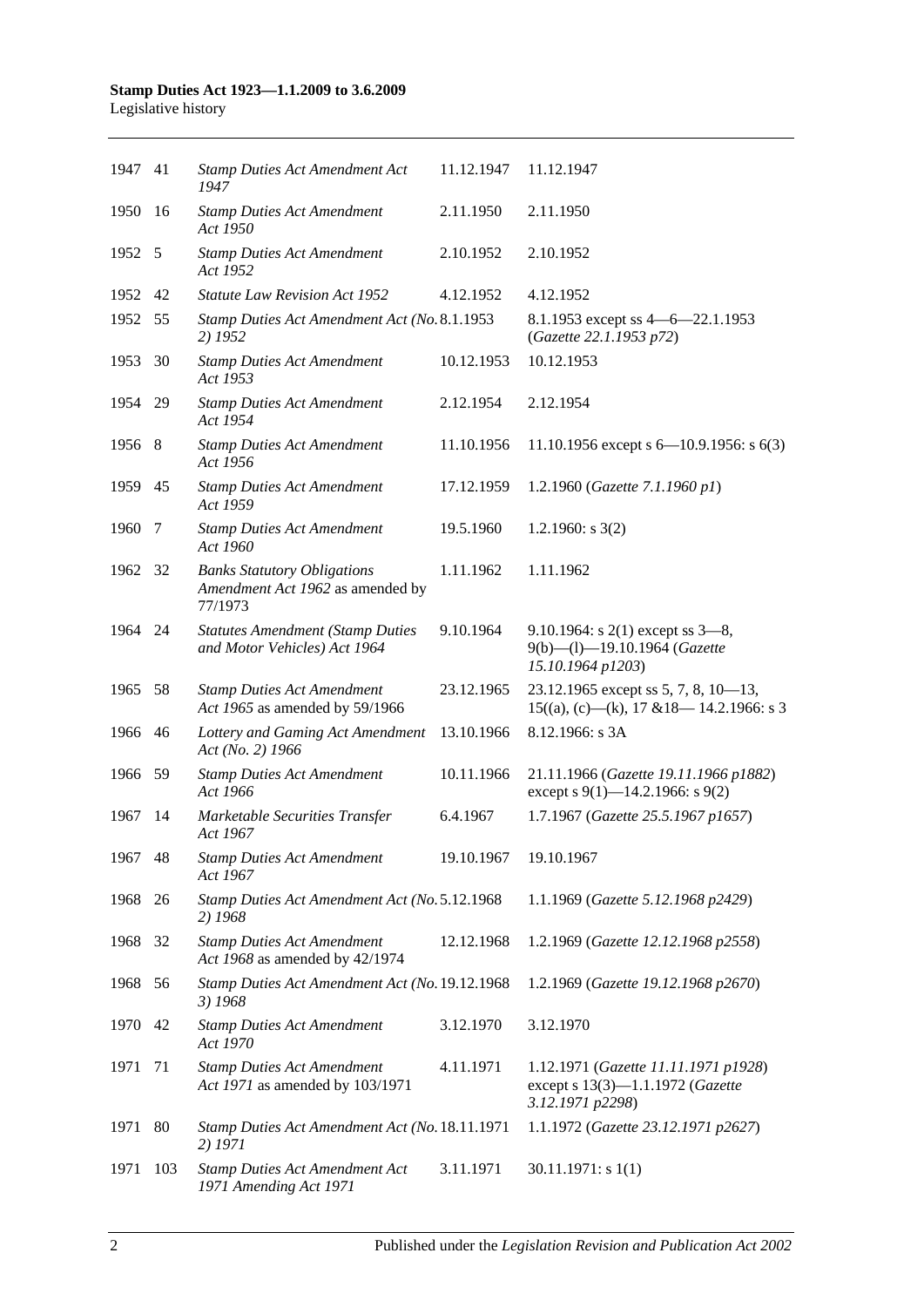| 1973    | 77  | <b>Statute Law Revision Act 1973</b>                        | 6.12.1973  | 6.12.1973                                                                                        |
|---------|-----|-------------------------------------------------------------|------------|--------------------------------------------------------------------------------------------------|
| 1974    | 42  | <b>Statute Law Revision Act 1974</b>                        | 11.4.1974  | 11.4.1974                                                                                        |
| 1974 90 |     | <b>Stamp Duties Act Amendment</b><br>Act 1974               | 2.12.1974  | 16.12.1974 except s 7-2.1.1975 (Gazette<br>2.12.1974 p3555)                                      |
| 1975 63 |     | <b>Stamp Duties Act Amendment</b><br>Act 1975               | 4.9.1975   | 18.9.1975 (Gazette 18.9.1975 p1574)                                                              |
| 1975    | 76  | Statutes Amendment (Gift Duty and<br>Stamp Duties) Act 1975 | 16.10.1975 | $14.7.1975$ : s 2                                                                                |
| 1976 54 |     | Statutes Amendment (Gift Duty and<br>Stamp Duties) Act 1976 | 28.10.1976 | 14.7.1976: s 2                                                                                   |
| 1976    | 101 | <b>Stamp Duties Act Amendment</b><br>Act 1976               | 16.12.1976 | 16.12.1976 except s 2-16.6.1977<br>(Gazette 16.6.1977 p1708)                                     |
| 1976    | 104 | Racing Act 1976                                             | 16.12.1976 | Sch 2-1.1.1977 (Gazette 16.12.1976<br>p2252)                                                     |
| 1977    | 28  | <b>Stamp Duties Act Amendment</b><br>Act 1977               | 28.7.1977  | 28.7.1977                                                                                        |
| 1978 27 |     | <b>Stamp Duties Act Amendment</b><br>Act 1978               | 30.3.1978  | 30.3.1978: s 2 except ss $3-6 &$<br>9-uncommenced                                                |
| 1978 89 |     | Stamp Duties Act Amendment Act (No. 30.11.1978)<br>2) 1978  |            | 18.1.1979 (Gazette 18.1.1979 p97)                                                                |
| 1979    | 66  | <b>Stamp Duties Act Amendment</b><br>Act 1979               | 15.11.1979 | 1.11.1979: s 2                                                                                   |
| 1980    | 111 | <b>Stamp Duties Act Amendment</b><br>Act 1980               | 18.12.1980 | $6.11.1980$ : s 2                                                                                |
| 1981    | 70  | <b>Stamp Duties Act Amendment</b><br>Act 1981               | 30.10.1981 | 2.11.1981 (Gazette 30.10.1981 p1423)                                                             |
| 1982    | -15 | <b>Stamp Duties Act Amendment</b><br>Act 1982               | 11.3.1982  | 22.3.1982 (Gazette 18.3.1982 p857)                                                               |
| 1982    | 30  | Stamp Duties Act Amendment Act (No. 8.4.1982<br>2) 1982     |            | 24.12.1981: s 2 except s 4-19.8.1982<br>(Gazette 19.8.1982 p512)                                 |
| 1982    | 95  | Stamp Duties Act Amendment Act (No. 23.12.1982<br>3) 1982   |            | 23.12.1982 (Gazette 23.12.1982 p1935)                                                            |
|         |     | 1982 (139) Gazette 8.7.1982 p95                             |            | 8.7.1982                                                                                         |
| 1983 65 |     | <b>Stamp Duties Act Amendment</b><br>Act 1983               | 29.9.1983  | 1.1.1984 (Gazette 24.11.1983 p1515)                                                              |
| 1983    | 89  | Stamp Duties Act Amendment Act (No. 1.12.1983<br>2) 1983    |            | 1.1.1984: s 2                                                                                    |
| 1984    | 50  | Statute Law Revision Act 1984                               | 24.5.1984  | Sch 6-1.11.1984 (Gazette 1.11.1984<br>p1398)                                                     |
| 1985    | 81  | <b>Stamp Duties Act Amendment</b><br>Act 1985               | 22.8.1985  | $5.8.1985$ : s 2                                                                                 |
| 1986    | 8   | <b>Stamp Duties Act Amendment</b><br>Act 1986               | 13.3.1986  | 13.3.1986                                                                                        |
| 1986    | 100 | Stamp Duties Act Amendment Act (No. 11.12.1986<br>2) 1986   |            | 18.12.1986 except ss 16(a), (b), (c), (d) &<br>18(h), (i)-1.2.1987 (Gazette 18.12.1986<br>p1877) |
| 1987    | 2   | <b>Statutes Amendment (Taxation)</b><br>Act 1987            | 5.3.1987   | 5.3.1987                                                                                         |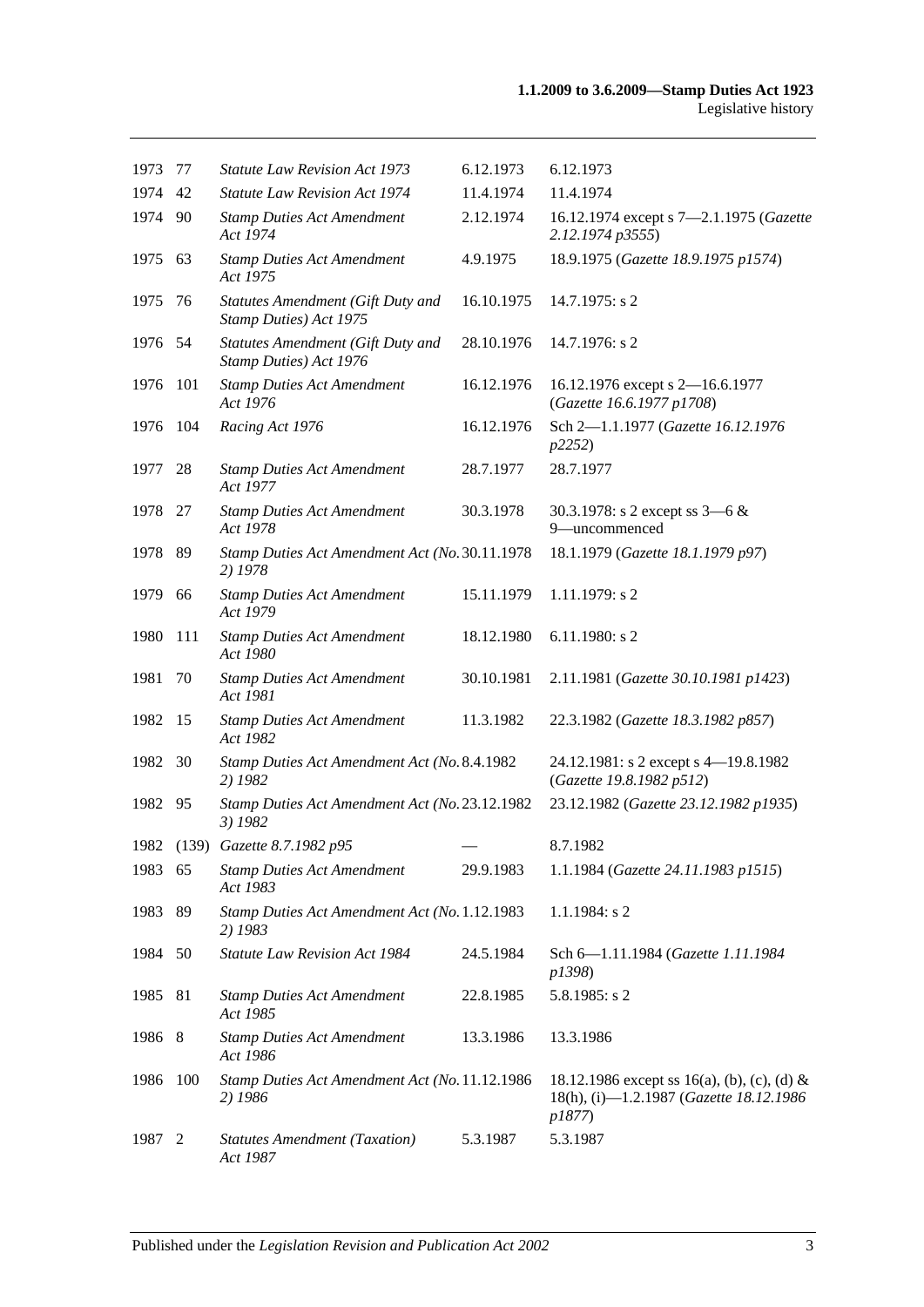# **Stamp Duties Act 1923—1.1.2009 to 3.6.2009**

Legislative history

| 1988 21 |                | <b>Stamp Duties Act Amendment</b><br>Act 1988                                                        | 14.4.1988  | 7.12.1987 except s 3-14.6.1988: s 2                                                                           |
|---------|----------------|------------------------------------------------------------------------------------------------------|------------|---------------------------------------------------------------------------------------------------------------|
| 1989    | 8              | <b>Stamp Duties Act Amendment</b><br>Act 1989                                                        | 16.3.1989  | 1.2.1988: s2                                                                                                  |
| 1989    | 52             | Stamp Duties Act Amendment Act (No. 14.9.1989<br>2) 1989                                             |            | 21.9.1989 (Gazette 21.9.1989 p915)<br>except ss $3 & 7 - 9.8.1989$ and except ss 4<br>$& 5 - 1.10.1989$ : s 2 |
| 1989    | -64            | Stamp Duties Act Amendment Act (No. 29.10.1989<br>3) 1989                                            |            | 28.3.1990 (Gazette 15.3.1990 p729)                                                                            |
| 1990    | $\overline{4}$ | <b>Stamp Duties Act Amendment</b><br>Act 1990                                                        | 29.3.1990  | 29.3.1990                                                                                                     |
| 1990    | 33             | Stamp Duties Act Amendment Act (No. 26.4.1990<br>2) 1990                                             |            | 26.4.1990                                                                                                     |
| 1990    | 36             | Stamp Duties Act Amendment Act (No. 3.5.1990<br>3) 1990                                              |            | 24.5.1990 (Gazette 17.5.1990 p1359)                                                                           |
| 1990    | 47             | Stamp Duties Act Amendment Act (No. 8.11.1990<br>4) 1990                                             |            | 1.7.1990 except s $5(2)$ —1.1.1991: s 2                                                                       |
| 1991    | 19             | Stamp Duties (Concessional Duty and 18.4.1991<br>Exemptions) Amendment Act 1991                      |            | 18.4.1991                                                                                                     |
| 1991    | 54             | Motor Vehicles (Historic Vehicles and 28.11.1991<br>Disabled Persons' Parking)<br>Amendment Act 1991 |            | 3.2.1992 (Gazette 23.1.1992 p200)                                                                             |
| 1991    | 74             | <b>Stamp Duties (Assessments and</b><br>Forms) Amendment Act 1991                                    | 12.12.1991 | 12.12.1991 (Gazette 12.12.1991 p1746)                                                                         |
| 1992    | 42             | <b>Stamp Duties (Rates) Amendment</b><br>Act 1992                                                    | 31.8.1992  | $1.9.1992$ : s 2                                                                                              |
| 1992    | 71             | <b>Statutes Amendment (Expiation of</b><br>Offences) Act 1992                                        | 19.11.1992 | 1.3.1993 (Gazette 18.2.1993 p600)                                                                             |
| 1992    | 88             | <b>Stamp Duties (Penalties,</b><br>Reassessments and Securities)<br>Amendment Act 1992               | 10.12.1992 | 14.12.1992 (Gazette 10.12.1992 p1754)                                                                         |
| 1994    | -14            | <b>Stamp Duties (Securities Clearing</b><br>House) Amendment Act 1994                                | 12.5.1994  | 1.9.1994 (Gazette 18.8.1994 p490)                                                                             |
| 1994 31 |                | <b>Stamp Duties (Concessions)</b><br>Amendment Act 1994                                              | 30.5.1994  | 30.5.1994 except ss 5, 6 & 10-1.6.1994:<br>s 2                                                                |
| 1994 59 |                | Criminal Law Consolidation (Felonies 27.10.1994<br>and Misdemeanours) Amendment<br>Act 1994          |            | 1.1.1995 (Gazette 8.12.1994 p1942)                                                                            |
| 1994    | 76             | Motor Vehicles (Conditional<br><b>Registration</b> ) Amendment Act 1994                              | 8.12.1994  | 2.3.1995 (Gazette 2.3.1995 p734)                                                                              |
| 1994 83 |                | <b>Stamp Duties (Miscellaneous)</b><br>Amendment Act 1994                                            | 8.12.1994  | 8.12.1994                                                                                                     |
| 1995    | 49             | Stamp Duties (Marketable Securities) 13.7.1995<br>Amendment Act 1995                                 |            | $1.7.1995$ : s 2                                                                                              |
| 1995    | 72             | <b>Stamp Duties (Miscellaneous)</b><br>Amendment Act 1995                                            | 2.11.1995  | 23.11.1995 (Gazette 23.11.1995 p1412)                                                                         |
| 1995    | 77             | Motor Vehicles (Heavy Vehicles<br><b>Registration Charges)</b> Amendment<br>Act 1995                 | 23.11.1995 | 1.7.1996 (Gazette 30.5.1996 p2637)                                                                            |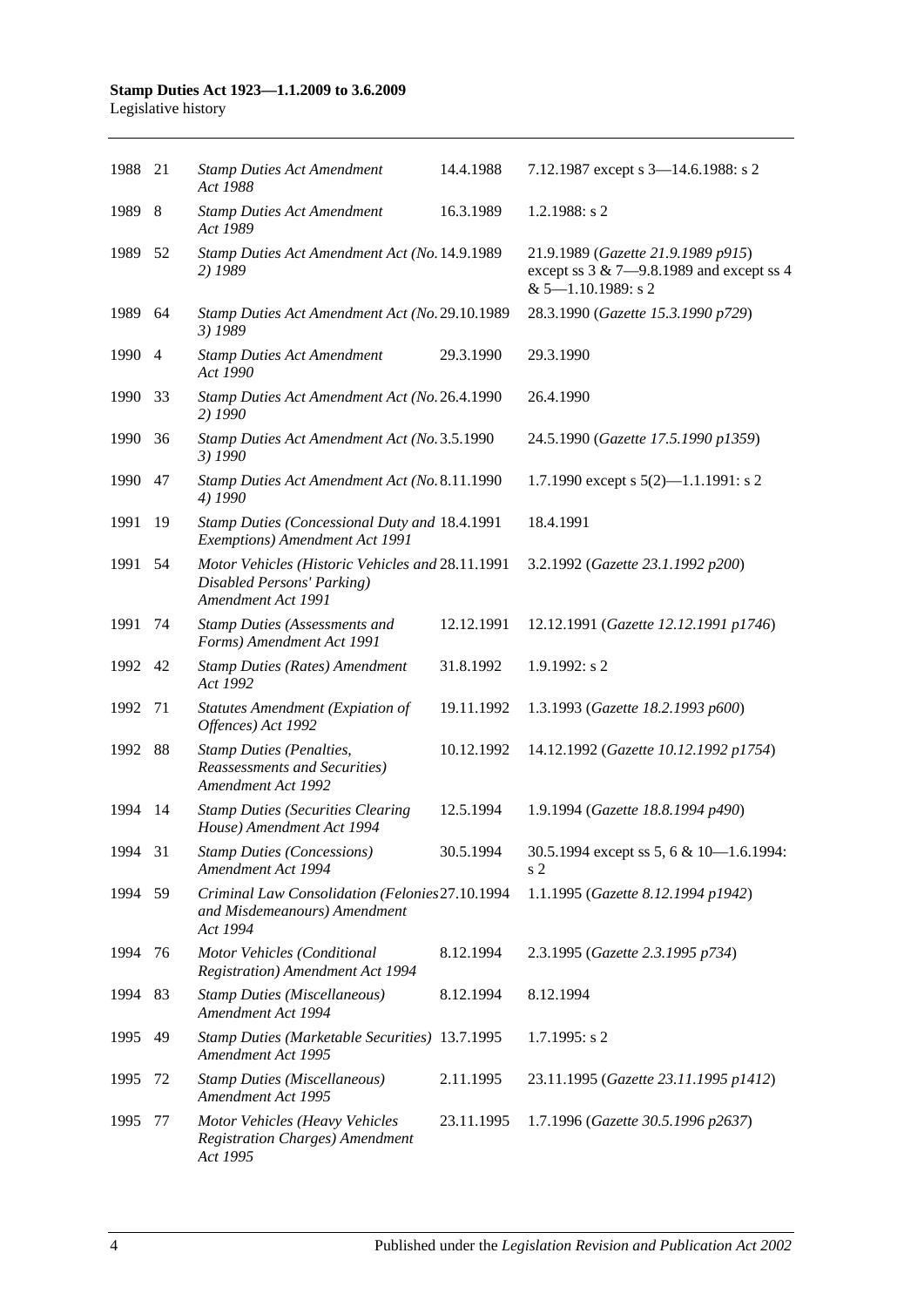| 1995 83 |     | Stamp Duties (Valuations-Objections 30.11.1995<br>and Appeals) Amendment Act 1995   |            | 30.11.1995                                                                                                                                                                                                             |
|---------|-----|-------------------------------------------------------------------------------------|------------|------------------------------------------------------------------------------------------------------------------------------------------------------------------------------------------------------------------------|
| 1996    | -18 | <b>Stamp Duties (Miscellaneous)</b><br>Amendment Act 1996                           | 24.4.1996  | 24.4.1996 (Gazette 24.4.1996 p2068)                                                                                                                                                                                    |
| 1996 30 |     | Motor Vehicles (Miscellaneous No. 2) 2.5.1996<br>Amendment Act 1996                 |            | s 43-1.7.1996 (Gazette 30.5.1996<br>p2637, erratum Gazette 6.6.1996 p2874)                                                                                                                                             |
| 1996    | 38  | <b>Statutes Amendment (Community</b><br>Titles) Act 1996                            | 9.5.1996   | s 40-4.11.1996 (Gazette 31.10.1996<br>p1460)                                                                                                                                                                           |
| 1996 82 |     | <b>Statutes Amendment (Taxation</b><br>Administration) Act 1996                     | 5.12.1996  | Pt 6 (ss 77-133)-1.7.1997 (Gazette<br>19.12.1996 p1924)                                                                                                                                                                |
| 1997    | 20  | <b>Stamp Duties (Miscellaneous)</b><br>Amendment Act 1997                           | 27.3.1997  | 7.1.1997 except s 4-1.2.1997: s 2                                                                                                                                                                                      |
| 1997    | 42  | <b>Stamp Duties (Rates of Duty)</b><br>Amendment Act 1997                           | 17.7.1997  | 17.7.1997                                                                                                                                                                                                              |
| 1997    | 82  | Stamp Duties (Miscellaneous No. 2)<br>Amendment Act 1997                            | 24.12.1997 | $1.1.1998$ : s 2                                                                                                                                                                                                       |
| 1998    | 36  | <b>Stamp Duties (Miscellaneous)</b><br>Amendment Act 1998                           | 23.7.1998  | 1.6.1998 except ss $3(c)$ &<br>4(3)–27.7.1998 and except ss 3(b) $&$<br>$4(2)$ -1.9.1998: s 2                                                                                                                          |
| 1998    | 71  | <b>Stamp Duties (Share Buy-backs)</b><br>Amendment Act 1998                         | 3.12.1998  | 3.12.1998                                                                                                                                                                                                              |
| 1999    | 11  | <b>Stamp Duties (Miscellaneous)</b><br>Amendment Act 1999                           | 18.3.1999  | 18.3.1999                                                                                                                                                                                                              |
| 1999    | 40  | <b>Stamp Duties (Conveyance Rates)</b><br>Amendment Act 1999                        | 5.8.1999   | 5.8.1999                                                                                                                                                                                                               |
| 1999    | 41  | Statutes Amendment (Financial<br>Institutions) Act 1999                             | 5.8.1999   | Pt 4 (ss $16 - 23$ )-1.12.1998: s 2                                                                                                                                                                                    |
| 2000    | 11  | Offshore Minerals Act 2000                                                          | 4.5.2000   | $4.5.2002$ (s $7(5)$ Acts Interpretation<br>Act 1915)                                                                                                                                                                  |
| 2000    | 21  | National Tax Reform (State<br>Provisions) Act 2000                                  | 8.6.2000   | 8.6.2000                                                                                                                                                                                                               |
| 2000    | 80  | Stamp Duties (Land Rich Entities and 14.12.2000<br>Redemption) Amendment Act 2000   |            | 14.12.2000 (Gazette 14.12.2000 p3520)                                                                                                                                                                                  |
| 2000 94 |     | TAB (Disposal) Act 2000                                                             | 21.12.2000 | Sch 4 (cl 3)-14.12.2001 (Gazette<br>6.12.2001 p5267)                                                                                                                                                                   |
| 2001    | 23  | <b>Statutes Amendment (Corporations)</b><br>Act 2001                                | 14.6.2001  | Pt 30 (ss 105-117)-15.7.2001 being the<br>day on which the Corporations Act 2001<br>of the Commonwealth came into<br>operation: Commonwealth of Australia<br>Gazette No. S 285, 13.7.2001 (Gazette<br>21.6.2001 p2270) |
| 2001    | 27  | <b>Statutes Amendment (Taxation</b><br>Measures) Act 2001                           | 26.7.2001  | Pt 4 (ss $10-13$ )-26.7.2001 except<br>s $14 - 1.1.2002$ : s 2                                                                                                                                                         |
| 2001    | 58  | Victims of Crime Act 2001                                                           | 15.11.2001 | Sch 2 (cl 6)-1.1.2003 (Gazette<br>19.12.2002 p4736)                                                                                                                                                                    |
| 2002    | -15 | <b>Stamp Duties (Rental Business and</b><br>Conveyance Rates) Amendment<br>Act 2002 | 5.9.2002   | 5.9.2002 except ss $5 & 6 - 1.1.2003$ : s 2                                                                                                                                                                            |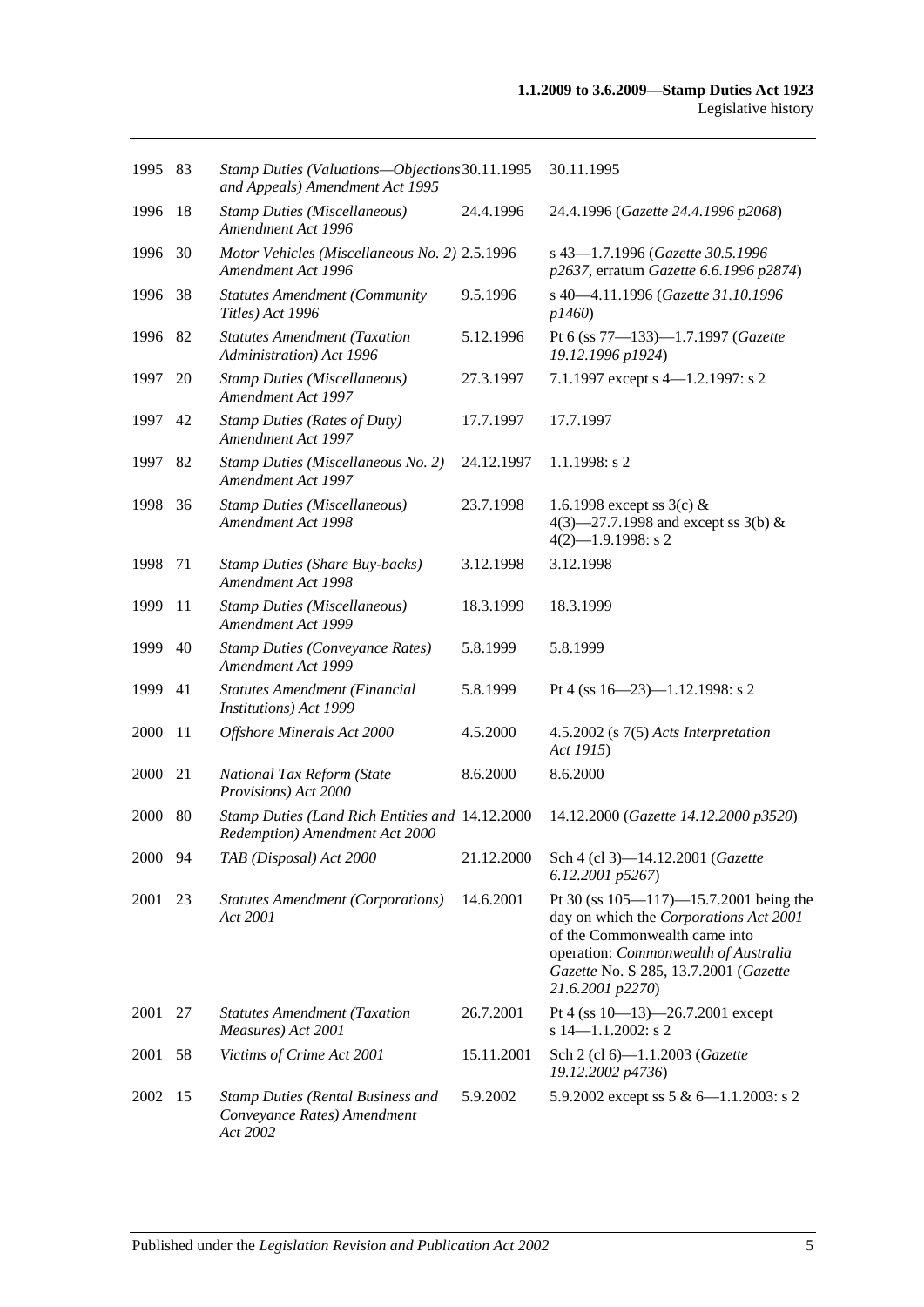| 2008 | 38  | <b>Statutes Amendment and Repeal</b><br>(Taxation Administration) Act 2008        | 23.10.2008 | Pt 5 (ss 30-44)-1.1.2009 (Gazette<br>11.12.2008 p5475)                                                                                                                           |
|------|-----|-----------------------------------------------------------------------------------|------------|----------------------------------------------------------------------------------------------------------------------------------------------------------------------------------|
| 2008 | -34 | Statutes Amendment (Budget 2008)<br>Act 2008                                      | 31.7.2008  | Pt 3 (s 5)—5.6.2008: s 2(2) &<br>Sch $1 - 31.7.2008$ : s 2(4)                                                                                                                    |
| 2008 | 23  | Stamp Duties (Trusts) Amendment Act 26.6.2008<br>2008                             |            | 26.6.2008                                                                                                                                                                        |
| 2006 | 44  | <b>Statutes Amendment (Justice</b><br>Portfolio) Act 2006                         | 14.12.2006 | Pt 27 (s 59)-18.1.2007 (Gazette<br>18.1.2007 p234)                                                                                                                               |
| 2006 | 43  | <b>Statutes Amendment (Domestic</b><br>Partners) Act 2006                         | 14.12.2006 | Pt 82 (ss 199-205)-1.6.2007 (Gazette<br>26.4.2007 p1352)                                                                                                                         |
| 2006 | 27  | <b>Stamp Duties (Land Rich Entities)</b><br>Amendment Act 2006                    | 23.11.2006 | 22.9.2006: s 2                                                                                                                                                                   |
| 2005 | 28  | Statutes Amendment (Budget 2005)<br>Act 2005                                      | 30.6.2005  | Pt $3$ (ss 8—12)—at midnight on<br>30.6.2005; Pt 4 (ss 13-15)-1.7.2006;<br>Pt 5 (ss $16 \& 17$ )—1.7.2007; Pt 6<br>$(ss 18-20)$ -1.7.2008; Pt 7 (ss 21 &<br>$22$ )-1.7.2009: s 2 |
| 2004 | 41  | <b>Stamp Duties (Miscellaneous)</b><br>Amendment Act 2004                         | 4.11.2004  | s 10(8)—4.11.2004: s 2(2); remainder of<br>Act-24.2.2005 (Gazette 24.2.2005 p534)                                                                                                |
| 2004 | 21  | Statutes Amendment (Budget 2004)<br>Act 2004                                      | 1.7.2004   | Pt 4 (ss 9—12)—1.7.2004: s 2(1)                                                                                                                                                  |
| 2003 | 44  | <b>Statute Law Revision Act 2003</b>                                              | 23.10.2003 | Sch 1-24.11.2003 (Gazette 13.11.2003<br>p4048)                                                                                                                                   |
| 2003 | 31  | <b>Stamp Duties (Rental and Mortgage</b><br>Duty) Amendment Act 2003              | 24.7.2003  | $1.10.2003$ : s 2                                                                                                                                                                |
| 2002 | 39  | <b>Stamp Duties (Gaming Machine</b><br>Surcharge) Amendment Act 2002              | 28.11.2002 | 28.11.2002 (Gazette 28.11.2002 p4293)                                                                                                                                            |
| 2002 | 35  | <b>Statutes Amendment (Stamp Duties</b><br>and Other Measures) Act 2002           | 28.11.2002 | Pt 6 (ss $15 - 27$ )-28.11.2002: s 2(1)                                                                                                                                          |
| 2002 | -34 | <b>Statutes Amendment</b><br>(Corporations-Financial Services<br>Reform) Act 2002 | 28.11.2002 | Pt 11 (ss 26-46)-1.8.2003 (Gazette<br>10.7.2003 p2913)                                                                                                                           |
|      |     |                                                                                   |            |                                                                                                                                                                                  |

## **Provisions amended since 3 February 1976**

- Legislative history prior to 3 February 1976 appears in marginal notes and footnotes included in the consolidation of this Act contained in Volume 10 of The Public General Acts of South Australia 1837-1975 at page 369.
- Certain textual alterations were made to this Act by the Commissioner of Statute Revision when preparing the reprint of the Act that incorporated all amendments in force as at 1 November 1984. A Schedule of these alterations was laid before Parliament on 13 November 1984.

New entries appear in bold.

Entries that relate to provisions that have been deleted appear in italics.

| Provision       | How varied                            | Commencement |
|-----------------|---------------------------------------|--------------|
| Long title      | amended by $44/2003$ s $3(1)$ (Sch 1) | 24.11.2003   |
| Pt <sub>1</sub> |                                       |              |
| Pt 1 Div 1      | heading inserted by 80/2000 s 3       | 14.12.2000   |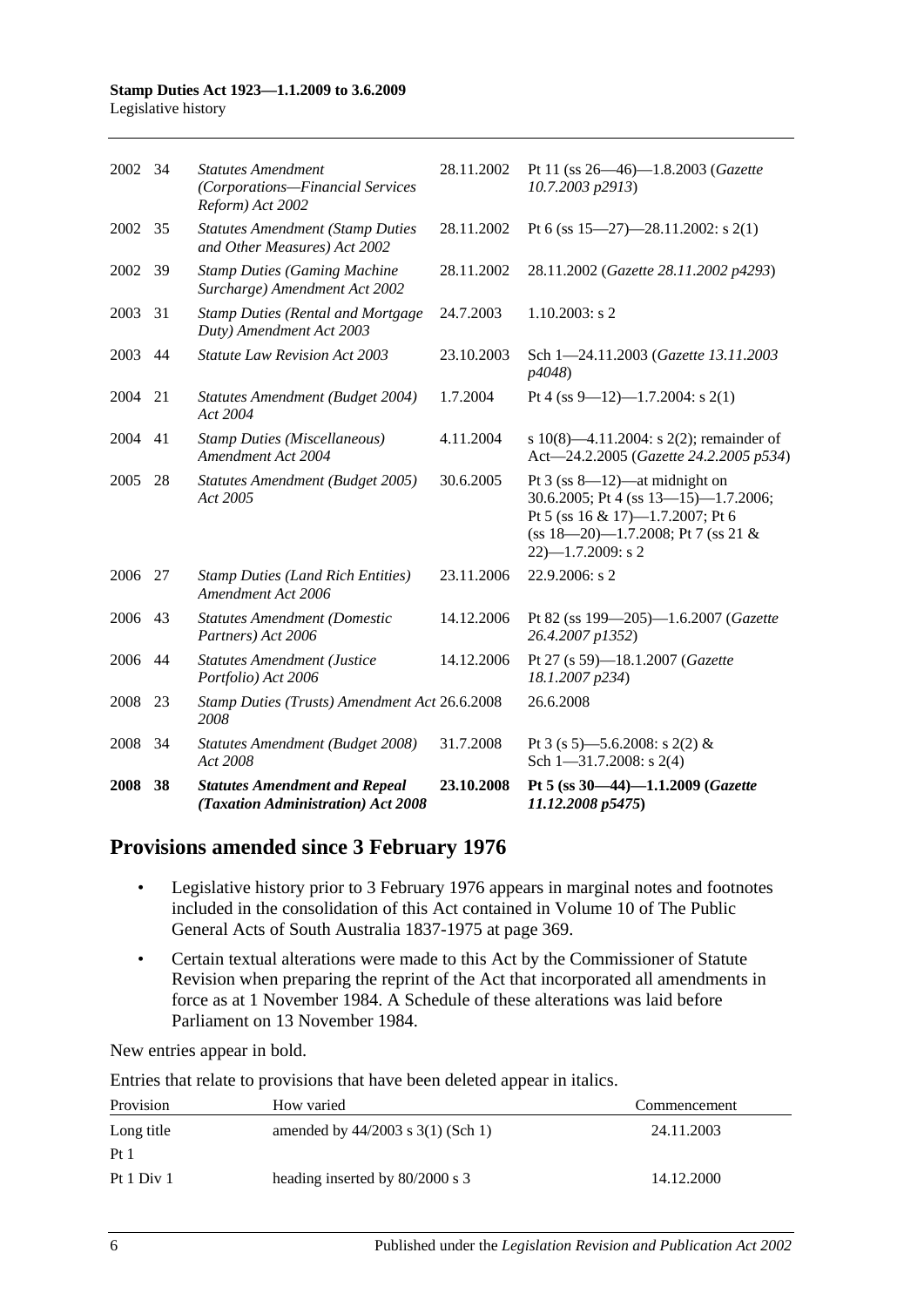| heading inserted by 80/2000 s 4                                                             | 14.12.2000 |
|---------------------------------------------------------------------------------------------|------------|
| deleted in pursuance of the Acts Republication<br>Act 1967                                  | 1.11.1984  |
| deleted in pursuance of the Acts Republication<br>Act 1967 as its function is now exhausted | 1.11.1984  |
|                                                                                             |            |
| s 4 redesignated as s 2 by $82/1996$ s $77(2)$                                              | 1.7.1997   |
| s 2 redesignated as s $2(1)$ by $80/2000$ s $5(g)$                                          | 14.12.2000 |
| inserted by $8/1986$ s $2(a)$                                                               | 13.3.1986  |
| deleted by $38/2008 s 30(1)$                                                                | 1.1.2009   |
| inserted by 35/2002 s 15                                                                    | 28.11.2002 |
| inserted by $82/1996$ s $77(1)(a)$                                                          | 1.7.1997   |
| Australian market<br>inserted by $34/2002$ s $26(a)$                                        | 1.8.2003   |
| deleted by $38/2008$ s $30(2)$                                                              | 1.1.2009   |
| inserted by $100/1986$ s $3(a)$                                                             | 18.12.1986 |
| deleted by 82/1996 s $77(1)(a)$                                                             | 1.7.1997   |
| inserted by $80/2000$ s $5(a)$                                                              | 14.12.2000 |
| business of primary inserted by 31/1994 s 3                                                 | 30.5.1994  |
| substituted by $82/1996$ s $77(1)(b)$                                                       | 1.7.1997   |
| inserted by $18/1996 s 3(a)$                                                                | 24.4.1996  |
| deleted by $38/2008 s 30(3)$                                                                | 1.1.2009   |
| substituted by $8/1986$ s $2(b)$                                                            | 13.3.1986  |
| discretionary trust<br>inserted by $36/1990$ s $3(a)$                                       | 24.5.1990  |
| inserted by 43/2006 s 199(1)                                                                | 1.6.2007   |
| substituted by $88/1992$ s 3(a)                                                             | 14.12.1992 |
| substituted by $82/1996$ s $77(1)(c)$                                                       | 1.7.1997   |
| inserted by 34/2002 s 26(b)                                                                 | 1.8.2003   |
| (d) and (e) deleted by $38/2008$ s $30(4)$                                                  | 1.1.2009   |
| inserted by $111/1980 s 3(a)$                                                               | 6.11.1980  |
| deleted by 81/1985 s 3                                                                      | 5.8.1985   |
| inserted by $21/2000$ s $22(a)$                                                             | 8.6.2000   |
| inserted by $21/2000$ s $22(a)$                                                             | 8.6.2000   |
| inserted by $8/1986$ s $2(c)$                                                               | 13.3.1986  |
| intellectual property inserted by 80/2000 s 5(b)                                            | 14.12.2000 |
| inserted by $80/2000$ s $5(b)$                                                              | 14.12.2000 |
| inserted by $80/2000$ s $5(b)$                                                              | 14.12.2000 |
| marketable security amended by $111/1980 s 3(b)$                                            | 6.11.1980  |
| amended by $50/1984 s 3(1)$ (Sch 6)                                                         | 1.11.1984  |
| amended by $88/1992 s 3(b)$                                                                 | 14.12.1992 |
| amended by $18/1996 s 3(b)$                                                                 | 24.4.1996  |
| amended by $23/2001 s 105(a)$                                                               | 15.7.2001  |
|                                                                                             |            |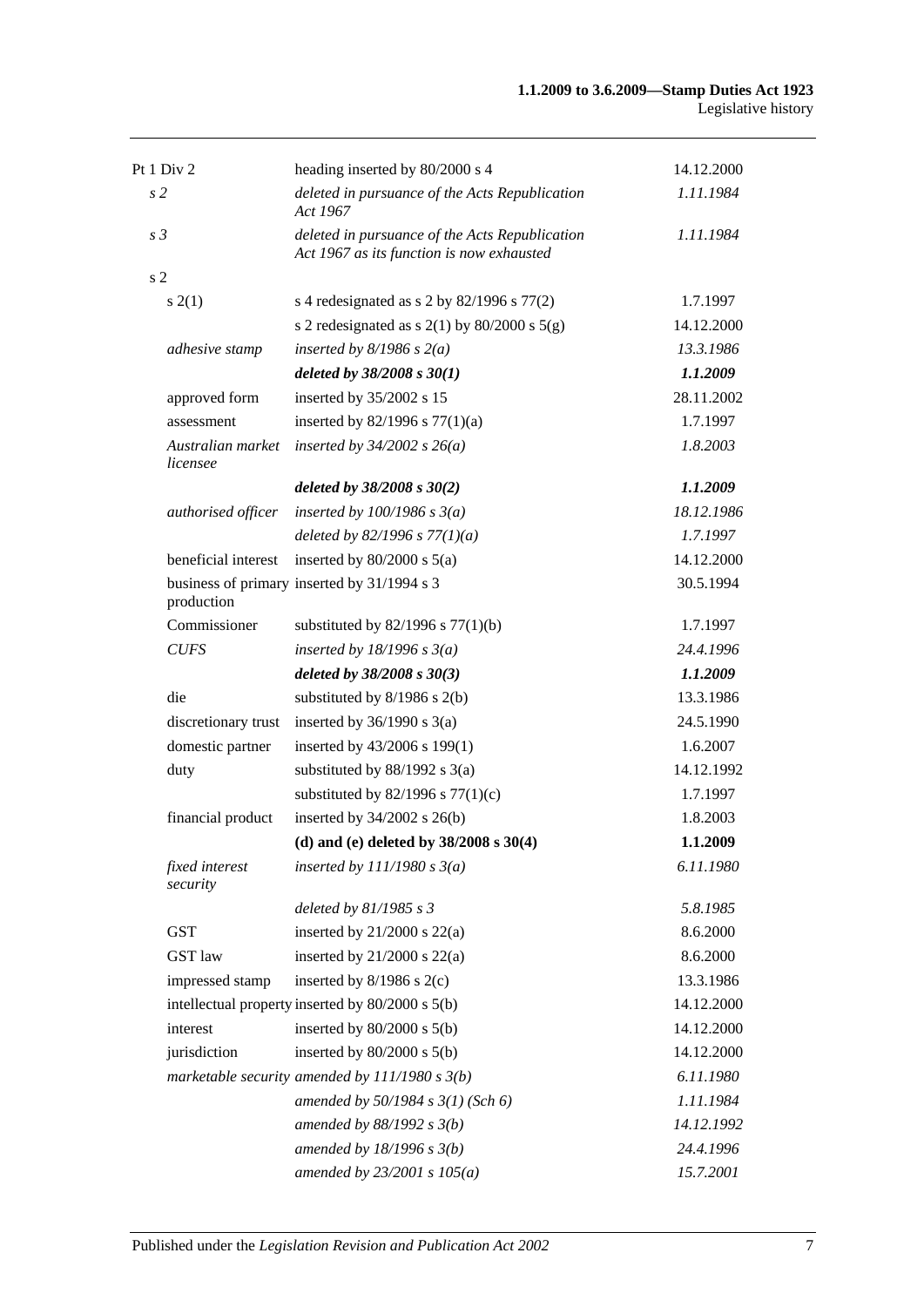|                |                              | deleted by $34/2002$ s $26(c)$                        | 1.8.2003   |
|----------------|------------------------------|-------------------------------------------------------|------------|
|                | money                        | substituted by $50/1984$ s $3(1)$ (Sch 6)             | 1.11.1984  |
|                | interest                     | potential beneficial inserted by $80/2000$ s $5(c)$   | 14.12.2000 |
|                | property                     | inserted by $80/2000$ s $5(c)$                        | 14.12.2000 |
|                | market                       | recognised financial inserted by 34/2002 s 26(d)      | 1.8.2003   |
|                | recognised stock<br>exchange | inserted by $80/2000$ s $5(c)$                        | 14.12.2000 |
|                |                              | deleted by $34/2002$ s $26(d)$                        | 1.8.2003   |
|                | records                      | inserted by $100/1986$ s $3(b)$                       | 18.12.1986 |
|                | rent                         | inserted by $21/2000$ s $22(b)$                       | 8.6.2000   |
|                | marketable security          | right in respect of a deleted by $34/2002$ s $26(e)$  | 1.8.2003   |
|                | financial product            | right in respect of a inserted by $34/2002$ s $26(e)$ | 1.8.2003   |
|                | sale                         | inserted by $80/2000$ s $5(d)$                        | 14.12.2000 |
|                | spouse                       | inserted by $80/2000$ s $5(d)$                        | 14.12.2000 |
|                |                              | substituted by 43/2006 s 199(2)                       | 1.6.2007   |
|                | savings bank                 | substituted by $50/1984$ s $3(1)$ (Sch 6)             | 1.11.1984  |
|                |                              | deleted by 41/1999 s 16                               | 1.12.1998  |
|                | stamp                        | substituted by $8/1986$ s $2(d)$                      | 13.3.1986  |
|                |                              | amended by 38/2008 s 30(5)                            | 1.1.2009   |
|                | stamped                      | substituted by $8/1986$ s $2(d)$                      | 13.3.1986  |
|                |                              | amended by 38/2008 s 30(6)                            | 1.1.2009   |
|                | <b>State</b>                 | inserted by $80/2000$ s $5(f)$                        | 14.12.2000 |
|                | stock                        | amended by 50/1984 s 3(1) (Sch 6)                     | 1.11.1984  |
|                |                              | amended by 23/2001 s 105(b)                           | 15.7.2001  |
|                | transfer                     | inserted by $80/2000$ s $5(e)$                        | 14.12.2000 |
|                | unit                         | inserted by $36/1990$ s $3(b)$                        | 24.5.1990  |
|                | unit trust scheme            | inserted by $36/1990$ s $3(b)$                        | 24.5.1990  |
|                | $s$ 2(2) and (3)             | inserted by $80/2000$ s $5(g)$                        | 14.12.2000 |
| s <sub>3</sub> |                              | inserted by 82/1996 s 78                              | 1.7.1997   |
|                | Pt 1 Div 3                   | inserted by 80/2000 s 6                               | 14.12.2000 |
|                | s 3C                         |                                                       |            |
|                | s $3C(4)$                    | amended by 23/2001 s 106                              | 15.7.2001  |
| Pt 2           |                              | heading inserted by 82/1996 s 78                      | 1.7.1997   |
| s <sub>4</sub> |                              | inserted by 82/1996 s 78                              | 1.7.1997   |
| s <sub>5</sub> |                              | amended by 50/1984 s 3(1) (Sch 6)                     | 1.11.1984  |
|                |                              | deleted by 82/1996 s 78                               | 1.7.1997   |
|                | s 5A                         | inserted by $111/1980 s4$                             | 6.11.1980  |
|                |                              | deleted by 82/1996 s 78                               | 1.7.1997   |
|                | $s$ 5AB                      | inserted by $81/1985 s 4$                             | 5.8.1985   |
|                |                              | substituted by 52/1989 s 3                            | 9.8.1989   |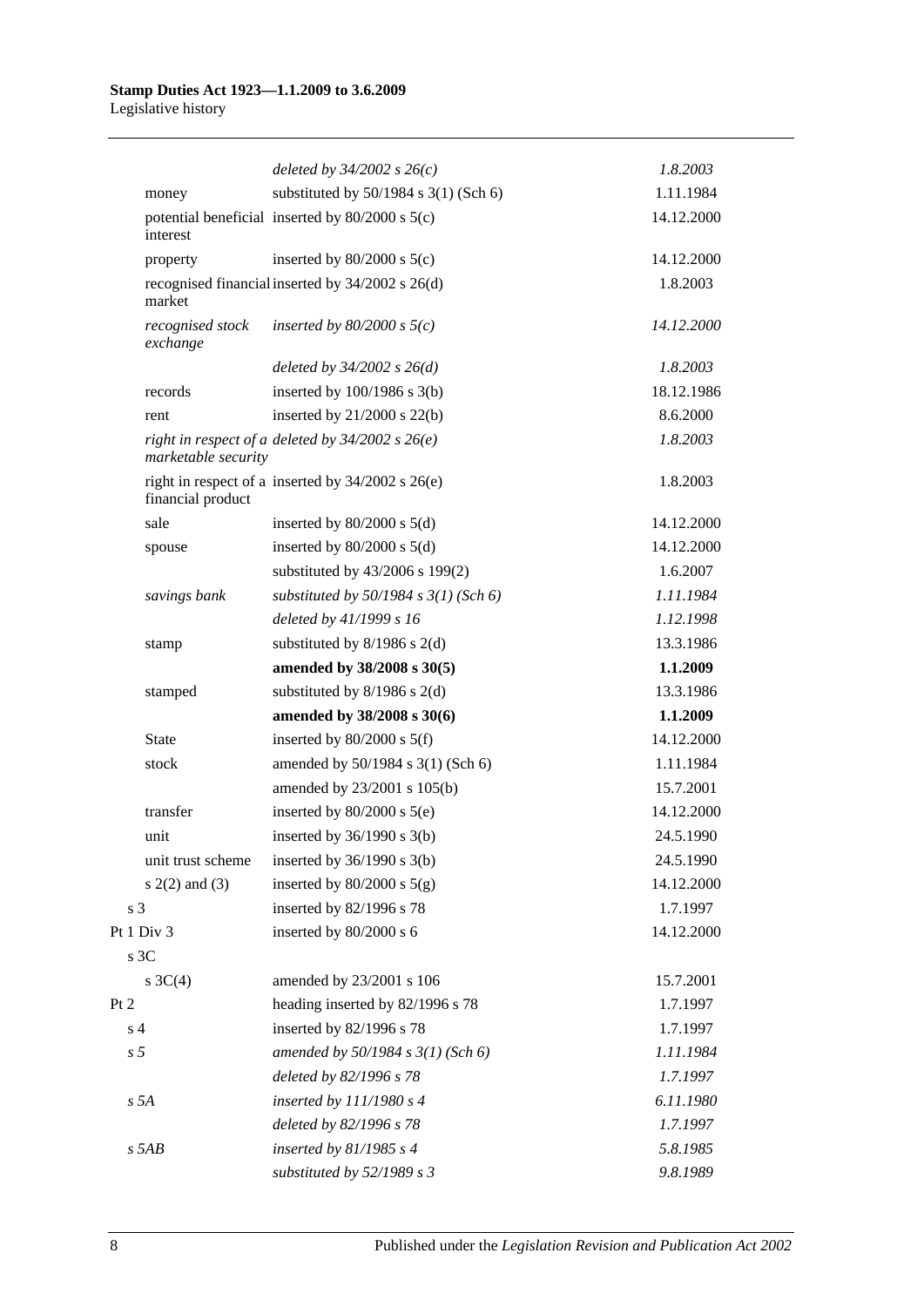|                                    | deleted by 82/1996 s 78                       | 1.7.1997   |
|------------------------------------|-----------------------------------------------|------------|
| s <sub>5</sub>                     | s 5B inserted by $111/1980$ s 4               | 6.11.1980  |
|                                    | s 5B amended by 50/1984 s $3(1)$ (Sch 6)      | 1.11.1984  |
|                                    | s 5B redesignated as $s$ 5 by 82/1996 s 79    | 1.7.1997   |
|                                    | deleted by 80/2000 s 7                        | 14.12.2000 |
| s <sub>6</sub>                     | amended by 50/1984 s 3(1) (Sch 6)             | 1.11.1984  |
|                                    | substituted by 100/1986 s 4                   | 18.12.1986 |
|                                    | substituted by 82/1996 s 80                   | 1.7.1997   |
| s(6(2)                             | deleted by 38/2008 s 31                       | 1.1.2009   |
| s 6AA                              | inserted by $100/1986$ s 4                    | 18.12.1986 |
|                                    | deleted by 82/1996 s 80                       | 1.7.1997   |
| s 6A                               | inserted by $8/1986 s 3$                      | 13.3.1986  |
|                                    | amended by $2/1987 s 6(a)$                    | 5.3.1987   |
|                                    | deleted by 82/1996 s 80                       | 1.7.1997   |
| s6B                                | inserted by $2/1987 s 6(b)$                   | 5.3.1987   |
|                                    | deleted by 82/1996 s 80                       | 1.7.1997   |
| s <sub>7</sub>                     |                                               |            |
| s(7(3))                            | substituted by 82/1997 s 3                    | 1.1.1998   |
|                                    | amended by 41/1999 s 17                       | 1.12.1998  |
| $s \, 7(4)$                        | amended by $50/1984 s 3(1)$ (Sch 6)           | 1.11.1984  |
|                                    | deleted by 82/1997 s 3                        | 1.1.1998   |
|                                    | heading preceding s 9 deleted by 82/1996 s 81 | 1.7.1997   |
| s 9                                | deleted by 82/1996 s 81                       | 1.7.1997   |
| s 10                               | amended by 88/1992 s 4                        | 14.12.1992 |
|                                    | deleted by 82/1996 s 81                       | 1.7.1997   |
| s 11                               |                                               |            |
| $s$ 11(3)                          | deleted by 38/2008 s 32                       | 1.1.2009   |
| s 12 before deletion by<br>38/2008 |                                               |            |
| s 12(3)                            | substituted by $88/1992$ s 5                  | 14.12.1992 |
| s <sub>12</sub>                    | deleted by 38/2008 s 33                       | 1.1.2009   |
| s <sub>15</sub>                    | deleted by 82/1996 s 82                       | 1.7.1997   |
| s 15A                              | substituted by 21/2000 s 23                   | 8.6.2000   |
| s 17                               | deleted by 111/1980 s 5                       | 6.11.1980  |
|                                    | inserted by 4/1990 s 2                        | 29.3.1990  |
| s 19                               | amended by $50/1984 s 3(1)$ (Sch 6)           | 1.11.1984  |
|                                    | substituted by 88/1992 s 6                    | 14.12.1992 |
|                                    | deleted by 82/1996 s 83                       | 1.7.1997   |
| s 19A                              | inserted by 111/1980 s 6                      | 6.11.1980  |
| s 19A(1)                           | amended by 88/1992 s 7                        | 14.12.1992 |
|                                    | amended by 82/1996 s 84                       | 1.7.1997   |
| s 20                               |                                               |            |
| $s \ 20(1)$                        | substituted by $111/1980$ s $7(a)$            | 6.11.1980  |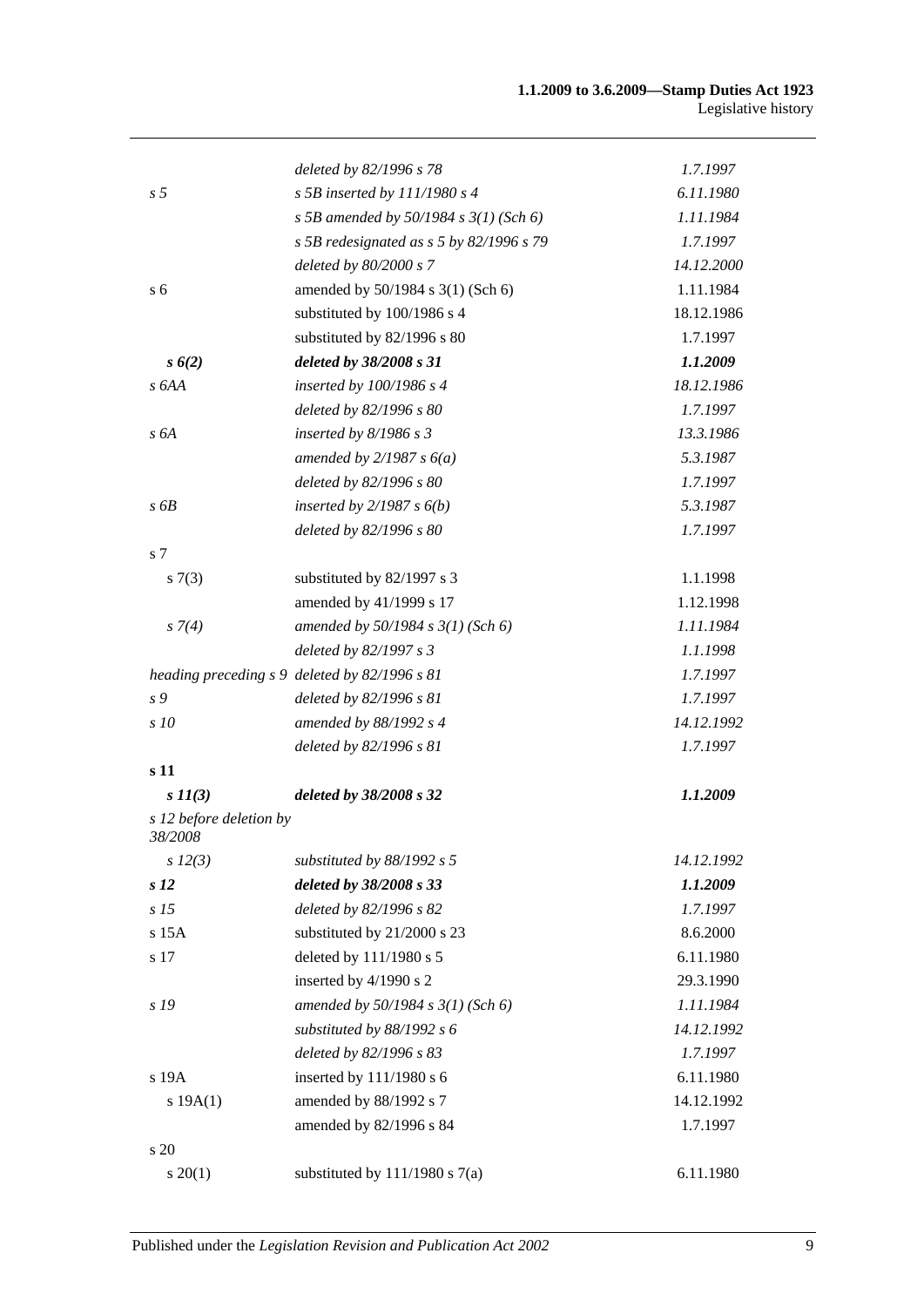|                     | substituted by $82/1996$ s $85(a)$                                                         | 1.7.1997   |
|---------------------|--------------------------------------------------------------------------------------------|------------|
| $s$ 20(1aa)         | inserted by $88/1992 s 8(a)$                                                               | 14.12.1992 |
|                     | deleted by $82/1996 s 85(a)$                                                               | 1.7.1997   |
| $s\,20(1a)$         | inserted by $111/1980 s 7(a)$                                                              | 6.11.1980  |
|                     | amended by $88/1992 s 8(b)$ , (c)                                                          | 14.12.1992 |
|                     | deleted by $82/1996 s 85(a)$                                                               | 1.7.1997   |
| $s \ 20(2)$         | amended by 111/1980 s 7(b)                                                                 | 6.11.1980  |
|                     | amended by $88/1992$ s $8(d)$                                                              | 14.12.1992 |
|                     | substituted by $82/1996$ s $85(a)$                                                         | 1.7.1997   |
| $s \ 20(3)$         | substituted by $88/1992$ s $8(e)$                                                          | 14.12.1992 |
|                     | substituted by $82/1996$ s $85(a)$                                                         | 1.7.1997   |
| $s \ 20(4)$         | inserted by 21/1988 s 3                                                                    | 14.6.1988  |
|                     | amended by $88/1992$ s $8(f)$                                                              | 14.12.1992 |
|                     | amended by 82/1996 s 85(b)                                                                 | 1.7.1997   |
| $s \ 20(5)$         | inserted by 21/1988 s 3                                                                    | 14.6.1988  |
|                     | substituted by 38/2008 s 34                                                                | 1.1.2009   |
| s $20(6)$ and $(7)$ | inserted by 21/1988 s 3                                                                    | 14.6.1988  |
| $s\,20(8)$          | inserted by $21/1988 s3$                                                                   | 14.6.1988  |
|                     | deleted by $82/1996 s 85(c)$                                                               | 1.7.1997   |
| s 21                | $s$ 21(1) redesignated as $s$ 21 in pursuance of the<br><b>Acts Republication Act 1967</b> | 1.11.1984  |
| $s\,2I(2)$ —(4)     | deleted by $50/1984$ s $3(1)$ (Sch 6)                                                      | 1.11.1984  |
| s <sub>22</sub>     | amended by 50/1984 s 3(1) (Sch 6)                                                          | 1.11.1984  |
| s 23                |                                                                                            |            |
| $s\,23(1)$          | substituted by $100/1986$ s $5(a)$                                                         | 18.12.1986 |
|                     | substituted by $82/1996$ s $86(a)$                                                         | 1.7.1997   |
| $s$ 23(1a) and (1b) | inserted by $100/1986$ s $5(a)$                                                            | 18.12.1986 |
|                     | deleted by $82/1996 s 86(a)$                                                               | 1.7.1997   |
| $s\,23(2)$          | amended by 100/1986 s 5(b)                                                                 | 18.12.1986 |
|                     | substituted by $82/1996$ s $86(a)$                                                         | 1.7.1997   |
| $s\,23(3)$          | amended by 100/1986 s 5(c)                                                                 | 18.12.1986 |
|                     | substituted by $82/1996$ s $86(a)$                                                         | 1.7.1997   |
| $s\,23(4)$          | amended by 82/1996 s 86(b)                                                                 | 1.7.1997   |
| s 23(5)             | substituted by 88/1992 s 9                                                                 | 14.12.1992 |
| s23A                | inserted by 88/1992 s 10                                                                   | 14.12.1992 |
|                     | deleted by 82/1996 s 87                                                                    | 1.7.1997   |
| s24                 | amended by 21/1988 s 4                                                                     | 7.12.1987  |
|                     | amended by 88/1992 s 11                                                                    | 14.12.1992 |
|                     | amended by 83/1995 s 2                                                                     | 30.11.1995 |
|                     | deleted by 82/1996 s 87                                                                    | 1.7.1997   |
| s <sub>25</sub>     | amended by $50/1984$ s $3(1)$ (Sch 6)                                                      | 1.11.1984  |
|                     | deleted by 100/1986 s 6                                                                    | 18.12.1986 |
| s26                 | amended by $50/1984 s 3(1)$ (Sch 6)                                                        | 1.11.1984  |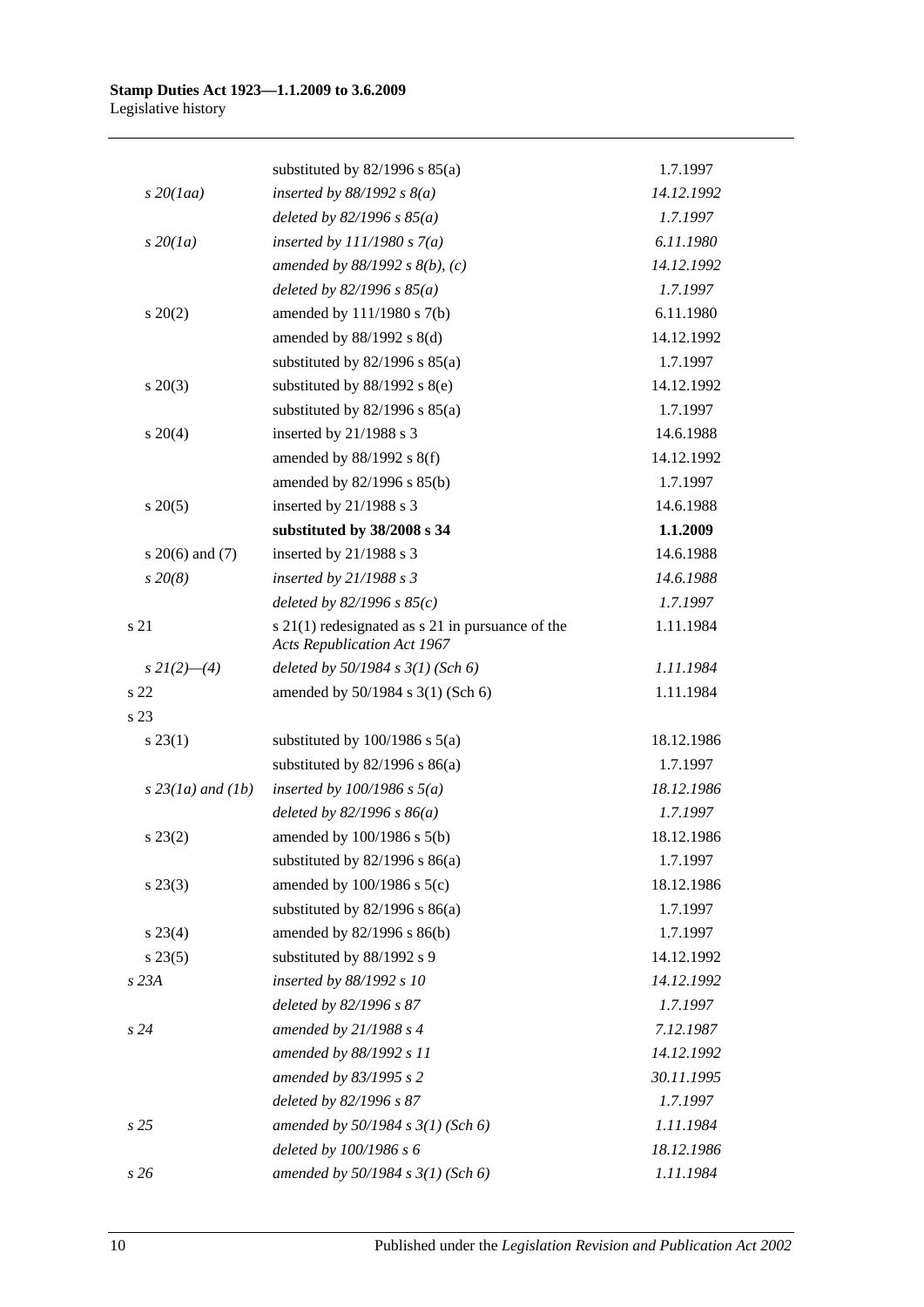|                                       | deleted by 82/1996 s 87                                                                   | 1.7.1997   |
|---------------------------------------|-------------------------------------------------------------------------------------------|------------|
| s 27A                                 | substituted by 100/1986 s 7                                                               | 18.12.1986 |
|                                       | deleted by 82/1996 s 88                                                                   | 1.7.1997   |
| s27B                                  | substituted by 100/1986 s 7                                                               | 18.12.1986 |
|                                       | amended by 14/1994 s 3                                                                    | 1.9.1994   |
|                                       | deleted by 82/1996 s 88                                                                   | 1.7.1997   |
| $s$ 27 $C$                            | amended by $50/1984 s 3(1)$ (Sch 6)                                                       | 1.11.1984  |
|                                       | substituted by 100/1986 s 7                                                               | 18.12.1986 |
|                                       | deleted by 82/1996 s 88                                                                   | 1.7.1997   |
| s 27D                                 | substituted by 100/1986 s 7                                                               | 18.12.1986 |
|                                       | amended by 88/1992 s 12                                                                   | 14.12.1992 |
|                                       | deleted by 82/1996 s 88                                                                   | 1.7.1997   |
| $s$ 27 $E$                            | deleted by 82/1996 s 88                                                                   | 1.7.1997   |
| Pt <sub>3</sub>                       |                                                                                           |            |
| s 28 and heading                      | deleted by $81/1985 s 5$                                                                  | 5.8.1985   |
| Pt 3 Div 1                            | heading preceding s 29 deleted and Div 1<br>heading inserted by $44/2003$ s 3(1) (Sch 1)  | 24.11.2003 |
| s29                                   | deleted by 38/2008 s 35                                                                   | 1.1.2009   |
| s 31                                  |                                                                                           |            |
| $s \, 31(1)$                          | amended by 34/2002 s 27                                                                   | 1.8.2003   |
| $s \frac{31(2)}{6}$ (4)               | amended by 50/1984 s 3(1) (Sch 6)                                                         | 1.11.1984  |
| s31A                                  | amended by 31/1994 s 4                                                                    | 30.5.1994  |
| Pt 3 Div 2                            | heading preceding s 31B amended by 50/1984<br>$s \; 3(1)$ (Sch 6)                         | 1.11.1984  |
|                                       | heading preceding s 31B deleted and Div 2<br>heading inserted by $44/2003$ s 3(1) (Sch 1) | 24.11.2003 |
| s 31B                                 | s 31B(1) amended by 50/1984 s 3(1) (Sch 6)                                                | 1.11.1984  |
|                                       | s 31B(1) redesignated as s 31B in pursuance of<br>the Acts Republication Act 1967         | 1.11.1984  |
|                                       | amended by 44/2003 s 3(1) (Sch 1)                                                         | 24.11.2003 |
| bailee                                | inserted by $88/1992$ s $13(a)$                                                           | 14.12.1992 |
| bailment plant                        | inserted by $88/1992$ s $13(a)$                                                           | 14.12.1992 |
| bailor                                | inserted by $88/1992$ s $13(a)$                                                           | 14.12.1992 |
| bank                                  | deleted by $50/1984 s 3(1)$ (Sch 6)                                                       | 1.11.1984  |
|                                       | contractual bailment inserted by 88/1992 s 13(a)                                          | 14.12.1992 |
|                                       | substituted by $15/2002$ s $3(a)$                                                         | 5.9.2002   |
| corresponding law                     | inserted by 31/1994 s 5                                                                   | 1.6.1994   |
|                                       | amended by 44/2003 s 3(1) (Sch 1)                                                         | 24.11.2003 |
| dutiable rental<br>business           | inserted by $31/2003$ s $4(1)$                                                            | 1.10.2003  |
|                                       | amended by 28/2005 s 18                                                                   | 1.7.2008   |
| equipment<br>financing<br>arrangement | inserted by $31/2003$ s $4(1)$                                                            | 1.10.2003  |
|                                       | credit arrangement deleted by $50/1984$ s $3(1)$ (Sch 6)                                  | 1.11.1984  |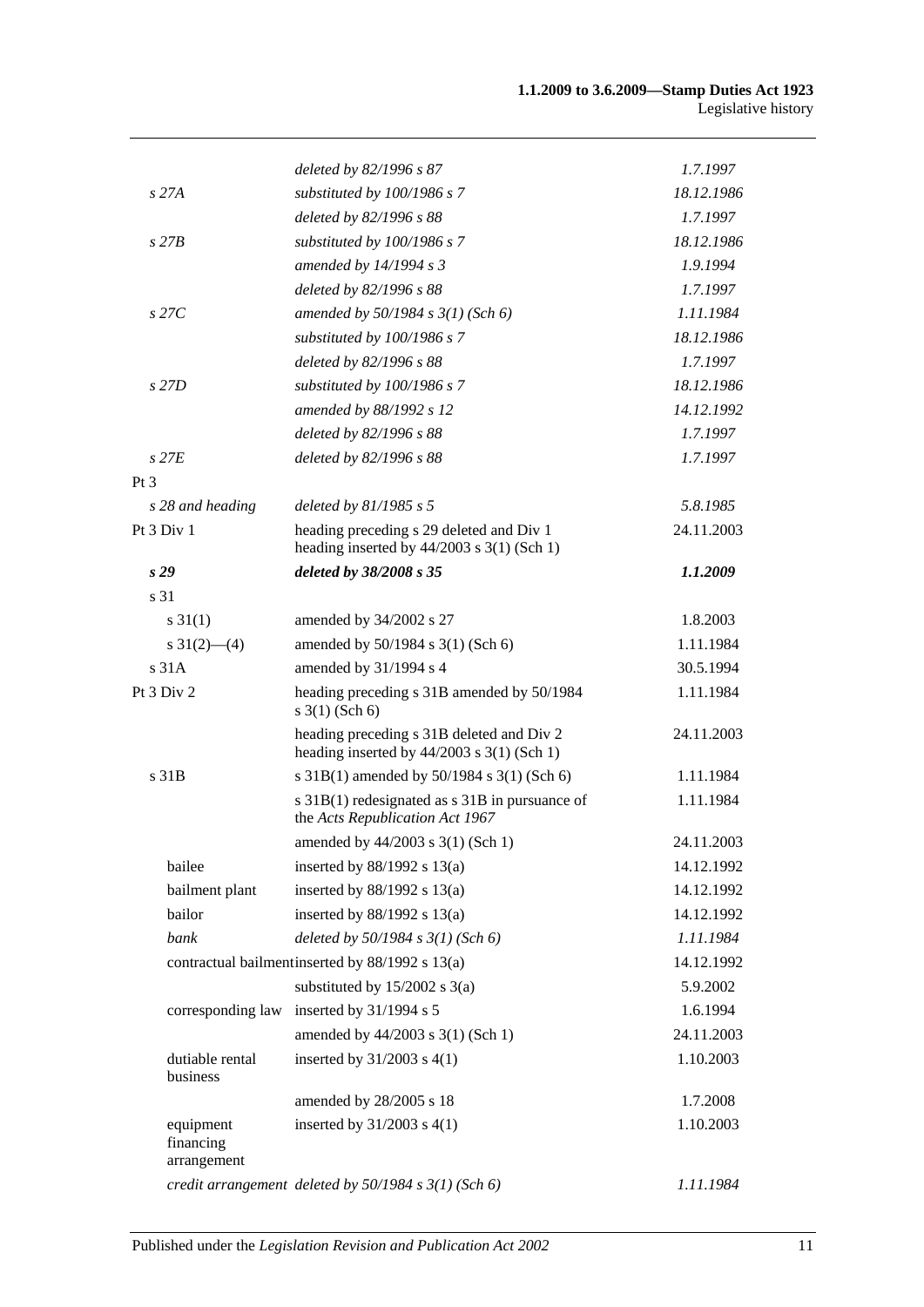| credit business            | deleted by $50/1984$ s $3(1)$ (Sch 6)                     | 1.11.1984  |
|----------------------------|-----------------------------------------------------------|------------|
|                            | discount transactiondeleted by $50/1984$ s $3(1)$ (Sch 6) | 1.11.1984  |
| goods                      | amended by 88/1992 s 13(b)                                | 14.12.1992 |
| guarantee                  | deleted by $50/1984$ s $3(1)$ (Sch 6)                     | 1.11.1984  |
| guarantor                  | deleted by $50/1984$ s $3(1)$ (Sch 6)                     | 1.11.1984  |
| hire-purchase<br>agreement | inserted by $15/2002$ s 3(b)                              | 5.9.2002   |
| interest                   | deleted by $50/1984$ s $3(1)$ (Sch 6)                     | 1.11.1984  |
| loan                       | amended by $101/1976$ s $2(1)(a)$                         | 16.6.1977  |
|                            | deleted by $50/1984$ s $3(1)$ (Sch 6)                     | 1.11.1984  |
| prescribed rate            | substituted by $95/1982$ s $3(a)$                         | 23.12.1982 |
|                            | deleted by $50/1984$ s $3(1)$ (Sch 6)                     | 1.11.1984  |
| principal                  | deleted by $50/1984$ s $3(1)$ (Sch 6)                     | 1.11.1984  |
| rate of interest           | deleted by $50/1984$ s $3(1)$ (Sch 6)                     | 1.11.1984  |
| registered credit<br>union | substituted by $101/1976$ s $2(1)(b)$                     | 16.6.1977  |
|                            | deleted by $50/1984$ s $3(1)$ (Sch 6)                     | 1.11.1984  |
| registered person          | deleted by $31/2003$ s $4(2)$                             | 1.10.2003  |
| registered                 | inserted by $31/2003$ s $4(2)$                            | 1.10.2003  |
|                            | related corporation amended by 50/1984 s 3(1) (Sch 6)     | 1.11.1984  |
|                            | amended by 88/1992 s 13(c)                                | 14.12.1992 |
|                            | substituted by 23/2001 s 107                              | 15.7.2001  |
| rental business            | substituted by $88/1992$ s $13(d)$                        | 14.12.1992 |
| $s$ 31 $B(1a)$             | substituted by $95/1982$ s $3(b)$                         | 23.12.1982 |
|                            | deleted by $50/1984$ s $3(1)$ (Sch 6)                     | 1.11.1984  |
| s $3IB(2)$ (10)            | deleted by $50/1984$ s $3(1)$ (Sch 6)                     | 1.11.1984  |
| s <sub>31C</sub>           | substituted by 89/1983 s 3                                | 1.1.1984   |
|                            | deleted by 50/1984 s 3(1) (Sch 6)                         | 1.11.1984  |
|                            | inserted by 15/2002 s 4                                   | 5.9.2002   |
|                            | substituted by 31/2003 s 5                                | 1.10.2003  |
| s 31D                      | amended by 89/1983 s 4                                    | 1.1.1984   |
|                            | amended by 71/1992 s 3(1) (Sch)                           | 1.3.1993   |
|                            | amended by 88/1992 s 14                                   | 14.12.1992 |
|                            | amended by 82/1996 s 89                                   | 1.7.1997   |
|                            | substituted by 31/2003 s 5                                | 1.10.2003  |
| s 31E                      |                                                           |            |
| $s \, 31E(1)$              | amended by $35/2002$ s 16(a)                              | 28.11.2002 |
| $s \, 31E(2)$              | substituted by 89/1983 s 5                                | 1.1.1984   |
|                            | amended by 35/2002 s 16(b)                                | 28.11.2002 |
| s <sub>31F</sub>           | amended by 101/1976 s 3                                   | 16.12.1976 |
|                            | amended by 89/1983 s 6                                    | 1.1.1984   |
|                            | amended by 50/1984 s 3(1) (Sch 6)                         | 1.11.1984  |
|                            | amended by 81/1985 s 6                                    | 5.8.1985   |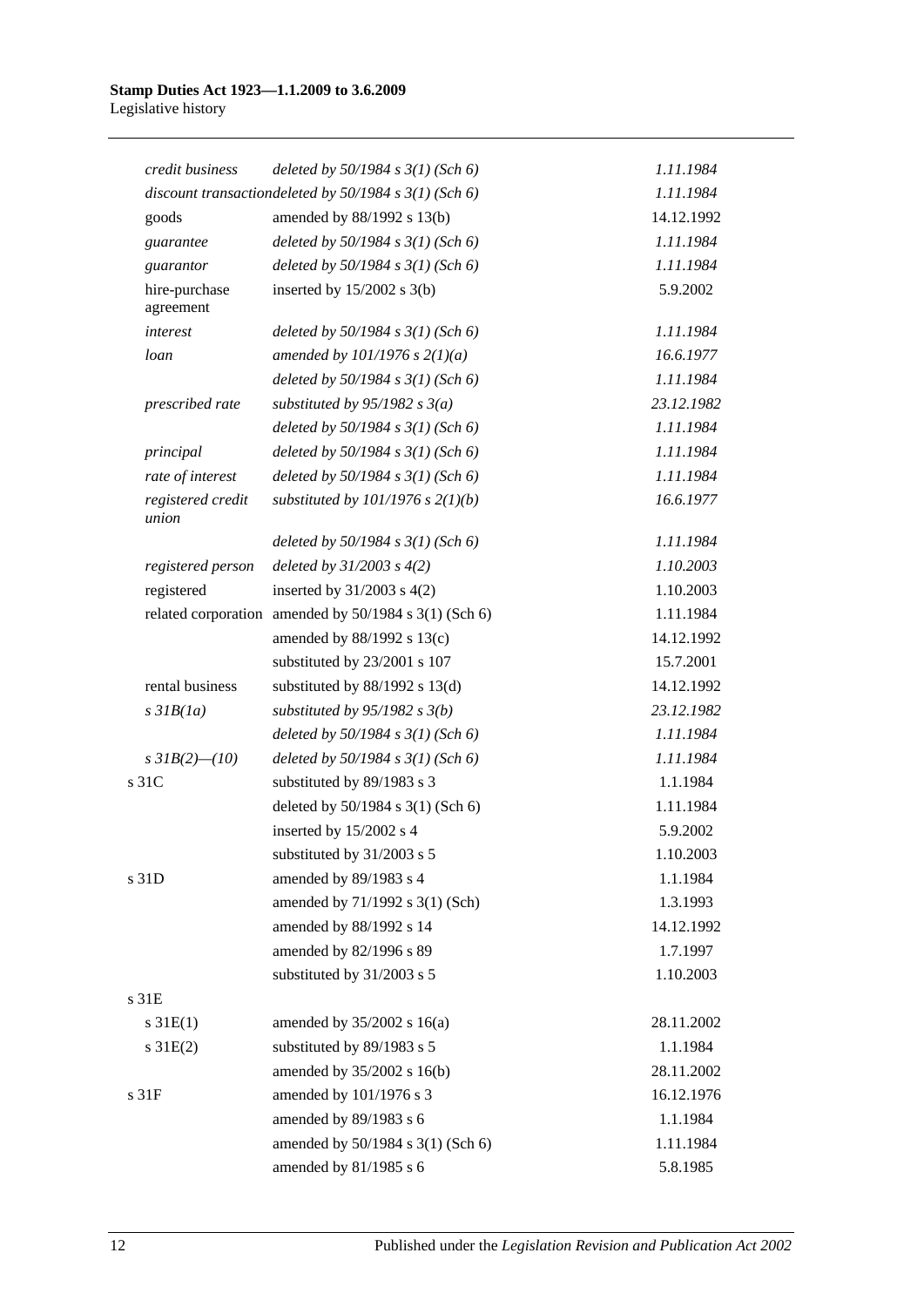|                       | amended by 100/1986 s 8                                      | 18.12.1986 |
|-----------------------|--------------------------------------------------------------|------------|
|                       | amended by 52/1989 s 4                                       | 1.10.1989  |
|                       | amended by 74/1991 s 3                                       | 12.12.1991 |
|                       | amended by 88/1992 s 15                                      | 14.12.1992 |
|                       | amended by 82/1996 s 90                                      | 1.7.1997   |
|                       | amended by 21/2000 s 24                                      | 8.6.2000   |
|                       | amended by 15/2002 s 5                                       | 1.1.2003   |
|                       | amended by 35/2002 s 17                                      | 28.11.2002 |
|                       | substituted by 31/2003 s 6                                   | 1.10.2003  |
| $s \, 31F(1)$         | amended by 28/2005 s 16(1), (2)                              | 1.7.2007   |
|                       | amended by 28/2005 s 19(1), (2)                              | 1.7.2008   |
| s31G                  | amended by $50/1984$ s $3(1)$ (Sch 6)                        | 1.11.1984  |
|                       | amended by 74/1991 s 4                                       | 12.12.1991 |
|                       | deleted by 88/1992 s 16                                      | 14.12.1992 |
| s 31H                 | amended by 82/1996 s 91                                      | 1.7.1997   |
| s 31I                 |                                                              |            |
| $s \, 31I(1)$         | amended by 50/1984 s 3(1) (Sch 6)                            | 1.11.1984  |
|                       | (d) and (e) deleted by $50/1984$ s $3(1)$ (Sch 6)            | 1.11.1984  |
|                       | (f) deleted by $81/1985$ s $7(a)$                            | 5.8.1985   |
|                       | amended by 74/1991 s 5                                       | 12.12.1991 |
|                       | amended by $31/1994$ s $6(a)$                                | 1.6.1994   |
|                       | amended by 83/1994 s 12 (Sch)                                | 8.12.1994  |
|                       | amended by $82/1996$ s $92(a)$ —(c)                          | 1.7.1997   |
|                       | amended by $15/2002$ s $6(a)$                                | 1.1.2003   |
|                       | amended by 31/2003 s 7(1)                                    | 1.10.2003  |
|                       | (h) deleted by $31/2003$ s $7(2)$                            | 1.10.2003  |
| s $31I(1a)$           | inserted by $31/1994$ s $6(b)$                               | 1.6.1994   |
|                       | amended by 31/2003 s 7(3)                                    | 1.10.2003  |
|                       | amended by 44/2003 s 3(1) (Sch 1)                            | 24.11.2003 |
| $s \frac{31I(1b)}{2}$ | inserted by $31/1994$ s $6(b)$                               | 1.6.1994   |
|                       | (a) deleted by $31/2003$ s $6(4)$                            | 1.10.2003  |
|                       | amended by 44/2003 s 3(1) (Sch 1)                            | 24.11.2003 |
| s $31I(1c)$           | s $31I(1a)$ inserted by $81/1985$ s $7(b)$                   | 5.8.1985   |
|                       | s 31I(1a) amended by 52/1989 s 5                             | 1.10.1989  |
|                       | s $31I(1a)$ redesignated as s $31I(1c)$ by $31/1994$<br>s(6) | 1.6.1994   |
|                       | amended by 82/1996 s 92(d)                                   | 1.7.1997   |
|                       | amended by $15/2002$ s $6(b)$                                | 1.1.2003   |
|                       | amended by 31/2003 s 7(5)                                    | 1.10.2003  |
| $s$ 31I(2)            | deleted by $82/1996 s 92(e)$                                 | 1.7.1997   |
| s <sub>31J</sub>      | amended by $71/1992 s 3(1) (Sch)$                            | 1.3.1993   |
|                       | deleted by 82/1996 s 93                                      | 1.7.1997   |
| s 31K                 |                                                              |            |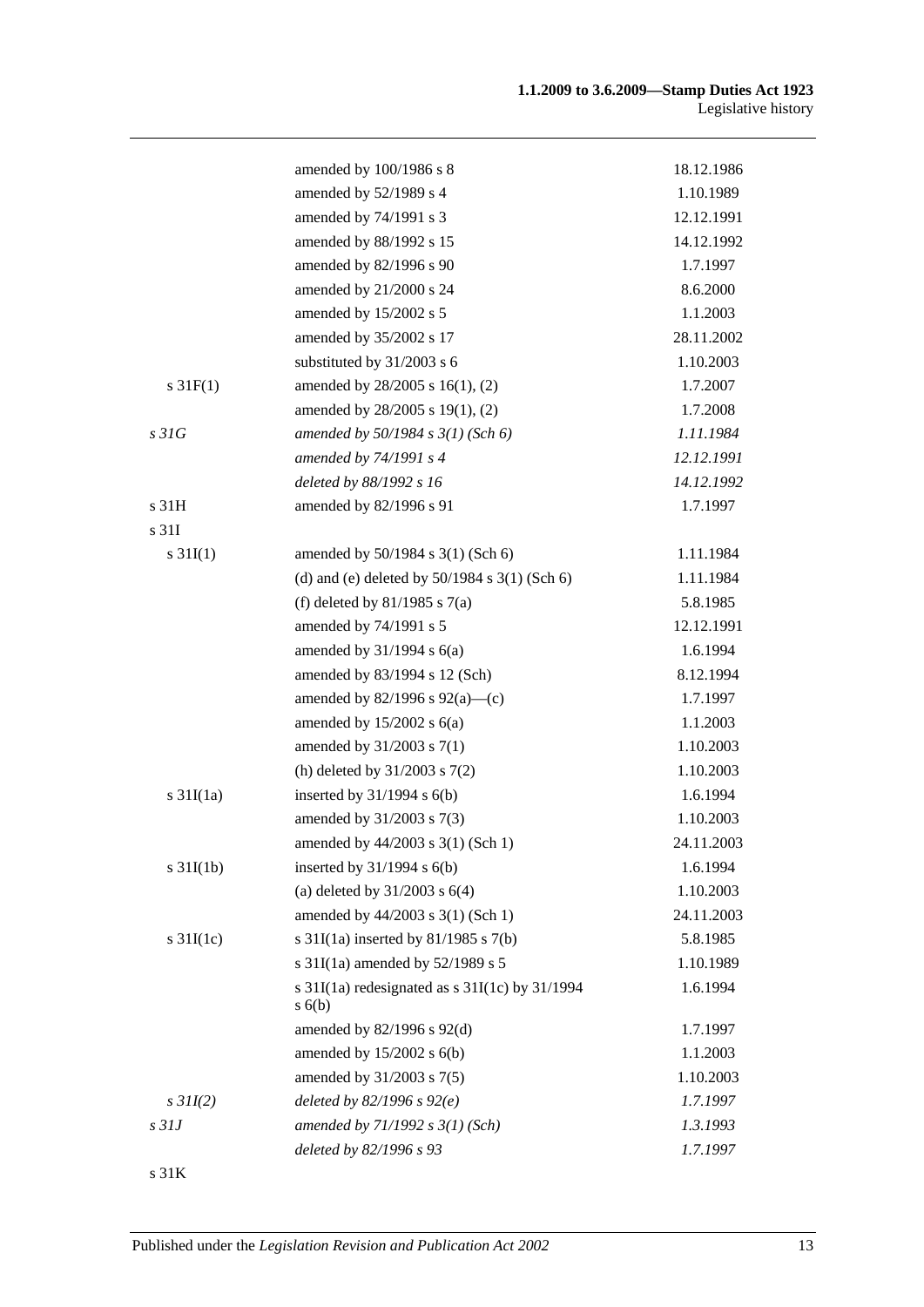| $s \, 31K(3)$                         | amended by 82/1996 s 94                                                                  | 1.7.1997                     |
|---------------------------------------|------------------------------------------------------------------------------------------|------------------------------|
| s 31L                                 | deleted by 70/1981 s 3                                                                   | 2.11.1981                    |
|                                       | inserted by 15/1982 s 3                                                                  | 22.3.1982                    |
| $s \, 31L(1)$                         | amended by 50/1984 s 3(1) (Sch 6)                                                        | 1.11.1984                    |
|                                       | amended by $100/1986$ s $9(1)(a)$                                                        | 18.12.1986                   |
|                                       | amended by 71/1992 s 3(1) (Sch)                                                          | 1.3.1993                     |
|                                       | amended by 82/1996 s 95                                                                  | 1.7.1997                     |
| $s \, 31L(3)$                         | deleted by $50/1984$ s $3(1)$ (Sch 6)                                                    | 1.11.1984                    |
|                                       | inserted by $100/1986$ s $9(1)(b)$                                                       | 18.12.1986                   |
| $s$ 31L(4) and (5)                    | deleted by $50/1984$ s $3(1)$ (Sch 6)                                                    | 1.11.1984                    |
| heading preceding<br>s <sub>31M</sub> | deleted by $50/1984$ s $3(1)$ (Sch 6)                                                    | 1.11.1984                    |
| s 31M                                 | deleted by $50/1984$ s $3(1)$ (Sch 6)                                                    | 1.11.1984                    |
|                                       | inserted by 100/1986 s 10                                                                | 18.12.1986                   |
|                                       | substituted by 74/1991 s 6                                                               | 12.12.1991                   |
|                                       | amended by 88/1992 s 17                                                                  | 14.12.1992                   |
|                                       | deleted by 82/1996 s 96                                                                  | 1.7.1997                     |
|                                       | inserted by 31/2003 s 8                                                                  | 1.10.2003                    |
| s 31MA                                | inserted by 89/1983 s 7                                                                  | 1.1.1984                     |
|                                       | deleted by $50/1984$ s $3(1)$ (Sch 6)                                                    | 1.11.1984                    |
| $s$ 31 $N$                            | amended by 89/1983 s 8                                                                   | 1.1.1984                     |
|                                       | amended by $50/1984$ s $3(1)$ (Sch 6)                                                    | 1.11.1984                    |
|                                       | amended by 100/1986 s 10                                                                 | 18.12.1986                   |
|                                       | amended by 74/1991 s 7                                                                   | 12.12.1991                   |
|                                       | amended by 88/1992 s 18                                                                  | 14.12.1992                   |
|                                       | amended by 82/1996 s 97                                                                  | 1.7.1997                     |
|                                       | deleted by 31/2003 s 9                                                                   | 1.10.2003                    |
| s310                                  | deleted by $50/1984$ s $3(1)$ (Sch 6)                                                    | 1.11.1984                    |
| s3IP                                  | deleted by $70/1981 s4$                                                                  | 2.11.1981                    |
|                                       | inserted by $15/1982$ s 4                                                                | 22.3.1982                    |
|                                       | deleted by $50/1984$ s $3(1)$ (Sch 6)                                                    | 1.11.1984                    |
| $ss31Q - 31T$                         | deleted by $50/1984$ s $3(1)$ (Sch 6)                                                    | 1.11.1984                    |
| Pt 3 Div 3                            | heading preceding s 32 deleted and Div 3<br>heading inserted by $44/2003$ s 3(1) (Sch 1) | 24.11.2003                   |
| s 32                                  | redesignated as $s$ 32(1) by 27/1978 $s$ 3(b)                                            | uncommenced-not incorporated |
| assurance or<br>insurance business    | amended by $27/1978$ s $3(a)$                                                            | uncommenced-not incorporated |
|                                       | amended by 50/1984 s 3(1) (Sch 6)                                                        | 1.11.1984                    |
| general insurance<br>business         | inserted by 47/1990 s 3                                                                  | 1.7.1990                     |
|                                       | life insurance policy inserted by 47/1990 s 3                                            | 1.7.1990                     |
| policy                                | amended by 50/1984 s 3(1) (Sch 6)                                                        | 1.11.1984                    |
| premium                               | inserted by 74/1991 s 8                                                                  | 12.12.1991                   |
|                                       | substituted by 21/2000 s 25                                                              | 8.6.2000                     |
|                                       |                                                                                          |                              |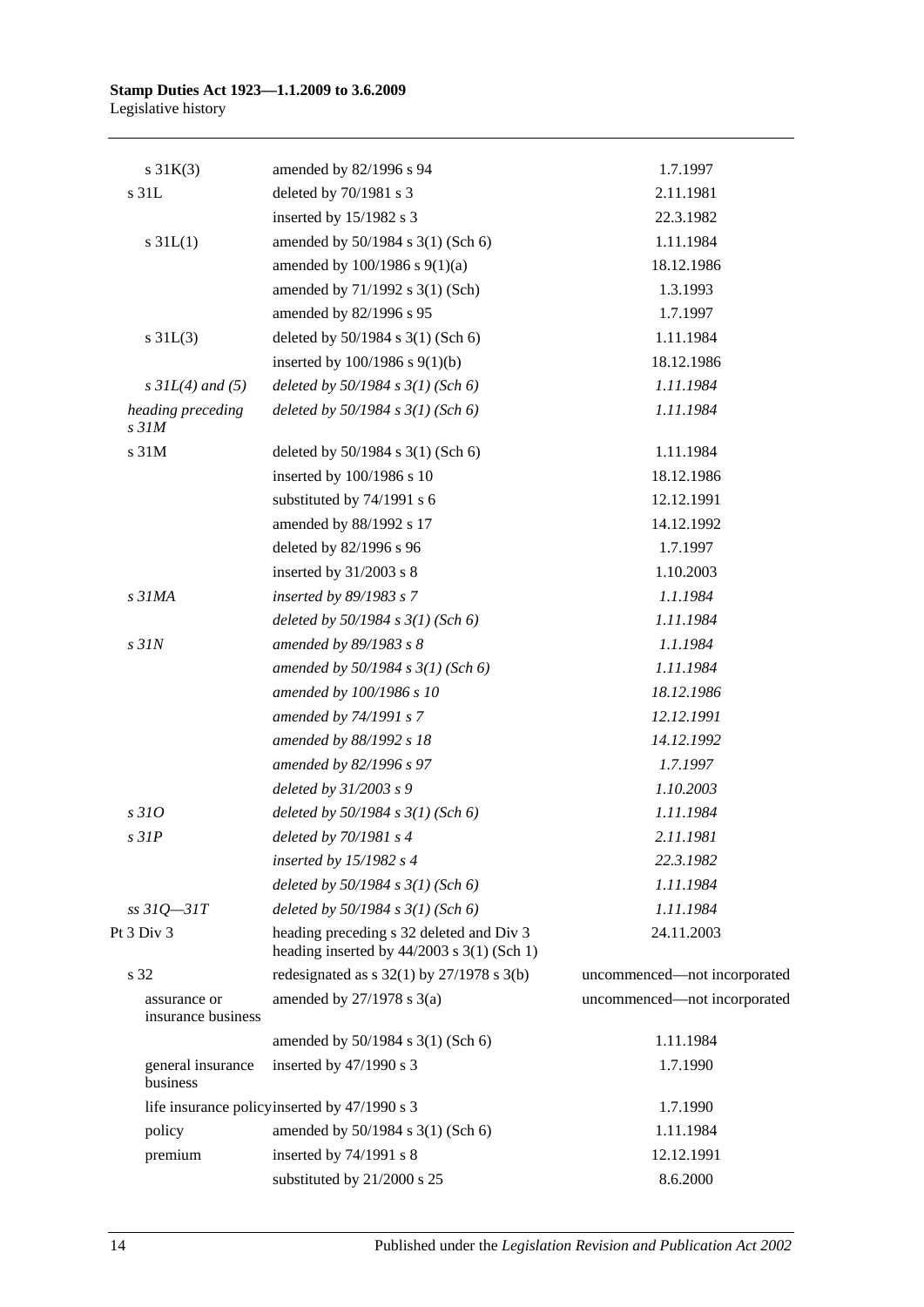| $s \, 32(2)$               | inserted by $27/1978$ s 3(b)                       | uncommenced-not incorporated |
|----------------------------|----------------------------------------------------|------------------------------|
| s 33 before                |                                                    |                              |
| substitution by<br>47/1990 |                                                    |                              |
| $s\,33(1)$                 | amended by 27/1978 s 4                             | uncommenced-not incorporated |
| s 33                       | substituted by 47/1990 s 4                         | 1.7.1990                     |
| s 34                       | amended by 50/1984 s 3(1) (Sch 6)                  | 1.11.1984                    |
|                            | substituted by 47/1990 s 4                         | 1.7.1990                     |
| s 34                       |                                                    |                              |
| $s \, 34(3)$               | amended by $82/1996$ s $98(a)$                     | 1.7.1997                     |
| $s \, 34(4)$               | deleted by $82/1996 s 98(b)$                       | 1.7.1997                     |
| $s\,34A$                   | deleted by 47/1990 s 4                             | 1.7.1990                     |
| s 35                       | amended by 111/1980 s 8                            | 6.11.1980                    |
|                            | amended by 50/1984 s 3(1) (Sch 6)                  | 1.11.1984                    |
|                            | substituted by 47/1990 s 4                         | 1.7.1990                     |
| $s \, 35(1)$               | amended by 82/1996 s 99                            | 1.7.1997                     |
| s 36                       | substituted by $50/1984$ s $3(1)$ (Sch 6)          | 1.11.1984                    |
|                            | substituted by 47/1990 s 4                         | 1.7.1990                     |
|                            | deleted by 82/1996 s 100                           | 1.7.1997                     |
| $s \, 36(4)$<br>s 36A      |                                                    |                              |
| s 37                       | inserted by 82/1996 s 101                          | 1.7.1997                     |
|                            | deleted by 100/1986 s 11                           | 18.12.1986                   |
|                            | inserted by 47/1990 s 4                            | 1.7.1990                     |
|                            | amended by 82/1996 s 102                           | 1.7.1997                     |
| s 38                       | amended by 50/1984 s 3(1) (Sch 6)                  | 1.11.1984                    |
|                            | deleted by 100/1986 s 11                           | 18.12.1986                   |
|                            | inserted by 47/1990 s 4                            | 1.7.1990                     |
| s 39                       | substituted by $47/1990 s 4$                       | 1.7.1990                     |
|                            | deleted by 82/1996 s 103                           | 1.1.1997                     |
| $s\,40$                    | inserted by 47/1990 s 4                            | 1.7.1990                     |
|                            | deleted by 82/1996 s 103                           | 1.7.1997                     |
| s41                        | substituted by $47/1990 s 4$                       | 1.7.1990                     |
|                            | amended by 74/1991 s 9                             | 12.12.1991                   |
|                            | amended by 88/1992 s 19                            | 14.12.1992                   |
|                            | deleted by 82/1996 s 103                           | 1.7.1997                     |
| $s\,42$                    | substituted by $47/1990 s 4$                       | 1.7.1990                     |
|                            | deleted by 82/1996 s 103                           | 1.7.1997                     |
| s 42AA                     |                                                    |                              |
| $s$ 42AA $(1)$             | amended by 35/2002 s 18                            | 28.11.2002                   |
| $s$ 42AA $(4)$             | substituted by 88/1992 s 20                        | 14.12.1992                   |
|                            | substituted by 82/1996 s 104                       | 1.7.1997                     |
|                            | s $42AA(4a)$ and $(4b)$ inserted by $88/1992$ s 20 | 14.12.1992                   |
|                            | deleted by 82/1996 s 104                           | 1.7.1997                     |
| $s$ 42AA $(5)$             | deleted by 27/1978 s 5                             | uncommenced-not incorporated |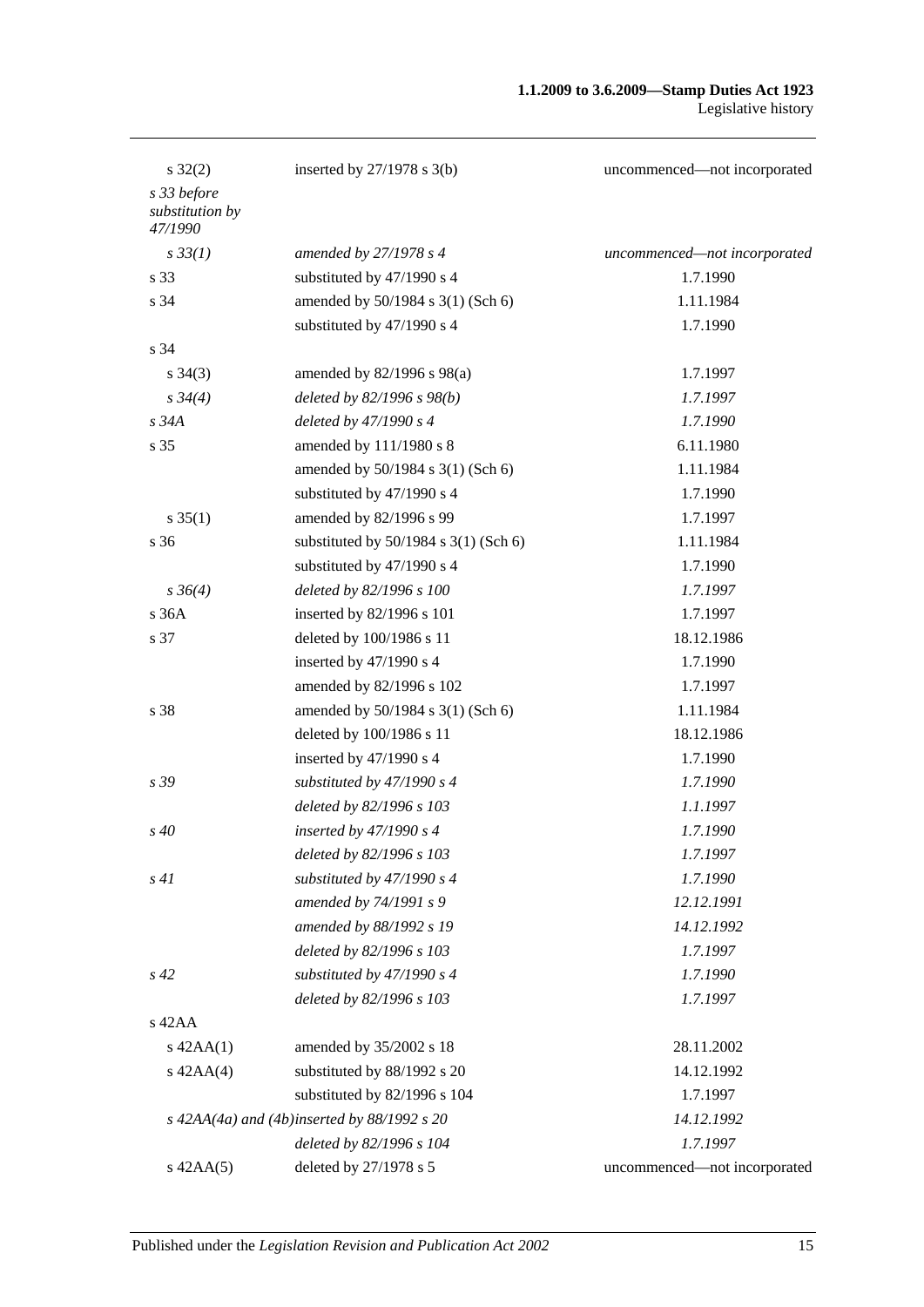## **Stamp Duties Act 1923—1.1.2009 to 3.6.2009**

Legislative history

| $s$ 42 $AB$                        | inserted by 8/1986 s 4                                                                    | 13.3.1986                    |
|------------------------------------|-------------------------------------------------------------------------------------------|------------------------------|
| $s\ 42AB(3)$                       | amended by 82/1996 s 105                                                                  | 1.7.1997                     |
| Pt 3 Div 4                         | heading preceding s 42A deleted and Div 4<br>heading inserted by $44/2003$ s 3(1) (Sch 1) | 24.11.2003                   |
| s 42A                              |                                                                                           |                              |
| $s\ 42A(1)$                        | s 42A redesignated as $s$ 42A(1) by 41/2004 s 4                                           | 24.2.2005                    |
| applicant                          | substituted by $100/1986$ s $12(a)$                                                       | 18.12.1986                   |
| commercial motor<br>vehicle        | inserted by $64/1989$ s $3(a)$                                                            | 28.3.1990                    |
| dealer                             | substituted by $100/1986$ s $12(b)$                                                       | 18.12.1986                   |
| list price                         | inserted by $100/1986$ s $12(b)$                                                          | 18.12.1986                   |
|                                    | substituted by $21/2000$ s $26(a)$                                                        | 8.6.2000                     |
| market value                       | inserted by 100/1986 s 12(b)                                                              | 18.12.1986                   |
|                                    | substituted by $21/2000$ s $26(b)$                                                        | 8.6.2000                     |
|                                    | new motor vehicle inserted by 100/1986 s 12(c)                                            | 18.12.1986                   |
|                                    | optional equipment inserted by 100/1986 s 12(c)                                           | 18.12.1986                   |
| primary producer                   | inserted by $64/1989$ s $3(b)$                                                            | 28.3.1990                    |
| vehicle                            | second-hand motor inserted by 100/1986 s 12(d)                                            | 18.12.1986                   |
| $s\ 42A(2)$                        | inserted by 41/2004 s 4                                                                   | 24.2.2005                    |
| heading preceding<br>s 42AB        | inserted by $27/1978$ s 6                                                                 | uncommenced-not incorporated |
| s 42AB                             | inserted by $27/1978$ s 6                                                                 | uncommenced-not incorporated |
| s 42B                              |                                                                                           |                              |
| $s\ 42B(1)$                        | substituted by $100/1986$ s $13(a)$                                                       | 18.12.1986                   |
|                                    | amended by 21/2000 s 27                                                                   | 8.6.2000                     |
| $s\,42B(1aa)$                      | inserted by $100/1986$ s $13(a)$                                                          | 18.12.1986                   |
|                                    | deleted by $41/2004 s 5(2)$                                                               | 24.2.2005                    |
| s $42B(1a)$ —see<br>$s$ 42B $(1d)$ |                                                                                           |                              |
| $s\ 42B(1a)$                       | inserted by $41/2004$ s $5(2)$                                                            | 24.2.2005                    |
| $s\,42B(1b)$                       | inserted by $28/1977 s 2(b)$                                                              | 28.7.1977                    |
|                                    | substituted by $33/1990 s 2(a)$                                                           | 26.4.1990                    |
|                                    | deleted by $83/1994$ s $2(b)$                                                             | 8.12.1994                    |
| $s$ 42B(1b)                        | inserted by $41/2004$ s $5(2)$                                                            | 24.2.2005                    |
| $s\,42B(Ic)$                       | inserted by $33/1990 s 2(a)$                                                              | 26.4.1990                    |
|                                    | deleted by $83/1994 s 2(b)$                                                               | 8.12.1994                    |
| $s\ 42B(1c)$                       | inserted by $41/2004$ s $5(2)$                                                            | 24.2.2005                    |
| $s\ 42B(1d)$                       | s 42B(1a) amended by $28/1977$ s $2(a)$                                                   | 28.7.1977                    |
|                                    | s $42B(1a)$ amended by $83/1994$ s $2(a)$                                                 | 8.12.1994                    |
|                                    | s $42B(1a)$ redesignated as s $42B(1d)$ by $41/2004$<br>s 5(1)                            | 24.2.2005                    |
| $s\ 42B(2)$                        | amended by $28/1977$ s $2(c)$                                                             | 28.7.1977                    |
|                                    | amended by $83/1994$ s 2(c)                                                               | 8.12.1994                    |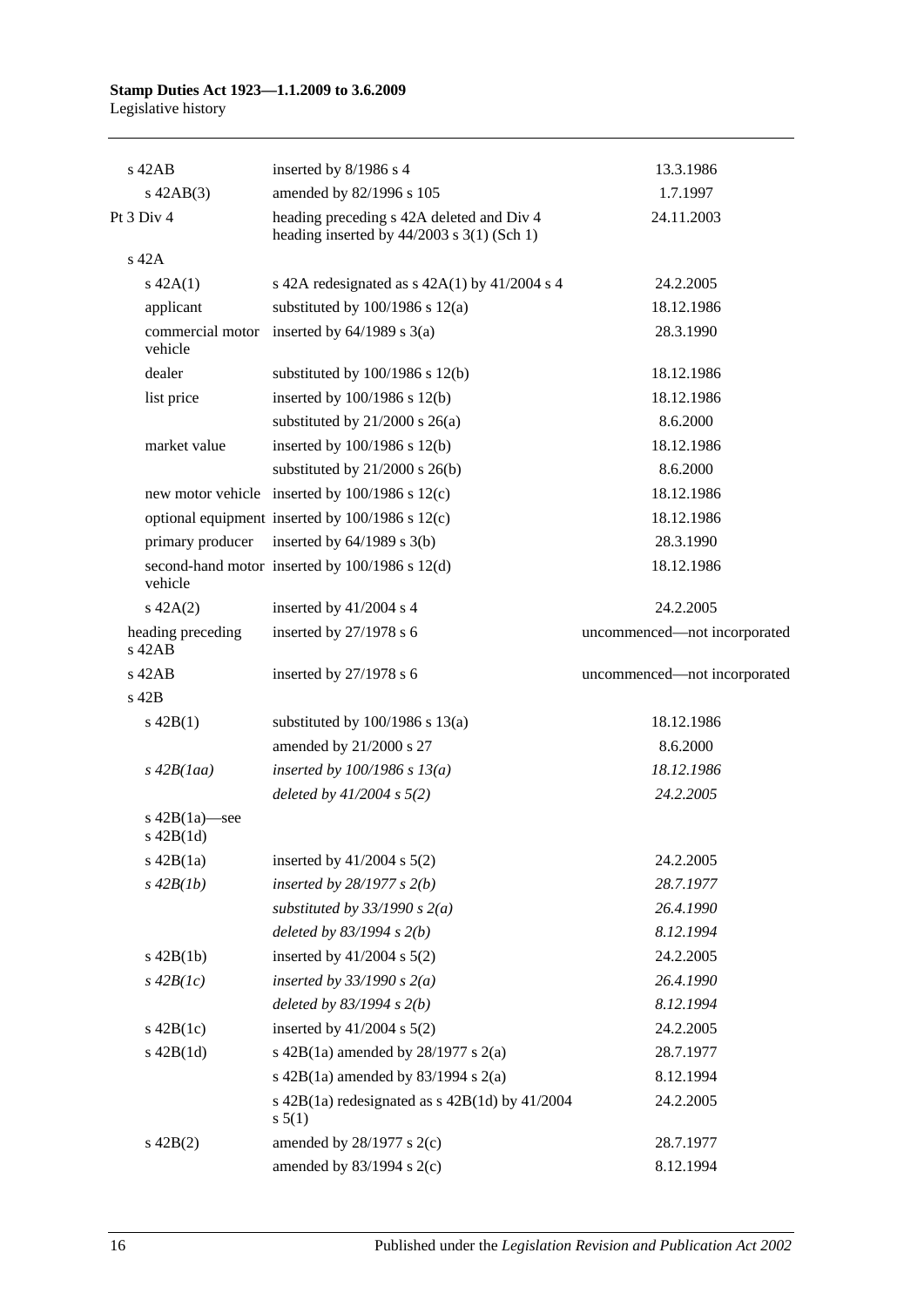|                                                  | amended by $41/2004$ s $5(3)$                                                            | 24.2.2005  |
|--------------------------------------------------|------------------------------------------------------------------------------------------|------------|
| $s\ 42B(2a)$                                     | amended by $41/2004$ s $5(4)$                                                            | 24.2.2005  |
| $s\ 42B(2b)$                                     | inserted by $41/2004$ s $5(5)$                                                           | 24.2.2005  |
| $s\,42B(3a)$                                     | deleted by 94/2000 Sch 4 cl 3                                                            | 14.12.2001 |
| $s\ 42B(4)$ - (6)                                | substituted by $100/1986$ s $13(b)$                                                      | 18.12.1986 |
|                                                  | substituted by 82/1996 s 106                                                             | 1.7.1997   |
| $s\ 42B(6a)$ and $(6b)$                          | deleted by 82/1996 s 106                                                                 | 1.7.1997   |
|                                                  | inserted by 74/1991 s 10                                                                 | 12.12.1991 |
|                                                  | substituted by 88/1992 s 21                                                              | 14.12.1992 |
| $s\ 42B(7)$                                      | amended by $83/1994$ s 2(d)                                                              | 8.12.1994  |
|                                                  | deleted by $100/1986$ s $13(b)$                                                          | 18.12.1986 |
|                                                  | inserted by $33/1990$ s 2(b)                                                             | 26.4.1990  |
| $s\,42B(8)$                                      | deleted by $50/1984$ s $3(1)$ (Sch 6)                                                    | 1.11.1984  |
| $s$ 42BA                                         | inserted by $72/1995$ s 3                                                                | 23.11.1995 |
| s 42C                                            | deleted by 33/1990 s 3                                                                   | 26.4.1990  |
|                                                  | inserted by 74/1991 s 11                                                                 | 12.12.1991 |
|                                                  | amended by 88/1992 s 22                                                                  | 14.12.1992 |
|                                                  | amended by 72/1995 s 4                                                                   | 23.11.1995 |
|                                                  | substituted by 82/1996 s 107                                                             | 1.7.1997   |
| $s$ 42CA                                         | inserted by $41/2004$ s 6                                                                | 24.2.2005  |
| s 42D                                            | amended by 50/1984 s 3(1) (Sch 6)                                                        | 1.11.1984  |
|                                                  | amended by 100/1986 s 14                                                                 | 18.12.1986 |
|                                                  | amended by 33/1990 s 4                                                                   | 26.4.1990  |
|                                                  | substituted by 82/1996 s 107                                                             | 1.7.1997   |
| s 42E                                            | amended by 33/1990 s 5                                                                   | 26.4.1990  |
|                                                  | amended by 82/1996 s 108                                                                 | 1.7.1997   |
|                                                  | amended by 44/2003 s 3(1) (Sch 1)                                                        | 24.11.2003 |
| $ss 43 - 45A$ and<br>heading                     | deleted by 111/1980 s 9                                                                  | 6.11.1980  |
| Pt 3 Div 5                                       | heading preceding s 43 inserted by 82/1997 s 4                                           | 1.1.1998   |
|                                                  | heading preceding s 43 deleted and Div 5<br>heading inserted by $44/2003$ s 3(1) (Sch 1) | 24.11.2003 |
| s <sub>43</sub>                                  | inserted by 82/1997 s 4                                                                  | 1.1.1998   |
| bank                                             | deleted by $41/1999 s 18(a)$                                                             | 1.12.1998  |
| cheque                                           | amended by 41/1999 s 18(b)                                                               | 1.12.1998  |
| Cheques and<br><b>Payment Orders</b><br>Act 1986 | deleted by $41/1999 s 18(c)$                                                             | 1.12.1998  |
|                                                  | financial institution inserted by 41/1999 s 18(c)                                        | 1.12.1998  |
| unstamped cheque                                 | amended by 41/1999 s 18(d)                                                               | 1.12.1998  |
| s 44                                             | inserted by 82/1997 s 4                                                                  | 1.1.1998   |
| $s\,44(1)$                                       | amended by 41/1999 s 19(a), (b)                                                          | 1.12.1998  |
| $s\ 44(2)$ and (3)                               | amended by 41/1999 s 19(c)                                                               | 1.12.1998  |
| $s\,44(4)$                                       | amended by 41/1999 s 19(d)                                                               | 1.12.1998  |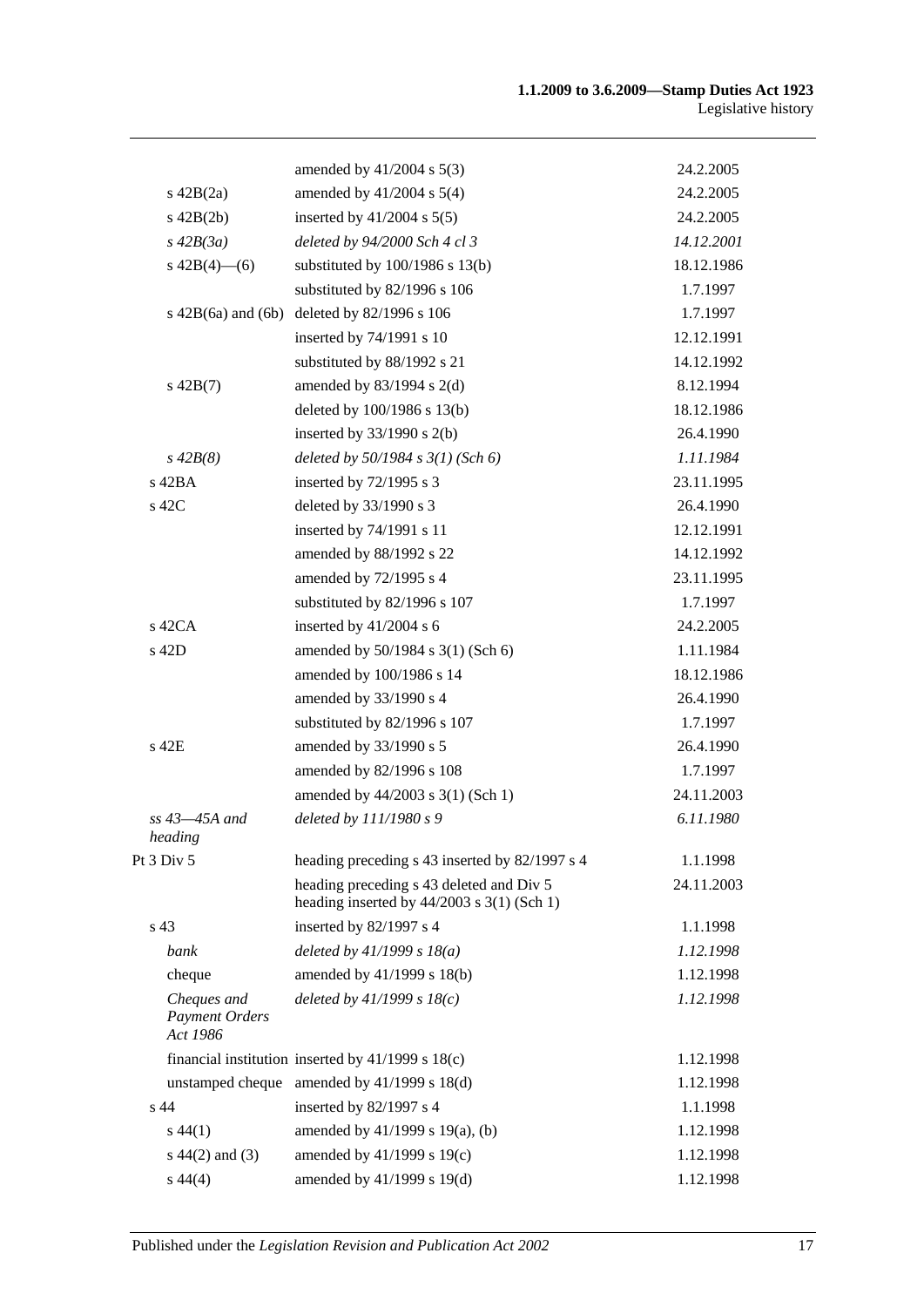### **Stamp Duties Act 1923—1.1.2009 to 3.6.2009**

Legislative history

| $s\,44(5)$                        | amended by 41/1999 s 19(e)                                                                  | 1.12.1998  |
|-----------------------------------|---------------------------------------------------------------------------------------------|------------|
| s <sub>45</sub>                   |                                                                                             |            |
| $s\,45(1)$                        | s 45 inserted by 82/1997 s 4                                                                | 1.1.1998   |
|                                   | s 45 amended by 41/1999 s 20                                                                | 1.12.1998  |
|                                   | s 45 amended and redesignated as $s$ 45(1) by<br>$21/2004$ s $9(1)$ , (2)                   | 1.7.2004   |
| s $45(2)$ —(4)                    | inserted by $21/2004$ s $9(2)$                                                              | 1.7.2004   |
| heading preceding<br>$s\,46$      | deleted by 82/1997 s 4                                                                      | 1.1.1998   |
| s <sub>46</sub>                   | amended by 19/1991 s 2                                                                      | 18.4.1991  |
|                                   | substituted by 82/1997 s 4                                                                  | 1.1.1998   |
|                                   | amended by 41/1999 s 21                                                                     | 1.12.1998  |
| $s\,46A$                          | inserted by 89/1983 s 9                                                                     | 1.1.1984   |
|                                   | amended by 19/1991 s 3                                                                      | 18.4.1991  |
|                                   | deleted by 82/1997 s 4                                                                      | 1.1.1998   |
| $s\,47$                           | amended by 50/1984 s 3(1) (Sch 6)                                                           | 1.11.1984  |
|                                   | deleted by 82/1997 s 4                                                                      | 1.1.1998   |
| $s\,47A$                          | deleted by 82/1997 s 4                                                                      | 1.1.1998   |
| $ss$ 47B $-47D$                   | deleted by 70/1981 s 5                                                                      | 2.11.1981  |
| s 48                              | amended by 70/1981 s 6                                                                      | 2.11.1981  |
|                                   | amended by $50/1984$ s $3(1)$ (Sch 6)                                                       | 1.11.1984  |
|                                   | deleted by 82/1997 s 4                                                                      | 1.1.1998   |
| s 48A                             | amended by 101/1976 s 4                                                                     | 16.12.1976 |
|                                   | amended by 70/1981 s 7                                                                      | 2.11.1981  |
|                                   | amended by 95/1982 s 4                                                                      | 23.12.1982 |
|                                   | amended by 19/1991 s 4                                                                      | 18.4.1991  |
|                                   | amended by 82/1996 s 109                                                                    | 1.7.1997   |
|                                   | deleted by 82/1997 s 4                                                                      | 1.1.1998   |
| $s\,49$                           | amended by 88/1992 s 23                                                                     | 14.12.1992 |
|                                   | deleted by 82/1997 s 4                                                                      | 1.1.1998   |
| s50                               | deleted by 82/1997 s 4                                                                      | 1.1.1998   |
| s <sub>51</sub>                   | amended by 88/1992 s 24                                                                     | 14.12.1992 |
|                                   | deleted by 82/1997 s 4                                                                      | 1.1.1998   |
| s <sub>52</sub>                   | deleted by 82/1997 s 4                                                                      | 1.1.1998   |
| s 53 and heading                  | deleted by $81/1985 s 8$                                                                    | 5.8.1985   |
| ss 54-59A and<br>heading          | deleted by $50/1984$ s $3(1)$ (Sch 6)                                                       | 1.11.1984  |
| <b>Heading</b> preceding<br>s 59B | inserted by 27/1978 s 7                                                                     | 30.3.1978  |
|                                   | deleted in pursuance of the Acts Republication<br>Act 1967 as its function is now exhausted | 1.1.1995   |
| $s$ 59 $B$                        | inserted by 27/1978 s 7                                                                     | 30.3.1978  |
|                                   | amended by $50/1984$ s $3(1)$ (Sch 6)                                                       | 1.11.1984  |
|                                   | amended by 52/1989 s 6                                                                      | 21.9.1989  |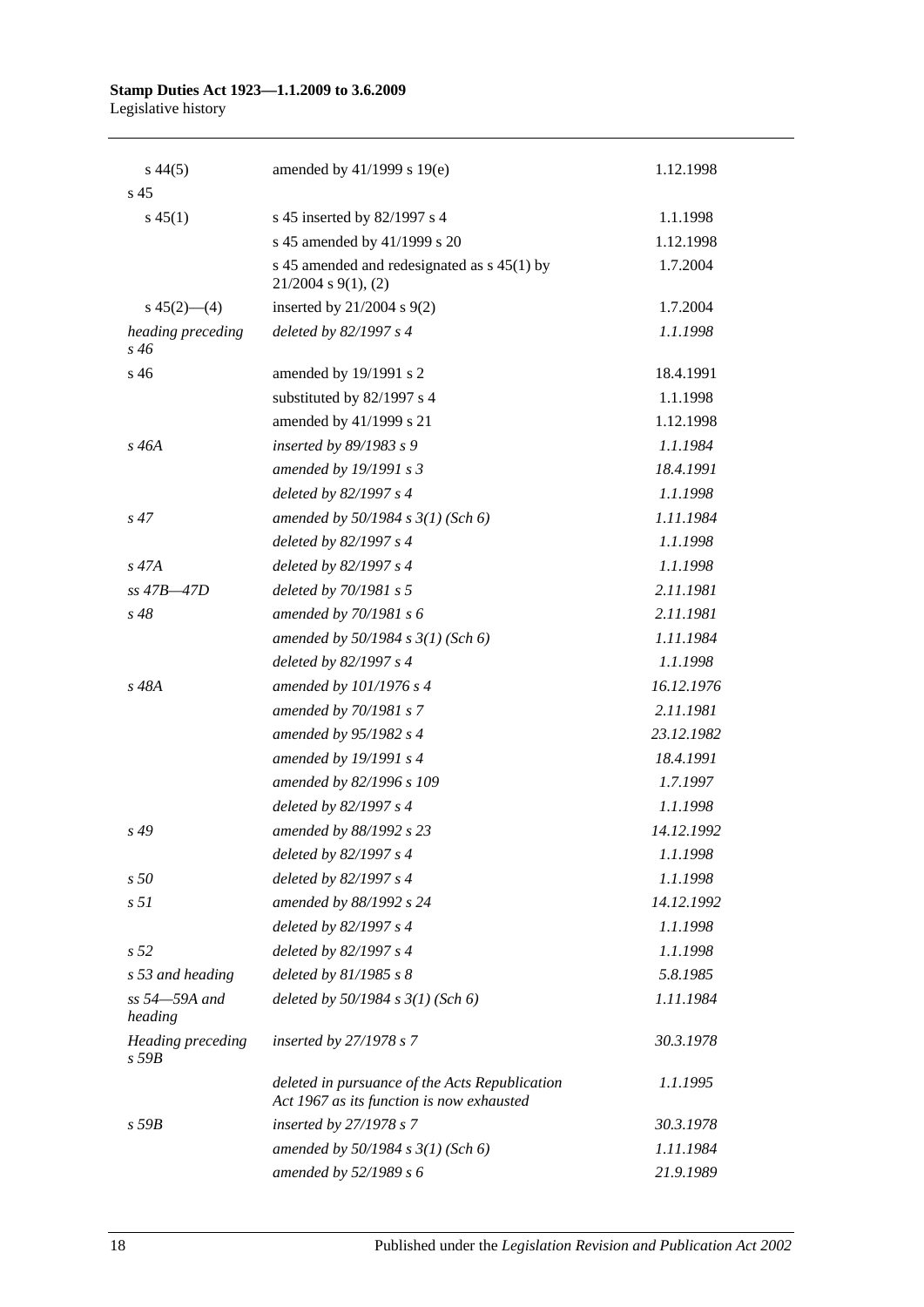|                         | amended by 88/1992 s 25                                                                    | 14.12.1992 |
|-------------------------|--------------------------------------------------------------------------------------------|------------|
|                         | deleted by 83/1994 s 3                                                                     | 8.12.1994  |
| Pt 3 Div 6 heading      | heading preceding s 60 deleted and Div 6<br>heading inserted by $44/2003$ s 3(1) (Sch 1)   | 24.11.2003 |
| $s\,60$                 |                                                                                            |            |
| conveyance              | amended by 38/1996 s 40                                                                    | 4.11.1996  |
|                         | amended by 80/2000 s 8                                                                     | 14.12.2000 |
| $\rm s$ 60A             | substituted by 95/1982 s 5                                                                 | 23.12.1982 |
| s 60A(1)                | amended by 36/1990 s 4                                                                     | 24.5.1990  |
| s 60A(4)                | amended by 50/1984 s 3(1) (Sch 6)                                                          | 1.11.1984  |
|                         | s $60A(4a)$ and $(4b)$ inserted by $20/1997$ s $3(a)$                                      | 7.1.1997   |
| $s$ 60A(6)              | inserted by $20/1997$ s $3(b)$                                                             | 7.1.1997   |
|                         | amended by $23/2001$ s $108(a)$ —(c)                                                       | 15.7.2001  |
|                         | amended by 43/2006 s 200                                                                   | 1.6.2007   |
| s 60A(7)                | inserted by $20/1997$ s $3(b)$                                                             | 7.1.1997   |
| $s$ 60A(8)              | inserted by $20/1997$ s $3(b)$                                                             | 7.1.1997   |
| majority<br>shareholder | substituted by $23/2001$ s $108(d)$                                                        | 15.7.2001  |
| spouse                  | deleted by $80/2000 s9$                                                                    | 14.12.2000 |
| s 60B                   |                                                                                            |            |
| $s$ 60B(1)              | amended by 35/2002 s 19                                                                    | 28.11.2002 |
| $s$ 60 $B(2)$           | deleted by 38/2008 s 36                                                                    | 1.1.2009   |
| s 60C                   | inserted by 80/2000 s 10                                                                   | 14.12.2000 |
| s 61                    | amended by 95/1982 s 6                                                                     | 23.12.1982 |
| s <sub>62</sub>         | inserted by 80/2000 s 11                                                                   | 14.12.2000 |
| s $62(2)$ and $(3)$     | substituted by 27/2001 s 10                                                                | 26.7.2001  |
| $s\,63$                 | deleted by 95/1982 s 7                                                                     | 23.12.1982 |
| s 65                    | amended by 95/1982 s 8                                                                     | 23.12.1982 |
| s 66                    | s 66(1) amended by 95/1982 s 9(a)                                                          | 23.12.1982 |
|                         | $s$ 66(1) redesignated as $s$ 66 in pursuance of the<br><b>Acts Republication Act 1967</b> | 1.1.1984   |
| $s\,66(2)$ and (3)      | substituted by 28/1977 s 3                                                                 | 28.7.1977  |
|                         | deleted by 95/1982 s 9(b)                                                                  | 23.12.1982 |
| $s\,66(4)$              | deleted by $95/1982 s 9(b)$                                                                | 23.12.1982 |
| $s$ 66A                 | deleted by 33/1990 s 6                                                                     | 26.4.1990  |
| s66AB                   | amended by 101/1976 s 5                                                                    | 16.12.1976 |
|                         | amended by 111/1980 s 10                                                                   | 6.11.1980  |
|                         | amended by 70/1981 s 8                                                                     | 2.11.1981  |
|                         | deleted by 33/1990 s 6                                                                     | 26.4.1990  |
| s66B                    | amended by 28/1977 s 4                                                                     | 28.7.1977  |
|                         | deleted by 95/1982 s 10                                                                    | 23.12.1982 |
| s 67                    | deleted by 95/1982 s 10                                                                    | 23.12.1982 |
|                         | inserted by 33/1990 s 6                                                                    | 26.4.1990  |
| s 67(2)                 | amended by 34/2002 s 28                                                                    | 1.8.2003   |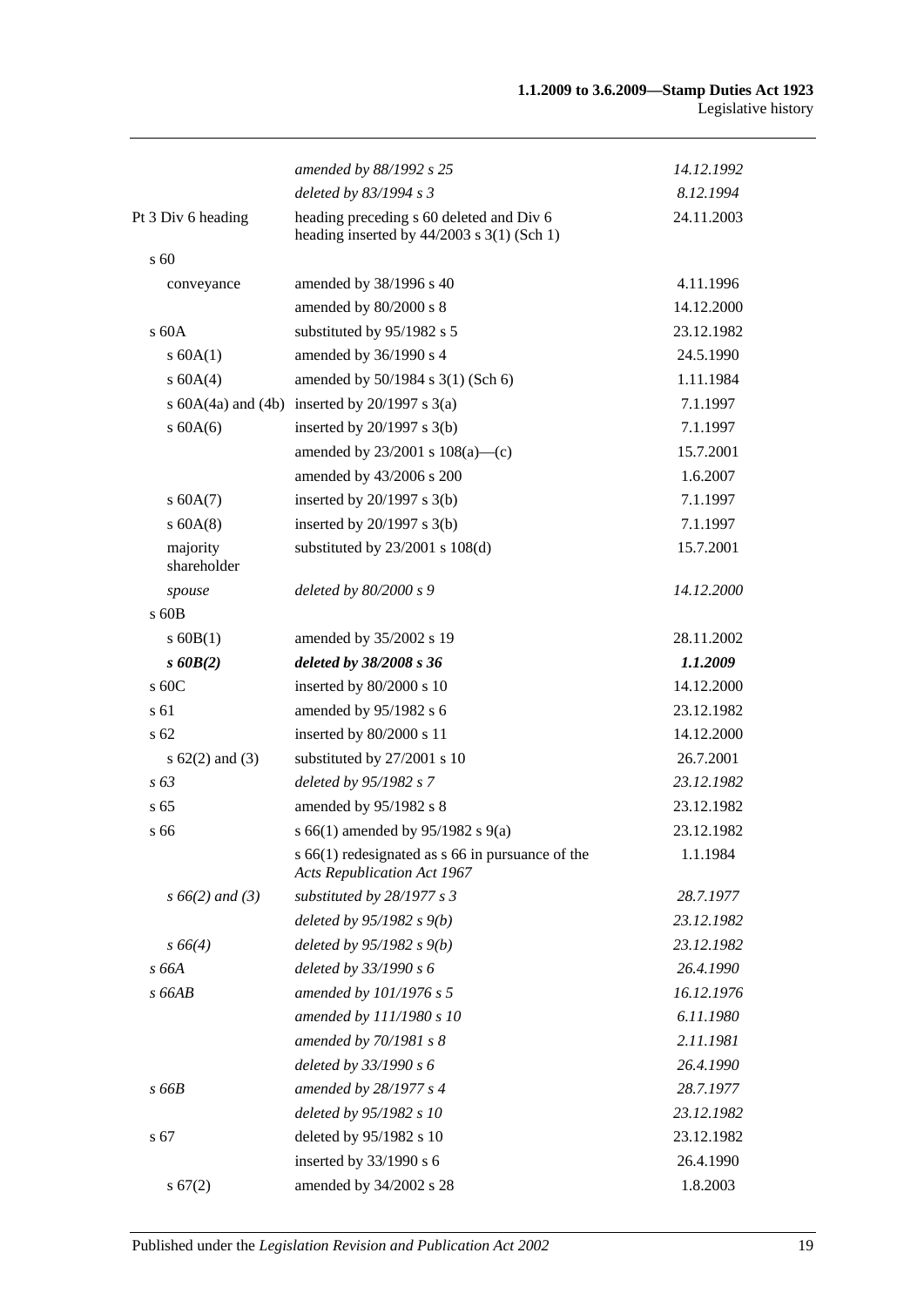| $s\,67(5)$ and (6) | deleted by 82/1996 s 110                  | 1.7.1997   |
|--------------------|-------------------------------------------|------------|
| s 67(8)            | deleted by 27/2001 s 11                   | 26.7.2001  |
| s 68               |                                           |            |
| s 68(1)            | amended by $95/1982 s 11(a)$              | 23.12.1982 |
|                    | amended by $50/1984$ s $3(1)$ (Sch 6)     | 1.11.1984  |
|                    | deleted by 33/1990 s 7                    | 26.4.1990  |
| $s\,68(2)$         | amended by $95/1982 s 11(b)$              | 23.12.1982 |
|                    | deleted by 33/1990 s 7                    | 26.4.1990  |
| s 68(3)            | amended by $95/1982$ s $11(c)$            | 23.12.1982 |
| s 68(4)            | amended by 95/1982 s 11(d)                | 23.12.1982 |
| s 68(5)            | amended by 95/1982 s 11(e)                | 23.12.1982 |
| s 69               | deleted by 33/1990 s 8                    | 26.4.1990  |
| s 70               | substituted by $50/1984$ s $3(1)$ (Sch 6) | 1.11.1984  |
| s 71               |                                           |            |
| $s \, 7l(2)$       | substituted by 82/1996 s 111              | 1.7.1997   |
|                    | deleted by 35/2002 s 20                   | 28.11.2002 |
| $s \, 71(3)$       | substituted by 111/1980 s 11              | 6.11.1980  |
|                    | amended by $80/2000$ s $12(a)$            | 14.12.2000 |
| $s \, 71(4)$       | substituted by 111/1980 s 11              | 6.11.1980  |
|                    | amended by 80/2000 s 12(b)                | 14.12.2000 |
|                    | amended by 34/2002 s 29(a)                | 1.8.2003   |
| $s \, 71(4a)$      | inserted by $36/1990$ s $5(a)$            | 24.5.1990  |
|                    | amended by 88/1992 s 26(a)                | 14.12.1992 |
|                    | substituted by 18/1996 s 4                | 24.4.1996  |
|                    | amended by 23/2001 s 109(a)               | 15.7.2001  |
|                    | amended by 23/2008 s 3(1)                 | 26.6.2008  |
| $s \, 71(4b)$      | inserted by $23/2008$ s $3(2)$            | 26.6.2008  |
| $s \, 71(5)$       | deleted by 66/1979 s 3                    | 1.11.1979  |
|                    | inserted by 111/1980 s 11                 | 6.11.1980  |
|                    | amended by 95/1982 s 12(a)                | 23.12.1982 |
|                    | amended by 21/1988 s 5                    | 7.12.1987  |
|                    | (a) deleted by $80/2000$ s $12(c)$        | 14.12.2000 |
|                    | amended by $80/2000$ s $12(d)$ —(f)       | 14.12.2000 |
|                    | amended by 34/2002 s 29(b)                | 1.8.2003   |
|                    | amended by 23/2008 s 3(3)                 | 26.6.2008  |
| $s \, 71(6)$       | amended by 54/1976 s 7                    | 14.7.1976  |
|                    | deleted by 66/1979 s 3                    | 1.11.1979  |
|                    | inserted by 111/1980 s 11                 | 6.11.1980  |
|                    | amended by $80/2000$ s $12(g)$            | 14.12.2000 |
| $s \, 71(7)$       | deleted by 66/1979 s 3                    | 1.11.1979  |
|                    | inserted by 111/1980 s 11                 | 6.11.1980  |
|                    | substituted by $23/2008$ s 3(4)           | 26.6.2008  |
| s71(8)             | deleted by 66/1979 s 3                    | 1.11.1979  |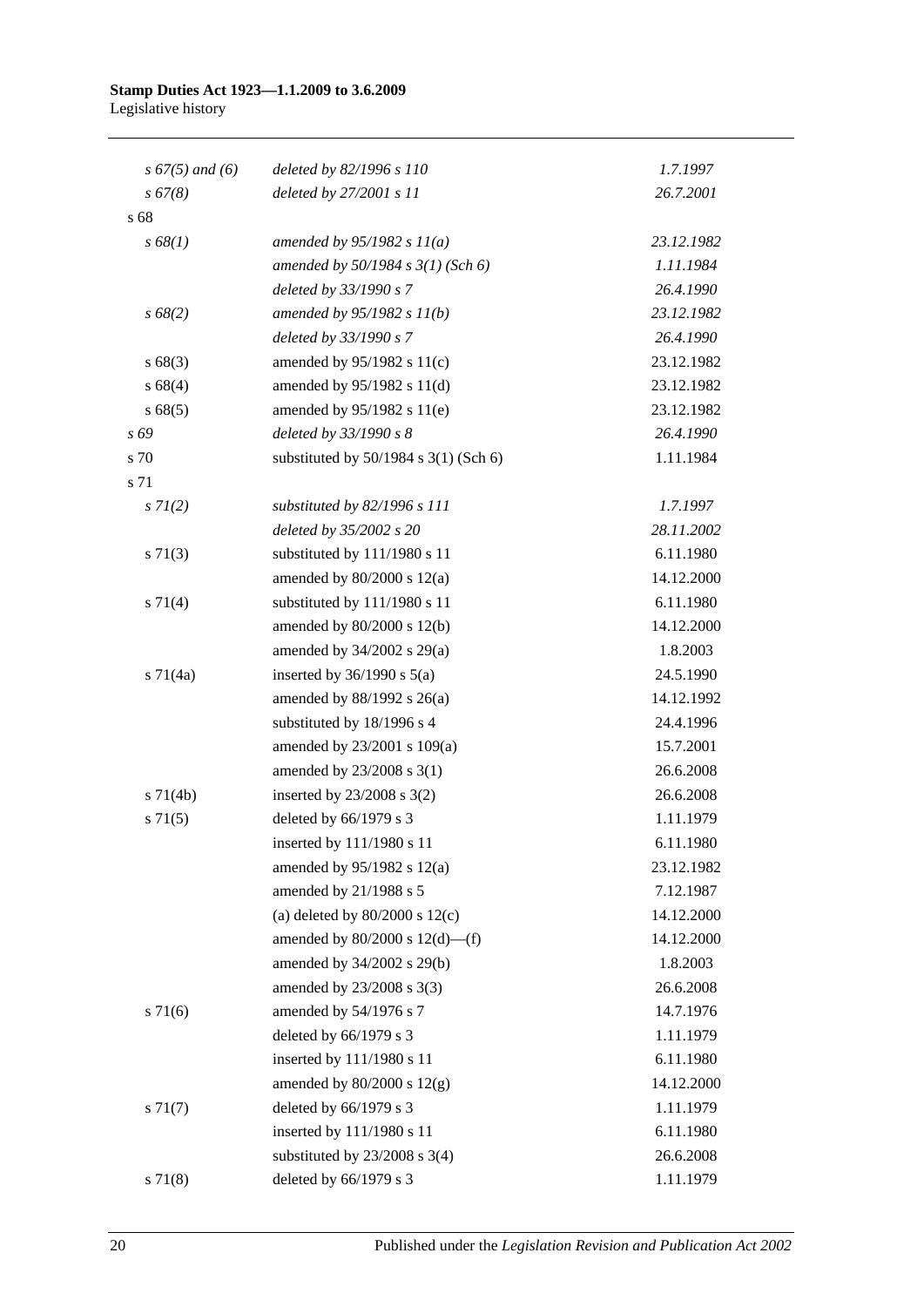|                       | inserted by 111/1980 s 11                                     | 6.11.1980  |
|-----------------------|---------------------------------------------------------------|------------|
|                       | amended by 95/1982 s 12(b)                                    | 23.12.1982 |
| s $71(9)$ and $(10)$  | inserted by 111/1980 s 11                                     | 6.11.1980  |
| $s \, 71(11)$         | inserted by 111/1980 s 11                                     | 6.11.1980  |
|                       | amended by $36/1990$ s $5(b)$                                 | 24.5.1990  |
|                       | amended by $34/2002$ s $29(c)$                                | 1.8.2003   |
|                       | amended by 38/2008 s 37                                       | 1.1.2009   |
| $s \, 71(11a)$        | inserted by $36/1990$ s $5(c)$                                | 24.5.1990  |
| s $71(12)$ and $(13)$ | inserted by 111/1980 s 11                                     | 6.11.1980  |
| $s \, 71(14)$         | inserted by 111/1980 s 11                                     | 6.11.1980  |
|                       | amended by 42/1992 s 3                                        | 1.9.1992   |
| $s \, 71(15)$         | inserted by 111/1980 s 11                                     | 6.11.1980  |
|                       | discretionary trust deleted by $36/1990$ s $5(d)$             | 24.5.1990  |
| interest              | potential beneficial deleted by $80/2000 s 12(h)$             | 14.12.2000 |
| primary custodian     | inserted by $23/2008$ s $3(5)$                                | 26.6.2008  |
| public company        | amended by 50/1984 s 3(1) (Sch 6)                             | 1.11.1984  |
|                       | amended by 88/1992 s 26(b)                                    | 14.12.1992 |
|                       | amended by 23/2001 s 109(b)                                   | 15.7.2001  |
| investment scheme     | registered managed inserted by 23/2008 s 3(6)                 | 26.6.2008  |
| responsible entity    | inserted by $23/2008$ s 3(6)                                  | 26.6.2008  |
|                       | superannuation fundinated by $23/2008$ s $3(6)$               | 26.6.2008  |
| transfer              | deleted by $80/2000 s 12(h)$                                  | 14.12.2000 |
| unit                  | deleted by $36/1990 s 5(d)$                                   | 24.5.1990  |
| unit trust            | inserted by $23/2008$ s $3(7)$                                | 26.6.2008  |
| unit trust scheme     | amended by $50/1984$ s $3(1)$ (Sch 6)                         | 1.11.1984  |
|                       | deleted by $36/1990 s 5(d)$                                   | 24.5.1990  |
| s 71 A A              | inserted by 80/2000 s 13                                      | 14.12.2000 |
| s 71A                 | amended by 111/1980 s 12                                      | 6.11.1980  |
|                       | amended by 50/1984 s 3(1) (Sch 6)                             | 1.11.1984  |
| s 71B                 |                                                               |            |
| s 71B(1)              | s 71B amended and redesignated as s 71B(1) by<br>95/1982 s 13 | 23.12.1982 |
| $s$ 71B(2)            | inserted by 95/1982 s 13(b)                                   | 23.12.1982 |
|                       | deleted by 82/1996 s 112                                      | 1.7.1997   |
|                       | inserted by 28/2005 s 13                                      | 1.7.2006   |
| $s$ 71 $B(3)$         | inserted by $95/1982$ s $13(b)$                               | 23.12.1982 |
|                       | deleted by 82/1996 s 112                                      | 1.7.1997   |
| s $71B(4)$ and $(5)$  | inserted by $95/1982$ s 13(b)                                 | 23.12.1982 |
| s 71C                 | inserted by 66/1979 s 4                                       | 1.11.1979  |
| $s \, 71C(1)$         | amended by $81/1985$ s $9(a)$ , (b)                           | 5.8.1985   |
|                       | amended by $8/1989$ s $3(a)$ , (b)                            | 1.2.1988   |
|                       | amended by $52/1989$ s $7(a)$                                 | 9.8.1989   |
|                       |                                                               |            |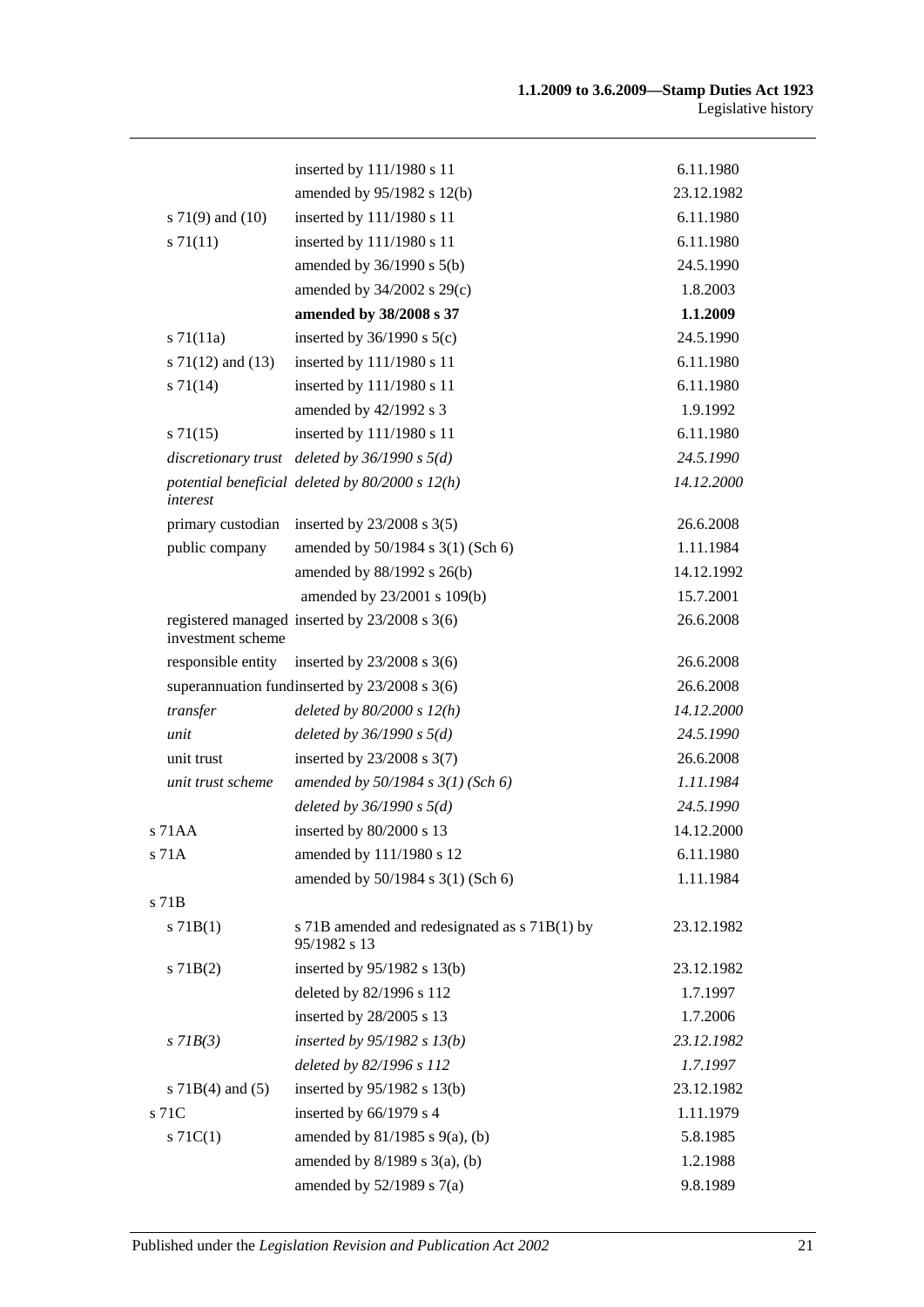|                                   | amended by $42/1992$ s $4(a)$                                        | 1.9.1992   |
|-----------------------------------|----------------------------------------------------------------------|------------|
|                                   | amended by $20/1997$ s $4(a)$                                        | 1.2.1997   |
|                                   | amended by 44/2003 s 3(1) (Sch 1)                                    | 24.11.2003 |
| $s$ 71 $C(1a)$                    | inserted by $8/1989$ s $3(c)$                                        | 1.2.1988   |
| $s$ 71 $C(1b)$                    | inserted by $35/2002$ s $21(a)$                                      | 28.11.2002 |
| $s \, 71C(2)$                     | amended by 95/1982 s 14                                              | 23.12.1982 |
|                                   | amended by 81/1985 s 9(c)—(e)                                        | 5.8.1985   |
|                                   | substituted by 52/1989 s 7(b)                                        | 9.8.1989   |
|                                   | amended by 42/1992 s 4(b)                                            | 1.9.1992   |
|                                   | amended by $20/1997$ s $4(b)$ —(d)                                   | 1.2.1997   |
|                                   | amended by 35/2002 s 21(b)                                           | 28.11.2002 |
|                                   | amended by 21/2004 s 10(1)                                           | 1.7.2004   |
| s $71C(2a)$ —see<br>$s \, 71C(4)$ |                                                                      |            |
| s $71C(2b)$ -see<br>$s$ 71 $C(5)$ |                                                                      |            |
| s $71C(3)$ —see<br>$s$ 71 $C(6)$  |                                                                      |            |
| $s71C(4)$ -see<br>$s \, 71C(7)$   |                                                                      |            |
| $s \, 71C(3)$                     | inserted by $21/2004$ s $10(2)$                                      | 1.7.2004   |
| $s \, 71C(4)$                     | s 71C (2a) inserted by 81/1985 s 9(f)                                | 5.8.1985   |
|                                   | s 71C(2a) substituted by $35/2002$ s 21(c)                           | 28.11.2002 |
|                                   | s 71C(2a) redesignated as s 71C(4) by 21/2004<br>$s\ 10(3)$          | 1.7.2004   |
| $s \, 71C(5)$                     | s 71C(2b) inserted by $52/1989$ s 7(c)                               | 9.8.1989   |
|                                   | s 71C(2b) deleted by 14/1994 s 4                                     | 1.9.1994   |
|                                   | s 71C(2b) inserted by 35/2002 s 21(d)                                | 28.11.2002 |
|                                   | s 71C(2b) redesignated as s 71C(5) by $21/2004$<br>s 10(3)           | 1.7.2004   |
| $s \, 71C(6)$                     | s 71C(3) redesignated as $\frac{71C(6)}{9}$ by 21/2004<br>$s\ 10(3)$ | 1.7.2004   |
| genuine farm                      | inserted by $35/2002$ s $21(e)$                                      | 28.11.2002 |
| <b>Housing Trust</b><br>home      | inserted by $8/1989$ s 3(d)                                          | 1.2.1988   |
|                                   | prescribed amount inserted by 20/1997 s 4(e)                         | 1.2.1997   |
| prescribed<br>maximum             | inserted by $20/1997$ s $4(e)$                                       | 1.2.1997   |
|                                   | relevant component inserted by 35/2002 s 21(f)                       | 28.11.2002 |
| relevant contract                 | inserted by $42/1992$ s $4(c)$                                       | 1.9.1992   |
| $s \, 71C(7)$                     | s 71C(4) substituted by $52/1989$ s 7(d)                             | 9.8.1989   |
|                                   | s 71C(4) redesignated as s 71C(7) by $21/2004$<br>s 10(3)            | 1.7.2004   |
| $s \, 71C(8)$                     | inserted by 34/2008 s 5                                              | 5.6.2008   |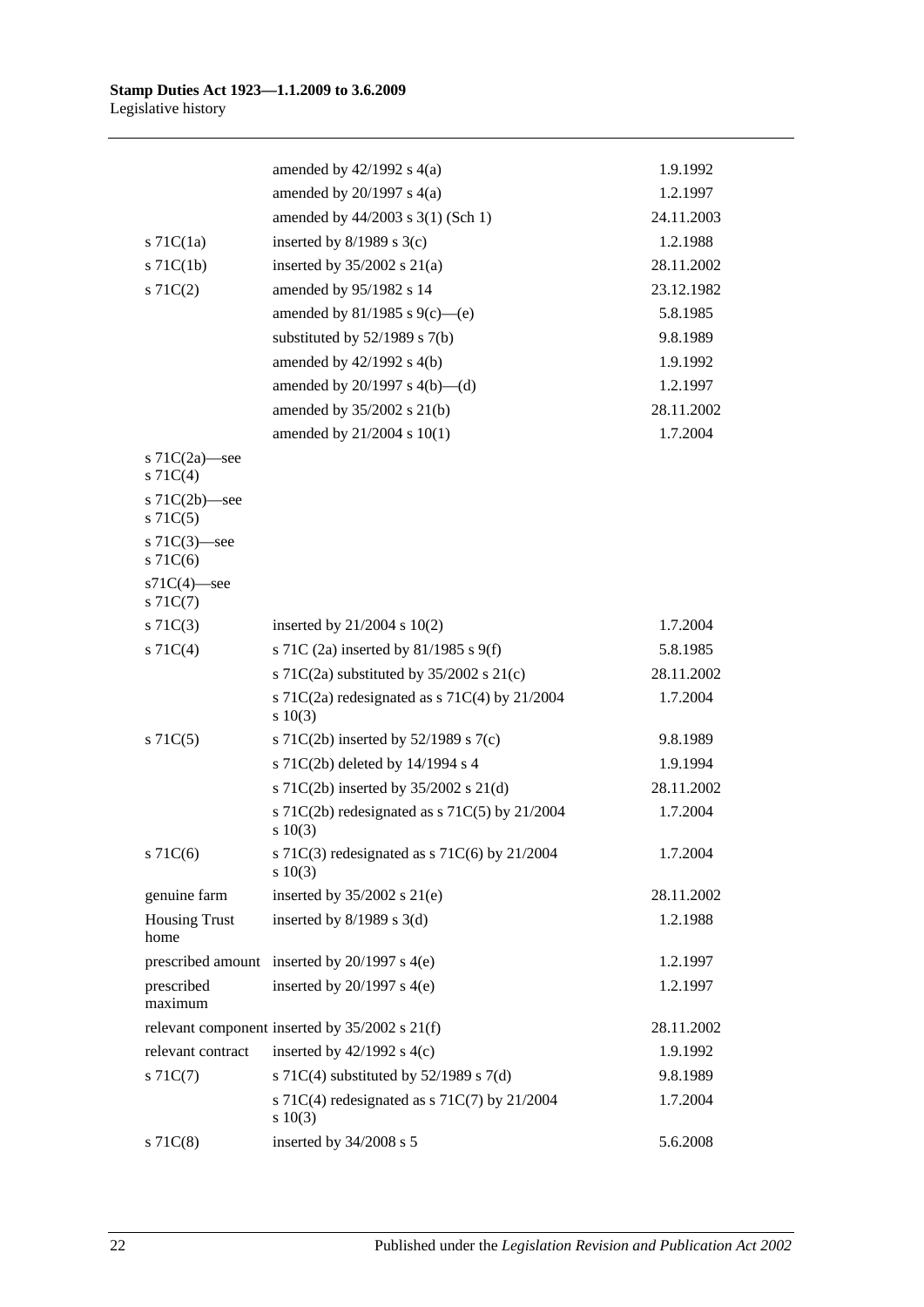| s 71CA before<br>substitution by<br>41/2004      | inserted by $30/1982$ s 3                       | 24.12.1981 |
|--------------------------------------------------|-------------------------------------------------|------------|
| $s$ 71CA(2) and (3)                              | substituted by $83/1994$ s 4                    | 8.12.1994  |
| $s$ 71 $CA$                                      | substituted by 41/2004 s 7                      | 24.2.2005  |
| s 71CB                                           | inserted by 21/1988 s 6                         | 7.12.1987  |
|                                                  | substituted by 83/1994 s 5                      | 8.12.1994  |
| $s$ 71CB(1) before<br>substitution by<br>43/2006 |                                                 |            |
| spouses                                          | amended by 80/2000 s 14                         | 14.12.2000 |
| $s$ 71 $CB(1)$                                   | substituted by $43/2006$ s $201(1)$             | 1.6.2007   |
| s 71CB(2)                                        | substituted by 41/2004 s 8                      | 24.2.2005  |
|                                                  | amended by $43/2006$ s $201(2)$ —(4)            | 1.6.2007   |
| s 71CB(3)                                        | amended by 43/2006 s 201(5), (6)                | 1.6.2007   |
| $s$ 71CB $(4)$                                   | amended by 43/2006 s 201(7)                     | 1.6.2007   |
| $s$ 71 $CBA$                                     | inserted by 41/2004 s 9                         | 24.2.2005  |
| $s$ 71CBA $(1)$                                  |                                                 |            |
| certificated<br>cohabitation<br>agreement        | deleted by $43/2006$ s $202(1)$                 | 1.6.2007   |
| certified domestic<br>partnership<br>agreement   | inserted by $43/2006$ s $202(1)$                | 1.6.2007   |
| cohabitation<br>agreement                        | deleted by $43/2006$ s $202(1)$                 | 1.6.2007   |
| domestic partner                                 | inserted by $43/2006$ s $202(1)$                | 1.6.2007   |
| domestic<br>relationship                         | inserted by 43/2006 s 202(1)                    | 1.6.2007   |
| order                                            | property adjustment amended by 43/2006 s 202(2) | 1.6.2007   |
| s 71CBA(2)                                       | amended by 43/2006 s 202(3)–(9)                 | 1.6.2007   |
| s 71CBA(3)                                       | amended by 43/2006 s 202(10)                    | 1.6.2007   |
| $s$ 71CBA $(5)$                                  | amended by 43/2006 s 202(11)                    | 1.6.2007   |
| s 71CC                                           | inserted by 31/1994 s 7                         | 30.5.1994  |
| $s$ 71CC(1)                                      | amended by $18/1996$ s $5(a)$ —(c)              | 24.4.1996  |
|                                                  | amended by $11/1999$ s $2(a)$                   | 18.3.1999  |
|                                                  | amended by $35/2002$ s $22(a)$                  | 28.11.2002 |
|                                                  | amended by 43/2006 s 203(1)                     | 1.6.2007   |
| s $71CC(1a)$                                     | inserted by $11/1999$ s $2(b)$                  | 18.3.1999  |
| $s$ 71CC(1b)                                     | inserted by $35/2002$ s $22(b)$                 | 28.11.2002 |
| $s$ 71CC(5)                                      |                                                 |            |
| natural person                                   | inserted by $18/1996$ s $5(d)$                  | 24.4.1996  |
| person                                           | inserted by $18/1996$ s $5(d)$                  | 24.4.1996  |
| relative                                         | amended by $11/1999$ s $2(c)$                   | 18.3.1999  |
|                                                  | amended by 43/2006 s 203(2)                     | 1.6.2007   |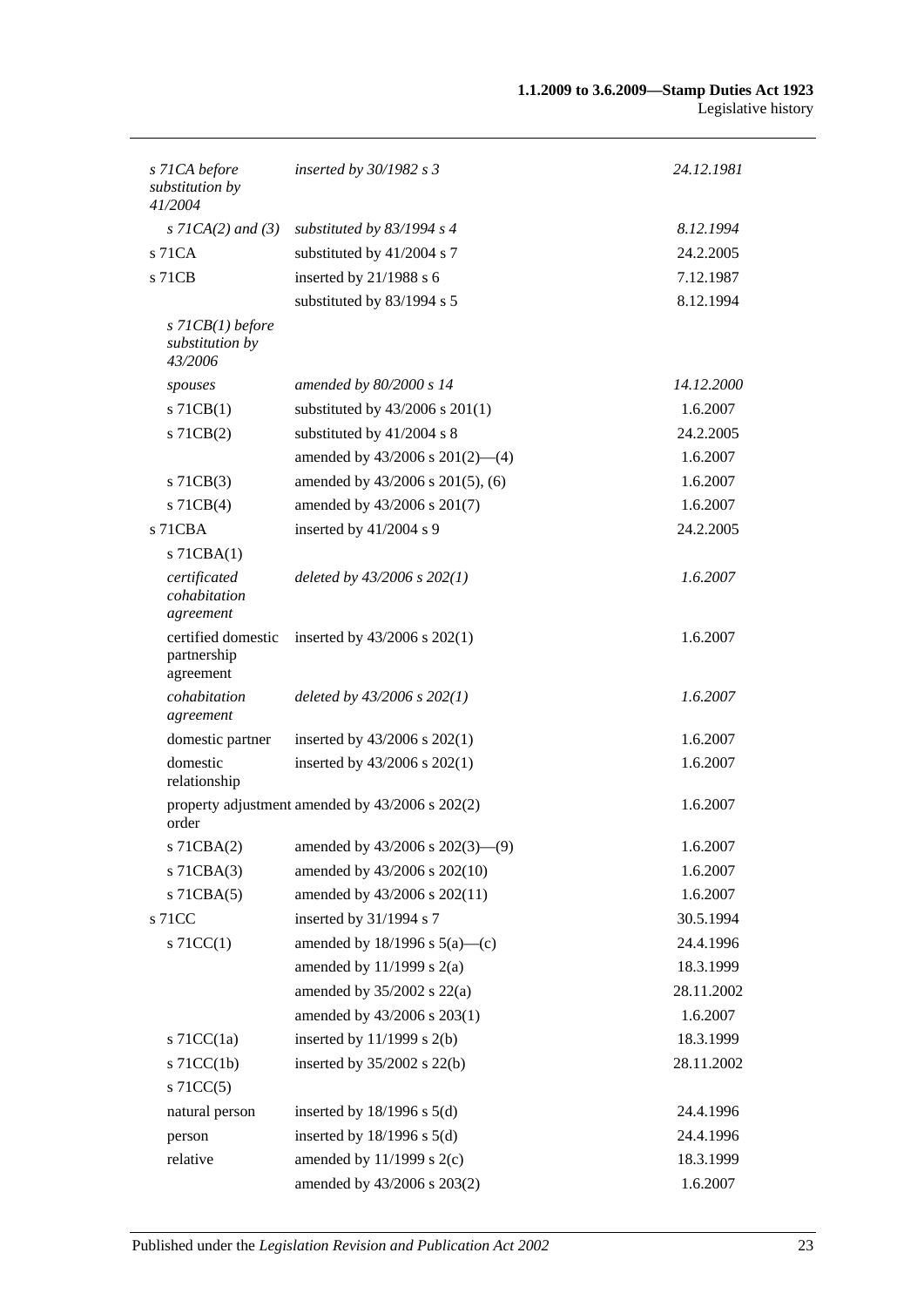| spouse                           | deleted by 80/2000 s 15                                                                   | 14.12.2000 |
|----------------------------------|-------------------------------------------------------------------------------------------|------------|
| s 71CD                           | inserted by 42/1997 s 2                                                                   | 17.7.1997  |
| s 71D                            | inserted by 111/1980 s 13                                                                 | 6.11.1980  |
| s $71D(1)$ and $(2)$             | substituted by $19/1991$ s $5(a)$                                                         | 18.4.1991  |
| $s$ 71D $(2a)$                   | inserted by $19/1991$ s $5(a)$                                                            | 18.4.1991  |
| $s$ 71D(3)                       |                                                                                           |            |
| exploration<br>tenement          | amended by 83/1994 s 12 (Sch)                                                             | 8.12.1994  |
|                                  | amended by 11/2000 Sch 2                                                                  | 4.5.2002   |
| $s$ 71D(4)                       | substituted by $19/1991$ s $5(b)$                                                         | 18.4.1991  |
| s $71D(5)$ and $(6)$             | inserted by $19/1991$ s $5(b)$                                                            | 18.4.1991  |
| s 71DA                           | inserted by 83/1994 s 6                                                                   | 8.12.1994  |
| s $71DA(1a)$ and<br>(1b)         | inserted by $42/1997$ s $3(a)$                                                            | 17.7.1997  |
| s 71DA(5)                        |                                                                                           |            |
| complying<br>superannuation fund | amended by $42/1997$ s $3(b)$                                                             | 17.7.1997  |
| pooled<br>superannuation trust   | inserted by $42/1997$ s 3(c)                                                              | 17.7.1997  |
| the SIS Act                      | inserted by $42/1997$ s 3(c)                                                              | 17.7.1997  |
| $s$ 71DA $(6)$                   | substituted by $42/1997$ s 3(d)                                                           | 17.7.1997  |
| Pt $3$ Div $7$                   | heading preceding s 71EA inserted by 39/2002<br>s <sub>3</sub>                            | 28.11.2002 |
|                                  | heading preceding s 71EA deleted and Div 7<br>heading inserted by 44/2003 s 3(1) (Sch 1)  | 24.11.2003 |
| $s$ 71EA                         | inserted by 39/2002 s 3                                                                   | 28.11.2002 |
| $s$ 71EA $(1)$                   |                                                                                           |            |
| this Division                    | deleted by $44/2003$ s $3(1)$ (Sch 1)                                                     | 24.11.2003 |
| $ss$ 71EB $-71E$ J               | inserted by 39/2002 s 3                                                                   | 28.11.2002 |
| Pt 3 Div 8                       | heading preceding s 71E inserted by 21/1988 s 7                                           | 7.12.1987  |
|                                  | heading preceding s 71E deleted and Div 8<br>heading inserted by $44/2003$ s 3(1) (Sch 1) | 24.11.2003 |
| s 71E                            | inserted by 21/1988 s 7                                                                   | 7.12.1987  |
| s 71E(1)                         | amended by $18/1996$ s $6(a)$ , (b)                                                       | 24.4.1996  |
| $s$ 71 $E(1a)$                   | inserted by $18/1996$ s $6(c)$                                                            | 24.4.1996  |
| s 71E(2)                         | amended by 88/1992 s 27                                                                   | 14.12.1992 |
|                                  | (d) deleted by $80/2000$ s 16                                                             | 14.12.2000 |
|                                  | amended by 23/2001 s 110                                                                  | 15.7.2001  |
| $s$ 71E(4a)                      | inserted by 74/1991 s 12                                                                  | 12.12.1991 |
| $s$ 71 $E(6)$                    | amended by 82/1996 s 113                                                                  | 1.7.1997   |
| $s$ 71 $E(10)$                   | deleted by 33/1990 s 9                                                                    | 26.4.1990  |
| s 71F                            | inserted by 35/2002 s 23                                                                  | 28.11.2002 |
| Pt 3 Div 9 heading               | heading preceding s 72 deleted and Div 9<br>heading inserted by $44/2003$ s 3(1) (Sch 1)  | 24.11.2003 |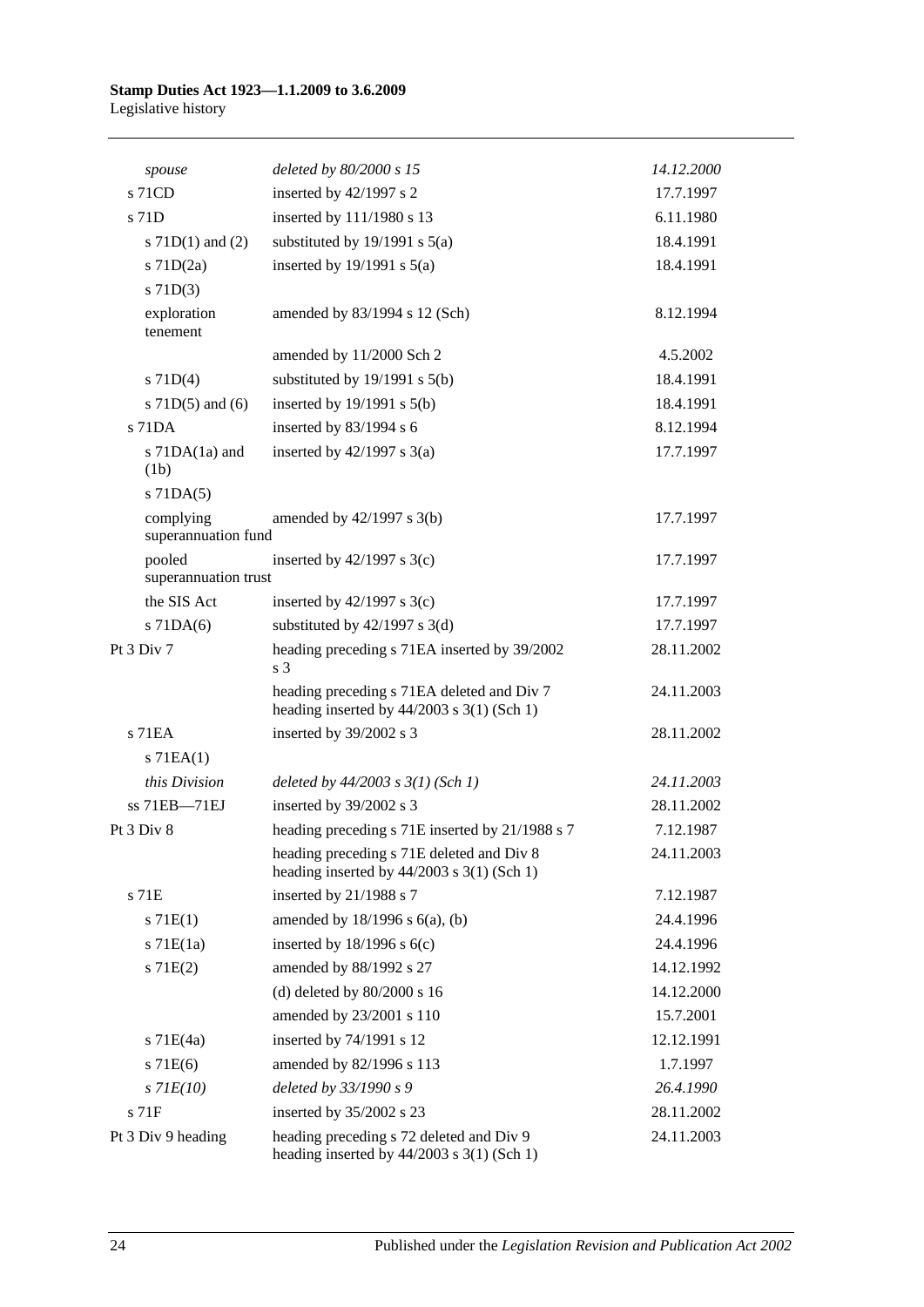| heading preceding<br>s 75   | deleted by 81/1985 s 10                                                                     | 5.8.1985   |
|-----------------------------|---------------------------------------------------------------------------------------------|------------|
| s 75                        | deleted by $81/1985$ s 10                                                                   | 5.8.1985   |
|                             | inserted by 72/1995 s 5                                                                     | 23.11.1995 |
| s 75A                       | inserted by 21/2004 s 11                                                                    | 1.7.2004   |
| heading preceding<br>s 75AA | deleted in pursuance of the Acts Republication<br>Act 1967 as its function is now exhausted | 1.11.1984  |
| s 75AA                      | deleted by $50/1984$ s $3(1)$ (Sch 6)                                                       | 1.11.1984  |
| Pt 3 Div 10                 | heading preceding s 76 deleted and Div 10<br>heading inserted by $44/2003$ s 3(1) (Sch 1)   | 24.11.2003 |
| s 76                        |                                                                                             |            |
| home                        | inserted by $31/2003$ s $10(1)$                                                             | 1.10.2003  |
|                             | deleted by 28/2005 s 8                                                                      | 1.7.2005   |
| home mortgage               | inserted by $31/2003$ s $10(1)$                                                             | 1.10.2003  |
|                             | deleted by 28/2005 s 8                                                                      | 1.7.2005   |
| liability                   | inserted by 88/1992 s 28                                                                    | 14.12.1992 |
| mortgage                    | substituted by 88/1992 s 28                                                                 | 14.12.1992 |
|                             | amended by 31/2003 s 10(2)                                                                  | 1.10.2003  |
| s 76A                       | inserted by $8/1986$ s 5                                                                    | 13.3.1986  |
|                             | deleted by 88/1992 s 29                                                                     | 14.12.1992 |
| s 79                        | substituted by 88/1992 s 30                                                                 | 14.12.1992 |
| s79(2)                      | amended by 31/2003 s 11                                                                     | 1.10.2003  |
|                             | amended by 28/2005 s 9                                                                      | 1.7.2005   |
| s 80                        | amended by 95/1982 s 15                                                                     | 23.12.1982 |
| s 81                        |                                                                                             |            |
| s 81(1)                     | s 81 redesignated as $s$ 81(1) by 18/1996 s 7                                               | 24.4.1996  |
| s 81(2)                     | inserted by 18/1996 s 7                                                                     | 24.4.1996  |
| by 38/2008                  | s 81A before deletion inserted by 101/1976 s 6                                              | 16.12.1976 |
|                             | $s$ 81A(1) and (2) amended by 31/2003 s 12                                                  | 1.10.2003  |
| s 81A                       | deletion by $28/2005$ s 21 implied repealed by<br>38/2008                                   |            |
|                             | deleted by 38/2008 s 38                                                                     | 1.1.2009   |
| s 81B                       | inserted by 111/1980 s 14                                                                   | 6.11.1980  |
|                             | substituted by 88/1992 s 31                                                                 | 14.12.1992 |
| s 81C                       | inserted by 95/1982 s 16                                                                    | 23.12.1982 |
| $s \, 81C(6)$               | amended by 83/1994 s 12 (Sch)                                                               | 8.12.1994  |
|                             | amended by 23/2001 s 111                                                                    | 15.7.2001  |
| by 28/2005                  | s 81D before deletion inserted by 31/1994 s 8                                               | 30.5.1994  |
| $s$ $81D(1)$                | amended by 82/1997 s $5(a)$                                                                 | 1.1.1998   |
| $s$ $81D(4)$                |                                                                                             |            |
| subsidiary                  | amended by $23/2001 s 112(a)$                                                               | 15.7.2001  |
| public company              | amended by 23/2001 s 112(b)                                                                 | 15.7.2001  |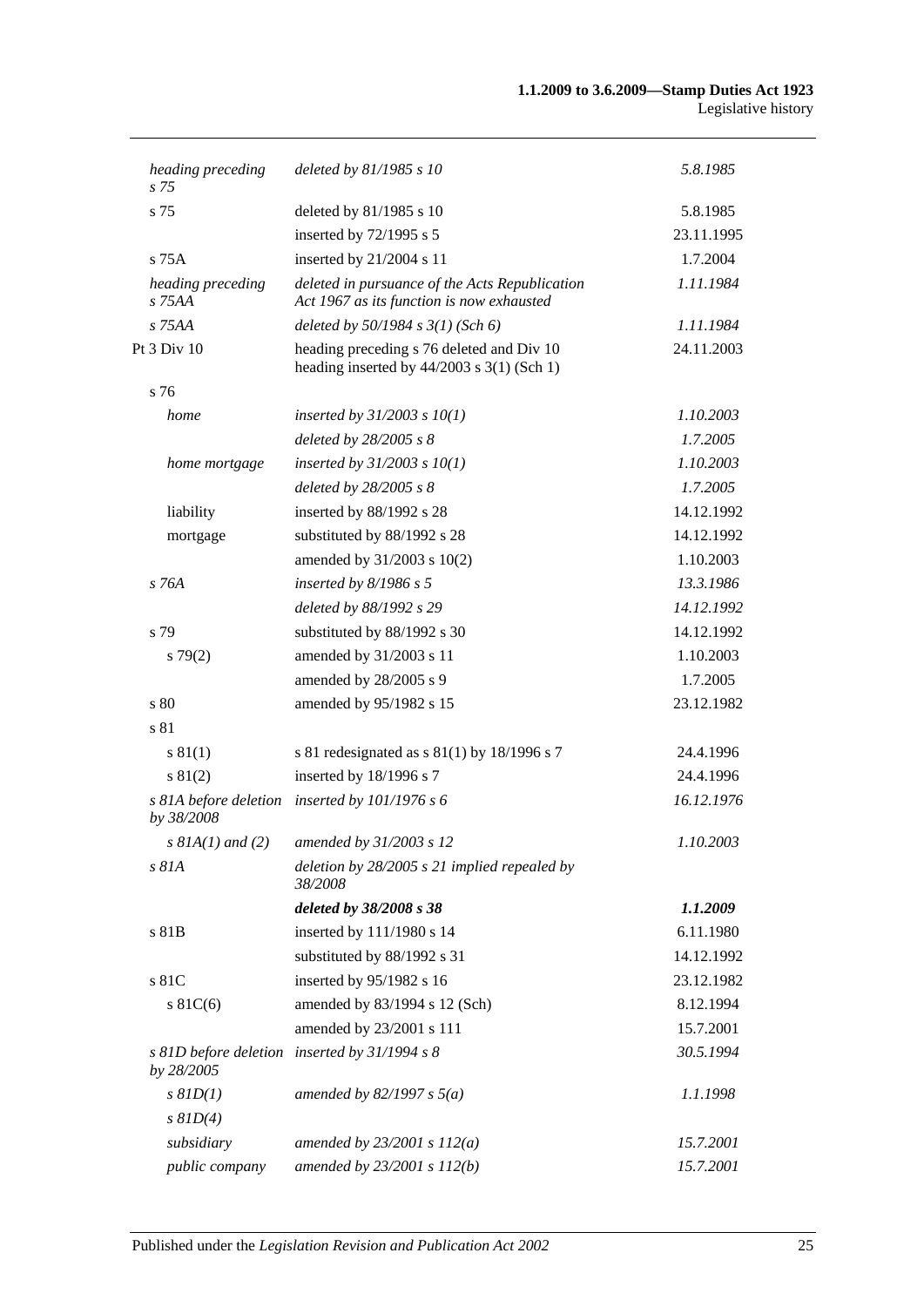| $s$ $81D(5)$                       | amended by $82/1997 s 5(b)$                                  | 1.1.1998  |
|------------------------------------|--------------------------------------------------------------|-----------|
| $s$ $81D(6)$                       | deleted by $82/1997 s 5(c)$                                  | 1.1.1998  |
| $s$ $81D$                          | deleted by 28/2005 s 10                                      | 1.7.2005  |
| $s$ $81E$                          | inserted by $82/1997 s 6$                                    | 1.1.1998  |
|                                    | deleted by 28/2005 s 10                                      | 1.7.2005  |
| heading preceding<br>s82           | deleted by $50/1984$ s $3(1)$ (Sch 6)                        | 1.11.1984 |
| s 82                               | deleted by $50/1984$ s $3(1)$ (Sch 6)                        | 1.11.1984 |
|                                    | inserted by 21/1988 s 8                                      | 7.12.1987 |
| s 82(1)                            | substituted by 28/2005 s 14                                  | 1.7.2006  |
| s 82(2)                            | amended by 42/1992 s 5                                       | 1.9.1992  |
|                                    | substituted by 28/2005 s 14                                  | 1.7.2006  |
| s 82A                              | deleted by $50/1984$ s $3(1)$ (Sch 6)                        | 1.11.1984 |
| s 83                               | deleted by $50/1984$ s $3(1)$ (Sch 6)                        | 1.11.1984 |
|                                    | inserted by 21/2004 s 12                                     | 1.7.2004  |
|                                    | deleted by 28/2005 s 11                                      | 1.7.2005  |
| ss 84–84J                          | deleted by $50/1984 s 3(1)$ (Sch 6)                          | 1.11.1984 |
|                                    | ss 85-90 and heading deleted by 104/1976 s 4(2) (Sch 2)      | 1.1.1977  |
| by 38/2008                         | Pt 3A before substitution heading substituted by 14/1994 s 5 | 1.9.1994  |
|                                    | amended by 34/2002 s 30                                      | 1.8.2003  |
| $Pt$ 3A $Div I$                    | heading inserted by 14/1994 s 5                              | 1.9.1994  |
| s 90A                              | amended by $14/1994 s 6(a)$                                  | 1.9.1994  |
| Australian CS<br>facility licensee | inserted by $34/2002$ s $31(a)$                              | 1.8.2003  |
| broker                             | amended by $52/1989 s 8(a)$                                  | 21.9.1989 |
|                                    | amended by $14/1994 s 6(b)$                                  | 1.9.1994  |
|                                    | substituted by $11/1999 s 3$                                 | 18.3.1999 |
|                                    | substituted by $34/2002$ s $31(a)$                           | 1.8.2003  |
| CS facility                        | inserted by $34/2002$ s $31(b)$                              | 1.8.2003  |
| CSF identifier                     | inserted by $34/2002$ s $31(b)$                              | 1.8.2003  |
| CSF participant                    | inserted by $34/2002$ s $31(b)$                              | 1.8.2003  |
| CSF transaction                    | inserted by $34/2002$ s $31(b)$                              | 1.8.2003  |
| error transaction                  | inserted by $14/1994 s 6(c)$                                 | 1.9.1994  |
|                                    | substituted by $34/2002$ s $31(c)$                           | 1.8.2003  |
|                                    | exempt transaction inserted by $21/2000 s 28(a)$             | 8.6.2000  |
|                                    | substituted by 27/2001 s 12                                  | 26.7.2001 |
|                                    | substituted by $34/2002$ s $31(c)$                           | 1.8.2003  |
| financial market                   | inserted by $34/2002$ s $31(c)$                              | 1.8.2003  |
| foreign company                    | inserted by $14/1994 s 6(c)$                                 | 1.9.1994  |
|                                    | amended by $23/2001 s 113(a)$                                | 15.7.2001 |
|                                    | identification code inserted by $14/1994 s 6(c)$             | 1.9.1994  |
|                                    | substituted by $34/2002$ s $31(d)$                           | 1.8.2003  |
| odd lot                            | inserted by $70/1981 s$ 9                                    | 2.11.1981 |
|                                    |                                                              |           |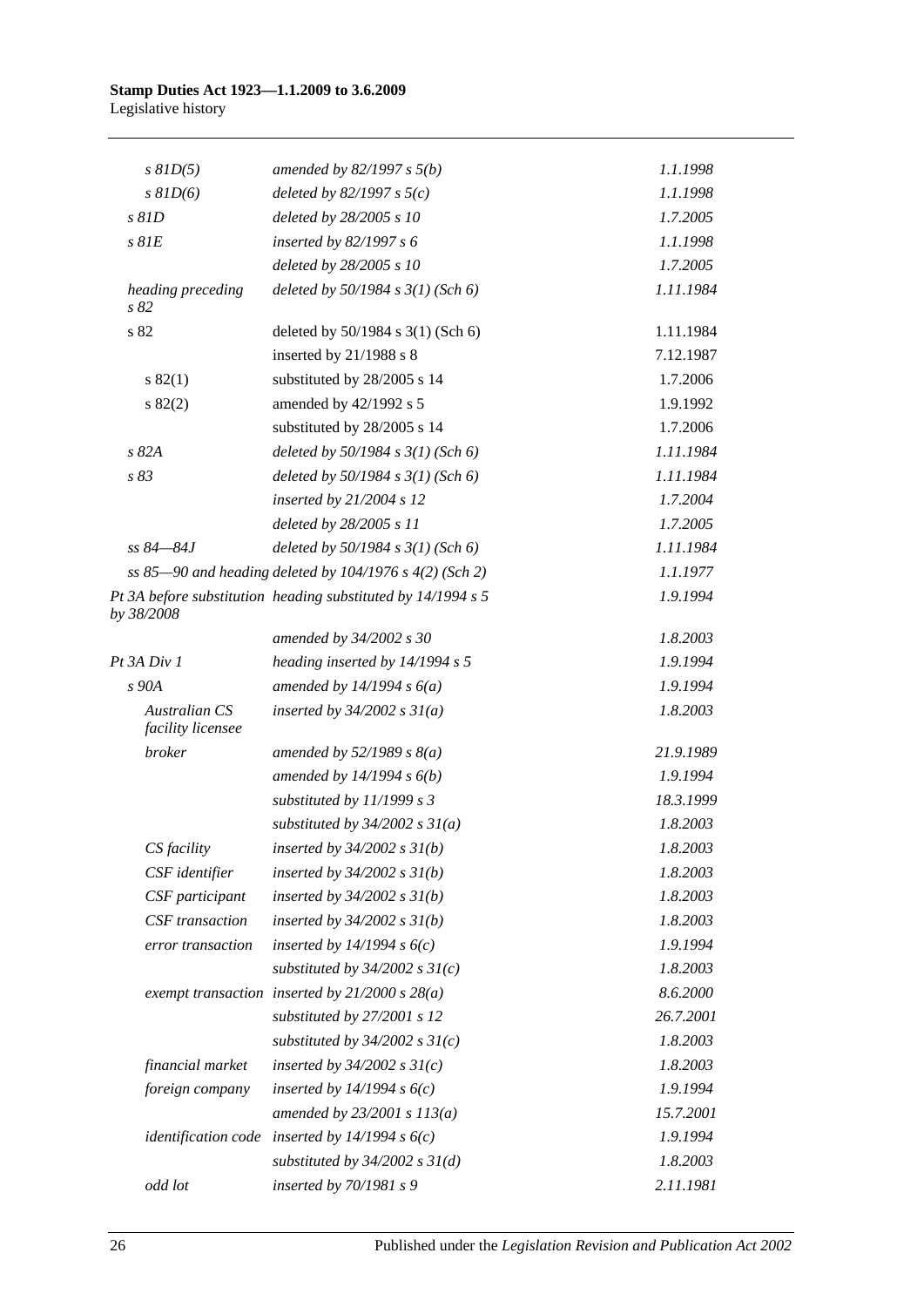|                                        | deleted by $34/2002 s 31(e)$                    | 1.8.2003   |
|----------------------------------------|-------------------------------------------------|------------|
| odd lot specialist                     | inserted by $70/1981 s$ 9                       | 2.11.1981  |
|                                        | amended by $52/1989$ s $8(b)$                   | 21.9.1989  |
|                                        | deleted by $34/2002 s 31(e)$                    | 1.8.2003   |
| operating rules                        | inserted by $34/2002$ s $31(e)$                 | 1.8.2003   |
| proper CSF<br>transaction              | inserted by $34/2002$ s $31(e)$                 | 1.8.2003   |
| proper SCH<br>transfer                 | inserted by $14/1994 s 6(d)$                    | 1.9.1994   |
|                                        | deleted by $34/2002$ s $31(e)$                  | 1.8.2003   |
| quoted financial<br>product            | inserted by $34/2002$ s $31(e)$                 | 1.8.2003   |
| security                               | quoted marketable inserted by $21/2000 s 28(b)$ | 8.6.2000   |
|                                        | deleted by $34/2002 s 31(e)$                    | 1.8.2003   |
| recognised stock<br>exchange           | inserted by $21/2000$ s $28(b)$                 | 8.6.2000   |
|                                        | deleted by 80/2000 s 17                         | 14.12.2000 |
| registered CS<br>facility licensee     | inserted by $34/2002$ s $31(e)$                 | 1.8.2003   |
| registered market<br>licensee          | inserted by $34/2002$ s $31(e)$                 | 1.8.2003   |
| relevant company                       | inserted by $14/1994 s 6(d)$                    | 1.9.1994   |
|                                        | amended by 23/2001 s 113(b)                     | 15.7.2001  |
| relevant CSF<br>participant            | inserted by $34/2002$ s $31(f)$                 | 1.8.2003   |
| relevant SCH<br>participant            | inserted by $14/1994 s 6(d)$                    | 1.9.1994   |
|                                        | deleted by $34/2002 s 31(f)$                    | 1.8.2003   |
| <b>SCH</b>                             | inserted by $14/1994 s 6(d)$                    | 1.9.1994   |
|                                        | deleted by $34/2002 s 31(f)$                    | 1.8.2003   |
|                                        | SCH business rules inserted by $14/1994 s 6(d)$ | 1.9.1994   |
|                                        | deleted by $34/2002 s 31(f)$                    | 1.8.2003   |
| <b>SCH</b> participant                 | inserted by $14/1994 s 6(d)$                    | 1.9.1994   |
|                                        | deleted by $34/2002$ s $31(f)$                  | 1.8.2003   |
| SCH-regulated<br>transfer              | inserted by $14/1994 s 6(d)$                    | 1.9.1994   |
|                                        | deleted by $34/2002$ s $31(f)$                  | 1.8.2003   |
| South Australian<br>registered company | inserted by $14/1994 s6(e)$                     | 1.9.1994   |
|                                        | substituted by $23/2001$ s $113(c)$             | 15.7.2001  |
| transfer document                      | inserted by $14/1994 s6(e)$                     | 1.9.1994   |
|                                        | substituted by $34/2002$ s $31(g)$              | 1.8.2003   |
| transfer identifier                    | inserted by $14/1994 s6(e)$                     | 1.9.1994   |
|                                        | deleted by $34/2002 s 31(g)$                    | 1.8.2003   |
| transfer value                         | inserted by $14/1994 s6(e)$                     | 1.9.1994   |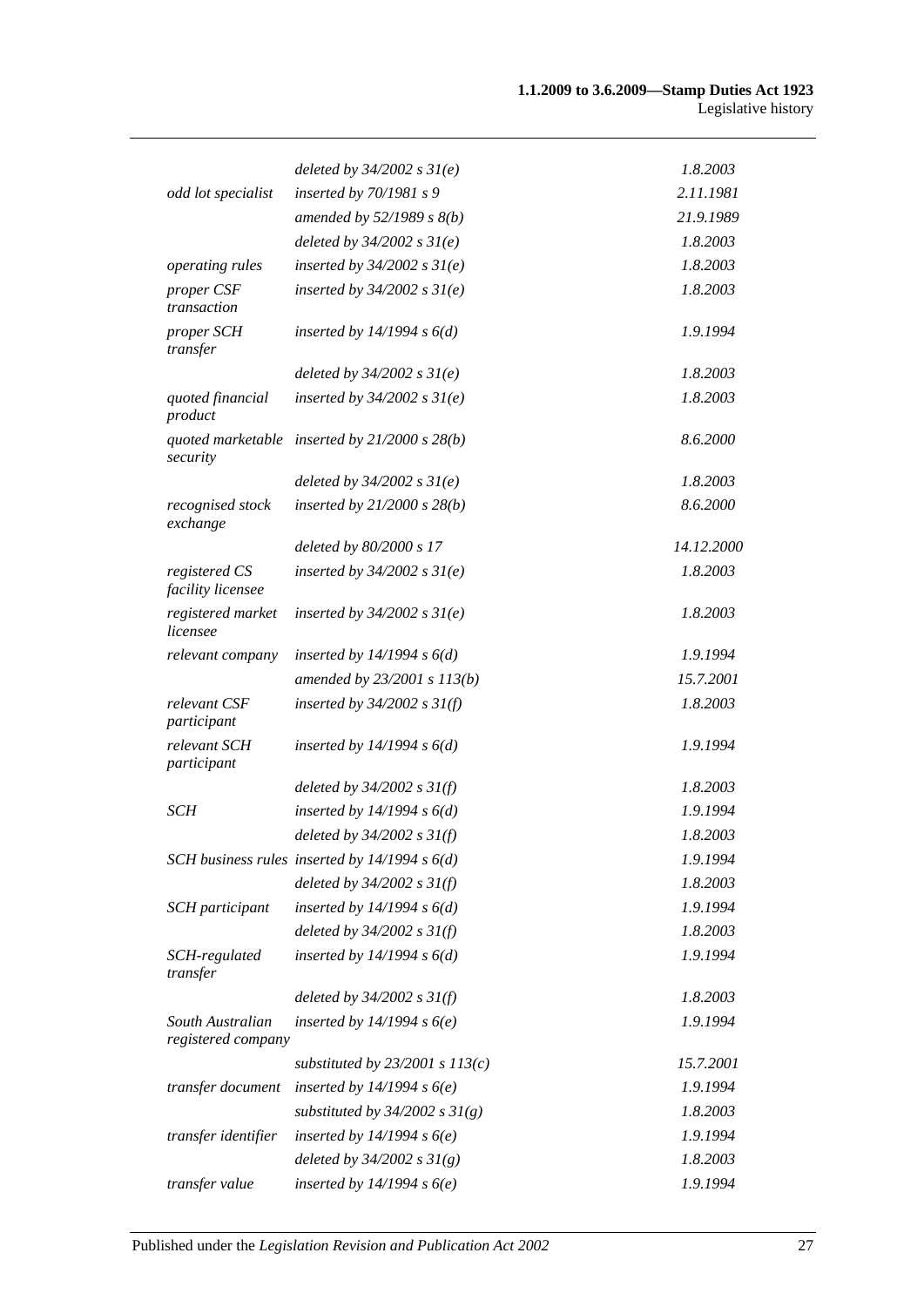|               | substituted by $34/2002$ s $31(g)$                             | 1.8.2003   |
|---------------|----------------------------------------------------------------|------------|
| $s$ 90AB      | inserted by 71/1998 s 2                                        | 3.12.1998  |
| $s$ 90AC      | inserted by $21/2000$ s $28(c)$                                | 8.6.2000   |
| Pt 3A Div 2   | heading inserted by 14/1994 s 7                                | 1.9.1994   |
| $s$ 90 $B$    |                                                                |            |
| $s\ 90B(1)$   | s 90B amended by 50/1984 s $3(1)$ (Sch 6)                      | 1.11.1984  |
|               | s 90B amended by 14/1994 s 8                                   | 1.9.1994   |
|               | s 90B amended and redesignated as $s$ 90B(1) by<br>49/1995 s 3 | 1.7.1995   |
|               | amended by $34/2002$ s $32(a)$ —(d)                            | 1.8.2003   |
| $s\,90B(2)$   | inserted by $49/1995 s 3(b)$                                   | 1.7.1995   |
|               | amended by $34/2002 s 32(a)$                                   | 1.8.2003   |
| $s$ 90 $B(3)$ | inserted by $49/1995 s 3(b)$                                   | 1.7.1995   |
|               | amended by $34/2002$ s $32(a)$ , (b)                           | 1.8.2003   |
| $s\,90C$      |                                                                |            |
| $s\ 90C(1)$   | amended by $14/1994 s 9(a)$                                    | 1.9.1994   |
|               | amended by 49/1995 s $4(a)$ , (b)                              | 1.7.1995   |
|               | (a) and (b) deleted by $49/1995 s 4(c)$                        | 1.7.1995   |
|               | amended by $34/2002$ s $33(a)$                                 | 1.8.2003   |
| $s \, 90C(2)$ | deleted by $49/1995 s 4(d)$                                    | 1.7.1995   |
| $s\ 90C(3)$   | amended by 70/1981 s 10                                        | 2.11.1981  |
|               | amended by $49/1995 s 4(e)$                                    | 1.7.1995   |
|               | amended by $34/2002$ s $33(a)$ , (b)                           | 1.8.2003   |
| $s \, 90C(4)$ | amended by $34/2002$ s $33(a)$                                 | 1.8.2003   |
| $s \, 90C(5)$ | amended by $49/1995 s 4(f)$                                    | 1.7.1995   |
| $s\,90C(6)$   | substituted by $14/1994 s 9(b)$                                | 1.9.1994   |
|               | amended by 49/1995 s $4(g)$                                    | 1.7.1995   |
|               | substituted by 82/1996 s 114                                   | 1.7.1997   |
| $s \, 90C(7)$ | amended by $49/1995 s 4(h)$                                    | 1.7.1995   |
|               | deleted by 82/1996 s 114                                       | 1.7.1997   |
| $s$ 90 $C(8)$ | amended by 71/1992 s 3(1) (Sch 6)                              | 1.3.1993   |
|               | amended by 14/1994 s 9(c), (d)                                 | 1.9.1994   |
|               | amended by $49/1995 s 4(i)$                                    | 1.7.1995   |
|               | deleted by 82/1996 s 114                                       | 1.7.1997   |
| $s \, 90C(9)$ | deleted by 100/1986 s 15                                       | 18.12.1986 |
| $s$ 90 $D$    |                                                                |            |
| $s$ 90D(a1)   | inserted by 49/1995 s $5(a)$                                   | 1.7.1995   |
| $s$ 90 $D(1)$ | amended by $49/1995 s 5(b)$                                    | 1.7.1995   |
|               | amended by $35/2002 s 24(a)$                                   | 28.11.2002 |
| $s$ 90D(2)    | amended by $49/1995$ s $5(c)$                                  | 1.7.1995   |
|               | amended by 35/2002 s 24(b)                                     | 28.11.2002 |
| $s$ 90D(3)    | substituted by 88/1992 s 32                                    | 14.12.1992 |
|               | substituted by $14/1994 s 10(a)$                               | 1.9.1994   |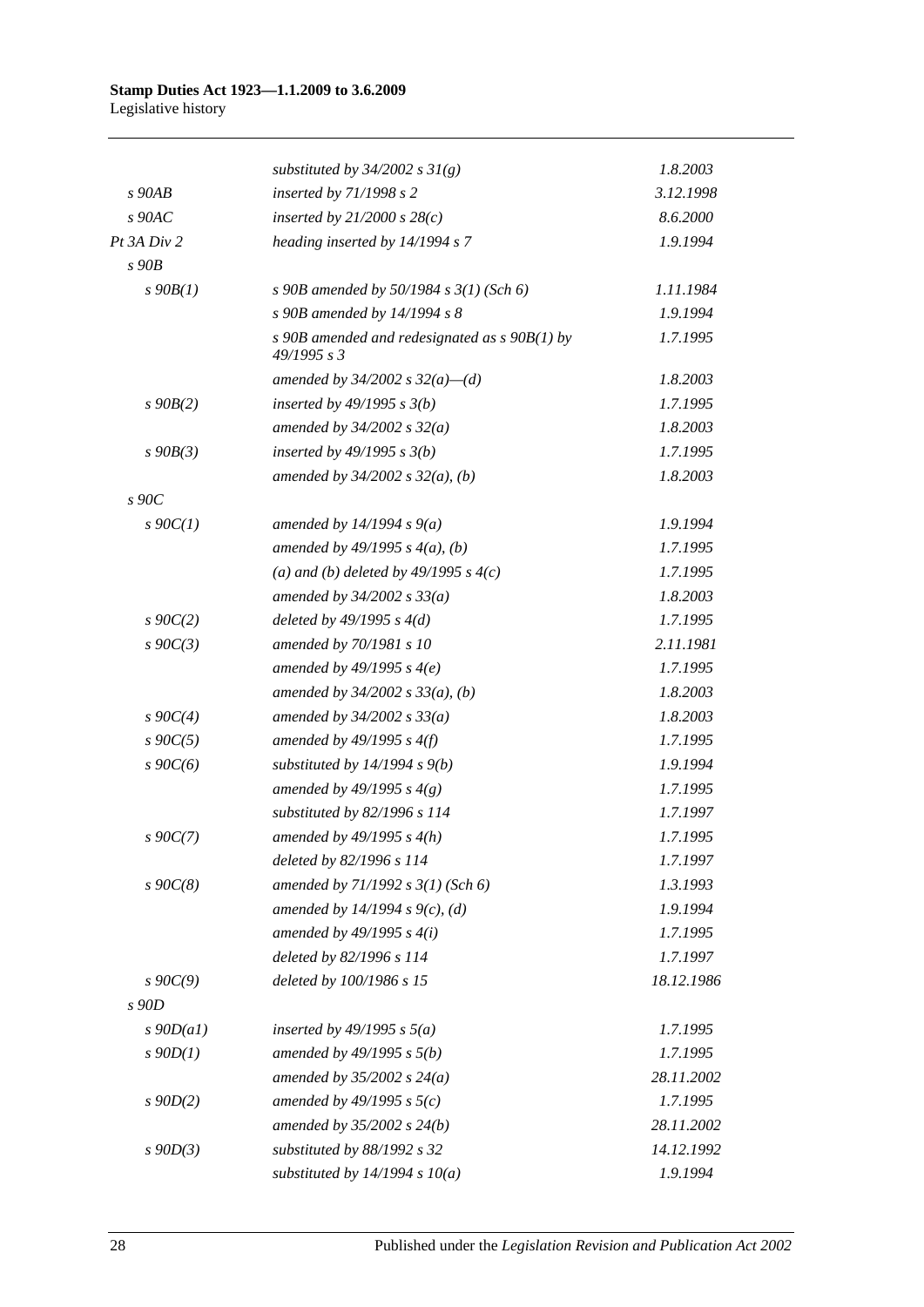|                                                  | amended by $49/1995$ s $5(d)$                                           | 1.7.1995   |
|--------------------------------------------------|-------------------------------------------------------------------------|------------|
|                                                  | substituted by 82/1996 s 115                                            | 1.7.1997   |
| $s$ 90D(4)                                       | substituted by 88/1992 s 32                                             | 14.12.1992 |
|                                                  | amended by $49/1995 s 5(e)$                                             | 1.7.1995   |
|                                                  | deleted by 82/1996 s 115                                                | 1.7.1997   |
| $s$ 90D(5)                                       | inserted by 88/1992 s 32                                                | 14.12.1992 |
|                                                  | deleted by 82/1996 s 115                                                | 1.7.1997   |
| $s$ 90 $D(6)$                                    | inserted by 88/1992 s 32                                                | 14.12.1992 |
|                                                  | amended by 14/1994 s 10(b)                                              | 1.9.1994   |
|                                                  | deleted by 82/1996 s 115                                                | 1.7.1997   |
| $s \, 90D(7)$ and (8)                            | inserted by 88/1992 s 32                                                | 14.12.1992 |
|                                                  | deleted by 82/1996 s 115                                                | 1.7.1997   |
| s90E                                             |                                                                         |            |
| $s\ 90E(1)$                                      | amended by 14/1994 s 11                                                 | 1.9.1994   |
|                                                  | amended by $49/1995 s 6(a)$                                             | 1.7.1995   |
|                                                  | amended by $34/2002$ s $34(a)$                                          | 1.8.2003   |
| $s$ 90 $E(2)$                                    | substituted by 88/1992 s 33                                             | 14.12.1992 |
|                                                  | amended by $49/1995 s 6(b)$                                             | 1.7.1995   |
|                                                  | amended by 82/1996 s 116                                                | 1.7.1997   |
| $s\ 90E(3)$                                      | amended by 36/1990 s 6                                                  | 24.5.1990  |
|                                                  | substituted by $34/2002$ s $34(b)$                                      | 1.8.2003   |
| s90F                                             | amended by 49/1995 s 7                                                  | 1.7.1995   |
|                                                  | amended by 34/2002 s 35                                                 | 1.8.2003   |
| s90G                                             | inserted by $8/1986 s 6$                                                | 13.3.1986  |
| $s\,90G(1)$                                      |                                                                         |            |
| <i>broker</i>                                    | amended by $52/1989 s 9(c)$                                             | 21.9.1989  |
| financial product                                | marketable security amended by 23/2001 s 114                            | 15.7.2001  |
|                                                  | marketable security renamed financial product<br>by $34/2002$ s $36(a)$ | 1.8.2003   |
| jobber                                           | deleted by $52/1989 s 9(a)$                                             | 21.9.1989  |
| marketable<br>security-see<br>financial product  |                                                                         |            |
| market maker                                     | inserted by $52/1989 s 9(a)$                                            | 21.9.1989  |
|                                                  | relevant transaction amended by $34/2002$ s $36(a)$                     | 1.8.2003   |
| the U.K. Stock<br>Exchange                       | deleted by $52/1989 s 9(b)$                                             | 21.9.1989  |
| the U.K. and<br><b>Ireland Stock</b><br>Exchange | inserted by $52/1989 s 9(b)$                                            | 21.9.1989  |
| $s\,90G(3)$                                      | amended by $34/2002$ s $36(a)$                                          | 1.8.2003   |
| $s\,90G(5)$                                      | substituted by 88/1992 s 34                                             | 14.12.1992 |
|                                                  | substituted by $82/1996$ s $117(a)$                                     | 1.7.1997   |
|                                                  | $s\ 90G(5a)$ and (5b) inserted by 88/1992 s 34                          | 14.12.1992 |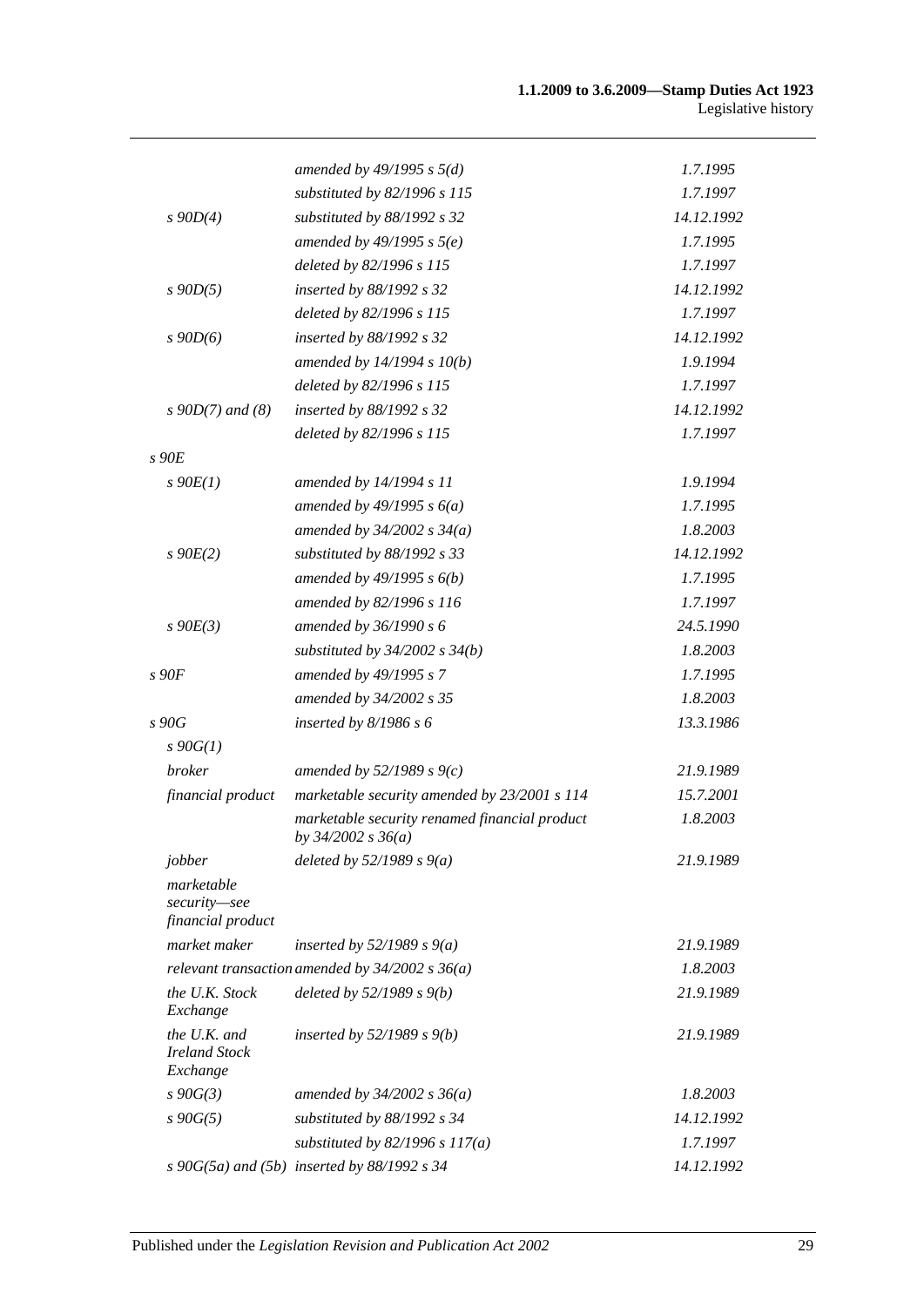|                                           | deleted by $82/1996 s 117(a)$                          | 1.7.1997   |
|-------------------------------------------|--------------------------------------------------------|------------|
| $s\,90G(6)$                               | amended by $100/1986$ s $16(a)$ , (b)                  | 1.2.1987   |
|                                           | amended by 52/1989 s $9(c)$ —(f)                       | 21.9.1989  |
|                                           | amended by 49/1995 s 8                                 | 1.7.1995   |
|                                           | amended by $34/2002$ s $36(b)$ —(d)                    | 1.8.2003   |
| $s\,90G(7)$                               | amended by $100/1986$ s $16(c)$ , (d)                  | 1.2.1987   |
|                                           | amended by 52/1989 s 9(c), (g)                         | 21.9.1989  |
|                                           | amended by $34/2002 s 36(b)$                           | 1.8.2003   |
| $s\,90G(8)$                               | substituted by $100/1986$ s $16(e)$                    | 18.12.1986 |
|                                           | deleted by 82/1996 s 117(b)                            | 1.7.1997   |
| Pt 3A Div 3                               | inserted by 14/1994 s 12                               | 1.9.1994   |
|                                           | amended by 83/1994 s 7                                 | 8.12.1994  |
|                                           | amended by 18/1996 s 8                                 | 24.4.1996  |
|                                           | amended by 82/1996 ss 118, 119                         | 1.7.1997   |
|                                           | substituted by 34/2002 s 37                            | 1.8.2003   |
| Pt 3A Div 4                               | inserted by 14/1994 s 12                               | 1.9.1994   |
|                                           | amended by 82/1996 ss 120, 121                         | 1.7.1997   |
|                                           | substituted by 34/2002 s 37                            | 1.8.2003   |
| Pt 3A Div 5                               | inserted by $83/1994 s 8$                              | 8.12.1994  |
| s90T                                      | amended by 23/2001 s 115                               | 15.7.2001  |
|                                           | amended by 34/2002 s 38                                | 1.8.2003   |
| $s$ 90U<br>s90V                           | amended by 34/2002 s 39                                | 1.8.2003   |
| $s$ 90 $V(1)$                             | amended by 34/2002 s 40                                | 1.8.2003   |
| $s$ 90V(3)                                | inserted by 80/2000 s 18                               | 14.12.2000 |
| Pt 3A                                     | substituted by 38/2008 s 39                            | 1.1.2009   |
| Pt 4                                      | inserted by 36/1990 s 7                                | 24.5.1990  |
|                                           | amended by 88/1992 ss 35-41                            | 14.12.1992 |
|                                           | amended by 83/1994 s 9                                 | 8.12.1994  |
|                                           | amended by 18/1996 s 9                                 | 24.4.1996  |
|                                           | amended by 82/1996 ss 122-127                          | 1.7.1997   |
|                                           | substituted by 80/2000 s 19                            | 14.12.2000 |
| s 91                                      |                                                        |            |
| $s\,91(1)$                                |                                                        |            |
| close personal<br>relationship            | inserted by 43/2006 s 204(1)                           | 1.6.2007   |
| executive officer                         | amended by 23/2001 s 116(a)                            | 15.7.2001  |
| land asset                                | land asset and local substituted by $27/2006$ s $4(1)$ | 22.9.2006  |
| local primary<br>production land<br>asset | inserted by $27/2006$ s $4(1)$                         | 22.9.2006  |
| majority interest                         | deleted by $27/2006 s 4(2)$                            | 22.9.2006  |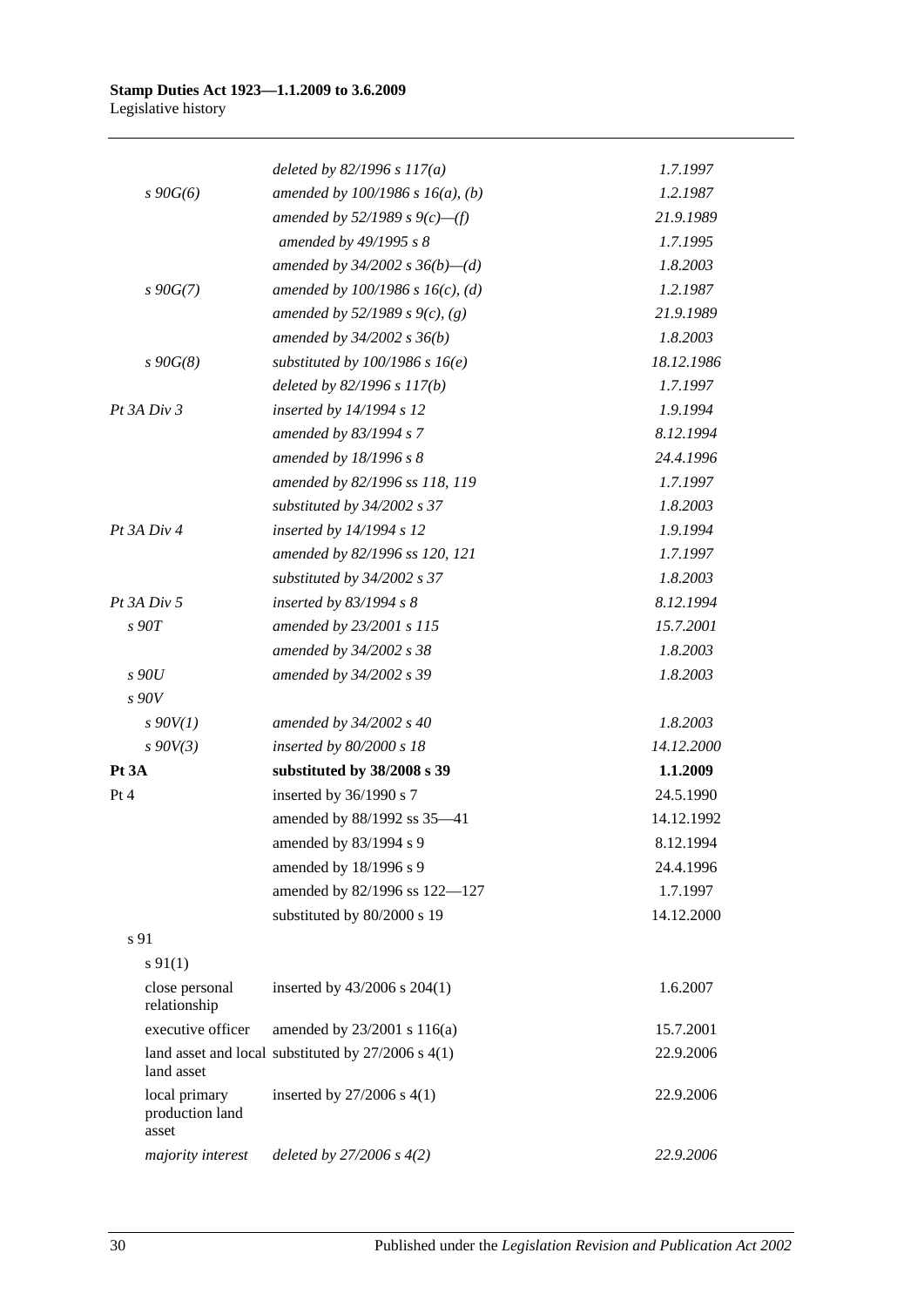| entity                               | primary production inserted by 27/2006 s 4(3)       | 22.9.2006 |
|--------------------------------------|-----------------------------------------------------|-----------|
| private company                      | substituted by 34/2002 s 41                         | 1.8.2003  |
| relative                             | amended by 43/2006 s 204(2)                         | 1.6.2007  |
|                                      | significant interest inserted by $27/2006$ s $4(4)$ | 22.9.2006 |
| $s\ 91(4)$                           | amended by 23/2001 s 116(b)                         | 15.7.2001 |
|                                      | amended by 43/2006 s 204(3)                         | 1.6.2007  |
| s 91A                                | inserted by 27/2006 s 5                             | 22.9.2006 |
| s 93                                 |                                                     |           |
| $s\,93(1)$                           | amended by $27/2006$ s $6(1)$ , (2)                 | 22.9.2006 |
| s 94                                 |                                                     |           |
| $s\,94(1)$                           | amended by $27/2006$ s $7(1)$                       | 22.9.2006 |
| $s\,94(2)$                           | amended by 27/2006 s 7(2)                           | 22.9.2006 |
| $s\,94(5)$                           | inserted by 27/2006 s 7(3)                          | 22.9.2006 |
| s 95                                 |                                                     |           |
| $s\,95(1)$ —(3)                      | amended by 27/2006 s 8                              | 22.9.2006 |
| ss 95A and 95B                       | inserted by 27/2006 s 9                             | 22.9.2006 |
| s 96                                 |                                                     |           |
| $s\,96(1)$ and (2)                   | amended by 27/2006 s 10                             | 22.9.2006 |
| s 97                                 |                                                     |           |
| $s\,97(1)$                           | amended by 27/2006 s 11(1)                          | 22.9.2006 |
| $s\,97(2)$                           | amended by 34/2002 s 42                             | 1.8.2003  |
| $s\ 97(3)$ and (4)                   | amended by 27/2006 s 11(1)                          | 22.9.2006 |
| $s\,97(5)$                           | amended by 34/2002 s 42                             | 1.8.2003  |
|                                      | amended by $27/2006$ s $11(1)$ —(3)                 | 22.9.2006 |
| s 98                                 |                                                     |           |
| $s\,98(1)$                           | amended by 27/2006 s 12(1), (2)                     | 22.9.2006 |
| $s\,98(1a)$                          | inserted by 27/2006 s 12(3)                         | 22.9.2006 |
| $s\,98(2)$                           | amended by 27/2006 s 12(1)                          | 22.9.2006 |
| s 101                                |                                                     |           |
| s 101(2)                             | substituted by 27/2001 s 13                         | 26.7.2001 |
|                                      | amended by 34/2002 s 43                             | 1.8.2003  |
| s 102                                |                                                     |           |
| s $102(1)$ —(3)                      | amended by 27/2006 s 13                             | 22.9.2006 |
| Pt 5                                 |                                                     |           |
| s 106                                |                                                     |           |
| s 106(1)                             | s 106 amended by 50/1984 s 3(1) (Sch 6)             | 1.11.1984 |
|                                      | s 106 redesignated as s 106(1) by 82/1996 s 128     | 1.7.1997  |
| 106(2)                               | inserted by 82/1996 s 128                           | 1.7.1997  |
| $s\ 106(3)$                          | inserted by 38/2008 s 40                            | 1.1.2009  |
| s 106A before deletion<br>by 38/2008 |                                                     |           |
| $s$ 106A(1)                          | amended by $70/1981 s 11(a)$                        | 2.11.1981 |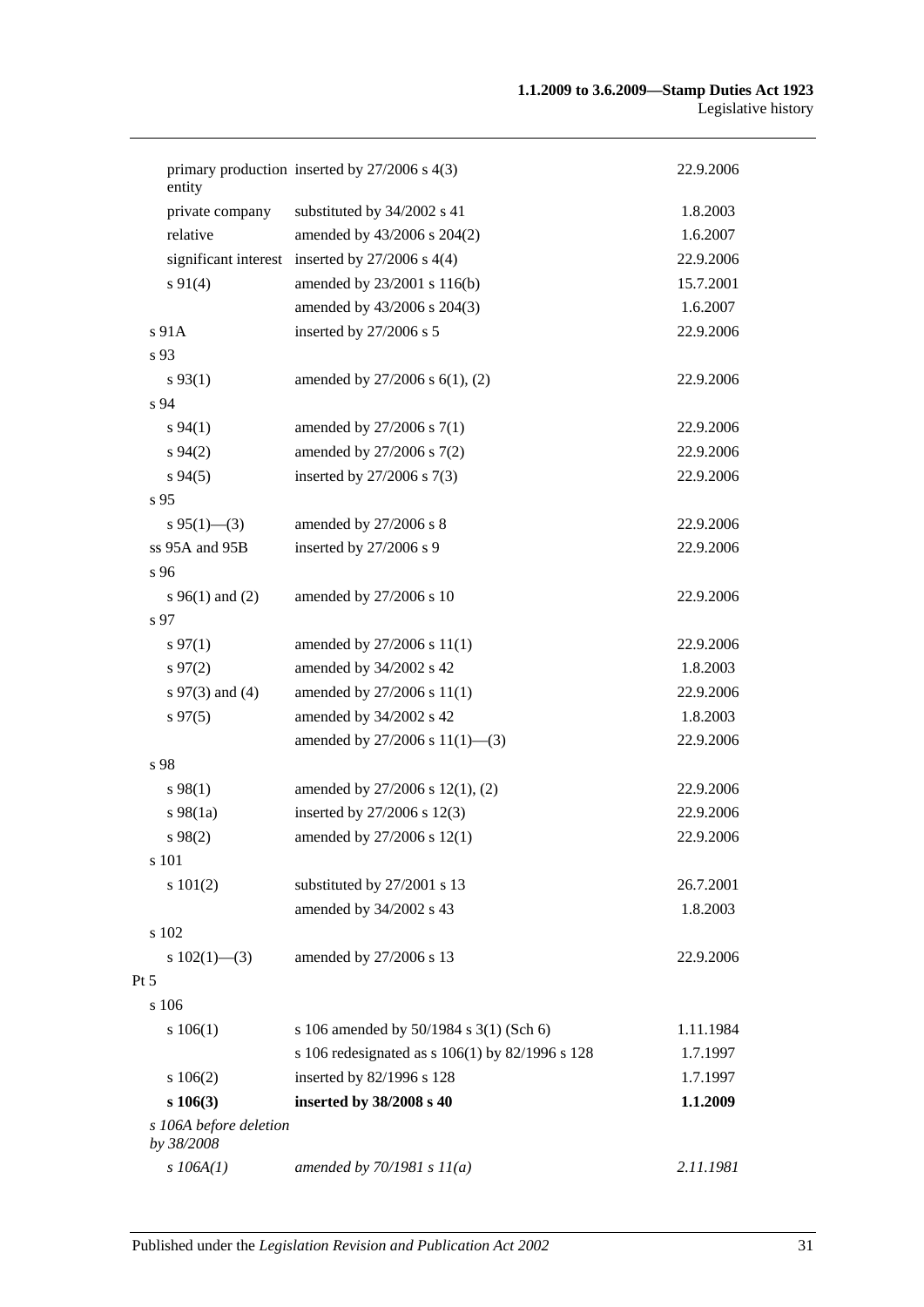|                          | amended by 83/1994 s $10(a)$                                                                | 8.12.1994  |
|--------------------------|---------------------------------------------------------------------------------------------|------------|
|                          | amended by $34/2002$ s $44(a)$ , (b)                                                        | 1.8.2003   |
| $s$ 106A(1a)             | inserted by $70/1981 s 11(b)$                                                               | 2.11.1981  |
|                          | amended by 35/2002 s 25                                                                     | 28.11.2002 |
|                          | amended by $34/2002$ s $44(c)$                                                              | 1.8.2003   |
| $s$ 106A(1b)             | inserted by $70/1981 s 11(b)$                                                               | 2.11.1981  |
| $s$ 106A(2)              | amended by 14/1994 s 13                                                                     | 1.9.1994   |
|                          | amended by $83/1994 s 10(b)$                                                                | 8.12.1994  |
|                          | amended by $34/2002$ s $44(d)$ —(f)                                                         | 1.8.2003   |
| $s$ 106A(3)              | amended by $83/1994 s 10(c)$                                                                | 8.12.1994  |
|                          | amended by 82/1996 s $129(a)$                                                               | 1.7.1997   |
|                          | amended by $34/2002 s 44(g)$                                                                | 1.8.2003   |
| $s$ 106A(4)              | substituted by $83/1994$ s $10(d)$                                                          | 8.12.1994  |
|                          | amended by 82/1996 s 129(b)                                                                 | 1.7.1997   |
| $s$ 106A(5)              | amended by $83/1994 s 10(e)$                                                                | 8.12.1994  |
|                          | amended by $34/2002$ s $44(h)$ , (i)                                                        | 1.8.2003   |
| s 106A                   | deleted by 38/2008 s 41                                                                     | 1.1.2009   |
| s 107                    | substituted by 14/1994 s 14                                                                 | 1.9.1994   |
|                          | deleted by 82/1996 s 130                                                                    | 1.7.1997   |
|                          | inserted by 35/2002 s 26                                                                    | 28.11.2002 |
| s 108                    |                                                                                             |            |
| s 108(1)                 | amended by 59/1994 Sch 2                                                                    | 1.1.1995   |
|                          | amended by 44/2006 s 59                                                                     | 18.1.2007  |
| s 109                    | amended by 88/1992 s 42                                                                     | 14.12.1992 |
|                          | deleted by 38/2008 s 42                                                                     | 1.1.2009   |
| s 110                    | deleted by 88/1992 s 43                                                                     | 14.12.1992 |
| s 110A                   | amended by 100/1986 s 17                                                                    | 18.12.1986 |
|                          | deleted by 82/1996 s 131                                                                    | 1.7.1997   |
| s 111                    | amended by 82/1996 s 132                                                                    | 1.7.1997   |
| s 112                    |                                                                                             |            |
| s 112(1)                 | amended by 74/1991 s 13(a)                                                                  | 12.12.1991 |
|                          | substituted by 38/2008 s 43(1)                                                              | 1.1.2009   |
| $s\ 112(2)$              | inserted by 74/1991 s 13(b)                                                                 | 12.12.1991 |
|                          | deleted by $38/2008$ s $43(1)$                                                              | 1.1.2009   |
| s 112(2)                 | $s$ 112(5) amended and redesignated as $s$ 112(2)<br>by $38/2008$ s $43(2)$ —(4)            | 1.1.2009   |
| s $112(3)$ and (4)       | deleted by $38/2008$ s $43(1)$                                                              | 1.1.2009   |
| s 112(5)-see<br>s 112(2) |                                                                                             |            |
| $s$ 113                  | deleted by $50/1984$ s $3(1)$ (Sch 6)                                                       | 1.11.1984  |
| s 114                    | inserted by $27/1978$ s 8                                                                   | 30.3.1978  |
| Sch 1                    | deleted in pursuance of the Acts Republication<br>Act 1967 as its function is now exhausted | 1.11.1984  |
|                          | inserted by 41/1999 s 22                                                                    | 1.12.1998  |
|                          |                                                                                             |            |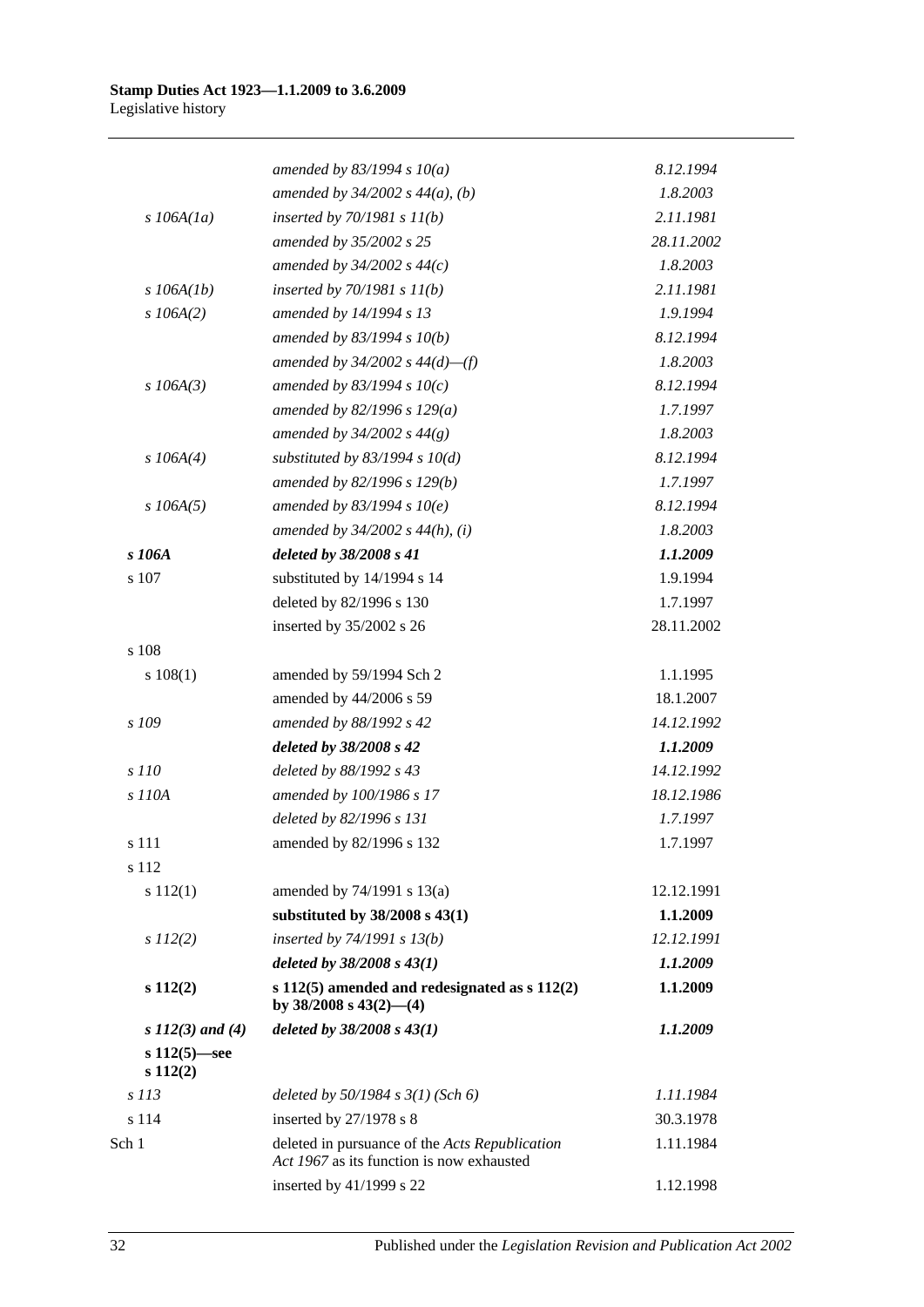| Sch 2                                           | heading substituted by $44/2003$ s 3(1) (Sch 1)                                                                      | 24.11.2003                   |
|-------------------------------------------------|----------------------------------------------------------------------------------------------------------------------|------------------------------|
| Pt1                                             | heading inserted by $44/2003$ s 3(1) (Sch 1)                                                                         | 24.11.2003                   |
| <b>AGREEMENT</b> or<br>any<br><b>MEMORANDUM</b> | amended by $42/1992 s 6(a)$                                                                                          | 1.9.1992                     |
|                                                 | deleted by $88/1992 s 44(a)$                                                                                         | 14.12.1992                   |
| <b>AFFIDAVIT OR</b><br><b>DECLARATION</b>       | amended by 50/1984 s 3(1) (Sch 6)                                                                                    | 1.11.1984                    |
|                                                 | deleted by $81/1985 s 11(a)$                                                                                         | 5.8.1985                     |
| cl 1                                            | ANNUAL LICENCE amended by 27/1978<br>s 9(a)—(d)                                                                      | uncommenced-not incorporated |
|                                                 | ANNUAL LICENCE amended by 65/1983 s 3                                                                                | 1.1.1984                     |
|                                                 | ANNUAL LICENCE amended by 8/1986 s 7(a)                                                                              | 13.3.1986                    |
|                                                 | ANNUAL LICENCE amended by 100/1986<br>s 18(a), (b)                                                                   | 18.12.1986                   |
|                                                 | ANNUAL LICENCE amended by 47/1990<br>s $5(1)(a)$ , (b), (d), (c)                                                     | 1.7.1990                     |
|                                                 | ANNUAL LICENCE paragraph (1) deleted by<br>47/1990 s $5(1)(c)$                                                       | 1.7.1990                     |
|                                                 | ANNUAL LICENCE amended by 82/1996 s 133                                                                              | 1.7.1997                     |
|                                                 | ANNUAL LICENCE amended by 36/1998 s 3(a)                                                                             | 1.6.1998                     |
|                                                 | ANNUAL LICENCE amended and redesignated<br>as cl 1 by 44/2003 s 3(1) (Sch 1)                                         | 24.11.2003                   |
| cl $1(3)$                                       |                                                                                                                      |                              |
|                                                 | Exemption No 2 amended by $41/1999$ s $23(a)$                                                                        | 1.12.1998                    |
|                                                 | Exemption No 3 inserted by $111/1980$ s $15(a)$                                                                      | 6.11.1980                    |
|                                                 | substituted by $100/1986$ s $18(c)$                                                                                  | 18.12.1986                   |
|                                                 | Exemption No 4 inserted by $111/1980$ s $15(a)$                                                                      | 6.11.1980                    |
| and 6                                           | Exemption Nos 5 inserted by 81/1985 s 11(b)                                                                          | 5.8.1985                     |
|                                                 | Exemption No 7 inserted by $8/1986$ s $7(b)$                                                                         | 13.3.1986                    |
|                                                 | Exemption No $8$ inserted by 100/1986 s 18(d)                                                                        | 18.12.1986                   |
| cl <sub>2</sub>                                 | <b>APPLICATION</b> to Register a Motor Vehicle<br>amended by $64/1989$ s $4(a)$ , (b)                                | 28.3.1990                    |
|                                                 | APPLICATION to Register a Motor Vehicle<br>amended by $31/1994$ s $9(a)$                                             | 30.5.1994                    |
|                                                 | <b>APPLICATION</b> to Register a Motor Vehicle<br>amended and redesignated as cl 2 by 44/2003<br>$s \; 3(1)$ (Sch 1) | 24.11.2003                   |
| cl 2(1)<br>cl $2(2)$                            | amended by 28/2005 s 15(1)                                                                                           | 1.7.2006                     |
|                                                 | Exemption No 2 amended by $100/1986$ s $18(e)$                                                                       | 18.12.1986                   |
|                                                 | Exemption No 4 substituted by $64/1989$ s $4(c)$                                                                     | 28.3.1990                    |
|                                                 | substituted by $30/1996$ s $43(a)$                                                                                   | 1.7.1996                     |
|                                                 | Exemption No 5Ainserted by $8/1986$ s $7(c)$                                                                         | 13.3.1986                    |
|                                                 | deleted by $38/2008$ s $44(1)$                                                                                       | 1.1.2009                     |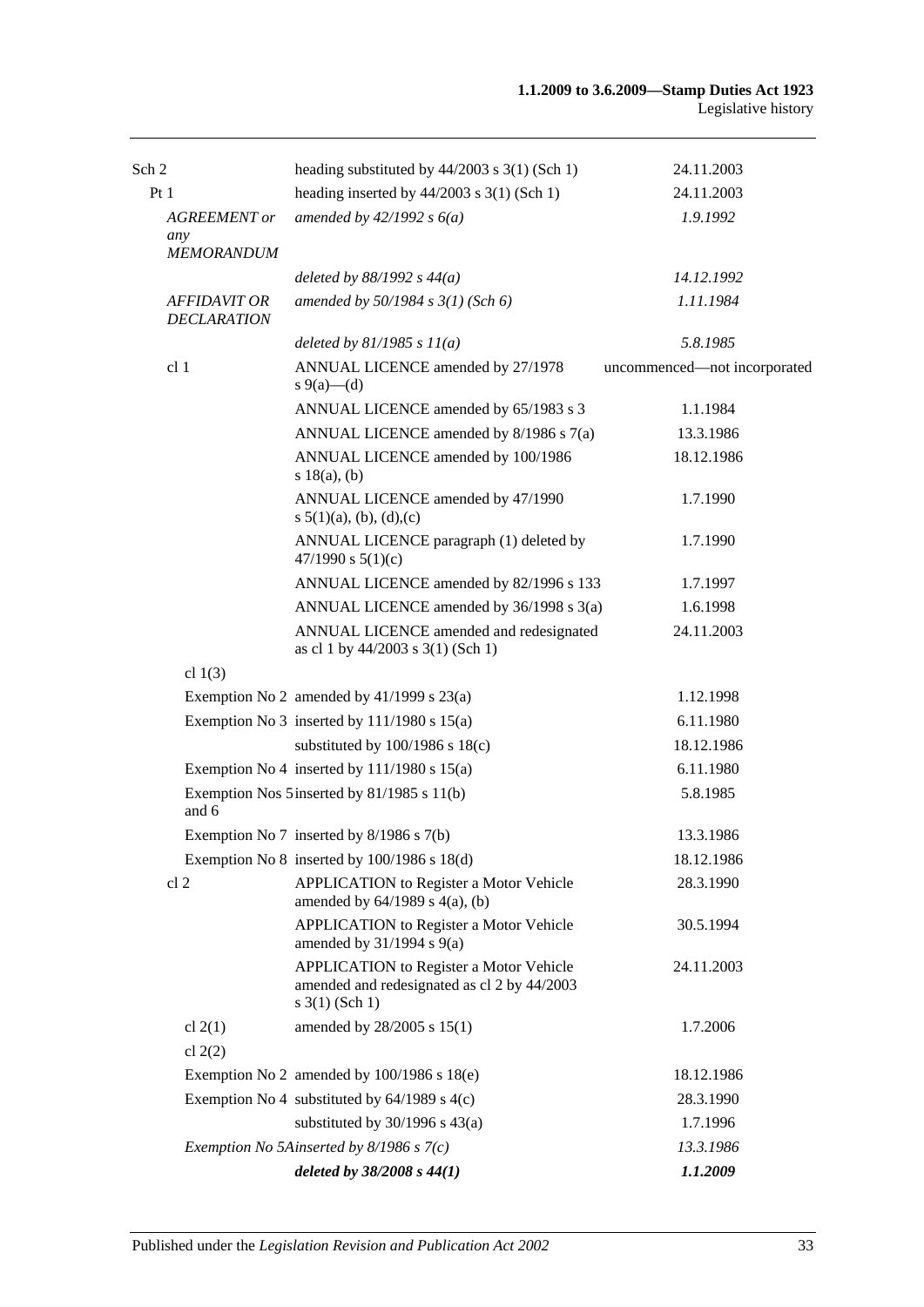|                     | Exemption No 6 substituted by $41/2004$ s 10(1)  | 24.2.2005  |
|---------------------|--------------------------------------------------|------------|
| Exemption<br>No 10  | substituted by 83/1994 s 12 (Sch)                | 8.12.1994  |
|                     | amended by $41/2004$ s $10(2)$                   | 24.2.2005  |
| Exemption<br>No 10A | inserted by $76/1994$ s $7(a)$                   | 2.3.1995   |
|                     | substituted by $77/1995$ s $17(a)$               | 1.7.1996   |
|                     | substituted by $30/1996$ s $43(b)$               | 1.7.1996   |
| Exemption<br>No 10B | inserted by $77/1995 s 17(a)$                    | 1.7.1996   |
|                     | deleted by $30/1996 s 43(b)$                     | 1.7.1996   |
| Exemption<br>No 11  | substituted by $41/2004$ s $10(3)$               | 24.2.2005  |
| Exemption<br>No 11A | inserted by $54/1991$ s $5(a)$                   | 3.2.1992   |
|                     | deleted by $30/1996 s 43(c)$                     | 1.7.1996   |
| Exemption<br>No 12  | amended by $19/1991$ s $6(a)$                    | 18.4.1991  |
| Exemption<br>No 13  | amended by 19/1991 s 6(b)                        | 18.4.1991  |
| Exemption<br>No 14  | amended by $19/1991$ s $6(c)$                    | 18.4.1991  |
| Exemption<br>No 15  | substituted by $19/1991$ s $6(d)$                | 18.4.1991  |
|                     | amended by $72/1995$ s $6(a)$ —(c)               | 23.11.1995 |
|                     | (ab) deleted by $36/1998$ s $3(b)$               | 1.9.1998   |
|                     | amended by 41/2004 s 10(4)                       | 24.2.2005  |
| Exemption<br>No 16  | substituted by 28/1977 s 5                       | 28.7.1977  |
| Exemption<br>No 17  | inserted by 139/1982                             | 8.7.1982   |
|                     | substituted by $81/1985$ s $11(c)$               | 5.8.1985   |
| Exemption<br>No 18  | inserted by $31/1994$ s $9(b)$                   | 30.5.1994  |
|                     | amended by 41/2004 s 10(5)                       | 24.2.2005  |
| Exemption<br>No 19  | inserted by 28/2005 s 15(2)                      | 1.7.2006   |
| cl $2(3)$           | amended by 47/1990 s 5(2)                        | 1.1.1991   |
|                     | amended by 77/1995 s 17(b)                       | 1.7.1996   |
|                     | amended by $36/1998$ s $3(c)$                    | 27.7.1998  |
| cl $2(4)$           |                                                  |            |
|                     | Exemption No 2 substituted by $64/1989$ s $4(d)$ | 28.3.1990  |
|                     | substituted by $30/1996$ s $43(d)$               | 1.7.1996   |
|                     | Exemption No 3Ainserted by 8/1986 s 7(d)         | 13.3.1986  |
|                     | deleted by 38/2008 s 44(2)                       | 1.1.2009   |
|                     | Exemption No 5 substituted by 83/1994 s 12 (Sch) | 8.12.1994  |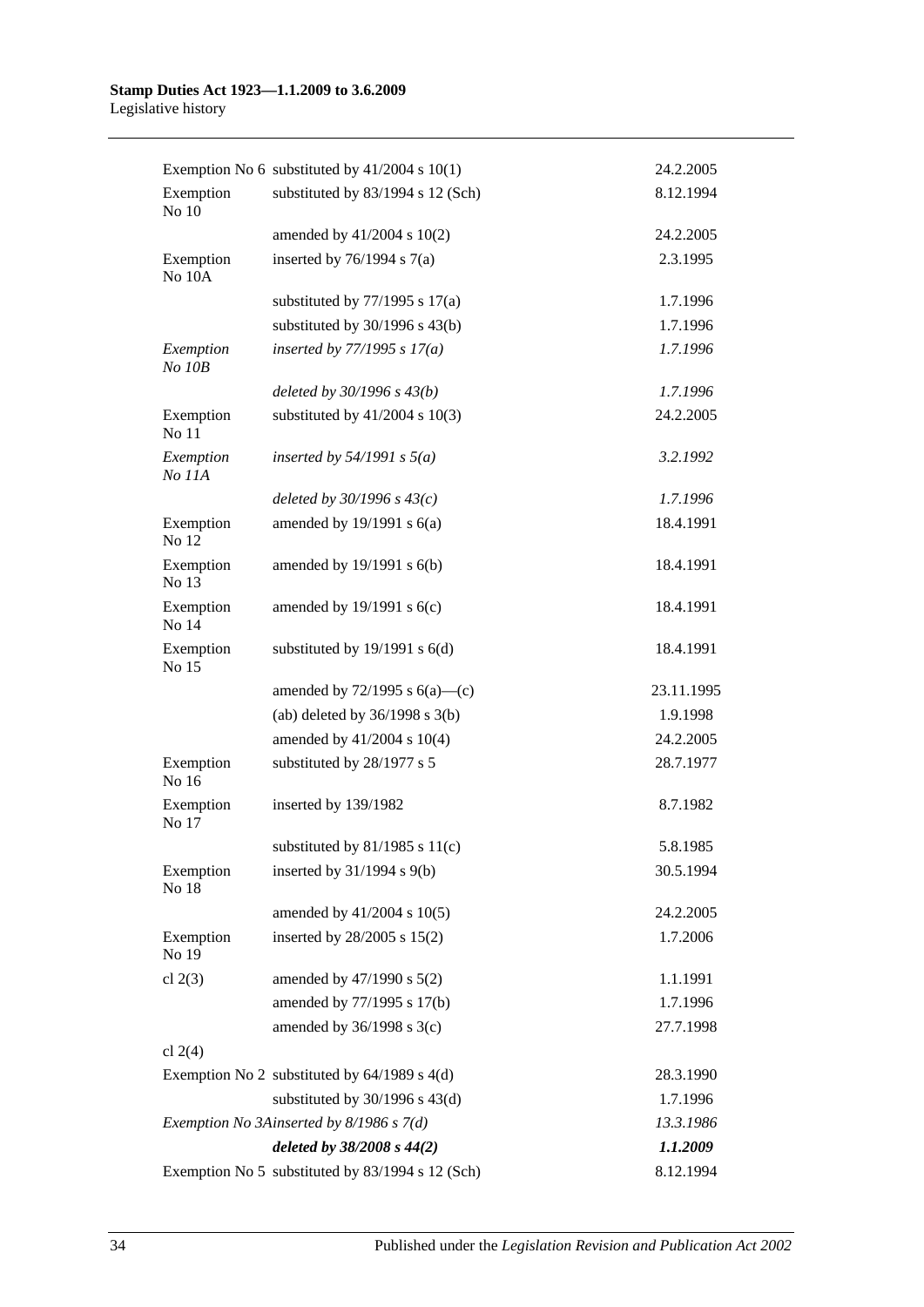|                                                                                                                 | amended by 41/2004 s 10(6)                        | 24.2.2005 |
|-----------------------------------------------------------------------------------------------------------------|---------------------------------------------------|-----------|
| Exemption<br>No 5A                                                                                              | inserted by $76/1994$ s $7(b)$                    | 2.3.1995  |
|                                                                                                                 | substituted by $77/1995$ s $17(c)$                | 1.7.1996  |
|                                                                                                                 | substituted by $30/1996$ s $43(e)$                | 1.7.1996  |
|                                                                                                                 | Exemption No 5Binserted by $77/1995 s 17(c)$      | 1.7.1996  |
|                                                                                                                 | deleted by $30/1996 s 43(e)$                      | 1.7.1996  |
|                                                                                                                 | Exemption No 6 substituted by $41/2004$ s $10(7)$ | 24.2.2005 |
|                                                                                                                 | Exemption No 6Ainserted by $54/1991$ s $5(b)$     | 3.2.1992  |
|                                                                                                                 | deleted by $30/1996 s 43(f)$                      | 1.7.1996  |
|                                                                                                                 | Exemption No 8 amended by 89/1978 s 3             | 18.1.1979 |
|                                                                                                                 | (c) deleted by $89/1978$ s 3                      | 18.1.1979 |
| <b>BANK NOTE</b>                                                                                                | deleted by $111/1980 s 15(b)$                     | 6.11.1980 |
| <b>BILL OF</b><br><b>EXCHANGE</b><br>payable on<br>demand                                                       | amended by $70/1981 s 12(a)$                      | 2.11.1981 |
|                                                                                                                 | substituted by $89/1983$ s $10(a)$                | 1.1.1984  |
|                                                                                                                 | substituted by 19/1991 s $6(e)$                   | 18.4.1991 |
|                                                                                                                 | deleted by $82/1997 s 7(a)$                       | 1.1.1998  |
| <b>BILL OF</b><br>EXCHANGE, being<br>a cheque                                                                   | inserted by $89/1983$ s $10(a)$                   | 1.1.1984  |
|                                                                                                                 | amended by $50/1984$ s $3(1)$ (Sch 6)             | 1.11.1984 |
|                                                                                                                 | deleted by $82/1997 s 7(a)$                       | 1.1.1998  |
| <b>BILL OF</b><br>EXCHANGE, being<br>a payment order                                                            | inserted by 19/1991 s $6(f)$                      | 18.4.1991 |
|                                                                                                                 | deleted by $82/1997 s 7(a)$                       | 1.1.1998  |
| <b>BILL OF</b><br><b>EXCHANGE</b> and<br>PROMISSORY<br>NOTE drawn or<br>made                                    | amended by 70/1981 s 12(b)                        | 2.11.1981 |
|                                                                                                                 | deleted by $82/1997 s 7(a)$                       | 1.1.1998  |
| <b>BILL OF</b><br><b>EXCHANGE</b> and<br><b>PROMISSORY</b><br>NOTE (not being a<br>bill or note                 | deleted by $82/1997 s 7(a)$                       | 1.1.1998  |
| <b>BILL OF</b><br><b>EXCHANGE</b> and<br><b>PROMISSORY</b><br>NOTE of any other<br>kind (except a bank<br>note) | amended by 19/1991 s $6(g)$                       | 18.4.1991 |
|                                                                                                                 | amended by 83/1994 s 12 (Sch)                     | 8.12.1994 |
|                                                                                                                 | deleted by $82/1997 s 7(a)$                       | 1.1.1998  |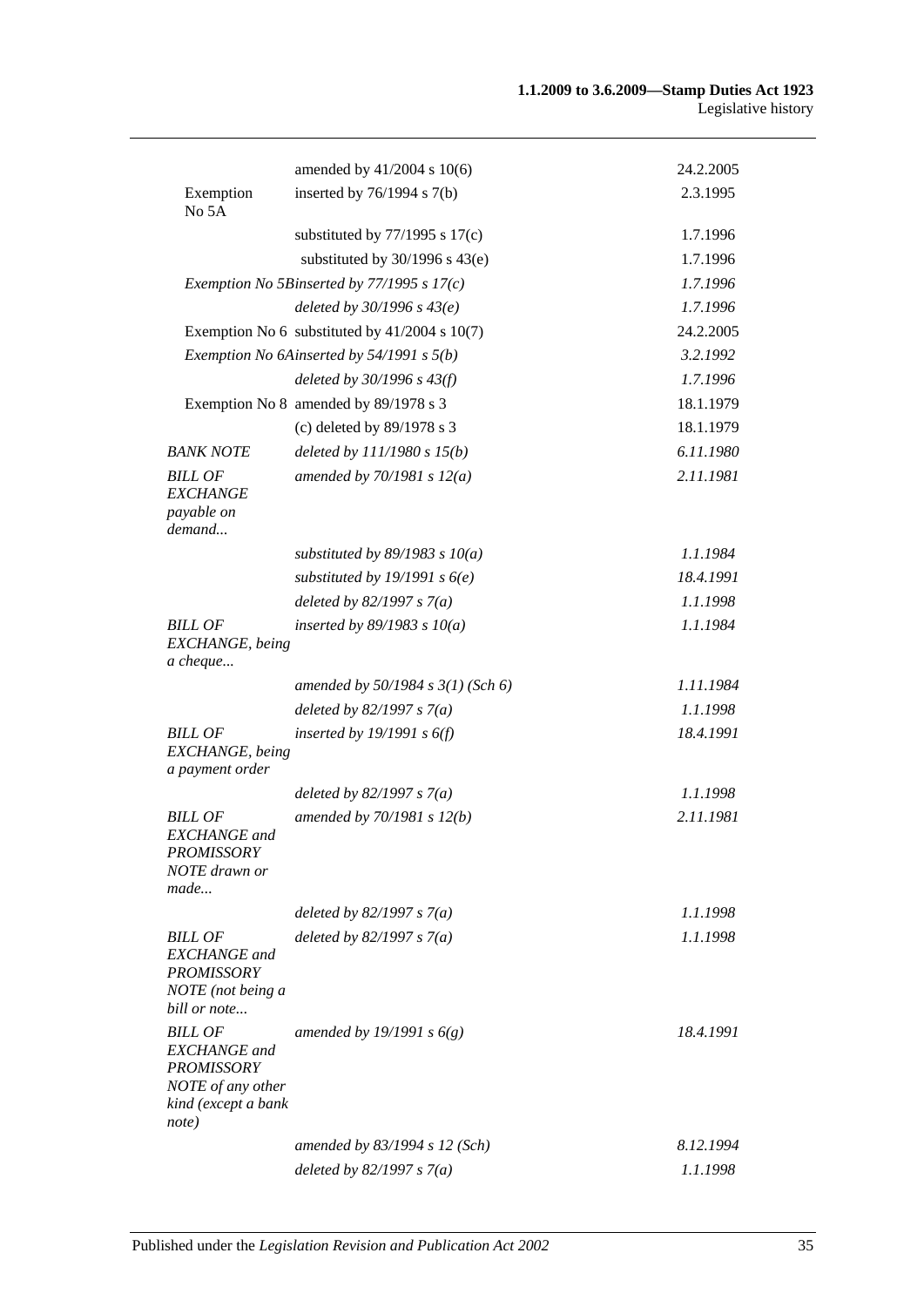#### **Stamp Duties Act 1923—1.1.2009 to 3.6.2009** Legislative history

|                                   | BILL OF LADING deleted by $81/1985 s 11(d)$                                                | 5.8.1985   |
|-----------------------------------|--------------------------------------------------------------------------------------------|------------|
| <b>OR SHIPPING</b><br><b>NOTE</b> |                                                                                            |            |
| (not otherwise<br>charged)        | CONTRACT NOTE deleted by 50/1984 s 3(1) (Sch 6)                                            | 1.11.1984  |
|                                   | CONTRACT NOTE deleted by 50/1984 s 3(1) (Sch 6)                                            | 1.11.1984  |
| <b>CONTRACT</b>                   | deleted by $50/1984 s 3(1)$ (Sch 6)                                                        | 1.11.1984  |
| cl <sub>3</sub>                   | CONVEYANCE or TRANSFER amended by<br>$101/1976$ s 7                                        | 16.12.1976 |
|                                   | CONVEYANCE or TRANSFER amended by<br>111/1980 s 15(c), (d)                                 | 6.11.1980  |
|                                   | CONVEYANCE or TRANSFER amended by<br>$95/1982$ s $17(a)$ —(d)                              | 23.12.1982 |
|                                   | CONVEYANCE or TRANSFER (ab) deleted by<br>89/1983 s 10(b)                                  | 1.1.1984   |
|                                   | CONVEYANCE or TRANSFER amended by<br>$89/1983$ s $10(c)$                                   | 1.1.1984   |
|                                   | <b>CONVEYANCE or TRANSFER amended by</b><br>50/1984 s 3(1) (Sch 6)                         | 1.11.1984  |
|                                   | CONVEYANCE or TRANSFER amended by<br>$81/1985$ s $11(e)$ , (g)                             | 5.8.1985   |
|                                   | CONVEYANCE or TRANSFER (aab) deleted<br>by 81/1985 s 11(f)                                 | 5.8.1985   |
|                                   | CONVEYANCE or TRANSFER amended by<br>$8/1986$ s 7(e)                                       | 13.3.1986  |
|                                   | CONVEYANCE or TRANSFER amended by<br>$42/1992$ s $6(b)$                                    | 1.9.1992   |
|                                   | CONVEYANCE or TRANSFER amended by<br>88/1992 s 44(b), (c)                                  | 14.12.1992 |
|                                   | CONVEYANCE or TRANSFER amended by<br>49/1995 s 9(a)                                        | 1.7.1995   |
|                                   | CONVEYANCE or TRANSFER amended by<br>40/1999 s $2(a)$                                      | 5.8.1999   |
|                                   | CONVEYANCE or TRANSFER amended by<br>$15/2002$ s 7(a)                                      | 5.9.2002   |
|                                   | CONVEYANCE or TRANSFER amended by<br>$34/2002$ s $45(a)$ , (b)                             | 1.8.2003   |
|                                   | CONVEYANCE or TRANSFER amended and<br>redesignated as cl $3$ by $44/2003$ s $3(1)$ (Sch 1) | 24.11.2003 |
| cl $3(1)$                         | amended by 38/2008 s 44(3)                                                                 | 1.1.2009   |
| cl $3(2)$                         |                                                                                            |            |
|                                   | Exemption No 1 substituted by 81/1985 s 11(h)                                              | 5.8.1985   |
|                                   | substituted by $80/2000$ s $20(a)$                                                         | 14.12.2000 |
|                                   | Exemption No 2 inserted by 81/1985 s 11(h)                                                 | 5.8.1985   |
|                                   | amended by 34/2002 s 45(c)                                                                 | 1.8.2003   |
|                                   | amended by 41/2004 s 10(8)                                                                 | 4.11.2004  |
|                                   | Exemption No 3 inserted by $100/1986$ s $18(f)$                                            | 18.12.1986 |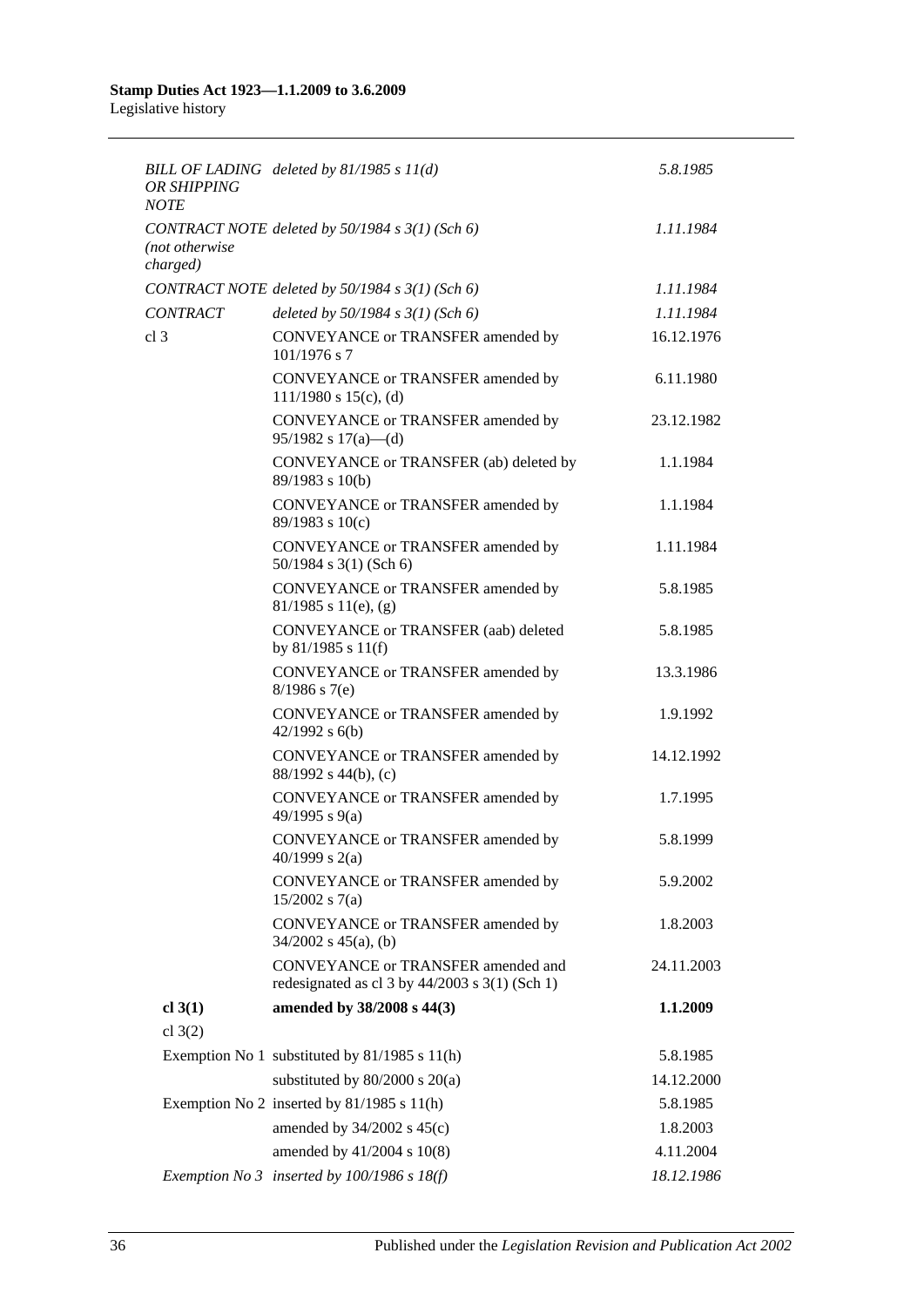|                 | amended by $34/2002$ s $45(d)$                                                       | 1.8.2003   |
|-----------------|--------------------------------------------------------------------------------------|------------|
|                 | deleted by 38/2008 s 44(4)                                                           | 1.1.2009   |
|                 | Exemption No 4 inserted by $100/1986$ s $18(f)$                                      | 18.12.1986 |
|                 | amended by 83/1994 s 12 (Sch)                                                        | 8.12.1994  |
|                 | amended by 38/2008 s 44(5)                                                           | 1.1.2009   |
|                 | Exemption No 5 inserted by $100/1986$ s $18(f)$                                      | 18.12.1986 |
|                 | substituted by 83/1994 s 12 (Sch)                                                    | 8.12.1994  |
|                 | amended by 38/2008 s 44(6)                                                           | 1.1.2009   |
| cl <sub>4</sub> | CONVEYANCE operating substituted by<br>101/1976 s 8                                  | 16.12.1976 |
|                 | CONVEYANCE operating amended by 81/1985<br>s 11(i)                                   | 5.8.1985   |
|                 | CONVEYANCE operating amended by 36/1990<br>s 8                                       | 24.5.1990  |
|                 | CONVEYANCE operating amended by 88/1992<br>$s\,44(d), (e)$                           | 14.12.1992 |
|                 | CONVEYANCE operating amended by 14/1994<br>s 15(a)                                   | 1.9.1994   |
|                 | CONVEYANCE operating amended by 49/1995<br>$s \theta(b)$                             | 1.7.1995   |
|                 | CONVEYANCE operating amended by 42/1997<br>s <sub>4</sub>                            | 17.7.1997  |
|                 | CONVEYANCE operating amended by 40/1999<br>s(2(b)                                    | 5.8.1999   |
|                 | CONVEYANCE operating amended by 15/2002<br>s(7(b)                                    | 5.9.2002   |
|                 | CONVEYANCE operating amended by 34/2002<br>$s\,45(e)$                                | 1.8.2003   |
|                 | CONVEYANCE operating amended and<br>redesignated as cl 4 by $44/2003$ s 3(1) (Sch 1) | 24.11.2003 |
| $cl$ 4(1)       | amended by 38/2008 s 44(7)                                                           | 1.1.2009   |
|                 | (aa) deleted by $38/2008$ s $44(7)$                                                  | 1.1.2009   |
| cl $4(2)$       |                                                                                      |            |
|                 | Exemption No 2 inserted by $81/1985$ s $11(j)$                                       | 5.8.1985   |
|                 | substituted by 80/2000 s 20(b)                                                       | 14.12.2000 |
|                 | Exemption No 3 inserted by $100/1986$ s $18(g)$                                      | 18.12.1986 |
|                 | amended by $34/2002$ s $45(f)$                                                       | 1.8.2003   |
|                 | deleted by 38/2008 s 44(8)                                                           | 1.1.2009   |
|                 | Exemption No 4 inserted by $100/1986$ s $18(g)$                                      | 18.12.1986 |
|                 | amended by 83/1994 s 12 (Sch)                                                        | 8.12.1994  |
|                 | amended by 38/2008 s 44(9)                                                           | 1.1.2009   |
|                 | Exemption No 5 inserted by $100/1986$ s $18(g)$                                      | 18.12.1986 |
|                 | substituted by 83/1994 s 12 (Sch)                                                    | 8.12.1994  |
|                 | amended by 38/2008 s 44(10)                                                          | 1.1.2009   |
| cl <sub>5</sub> | CONVEYANCE for the partition amended by<br>95/1982 s 17(e)                           | 23.12.1982 |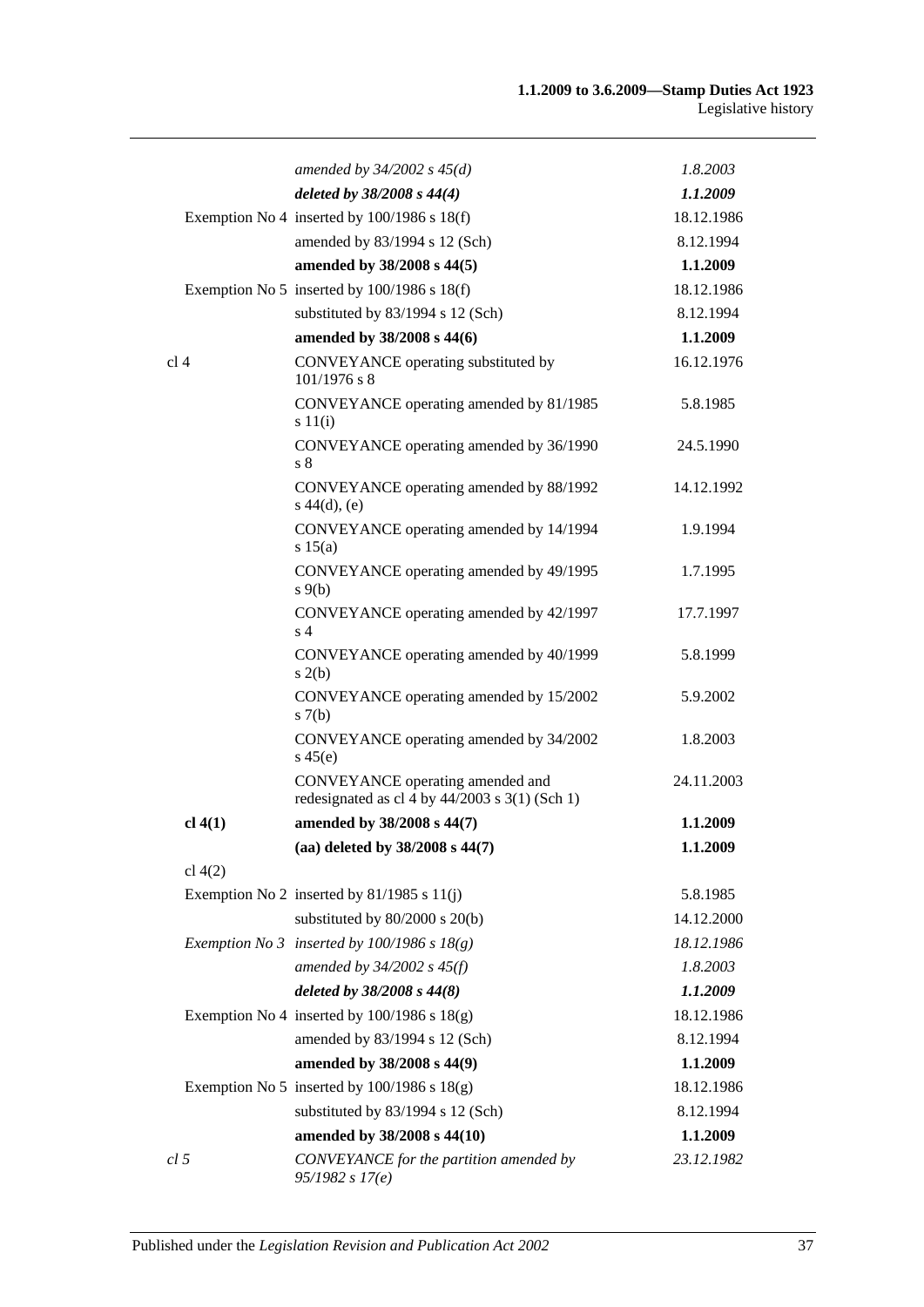|                                                                 | CONVEYANCE for the partition amended by<br>42/1992 s6(c)                           | 1.9.1992   |
|-----------------------------------------------------------------|------------------------------------------------------------------------------------|------------|
|                                                                 | CONVEYANCE for the partition redesignated as<br>cl 5 by $44/2003$ s $3(1)$ (Sch 1) | 24.11.2003 |
|                                                                 | deleted by $28/2005 s 15(3)$                                                       | 1.7.2006   |
| cl 6                                                            | CONVEYANCE for effectuating amended by<br>111/1980 s 15(e)                         | 6.11.1980  |
|                                                                 | CONVEYANCE for effectuating amended by<br>42/1992 s 6(d)                           | 1.9.1992   |
|                                                                 | CONVEYANCE for effectuating redesignated as<br>cl 6 by $44/2003$ s $3(1)$ (Sch 1)  | 24.11.2003 |
|                                                                 | deleted by 28/2005 s 15(3)                                                         | 1.7.2006   |
| which s 71D applies                                             | CONVEYANCE to inserted by $111/1980 s 15(f)$                                       | 6.11.1980  |
|                                                                 | deleted by $19/1991 s 6(h)$                                                        | 18.4.1991  |
| cl 7                                                            | CONVEYANCE of any other kind amended by<br>42/1992 s6(e)                           | 1.9.1992   |
|                                                                 | CONVEYANCE of any other kind redesignated<br>as cl 7 by 44/2003 s 3(1) (Sch 1)     | 24.11.2003 |
|                                                                 | deleted by 28/2005 s 15(3)                                                         | 1.7.2006   |
| cl 8                                                            | DEED substituted by $42/1992 s 6(f)$                                               | 1.9.1992   |
|                                                                 | DEED redesignated as cl 8 by $44/2003$ s $3(1)$<br>(Sch 1)                         | 24.11.2003 |
|                                                                 | deleted by 28/2005 s 15(2)                                                         | 1.7.2006   |
| <b>DOCUMENT</b> or<br>other<br><b>INSTRUMENT</b>                | deleted by $95/1982 s 17(f)$                                                       | 23.12.1982 |
| <i><b>INSTALMENT</b></i><br><b>PURCHASE</b><br><b>AGREEMENT</b> | deleted by $50/1984$ s $3(1)$ (Sch 6)                                              | 1.11.1984  |
| by 28/2005                                                      | cl 9 before deletion INSTRUMENT amended by $42/1992 s 6(g)$                        | 1.9.1992   |
|                                                                 | INSTRUMENT redesignated as cl 9 by 44/2003<br>$s \frac{3}{1}$ (Sch 1)              | 24.11.2003 |
| cl9                                                             | deleted by $28/2005$ s $15(3)$                                                     | 1.7.2006   |
| lease)                                                          | LEASE (not being a amended by $111/1980 s 15(g)$ )                                 | 6.11.1980  |
|                                                                 | amended by $81/1985 s 11(k)$                                                       | 5.8.1985   |
|                                                                 | deleted by $72/1995 s 6(d)$                                                        | 23.11.1995 |
| cl 10                                                           | LEASE or AGREEMENT FOR LEASE inserted<br>by $72/1995$ s $6(d)$                     | 23.11.1995 |
|                                                                 | amended and redesignated as cl 10 by 44/2003<br>$s \; 3(1)$ (Sch 1)                | 24.11.2003 |
| cl $10(2)$                                                      |                                                                                    |            |
|                                                                 | Exemption No 1 substituted by 27/2001 s 14                                         | 1.1.2002   |
| <b>LEASE</b> made<br>subsequently                               | deleted by $72/1995 s 6(e)$                                                        | 23.11.1995 |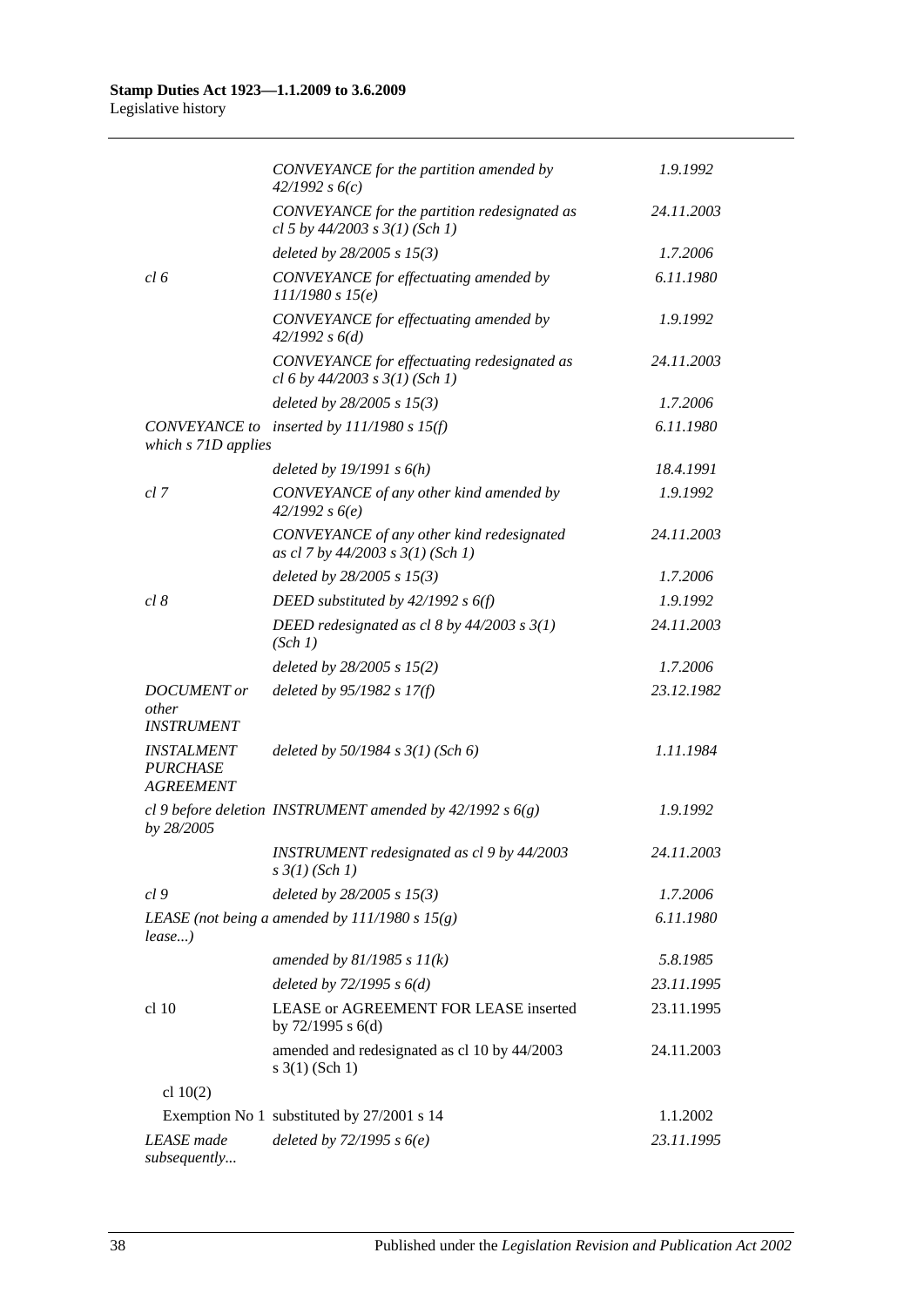| <b>LETTER OF</b><br><b>ALLOTMENT</b> | deleted by $81/1985 s 11(l)$                                                                                                                  | 5.8.1985                  |
|--------------------------------------|-----------------------------------------------------------------------------------------------------------------------------------------------|---------------------------|
| cl 11 before<br>deletion by 28/2005  | MORTGAGE amended by 101/1976 s 9                                                                                                              | 16.12.1976                |
|                                      | MORTGAGE amended by 88/1992 s 44(f)(i)                                                                                                        | 14.12.1992                |
|                                      | MORTGAGE amended by 31/2003 s 13                                                                                                              | 1.10.2003                 |
|                                      | MORTGAGE amended and redesignated as cl 11<br>by $44/2003$ s $3(1)$ (Sch 1)                                                                   | 24.11.2003                |
| cl $11(1)$                           | amended by $28/2005$ s $12(1)$                                                                                                                | 1.7.2005                  |
|                                      | (a)(iii) deleted by $28/2005$ s 12(1)                                                                                                         | 1.7.2005                  |
|                                      | amended by 28/2005 s 17                                                                                                                       | 1.7.2007                  |
|                                      | amended by 28/2005 s 20                                                                                                                       | 1.7.2008                  |
| cl $11(2)$                           |                                                                                                                                               |                           |
| Exemption<br>Nos 2a and 2b           | inserted by $28/2005$ s $12(2)$                                                                                                               | 1.7.2005                  |
|                                      | Exemption No 3 inserted by $88/1992$ s $44(f)(ii)$                                                                                            | 14.12.1992                |
|                                      | amended by $23/2001$ s $117(a)$                                                                                                               | 15.7.2001                 |
|                                      | Exemption No 4 inserted by $72/1995$ s 6(f)                                                                                                   | 23.11.1995                |
|                                      | cl 11(3) and (4) inserted by $28/2005$ s 12(3)                                                                                                | 1.7.2005                  |
| cl 11                                | deleted by 28/2005 s 22(1)                                                                                                                    | 1.7.2009-not incorporated |
| <b>POWER OF</b><br><b>ATTORNEY</b>   | deleted by $42/1992 s 6(h)$                                                                                                                   | 1.9.1992                  |
| <b>RECEIPTS</b>                      | deleted by $50/1984$ s $3(1)$ (Sch 6)                                                                                                         | 1.11.1984                 |
| cl <sub>12</sub>                     | RETURN lodged with the Commissioner by a<br>company redesignated as cl 12 by 44/2003 s 3(1)<br>(Sch 1)                                        | 24.11.2003                |
| cl <sub>13</sub>                     | RETURN lodged with the Commissioner by a<br>financial institution under s 44 inserted by<br>82/1997 s 7(b)                                    | 1.1.1998                  |
|                                      | RETURN lodged with the Commissioner by a<br>financial institution under s 44 amended by<br>$41/1999$ s 23(b)                                  | 1.12.1998                 |
|                                      | RETURN lodged with the Commissioner by a<br>financial institution under s 44 amended and<br>redesignated as cl 13 by $44/2003$ s 3(1) (Sch 1) | 24.11.2003                |
| cl $13(2)$                           |                                                                                                                                               |                           |
|                                      | Exemption No 1 amended by $41/1999$ s $23(c)$ , (d)                                                                                           | 1.12.1998                 |
|                                      | Exemption No 2 amended by $41/1999$ s $23(e)$                                                                                                 | 1.12.1998                 |
|                                      | Exemption No 3 amended by $41/1999$ s $23(f)$ , (g)                                                                                           | 1.12.1998                 |
| cl 14 before                         | <b>RETURN</b> lodged with the Commissioner by a<br>deletion by $38/2008$ dealer amended by $111/1980$ s $15(h)$                               | 6.11.1980                 |
|                                      | RETURN lodged with the Commissioner by a<br>dealer amended by $42/1992 s 6(i)$                                                                | 1.9.1992                  |
|                                      | RETURN lodged with the Commissioner by a<br>dealer amended by $49/1995 s$ $9(c)$ , (d)                                                        | 1.7.1995                  |
|                                      | RETURN lodged with the Commissioner by a<br>dealer amended by $34/2002$ s $44(g)$                                                             | 1.8.2003                  |
|                                      |                                                                                                                                               |                           |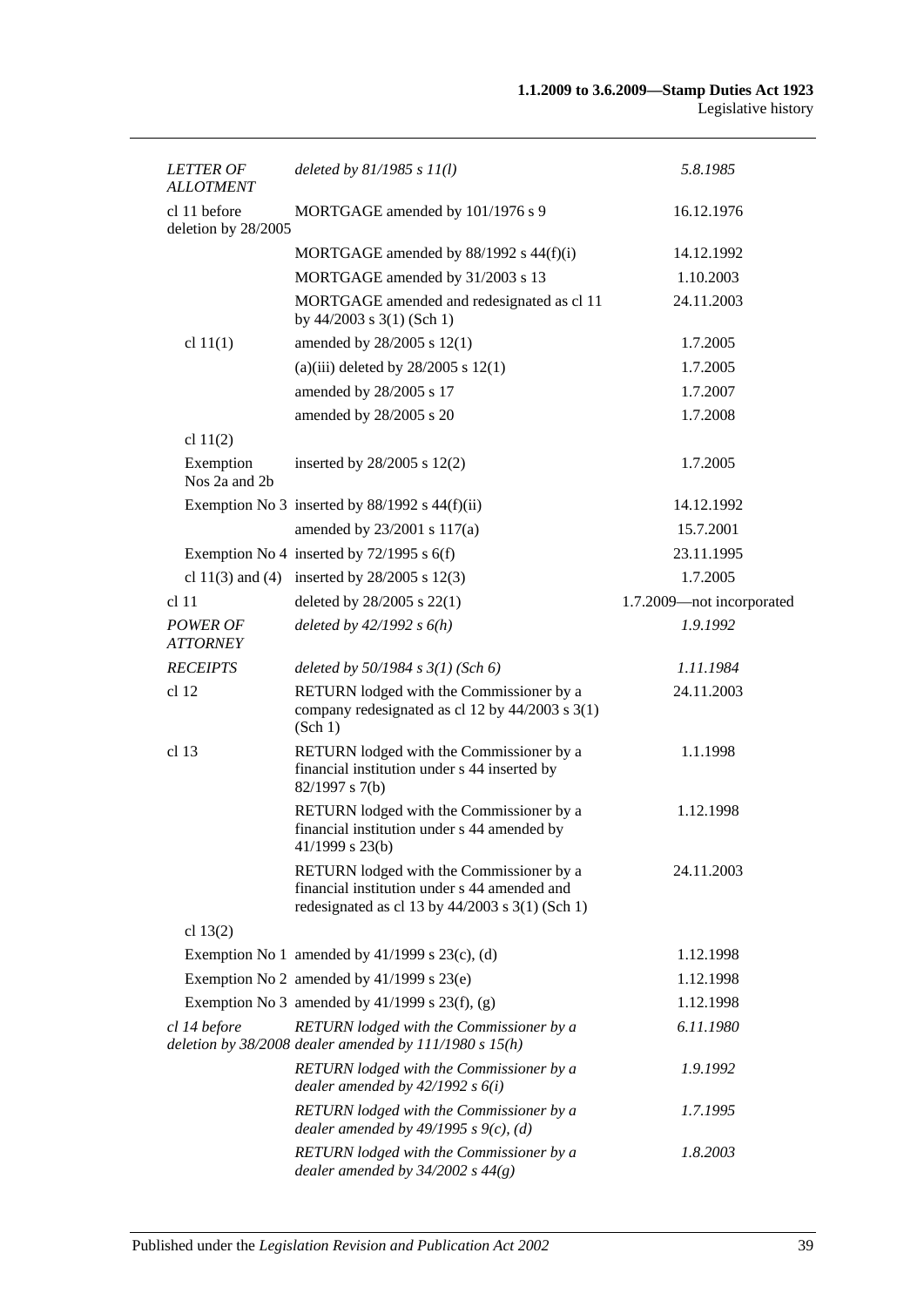|                                           | RETURN lodged with the Commissioner by a<br>dealer amended and redesignated as cl 14 by<br>$44/2003$ s $3(1)$ (Sch 1) | 24.11.2003 |
|-------------------------------------------|-----------------------------------------------------------------------------------------------------------------------|------------|
| cl 14(2)                                  |                                                                                                                       |            |
|                                           | Exemption No 1 amended by $100/1986$ s $18(h)$                                                                        | 1.2.1987   |
|                                           | substituted by $34/2002$ s $45(h)$                                                                                    | 1.8.2003   |
|                                           | Exemption No 2 amended by $100/1986$ s $18(i)$                                                                        | 1.2.1987   |
|                                           | substituted by $34/2002$ s $45(h)$                                                                                    | 1.8.2003   |
| cl 14                                     | deleted by 38/2008 s 44(11)                                                                                           | 1.1.2009   |
| cl 15 before<br>deletion by 38/2008       | RETURN under $s$ 90G inserted by 8/1986 $s$ 7(f)                                                                      | 13.3.1986  |
|                                           | RETURN under s 90G substituted by 42/1992<br>$s\delta(j)$                                                             | 1.9.1992   |
|                                           | RETURN under s 90G amended by 49/1995<br>$s \theta(e)$                                                                | 1.7.1995   |
|                                           | RETURN under s 90G amended by 34/2002<br>$s\,45(i)$                                                                   | 1.8.2003   |
|                                           | RETURN under s 90G redesignated as cl 15 by<br>$44/2003$ s $3(1)$ (Sch 1)                                             | 24.11.2003 |
| cl 15                                     | deleted by 38/2008 s 44(11)                                                                                           | 1.1.2009   |
| <b>TOTALIZATOR</b>                        | deleted by $104/1976$ s $4(2)$ (Sch 2)                                                                                | 1.1.1977   |
| <b>TOTALIZATOR</b><br><b>AGENCY BOARD</b> | deleted by $104/1976$ s $4(2)$ (Sch 2)                                                                                | 1.1.1977   |
| Pt 2                                      | heading inserted by $44/2003$ s 3(1) (Sch 1)                                                                          | 24.11.2003 |
| cl 16                                     | <b>GENERAL EXEMPTIONS FROM ALL</b><br>STAMP DUTIES amended and redesignated as<br>cl 16 by 44/2003 s 3(1) (Sch 1)     | 24.11.2003 |
|                                           | Exemption No 1 substituted by 111/1980 s 15(i)                                                                        | 6.11.1980  |
| Exemption<br>No 1A                        | inserted by $88/1992$ s $44(g)$                                                                                       | 14.12.1992 |
|                                           | Exemption No 6 substituted by 101/1976 s 10                                                                           | 16.12.1976 |
|                                           | substituted by $30/1982$ s 4                                                                                          | 19.8.1982  |
|                                           | substituted by $95/1982$ s $17(g)$                                                                                    | 23.12.1982 |
| Exemption<br>No 13                        | substituted by $42/1992$ s $6(k)$                                                                                     | 1.9.1992   |
| Exemption<br>No 13C                       | inserted by $8/1986$ s $7(g)$                                                                                         | 13.3.1986  |
|                                           | deleted by 38/2008 s 44(12)                                                                                           | 1.1.2009   |
| <b>Exemption</b><br><b>No 14</b>          | deleted by 38/2008 s 44(12)                                                                                           | 1.1.2009   |
| Exemption<br>Nos 14A and 14B              | deleted by $50/1984$ s $3(1)$ (Sch 6)                                                                                 | 1.11.1984  |
| Exemption<br>No 19                        | substituted by $14/1994$ s $15(b)$                                                                                    | 1.9.1994   |
|                                           | amended by $34/2002$ s $45(j)$                                                                                        | 1.8.2003   |
| Exemption<br>No 20                        | amended by 14/1994 s 15(c)                                                                                            | 1.9.1994   |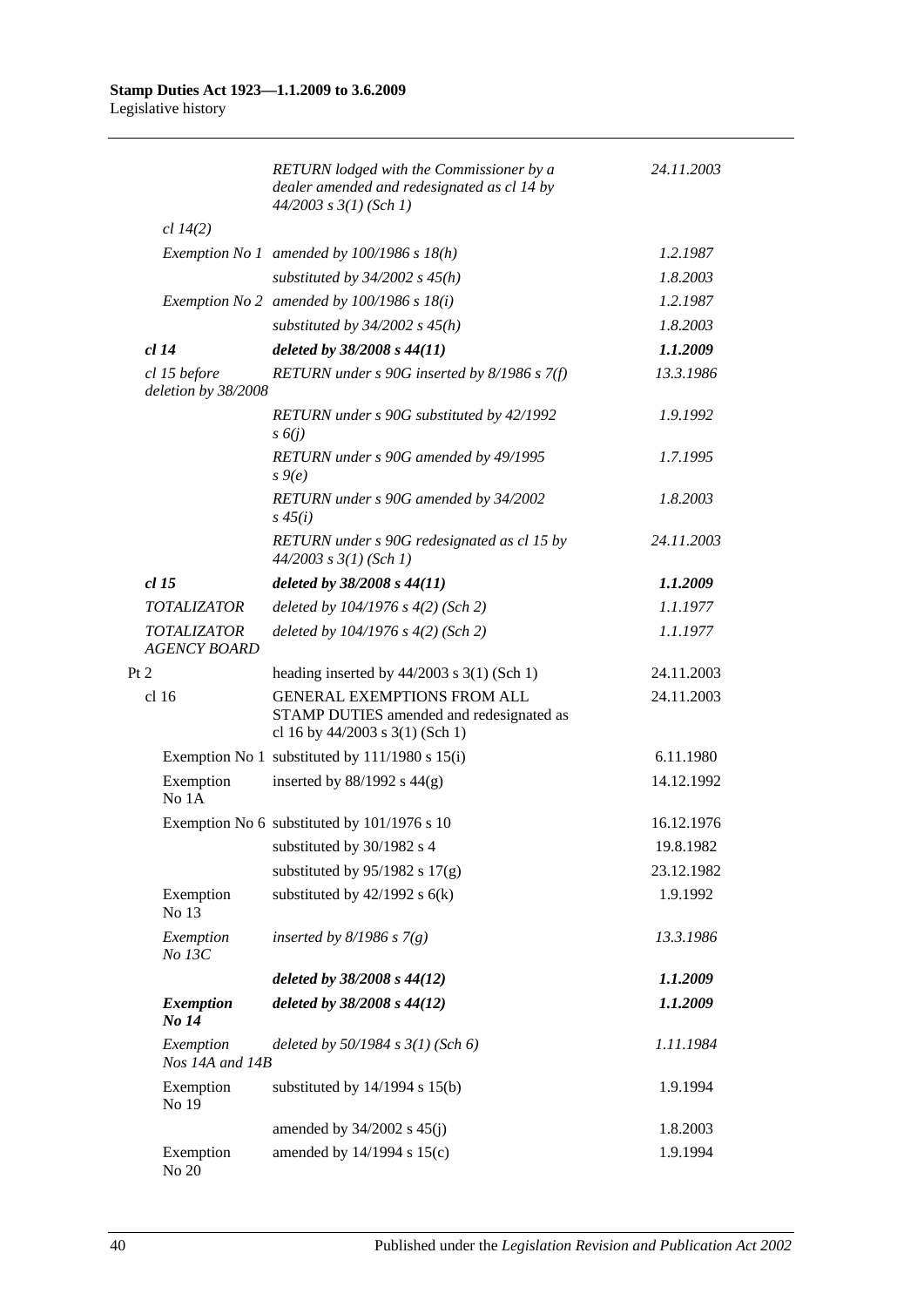|                      | amended by $34/2002$ s $45(k)$                     | 1.8.2003   |
|----------------------|----------------------------------------------------|------------|
| Exemption<br>No 20A  | inserted by $11/1999 s 4$                          | 18.3.1999  |
|                      | amended by 23/2001 s 117(b)                        | 15.7.2001  |
|                      | deleted by 38/2008 s 44(13)                        | 1.1.2009   |
| Exemption<br>No 21   | amended by $14/1994$ s $15(c)$                     | 1.9.1994   |
|                      | amended by 34/2002 s 45(l)                         | 1.8.2003   |
|                      | Exemption No 22 inserted by 83/1994 s 11           | 8.12.1994  |
|                      | amended by $18/1996 s 10(a)$                       | 24.4.1996  |
|                      | amended by $23/2001 s 117(c)$                      | 15.7.2001  |
|                      | amended by $34/2002$ s $45(m)$                     | 1.8.2003   |
|                      | deleted by 38/2008 s 44(14)                        | 1.1.2009   |
| Exemption<br>No 23   | amended by 50/1984 s 3(1) (Sch 6)                  | 1.11.1984  |
|                      | prescribed personamended by 50/1984 s 3(1) (Sch 6) | 1.11.1984  |
|                      | Exemption No 24 inserted by 52/1989 s 10           | 21.9.1989  |
|                      | substituted by $14/1994$ s $15(d)$                 | 1.9.1994   |
|                      | amended by 49/1995 s 9(f)                          | 1.7.1995   |
|                      | substituted by $34/2002$ s $45(n)$                 | 1.8.2003   |
|                      | deleted by 38/2008 s 44(15)                        | 1.1.2009   |
| Exemption<br>No 24AA | inserted by $18/1996$ s $10(b)$                    | 24.4.1996  |
|                      | amended by $34/2002$ s $45(o)$                     | 1.8.2003   |
|                      | deleted by 38/2008 s 44(15)                        | 1.1.2009   |
| Exemption<br>No 24A  | inserted by $14/1994$ s $15(d)$                    | 1.9.1994   |
|                      | amended by $34/2002$ s $45(p)$                     | 1.8.2003   |
|                      | deleted by 38/2008 s 44(15)                        | 1.1.2009   |
| Exemption<br>No 24B  | inserted by $14/1994$ s $15(d)$                    | 1.9.1994   |
|                      | amended by $34/2002$ s $45(q)$                     | 1.8.2003   |
| Exemption<br>No 24C  | inserted by $72/1995 s 6(g)$                       | 23.11.1995 |
|                      | amended by $34/2002$ s $45(r)$                     | 1.8.2003   |
|                      | deleted by 38/2008 s 44(16)                        | 1.1.2009   |
| Exemption<br>No 24D  | inserted by $21/2000$ s $28(d)$                    | 8.6.2000   |
|                      | amended by $34/2002 s 45(s)$                       | 1.8.2003   |
|                      | deleted by 38/2008 s 44(16)                        | 1.1.2009   |
| Exemption<br>No 25   | inserted by 74/1991 s 14                           | 12.12.1991 |
|                      | amended by 58/2001 Sch 2 cl 6                      | 1.1.2003   |
| Exemption<br>No 26   | inserted by $80/2000$ s $20(c)$                    | 14.12.2000 |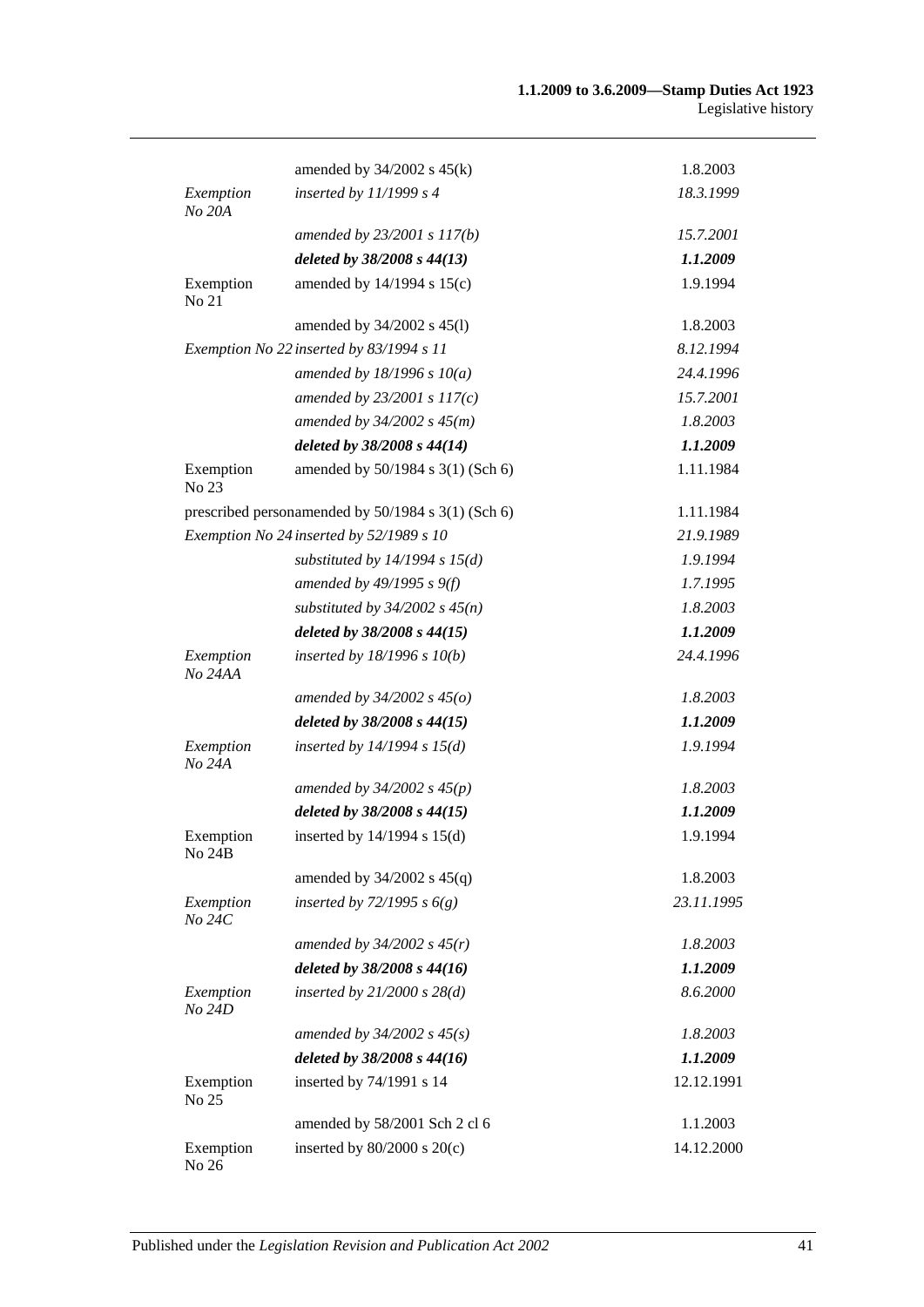|                            | substituted by 23/2008 s 4      | 26.6.2008                 |
|----------------------------|---------------------------------|---------------------------|
| Exemption<br>No 27         | inserted by $28/2005$ s 12(4)   | 1.7.2005                  |
| Exemption<br>$Nos 28 - 30$ | inserted by $28/2005$ s $15(4)$ | 1.7.2006                  |
| Exemption<br>No 31         | inserted by $28/2005$ s $22(2)$ | 1.7.2009—not incorporated |
| Form A                     | deleted by $72/1995 s 6(h)$     | 23.11.1995                |
| Sch <sub>3</sub>           | deleted by $47/1990 s 6$        | 1.7.1990                  |

## **Transitional etc provisions associated with Act or amendments**

### *Stamp Duties Act Amendment Act 1988*

### **9—Transitional provision**

Section 71E of the principal Act applies in relation to transactions entered into on or after 7th December, 1987, but no offence arises under subsection (6)(a) of that section in relation to a transaction entered into before the date of assent to this Act if the required statement is lodged with the Commissioner within two months after assent.

### *Stamp Duties Act Amendment Act 1989*

### **4—Application of Act**

The amendments effected by this Act apply to conveyances lodged with the Commissioner of Stamps for stamping on or after 1 February, 1988.

#### *Stamp Duties Act Amendment Act (No. 4) 1990*

#### **7—Transitional provisions**

Where a company, person or firm of persons carried on general insurance business before the enactment of this Act, the company, person or firm—

- (a) is required to lodge monthly returns only in relation to general insurance business carried on by it on or after 1 July, 1990; and
- (b) will be taken to have complied with the requirements of section 36(1) of the principal Act, as amended by this Act, in relation to the period from 1 July, 1990, until the enactment of this Act if the monthly returns required in relation to that period are lodged with the Commissioner not later than the fifteenth day of the month commencing after the enactment of this Act.

### *Stamp Duties (Rates) Amendment Act 1992*

#### **7—Application of amendments**

The amendments made by sections 5 and 6 of this Act apply to instruments executed on or after the commencement of this Act (with the effect that instruments executed before that commencement will be chargeable with duty as if those provisions had not been enacted).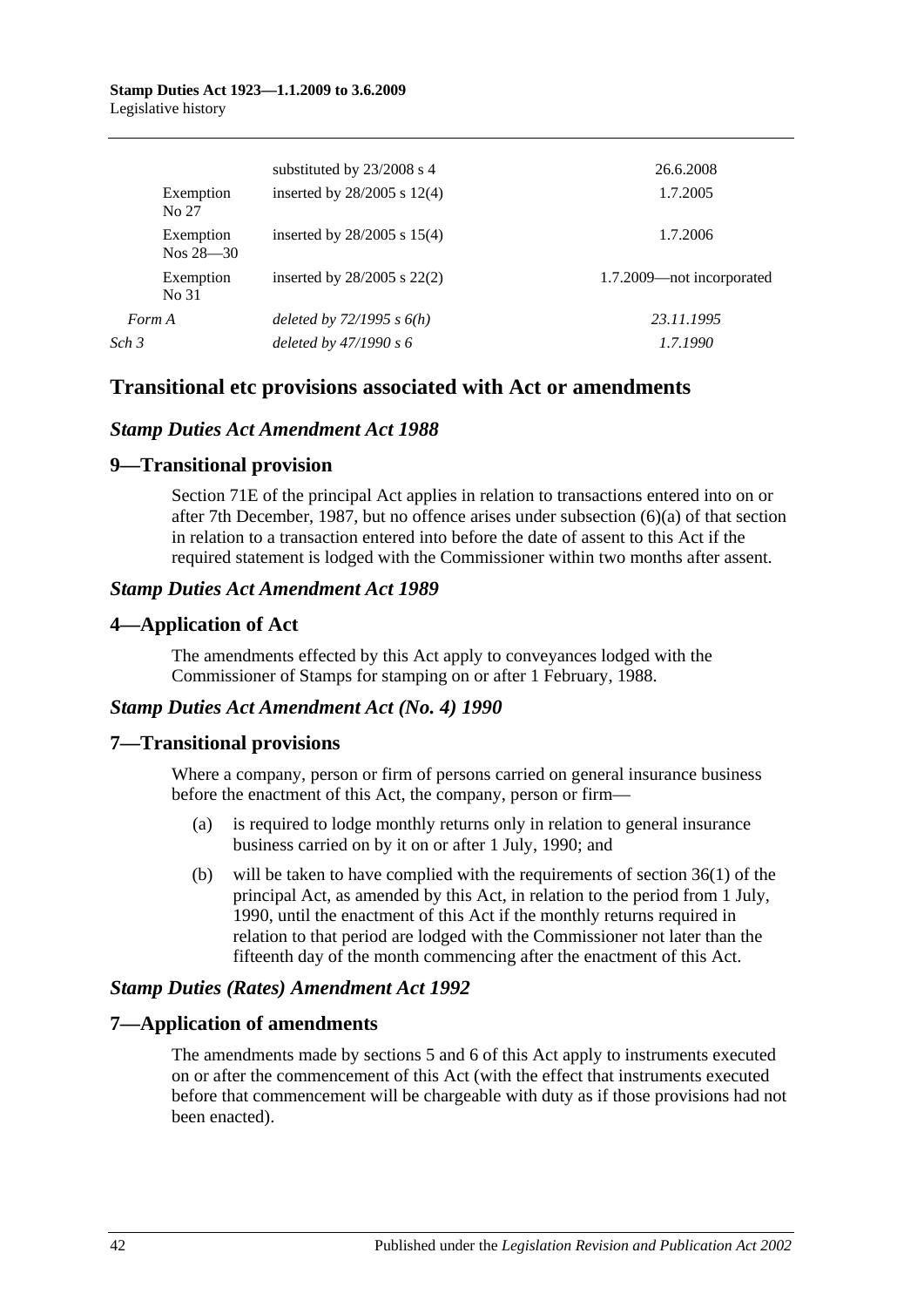## *Stamp Duties (Penalties, Reassessments and Securities) Amendment Act 1992*

### **45—Transitional provision**

- (1) Subject to this section, the amendments made by this Act do not affect the amount of duty chargeable on an instrument executed, or a transaction completed, before the commencement of this Act.
- $(2)$  If—
	- (a) a mortgage executed before the commencement of this Act is extended or renewed after the commencement of this Act; or
	- (b) a liability that is secured by a mortgage executed before the commencement of this Act is incurred after the commencement of this Act (except a liability that accrues in respect of a liability that was incurred before the commencement of this Act, or a liability that takes effect in substitution for an earlier liability and does not-when incurred-exceed the amount of the earlier liability); or
	- (c) after the commencement of this Act the time for payment or repayment of a liability secured by a mortgage executed before the commencement of this Act is extended or deferred,

duty is chargeable under the principal Act as amended by this Act as if the mortgage were a new and separate instrument executed on the date of the extension or renewal, the date when the fresh liability was incurred, or the date when the time for payment or repayment of the liability was extended or deferred (as the case requires), but allowance must be made for duty paid on the mortgage before that date.

#### *Stamp Duties (Concessions) Amendment Act 1994*

#### **10—Transitional provision**

The amendments made by sections 5 and 6 of this Act apply in relation to rental business transacted on or after 1 June 1994.

#### *Stamp Duties (Miscellaneous) Amendment Act 1996*

#### **11—Transitional provision**

The amendments made by this Act do not affect the amount of duty chargeable on an instrument executed before the commencement of this Act.

#### *Stamp Duties (Miscellaneous No. 2) Amendment Act 1997*

#### **8—Transitional provision**

A bank is not required to pay duty on a cheque form or cheque under the principal Act as amended by this Act if duty has already been paid in relation to the cheque form or cheque under the repealed provisions of the principal Act.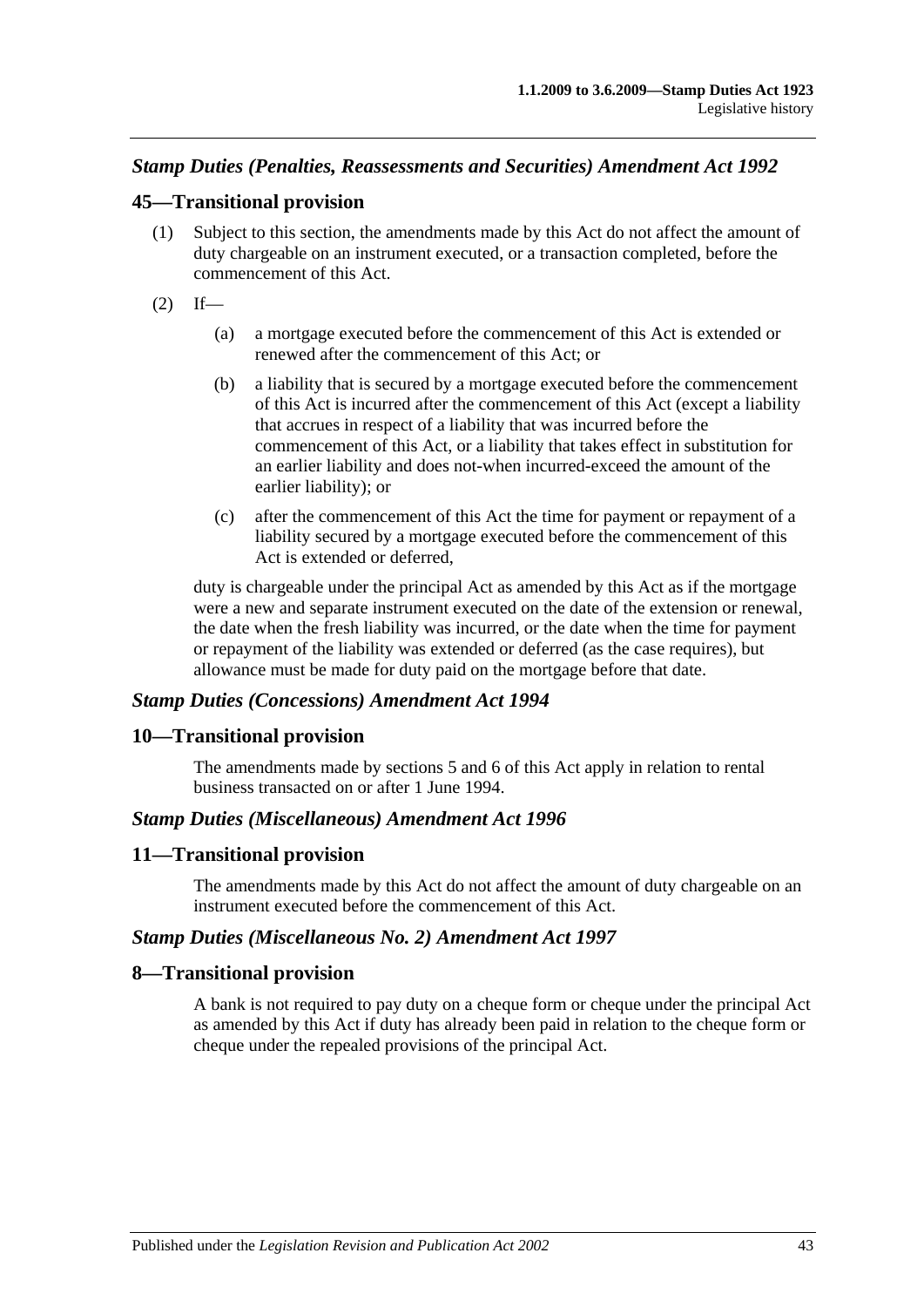# *Stamp Duties (Miscellaneous) Amendment Act 1998*

## **4—Transitional provision**

- (1) The amendment made by section 3(a) of this Act does not apply in relation to—
	- (a) insurance premiums received or charged in account (whether directly or by agents) before 1 June 1998; or
	- (b) insurance premiums received or charged in account (whether directly or by agents) before 1 August 1998 relating to policies to be in force for 12 months or less commencing before 1 September 1998,

with the effect that those insurance premiums will be chargeable with duty as if section 3(a) had not been enacted.

- (2) The amendment made by section 3(b) of this Act does not apply in relation to applications made before the commencement of section 3(b).
- (3) The amendment made by section 3(c) of this Act does not apply in relation to applications where the term of the registration is to take effect before 1 September 1998, with the effect that those applications will be charged with duty as if section 3(c) had not been enacted.

## *Stamp Duties (Conveyance Rates) Amendment Act 1999*

## **3—Application of amendments**

- (1) The amendments made by section 2 of this Act apply to instruments first lodged with the Commissioner of State Taxation for stamping on or after the commencement of this Act.
- (2) However, if on application under this subsection the Commissioner of State Taxation is satisfied that an instrument lodged for stamping gives effect to a written agreement entered into before 27 May 1999, the amendments made by section 2 of this Act will not apply to the instrument (and the instrument will be chargeable with duty as if those amendments had not been enacted).

## *Commonwealth Places (Mirror Taxes Administration) (Modification of State Taxing Laws) Regulations 2000 (No. 8 of 2000)*

### **4—Prescribed modification of State taxing laws (s. 7(1))**

Each State taxing law is modified under section  $7(1)$  of the Act by the addition of a provision to the following effect:

- (1) "This State taxing law is to be read together with its corresponding applied law as a single body of law.".
- (2) The principle in subregulation (1) is subject to any express exceptions and qualifications prescribed under the Act and the *Commonwealth Places (Mirror Taxes) Act 1998* of the Commonwealth.

## *Stamp Duties (Land Rich Entities and Redemption) Amendment Act 2000*

## **21—Amendments relating to redemption to operate retrospectively and prospectively**

(1) The MSP amendments operate both prospectively and retrospectively.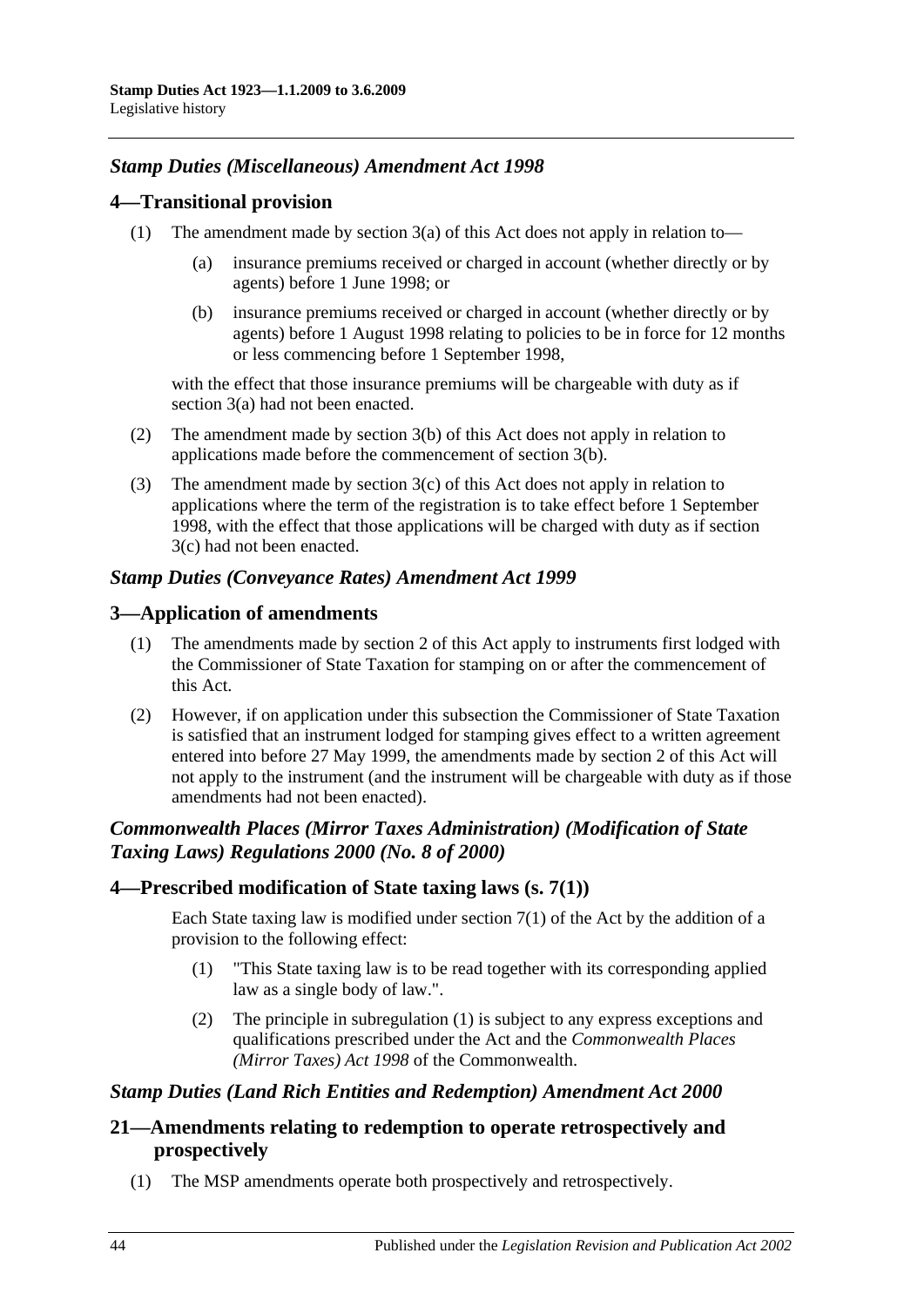- (2) However—
	- (a) the MSP amendments do not operate retrospectively in respect of an instrument or transaction made or occurring before the relevant date but on or after 30 September 1999; and
	- (b) the MSP amendments only operate to impose a liability in respect of an instrument or transaction made or occurring before 30 September 1999 if—
		- (i) no assessment of duty in respect of the instrument or transaction had been made before the relevant date; or
		- (ii) an assessment of duty in respect of the instrument or transaction had been made before the relevant date but—
			- no objection to the assessment was made within 60 days after the date of the assessment; or
			- an objection to the assessment was made and the objection was disallowed; and
	- (c) the MSP amendments do not validate the assessment of duty made in relation to the transaction that was the subject of the High Court's judgment in the case of MSP Nominees Pty Ltd and another v Commissioner of Stamps<sup>1</sup> or authorise a reassessment of duty in that case.
- (3) In this section—

*MSP amendments* means the amendments made by sections 5, 6, 7 and 12 of this Act insofar as they are applicable to the redemption, cancellation or extinguishment of an interest in a unit trust scheme;

*relevant date* means the date of the introduction of the Bill for this Act into the Parliament.

**Note—**

1 (1999) 166 ALR 149.

#### *Stamp Duties (Rental Business and Conveyance Rates) Amendment Act 2002*

#### **8—Application of amendments**

- (1) The amendments made by section 7 of this Act apply to instruments first lodged with the Commissioner of State Taxation for stamping on or after the commencement of that section.
- (2) However, if on application under this subsection the Commissioner of State Taxation is satisfied that an instrument lodged for stamping gives effect to a written agreement entered into on or before 11 July 2002, the amendments made by section 7 of this Act will not apply to the instrument (and the instrument will be chargeable with duty as if those amendments had not been enacted).

#### *Statutes Amendment (Stamp Duties and Other Measures) Act 2002*

#### **27—Transitional provision**

The amendment made to the principal Act by section 21(c) of this Act does not apply in relation to stamp duty paid before the commencement of that section.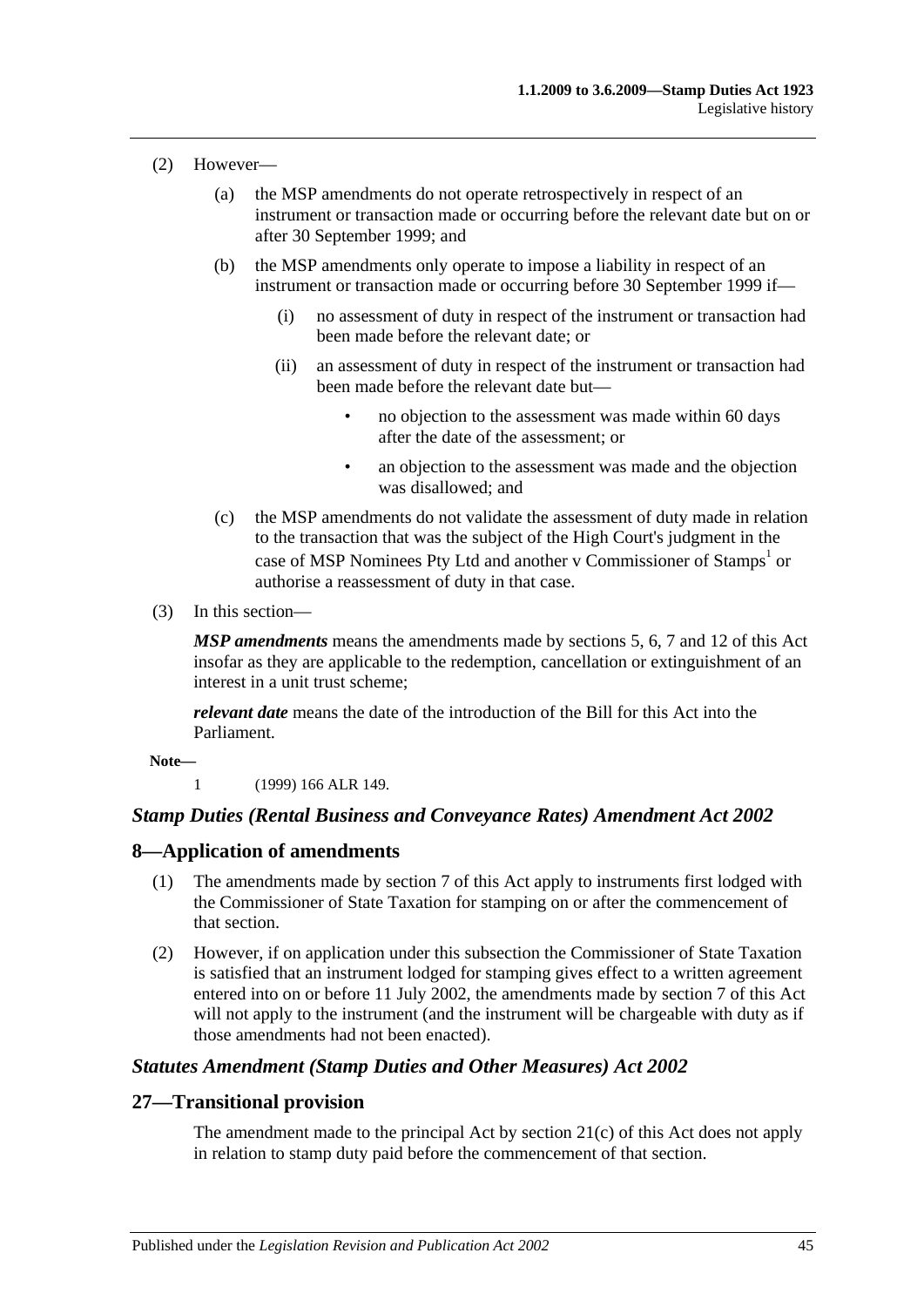# *Stamp Duties (Gaming Machine Surcharge) Amendment Act 2002*

### **4—Application of amendments**

The amendments made by this Act do not apply to a transaction entered into before the commencement of this Act.

### *Statutes Amendment (Corporations—Financial Services Reform) Act 2002*

### **46—Transitional provisions**

- (1) The Australian Stock Exchange Limited will, on the commencement of this section, be taken to be a registered market licensee under Part 3A of the principal Act without the need for an application under Division 4 of that Part (as enacted by this Act).
- (2) The body registered by the Commissioner of State Taxation under Division 4 of Part 3A of the principal Act immediately before the commencement of this section will, on that commencement, be taken to be a registered CS facility licensee under Part 3A of the principal Act without the need for an application under Division 4 of that Part (as enacted by this Act).

## *Stamp Duties (Rental and Mortgage Duty) Amendment Act 2003, Sch—Transitional provision*

1 Part 3 Division 2 of the *[Stamp Duties Act](http://www.legislation.sa.gov.au/index.aspx?action=legref&type=act&legtitle=Stamp%20Duties%20Act%201923) 1923* (the Act) is to be read subject to the following qualification:

> An amount received under or in respect of a contract, agreement or arrangement entered into before 1 October 2003 is required to be included in a statement to be lodged under section 31F of the Act if (and only if) it was required to be brought into account for the calculation of rental duty under the relevant provisions of the Act, as in force immediately before 1 October 2003.

### *Stamp Duties (Land Rich Entities) Amendment Act 2006, Sch 1*

### **1—Transitional provision**

- (1) The amendments made by this Act to the *[Stamp Duties Act](http://www.legislation.sa.gov.au/index.aspx?action=legref&type=act&legtitle=Stamp%20Duties%20Act%201923) 1923* apply only in relation to transactions entered into after the commencement of this clause.
- (2) Section 98(1) of the *[Stamp Duties Act](http://www.legislation.sa.gov.au/index.aspx?action=legref&type=act&legtitle=Stamp%20Duties%20Act%201923) 1923*, as amended by this Act, applies to a transaction entered into after the commencement of this clause but before the day on which this Act is assented to by the Governor (the *day of assent*) as if the period of 2 months referred to in that provision ends 2 months after the day of assent.

### *Statutes Amendment (Domestic Partners) Act 2006*

### **205—Transitional provision**

An amendment made by this Act to the *[Stamp Duties Act](http://www.legislation.sa.gov.au/index.aspx?action=legref&type=act&legtitle=Stamp%20Duties%20Act%201923) 1923* applies only in relation to instruments executed after the commencement of the amendment.

### *Stamp Duties (Trusts) Amendment Act 2008, Sch 1*

### **1—Transitional provision**

The amendment made by section 3(2) of this Act to section 71 of the *[Stamp Duties](http://www.legislation.sa.gov.au/index.aspx?action=legref&type=act&legtitle=Stamp%20Duties%20Act%201923)  Act [1923](http://www.legislation.sa.gov.au/index.aspx?action=legref&type=act&legtitle=Stamp%20Duties%20Act%201923)* operates both prospectively and retrospectively.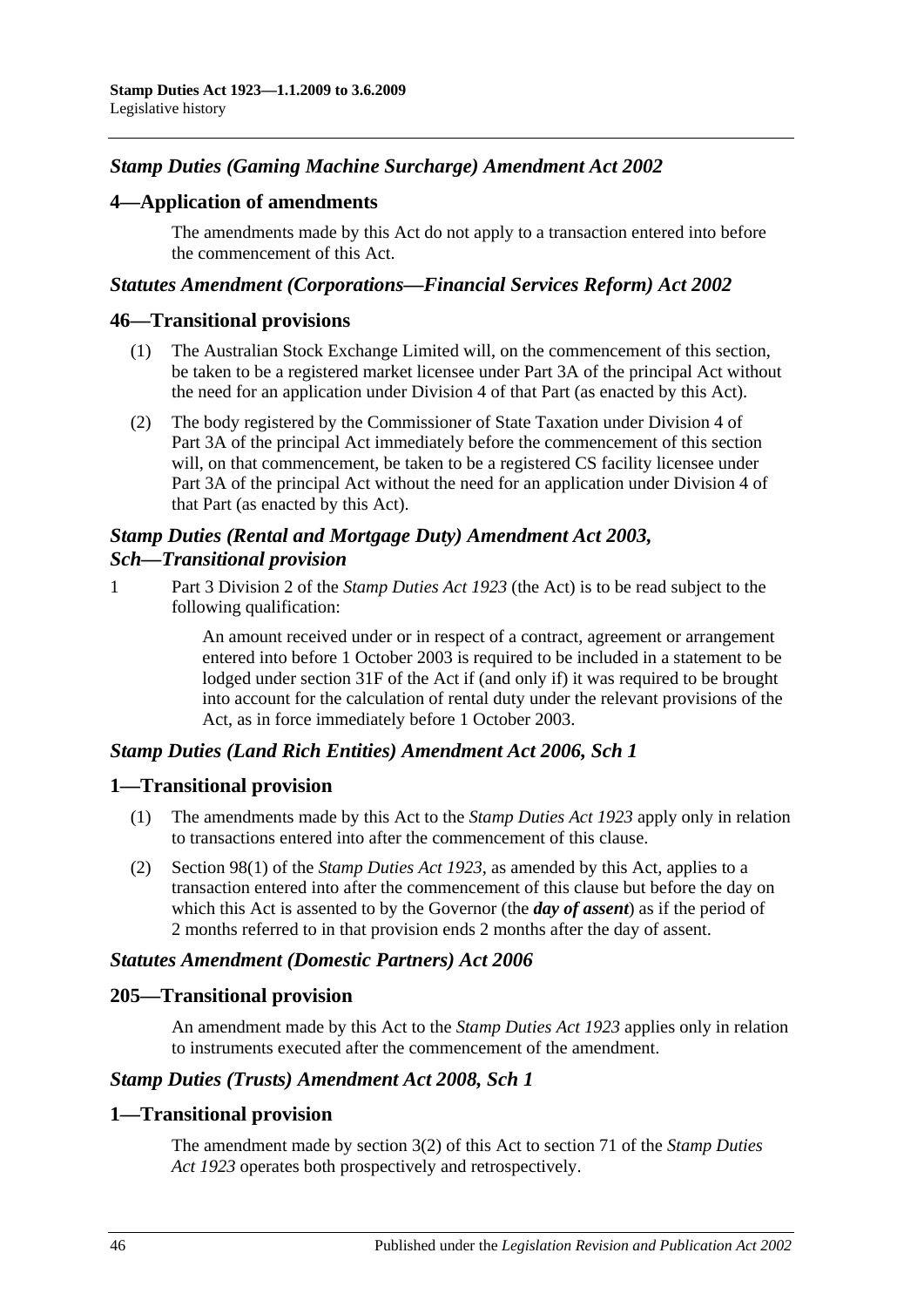## *Statutes Amendment (Budget 2008) Act 2008, Sch 1*

## **1—Transitional provisions**

- $(1)$  If—
	- (a) a person is entitled to a first home bonus grant under section 18B of the *[First](http://www.legislation.sa.gov.au/index.aspx?action=legref&type=act&legtitle=First%20Home%20Owner%20Grant%20Act%202000)  [Home Owner Grant Act](http://www.legislation.sa.gov.au/index.aspx?action=legref&type=act&legtitle=First%20Home%20Owner%20Grant%20Act%202000) 2000*, as enacted by this Act (the *relevant entitlement*); and
	- (b) the person has—
		- (i) in respect of a conveyance that relates to the land on which the home under that Act is situated or is to be built (as the case may be), received a benefit under section 71C of the *[Stamp Duties Act](http://www.legislation.sa.gov.au/index.aspx?action=legref&type=act&legtitle=Stamp%20Duties%20Act%201923) 1923*; or
		- (ii) received a benefit constituted by an *ex gratia* payment by the State in order to provide for the first home bonus grant envisaged by this Act for the period between 5 June 2008 and the date of enactment of this Act,

the amount of the relevant entitlement will be reduced by the amount of the benefit provided under section 71C of the *[Stamp Duties Act](http://www.legislation.sa.gov.au/index.aspx?action=legref&type=act&legtitle=Stamp%20Duties%20Act%201923) 1923* or by the amount of the *ex gratia* payment, or both (including so as to fully set off the amount of the relevant entitlement).

- $(2)$  If—
	- (a) a person has received a benefit constituted by an *ex gratia* payment by the State in order to provide for the first home bonus grant envisaged by this Act for the period between 5 June 2008 and the date of the enactment of this Act; and
	- (b) the person has also, in respect of a conveyance that relates to the land on which the home that is relevant to the *ex gratia* payment is situated, or is to be built, (as the case may be), received a benefit under section 71C of the *[Stamp](http://www.legislation.sa.gov.au/index.aspx?action=legref&type=act&legtitle=Stamp%20Duties%20Act%201923)  [Duties Act](http://www.legislation.sa.gov.au/index.aspx?action=legref&type=act&legtitle=Stamp%20Duties%20Act%201923) 1923* (the *relevant benefit*),

the Commissioner of State Taxation may recover the amount of the relevant benefit from any person who claimed that benefit as a debt due to the Crown.

- $(3)$  If—
	- (a) a person has received a benefit under section 71C of the *[Stamp Duties](http://www.legislation.sa.gov.au/index.aspx?action=legref&type=act&legtitle=Stamp%20Duties%20Act%201923)  Act [1923](http://www.legislation.sa.gov.au/index.aspx?action=legref&type=act&legtitle=Stamp%20Duties%20Act%201923)* (the *relevant benefit*); and
	- (b) the conveyance on which the benefit is based falls within the ambit of subsection (8) of section 71C of the *[Stamp Duties Act](http://www.legislation.sa.gov.au/index.aspx?action=legref&type=act&legtitle=Stamp%20Duties%20Act%201923) 1923* (as enacted by this Act),

the Commissioner of State Taxation may recover the amount of the relevant benefit from any person who claimed that benefit as a debt due to the Crown.

(4) To avoid doubt, any set off or right of recovery under this clause extends to a benefit obtained before the commencement of this clause.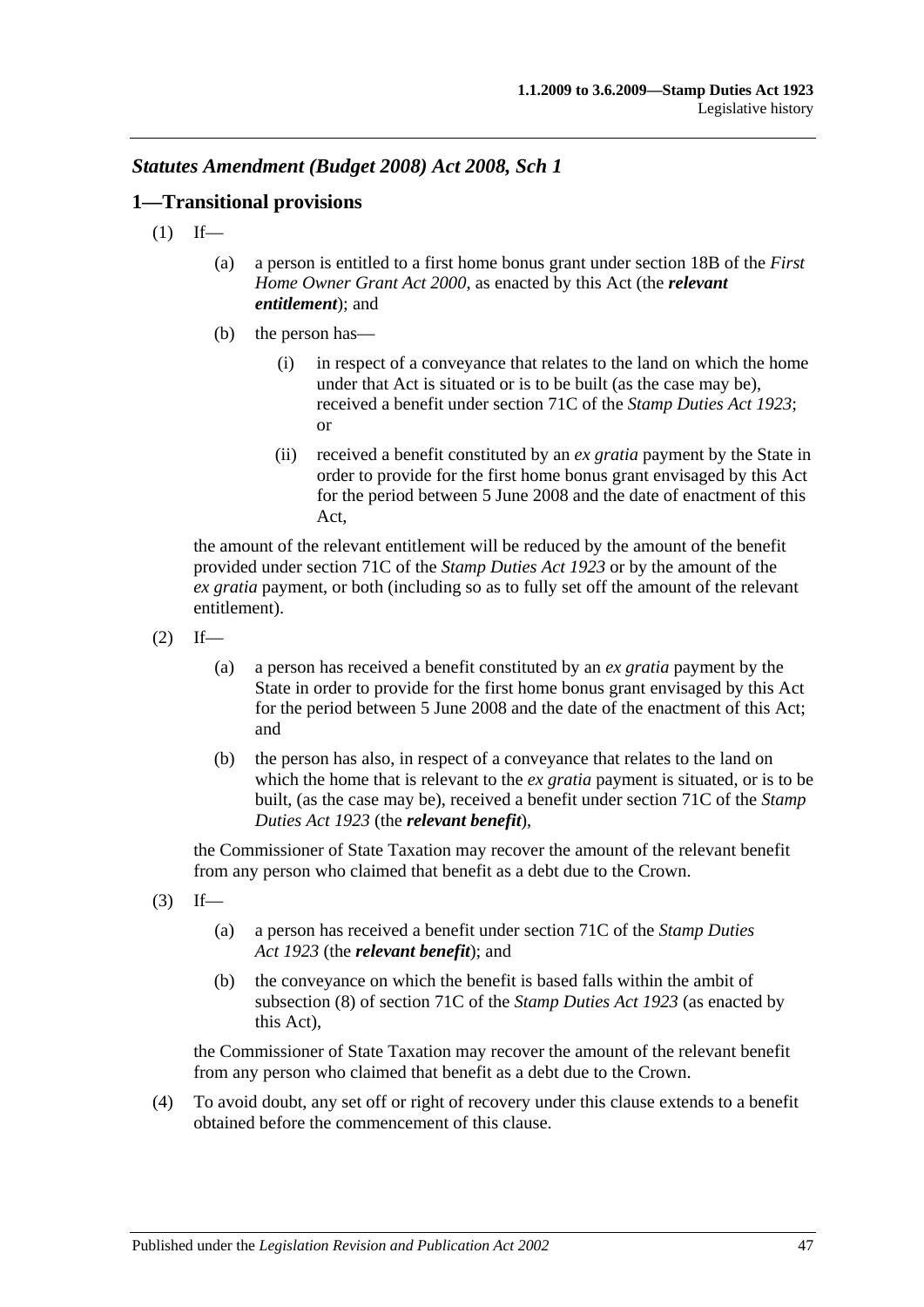## **Historical versions**

Reprint—1.11.1984 Reprint No 1—12.12.1991 Reprint No 2—3.2.1992 Reprint No 3—1.9.1992 Reprint No 4—14.12.1992 Reprint No 5—1.3.1993 Reprint No 6—1.6.1994 Reprint No 7—1.9.1994 Reprint No 8—1.1.1995 Reprint No 9—2.3.1995 Reprint No 10—13.7.1995 Reprint No 11—30.11.1995 Reprint No 12—24.4.1996 Reprint No 13—1.7.1996 Reprint No 14—4.11.1996 Reprint No 15—27.3.1997 Reprint No 16—1.7.1997 Reprint No 17—17.7.1997 Reprint No 18—1.1.1998 Reprint No 19—27.7.1998 Reprint No 20—1.9.1998 Reprint No 21—3.12.1998 Reprint No 22—18.3.1999 Reprint No 23—5.8.1999 Reprint No 24—8.6.2000 Reprint No 25—14.12.2000 Reprint No 26—15.7.2001 Reprint No 27—26.7.2001 Reprint No 28—1.1.2002 Reprint No 29—4.5.2002 Reprint No 30—5.9.2002 Reprint No 31—28.11.2002 Reprint No 32—1.1.2003 Reprint No 33—1.8.2003 Reprint No 34—1.10.2003 Reprint No 35—24.11.2003 1.7.2004 4.11.2004 24.2.2005 1.7.2005 1.7.2006